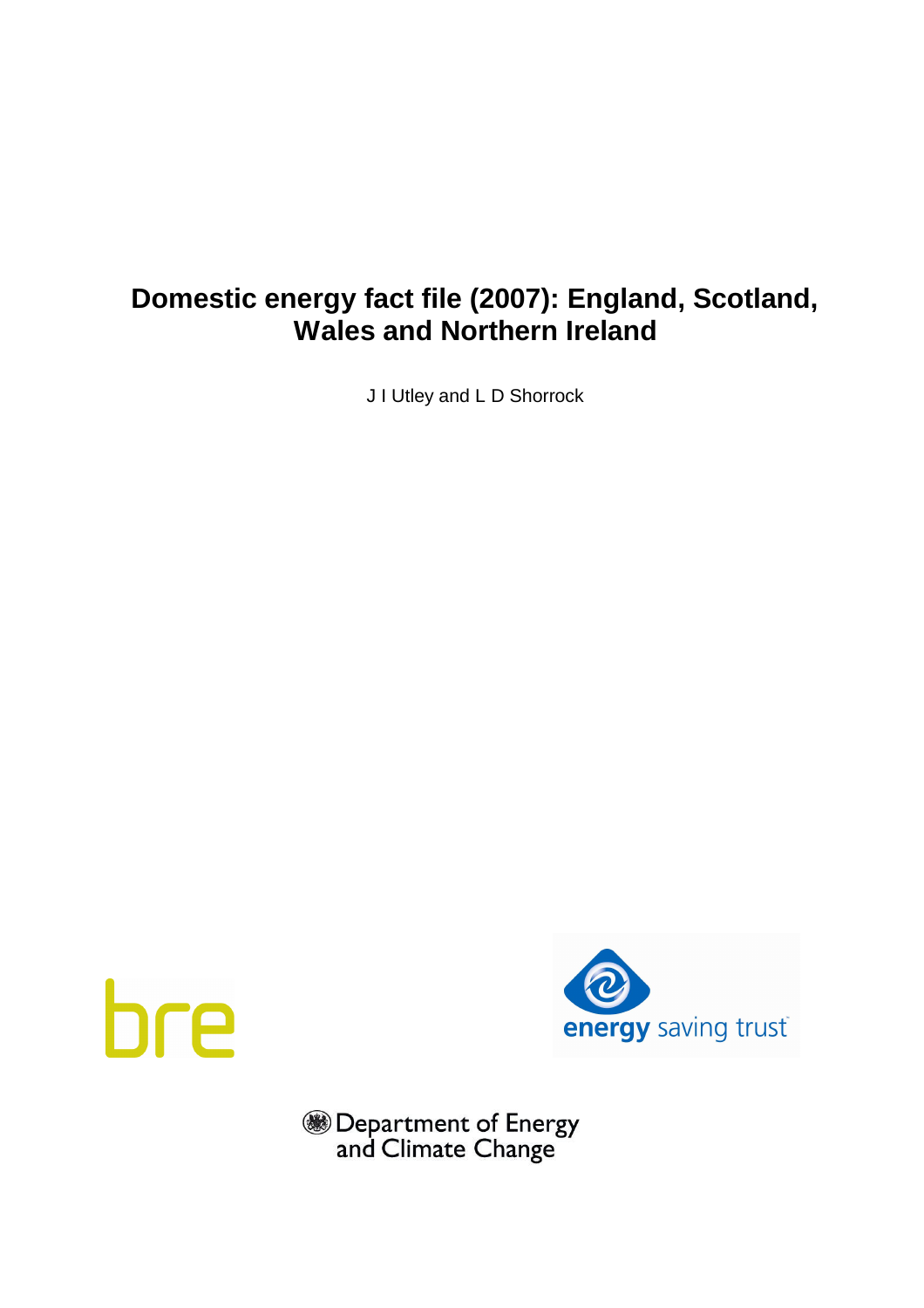2 Domestic Energy Fact File (2007)

*This Report has been prepared by* BRE *Housing with the support of the 'Climate, Energy and Ozone: Science and Analysis' section of the Department for Environment, Food and Rural Affairs (Defra)[now Department of Energy and Climate Change] through a contract managed by the Energy Saving Trust. For any further information please contact* [environment@bre.co.uk](mailto:environment@bre.co.uk)

*Authors: Janet Utley & Les Shorrock. BRE.* 

*© Crown Copyright. 2008.*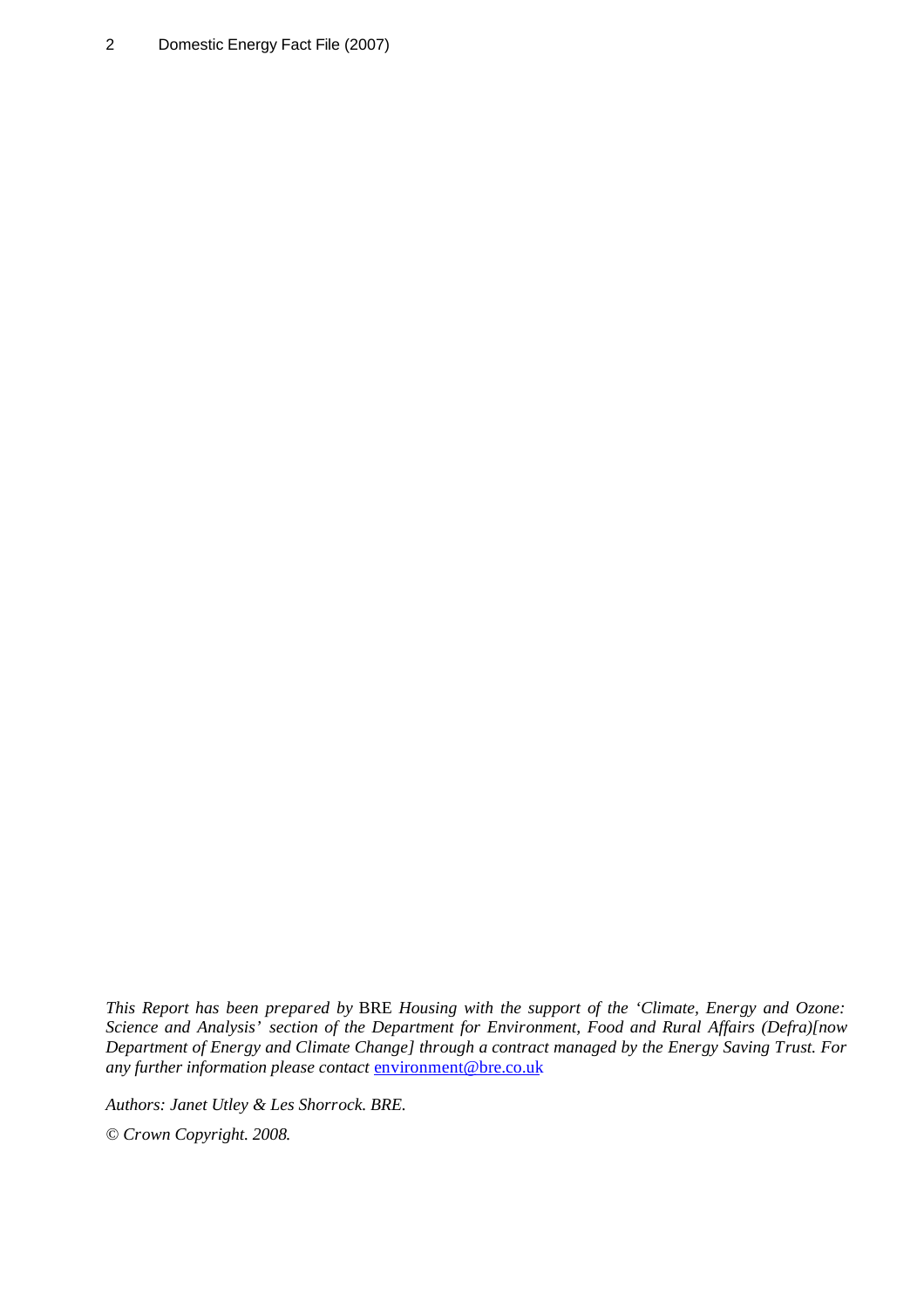# **Summary**

- This publication updates the previous country based fact file providing information on trends in energy use and energy efficiency for homes in the four countries of the United Kingdom. An overview of all four countries is followed by a section on the trends in each individual country. Where available, data is provided on an annual basis from 1970 to 2005.
- The households of the United Kingdom divide approximately as 84% in England, 9% in Scotland, 5% in Wales and 2% in Northern Ireland.
- The composition of the stock varies by type, age and tenure across the four countries.
- Northern Ireland has the highest percentage of bungalows and the lowest percentage of flats. Wales has the highest percentage of terraced houses and Scotland has the highest percentage of flats.
- Northern Ireland has the newest stock with 61% of the stock built since 1959, whereas, Wales has the oldest with 61% built before 1960.
- In each country the majority of households are owner occupiers. Scotland and Wales have the highest percentage of homes owned by registered social landlords (13-14%), while Northern Ireland has only 3%.
- Insulation ownership has increased in all countries, but at a faster rate in Northern Ireland.
- The percentage of households with any loft insulation appears to be reaching saturation point at about 90% in all countries, although, the depth of loft insulation is increasing. In Northern Ireland 74% of lofts had 100mm or more of loft insulation in 2004. In England it was 57% and in Scotland and Wales it was even lower at 47% and 38%.
- The percentage of cavity walls insulated is increasing in all countries. However, less than 50% of cavity walls are insulated in all countries except Northern Ireland where 78% were insulated in 2004.
- Around 83% of homes in each country have some double glazing. Northern Ireland has a higher percentage of homes which are fully double glazed, 62%, compared with 32-44% in the other countries.
- 90-95% of hot water tanks are insulated either with loose jackets or factory sprayed foam in all of the countries.
- Central heating has become more common and at least 90% of homes in each country are now centrally heated.
- Northern Ireland has the highest percentage of households using oil for heating and the lowest percentage using gas. Scotland has the highest percentage using electricity. Gas is the main fuel in England, Scotland and Wales.
- Energy consumption per household has remained at about 80GJ although there are slight variations between countries related more strongly to stock mix rather than temperature. Northern Ireland consumption per household has decreased so that it is now similar to the other countries.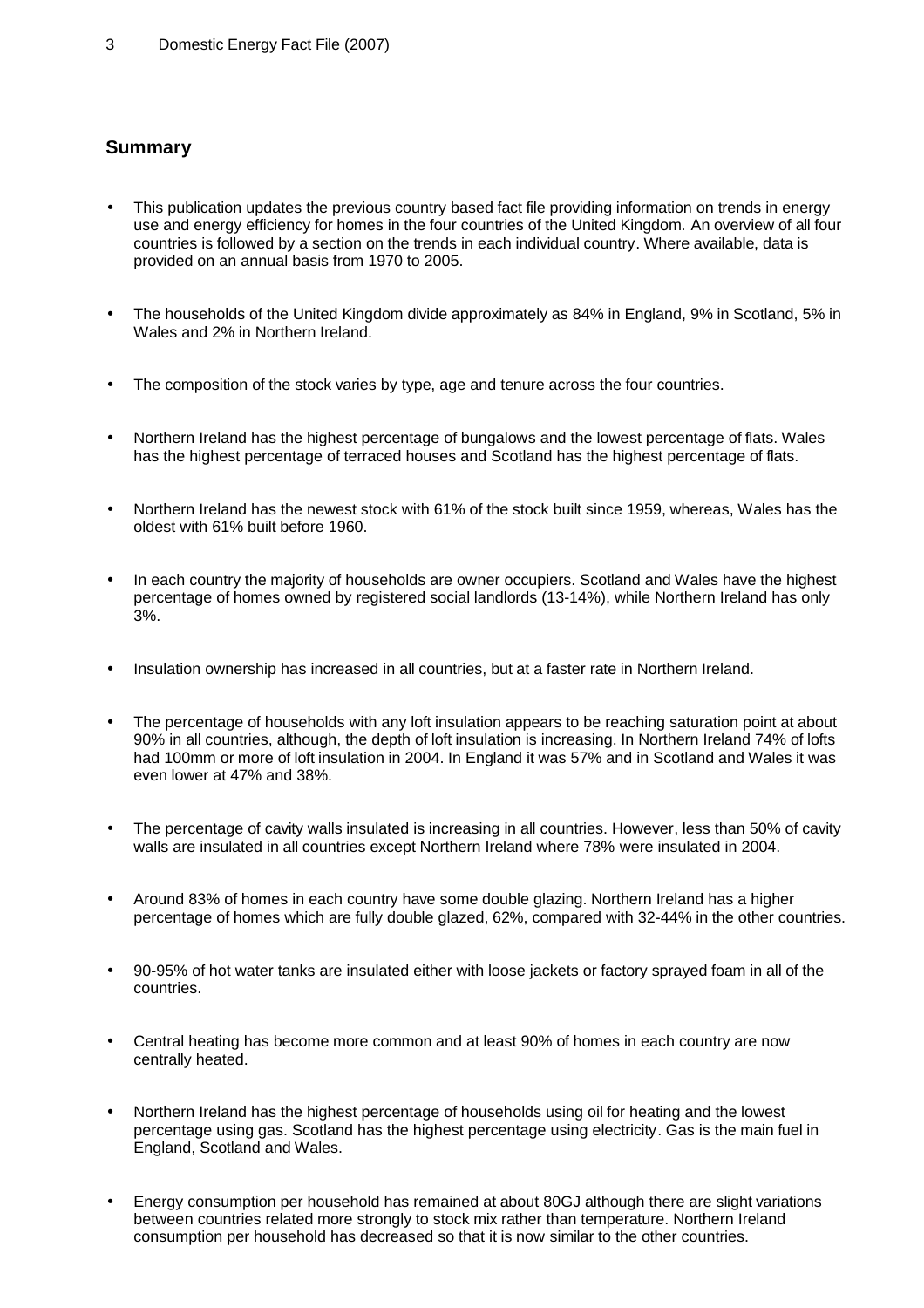# **Contents**

| General introduction                                      | 6               |
|-----------------------------------------------------------|-----------------|
| Overview                                                  | 7               |
| Introduction                                              | 8               |
| Basic housing stock characteristics                       | 8               |
| Insulation measures                                       | 11              |
| 1.1<br>Loft insulation                                    | 11              |
| 1.2<br>Cavity wall insulation                             | 12 <sub>2</sub> |
| 1.3<br>Double glazing                                     | 13              |
| Hot water tank insulation<br>1.4                          | 14              |
| 1.5<br>Insulation summary                                 | 15              |
| Central heating                                           | 16              |
| Energy consumption                                        | 17              |
| Fuel type                                                 | 18              |
| Expenditure                                               | 19              |
| Conclusion                                                | 20              |
| <b>ENGLAND</b>                                            | 21              |
| Household expenditure on fuel, light and power - England  | 22              |
| Population and household numbers - England                | 24              |
| Age of the housing stock - England                        | 25              |
| Housing stock distribution by tenure - England            | 26              |
| House types - England                                     | 27              |
| Loft insulation - England                                 | 29              |
| Cavity wall insulation - England                          | 31              |
| Double glazing ownership - England                        | 32              |
| Draught proofing - England                                | 33              |
| Hot water tank insulation - England                       | 34              |
| Insulation measures ownership - England                   | 35              |
| Energy consumption and external temperatures - England    | 36              |
| Heat loss of the average dwelling - England               | 37              |
| Central heating ownership - England                       | 38              |
| Heating appliances - central heating - England            | 39              |
| Heating appliances - non central heating - England        | 40              |
| Heating appliances and efficiencies - England             | 41              |
| Energy consumption by end use - England                   | 42              |
| Domestic energy consumption by fuel - England             | 43              |
| Tables - England                                          | 44              |
| <b>SCOTLAND</b>                                           | 64              |
| Household expenditure on fuel, light and power - Scotland | 65              |
| Population and household numbers - Scotland               | 67              |
| Age of the housing stock - Scotland                       | 68              |
| Housing stock distribution by tenure - Scotland           | 69              |
| House types - Scotland                                    | 70              |
| Loft insulation - Scotland                                | 72              |
| Cavity wall insulation - Scotland                         | 74              |
| Double glazing ownership - Scotland                       | 75              |
| Draught proofing - Scotland                               | 76              |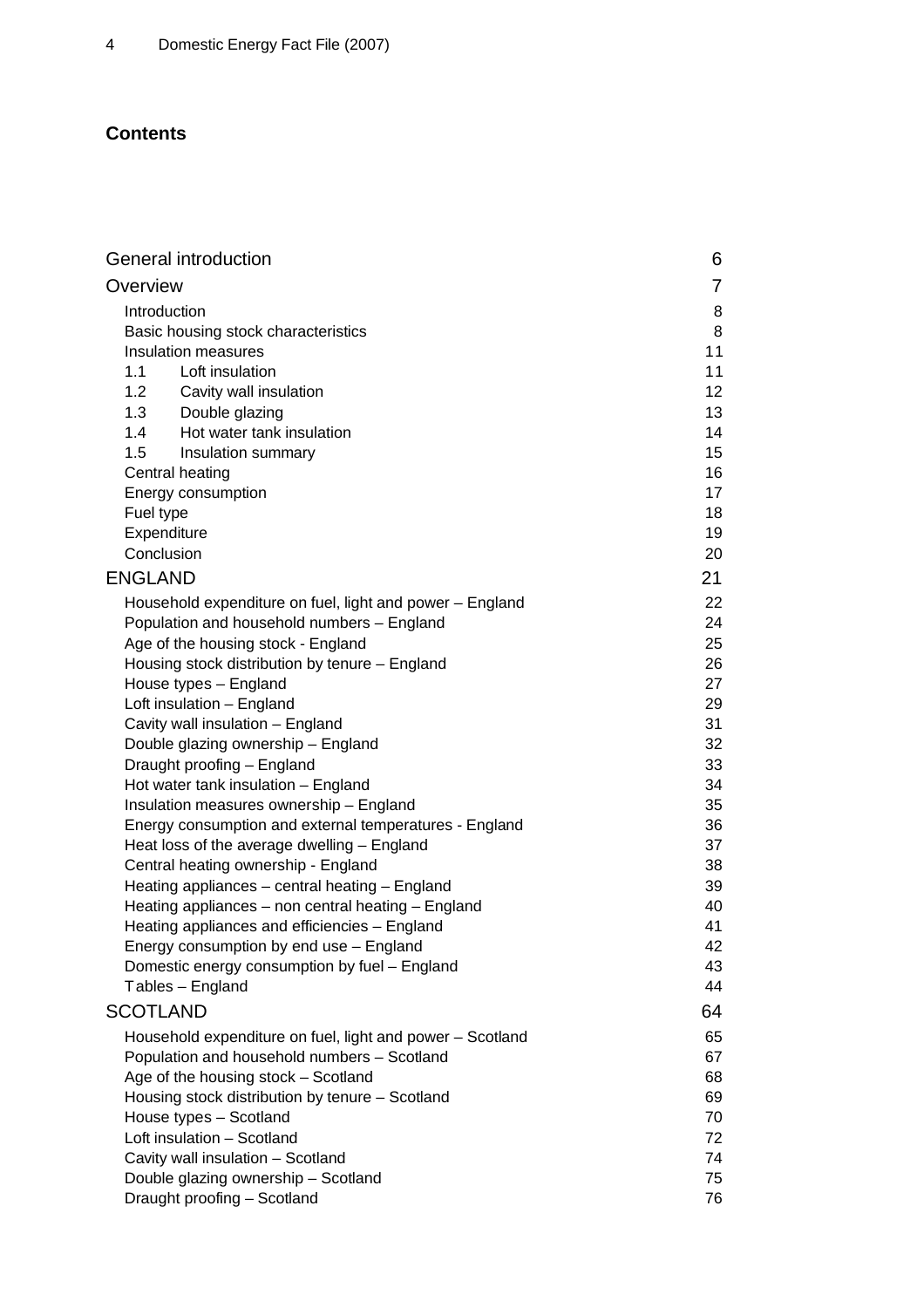| Insulation measures ownership - Scotland<br>78<br>Energy consumption and external temperatures - Scotland<br>79<br>80<br>Heat loss of the average dwelling - Scotland<br>Central heating ownership - Scotland<br>81<br>82<br>Heating appliances - central heating - Scotland<br>Heating appliances - non central heating - Scotland<br>83<br>Heating appliances and efficiencies - Scotland<br>84<br>Energy consumption by end use - Scotland<br>85<br>Domestic energy consumption by fuel - Scotland<br>86<br>Tables - Scotland<br>87<br><b>WALES</b><br>107<br>108<br>Household expenditure on fuel, light and power - Wales<br>Population and household numbers - Wales<br>110<br>Age of the housing stock - Wales<br>111<br>Housing stock distribution by tenure - Wales<br>112<br>House types - Wales<br>113<br>Loft insulation - Wales<br>115<br>Cavity wall insulation - Wales<br>117<br>Double glazing ownership - Wales<br>118<br>119<br>Draught proofing - Wales<br>Hot water tank insulation - Wales<br>120<br>Insulation measures ownership - Wales<br>121<br>122<br>Energy consumption and external temperatures - Wales<br>Heat loss of average dwelling - Wales<br>123<br>Central heating ownership - Wales<br>124<br>125<br>Heating appliances - central heating - Wales<br>Heating appliances - non central heating - Wales<br>126<br>Heating appliances and efficiencies - Wales<br>127<br>128<br>Energy consumption by end use - Wales<br>Domestic energy consumption by fuel - Wales<br>129<br>Tables - Wales<br>130<br><b>NORTHERN IRELAND</b><br>150<br>151<br>Household expenditure on fuel, light and power - Northern Ireland<br>Population and household numbers - Northern Ireland<br>153<br>Age of the housing stock - Northern Ireland<br>154<br>Housing stock distribution by tenure - Northern Ireland<br>155<br>House types - Northern Ireland<br>156<br>Loft insulation - Northern Ireland<br>158<br>Cavity wall insulation - Northern Ireland<br>160<br>161<br>Double glazing ownership - Northern Ireland<br>Draught proofing - Northern Ireland<br>162<br>Hot water tank insulation - Northern Ireland<br>163<br>Energy consumption and external temperatures - Northern Ireland<br>164<br>Central heating ownership - Northern Ireland<br>165<br>Heating appliances - central heating - Northern Ireland<br>166<br>Heating appliances - non central heating - Northern Ireland<br>167<br>168<br>Domestic energy consumption by fuel - Northern Ireland<br>Tables - Northern Ireland<br>169 | Hot water tank insulation - Scotland | 77 |
|---------------------------------------------------------------------------------------------------------------------------------------------------------------------------------------------------------------------------------------------------------------------------------------------------------------------------------------------------------------------------------------------------------------------------------------------------------------------------------------------------------------------------------------------------------------------------------------------------------------------------------------------------------------------------------------------------------------------------------------------------------------------------------------------------------------------------------------------------------------------------------------------------------------------------------------------------------------------------------------------------------------------------------------------------------------------------------------------------------------------------------------------------------------------------------------------------------------------------------------------------------------------------------------------------------------------------------------------------------------------------------------------------------------------------------------------------------------------------------------------------------------------------------------------------------------------------------------------------------------------------------------------------------------------------------------------------------------------------------------------------------------------------------------------------------------------------------------------------------------------------------------------------------------------------------------------------------------------------------------------------------------------------------------------------------------------------------------------------------------------------------------------------------------------------------------------------------------------------------------------------------------------------------------------------------------------------------------------------------------------------------------------------------------------------------------------------------------------------------------------------------------------------------|--------------------------------------|----|
|                                                                                                                                                                                                                                                                                                                                                                                                                                                                                                                                                                                                                                                                                                                                                                                                                                                                                                                                                                                                                                                                                                                                                                                                                                                                                                                                                                                                                                                                                                                                                                                                                                                                                                                                                                                                                                                                                                                                                                                                                                                                                                                                                                                                                                                                                                                                                                                                                                                                                                                                 |                                      |    |
|                                                                                                                                                                                                                                                                                                                                                                                                                                                                                                                                                                                                                                                                                                                                                                                                                                                                                                                                                                                                                                                                                                                                                                                                                                                                                                                                                                                                                                                                                                                                                                                                                                                                                                                                                                                                                                                                                                                                                                                                                                                                                                                                                                                                                                                                                                                                                                                                                                                                                                                                 |                                      |    |
|                                                                                                                                                                                                                                                                                                                                                                                                                                                                                                                                                                                                                                                                                                                                                                                                                                                                                                                                                                                                                                                                                                                                                                                                                                                                                                                                                                                                                                                                                                                                                                                                                                                                                                                                                                                                                                                                                                                                                                                                                                                                                                                                                                                                                                                                                                                                                                                                                                                                                                                                 |                                      |    |
|                                                                                                                                                                                                                                                                                                                                                                                                                                                                                                                                                                                                                                                                                                                                                                                                                                                                                                                                                                                                                                                                                                                                                                                                                                                                                                                                                                                                                                                                                                                                                                                                                                                                                                                                                                                                                                                                                                                                                                                                                                                                                                                                                                                                                                                                                                                                                                                                                                                                                                                                 |                                      |    |
|                                                                                                                                                                                                                                                                                                                                                                                                                                                                                                                                                                                                                                                                                                                                                                                                                                                                                                                                                                                                                                                                                                                                                                                                                                                                                                                                                                                                                                                                                                                                                                                                                                                                                                                                                                                                                                                                                                                                                                                                                                                                                                                                                                                                                                                                                                                                                                                                                                                                                                                                 |                                      |    |
|                                                                                                                                                                                                                                                                                                                                                                                                                                                                                                                                                                                                                                                                                                                                                                                                                                                                                                                                                                                                                                                                                                                                                                                                                                                                                                                                                                                                                                                                                                                                                                                                                                                                                                                                                                                                                                                                                                                                                                                                                                                                                                                                                                                                                                                                                                                                                                                                                                                                                                                                 |                                      |    |
|                                                                                                                                                                                                                                                                                                                                                                                                                                                                                                                                                                                                                                                                                                                                                                                                                                                                                                                                                                                                                                                                                                                                                                                                                                                                                                                                                                                                                                                                                                                                                                                                                                                                                                                                                                                                                                                                                                                                                                                                                                                                                                                                                                                                                                                                                                                                                                                                                                                                                                                                 |                                      |    |
|                                                                                                                                                                                                                                                                                                                                                                                                                                                                                                                                                                                                                                                                                                                                                                                                                                                                                                                                                                                                                                                                                                                                                                                                                                                                                                                                                                                                                                                                                                                                                                                                                                                                                                                                                                                                                                                                                                                                                                                                                                                                                                                                                                                                                                                                                                                                                                                                                                                                                                                                 |                                      |    |
|                                                                                                                                                                                                                                                                                                                                                                                                                                                                                                                                                                                                                                                                                                                                                                                                                                                                                                                                                                                                                                                                                                                                                                                                                                                                                                                                                                                                                                                                                                                                                                                                                                                                                                                                                                                                                                                                                                                                                                                                                                                                                                                                                                                                                                                                                                                                                                                                                                                                                                                                 |                                      |    |
|                                                                                                                                                                                                                                                                                                                                                                                                                                                                                                                                                                                                                                                                                                                                                                                                                                                                                                                                                                                                                                                                                                                                                                                                                                                                                                                                                                                                                                                                                                                                                                                                                                                                                                                                                                                                                                                                                                                                                                                                                                                                                                                                                                                                                                                                                                                                                                                                                                                                                                                                 |                                      |    |
|                                                                                                                                                                                                                                                                                                                                                                                                                                                                                                                                                                                                                                                                                                                                                                                                                                                                                                                                                                                                                                                                                                                                                                                                                                                                                                                                                                                                                                                                                                                                                                                                                                                                                                                                                                                                                                                                                                                                                                                                                                                                                                                                                                                                                                                                                                                                                                                                                                                                                                                                 |                                      |    |
|                                                                                                                                                                                                                                                                                                                                                                                                                                                                                                                                                                                                                                                                                                                                                                                                                                                                                                                                                                                                                                                                                                                                                                                                                                                                                                                                                                                                                                                                                                                                                                                                                                                                                                                                                                                                                                                                                                                                                                                                                                                                                                                                                                                                                                                                                                                                                                                                                                                                                                                                 |                                      |    |
|                                                                                                                                                                                                                                                                                                                                                                                                                                                                                                                                                                                                                                                                                                                                                                                                                                                                                                                                                                                                                                                                                                                                                                                                                                                                                                                                                                                                                                                                                                                                                                                                                                                                                                                                                                                                                                                                                                                                                                                                                                                                                                                                                                                                                                                                                                                                                                                                                                                                                                                                 |                                      |    |
|                                                                                                                                                                                                                                                                                                                                                                                                                                                                                                                                                                                                                                                                                                                                                                                                                                                                                                                                                                                                                                                                                                                                                                                                                                                                                                                                                                                                                                                                                                                                                                                                                                                                                                                                                                                                                                                                                                                                                                                                                                                                                                                                                                                                                                                                                                                                                                                                                                                                                                                                 |                                      |    |
|                                                                                                                                                                                                                                                                                                                                                                                                                                                                                                                                                                                                                                                                                                                                                                                                                                                                                                                                                                                                                                                                                                                                                                                                                                                                                                                                                                                                                                                                                                                                                                                                                                                                                                                                                                                                                                                                                                                                                                                                                                                                                                                                                                                                                                                                                                                                                                                                                                                                                                                                 |                                      |    |
|                                                                                                                                                                                                                                                                                                                                                                                                                                                                                                                                                                                                                                                                                                                                                                                                                                                                                                                                                                                                                                                                                                                                                                                                                                                                                                                                                                                                                                                                                                                                                                                                                                                                                                                                                                                                                                                                                                                                                                                                                                                                                                                                                                                                                                                                                                                                                                                                                                                                                                                                 |                                      |    |
|                                                                                                                                                                                                                                                                                                                                                                                                                                                                                                                                                                                                                                                                                                                                                                                                                                                                                                                                                                                                                                                                                                                                                                                                                                                                                                                                                                                                                                                                                                                                                                                                                                                                                                                                                                                                                                                                                                                                                                                                                                                                                                                                                                                                                                                                                                                                                                                                                                                                                                                                 |                                      |    |
|                                                                                                                                                                                                                                                                                                                                                                                                                                                                                                                                                                                                                                                                                                                                                                                                                                                                                                                                                                                                                                                                                                                                                                                                                                                                                                                                                                                                                                                                                                                                                                                                                                                                                                                                                                                                                                                                                                                                                                                                                                                                                                                                                                                                                                                                                                                                                                                                                                                                                                                                 |                                      |    |
|                                                                                                                                                                                                                                                                                                                                                                                                                                                                                                                                                                                                                                                                                                                                                                                                                                                                                                                                                                                                                                                                                                                                                                                                                                                                                                                                                                                                                                                                                                                                                                                                                                                                                                                                                                                                                                                                                                                                                                                                                                                                                                                                                                                                                                                                                                                                                                                                                                                                                                                                 |                                      |    |
|                                                                                                                                                                                                                                                                                                                                                                                                                                                                                                                                                                                                                                                                                                                                                                                                                                                                                                                                                                                                                                                                                                                                                                                                                                                                                                                                                                                                                                                                                                                                                                                                                                                                                                                                                                                                                                                                                                                                                                                                                                                                                                                                                                                                                                                                                                                                                                                                                                                                                                                                 |                                      |    |
|                                                                                                                                                                                                                                                                                                                                                                                                                                                                                                                                                                                                                                                                                                                                                                                                                                                                                                                                                                                                                                                                                                                                                                                                                                                                                                                                                                                                                                                                                                                                                                                                                                                                                                                                                                                                                                                                                                                                                                                                                                                                                                                                                                                                                                                                                                                                                                                                                                                                                                                                 |                                      |    |
|                                                                                                                                                                                                                                                                                                                                                                                                                                                                                                                                                                                                                                                                                                                                                                                                                                                                                                                                                                                                                                                                                                                                                                                                                                                                                                                                                                                                                                                                                                                                                                                                                                                                                                                                                                                                                                                                                                                                                                                                                                                                                                                                                                                                                                                                                                                                                                                                                                                                                                                                 |                                      |    |
|                                                                                                                                                                                                                                                                                                                                                                                                                                                                                                                                                                                                                                                                                                                                                                                                                                                                                                                                                                                                                                                                                                                                                                                                                                                                                                                                                                                                                                                                                                                                                                                                                                                                                                                                                                                                                                                                                                                                                                                                                                                                                                                                                                                                                                                                                                                                                                                                                                                                                                                                 |                                      |    |
|                                                                                                                                                                                                                                                                                                                                                                                                                                                                                                                                                                                                                                                                                                                                                                                                                                                                                                                                                                                                                                                                                                                                                                                                                                                                                                                                                                                                                                                                                                                                                                                                                                                                                                                                                                                                                                                                                                                                                                                                                                                                                                                                                                                                                                                                                                                                                                                                                                                                                                                                 |                                      |    |
|                                                                                                                                                                                                                                                                                                                                                                                                                                                                                                                                                                                                                                                                                                                                                                                                                                                                                                                                                                                                                                                                                                                                                                                                                                                                                                                                                                                                                                                                                                                                                                                                                                                                                                                                                                                                                                                                                                                                                                                                                                                                                                                                                                                                                                                                                                                                                                                                                                                                                                                                 |                                      |    |
|                                                                                                                                                                                                                                                                                                                                                                                                                                                                                                                                                                                                                                                                                                                                                                                                                                                                                                                                                                                                                                                                                                                                                                                                                                                                                                                                                                                                                                                                                                                                                                                                                                                                                                                                                                                                                                                                                                                                                                                                                                                                                                                                                                                                                                                                                                                                                                                                                                                                                                                                 |                                      |    |
|                                                                                                                                                                                                                                                                                                                                                                                                                                                                                                                                                                                                                                                                                                                                                                                                                                                                                                                                                                                                                                                                                                                                                                                                                                                                                                                                                                                                                                                                                                                                                                                                                                                                                                                                                                                                                                                                                                                                                                                                                                                                                                                                                                                                                                                                                                                                                                                                                                                                                                                                 |                                      |    |
|                                                                                                                                                                                                                                                                                                                                                                                                                                                                                                                                                                                                                                                                                                                                                                                                                                                                                                                                                                                                                                                                                                                                                                                                                                                                                                                                                                                                                                                                                                                                                                                                                                                                                                                                                                                                                                                                                                                                                                                                                                                                                                                                                                                                                                                                                                                                                                                                                                                                                                                                 |                                      |    |
|                                                                                                                                                                                                                                                                                                                                                                                                                                                                                                                                                                                                                                                                                                                                                                                                                                                                                                                                                                                                                                                                                                                                                                                                                                                                                                                                                                                                                                                                                                                                                                                                                                                                                                                                                                                                                                                                                                                                                                                                                                                                                                                                                                                                                                                                                                                                                                                                                                                                                                                                 |                                      |    |
|                                                                                                                                                                                                                                                                                                                                                                                                                                                                                                                                                                                                                                                                                                                                                                                                                                                                                                                                                                                                                                                                                                                                                                                                                                                                                                                                                                                                                                                                                                                                                                                                                                                                                                                                                                                                                                                                                                                                                                                                                                                                                                                                                                                                                                                                                                                                                                                                                                                                                                                                 |                                      |    |
|                                                                                                                                                                                                                                                                                                                                                                                                                                                                                                                                                                                                                                                                                                                                                                                                                                                                                                                                                                                                                                                                                                                                                                                                                                                                                                                                                                                                                                                                                                                                                                                                                                                                                                                                                                                                                                                                                                                                                                                                                                                                                                                                                                                                                                                                                                                                                                                                                                                                                                                                 |                                      |    |
|                                                                                                                                                                                                                                                                                                                                                                                                                                                                                                                                                                                                                                                                                                                                                                                                                                                                                                                                                                                                                                                                                                                                                                                                                                                                                                                                                                                                                                                                                                                                                                                                                                                                                                                                                                                                                                                                                                                                                                                                                                                                                                                                                                                                                                                                                                                                                                                                                                                                                                                                 |                                      |    |
|                                                                                                                                                                                                                                                                                                                                                                                                                                                                                                                                                                                                                                                                                                                                                                                                                                                                                                                                                                                                                                                                                                                                                                                                                                                                                                                                                                                                                                                                                                                                                                                                                                                                                                                                                                                                                                                                                                                                                                                                                                                                                                                                                                                                                                                                                                                                                                                                                                                                                                                                 |                                      |    |
|                                                                                                                                                                                                                                                                                                                                                                                                                                                                                                                                                                                                                                                                                                                                                                                                                                                                                                                                                                                                                                                                                                                                                                                                                                                                                                                                                                                                                                                                                                                                                                                                                                                                                                                                                                                                                                                                                                                                                                                                                                                                                                                                                                                                                                                                                                                                                                                                                                                                                                                                 |                                      |    |
|                                                                                                                                                                                                                                                                                                                                                                                                                                                                                                                                                                                                                                                                                                                                                                                                                                                                                                                                                                                                                                                                                                                                                                                                                                                                                                                                                                                                                                                                                                                                                                                                                                                                                                                                                                                                                                                                                                                                                                                                                                                                                                                                                                                                                                                                                                                                                                                                                                                                                                                                 |                                      |    |
|                                                                                                                                                                                                                                                                                                                                                                                                                                                                                                                                                                                                                                                                                                                                                                                                                                                                                                                                                                                                                                                                                                                                                                                                                                                                                                                                                                                                                                                                                                                                                                                                                                                                                                                                                                                                                                                                                                                                                                                                                                                                                                                                                                                                                                                                                                                                                                                                                                                                                                                                 |                                      |    |
|                                                                                                                                                                                                                                                                                                                                                                                                                                                                                                                                                                                                                                                                                                                                                                                                                                                                                                                                                                                                                                                                                                                                                                                                                                                                                                                                                                                                                                                                                                                                                                                                                                                                                                                                                                                                                                                                                                                                                                                                                                                                                                                                                                                                                                                                                                                                                                                                                                                                                                                                 |                                      |    |
|                                                                                                                                                                                                                                                                                                                                                                                                                                                                                                                                                                                                                                                                                                                                                                                                                                                                                                                                                                                                                                                                                                                                                                                                                                                                                                                                                                                                                                                                                                                                                                                                                                                                                                                                                                                                                                                                                                                                                                                                                                                                                                                                                                                                                                                                                                                                                                                                                                                                                                                                 |                                      |    |
|                                                                                                                                                                                                                                                                                                                                                                                                                                                                                                                                                                                                                                                                                                                                                                                                                                                                                                                                                                                                                                                                                                                                                                                                                                                                                                                                                                                                                                                                                                                                                                                                                                                                                                                                                                                                                                                                                                                                                                                                                                                                                                                                                                                                                                                                                                                                                                                                                                                                                                                                 |                                      |    |
|                                                                                                                                                                                                                                                                                                                                                                                                                                                                                                                                                                                                                                                                                                                                                                                                                                                                                                                                                                                                                                                                                                                                                                                                                                                                                                                                                                                                                                                                                                                                                                                                                                                                                                                                                                                                                                                                                                                                                                                                                                                                                                                                                                                                                                                                                                                                                                                                                                                                                                                                 |                                      |    |
|                                                                                                                                                                                                                                                                                                                                                                                                                                                                                                                                                                                                                                                                                                                                                                                                                                                                                                                                                                                                                                                                                                                                                                                                                                                                                                                                                                                                                                                                                                                                                                                                                                                                                                                                                                                                                                                                                                                                                                                                                                                                                                                                                                                                                                                                                                                                                                                                                                                                                                                                 |                                      |    |
|                                                                                                                                                                                                                                                                                                                                                                                                                                                                                                                                                                                                                                                                                                                                                                                                                                                                                                                                                                                                                                                                                                                                                                                                                                                                                                                                                                                                                                                                                                                                                                                                                                                                                                                                                                                                                                                                                                                                                                                                                                                                                                                                                                                                                                                                                                                                                                                                                                                                                                                                 |                                      |    |
|                                                                                                                                                                                                                                                                                                                                                                                                                                                                                                                                                                                                                                                                                                                                                                                                                                                                                                                                                                                                                                                                                                                                                                                                                                                                                                                                                                                                                                                                                                                                                                                                                                                                                                                                                                                                                                                                                                                                                                                                                                                                                                                                                                                                                                                                                                                                                                                                                                                                                                                                 |                                      |    |
|                                                                                                                                                                                                                                                                                                                                                                                                                                                                                                                                                                                                                                                                                                                                                                                                                                                                                                                                                                                                                                                                                                                                                                                                                                                                                                                                                                                                                                                                                                                                                                                                                                                                                                                                                                                                                                                                                                                                                                                                                                                                                                                                                                                                                                                                                                                                                                                                                                                                                                                                 |                                      |    |
|                                                                                                                                                                                                                                                                                                                                                                                                                                                                                                                                                                                                                                                                                                                                                                                                                                                                                                                                                                                                                                                                                                                                                                                                                                                                                                                                                                                                                                                                                                                                                                                                                                                                                                                                                                                                                                                                                                                                                                                                                                                                                                                                                                                                                                                                                                                                                                                                                                                                                                                                 |                                      |    |
|                                                                                                                                                                                                                                                                                                                                                                                                                                                                                                                                                                                                                                                                                                                                                                                                                                                                                                                                                                                                                                                                                                                                                                                                                                                                                                                                                                                                                                                                                                                                                                                                                                                                                                                                                                                                                                                                                                                                                                                                                                                                                                                                                                                                                                                                                                                                                                                                                                                                                                                                 |                                      |    |
|                                                                                                                                                                                                                                                                                                                                                                                                                                                                                                                                                                                                                                                                                                                                                                                                                                                                                                                                                                                                                                                                                                                                                                                                                                                                                                                                                                                                                                                                                                                                                                                                                                                                                                                                                                                                                                                                                                                                                                                                                                                                                                                                                                                                                                                                                                                                                                                                                                                                                                                                 |                                      |    |
| 179<br>References                                                                                                                                                                                                                                                                                                                                                                                                                                                                                                                                                                                                                                                                                                                                                                                                                                                                                                                                                                                                                                                                                                                                                                                                                                                                                                                                                                                                                                                                                                                                                                                                                                                                                                                                                                                                                                                                                                                                                                                                                                                                                                                                                                                                                                                                                                                                                                                                                                                                                                               |                                      |    |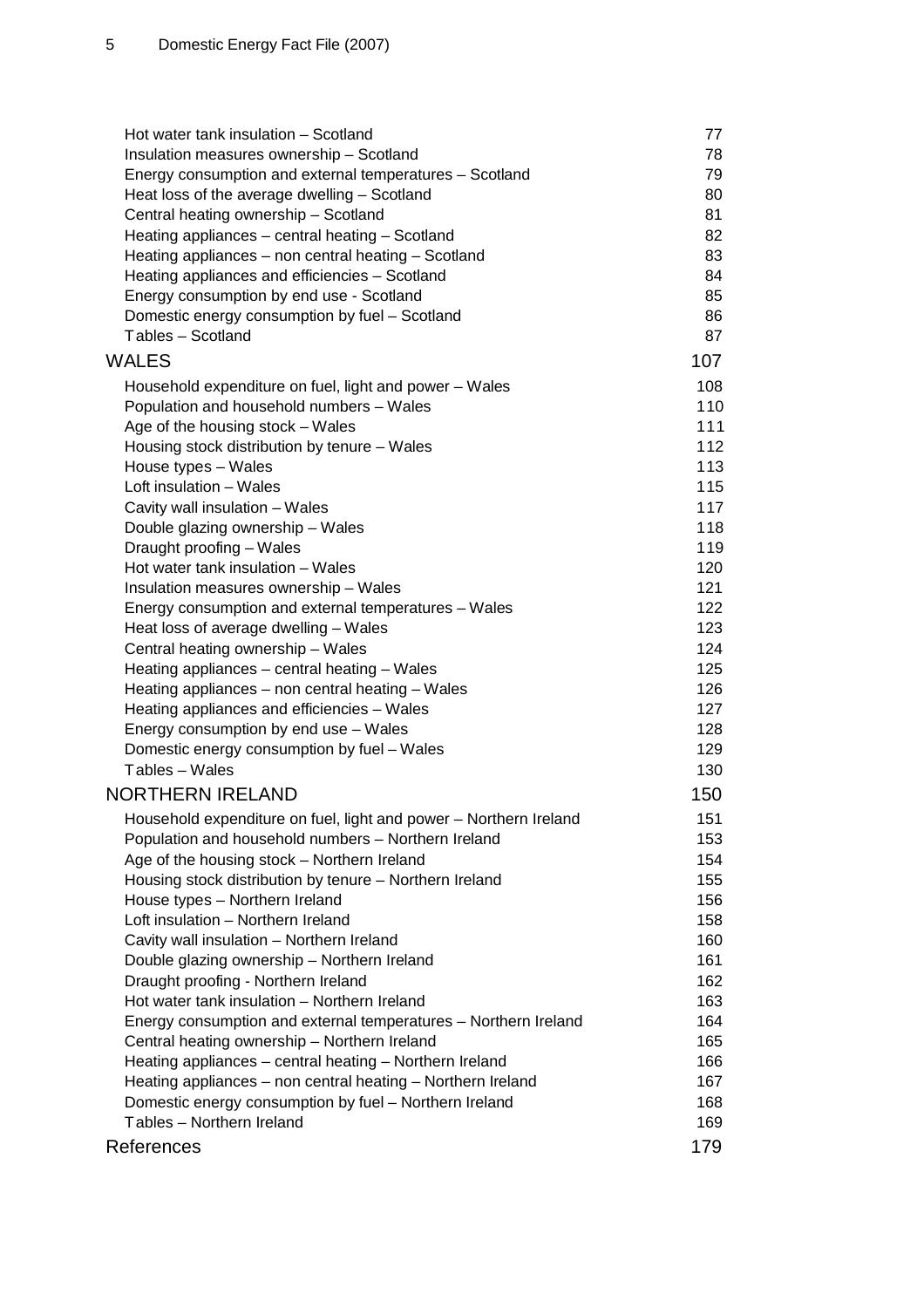# **GENERAL INTRODUCTION**

This report provides information on trends relating to energy use and energy efficiency in homes in the UK from the mid 1970s to 2005. It is broken down by the different countries of the UK. Information on Northern Ireland is more limited and figures for each individual year are not available. The tables, graphs and charts are equivalent to those in the Domestic energy fact file 2003 (1) which covers Great Britain (GB) i.e. England, Scotland and Wales. This report updates the previous country based fact file (2).

As far as possible information is consistent with that in the main Domestic energy fact file (2003). However in some cases the numbers for the individual countries in GB do not add up to totals for GB. This may be due to rounding of figures. Any tables for which scaling of numbers is involved can also lead to small differences. Scaling at individual country level and adding up the numbers does not necessarily give the same result as scaling at the entire stock level. Household numbers have been revised in line with the latest government numbers some of which were revised following the 2001 census. This means there may be changes to some of the figures previously published. Also revisions to the delivered energy figures in the later years of the previous fact file will give small changes in energy consumption.

A comparison of all countries is followed by sections on each individual country. Tables are presented for 1970 – 2005 where possible. In some cases the data is not available as far back as 1970 and in the case of Northern Ireland it is only available at roughly five year intervals rather than on an annual basis.

This report deals with the differences between countries. Additional information is available on the GB stock in the main Domestic energy fact file 2003 (1). Where tables that are in the main fact file have not been included it is because information is not available at the country level, is common to all countries, or it does not make sense to attempt to present the information at the individual country level. For example there is insufficient information available on carbon emission factors for individual countries to give carbon emission figures for the individual countries.

The tables for England, Scotland and Wales for insulation measures and heating systems are based on GfK Home Audit data. Data for Scotland and Wales comes from smaller sample sizes and should be treated with caution in individual years although trends should not be affected by small statistical variations.

Data for Northern Ireland is taken from the Northern Ireland House Condition Surveys and is therefore less extensive than the data for the other countries. Due to the smaller number of households, again for some categories, it is the trends that should be considered rather than the absolute numbers. Certain topics have been omitted in Northern Ireland due to the lack of data.

Other data is taken from the Digest of United Kingdom Energy Statistics and the Expenditure and Food Survey.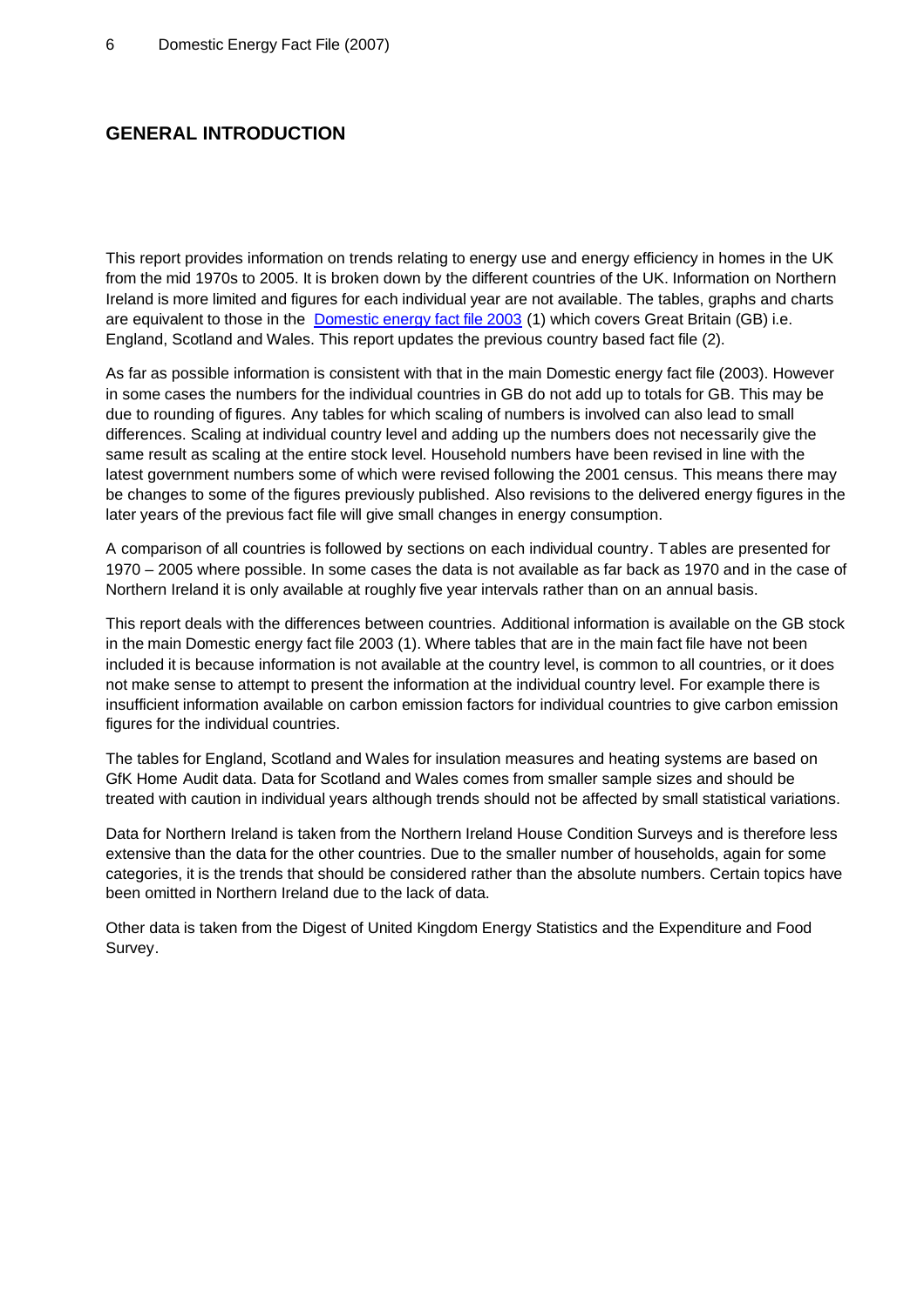# **OVERVIEW**

This overview compares information from all the countries of the United Kingdom – England, Scotland, Wales and Northern Ireland. The tables on which it is based are in the sections devoted to the individual countries. For each country the tables appear at the end of the section. The source of the data is listed below the table and full references to the publications are given at the end of the report.

In some cases the relevant publications appear on an annual basis and relate only to a single year. In these cases the publications for each individual year have been consulted in preparing this fact file.

In publications where data for previous years is revised, such as the Digest of United Kingdom Energy Statistics, the values used will be those available at the time this work was started. In general, this means that the publication used was that in which 2005 data was being presented for the first time.

Web sites quoted were accessed at the beginning of 2007 so any more recent updates have not been included.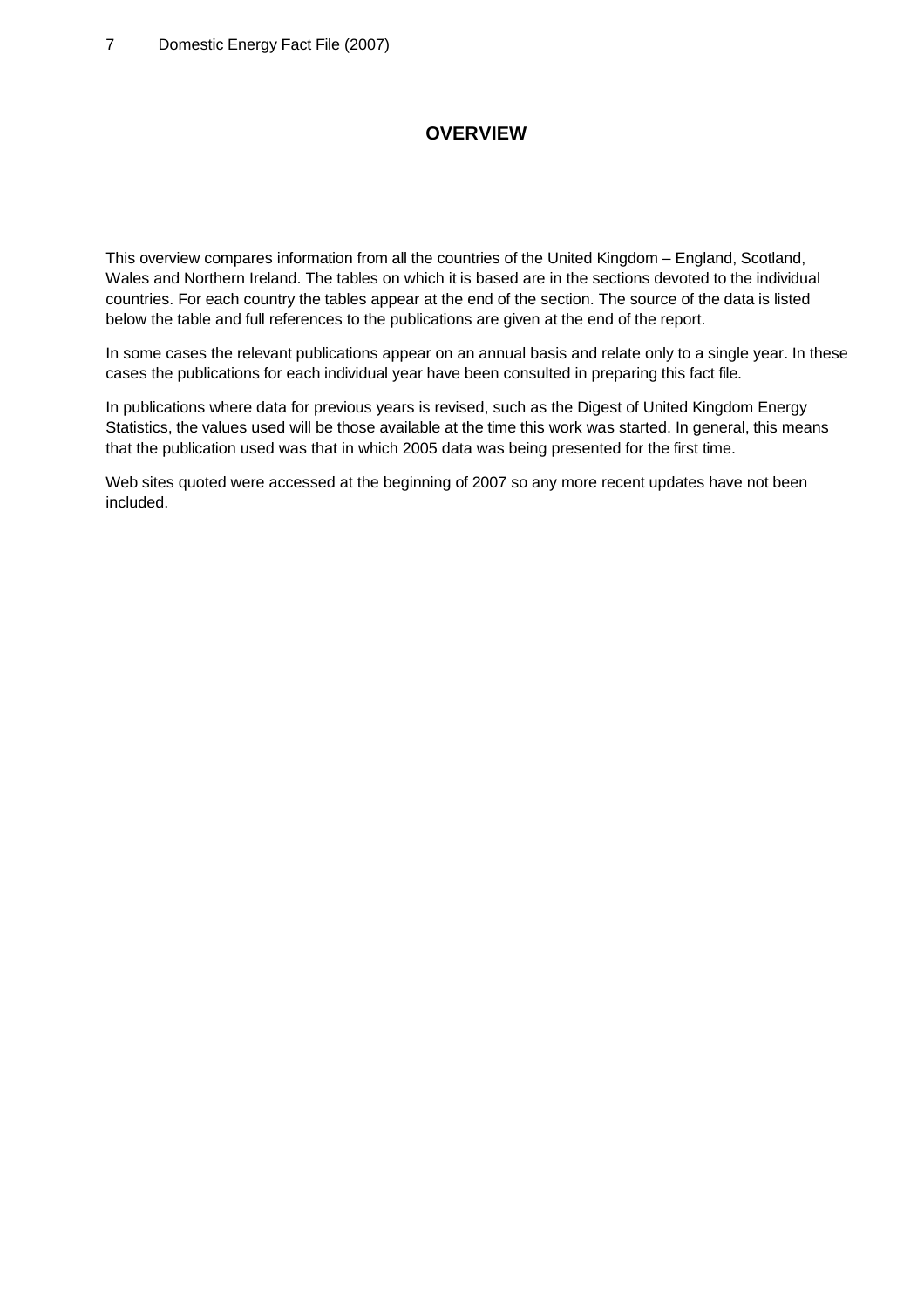### **Introduction**

England, Scotland, Wales and Northern Ireland represent approximately 84%, 9%, 5% and 2% of the households in the United Kingdom respectively.

 In this overview the stock, insulation measures and fuel consumption have been looked at separately for each country. Where figures are available for each year from the mid-1970s they have been used while others start from the mid -1980s.

Figures for Northern Ireland are not available for every year and they are sourced differently from those for Great Britain. Nonetheless, there is sufficient information for Northern Ireland to allow meaningful comparisons with the other countries to be drawn. As the following will illustrate, these comparisons tend to show that, although there are some important differences, England, Scotland and Wales are reasonably similar to one another in terms of energy use and energy efficiency characteristics, but Northern Ireland often stands out as being different.

### **Basic housing stock characteristics**

The housing stock in the individual United Kingdom countries is different in composition by both type and age of stock. The comparisons are based on 2005 for England, Scotland and Wales and 2004 for Northern Ireland. These are the most recent years available for each country. Changes in percentage of total stock are slow so the differences for Northern Ireland between 2004 and 2005 will be negligible.



# Figure A

Figure A shows the composition of the stock by type of house in the most recent year for which data is available for each of the countries. It is easy to see that Scotland has a higher percentage of flats, Wales a higher percentage of terraced houses and Northern Ireland a higher percentage of bungalows than any of the other countries. However there are some differences due to the way in which people in the different countries perceive their dwellings so some of the bungalows in Northern Ireland may have been recorded as detached if they had been in England. In general data collected for England, Scotland and Wales relies on the householder's response whereas Northern Ireland data comes from a surveyor assessed survey.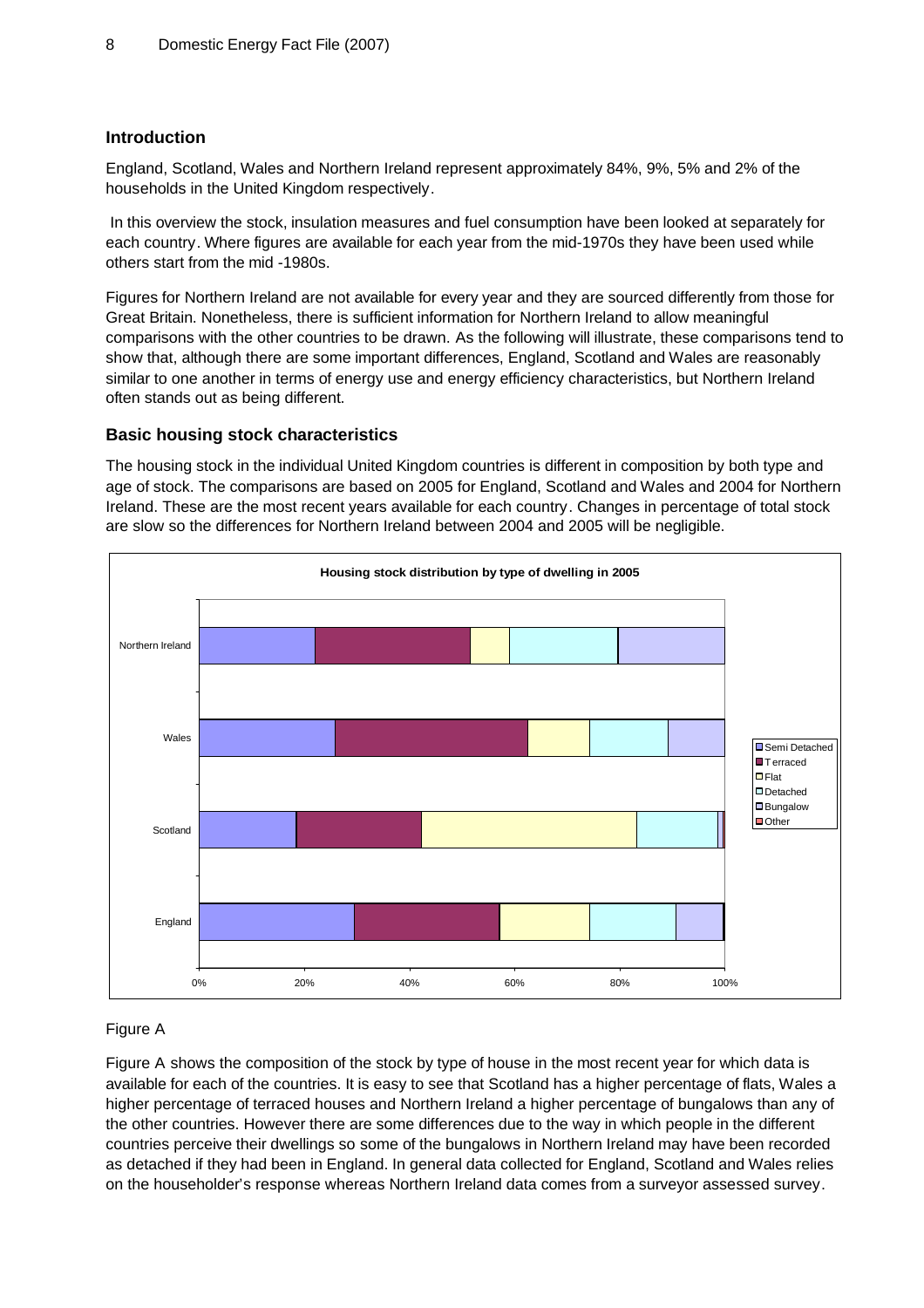In Scotland flats make up 41% of the stock. England has the next highest percentage but this is only 17%.

Wales has 37% of its stock as terraced housing whereas Northern Ireland, which is the next highest, has 30%.

Northern Ireland has 20% of its stock as bungalows whereas Wales, which is the next highest has 11% and Scotland, which is the lowest, has only 1%. Northern Ireland also has the highest percentage of detached houses.

For a given level of insulation the dwelling type with the lowest heat loss is the flat. Detached houses and bungalows, on the other hand, will have larger heat losses because of the greater surface to volume ratio. Thus, figure A would suggest that the average dwelling energy use in Scotland could be slightly lower than that in the other countries (but the colder winters in Scotland might be enough to offset this). Similarly, the average dwelling energy use in Northern Ireland could be higher, particularly since dwellings in Northern Ireland are also known to be larger (in 1996 the average dwelling floor area in England was 85 $m^2$ , whilst in Northern Ireland it was  $96m^2$ . More recent data from the English House Condition Survey and the Northern Ireland House Condition Survey gives 86.7  $m^2$  for England and 101.5 $m^2$  for Northern Ireland).



### Figure B

Figure B shows the comparison of the age of the stock in different countries. As the Northern Ireland age bands in the source survey are different to those in the GB data it has to be assumed that the distribution of properties is uniform across each age band in order to produce comparable figures for Northern Ireland.

Northern Ireland has the newest stock and Wales the oldest. In Northern Ireland 61% of the stock was built since 1959 whereas in Wales 61% of the stock was built before 1960. In Scotland 30% of the stock has been built since 1975.

Newer dwellings are constructed to better standards of energy efficiency than their older counterparts so this suggests that homes in Wales might use more energy than average and homes in Northern Ireland might not have the higher energy use indicated by the dwelling type data shown in figure A. On the other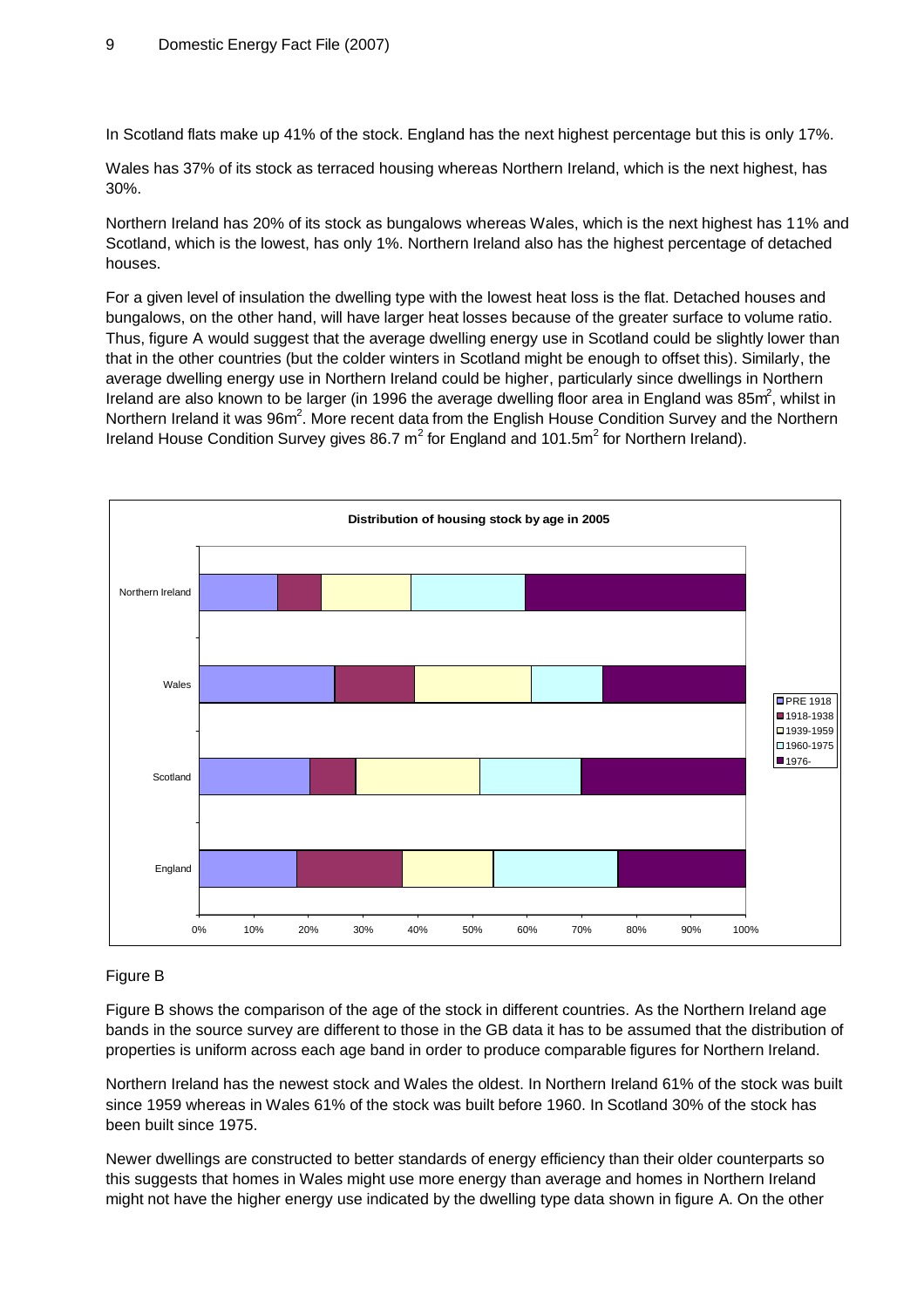hand, it has to be remembered that there has been considerable activity on improving the insulation standards in existing homes, as will be discussed later, so the differences between the age categories are not as marked as might be supposed. Thus, the dwelling age distribution is actually only fairly loosely related to the likely energy use. Probably just as important is the tenure distribution which, in all countries, has been steadily evolving towards greater owner occupation.



# Figure C

Figure C shows that for all countries the majority of homes are owner occupied. In England and Northern Ireland 70%-72% of homes are owner occupied. Scotland has the lowest percentage of owner occupation with only 59% in that category whilst Wales has 66%. Scotland and Wales have the highest percentage of properties owned by registered social landlords(13 or 14%) while Northern Ireland has the lowest at 3%. England has the lowest level of private rented properties at 6% whilst Wales has the lowest percentage of local authority properties (12%). In these categories the differences between the countries is small.

For Great Britain the average energy consumption in owner occupied homes in 2005 was 90.2GJ, much higher than those owned by registered social landlords which had an average energy consumption of 50.4 GJ. As such Scotland with the lowest percentage of owner occupied homes and the highest percentage of homes owned by registered social landlords might be expected to have a lower energy consumption than other countries.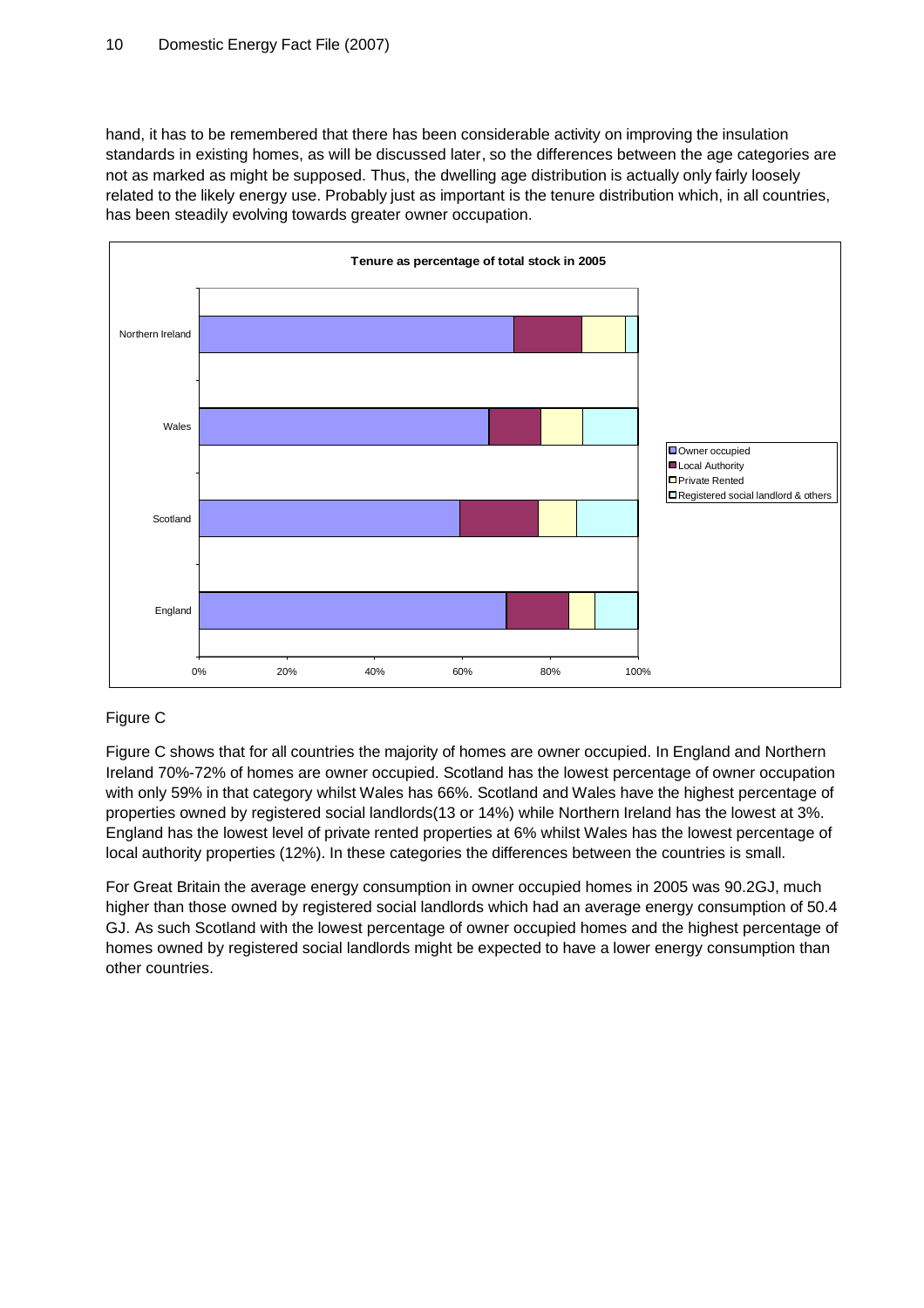# **Insulation measures**

# **1.1 Loft insulation**

Loft insulation ownership has increased in all countries. In 1979 there were only 41% of lofts with any insulation in Northern Ireland, whilst in the other three countries it was between 59% and 68%. By 2004 this had risen to 96% in Northern Ireland which is higher than any of the other three countries.



# Figure D

Figure D shows that only Wales has less than 90% of lofts insulated and that 88.4% were insulated in 2005.

73.6% of lofts in Northern Ireland had 100mm or more of insulation in 2004. In England this was only 57.1% of lofts in 2004. In Scotland and Wales it was even lower at 47.1% and 38.3%.

Northern Ireland therefore has both a higher percentage of lofts insulated and to a higher standard than any of the other countries in the UK.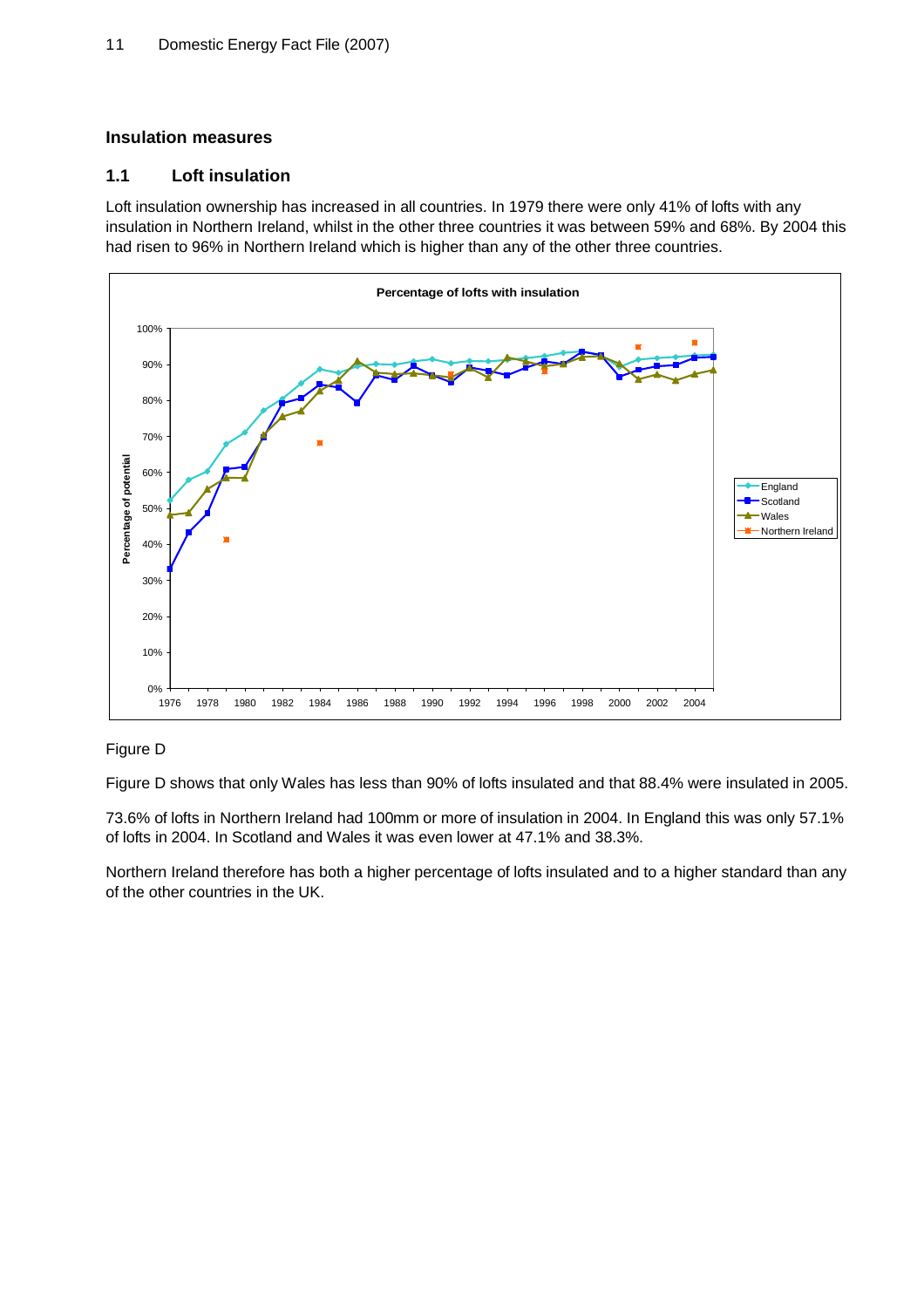# **1.2 Cavity wall insulation**

Figure E shows the ownership of cavity wall insulation in each of the countries.



# Figure E

The percentage of cavity wall homes with insulation in Northern Ireland has risen from 7.6% in 1979 to 78.3% in 2004. In the same period in England the percentage with cavity wall insulation has increased from 7.4% to 36%. As the source of data is different in Northern Ireland the two figures are not exactly comparable. The data for England excludes a number of people who do not know if they have cavity wall insulation so should be treated as a minimum. However the English House Condition Survey records 39.6% of cavities insulated in 2005 as compared with 37% used for the data in this report. Similarly for Scotland and Wales where in 2004 45% and 38% respectively had cavity wall insulation.

The general trends are evident from figure E, indicating the highest ownership in Northern Ireland, followed by Scotland, Wales and England. The pattern of cavity wall insulation will be influenced by the age of the stock. Cavity walls were uncommon before 1935 and solid walls became less common after 1950. However cavity walls were not generally built with insulation until the early 1990s. Therefore a country with a newer housing stock is likely to have a greater percentage of cavity walls insulated while a country with older stock and a higher percentage of solid walls has less scope for installing retrofitted cavity wall insulation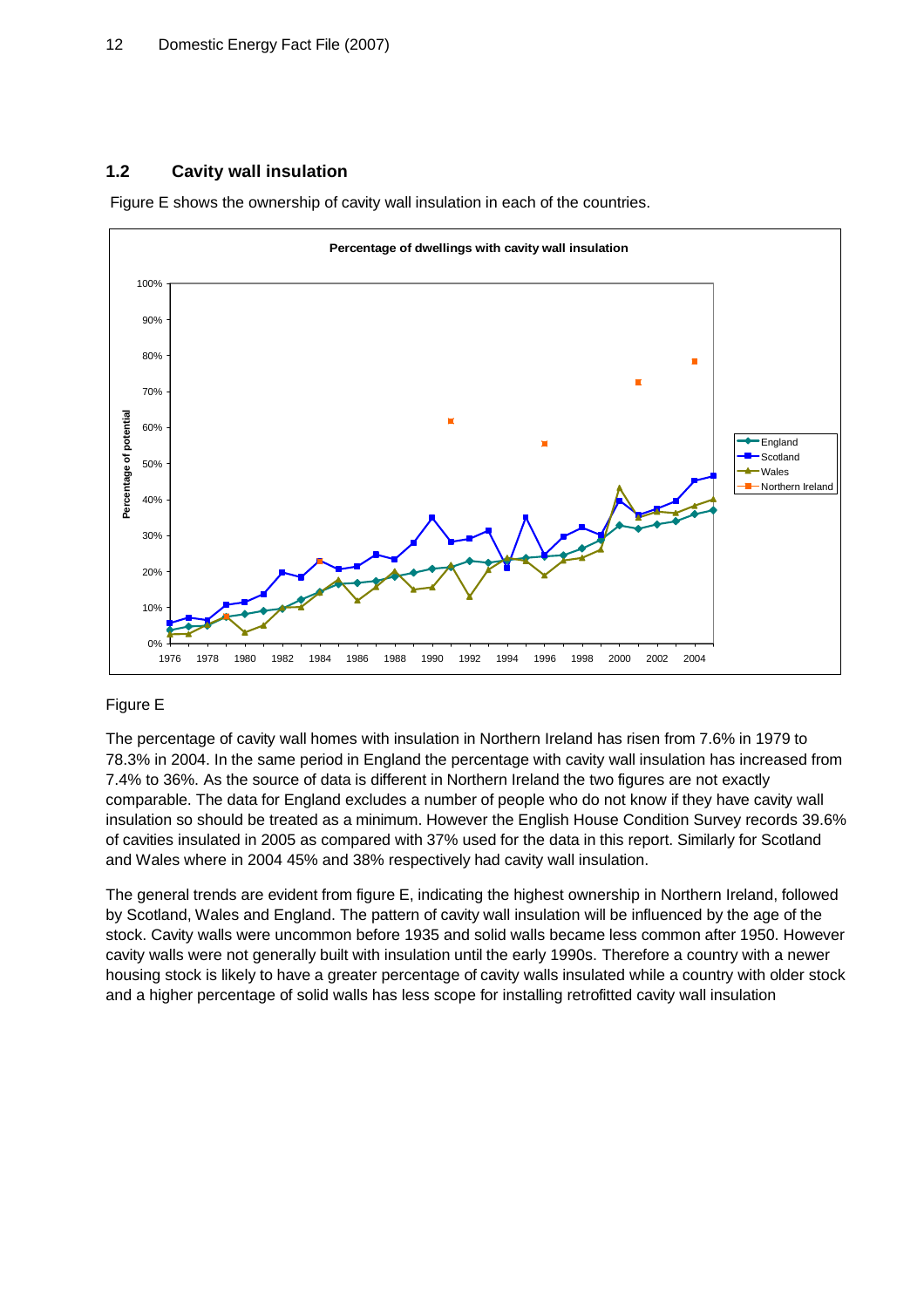### **1.3 Double glazing**

Figure F shows the ownership of double glazing.



### Figure F

In all countries the percentage of dwellings with some double glazing is similar at around 83%. In Northern Ireland 62.3% of homes were fully double glazed in 2004 whereas for England it was only 43.3% and for Scotland and Wales 44.2% and 31.7% respectively.

Information on draught proofing is contained in the individual country sections of this report. The general definition for draught proofing counts dwellings as draught proofed if they have been draught proofed or have double glazing, as good quality double glazing includes draught seals. As the number of dwellings with double glazing increases, those that have draught stripping only, become a smaller percentage of the total draught proofed.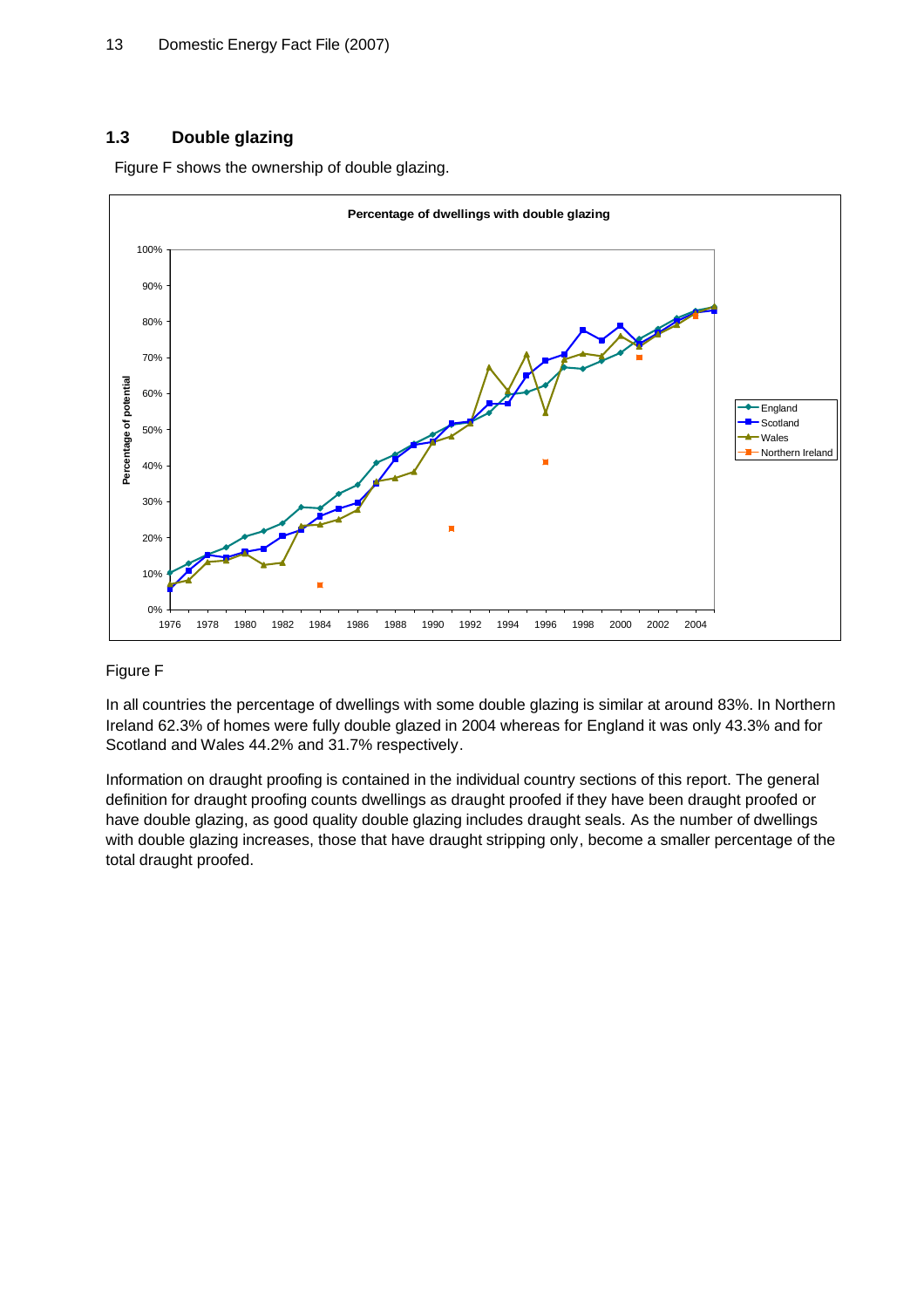### **1.4 Hot water tank insulation**

Figure G shows the ownership of hot water tank insulation in each country.



### Figure G

In all countries ownership of hot water tank insulation has been increasing. In Wales and Northern Ireland it is close to 90% while in England and Scotland it is more like 95%. This includes both jacket and factory sprayed foam insulation. The foam insulation is increasingly common on new and replacement tanks.

In recent years the percentage of homes with hot water tanks has been falling due to the increased use of combination boilers.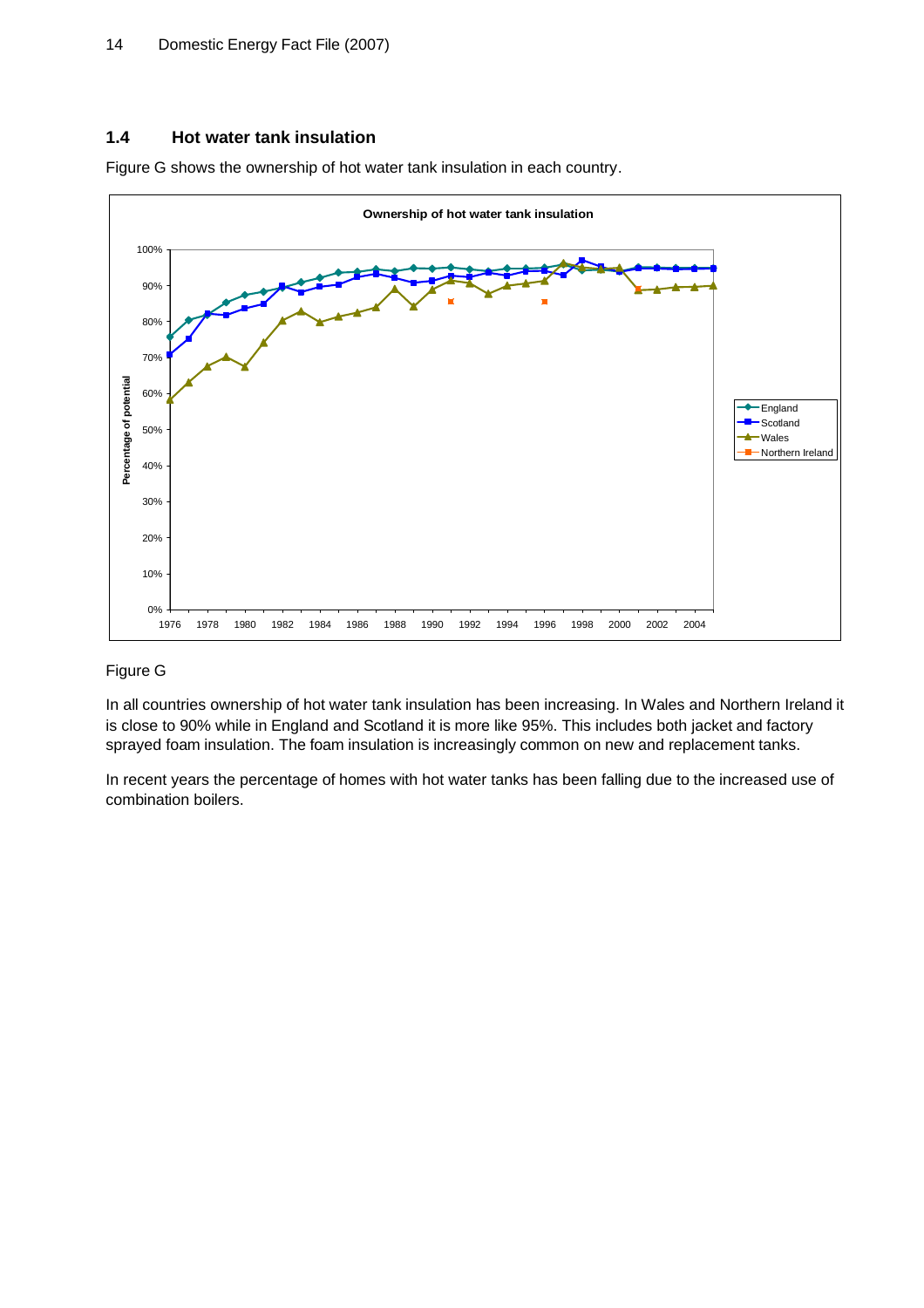# **1.5 Insulation summary**

Table A summarises the insulation ownership figures, as percentages of the relevant potentials, for 2004 in all countries. It will be clear from the earlier charts that figures for an individual year can be difficult to compare because of statistical fluctuations that occur from one year to the next. The figures in table A need to be viewed with this in mind.

|                                  | England | Scotland | Wales | Northern Ireland |
|----------------------------------|---------|----------|-------|------------------|
| Any loft insulation              | 92.4%   | 91.8%    | 87.2% | 96.0%            |
| 100mm or more<br>loft insulation | 57.1%   | 47.1%    | 38.3% | 73.6%            |
| Cavity wall<br>insulation        | 36.0%   | 45.3%    | 38.3% | 78.3%            |
| Any double glazing               | 83.0%   | 82.5%    | 82.3% | 81.5%            |
| Full double glazing              | 43.3%   | 44.2%    | 31.7% | 62.3%            |
| Any draught<br>proofing          | 86.3%   | 89.0%    | 84.5% | 81.5%            |
| Full draught<br>proofing         | 44.0%   | 46.0%    | 32.0% | 62.3%            |
| Hot water tank<br>insulation     | 94.9%   | 94.7%    | 89.6% | Not available    |

# Table A

Figures for draught proofing for Northern Ireland are given as the same as double glazing figures due to the lack of information for Northern Ireland in 2004.

Considering the insulation figures for 2004, Wales appears to have the lowest standards and Northern Ireland the highest. This is in contrast to the previous country fact file where Northern Ireland had generally lower standards but was raising them at a faster rate than the rest of the UK.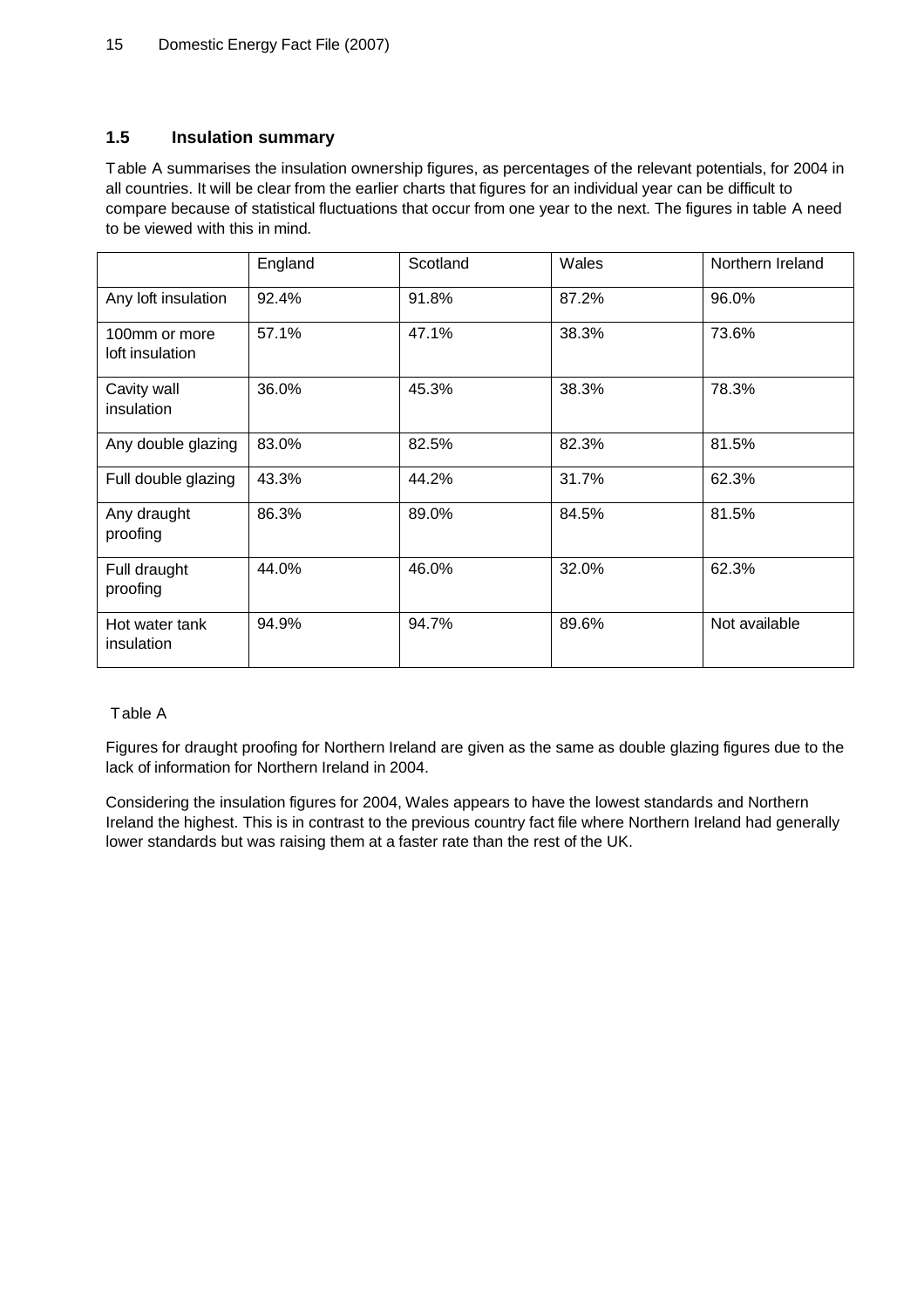# **Central heating**

Another factor that strongly influences the energy use is the ownership of central heating. Figure H shows the ownership of central heating in the four countries.



### Figure H

Central heating ownership has increased more rapidly in Northern Ireland and in 2004 98.4% of homes had central heating. In England in 2004 91.5% of homes had central heating and in Scotland and Wales it was 93.3% and 89.9% respectively. Centrally heated dwellings tend to use more energy than non-centrally heated dwellings because of the ability to heat the whole dwelling instead of just a few rooms. On the other hand, central heating systems are generally more efficient than the individual appliances they replace.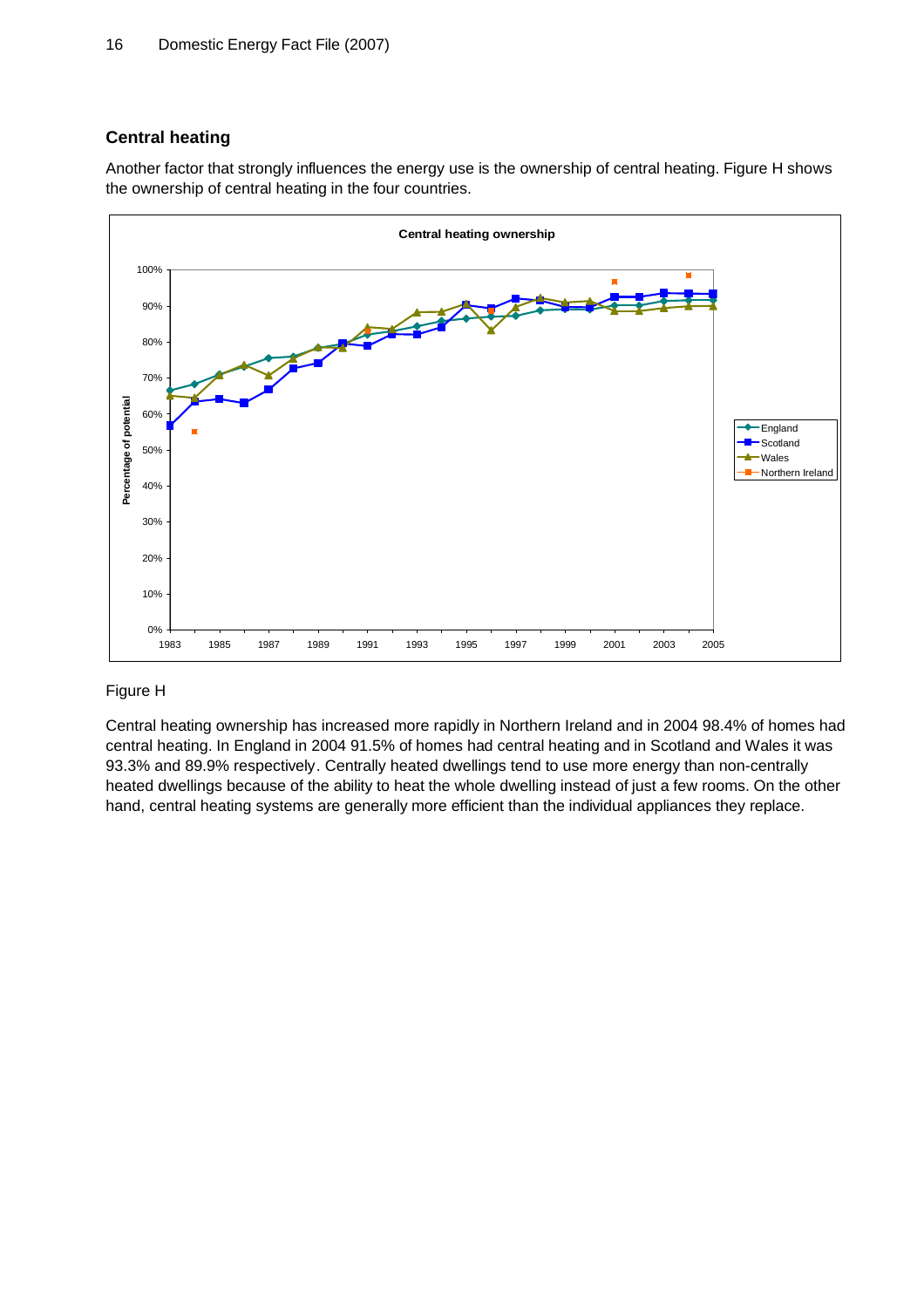### **Energy consumption**

Figure I shows the energy consumption per dwelling for each of the four countries. These are actual consumptions and are not adjusted for external temperature.



### Figure I

As the preceding discussions have suggested, homes in Northern Ireland were using significantly more energy than homes in the other countries before 2000. However, in recent years it has fallen to a similar level to the other countries. The sharp increase in energy use in Northern Ireland in 1985 is partly related to being the second coldest year in the period shown. Probably more importantly, however, it immediately follows the coal industry strike of 1984. It also roughly coincides with a very sharp fall in the price of oil. These two factors have had a far bigger impact in Northern Ireland than in the rest of the UK because of the prevalence of solid fuel and oil heating in Northern Ireland, which are much less common in the other countries.

Also as suggested previously, it can be seen that homes in Scotland use slightly less energy than those in England, despite the colder winters. Similarly homes in Wales use slightly more energy than homes in England, despite the warmer winters. In 2005 the average energy consumption per household in England was 78.0 GJ compared with 65.4GJ in Scotland, 82.5 GJ in Wales and 82.1 GJ in Northern Ireland.

It can also be seen in Figure I that the average dwelling energy use has not increased with improved standards of living and improved comfort levels that result from the uptake of central heating systems.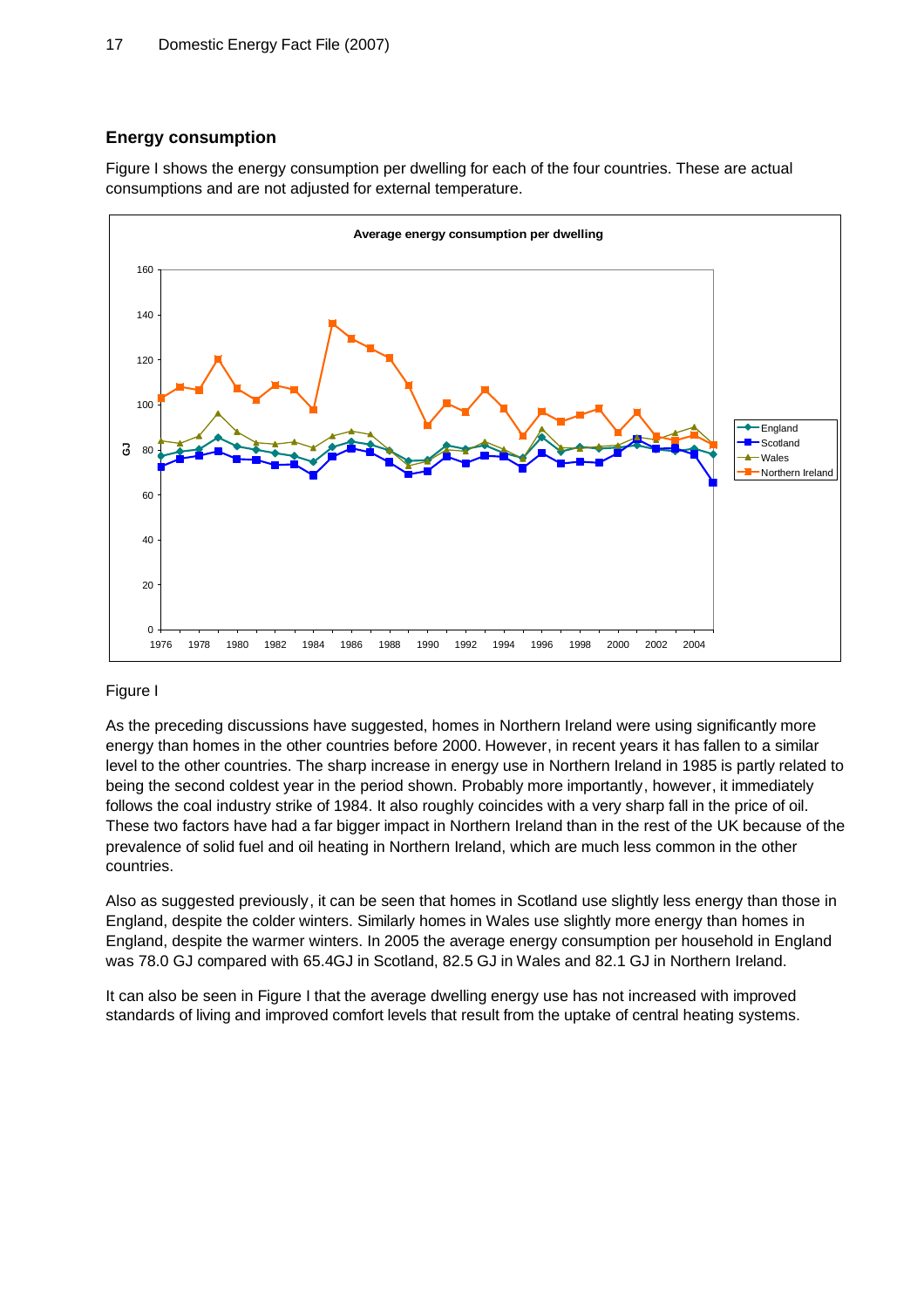# **Fuel type**



Figure J shows the energy consumption by fuel type in each country.

# Figure J

The mix of fuels is different in each country, as illustrated in Figure J for the year 2005. The predominant fuel in England, Scotland and Wales is gas, representing 72.9%, 63.3%, and 65.9% respectively. The use of gas is increasing in Northern Ireland and now represents 8.7% of domestic energy consumption. The predominant fuel in Northern Ireland is oil which represents 53.9% of consumption. Northern Ireland also uses a higher percentage of solid fuel (12.4%) compared with 3.5% in Wales and 3.6% in Scotland. England uses the lowest percentage of solid fuel at only 1.4%.

Scotland uses the highest percentage of electricity (27.2%) which might be expected as it also has the highest percentage of flats which tend to use electric heating.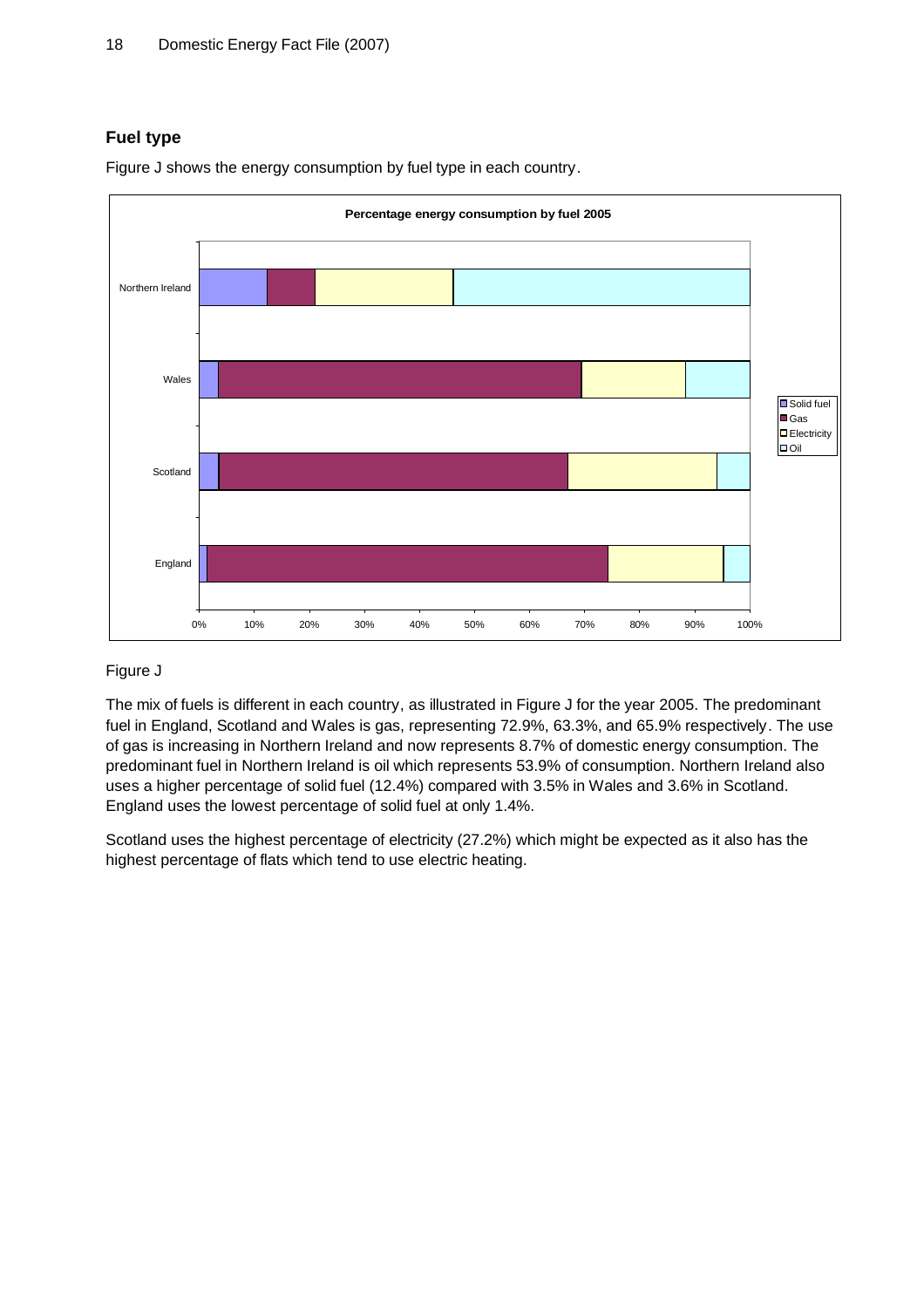# **Expenditure**

Figure K shows the percentage of total household expenditure spent on fuel, light and power for each of the four countries.



### Figure K

Expenditure on fuel, light and power per week in 2005 in England, Scotland and Wales is about £14-£15. In Northern Ireland it is higher at about £22. Figure K also shows that the percentage spent on fuel, light and power is higher than in the other countries, this is despite the higher insulation standards in Northern Ireland. This is partly because of the lower consumption of gas which is a comparatively cheaper fuel.

It can also be seen that in the late 1970s and early 1980s there were likely to have been considerable problems with fuel poverty in Northern Ireland. An expenditure on energy of more than 10% of income is generally accepted as an indication of fuel poverty.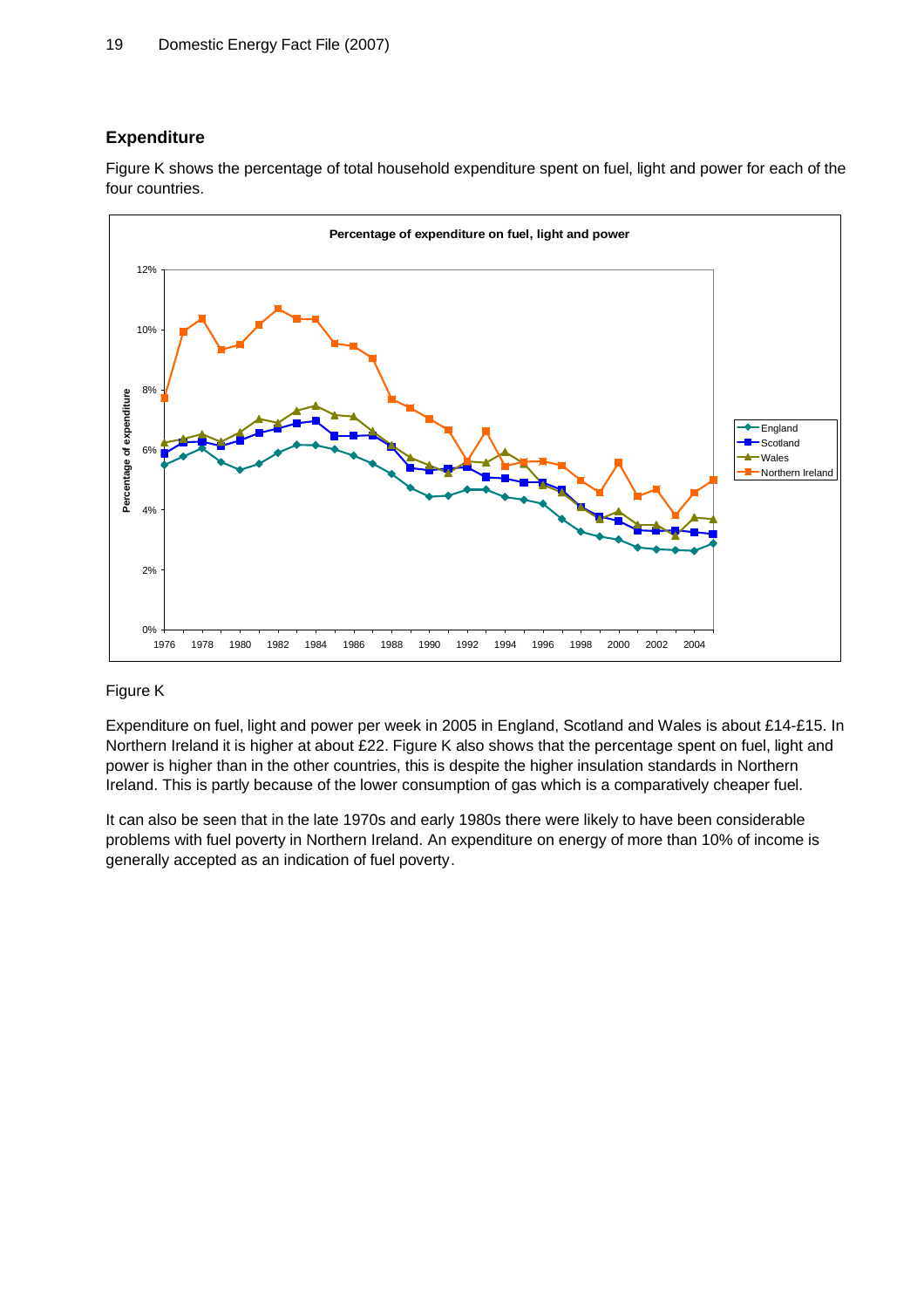### **Conclusion**

The composition of the housing stock varies by type, age and tenure between the four countries of the United Kingdom. In all countries levels of insulation are increasing but particularly in Northern Ireland which now has better levels of insulation than the other three countries. Hot water tank and loft insulation ownership are reaching saturation point in all countries at about 90-95% but cavity wall insulation is present in less than 50% of dwellings with cavities, except in Northern Ireland where it had reached 78.3% by 2004.

The mix of fuels is changing with the use of solid fuel decreasing in all countries. The use of both gas and oil has increased in Northern Ireland, although gas still represents a fairly small proportion of the fuel consumed.

The energy consumption per household has not increased despite the increasing use of household appliances and the increase in use of central heating systems. In Northern Ireland the trend is to lower consumption per household bringing it more in line with consumption levels in England, Scotland and Wales.

Expenditure on fuel, light and power as a percentage of total expenditure has decreased in all countries, although, this does not reflect recent price increases.

The detailed figures for individual countries are presented in the following four sections of the report.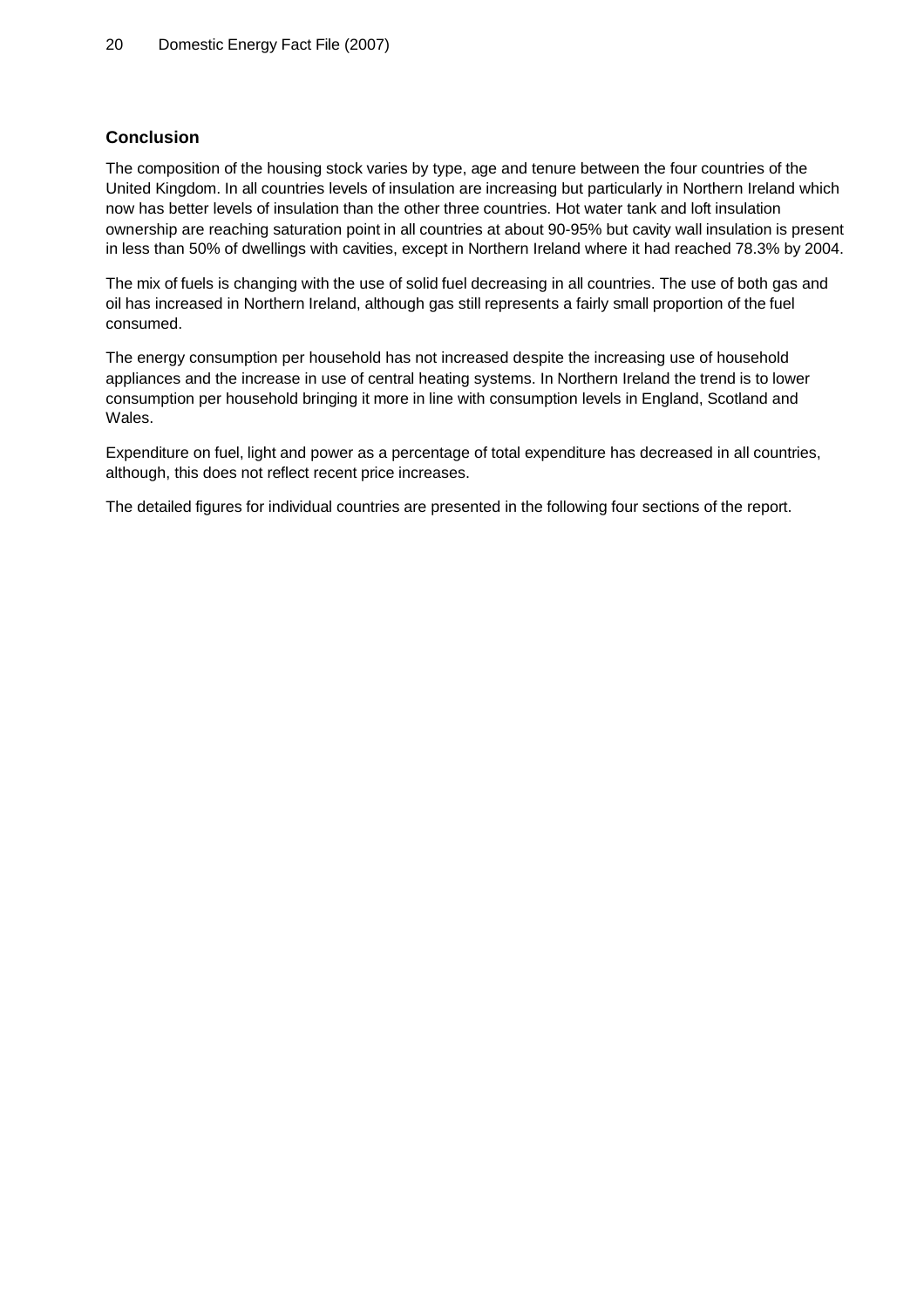# **ENGLAND**

The information on England is divided into a number of sections which are listed in the main contents table. It starts by looking at household expenditure and the money spent on fuel, light and power . This is followed by charts that relate to the number of households and the houses they live in. Sections on the different types of insulation in the fabric of the house follow. Hot water tank insulation is considered before an overall assessment of insulation is made. Energy consumption is compared to changes in external temperature and heat losses for the average household are calculated. The following sections relate to heating systems. Finally the energy consumption is split into different end uses and different fuels. Charts illustrating the information appear within the text but the tables on which they are based appear at the end of the section on pages 44 to 63.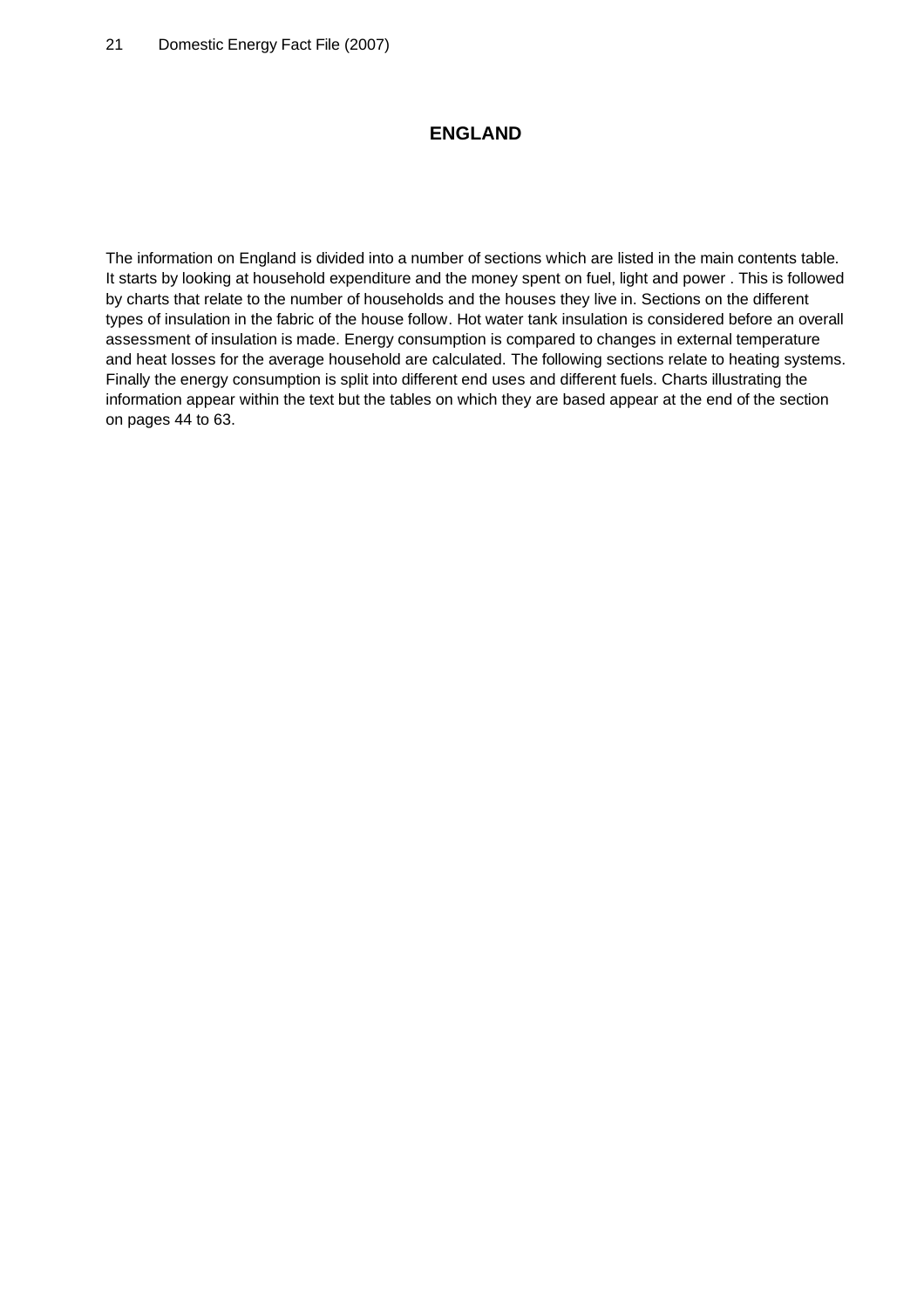# **Household expenditure on fuel, light and power – England**

The percentage of expenditure spent on fuel, light and power is decreasing as shown in figure 1E.



# Figure 1E

It has decreased from 5.5% in 1976 to 2.9% in 2005.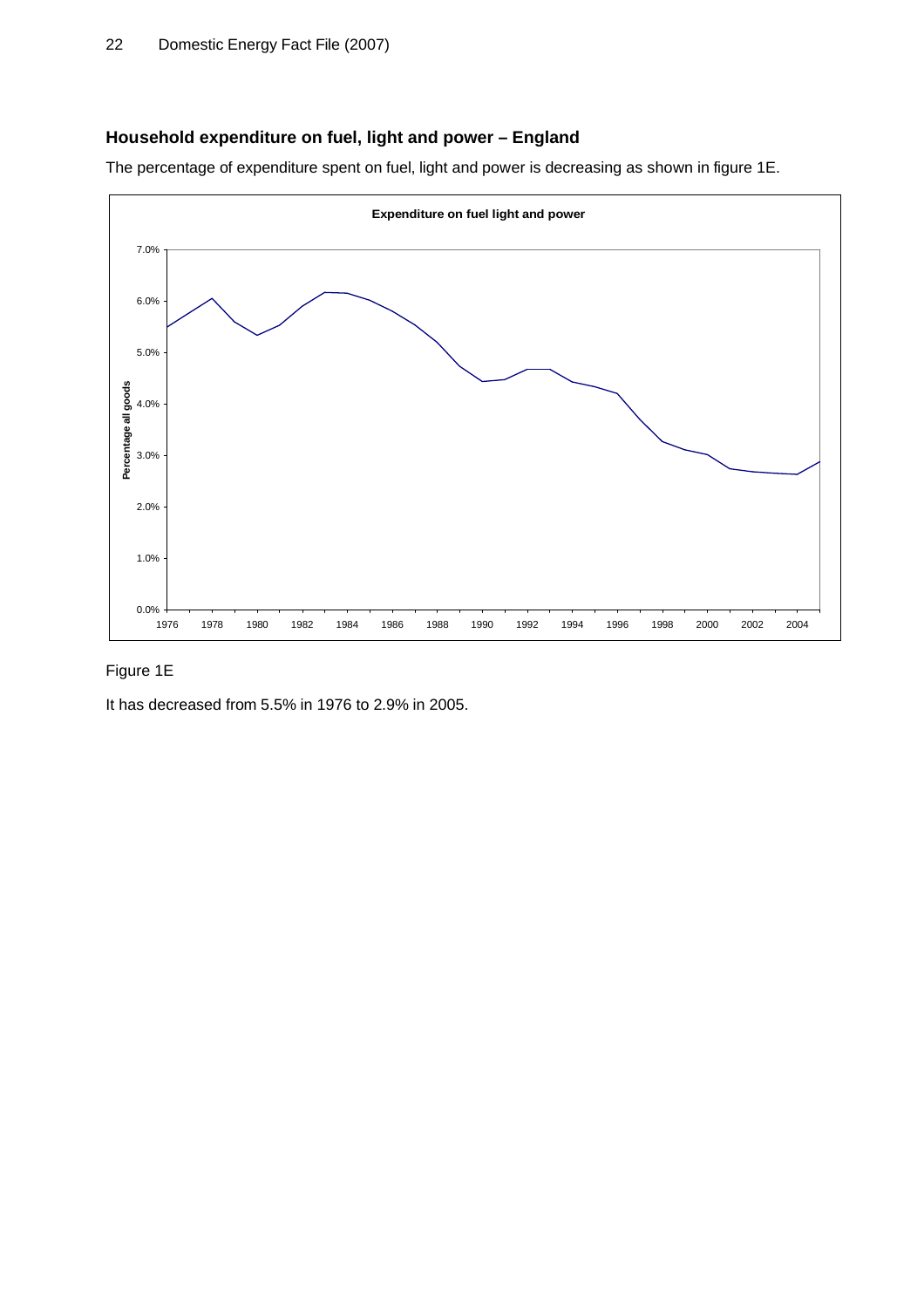

Figure 2E shows how expenditure on all goods has risen compared to that on fuel, light and power.

#### Figure 2E

Table 1E on page 44 shows the average weekly expenditure on all goods and on fuel, light and power both in contemporary prices and adjusted to 2005 prices by using the retail price index.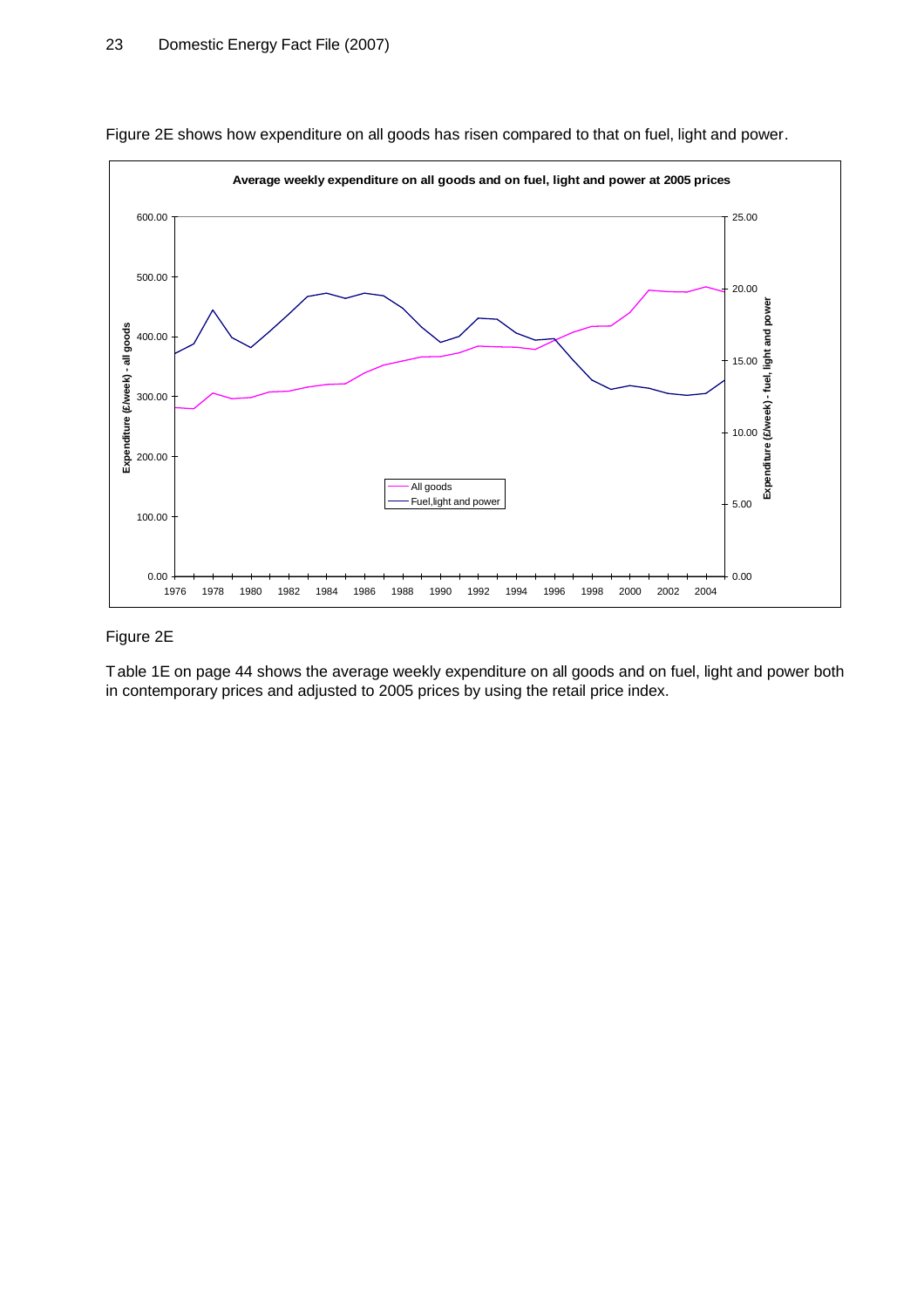# **Population and household numbers – England**





# Figure 3E

The average household size has decreased from 2.98 to 2.37 between 1970 and 2005.

Since the previous Country fact file was published some government figures, for population and households in the years included in it, have been revised as a result of the 2001 census. This means there may be small differences in tables produced for this fact file from those in the earlier publication.

Table 2E shows the population, number of households and average household size, for England, for the years 1970 – 2005.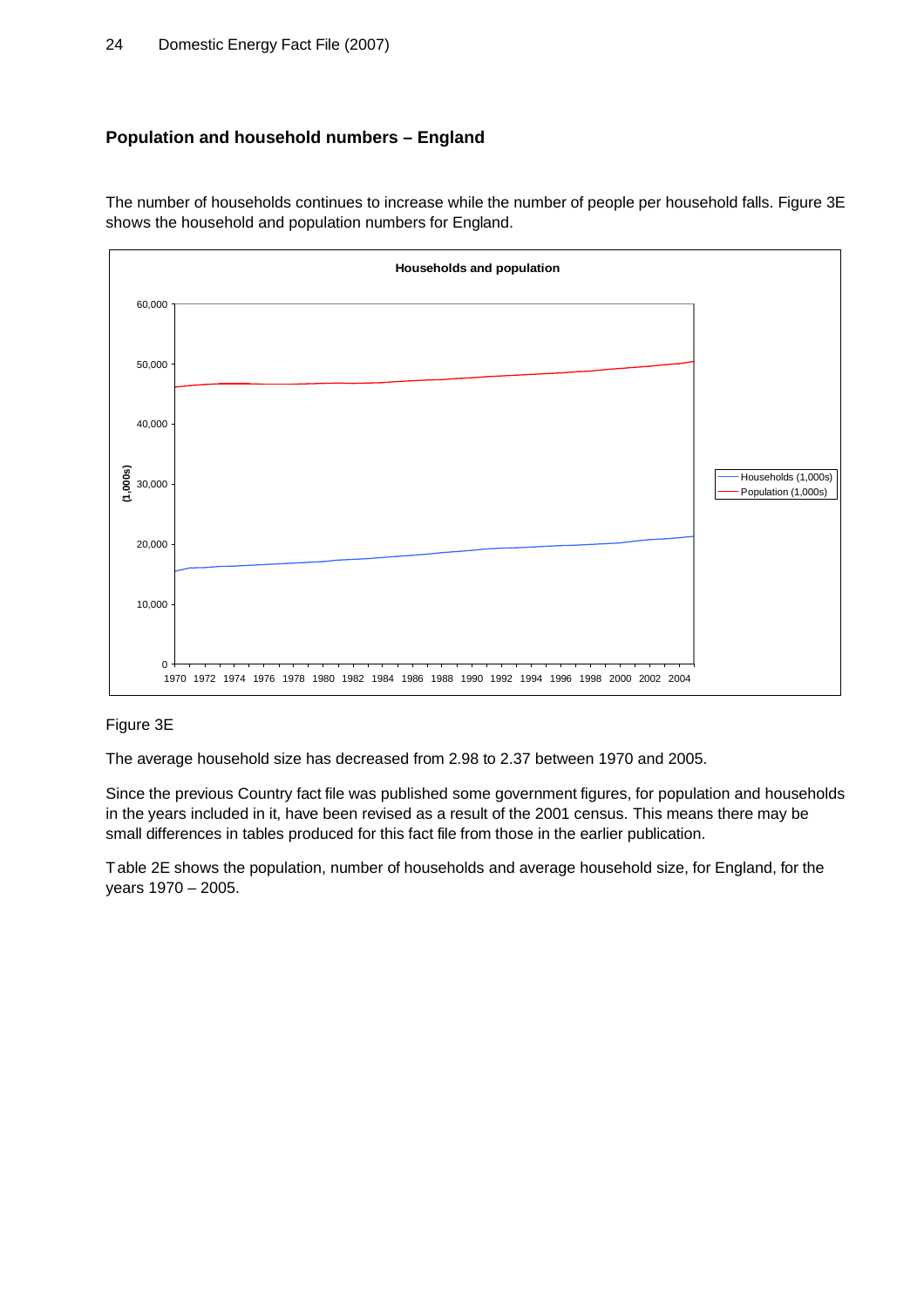# **Age of the housing stock - England**

Figure 4E shows the age distribution within the housing stock.



#### Figure 4E

Although some older dwellings are demolished there is very little decrease in the number of older dwellings since some are also converted into multiple dwellings.

The number of new dwellings built each year is increasing the post 1976 category.

Table 3E shows the number of dwellings in each age category from 1987 to 2005.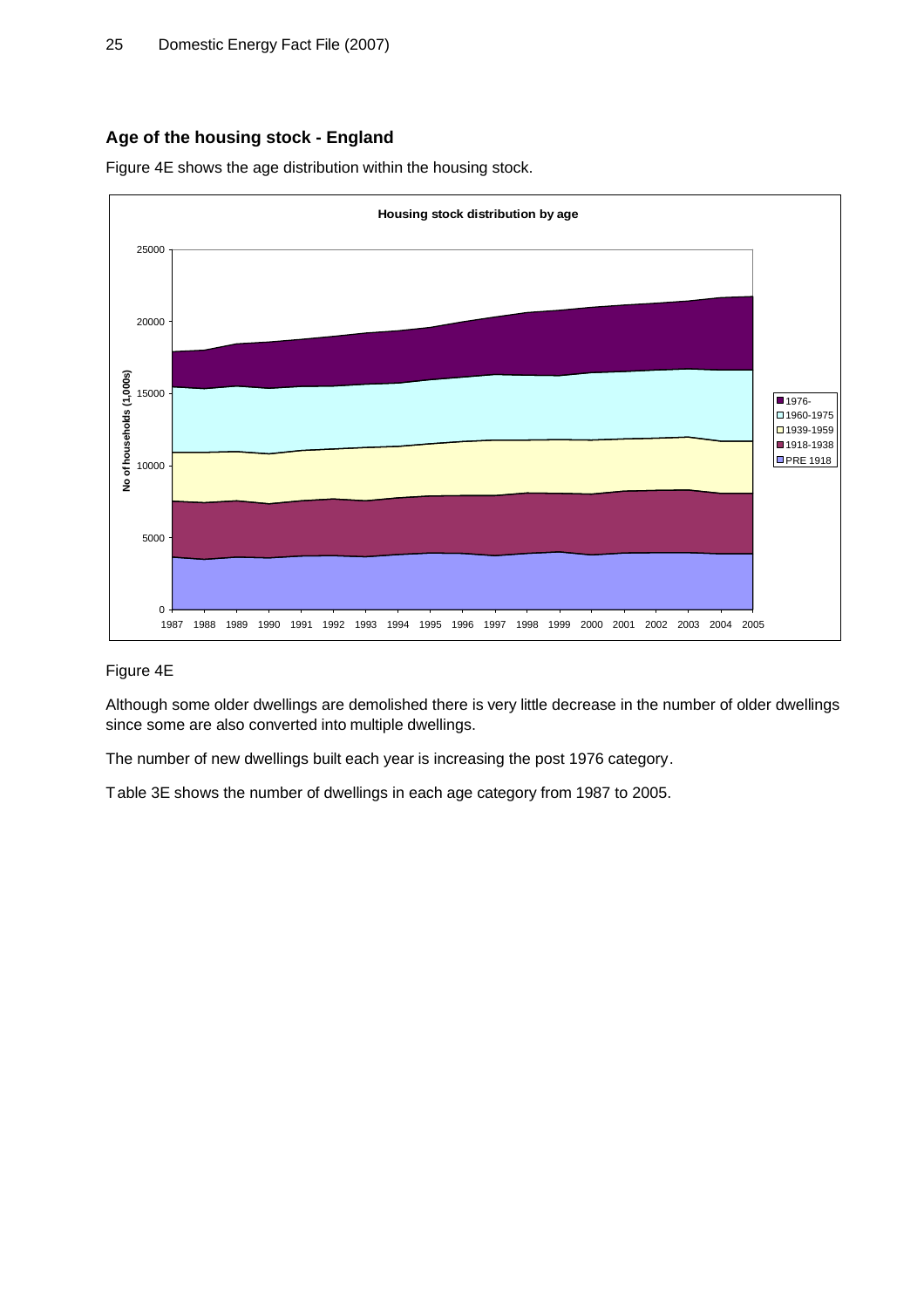# **Housing stock distribution by tenure – England**



Figure 5E shows the tenure distribution of the housing stock.

### Figure 5E

Before 1987 figures for registered social landlords and private rented tenancies are combined.

The numbers of those owning their houses is increasing. In 1977 56% of households were owner occupied. By 2005 this had risen to 70%. It is now rising more slowly than it was in the 1980s

The increase in households in properties owned by registered social landlords is partly due to stock transfers from local authorities.

Table 4E shows the number of households of each tenure from 1977 to 2005.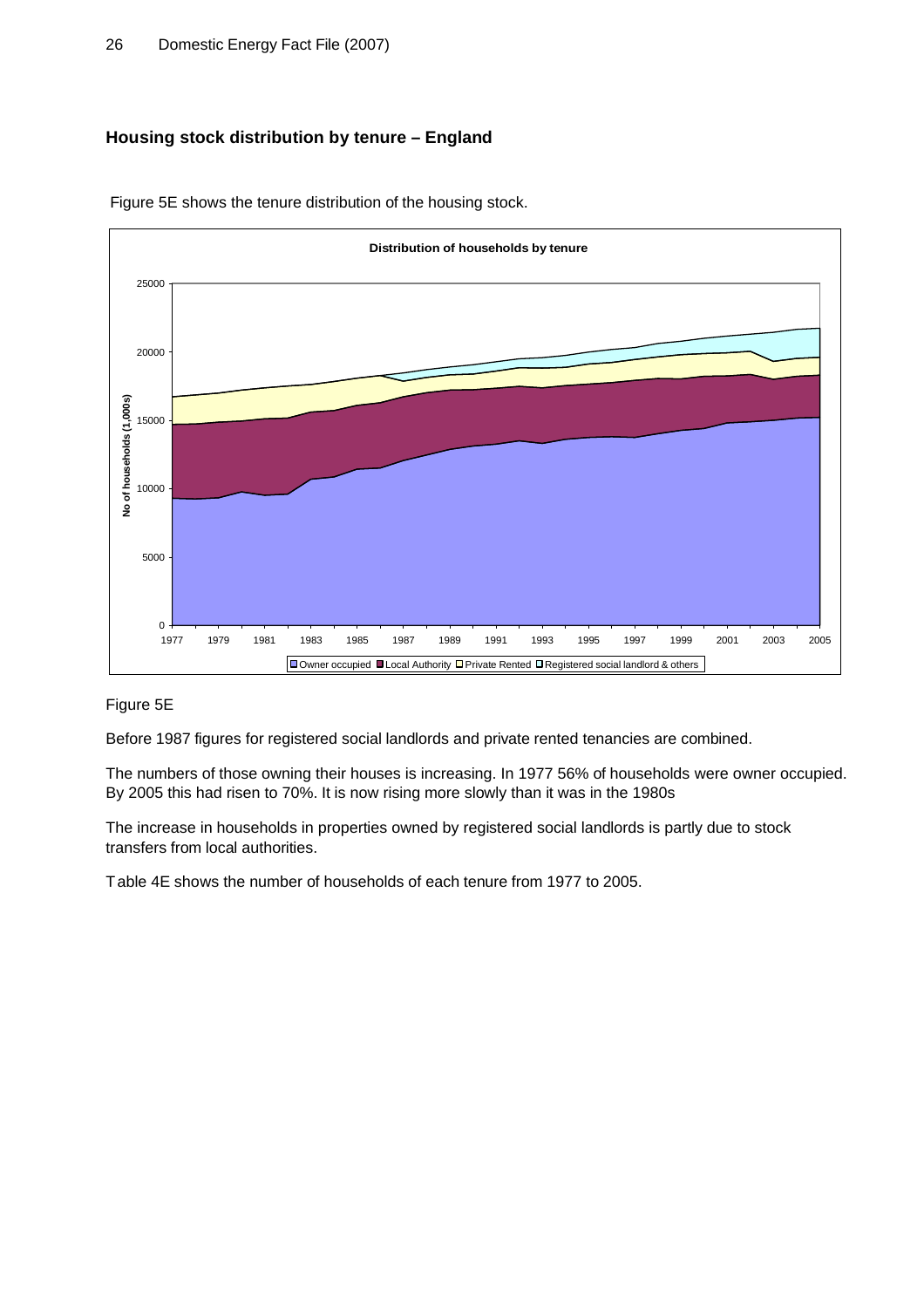# **House types – England**



Figure 6E shows the distribution of the housing stock by type of dwelling.

# Figure 6E

Although the number of households is increasing the proportion of each type has remained fairly consistent.

Figure 7E shows the proportions of each house type in 2005.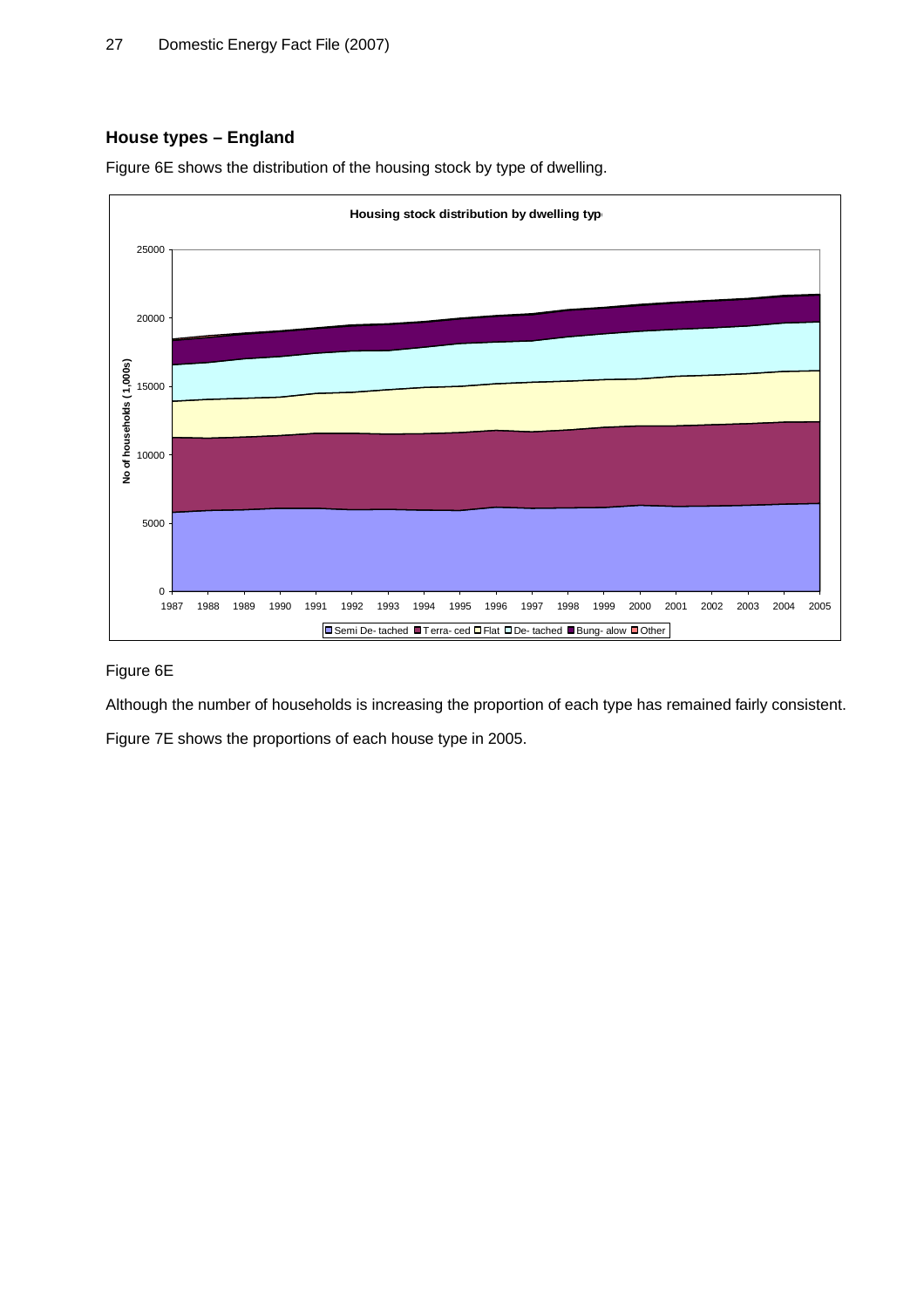

### Figure 7E

The main change has been a decrease in terraced housing from 30% in 1987 to 28% in 2005 and an increase in the percentage of flats from 14% in 1987 to 17% in 2005.

Table 5E shows the number of households in each dwelling type from 1987 to 2005.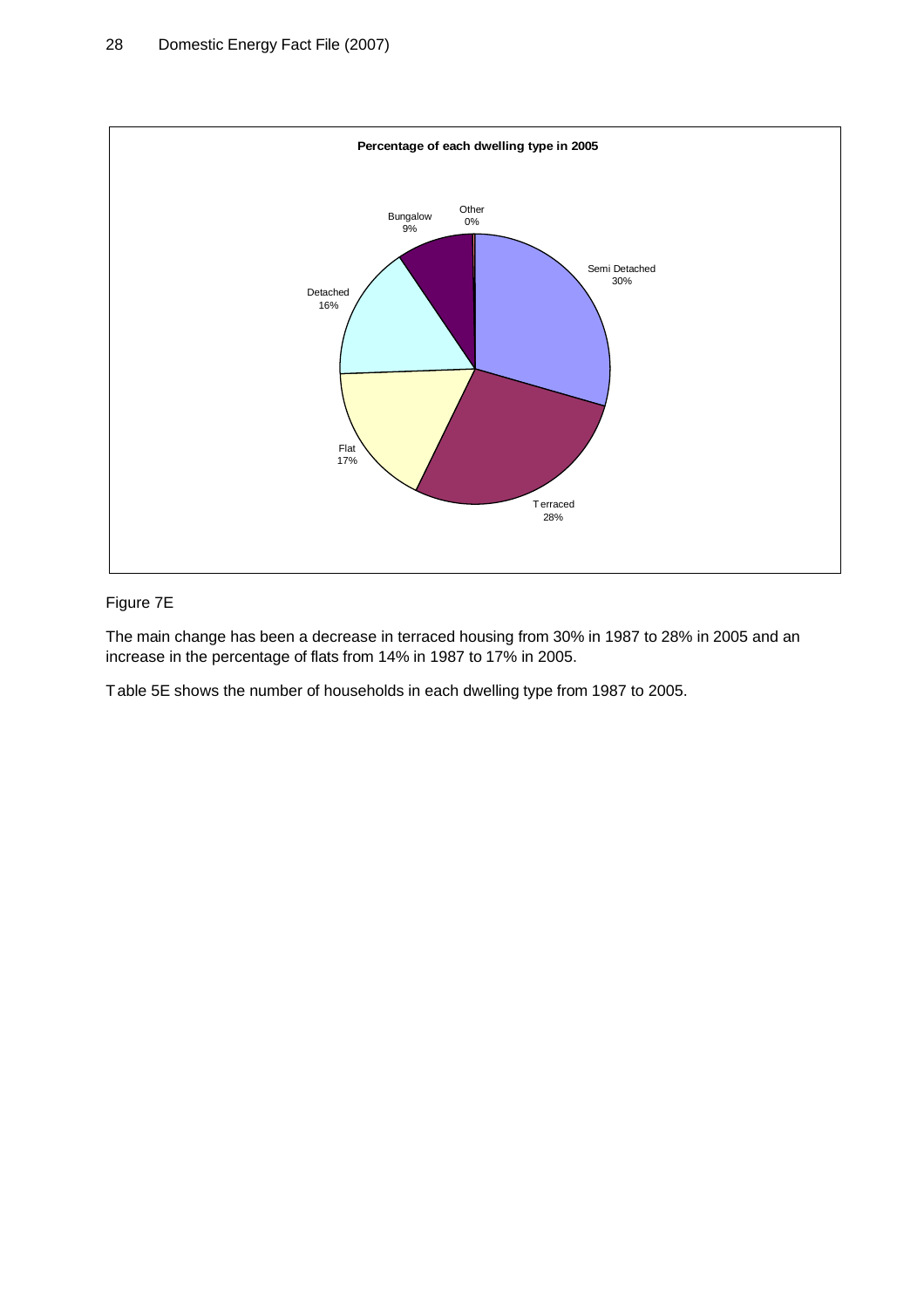# **Loft insulation – England**

The ownership of loft insulation is shown in figure 8E.



### Figure 8E

92.6% of potential lofts now have some loft insulation. This has risen from 52.2 % in 1976. The same level was achieved in 1999 showing that the market for insulation for lofts, that have no insulation, has virtually saturated. However Figure 8E also shows that there has been an increase from 3.1% to 57.3% of those with 4 inches (100mm) or more of loft insulation, between 1976 and 2005. In 1999 51.7% had 4 inches (100mm) or more of loft insulation by 2005 this had increased to 57.3%. Depths of loft insulation are increasing as building regulations require more insulation. There is also an increase in the recommended depth of loft insulation so that some households are adding extra insulation on top of what they have already installed.

Figure 9E shows the 4 inches (100mm) or more category in more detail from 1987 to 2005.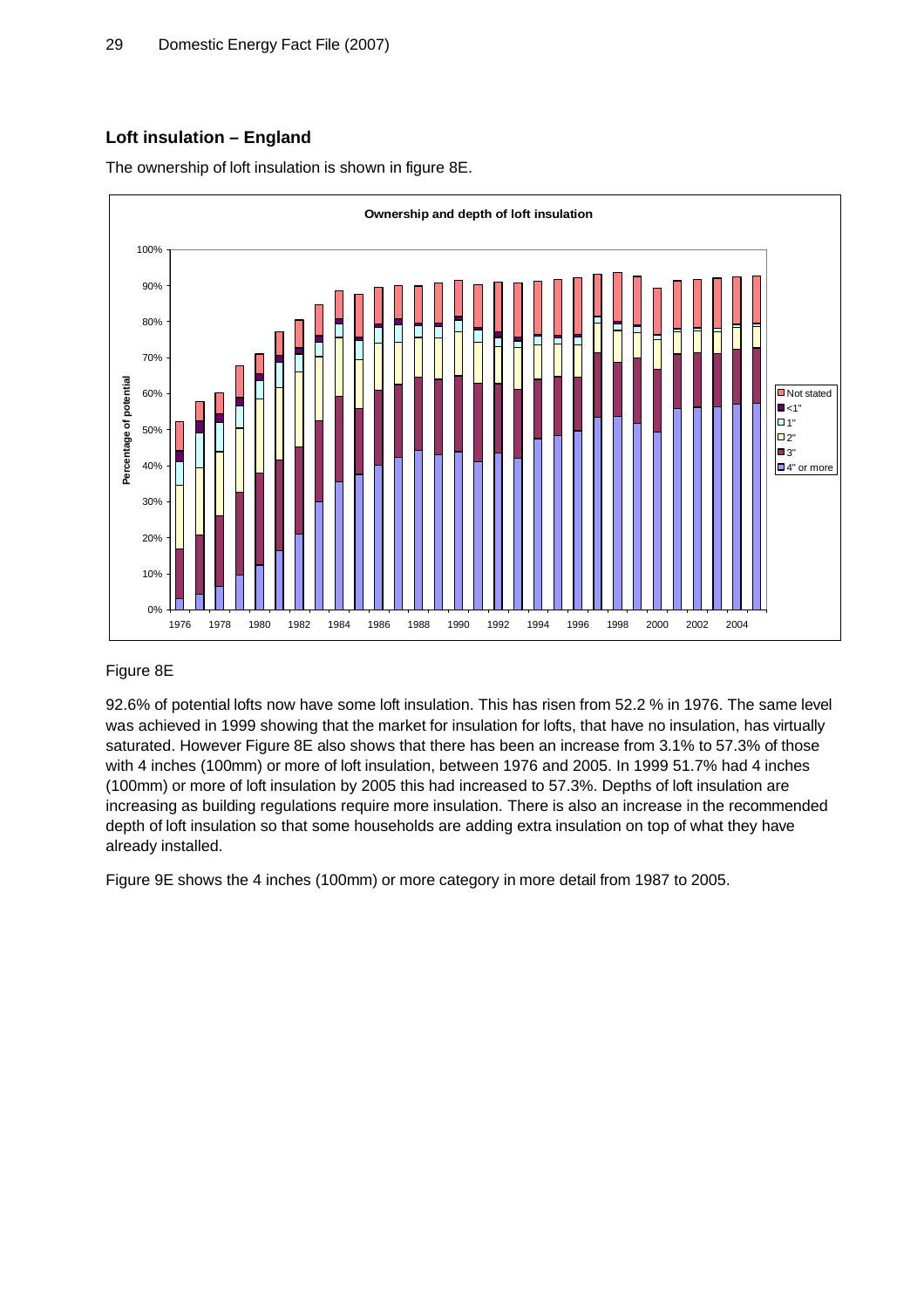

### Figure 9E

Between 1994 and 2005 the 6 inches (150mm) or more category has increased from 14.8% of potential lofts to 20.4%. At the same time the total number with loft insulation has only increased from 91.2% to 92.6%.

Table 6E shows ownership and depth of loft insulation from 1976 to 2005.

Table 7E shows the details for those with 4 inches (100mm) or more of insulation.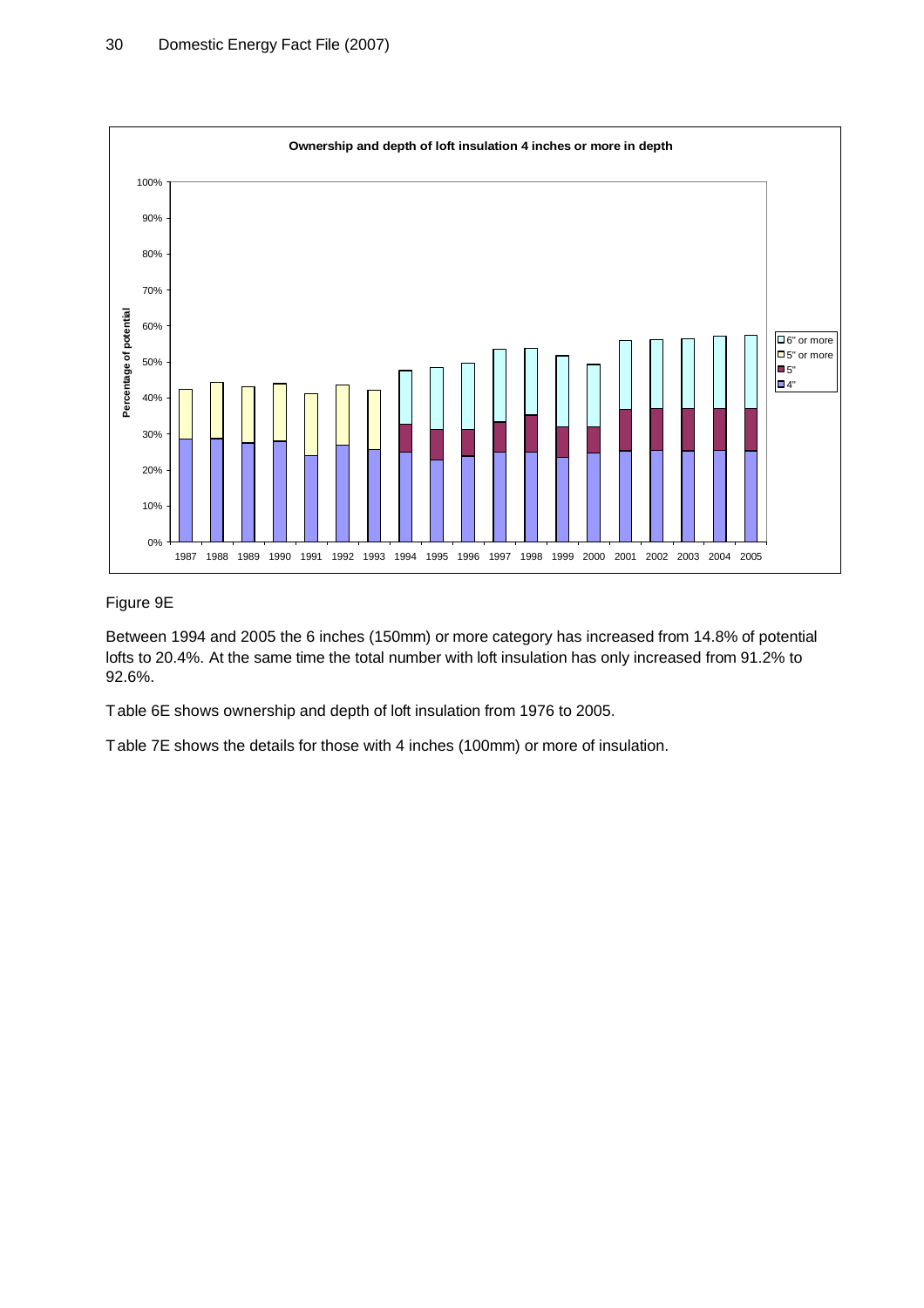# **Cavity wall insulation – England**

Figure 10E shows the ownership of cavity wall insulation.



### Figure 10E

Cavity wall insulation ownership has increased from 3.8% of cavity wall dwellings in 1976 to 37.0% in 2005.

Table 8E shows the number of households with cavity wall insulation as well as the total number of cavity wall dwellings (potential) in England. It also shows the number who have cavity walls but "don't know" if they have cavity wall insulation.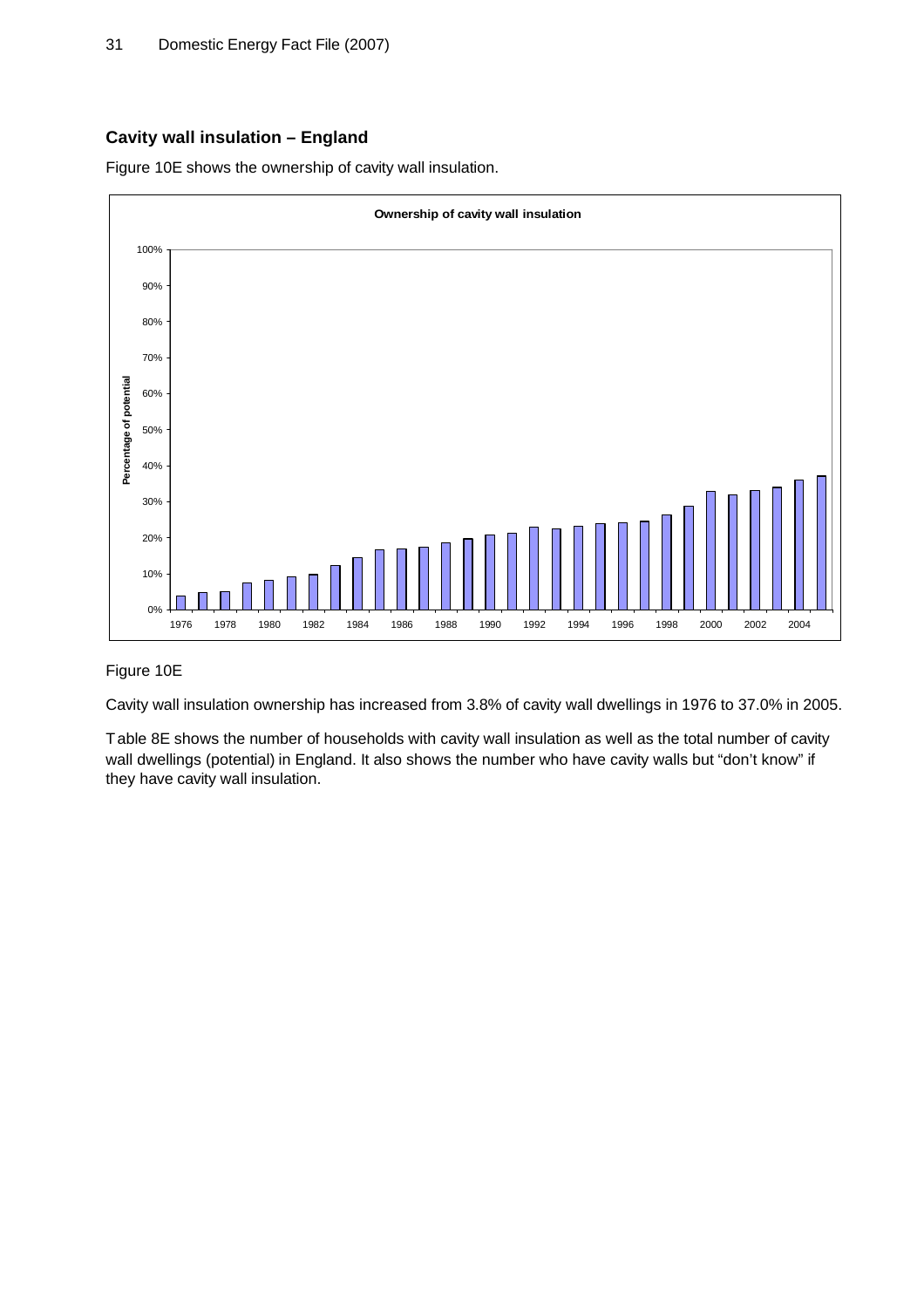# **Double glazing ownership – England**

Figure 11E shows the ownership of double glazing.



### Figure 11E

Double glazing ownership has risen from 10.2% of potential in 1976 to 84.1% in 2005. This refers to any house with any number of windows double glazed. In the earlier years the percentage of rooms double glazed was not recorded and in the last five years the number where the percentage of rooms double glazed has not been given has risen. However between 1984 and 2005 the percentage with 80% or more of rooms double glazed has risen from 9.5% to 43.5%.

Table 9E gives the number of households with double glazing and the percentage of rooms double glazed where available.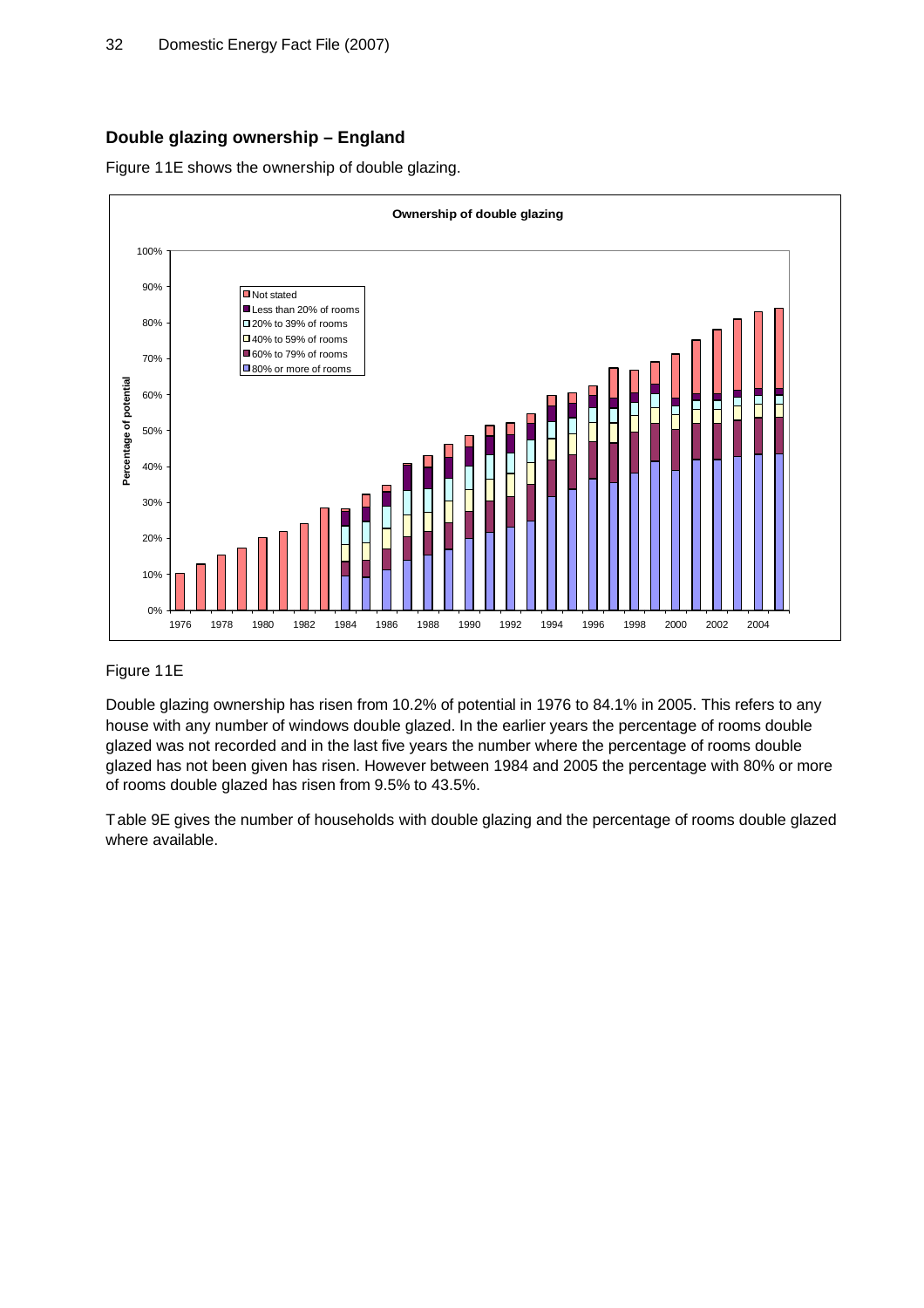# **Draught proofing – England**

Figure 12E shows the ownership of draught proofing. If a dwelling has double glazing or single glazing with draught stripping it is considered to be draught proofed.



### Figure 12E

Ownership levels are increasing largely due to the increase in double glazing. In 2005 87.4% of dwellings were draught proofed compared with 84.1% which were double glazed. In 1987 the figures were 65.8% draught proofed compared with 40.8% double glazed.

Table 10E gives the number of households with draught proofing and the percentage of rooms that are draught proofed.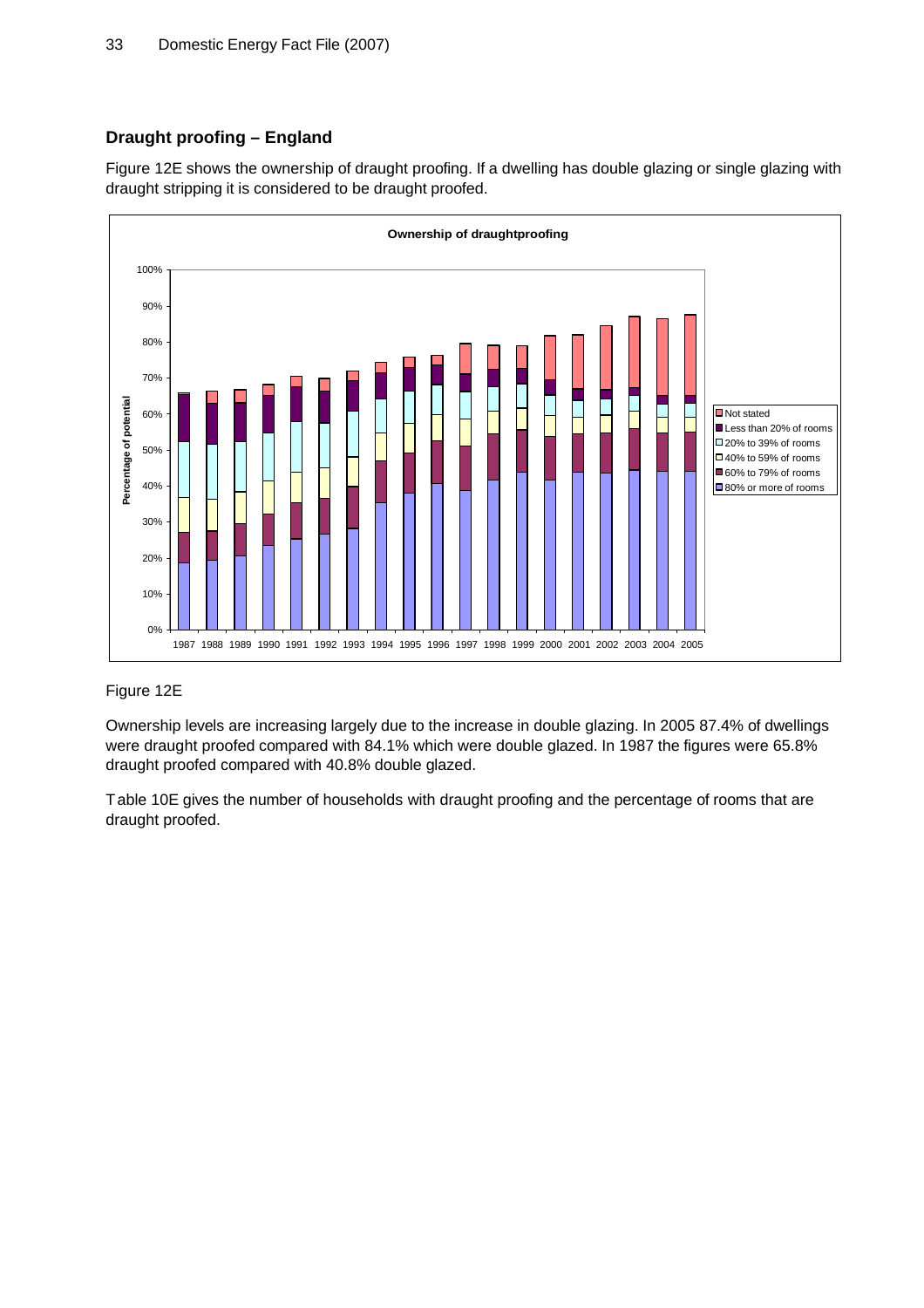# **Hot water tank insulation – England**



The ownership of hot water tank insulation is shown in figure 13E.

# Figure 13E

Ownership of hot water tank insulation has increased from 75.7% of dwellings with hot water tanks in 1976 to 94.8% in 2005. As can be seen from figure 13E this measure has reached saturation at about 95%. In 2005 72.8% of households had 3 inches (75mm) or more of insulation on their hot water tank. Those that have spray foam factory insulated tanks are counted as having the equivalent of a jacket of 3 inches (75mm) or more.

Table 11E shows the number of households with hot water tank insulation and the depths of the insulation.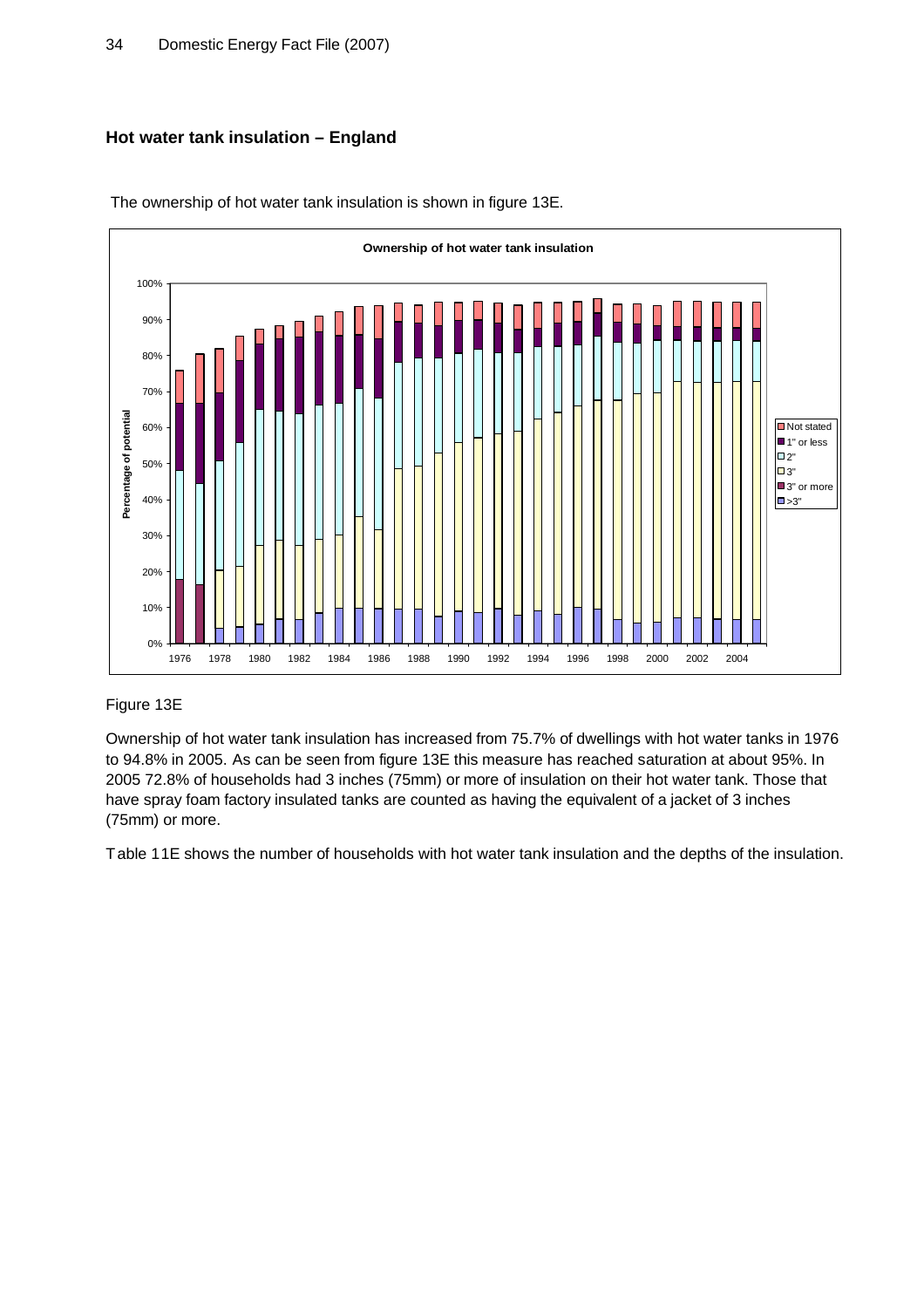### **Insulation measures ownership – England**

Figure 14E shows households with full and no insulation. Full insulation is taken as households where there is at least 4 inches (100mm) of loft insulation, if there is a loft, and cavity wall insulation, if there is a cavity, and at least 80% of rooms double glazed. No insulation means there is no loft insulation, if there is a loft, no cavity wall insulation, if there is a cavity, and no double glazing.



# Figure 14E

The proportion of households with no insulation has decreased from 17.6% in 1987 to 6.9% in 2005. In the same time period the proportion with full insulation has risen from 3.1% to 16.2%.

Table 12E shows the number of households with full and no insulation.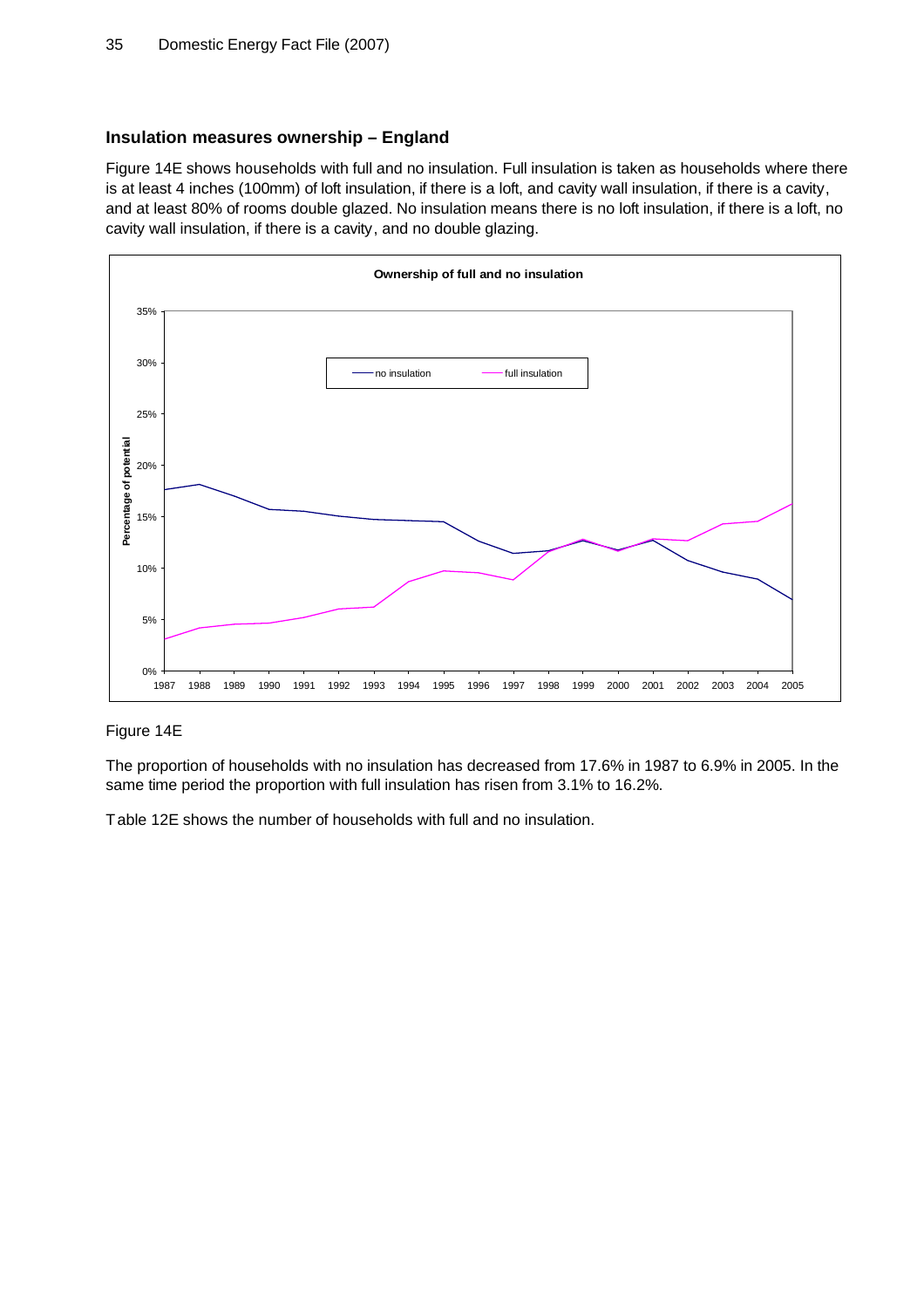#### **Energy consumption and external temperatures - England**



Figure 15E shows the delivered energy and average external temperatures from 1976 to 2005

### Figure 15E

From 1976 to 2005 delivered energy has increased by 22.9% while the number of households has increased by 22.2%. Figure 15E shows the relationship between average external temperature and delivered energy. In particular the effects of the cold winters in 1979, 1985, 1986, 1987 and 1996 can be seen. These five years are all in the top ten highest consumption per household years.

Table 13E shows the total households, total delivered energy, average external temperature and average energy consumption per dwelling.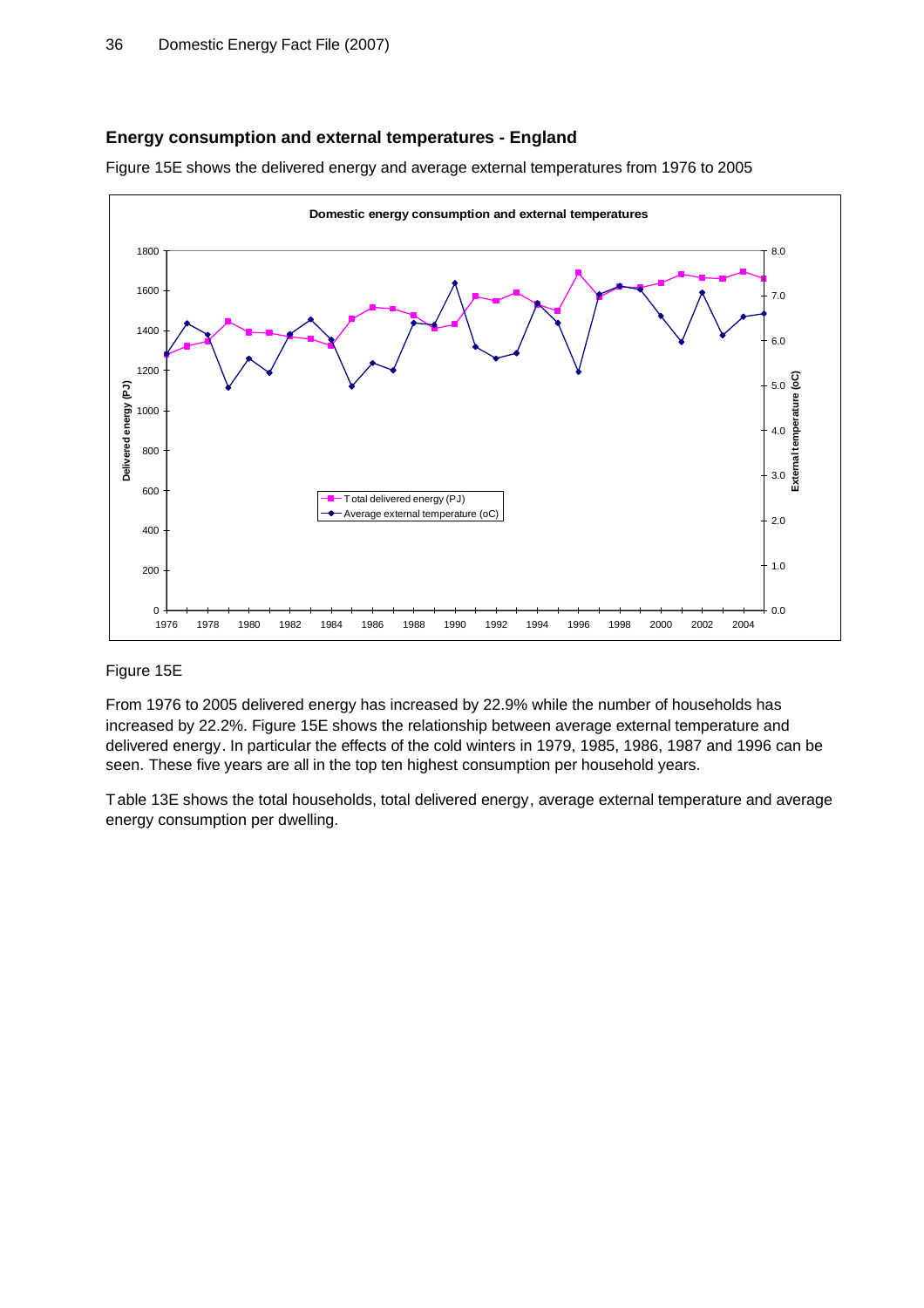# **Heat loss of the average dwelling – England**



Figure 16E shows the changes in average dwelling heat loss from 1976 to 2005.

### Figure 16E

The heat loss from the average dwelling has steadily been reducing as insulation levels improve.

In 2005 it was 257.8 W/ $^{\circ}$ C per dwelling compared with 351 W/ $^{\circ}$ C in 1976.

Table 14E shows the average dwelling heat loss and the stock heat loss from 1976 to 2005.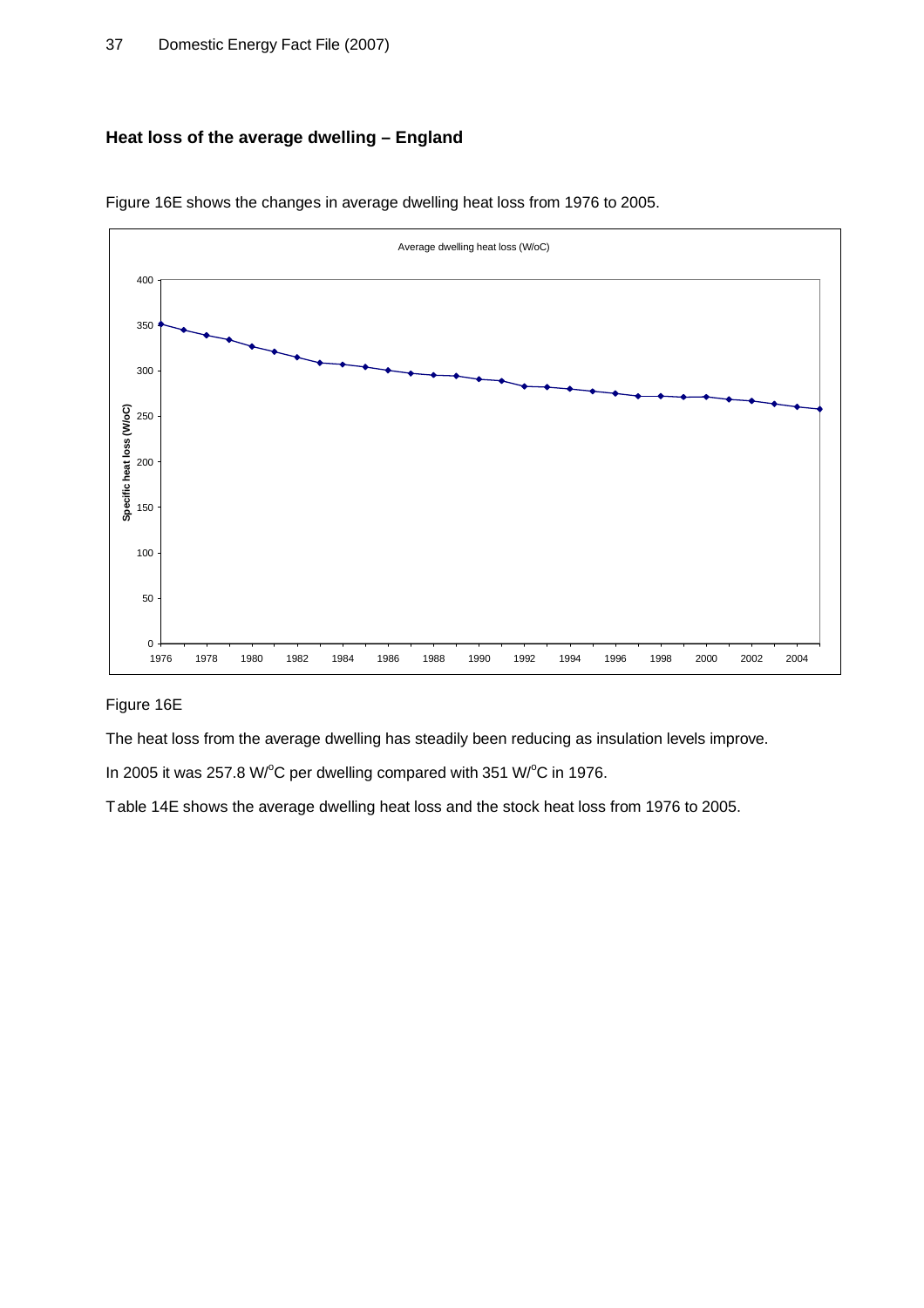# **Central heating ownership - England**

Figure 17E shows the ownership of central heating.



### Figure 17E

Central heating ownership has been increasing. In 2005 91.5% of households had central heating this compares with 66.5% in 1983 and 88.9% in 2000.

Table 15E shows the number of households with and without central heating.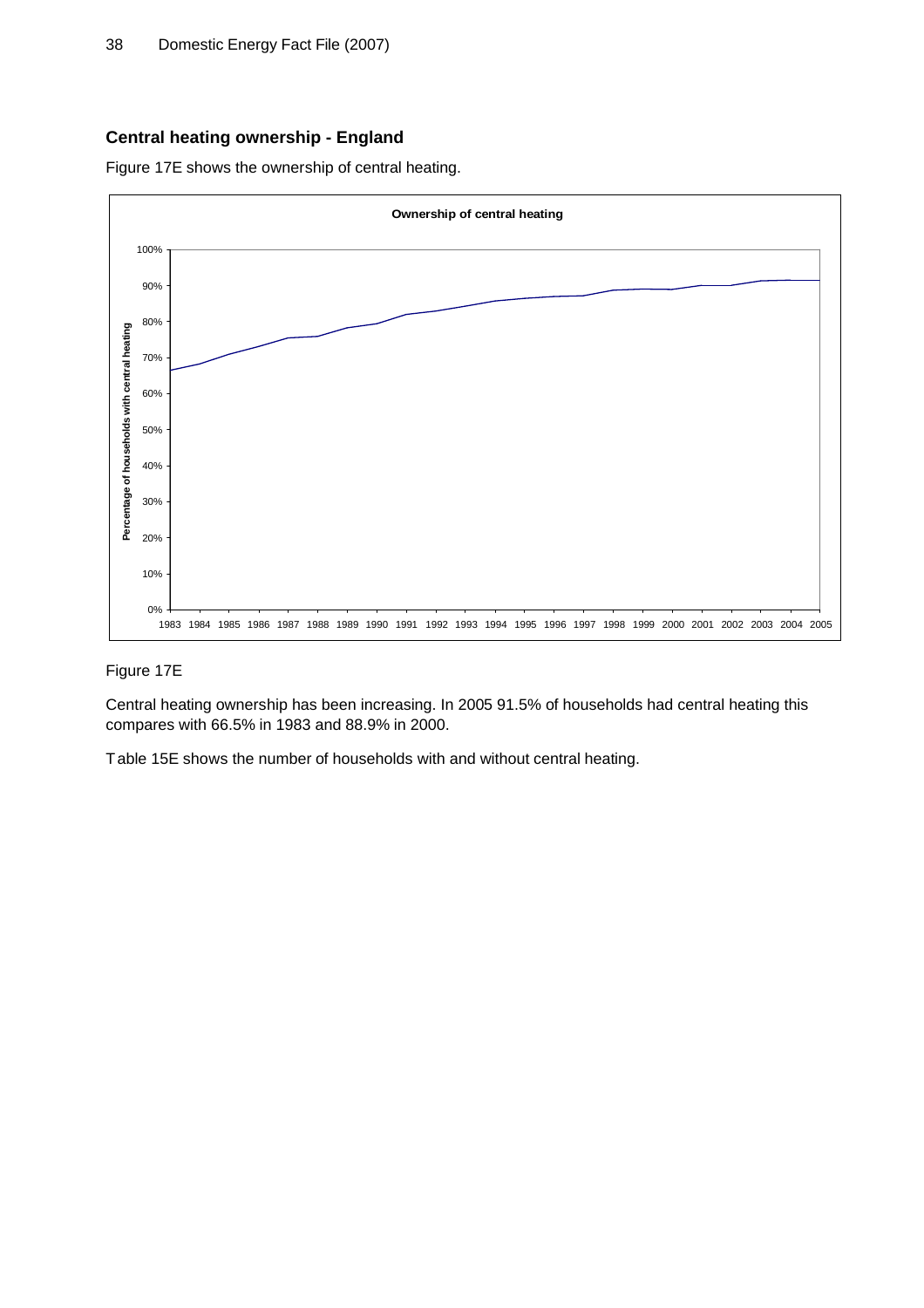# **Heating appliances – central heating – England**

Figure 18E shows the main form of heating in centrally heated homes.



### Figure 18E

Figure 18E shows the central heating fuel used as a percentage of the whole stock. The figure shows clearly that gas is the main central heating fuel.

Considering only those homes that are centrally heated, in 2005 gas was used in 86.1% of homes. This compares with 73.4% using gas in centrally heated homes in 1983. Solid fuel use has fallen from 10% of centrally heated homes in 1983 to 0.9% in 2005. As shown in figure 17E the overall percentage of those with central heating has increased.

Table 16E shows the number of households using each fuel type for central heating.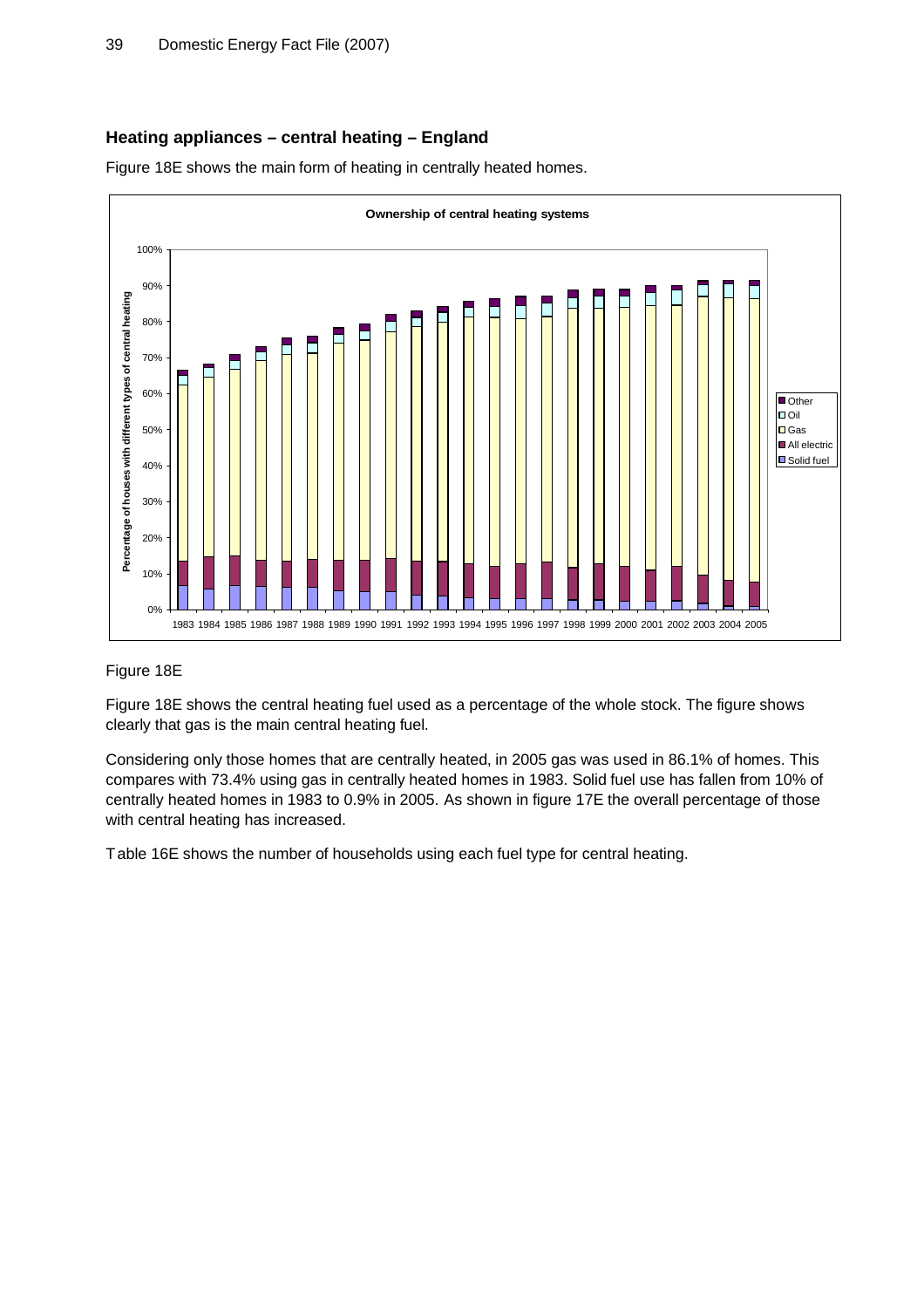# **Heating appliances – non central heating – England**

Figure 19E shows the percentage of households using non central heating and the fuel they use.



### Figure 19E

In 1983 33.5% of total homes used some form of non central heating as their main heating system. In 2005 this had reduced to 8.5% of total homes.

In 2005 46% of those without central heating used gas and 45% electricity. Solid fuel was used by only 8% of these households.

Table 17E shows the number of households with non central heating and the type of fuel they use.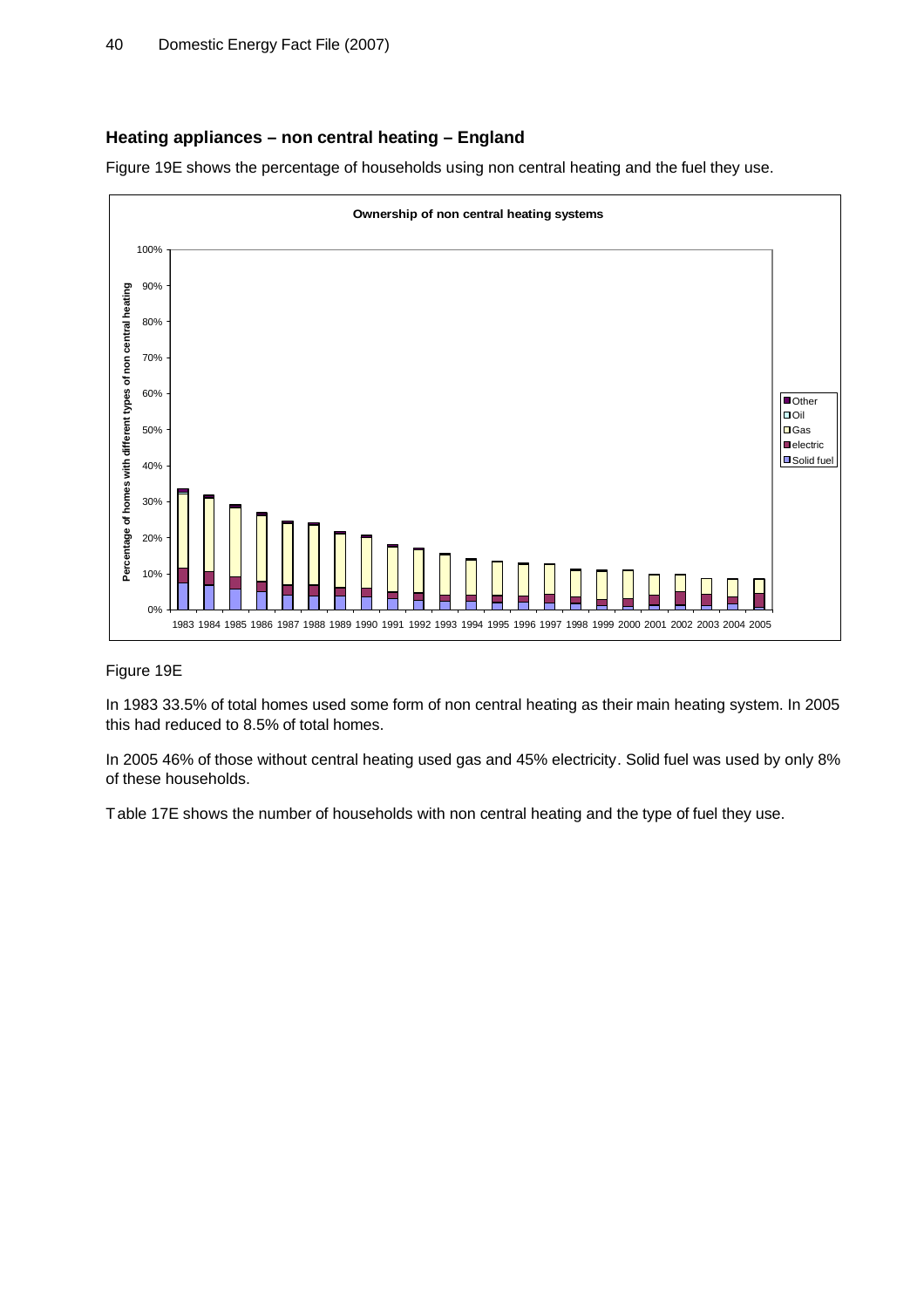# **Heating appliances and efficiencies – England**



Figure 20E shows the weighted average space heating efficiency.

### Figure 20E

The average space heating efficiency has improved from 61.0% to 73.6% between 1983 and 2005. This is partly due to changes in fuel for heating systems and partly due to improvements in gas and oil central heating systems where average efficiencies have increased from 57.2% to 72.8% for gas and 59.3% to 81.3% for oil between 1983 and 2005.

Table 18E shows the weighted average central and non central heating space heating efficiencies for each year as well as the weighted average space heating efficiency.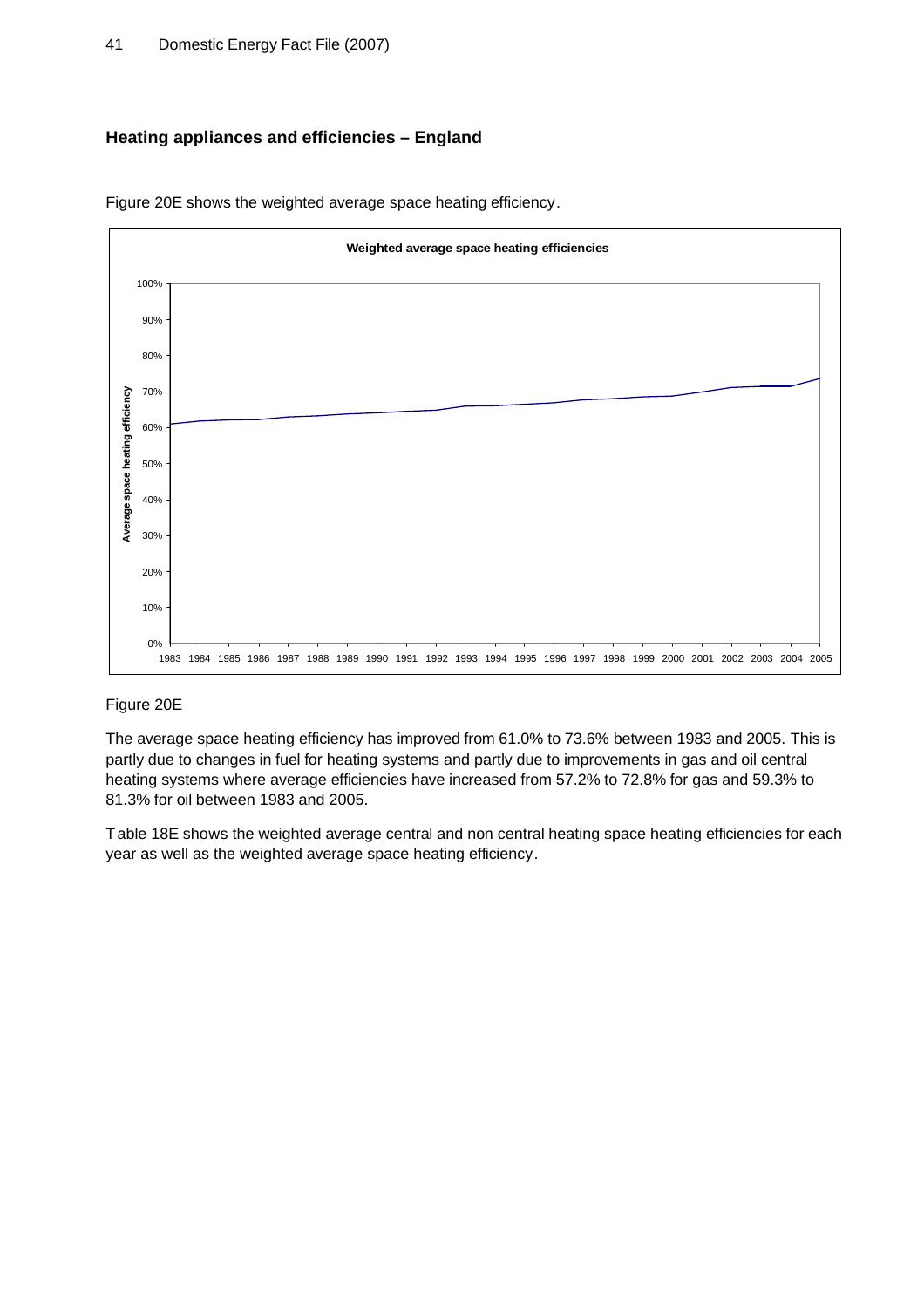# **Energy consumption by end use – England**

Figure 21E shows the domestic energy consumption by end use for each year.



### Figure 21E

The average energy use per household has remained very similar throughout the period although total energy consumption has risen due to an increase in the number of households.

Table 19E shows the energy consumption for space heating, water heating, cooking and lights and appliances for all households. It also gives the figures for space heating per household and all energy per household.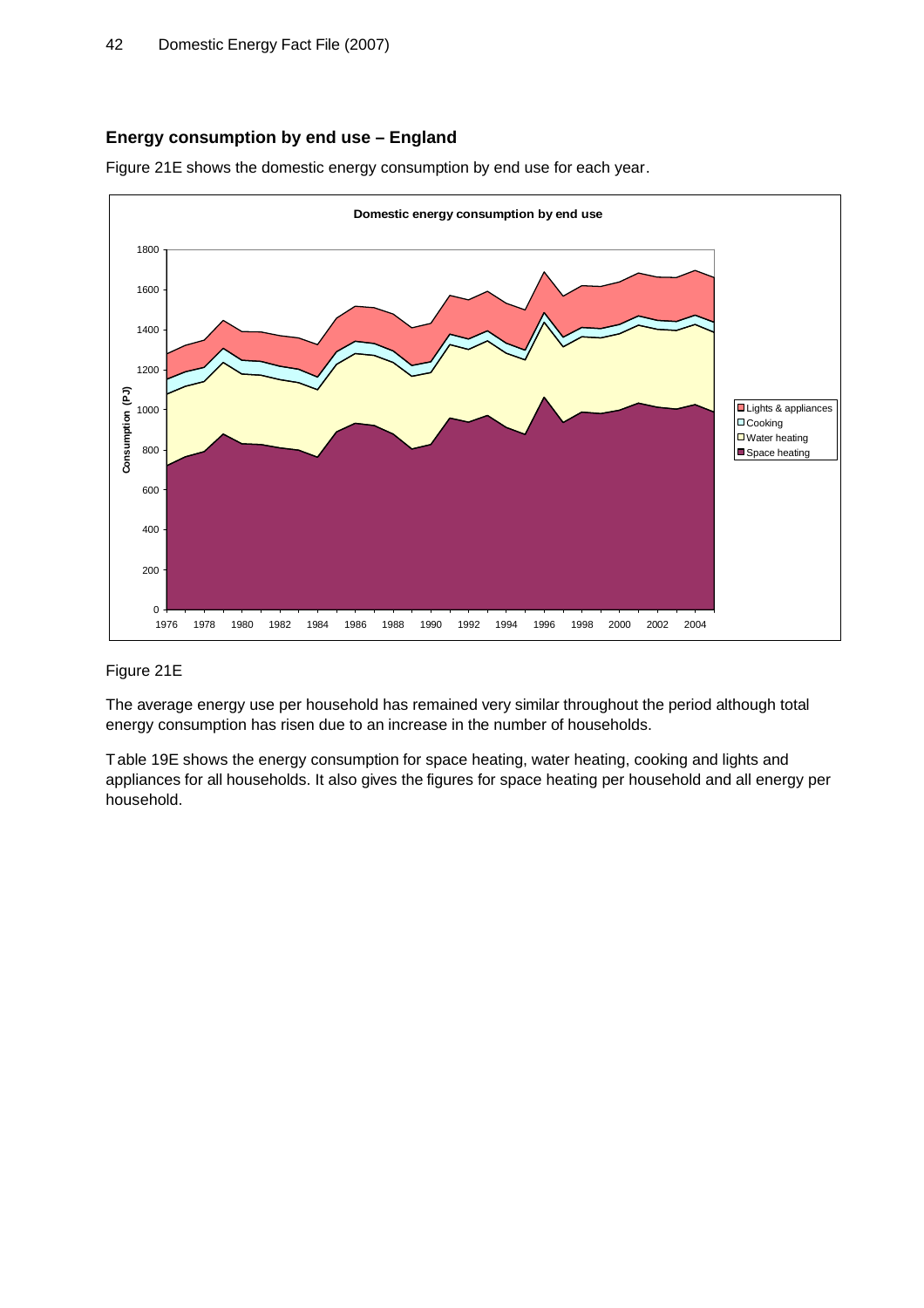# **Domestic energy consumption by fuel – England**

Figure 22E shows the energy use of the housing stock by fuel.



### Figure 22E

During this period town gas has been phased out but in 2005 72.9% of domestic energy consumption was gas compared with 47.2% in 1976. In 1976 solid fuel made up 23.3% of the energy consumed whereas by 2005 this had fallen to 1.4%.

Table 20E shows the energy use of the housing stock by the different fuels.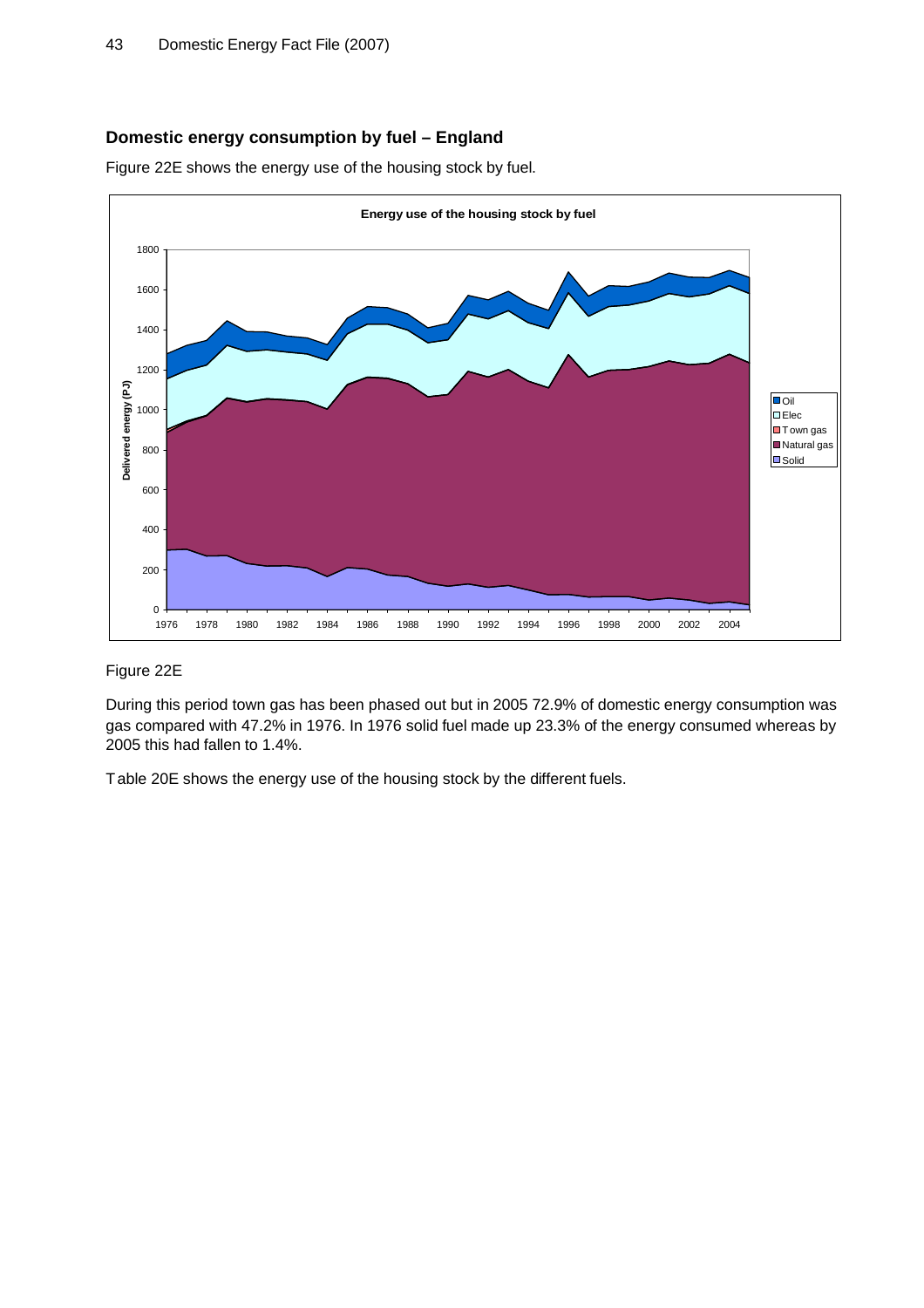# **Tables – England**

|      | 2005 prices<br><b>Contemporary prices</b> |                     |        |             |           |  |  |  |  |  |
|------|-------------------------------------------|---------------------|--------|-------------|-----------|--|--|--|--|--|
|      |                                           |                     |        |             | $%$ fuel  |  |  |  |  |  |
|      |                                           | Fuel, light         |        | Fuel, light | light and |  |  |  |  |  |
| Year | All goods                                 | and power All goods |        | and power   | power     |  |  |  |  |  |
| 1976 | 58.42                                     | 3.21                | 281.76 | 15.48       | 5.5%      |  |  |  |  |  |
| 1977 | 67.16                                     | 3.88                | 279.65 | 16.16       | 5.8%      |  |  |  |  |  |
| 1978 | 79.63                                     | 4.82                | 305.71 | 18.50       | 6.1%      |  |  |  |  |  |
| 1979 | 87.63                                     | 4.90                | 296.67 | 16.59       | 5.6%      |  |  |  |  |  |
| 1980 | 103.76                                    | 5.53                | 298.16 | 15.89       | 5.3%      |  |  |  |  |  |
| 1981 | 119.86                                    | 6.63                | 307.59 | 17.01       | 5.5%      |  |  |  |  |  |
| 1982 | 130.61                                    | 7.70                | 308.76 | 18.20       | 5.9%      |  |  |  |  |  |
| 1983 | 139.57                                    | 8.60                | 315.56 | 19.44       | 6.2%      |  |  |  |  |  |
| 1984 | 148.79                                    | 9.15                | 320.19 | 19.69       | 6.1%      |  |  |  |  |  |
| 1985 | 158.27                                    | 9.52                | 321.15 | 19.32       | 6.0%      |  |  |  |  |  |
| 1986 | 172.78                                    | 10.03               | 339.12 | 19.69       | 5.8%      |  |  |  |  |  |
| 1987 | 186.91                                    | 10.35               | 352.09 | 19.50       | 5.5%      |  |  |  |  |  |
| 1988 | 200.12                                    | 10.39               | 359.35 | 18.66       | 5.2%      |  |  |  |  |  |
| 1989 | 219.57                                    | 10.39               | 365.87 | 17.31       | 4.7%      |  |  |  |  |  |
| 1990 | 240.94                                    | 10.68               | 366.77 | 16.26       | 4.4%      |  |  |  |  |  |
| 1991 | 259.26                                    | 11.59               | 372.78 | 16.66       | 4.5%      |  |  |  |  |  |
| 1992 | 276.93                                    | 12.95               | 383.81 | 17.95       | 4.7%      |  |  |  |  |  |
| 1993 | 280.44                                    | 13.10               | 382.60 | 17.87       | 4.7%      |  |  |  |  |  |
| 1994 | 286.91                                    | 12.70               | 382.19 | 16.92       | 4.4%      |  |  |  |  |  |
| 1995 | 294.17                                    | 12.75               | 378.72 | 16.41       | 4.3%      |  |  |  |  |  |
| 1996 | 312.84                                    | 13.15               | 393.26 | 16.53       | 4.2%      |  |  |  |  |  |
| 1997 | 334.10                                    | 12.34               | 407.19 | 15.04       | 3.7%      |  |  |  |  |  |
| 1998 | 354.06                                    | 11.58               | 417.21 | 13.65       | 3.3%      |  |  |  |  |  |
| 1999 | 359.90                                    | 11.20               | 417.68 | 13.00       | 3.1%      |  |  |  |  |  |
| 2000 | 390.30                                    | 11.76               | 439.94 | 13.25       | 3.0%      |  |  |  |  |  |
| 2001 | 430.70                                    | 11.80               | 477.07 | 13.07       | 2.7%      |  |  |  |  |  |
| 2002 | 435.74                                    | 11.68               | 474.71 | 12.72       | 2.7%      |  |  |  |  |  |
| 2003 | 448.10                                    | 11.90               | 474.35 | 12.60       | 2.7%      |  |  |  |  |  |
| 2004 | 469.52                                    | 12.36               | 482.92 | 12.71       | 2.6%      |  |  |  |  |  |
| 2005 | 474.05                                    | 13.64               | 474.05 | 13.64       | 2.9%      |  |  |  |  |  |

Table 1E Average weekly expenditure on all goods and on fuel, light and power (£/week) - England

Source: Family Expenditure Survey, Expenditure and Food Survey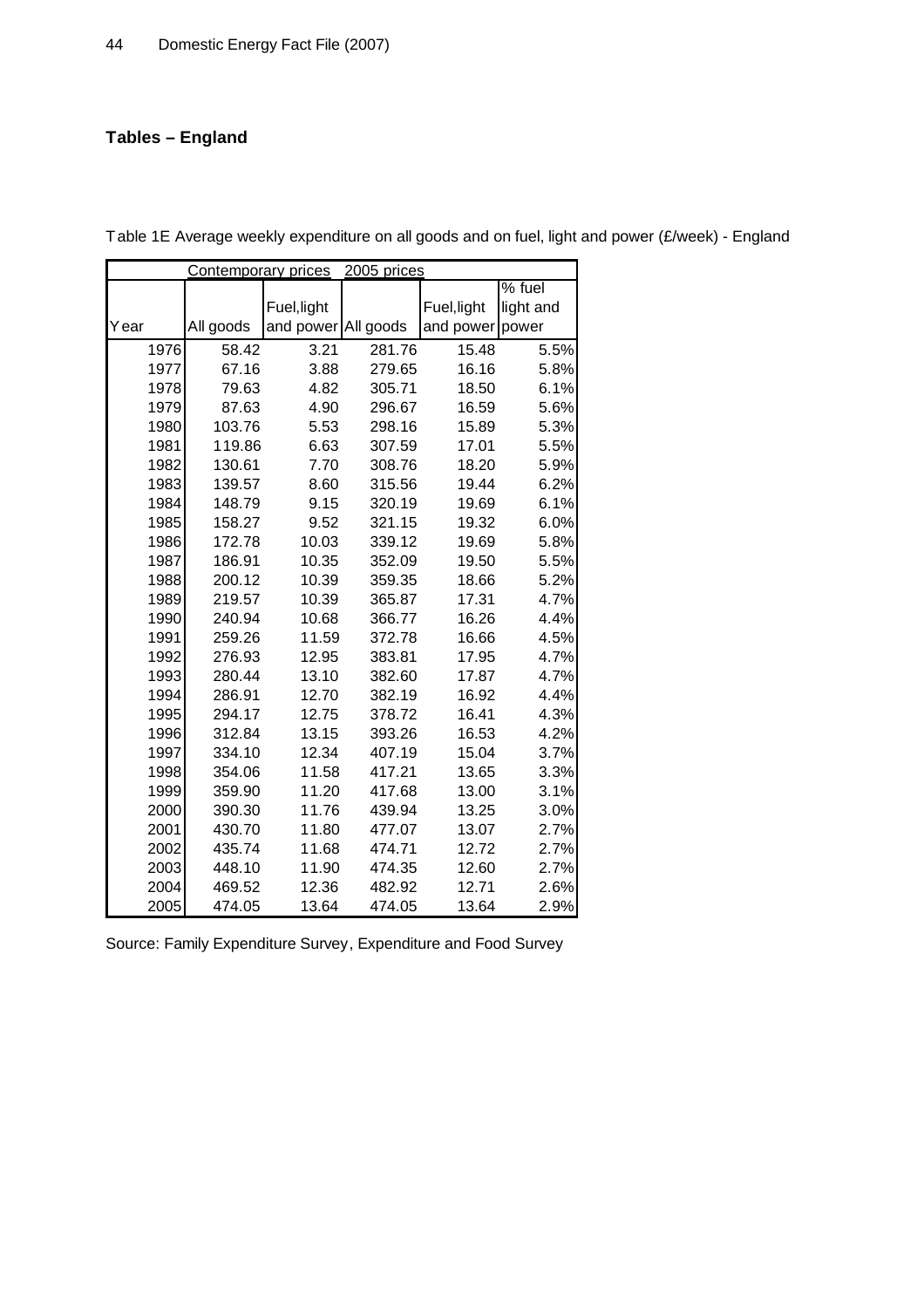|      |            |            | Average   |
|------|------------|------------|-----------|
|      | Households | Population | household |
| Year | (1,000s)   | (1,000s)   | size      |
| 1970 | 15468      | 46162      | 2.98      |
| 1971 | 16012      | 46412      | 2.90      |
| 1972 | 16107      | 46572      | 2.89      |
| 1973 | 16251      | 46686      | 2.87      |
| 1974 | 16352      | 46683      | 2.85      |
| 1975 | 16455      | 46674      | 2.84      |
| 1976 | 16561      | 46660      | 2.82      |
| 1977 | 16680      | 46640      | 2.80      |
| 1978 | 16800      | 46638      | 2.78      |
| 1979 | 16929      | 46698      | 2.76      |
| 1980 | 17068      | 46787      | 2.74      |
| 1981 | 17362      | 46821      | 2.70      |
| 1982 | 17453      | 46777      | 2.68      |
| 1983 | 17585      | 46814      | 2.66      |
| 1984 | 17757      | 46912      | 2.64      |
| 1985 | 17942      | 47057      | 2.62      |
| 1986 | 18131      | 47188      | 2.60      |
| 1987 | 18335      | 47300      | 2.58      |
| 1988 | 18551      | 47412      | 2.56      |
| 1989 | 18778      | 47553      | 2.53      |
| 1990 | 18970      | 47699      | 2.51      |
| 1991 | 19166      | 47875      | 2.50      |
| 1992 | 19284      | 47998      | 2.49      |
| 1993 | 19395      | 48102      | 2.48      |
| 1994 | 19505      | 48229      | 2.47      |
| 1995 | 19618      | 48384      | 2.47      |
| 1996 | 19727      | 48519      | 2.46      |
| 1997 | 19816      | 48665      | 2.46      |
| 1998 | 19924      | 48821      | 2.45      |
| 1999 | 20052      | 49033      | 2.45      |
| 2000 | 20222      | 49233      | 2.43      |
| 2001 | 20523      | 49450      | 2.41      |
| 2002 | 20720      | 49647      | 2.40      |
| 2003 | 20904      | 49856      | 2.38      |
| 2004 | 21062      | 50094      | 2.38      |
| 2005 | 21291      | 50432      | 2.37      |

Table 2E Population, households and household size - England

Source: [www.communities.gov.uk](http://www.communities.gov.uk)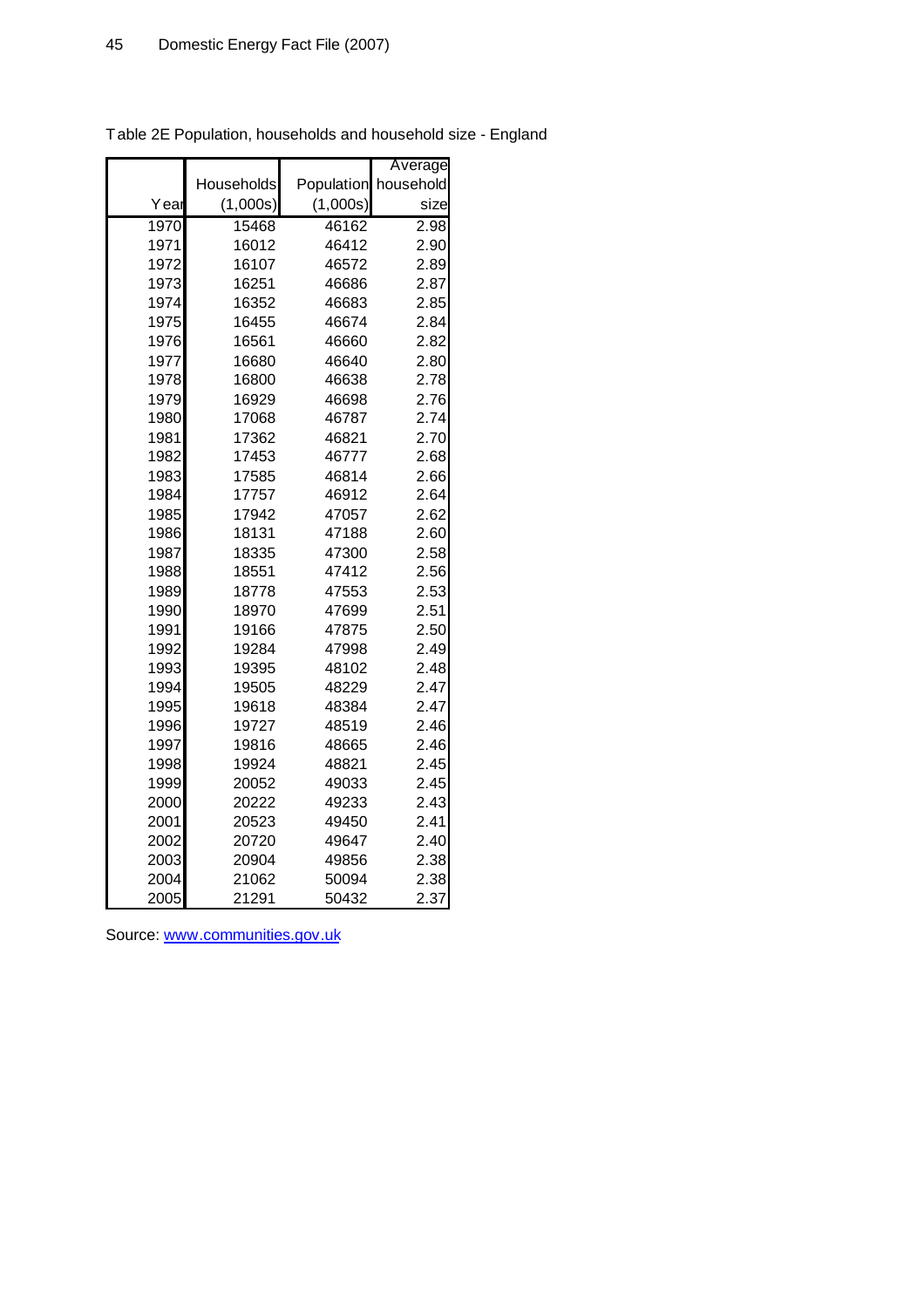|      | <b>PRE</b><br>1918 |      | 1918-1938 1939-1959 1960-1975 |      | 1976- | Total |
|------|--------------------|------|-------------------------------|------|-------|-------|
| 1987 | 3755               | 3967 | 3454                          | 4672 | 2489  | 18336 |
| 1988 | 3595               | 4045 | 3592                          | 4557 | 2761  | 18550 |
| 1989 | 3716               | 3970 | 3486                          | 4637 | 2968  | 18777 |
| 1990 | 3655               | 3833 | 3558                          | 4637 | 3288  | 18970 |
| 1991 | 3800               | 3930 | 3562                          | 4543 | 3332  | 19166 |
| 1992 | 3809               | 4013 | 3520                          | 4443 | 3499  | 19284 |
| 1993 | 3714               | 3925 | 3735                          | 4445 | 3576  | 19395 |
| 1994 | 3870               | 3941 | 3611                          | 4432 | 3651  | 19505 |
| 1995 | 3938               | 3969 | 3626                          | 4455 | 3628  | 19617 |
| 1996 | 3859               | 3956 | 3725                          | 4409 | 3778  | 19727 |
| 1997 | 3673               | 4051 | 3767                          | 4452 | 3872  | 19816 |
| 1998 | 3778               | 4050 | 3556                          | 4342 | 4197  | 19924 |
| 1999 | 3878               | 3922 | 3576                          | 4301 | 4373  | 20051 |
| 2000 | 3666               | 4073 | 3614                          | 4516 | 4354  | 20222 |
| 2001 | 3833               | 4139 | 3516                          | 4548 | 4487  | 20522 |
| 2002 | 3869               | 4179 | 3550                          | 4591 | 4529  | 20719 |
| 2003 | 3874               | 4234 | 3592                          | 4607 | 4596  | 20904 |
| 2004 | 3775               | 4095 | 3506                          | 4810 | 4878  | 21063 |
| 2005 | 3801               | 4122 | 3535                          | 4845 | 4987  | 21291 |

Table 3E Housing stock distribution by age (1,000s) - England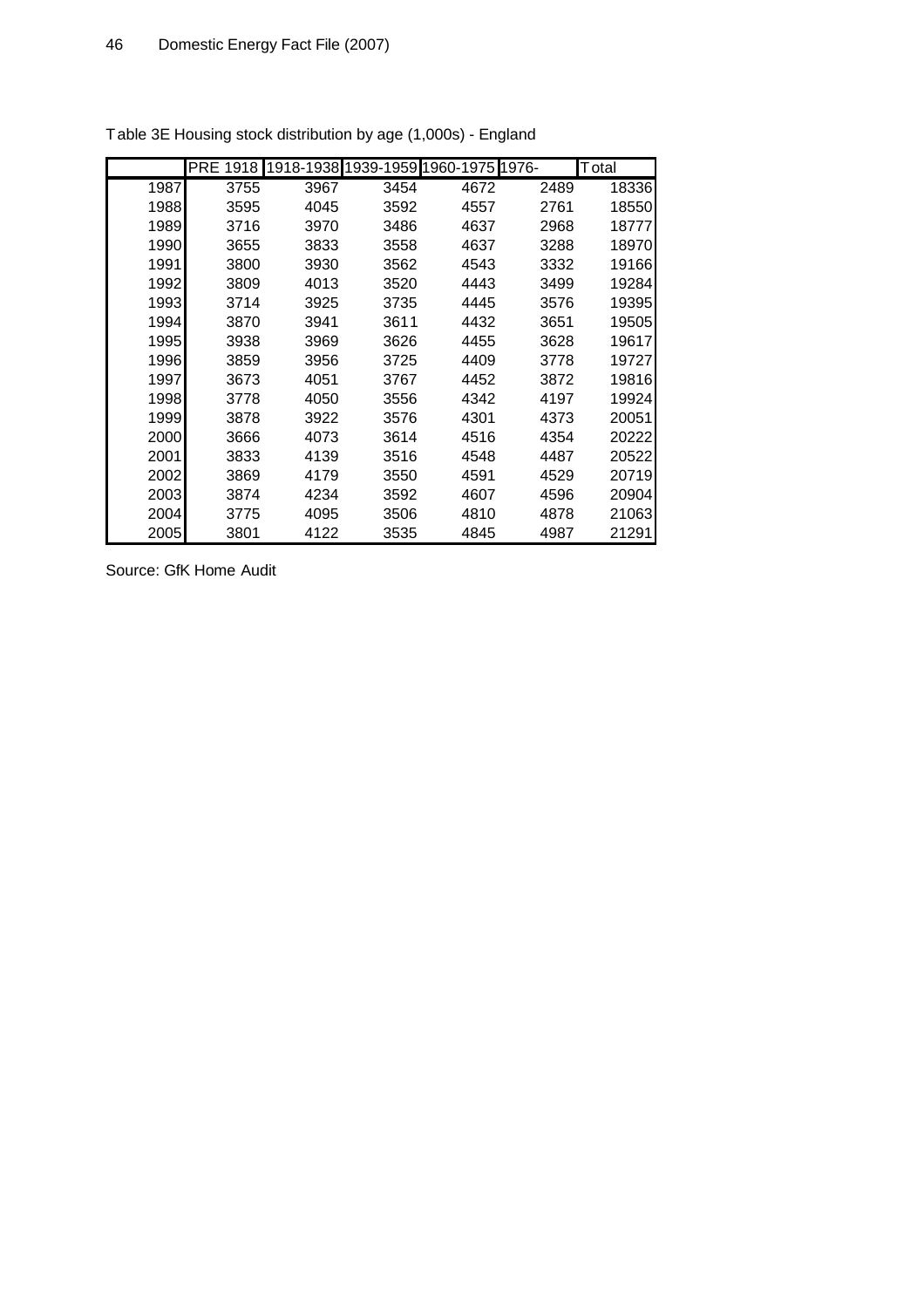|      |          |           |         | Registered |        |
|------|----------|-----------|---------|------------|--------|
|      |          |           |         | social     |        |
|      | Owner    | Local     | Private | landlord & | Total  |
| Year | occupied | Authority | Rented  | others     | houses |
| 1977 | 9296     | 5378      | 2006    |            | 16680  |
| 1978 | 9240     | 5455      | 2105    |            | 16800  |
| 1979 | 9290     | 5519      | 2120    |            | 16929  |
| 1980 | 9682     | 5142      | 2243    |            | 17068  |
| 1981 | 9535     | 5566      | 2261    |            | 17362  |
| 1982 | 9579     | 5551      | 2323    |            | 17453  |
| 1983 | 10658    | 4916      | 2011    |            | 17585  |
| 1984 | 10803    | 4836      | 2118    |            | 17757  |
| 1985 | 11350    | 4639      | 1953    |            | 17942  |
| 1986 | 11421    | 4730      | 1980    |            | 18131  |
| 1987 | 11983    | 4622      | 1124    | 607        | 18335  |
| 1988 | 12357    | 4525      | 1102    | 568        | 18551  |
| 1989 | 12812    | 4302      | 1109    | 555        | 18778  |
| 1990 | 13057    | 4110      | 1137    | 666        | 18970  |
| 1991 | 13177    | 4061      | 1264    | 664        | 19166  |
| 1992 | 13358    | 3954      | 1335    | 638        | 19284  |
| 1993 | 13190    | 4014      | 1421    | 771        | 19395  |
| 1994 | 13435    | 3894      | 1318    | 859        | 19505  |
| 1995 | 13494    | 3840      | 1425    | 858        | 19618  |
| 1996 | 13500    | 3857      | 1438    | 932        | 19727  |
| 1997 | 13400    | 4075      | 1477    | 863        | 19816  |
| 1998 | 13537    | 3911      | 1524    | 952        | 19924  |
| 1999 | 13753    | 3637      | 1700    | 962        | 20052  |
| 2000 | 13874    | 3672      | 1610    | 1066       | 20222  |
| 2001 | 14351    | 3346      | 1635    | 1191       | 20523  |
| 2002 | 14489    | 3378      | 1651    | 1202       | 20720  |
| 2003 | 14631    | 2934      | 1253    | 2085       | 20904  |
| 2004 | 14751    | 2985      | 1261    | 2066       | 21062  |
| 2005 | 14910    | 3023      | 1275    | 2083       | 21291  |

Table 4E Housing stock distribution by tenure (1,000s) - England

Source: GfK Home Audit

Note: Prior to 1987 RSL houses are included in Private rented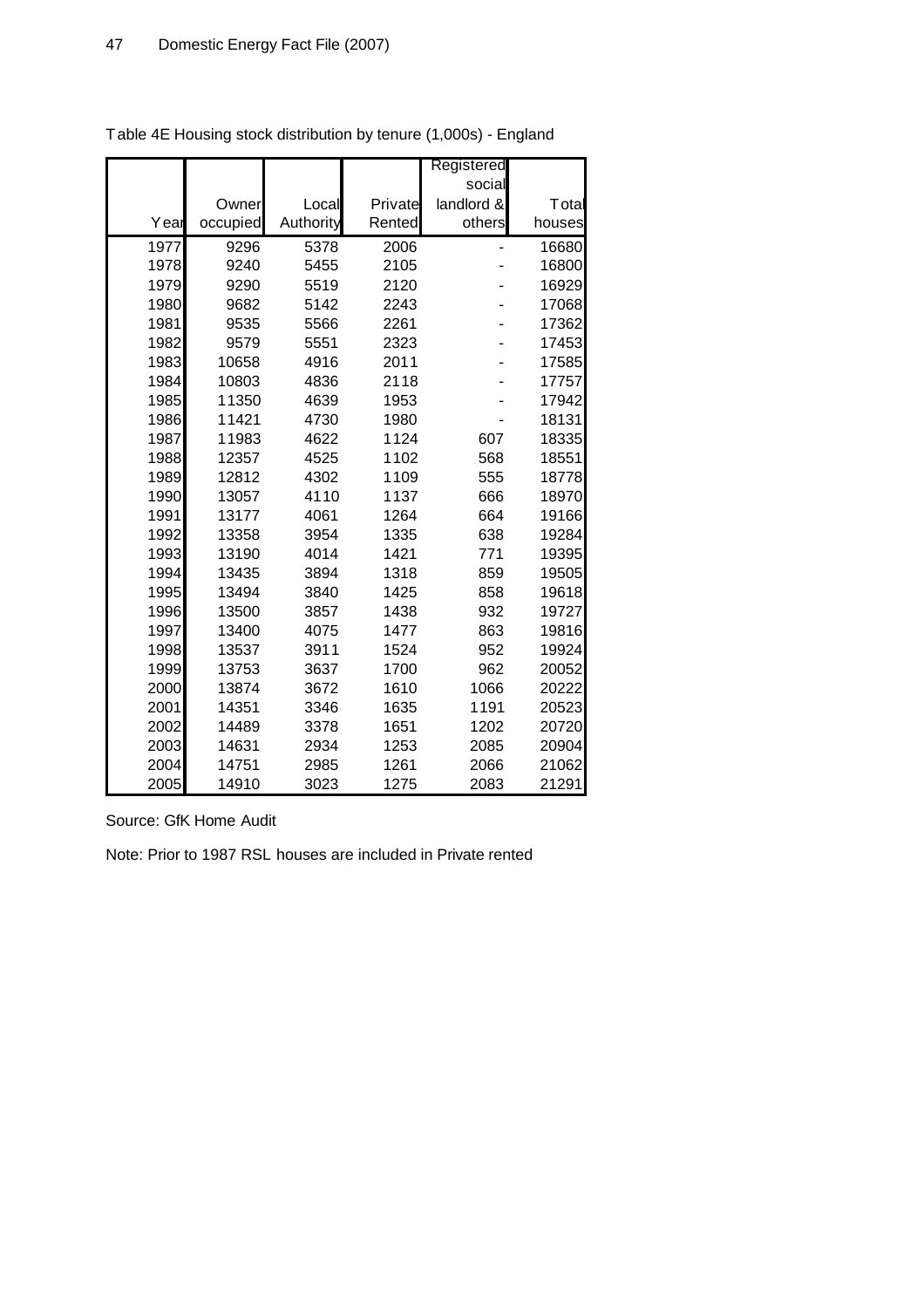|      | Semi     |          |      |          |                 |       |       |
|------|----------|----------|------|----------|-----------------|-------|-------|
| Year | Detached | Terraced | Flat | Detached | <b>Bungalow</b> | Other | Total |
| 1987 | 5754     | 5446     | 2613 | 2667     | 1762            | 92    | 18335 |
| 1988 | 5880     | 5260     | 2806 | 2659     | 1824            | 121   | 18551 |
| 1989 | 5957     | 5289     | 2813 | 2856     | 1788            | 75    | 18778 |
| 1990 | 6060     | 5301     | 2769 | 2972     | 1808            | 61    | 18970 |
| 1991 | 6058     | 5435     | 2887 | 2945     | 1778            | 64    | 19166 |
| 1992 | 5919     | 5530     | 2965 | 3010     | 1801            | 58    | 19284 |
| 1993 | 5956     | 5457     | 3201 | 2840     | 1888            | 53    | 19395 |
| 1994 | 5888     | 5510     | 3331 | 2911     | 1809            | 56    | 19505 |
| 1995 | 5831     | 5583     | 3322 | 3064     | 1769            | 49    | 19618 |
| 1996 | 6030     | 5496     | 3318 | 3008     | 1828            | 47    | 19727 |
| 1997 | 5933     | 5449     | 3541 | 2961     | 1865            | 66    | 19816 |
| 1998 | 5917     | 5485     | 3460 | 3124     | 1872            | 66    | 19924 |
| 1999 | 5928     | 5648     | 3371 | 3233     | 1809            | 63    | 20052 |
| 2000 | 6069     | 5607     | 3317 | 3347     | 1823            | 60    | 20222 |
| 2001 | 6031     | 5723     | 3497 | 3347     | 1862            | 63    | 20523 |
| 2002 | 6089     | 5778     | 3531 | 3379     | 1880            | 64    | 20720 |
| 2003 | 6150     | 5834     | 3549 | 3409     | 1900            | 61    | 20904 |
| 2004 | 6223     | 5813     | 3617 | 3446     | 1900            | 64    | 21062 |
| 2005 | 6294     | 5870     | 3659 | 3483     | 1919            | 66    | 21291 |

Table 5E Housing stock distribution by type of dwelling (1,000s) - England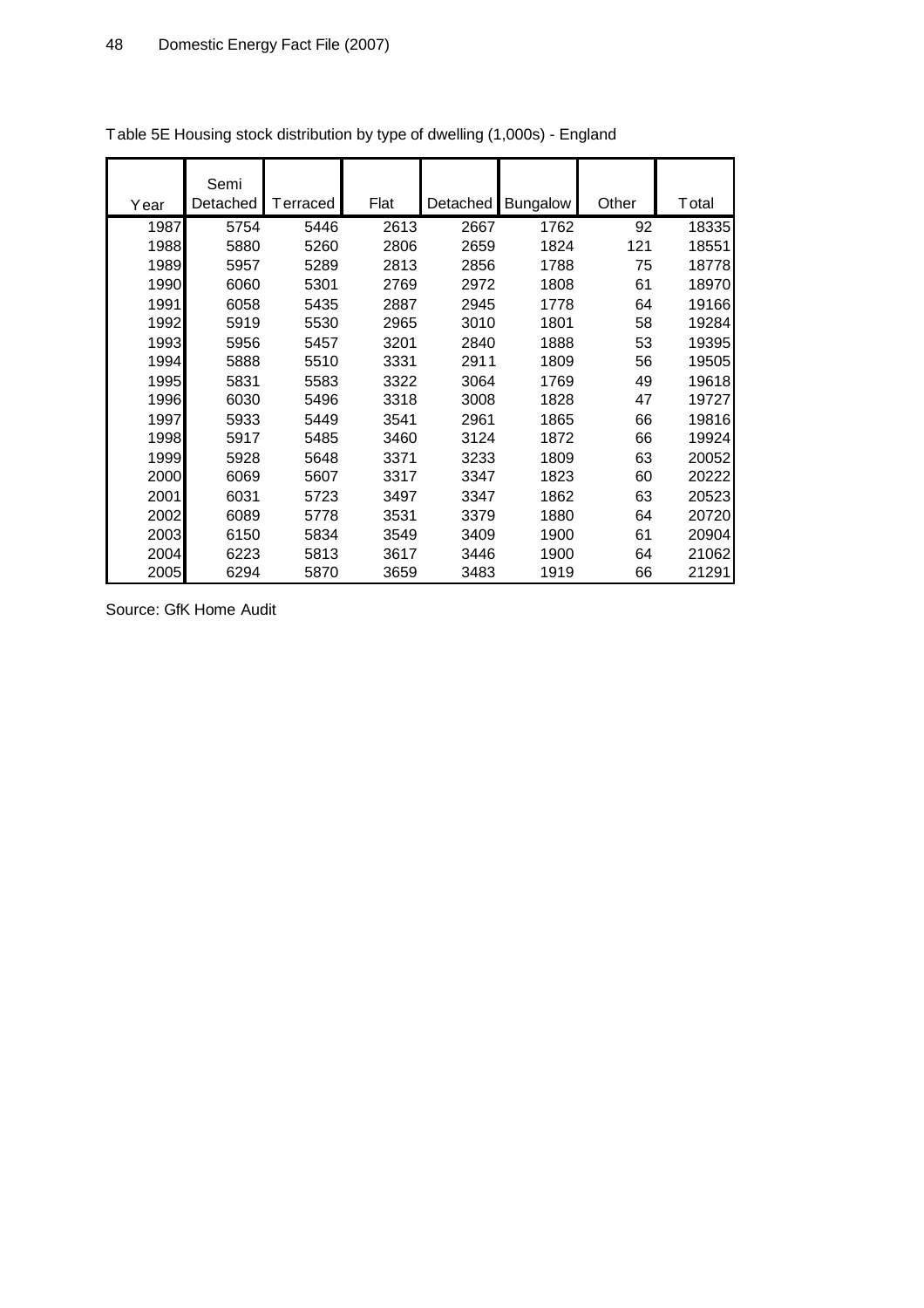|      | $<1$ "  |                                     |      |      | 4"<br>(100mm) |            |            |           | T otal<br>house |
|------|---------|-------------------------------------|------|------|---------------|------------|------------|-----------|-----------------|
| Year | (<25mm) | $1"$ (25mm) $2"$ (50mm) $3"$ (75mm) |      |      | or more       | Not stated | Total with | Potential | holds           |
| 1976 | 380     | 820                                 | 2228 | 1738 | 384           | 1012       | 6562       | 12577     | 16561           |
| 1977 | 431     | 1238                                | 2366 | 2087 | 558           | 692        | 7371       | 12743     | 16680           |
| 1978 | 312     | 1042                                | 2313 | 2535 | 849           | 766        | 7817       | 12975     | 16800           |
| 1979 | 317     | 803                                 | 2377 | 3049 | 1285          | 1186       | 9016       | 13300     | 16929           |
| 1980 | 261     | 690                                 | 2833 | 3482 | 1695          | 757        | 9716       | 13677     | 17068           |
| 1981 | 264     | 974                                 | 2806 | 3528 | 2291          | 916        | 10780      | 13973     | 17362           |
| 1982 | 233     | 697                                 | 2960 | 3416 | 2959          | 1095       | 11359      | 14131     | 17453           |
| 1983 | 242     | 591                                 | 2561 | 3215 | 4308          | 1230       | 12145      | 14350     | 17585           |
| 1984 | 205     | 571                                 | 2421 | 3500 | 5237          | 1151       | 13084      | 14765     | 17757           |
| 1985 | 128     | 782                                 | 2035 | 2704 | 5586          | 1792       | 13026      | 14869     | 17942           |
| 1986 | 164     | 657                                 | 2001 | 3140 | 6080          | 1511       | 13553      | 15160     | 18131           |
| 1987 | 255     | 731                                 | 1800 | 3063 | 6448          | 1415       | 13712      | 15226     | 18335           |
| 1988 | 114     | 484                                 | 1719 | 3112 | 6842          | 1606       | 13877      | 15442     | 18551           |
| 1989 | 130     | 488                                 | 1784 | 3236 | 6665          | 1750       | 14053      | 15480     | 18778           |
| 1990 | 148     | 492                                 | 1963 | 3311 | 6955          | 1595       | 14464      | 15826     | 18970           |
| 1991 | 98      | 550                                 | 1763 | 3451 | 6461          | 1879       | 14202      | 15734     | 19166           |
| 1992 | 237     | 389                                 | 1641 | 3008 | 6848          | 2170       | 14292      | 15726     | 19284           |
| 1993 | 161     | 295                                 | 1870 | 3045 | 6728          | 2421       | 14520      | 15984     | 19395           |
| 1994 | 95      | 343                                 | 1496 | 2561 | 7354          | 2279       | 14128      | 15495     | 19505           |
| 1995 | 112     | 267                                 | 1419 | 2558 | 7580          | 2442       | 14378      | 15679     | 19618           |
| 1996 | 121     | 348                                 | 1426 | 2388 | 7948          | 2525       | 14756      | 15994     | 19727           |
| 1997 | 49      | 265                                 | 1318 | 2850 | 8494          | 1842       | 14819      | 15905     | 19816           |
| 1998 | 101     | 290                                 | 1408 | 2363 | 8537          | 2162       | 14860      | 15879     | 19924           |
| 1999 | 57      | 281                                 | 1128 | 2904 | 8250          | 2154       | 14774      | 15960     | 20052           |
| 2000 | 53      | 198                                 | 1354 | 2828 | 8051          | 2073       | 14556      | 16323     | 20222           |
| 2001 | 28      | 130                                 | 999  | 2479 | 9150          | 2159       | 14946      | 16375     | 20523           |
| 2002 | 28      | 133                                 | 1010 | 2504 | 9283          | 2198       | 15158      | 16532     | 20720           |
| 2003 | 29      | 142                                 | 1006 | 2478 | 9443          | 2312       | 15409      | 16756     | 20904           |
| 2004 | 29      | 138                                 | 1007 | 2574 | 9621          | 2201       | 15571      | 16850     | 21062           |
| 2005 | 29      | 139                                 | 1016 | 2605 | 9760          | 2227       | 15777      | 17030     | 21291           |

| Table 6E Ownership and depth of loft insulation (1,000s) - England |  |  |
|--------------------------------------------------------------------|--|--|
|                                                                    |  |  |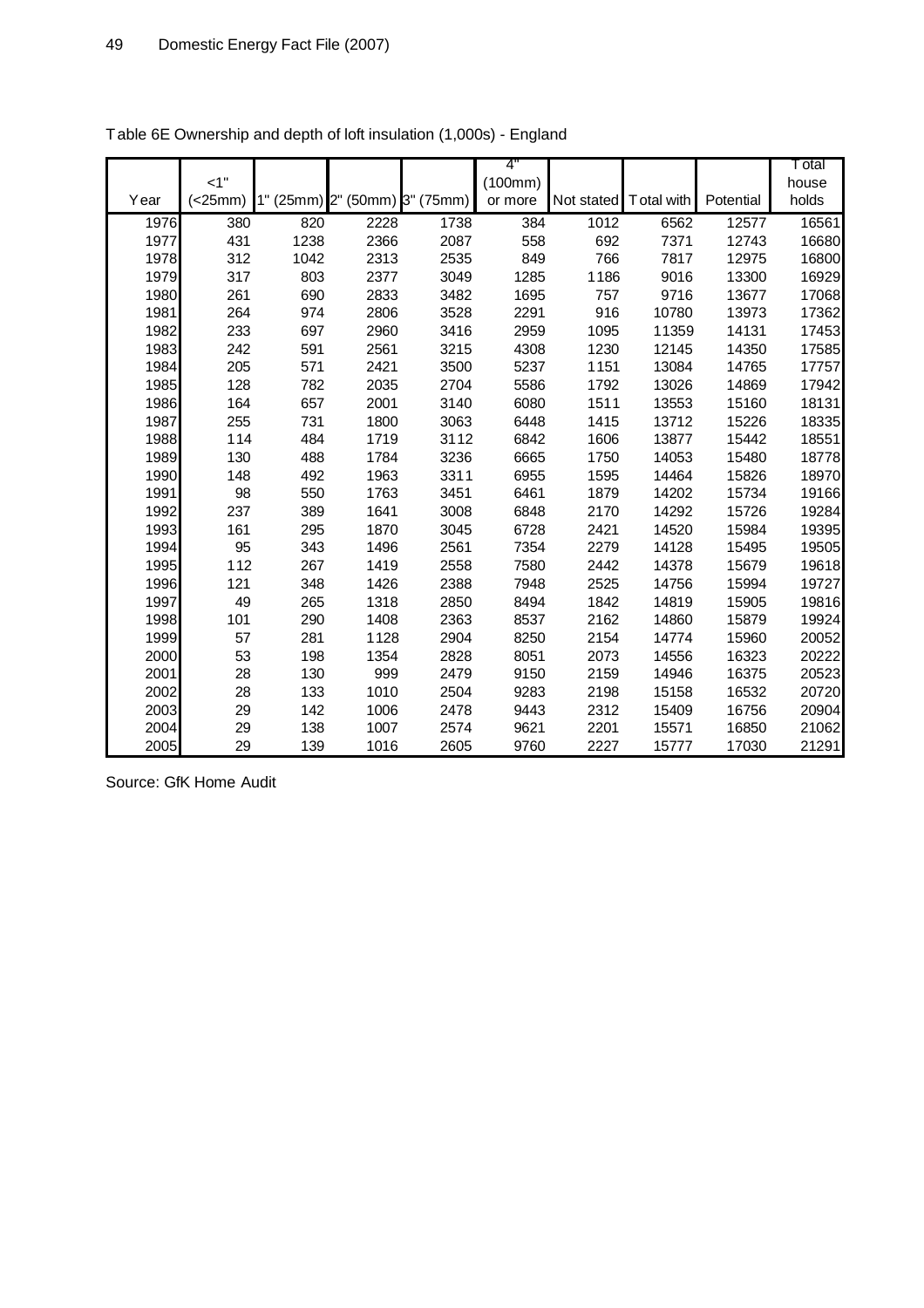|      |         |         | 5"      | 6"      | Total 4" |           |            |
|------|---------|---------|---------|---------|----------|-----------|------------|
|      | 4"      | 5"      | (125mm) | (150mm) | (100mm)  |           | total with |
| Year | (100mm) | (125mm) | or more | or more | or more  | potential | insulation |
| 1987 | 4351    |         | 2096    |         | 6448     | 15226     | 13712      |
| 1988 | 4435    |         | 2407    |         | 6842     | 15442     | 13877      |
| 1989 | 4255    |         | 2409    |         | 6665     | 15480     | 14053      |
| 1990 | 4427    |         | 2529    |         | 6955     | 15826     | 14464      |
| 1991 | 3756    |         | 2705    |         | 6461     | 15734     | 14202      |
| 1992 | 4225    |         | 2624    |         | 6848     | 15726     | 14292      |
| 1993 | 4092    |         | 2636    |         | 6728     | 15984     | 14520      |
| 1994 | 3851    | 1210    |         | 2292    | 7354     | 15495     | 14128      |
| 1995 | 3575    | 1305    |         | 2700    | 7580     | 15679     | 14378      |
| 1996 | 3814    | 1167    |         | 2968    | 7948     | 15994     | 14756      |
| 1997 | 3957    | 1323    |         | 3214    | 8494     | 15905     | 14819      |
| 1998 | 3941    | 1651    |         | 2945    | 8537     | 15879     | 14860      |
| 1999 | 3724    | 1386    |         | 3140    | 8250     | 15960     | 14774      |
| 2000 | 4032    | 1173    |         | 2846    | 8051     | 16323     | 14556      |
| 2001 | 4144    | 1892    |         | 3114    | 9150     | 16375     | 14946      |
| 2002 | 4189    | 1914    |         | 3180    | 9283     | 16532     | 15158      |
| 2003 | 4230    | 1976    |         | 3236    | 9443     | 16756     | 15409      |
| 2004 | 4269    | 1961    |         | 3391    | 9621     | 16850     | 15571      |
| 2005 | 4309    | 1975    |         | 3476    | 9760     | 17030     | 15777      |

Table 7E Ownership and depth of loft insulation for those dwellings with 4" (100mm) or more of insulation (1,000s) - England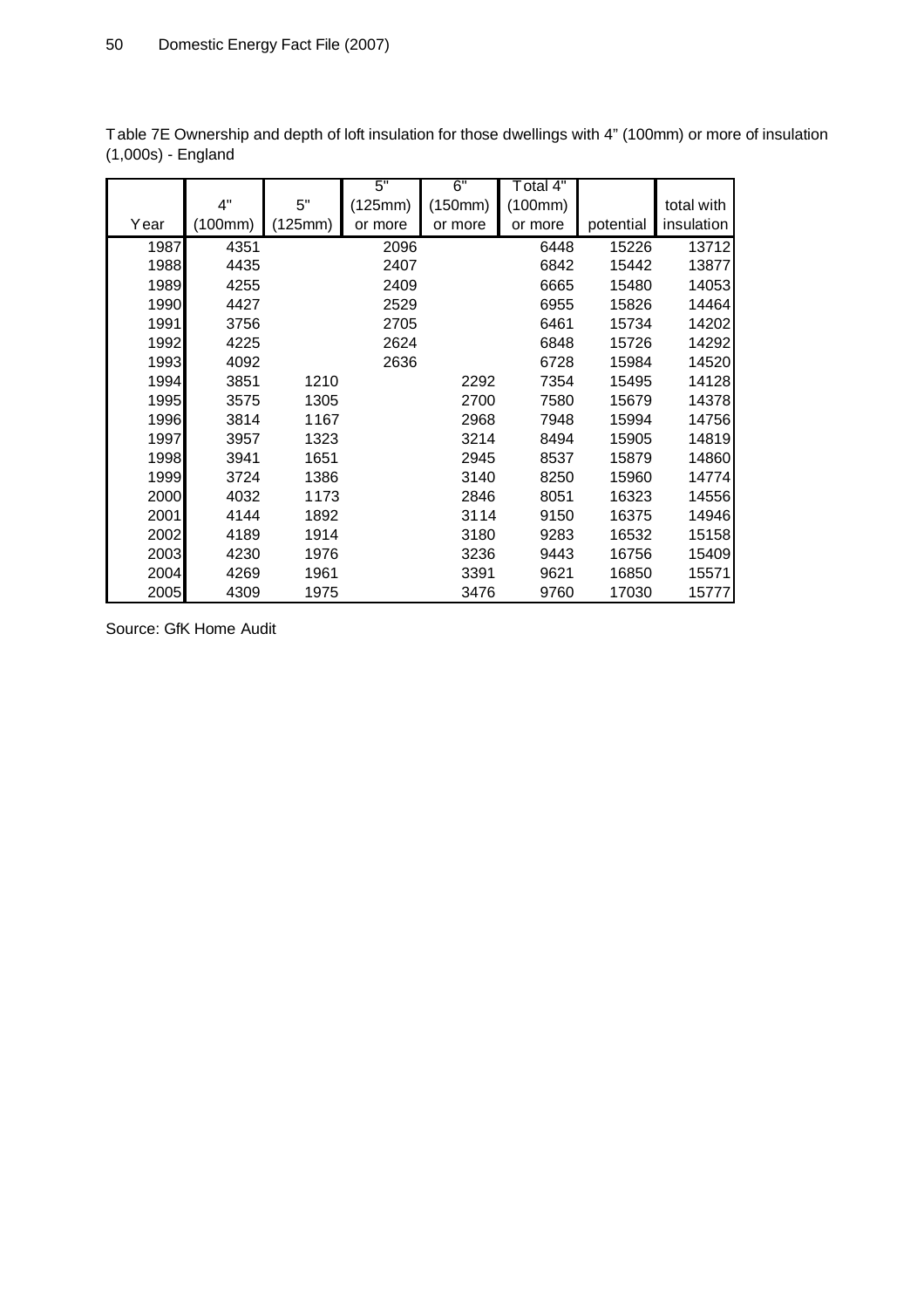|      | Houses<br>with cavity | Not known<br>if cavity | Potential<br>(houses<br>with cavity | Total      |
|------|-----------------------|------------------------|-------------------------------------|------------|
| Year | insulation            | insulated              | walls)                              | households |
| 1976 | 406                   |                        | 10813                               | 16561      |
| 1977 | 527                   |                        | 11049                               | 16680      |
| 1978 | 564                   |                        | 11247                               | 16800      |
| 1979 | 848                   |                        | 11405                               | 16929      |
| 1980 | 950                   |                        | 11583                               | 17068      |
| 1981 | 1079                  | 2097                   | 11846                               | 17362      |
| 1982 | 1160                  | 2357                   | 11958                               | 17453      |
| 1983 | 1478                  | 2360                   | 12119                               | 17585      |
| 1984 | 1771                  | 2281                   | 12314                               | 17757      |
| 1985 | 2062                  | 2031                   | 12475                               | 17942      |
| 1986 | 2131<br>2288          |                        | 12638                               | 18131      |
| 1987 | 2253                  | 2562                   | 12986                               | 18335      |
| 1988 | 2429<br>2658          |                        | 13048                               | 18551      |
| 1989 | 2641<br>2634          |                        | 13386                               | 18778      |
| 1990 | 2810                  | 2968                   | 13510                               | 18970      |
| 1991 | 2918                  | 3252                   | 13728                               | 19166      |
| 1992 | 3225                  | 3603                   | 14061                               | 19284      |
| 1993 | 3044                  | 3182                   | 13554                               | 19395      |
| 1994 | 3145                  | 3923                   | 13576                               | 19505      |
| 1995 | 3254                  | 4159                   | 13678                               | 19618      |
| 1996 | 3432                  | 4607                   | 14183                               | 19727      |
| 1997 | 3512                  | 4468                   | 14321                               | 19816      |
| 1998 | 3692                  | 4275                   | 13966                               | 19924      |
| 1999 | 4084                  | 1498                   | 14192                               | 20052      |
| 2000 | 4670                  | 1640                   | 14219                               | 20222      |
| 2001 | 4761                  | 1883                   | 14942                               | 20523      |
| 2002 | 4993                  | 1593                   | 15086                               | 20720      |
| 2003 | 5182                  | 1595                   | 15243                               | 20904      |
| 2004 | 5596                  | 1539                   | 15565                               | 21062      |
| 2005 | 5835                  | 6739                   | 15757                               | 21291      |

Table 8E Ownership of cavity wall insulation (1,000s) - England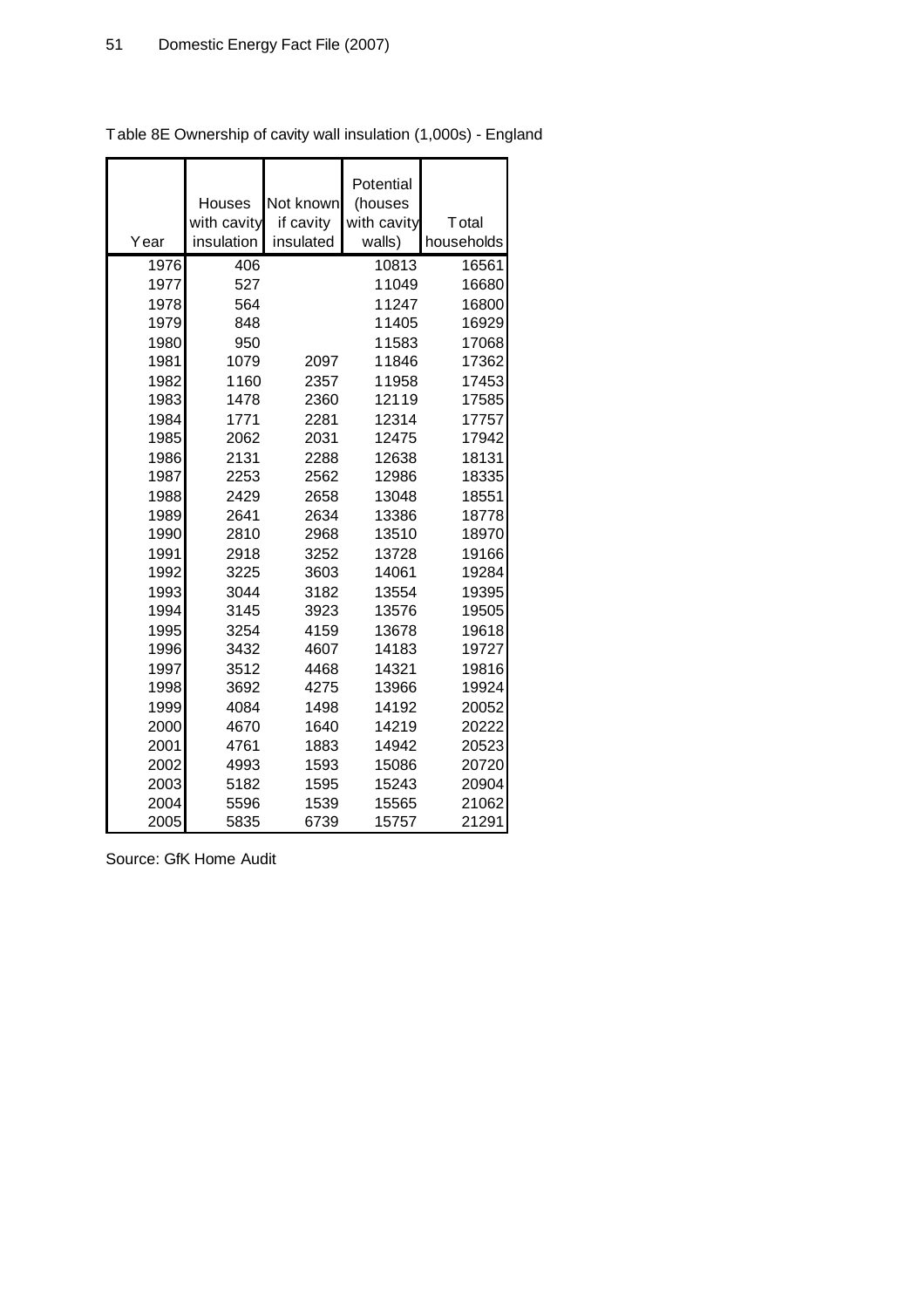| Year | Less than<br>20% of<br>rooms | 20% to<br>39% of<br>rooms | 40% to<br>59% of<br>rooms | 60% to<br>79% of<br>rooms | 80% or<br>more of<br>rooms | Not stated | Total with<br>double<br>glazing | Potential |
|------|------------------------------|---------------------------|---------------------------|---------------------------|----------------------------|------------|---------------------------------|-----------|
| 1976 |                              |                           |                           |                           |                            | 1697       | 1697                            | 16561     |
| 1977 |                              |                           |                           |                           |                            | 2139       | 2139                            | 16680     |
| 1978 |                              |                           |                           |                           |                            | 2567       | 2567                            | 16800     |
| 1979 |                              |                           |                           |                           |                            | 2927       | 2927                            | 16929     |
| 1980 |                              |                           |                           |                           |                            | 3455       | 3455                            | 17068     |
| 1981 |                              |                           |                           |                           |                            | 3794       | 3794                            | 17362     |
| 1982 |                              |                           |                           |                           |                            | 4185       | 4185                            | 17453     |
| 1983 |                              |                           |                           |                           |                            | 5010       | 5010                            | 17585     |
| 1984 | 721                          | 930                       | 830                       | 717                       | 1688                       | 121        | 5006                            | 17757     |
| 1985 | 708                          | 1058                      | 900                       | 836                       | 1643                       | 624        | 5768                            | 17942     |
| 1986 | 729                          | 1110                      | 1041                      | 1045                      | 2038                       | 325        | 6289                            | 18131     |
| 1987 | 1312                         | 1203                      | 1132                      | 1192                      | 2560                       | 82         | 7482                            | 18335     |
| 1988 | 1099                         | 1224                      | 1011                      | 1196                      | 2852                       | 606        | 7987                            | 18551     |
| 1989 | 1085                         | 1158                      | 1150                      | 1399                      | 3177                       | 679        | 8648                            | 18778     |
| 1990 | 996                          | 1273                      | 1132                      | 1444                      | 3782                       | 591        | 9219                            | 18970     |
| 1991 | 1014                         | 1295                      | 1143                      | 1674                      | 4169                       | 545        | 9840                            | 19166     |
| 1992 | 979                          | 1103                      | 1216                      | 1640                      | 4471                       | 639        | 10048                           | 19284     |
| 1993 | 863                          | 1222                      | 1174                      | 1982                      | 4819                       | 532        | 10591                           | 19395     |
| 1994 | 844                          | 927                       | 1178                      | 1976                      | 6167                       | 548        | 11640                           | 19505     |
| 1995 | 788                          | 887                       | 1135                      | 1877                      | 6600                       | 550        | 11837                           | 19618     |
| 1996 | 646                          | 810                       | 1046                      | 2047                      | 7215                       | 539        | 12302                           | 19727     |
| 1997 | 526                          | 818                       | 1122                      | 2181                      | 7030                       | 1660       | 13336                           | 19816     |
| 1998 | 513                          | 716                       | 907                       | 2287                      | 7601                       | 1296       | 13320                           | 19924     |
| 1999 | 525                          | 792                       | 884                       | 2104                      | 8309                       | 1233       | 13847                           | 20052     |
| 2000 | 436                          | 511                       | 836                       | 2310                      | 7846                       | 2481       | 14421                           | 20222     |
| 2001 | 382                          | 528                       | 817                       | 2049                      | 8601                       | 3045       | 15420                           | 20523     |
| 2002 | 386                          | 532                       | 825                       | 2069                      | 8685                       | 3665       | 16162                           | 20720     |
| 2003 | 398                          | 534                       | 816                       | 2103                      | 8945                       | 4116       | 16914                           | 20904     |
| 2004 | 391                          | 528                       | 799                       | 2142                      | 9128                       | 4487       | 17473                           | 21062     |
| 2005 | 394                          | 532                       | 805                       | 2163                      | 9253                       | 4751       | 17898                           | 21291     |

# Table 9E Ownership of double glazing (1,000s) - England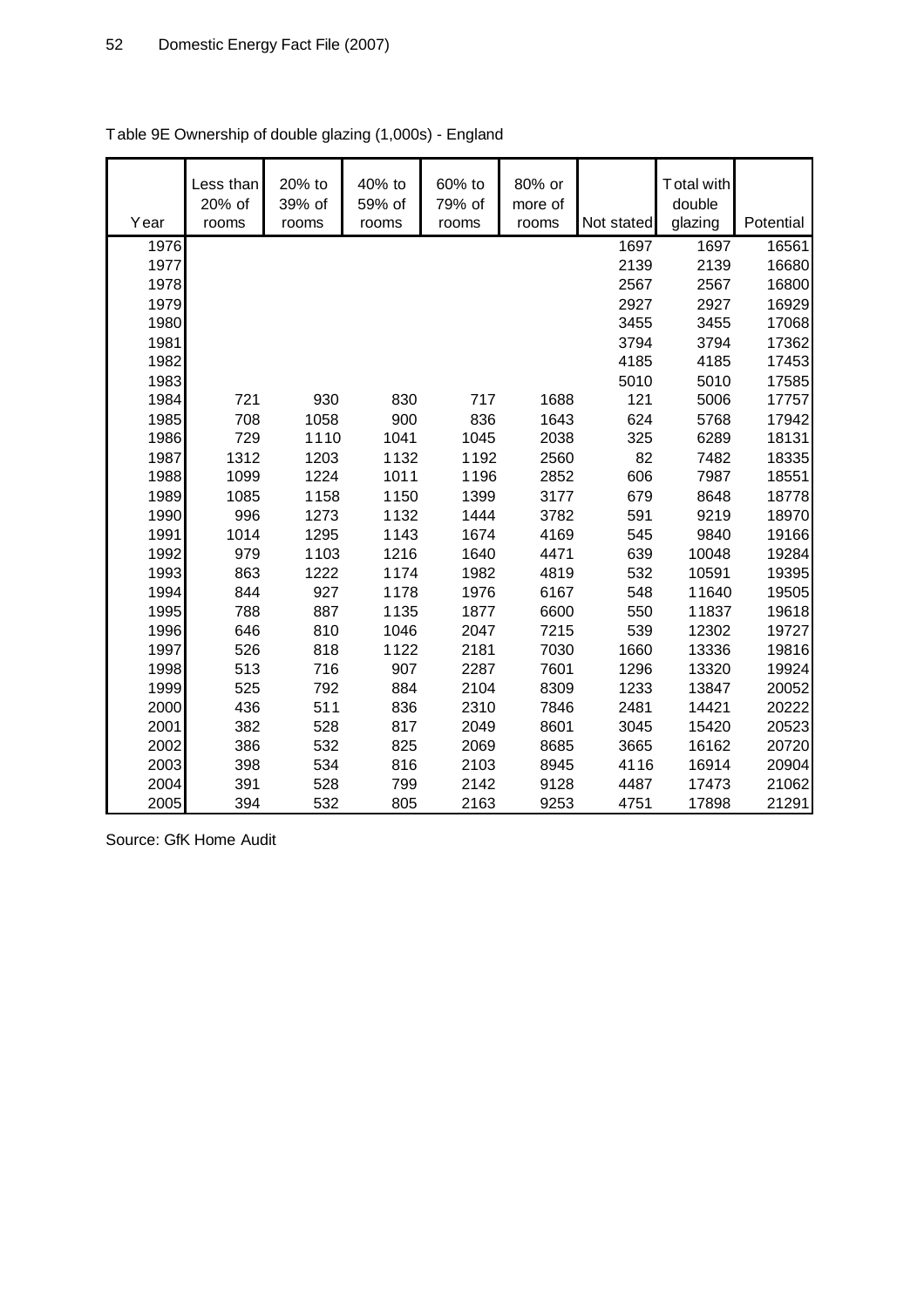|      |           |        |        |        |         |            |            | Potential |
|------|-----------|--------|--------|--------|---------|------------|------------|-----------|
|      | Less than | 20% to | 40% to | 60% to | 80% or  |            | Total with | (Total    |
|      | 20% of    | 39% of | 59% of | 79% of | more of |            | draught    | house     |
| Year | rooms     | rooms  | rooms  | rooms  | rooms   | Not stated | proofing   | holds)    |
| 1987 | 2407      | 2828   | 1773   | 1550   | 3418    | 82         | 12059      | 18335     |
| 1988 | 2136      | 2795   | 1645   | 1505   | 3591    | 606        | 12279      | 18551     |
| 1989 | 2022      | 2619   | 1654   | 1689   | 3849    | 679        | 12512      | 18778     |
| 1990 | 1963      | 2542   | 1719   | 1671   | 4440    | 591        | 12927      | 18970     |
| 1991 | 1848      | 2687   | 1628   | 1935   | 4833    | 561        | 13492      | 19166     |
| 1992 | 1730      | 2390   | 1642   | 1904   | 5132    | 652        | 13451      | 19284     |
| 1993 | 1616      | 2475   | 1595   | 2254   | 5459    | 546        | 13944      | 19395     |
| 1994 | 1419      | 1865   | 1514   | 2246   | 6895    | 570        | 14509      | 19505     |
| 1995 | 1269      | 1754   | 1605   | 2192   | 7454    | 568        | 14842      | 19618     |
| 1996 | 1078      | 1618   | 1451   | 2337   | 8024    | 548        | 15054      | 19727     |
| 1997 | 974       | 1513   | 1480   | 2452   | 7654    | 1675       | 15748      | 19816     |
| 1998 | 965       | 1366   | 1262   | 2538   | 8288    | 1309       | 15727      | 19924     |
| 1999 | 843       | 1356   | 1225   | 2336   | 8786    | 1268       | 15814      | 20052     |
| 2000 | 836       | 1155   | 1176   | 2451   | 8403    | 2498       | 16520      | 20222     |
| 2001 | 629       | 954    | 992    | 2188   | 8956    | 3096       | 16815      | 20523     |
| 2002 | 504       | 944    | 1033   | 2326   | 9005    | 3679       | 17491      | 20720     |
| 2003 | 461       | 903    | 1041   | 2372   | 9283    | 4127       | 18187      | 20904     |
| 2004 | 476       | 790    | 911    | 2239   | 9268    | 4489       | 18173      | 21062     |
| 2005 | 488       | 785    | 918    | 2276   | 9397    | 4755       | 18618      | 21291     |

Table 10E Ownership of draught proofing (1,000s) - England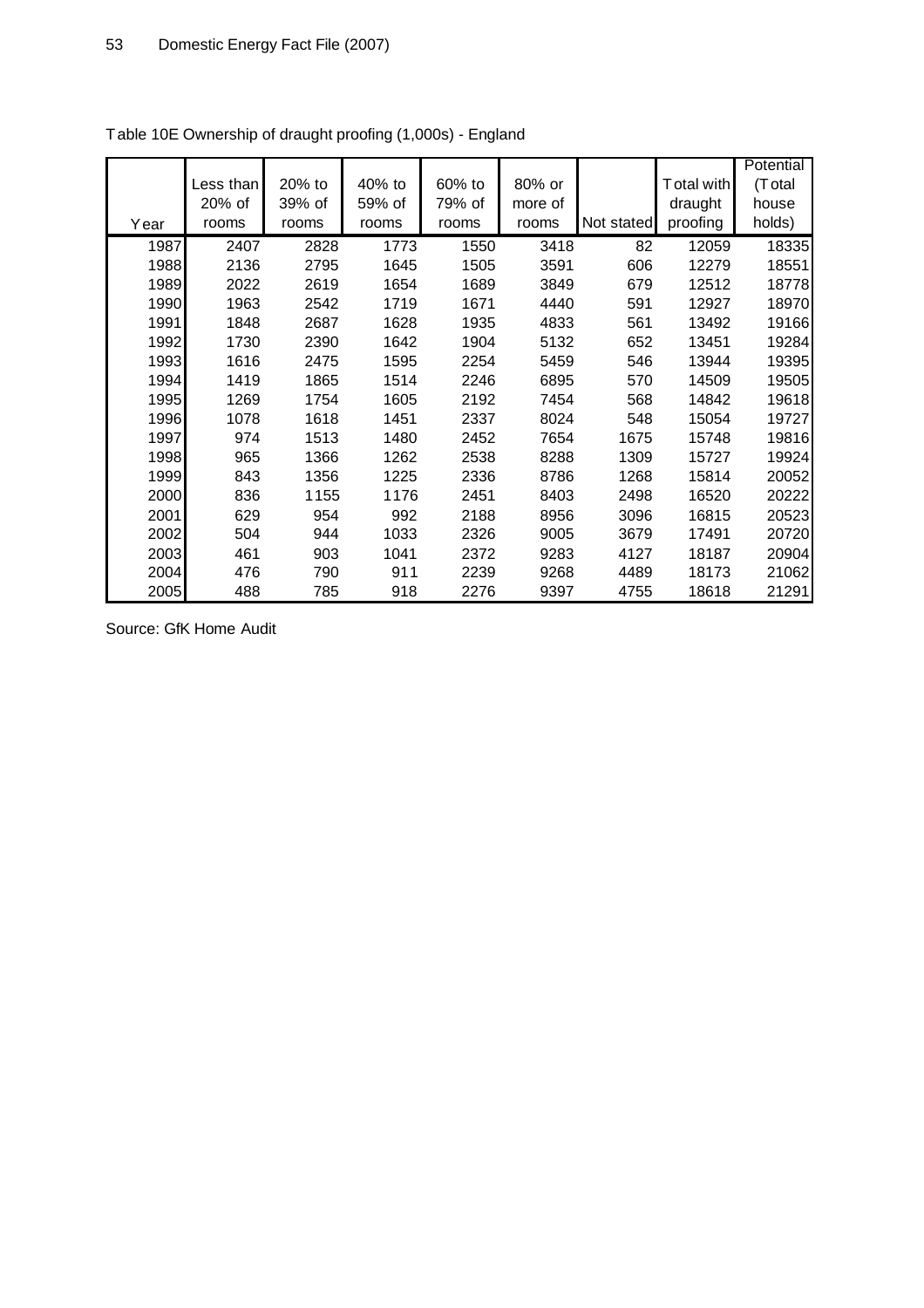| Year | 1" (25mm)<br>or less |      | 2" (50mm) 3" (75mm) | 3" (75mm)<br>or more | >3"<br>(75mm) | Not stated | Total with | Potential | <b>T</b> otal<br>Homes |
|------|----------------------|------|---------------------|----------------------|---------------|------------|------------|-----------|------------------------|
| 1976 | 2629                 | 4282 |                     | 2507                 |               | 1270       | 10688      | 14110     | 16561                  |
| 1977 | 3201                 | 3997 |                     | 2343                 |               | 1941       | 11482      | 14278     | 16680                  |
| 1978 | 2681                 | 4302 | 2300                |                      | 604           | 1743       | 11628      | 14206     | 16800                  |
| 1979 | 3337                 | 5034 | 2469                |                      | 685           | 972        | 12497      | 14655     | 16929                  |
| 1980 | 2721                 | 5589 | 3278                |                      | 794           | 611        | 12993      | 14869     | 17068                  |
| 1981 | 3000                 | 5336 | 3246                |                      | 1027          | 547        | 13156      | 14901     | 17362                  |
| 1982 | 3200                 | 5470 | 3083                |                      | 1005          | 639        | 13396      | 14979     | 17453                  |
| 1983 | 3134                 | 5712 | 3151                |                      | 1306          | 665        | 13967      | 15362     | 17585                  |
| 1984 | 2937                 | 5715 | 3189                |                      | 1548          | 1047       | 14435      | 15660     | 17757                  |
| 1985 | 2410                 | 5786 | 4114                |                      | 1602          | 1290       | 15202      | 16236     | 17942                  |
| 1986 | 2686                 | 5976 | 3589                |                      | 1584          | 1486       | 15322      | 16331     | 18131                  |
| 1987 | 1853                 | 4909 | 6484                |                      | 1589          | 874        | 15708      | 16617     | 18335                  |
| 1988 | 1615                 | 5013 | 6687                |                      | 1591          | 847        | 15754      | 16760     | 18551                  |
| 1989 | 1503                 | 4468 | 7720                |                      | 1281          | 1125       | 16097      | 16967     | 18778                  |
| 1990 | 1546                 | 4216 | 7991                |                      | 1535          | 839        | 16127      | 17034     | 18970                  |
| 1991 | 1413                 | 4201 | 8311                |                      | 1500          | 888        | 16314      | 17160     | 19166                  |
| 1992 | 1389                 | 3790 | 8184                |                      | 1652          | 939        | 15954      | 16882     | 19284                  |
| 1993 | 1080                 | 3698 | 8635                |                      | 1339          | 1158       | 15909      | 16933     | 19395                  |
| 1994 | 863                  | 3389 | 8989                |                      | 1544          | 1212       | 15997      | 16881     | 19505                  |
| 1995 | 1061                 | 3076 | 9352                |                      | 1369          | 961        | 15818      | 16698     | 19618                  |
| 1996 | 1061                 | 2777 | 9191                |                      | 1677          | 927        | 15634      | 16466     | 19727                  |
| 1997 | 1079                 | 2993 | 9781                |                      | 1597          | 685        | 16136      | 16830     | 19816                  |
| 1998 | 900                  | 2653 | 9990                |                      | 1092          | 815        | 15449      | 16403     | 19924                  |
| 1999 | 857                  | 2251 | 10229               |                      | 928           | 910        | 15175      | 16069     | 20052                  |
| 2000 | 654                  | 2352 | 10247               |                      | 944           | 904        | 15101      | 16083     | 20222                  |
| 2001 | 593                  | 1816 | 10268               |                      | 1142          | 1109       | 14929      | 15693     | 20523                  |
| 2002 | 599                  | 1833 | 10367               |                      | 1154          | 1132       | 15084      | 15881     | 20720                  |
| 2003 | 577                  | 1839 | 10470               |                      | 1080          | 1139       | 15106      | 15923     | 20904                  |
| 2004 | 566                  | 1824 | 10598               |                      | 1084          | 1152       | 15224      | 16050     | 21062                  |
| 2005 | 570                  | 1837 | 10718               |                      | 1094          | 1170       | 15388      | 16235     | 21291                  |

| Table 11E Ownership of hot water tank insulation (1,000s) - England |
|---------------------------------------------------------------------|
|---------------------------------------------------------------------|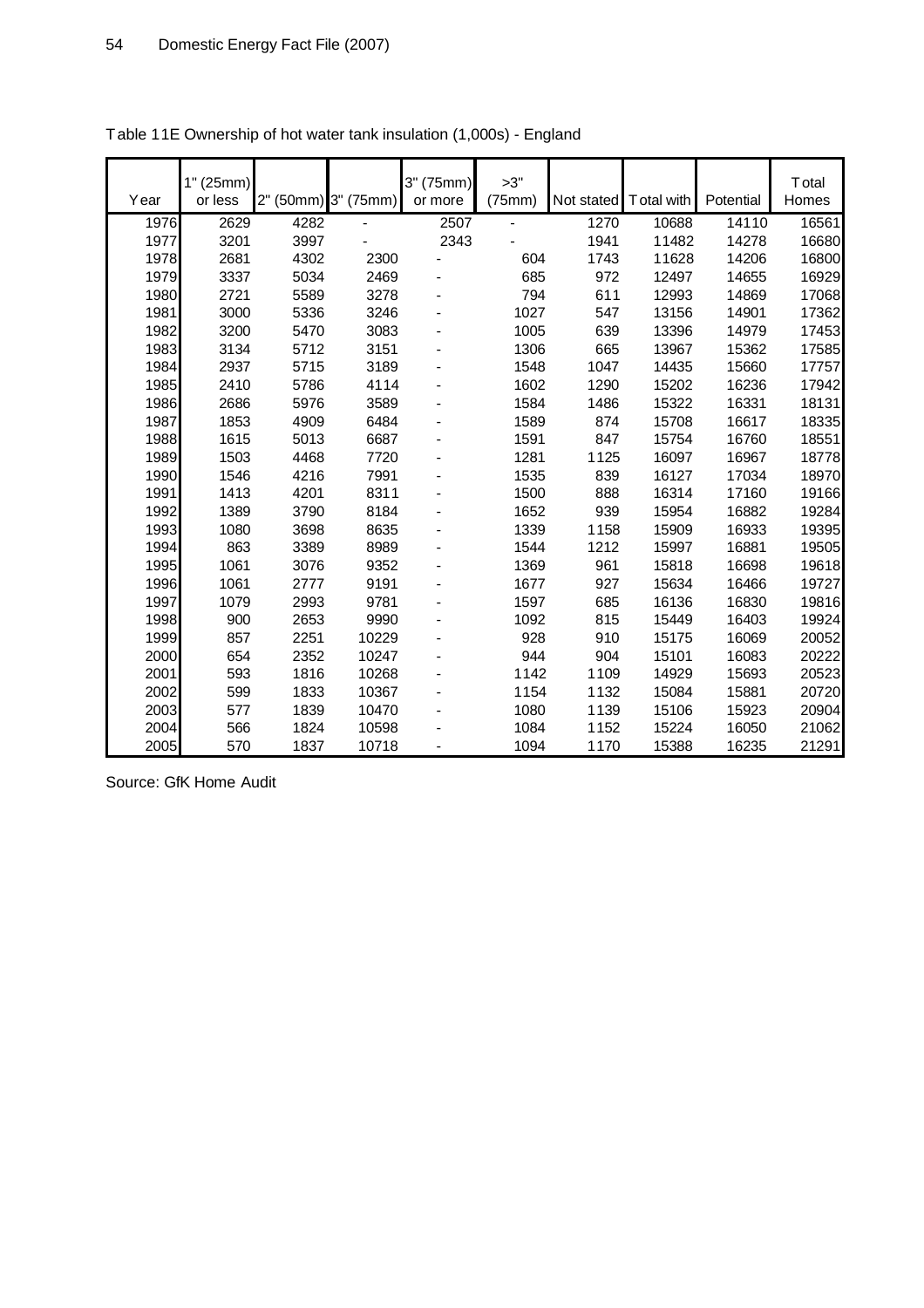|      | T otal     | Total      |            |
|------|------------|------------|------------|
|      | households | households |            |
|      | with no    | with full  | Total      |
| Year | insulation | insulation | households |
| 1987 | 3231       | 560        | 18335      |
| 1988 | 3364       | 772        | 18551      |
| 1989 | 3191       | 851        | 18778      |
| 1990 | 2979       | 875        | 18970      |
| 1991 | 2976       | 992        | 19166      |
| 1992 | 2899       | 1162       | 19284      |
| 1993 | 2854       | 1199       | 19395      |
| 1994 | 2849       | 1687       | 19505      |
| 1995 | 2846       | 1904       | 19618      |
| 1996 | 2485       | 1881       | 19727      |
| 1997 | 2261       | 1750       | 19816      |
| 1998 | 2326       | 2305       | 19924      |
| 1999 | 2537       | 2567       | 20052      |
| 2000 | 2371       | 2350       | 20222      |
| 2001 | 2605       | 2636       | 20523      |
| 2002 | 2220       | 2616       | 20720      |
| 2003 | 2003       | 2985       | 20904      |
| 2004 | 1878       | 3064       | 21062      |
| 2005 | 1476       | 3455       | 21291      |

Table 12E Households with full and no insulation measures (1,000s) - England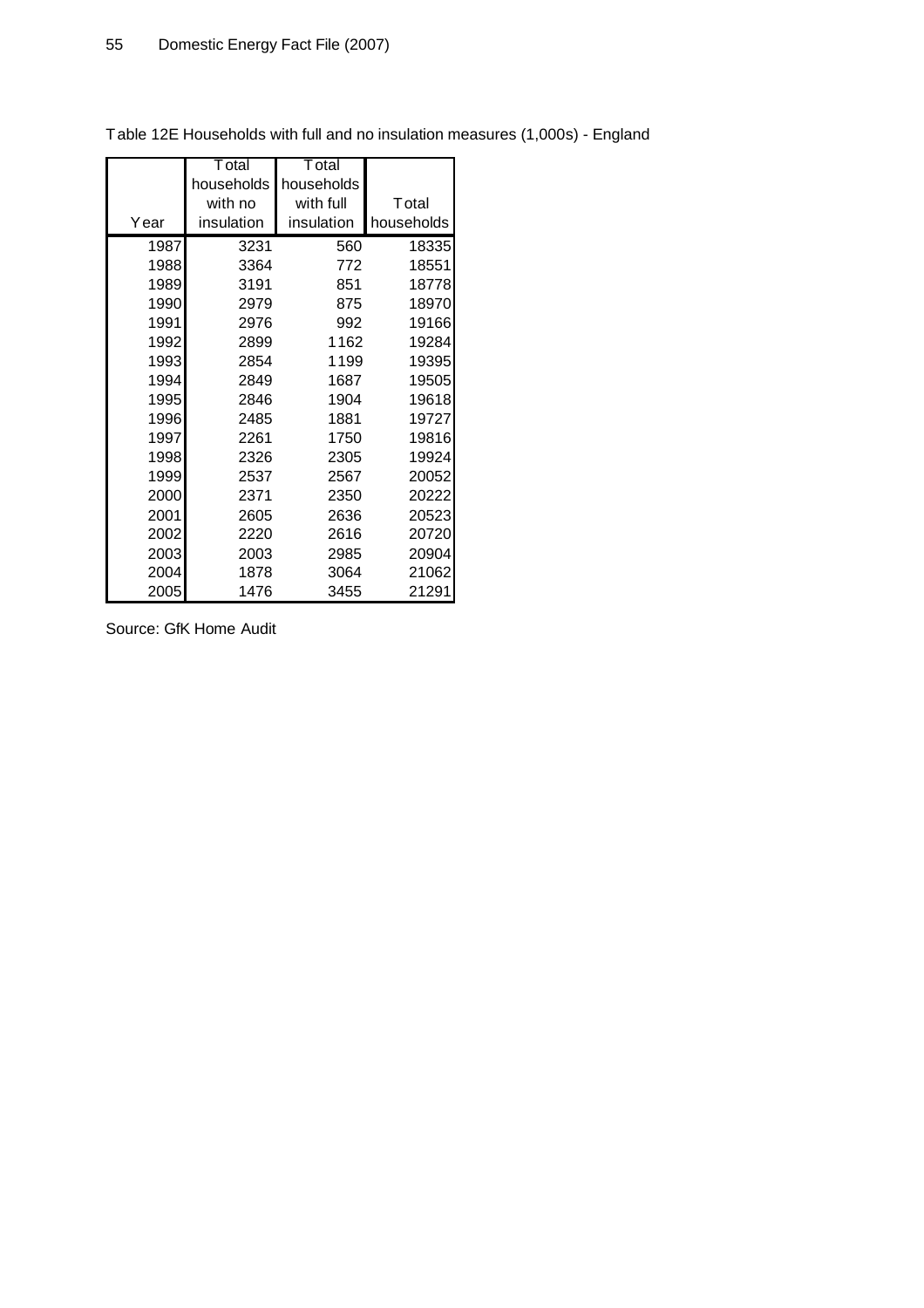|      |            | Total     | Average     | Average      |  |
|------|------------|-----------|-------------|--------------|--|
|      | Total      | delivered | external    | consumption  |  |
|      | households | energy    | temperature | per dwelling |  |
| Year | (1,000s)   | (PJ)      | (OC)        | (GJ)         |  |
| 1976 | 16561      | 1279      | 5.7         | 77.2         |  |
| 1977 | 16680      | 1322      | 6.4         | 79.2         |  |
| 1978 | 16800      | 1347      | 6.1         | 80.2         |  |
| 1979 | 16929      | 1445      | 5.0         | 85.4         |  |
| 1980 | 17068      | 1391      | 5.6         | 81.5         |  |
| 1981 | 17362      | 1389      | 5.3         | 80.0         |  |
| 1982 | 17453      | 1369      | 6.1         | 78.5         |  |
| 1983 | 17585      | 1358      | 6.5         | 77.2         |  |
| 1984 | 17757      | 1325      | 6.0         | 74.6         |  |
| 1985 | 17942      | 1457      | 5.0         | 81.2         |  |
| 1986 | 18131      | 1516      | 5.5         | 83.6         |  |
| 1987 | 18335      | 1509      | 5.3         | 82.3         |  |
| 1988 | 18551      | 1477      | 6.4         | 79.6         |  |
| 1989 | 18778      | 1409      | 6.4         | 75.0         |  |
| 1990 | 18970      | 1431      | 7.3         | 75.4         |  |
| 1991 | 19166      | 1571      | 5.9         | 82.0         |  |
| 1992 | 19284      | 1548      | 5.6         | 80.3         |  |
| 1993 | 19395      | 1591      | 5.7         | 82.0         |  |
| 1994 | 19505      | 1531      | 6.8         | 78.5         |  |
| 1995 | 19618      | 1498      | 6.4         | 76.4         |  |
| 1996 | 19727      | 1688      | 5.3         | 85.6         |  |
| 1997 | 19816      | 1568      | 7.0         | 79.1         |  |
| 1998 | 19924      | 1620      | 7.2         | 81.3         |  |
| 1999 | 20052      | 1615      | 7.1         | 80.6         |  |
| 2000 | 20222      | 1638      | 6.6         | 81.0         |  |
| 2001 | 20523      | 1683      | 6.0         | 82.0         |  |
| 2002 | 20720      | 1663      | 7.1         | 80.3         |  |
| 2003 | 20904      | 1660      | 6.1         | 79.4         |  |
| 2004 | 21062      | 1695      | 6.5         | 80.5         |  |
| 2005 | 21291      | 1660      | 6.6         | 78.0         |  |

Table 13E Domestic energy consumption and external temperatures - England

Source: [www.communities.gov.uk](http://www.communities.gov.uk), Digest of UK Energy Statistics, Family Expenditure Survey, temperatures calculated from Degree Day figures for West Pennines.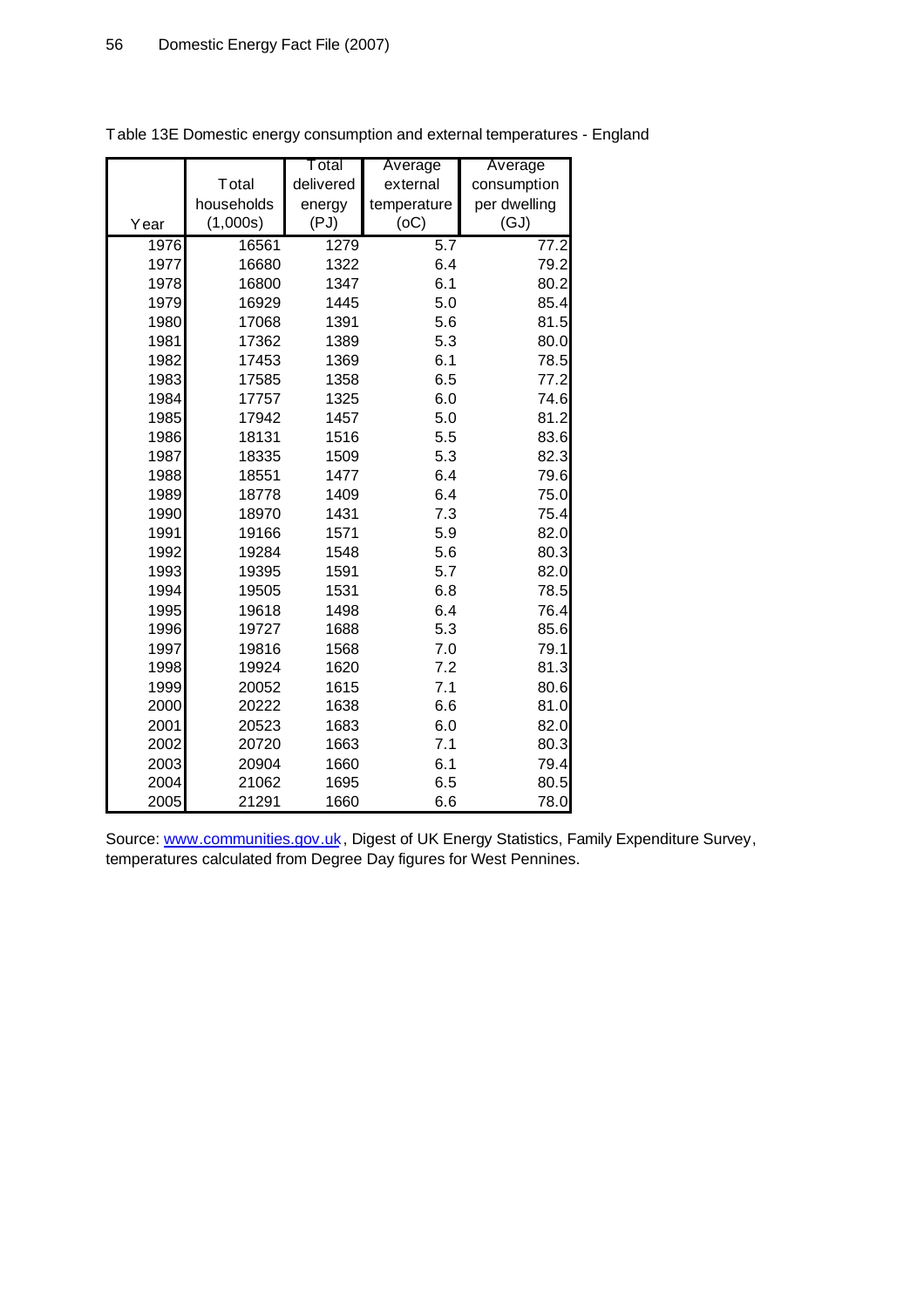|      |            | Average   |            |
|------|------------|-----------|------------|
|      |            | dwelling  | Stock heat |
|      | Households | heat loss | loss       |
| Year | (1,000s)   | (W/OC)    | (GW/OC)    |
| 1976 | 16561      | 351.0     | 5.81       |
| 1977 | 16680      | 344.8     | 5.75       |
| 1978 | 16800      | 338.9     | 5.69       |
| 1979 | 16929      | 333.9     | 5.65       |
| 1980 | 17068      | 326.6     | 5.57       |
| 1981 | 17362      | 320.9     | 5.57       |
| 1982 | 17453      | 314.8     | 5.49       |
| 1983 | 17585      | 308.6     | 5.43       |
| 1984 | 17757      | 306.8     | 5.45       |
| 1985 | 17942      | 304.2     | 5.46       |
| 1986 | 18131      | 300.2     | 5.44       |
| 1987 | 18335      | 297.0     | 5.45       |
| 1988 | 18551      | 295.2     | 5.48       |
| 1989 | 18778      | 294.1     | 5.52       |
| 1990 | 18970      | 290.7     | 5.51       |
| 1991 | 19166      | 288.7     | 5.53       |
| 1992 | 19284      | 282.9     | 5.45       |
| 1993 | 19395      | 282.1     | 5.47       |
| 1994 | 19505      | 280.0     | 5.46       |
| 1995 | 19618      | 277.3     | 5.44       |
| 1996 | 19727      | 275.0     | 5.42       |
| 1997 | 19816      | 272.0     | 5.39       |
| 1998 | 19924      | 272.1     | 5.42       |
| 1999 | 20052      | 271.0     | 5.44       |
| 2000 | 20222      | 271.2     | 5.48       |
| 2001 | 20523      | 268.4     | 5.51       |
| 2002 | 20720      | 266.8     | 5.53       |
| 2003 | 20904      | 263.4     | 5.51       |
| 2004 | 21062      | 260.3     | 5.48       |
| 2005 | 21291      | 257.8     | 5.49       |

Table 14E Heat loss of the average dwelling - England

Source: BREHOMES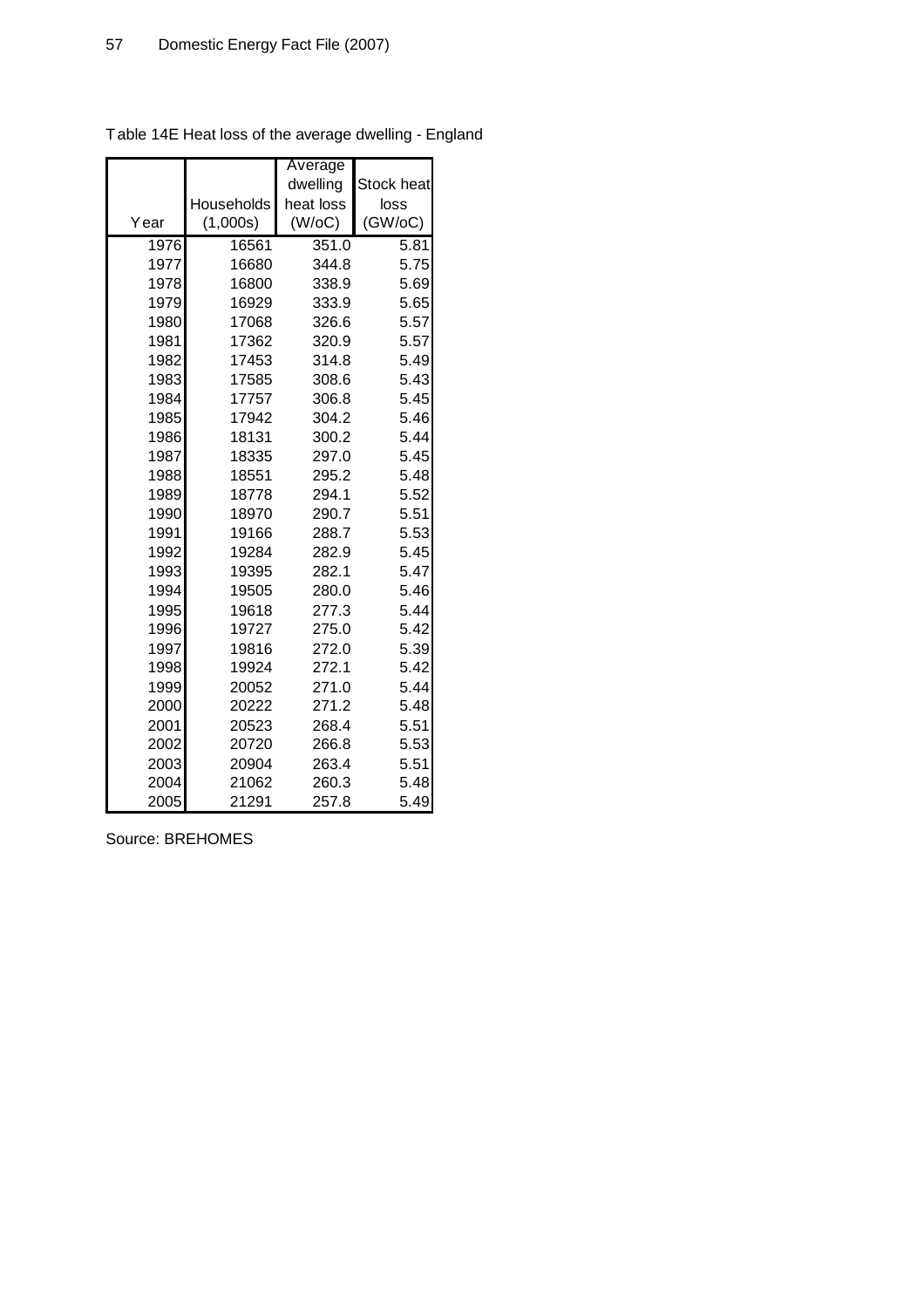| Year | No central<br>heating | With central<br>heating | <b>T</b> otal<br>households |
|------|-----------------------|-------------------------|-----------------------------|
| 1983 | 5898                  | 11687                   | 17585                       |
| 1984 | 5651                  | 12106                   | 17757                       |
| 1985 | 5214                  | 12728                   | 17942                       |
| 1986 | 4887                  | 13244                   | 18131                       |
| 1987 | 4508                  | 13827                   | 18335                       |
| 1988 | 4482                  | 14069                   | 18551                       |
| 1989 | 4073                  | 14705                   | 18778                       |
| 1990 | 3904                  | 15066                   | 18970                       |
| 1991 | 3458                  | 15708                   | 19166                       |
| 1992 | 3292                  | 15993                   | 19284                       |
| 1993 | 3052                  | 16343                   | 19395                       |
| 1994 | 2778                  | 16727                   | 19505                       |
| 1995 | 2667                  | 16951                   | 19618                       |
| 1996 | 2567                  | 17160                   | 19727                       |
| 1997 | 2539                  | 17277                   | 19816                       |
| 1998 | 2254                  | 17670                   | 19924                       |
| 1999 | 2193                  | 17859                   | 20052                       |
| 2000 | 2239                  | 17983                   | 20222                       |
| 2001 | 2039                  | 18484                   | 20523                       |
| 2002 | 2059                  | 18661                   | 20720                       |
| 2003 | 1826                  | 19078                   | 20904                       |
| 2004 | 1796                  | 19266                   | 21062                       |
| 2005 | 1811                  | 19479                   | 21291                       |

Table 15E Central heating ownership (1,000s) - England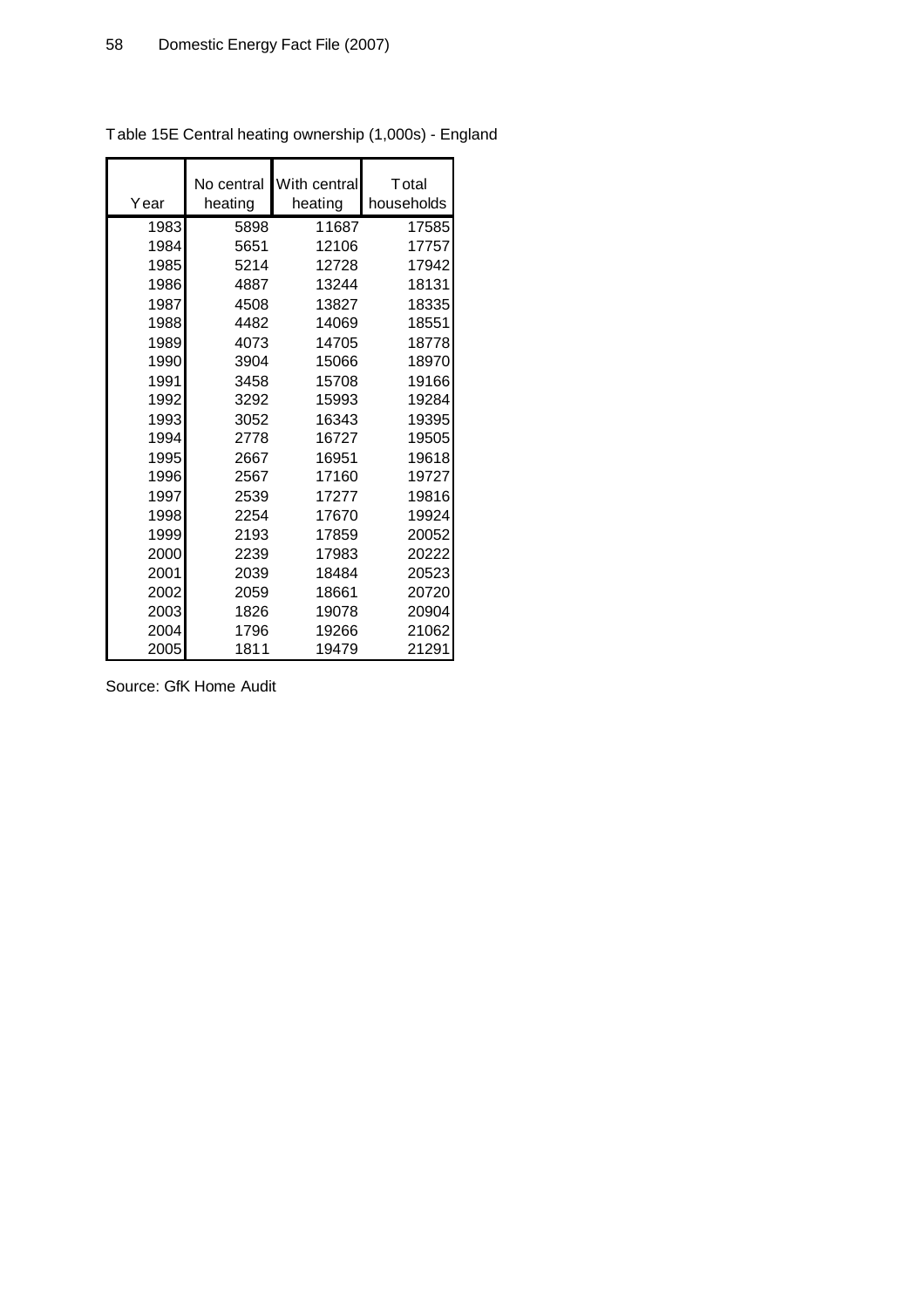|      |            | Electric | Electric |                  |       |     |       |       |
|------|------------|----------|----------|------------------|-------|-----|-------|-------|
|      | Solid fuel | storage  | other    | All electric Gas |       | Oil | Other | Total |
| 1983 | 1168       | 779      | 444      | 1223             | 8575  | 485 | 237   | 11687 |
| 1984 | 1013       | 1063     | 529      | 1592             | 8854  | 463 | 184   | 12106 |
| 1985 | 1208       | 1038     | 448      | 1487             | 9269  | 434 | 331   | 12728 |
| 1986 | 1174       | 934      | 376      | 1310             | 10065 | 429 | 266   | 13244 |
| 1987 | 1144       | 1019     | 311      | 1331             | 10518 | 495 | 340   | 13827 |
| 1988 | 1161       | 1083     | 355      | 1438             | 10621 | 520 | 330   | 14069 |
| 1989 | 962        | 1186     | 446      | 1632             | 11306 | 465 | 340   | 14705 |
| 1990 | 957        | 1285     | 369      | 1654             | 11591 | 484 | 380   | 15066 |
| 1991 | 972        | 1417     | 342      | 1759             | 12075 | 535 | 368   | 15708 |
| 1992 | 785        | 1489     | 324      | 1812             | 12567 | 490 | 338   | 15993 |
| 1993 | 729        | 1567     | 301      | 1868             | 12877 | 556 | 314   | 16343 |
| 1994 | 645        | 1449     | 391      | 1840             | 13363 | 527 | 352   | 16727 |
| 1995 | 587        | 1463     | 306      | 1769             | 13563 | 588 | 444   | 16951 |
| 1996 | 607        | 1613     | 298      | 1910             | 13422 | 716 | 504   | 17160 |
| 1997 | 613        | 1686     | 318      | 2004             | 13508 | 749 | 404   | 17277 |
| 1998 | 541        | 1595     | 202      | 1797             | 14322 | 609 | 401   | 17670 |
| 1999 | 538        | 1631     | 387      | 2017             | 14241 | 665 | 398   | 17859 |
| 2000 | 453        | 1622     | 352      | 1974             | 14540 | 656 | 362   | 17983 |
| 2001 | 464        | 1476     | 315      | 1792             | 15069 | 757 | 402   | 18484 |
| 2002 | 515        | 1563     | 414      | 1976             | 15042 | 839 | 288   | 18661 |
| 2003 | 380        | 1269     | 362      | 1632             | 16156 | 705 | 205   | 19078 |
| 2004 | 226        | 972      | 494      | 1466             | 16525 | 835 | 215   | 19266 |
| 2005 | 173        | 961      | 501      | 1462             | 16769 | 745 | 330   | 19479 |

Table 16E Main form of heating – centrally heated dwellings (1,000s) - England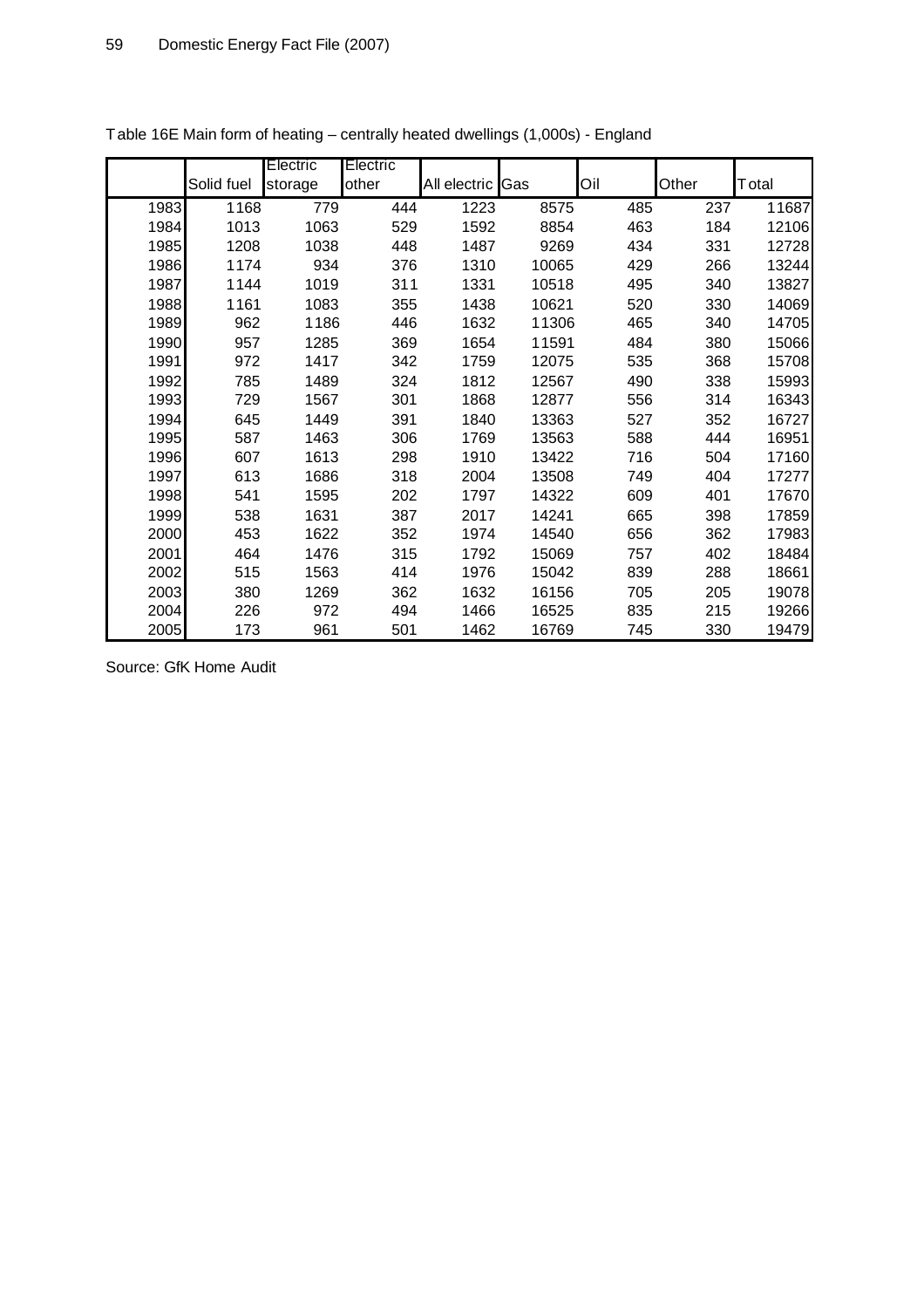|      | Solid fuel | electric | Gas  | Oil            | Other | Total |
|------|------------|----------|------|----------------|-------|-------|
| 1983 | 1290       | 741      | 3636 | 71             | 159   | 5898  |
| 1984 | 1202       | 684      | 3601 | 45             | 120   | 5651  |
| 1985 | 1049       | 576      | 3460 | 25             | 103   | 5214  |
| 1986 | 923        | 477      | 3340 | 18             | 130   | 4887  |
| 1987 | 747        | 505      | 3135 | 21             | 100   | 4508  |
| 1988 | 716        | 562      | 3068 | 20             | 116   | 4482  |
| 1989 | 707        | 442      | 2805 | 15             | 104   | 4073  |
| 1990 | 669        | 458      | 2686 | 5              | 87    | 3904  |
| 1991 | 573        | 364      | 2418 | 15             | 87    | 3458  |
| 1992 | 505        | 390      | 2305 | 9              | 82    | 3292  |
| 1993 | 436        | 355      | 2176 | 5              | 80    | 3052  |
| 1994 | 441        | 346      | 1918 | 3              | 69    | 2778  |
| 1995 | 379        | 390      | 1817 | 7              | 73    | 2667  |
| 1996 | 405        | 338      | 1756 | 3              | 64    | 2567  |
| 1997 | 372        | 472      | 1641 | 2              | 52    | 2539  |
| 1998 | 363        | 336      | 1498 | $\overline{2}$ | 55    | 2254  |
| 1999 | 223        | 333      | 1577 | 5              | 56    | 2193  |
| 2000 | 195        | 415      | 1591 | 0              | 38    | 2239  |
| 2001 | 248        | 587      | 1149 | 0              | 56    | 2039  |
| 2002 | 253        | 773      | 992  | 0              | 42    | 2059  |
| 2003 | 248        | 645      | 906  | 0              | 27    | 1826  |
| 2004 | 347        | 422      | 994  | 0              | 34    | 1796  |
| 2005 | 145        | 816      | 835  | 0              | 15    | 1811  |

Table 17E Main form of heating – non centrally heated dwellings (1,000s) - England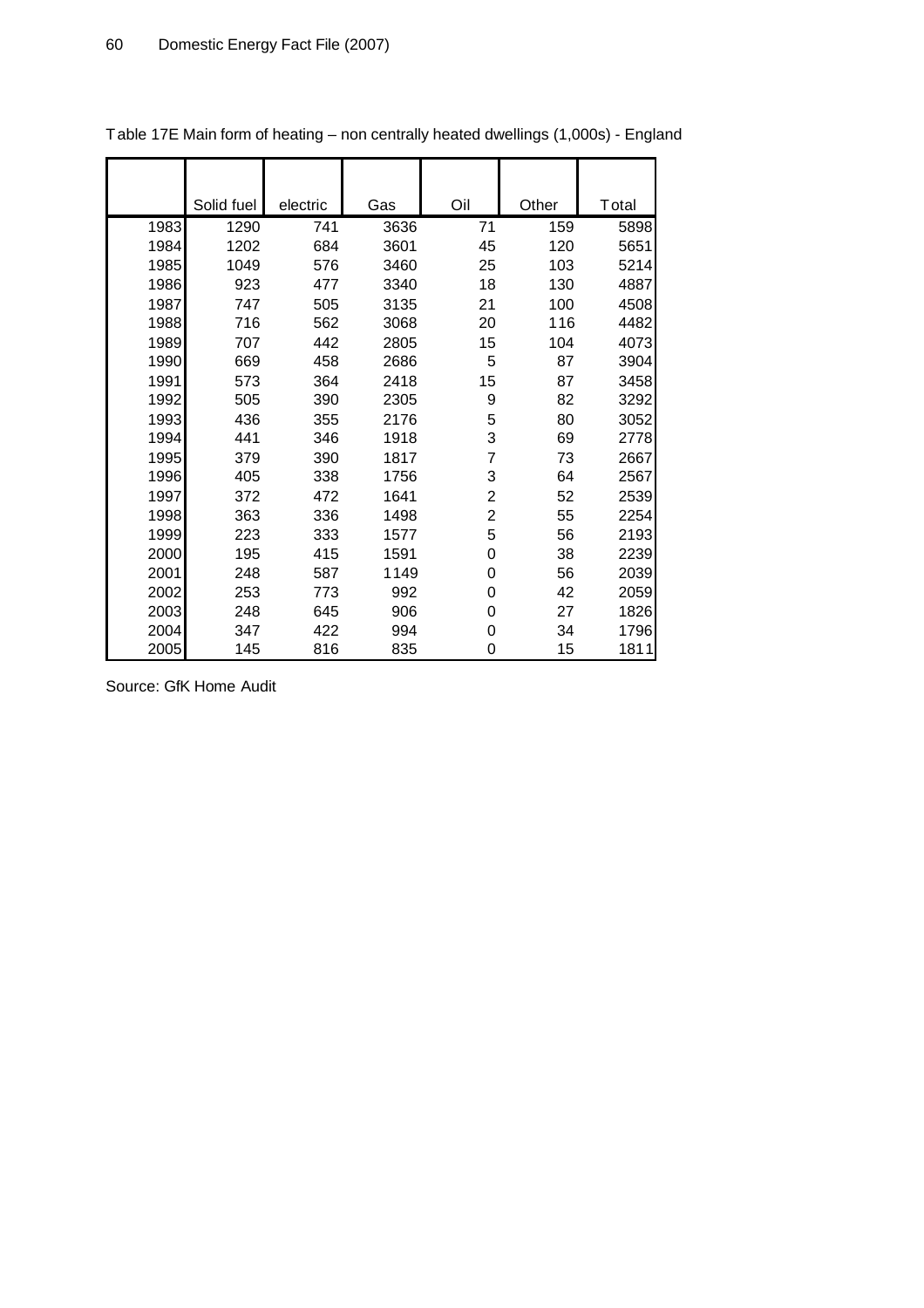$\mathbf{r}$ 

|      |            | Non-       |            |
|------|------------|------------|------------|
|      | Central    | central    |            |
|      | heating    | heating    | Average    |
| Year | efficiency | efficiency | efficiency |
| 1983 | 68.1%      | 50.5%      | 61.0%      |
| 1984 | 68.8%      | 50.9%      | 61.8%      |
| 1985 | 68.4%      | 50.6%      | 62.1%      |
| 1986 | 68.0%      | 50.6%      | 62.2%      |
| 1987 | 67.9%      | 51.3%      | 62.9%      |
| 1988 | 68.1%      | 51.8%      | 63.3%      |
| 1989 | 68.3%      | 51.1%      | 63.8%      |
| 1990 | 68.3%      | 51.3%      | 64.1%      |
| 1991 | 68.3%      | 51.2%      | 64.5%      |
| 1992 | 68.4%      | 51.7%      | 64.8%      |
| 1993 | 69.4%      | 51.9%      | 65.9%      |
| 1994 | 69.3%      | 51.7%      | 66.1%      |
| 1995 | 69.2%      | 52.7%      | 66.4%      |
| 1996 | 69.9%      | 52.0%      | 66.9%      |
| 1997 | 70.5%      | 53.5%      | 67.7%      |
| 1998 | 70.7%      | 52.3%      | 68.0%      |
| 1999 | 71.0%      | 53.6%      | 68.5%      |
| 2000 | 71.0%      | 54.6%      | 68.7%      |
| 2001 | 71.6%      | 57.2%      | 69.8%      |
| 2002 | 72.6%      | 59.9%      | 71.1%      |
| 2003 | 72.9%      | 58.6%      | 71.4%      |
| 2004 | 73.7%      | 53.9%      | 71.5%      |
| 2005 | 74.7%      | 63.4%      | 73.6%      |

Table 18E Weighted average space heating efficiencies - England

Source: BREHOMES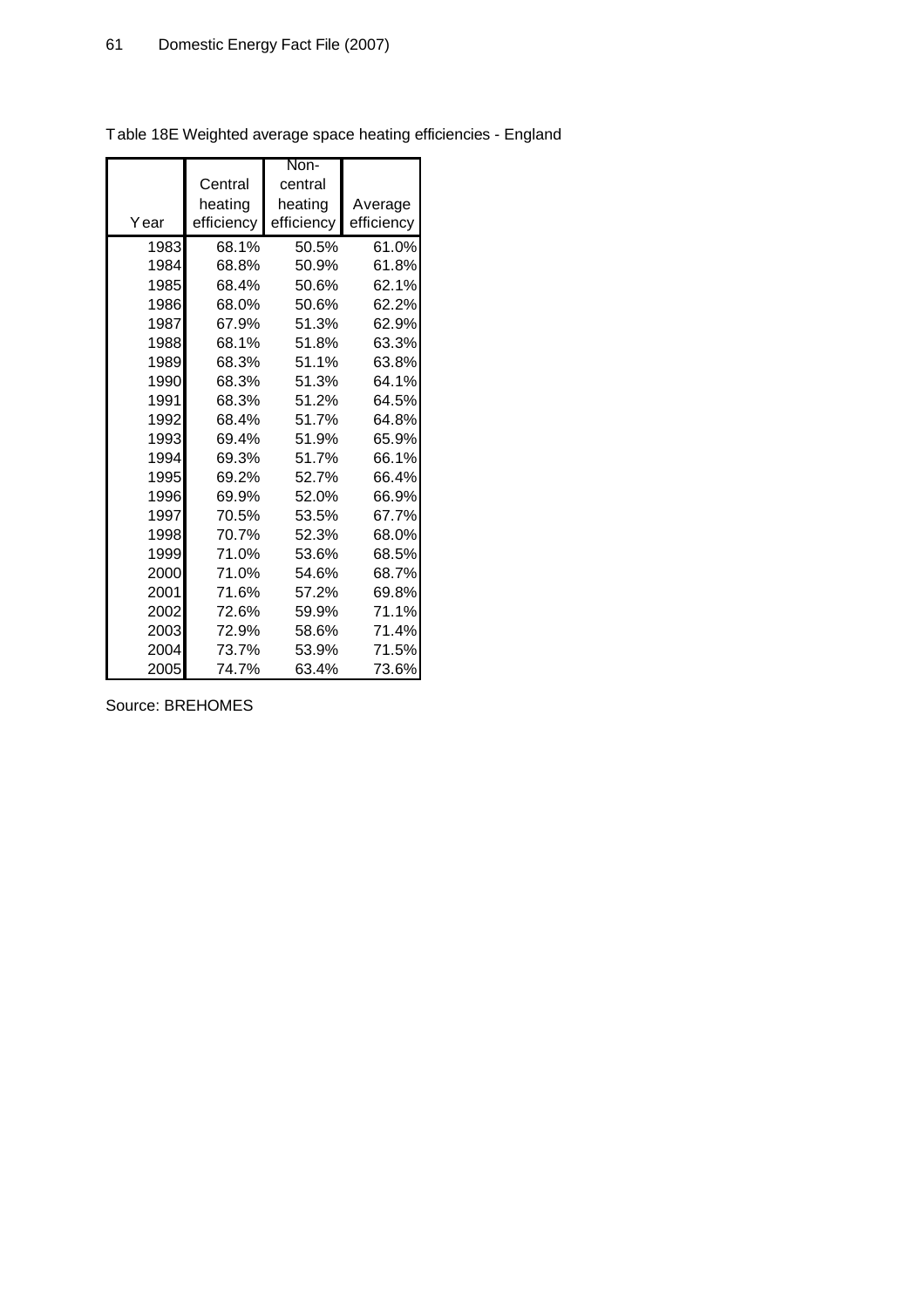|      |         |         |         |          |                                 | Space   |                   |
|------|---------|---------|---------|----------|---------------------------------|---------|-------------------|
|      |         |         |         |          |                                 | heating | All energy        |
|      | Space   | Water   |         | Lights & |                                 | per     | per               |
|      | heating | heating | Cooking |          | appliances All energy household |         | household         |
| Year | (PJ)    | (PJ)    | (PJ)    | (PJ)     | (PJ)                            | (GJ)    | (GJ)              |
| 1976 | 720.4   | 357.2   | 73.3    | 128.1    | 1279                            | 43.5    | $77.\overline{2}$ |
| 1977 | 764.9   | 352.1   | 72.5    | 132.3    | 1322                            | 45.9    | 79.2              |
| 1978 | 789.7   | 350.1   | 71.4    | 135.9    | 1347                            | 47.0    | 80.2              |
| 1979 | 878.7   | 356.3   | 70.5    | 140.0    | 1445                            | 51.9    | 85.4              |
| 1980 | 828.5   | 348.5   | 69.5    | 144.4    | 1391                            | 48.5    | 81.5              |
| 1981 | 826.1   | 345.2   | 68.5    | 148.7    | 1388                            | 47.6    | 80.0              |
| 1982 | 809.2   | 340.3   | 67.2    | 152.5    | 1369                            | 46.4    | 78.5              |
| 1983 | 797.9   | 337.6   | 65.6    | 156.8    | 1358                            | 45.4    | 77.2              |
| 1984 | 762.4   | 336.2   | 63.9    | 162.3    | 1325                            | 42.9    | 74.6              |
| 1985 | 889.0   | 337.3   | 62.4    | 168.4    | 1457                            | 49.6    | 81.2              |
| 1986 | 931.5   | 349.1   | 60.6    | 174.5    | 1516                            | 51.4    | 83.6              |
| 1987 | 919.8   | 350.8   | 58.8    | 179.9    | 1509                            | 50.2    | 82.3              |
| 1988 | 878.2   | 357.3   | 57.0    | 184.3    | 1477                            | 47.3    | 79.6              |
| 1989 | 803.2   | 362.3   | 55.3    | 188.2    | 1409                            | 42.8    | 75.0              |
| 1990 | 824.5   | 361.4   | 53.6    | 191.3    | 1431                            | 43.5    | 75.4              |
| 1991 | 956.9   | 368.0   | 52.3    | 193.9    | 1571                            | 49.9    | 82.0              |
| 1992 | 936.6   | 364.3   | 51.0    | 196.4    | 1548                            | 48.6    | 80.3              |
| 1993 | 971.5   | 371.7   | 49.8    | 197.6    | 1591                            | 50.1    | 82.0              |
| 1994 | 911.8   | 370.4   | 48.9    | 199.6    | 1531                            | 46.7    | 78.5              |
| 1995 | 874.7   | 373.2   | 48.4    | 201.9    | 1498                            | 44.6    | 76.4              |
| 1996 | 1061.0  | 375.5   | 47.8    | 203.9    | 1688                            | 53.8    | 85.6              |
| 1997 | 934.7   | 379.5   | 47.5    | 206.0    | 1568                            | 47.2    | 79.1              |
| 1998 | 987.5   | 376.8   | 47.1    | 208.2    | 1619                            | 49.6    | 81.3              |
| 1999 | 979.6   | 378.8   | 46.8    | 210.2    | 1615                            | 48.9    | 80.6              |
| 2000 | 997.2   | 381.3   | 46.4    | 212.8    | 1638                            | 49.3    | 81.0              |
| 2001 | 1031.4  | 390.8   | 45.9    | 214.6    | 1683                            | 50.3    | 82.0              |
| 2002 | 1010.9  | 389.7   | 45.9    | 216.5    | 1663                            | 48.8    | 80.3              |
| 2003 | 1001.8  | 393.7   | 45.6    | 218.7    | 1660                            | 47.9    | 79.4              |
| 2004 | 1024.5  | 401.4   | 45.7    | 223.0    | 1695                            | 48.6    | 80.5              |
| 2005 | 987.6   | 399.4   | 49.0    | 223.7    | 1660                            | 46.4    | 78.0              |

Table 19E Domestic energy consumption by end use - England

Source: BREHOMES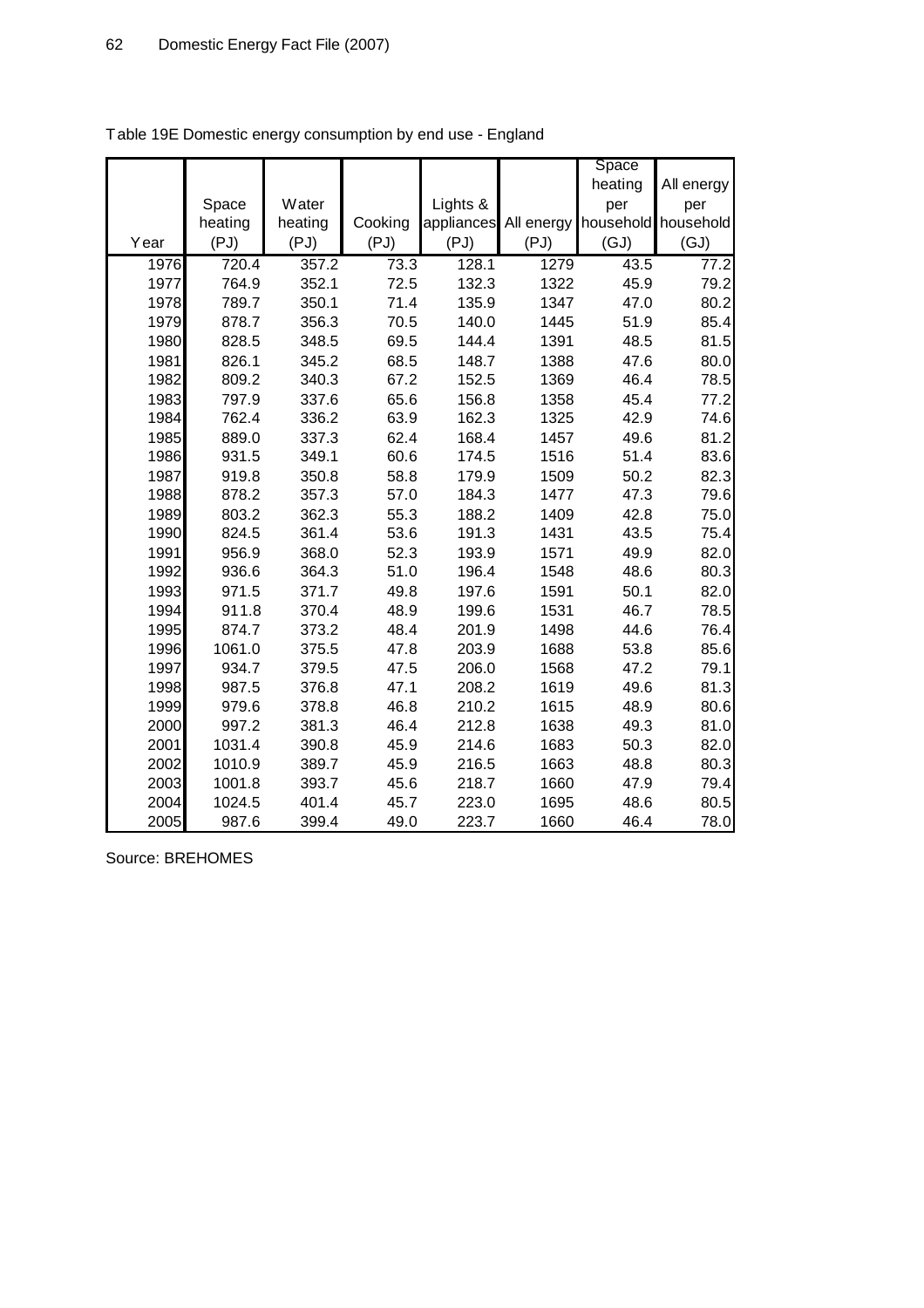|      |            | Natural          |                         |             |          |     |           |
|------|------------|------------------|-------------------------|-------------|----------|-----|-----------|
| Year | Solid fuel | gas              | Town gas                | Gas (total) | Electric | Oil | All fuels |
| 1976 | 298        | $\overline{588}$ | $\overline{14}$         | 603         | 253      | 125 | 1279      |
| 1977 | 301        | 636              | 4                       | 641         | 254      | 125 | 1322      |
| 1978 | 269        | 699              | $\overline{\mathbf{c}}$ | 701         | 252      | 125 | 1347      |
| 1979 | 270        | 787              | $\overline{\mathbf{c}}$ | 790         | 263      | 123 | 1445      |
| 1980 | 232        | 807              | $\overline{c}$          | 809         | 251      | 99  | 1391      |
| 1981 | 219        | 835              | $\overline{c}$          | 837         | 244      | 89  | 1388      |
| 1982 | 220        | 827              | 1                       | 829         | 239      | 82  | 1369      |
| 1983 | 209        | 830              | 1                       | 831         | 239      | 79  | 1358      |
| 1984 | 165        | 837              | 1                       | 839         | 243      | 79  | 1325      |
| 1985 | 210        | 913              | 1                       | 915         | 253      | 79  | 1457      |
| 1986 | 203        | 959              | 1                       | 960         | 266      | 87  | 1516      |
| 1987 | 174        | 982              | 1                       | 983         | 270      | 82  | 1509      |
| 1988 | 166        | 963              | $\boldsymbol{0}$        | 963         | 268      | 79  | 1477      |
| 1989 | 132        | 931              | 0                       | 931         | 270      | 75  | 1409      |
| 1990 | 117        | 958              | $\boldsymbol{0}$        | 958         | 273      | 82  | 1431      |
| 1991 | 129        | 1062             | 0                       | 1062        | 286      | 94  | 1571      |
| 1992 | 111        | 1051             | $\mathsf{O}\xspace$     | 1051        | 291      | 95  | 1548      |
| 1993 | 121        | 1080             | $\boldsymbol{0}$        | 1080        | 293      | 97  | 1591      |
| 1994 | 99         | 1043             | 0                       | 1043        | 292      | 96  | 1531      |
| 1995 | 75         | 1034             | $\mathsf{O}\xspace$     | 1034        | 295      | 93  | 1498      |
| 1996 | 77         | 1198             | $\boldsymbol{0}$        | 1198        | 309      | 104 | 1688      |
| 1997 | 64         | 1099             | 0                       | 1099        | 303      | 102 | 1568      |
| 1998 | 66         | 1129             | 0                       | 1129        | 319      | 104 | 1619      |
| 1999 | 66         | 1133             | 0                       | 1133        | 323      | 93  | 1615      |
| 2000 | 49         | 1165             | 0                       | 1165        | 328      | 95  | 1638      |
| 2001 | 58         | 1185             | $\boldsymbol{0}$        | 1185        | 338      | 102 | 1683      |
| 2002 | 49         | 1175             | 0                       | 1175        | 339      | 100 | 1663      |
| 2003 | 33         | 1199             | $\boldsymbol{0}$        | 1199        | 345      | 82  | 1660      |
| 2004 | 39         | 1238             | $\boldsymbol{0}$        | 1238        | 343      | 75  | 1695      |
| 2005 | 23         | 1210             | 0                       | 1210        | 347      | 79  | 1660      |

Table 20E Energy use of the housing stock by fuel (PJ) - England

Source: Digest of UK Energy Statistics, Family Expenditure Survey, Expenditure and Food Survey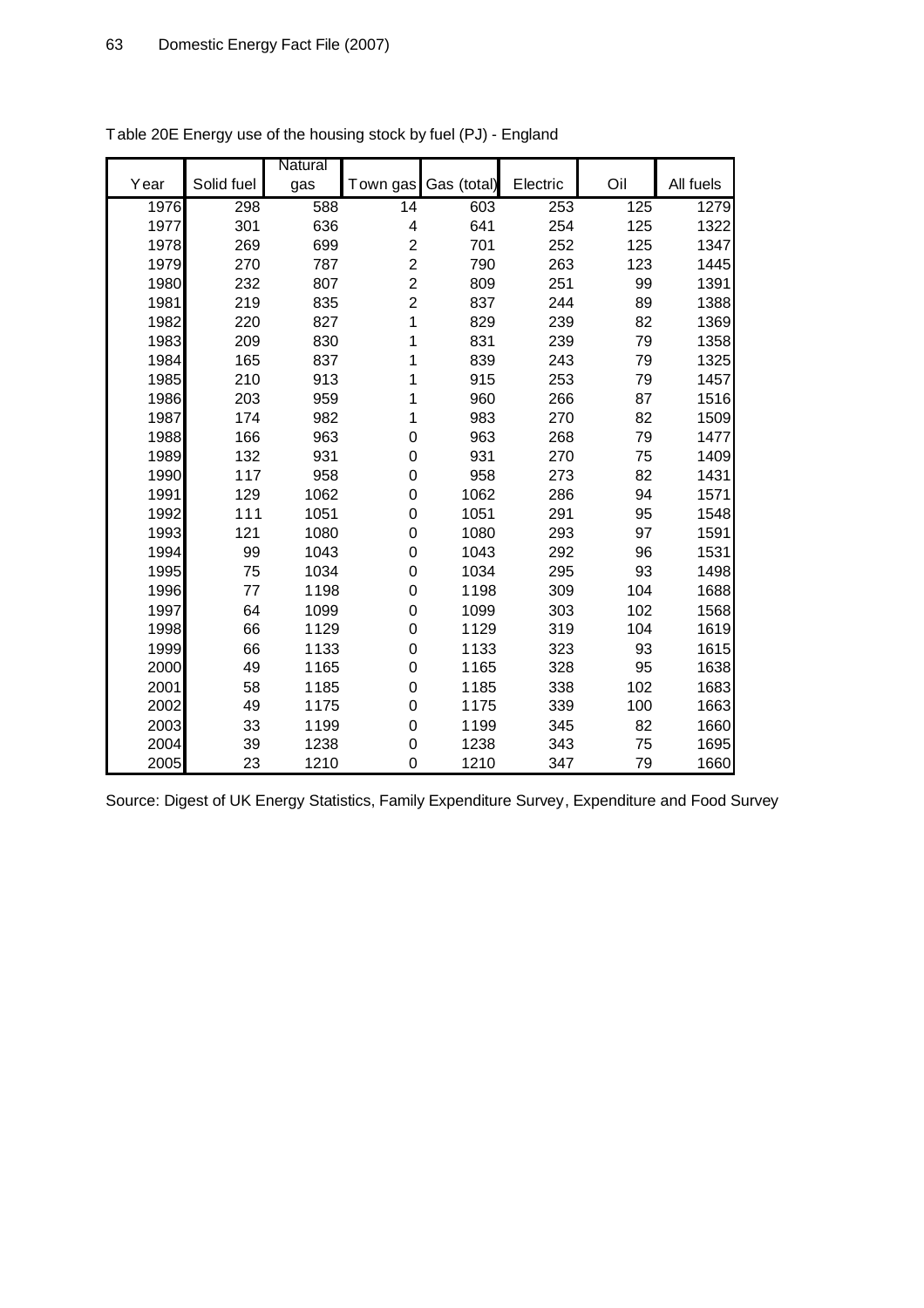# **SCOTLAND**

The information on Scotland is divided into a number of sections which are listed in the main contents table. It starts by looking at household expenditure and the money spent on fuel, light and power . This is followed by charts that relate to the number of households and the houses they live in. Sections on the different types of insulation in the fabric of the house follow. Hot water tank insulation is considered before an overall assessment of insulation is made. Energy consumption is compared to changes in external temperature and heat losses for the average household are calculated. The following sections relate to heating systems. Finally the energy consumption is split into different end uses and different fuels. Charts illustrating the information appear within the text but the tables on which they are based appear at the end of the section on pages 87 to 106.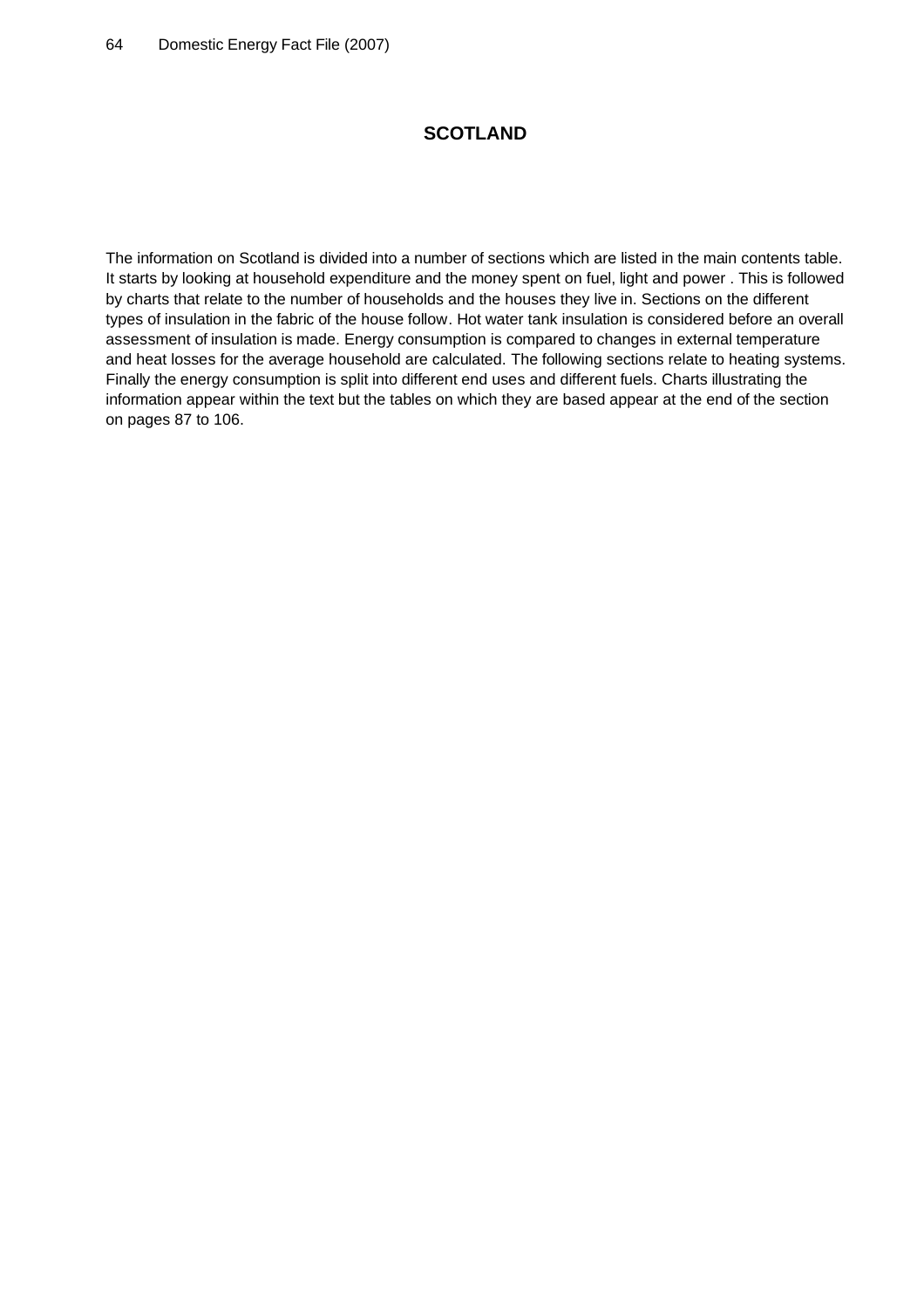# **Household expenditure on fuel, light and power – Scotland**

The percentage of expenditure on fuel, light and power is decreasing as shown in figure 1S.



# Figure 1S

It has decreased from 5.9% in 1976 to 3.2% in 2005.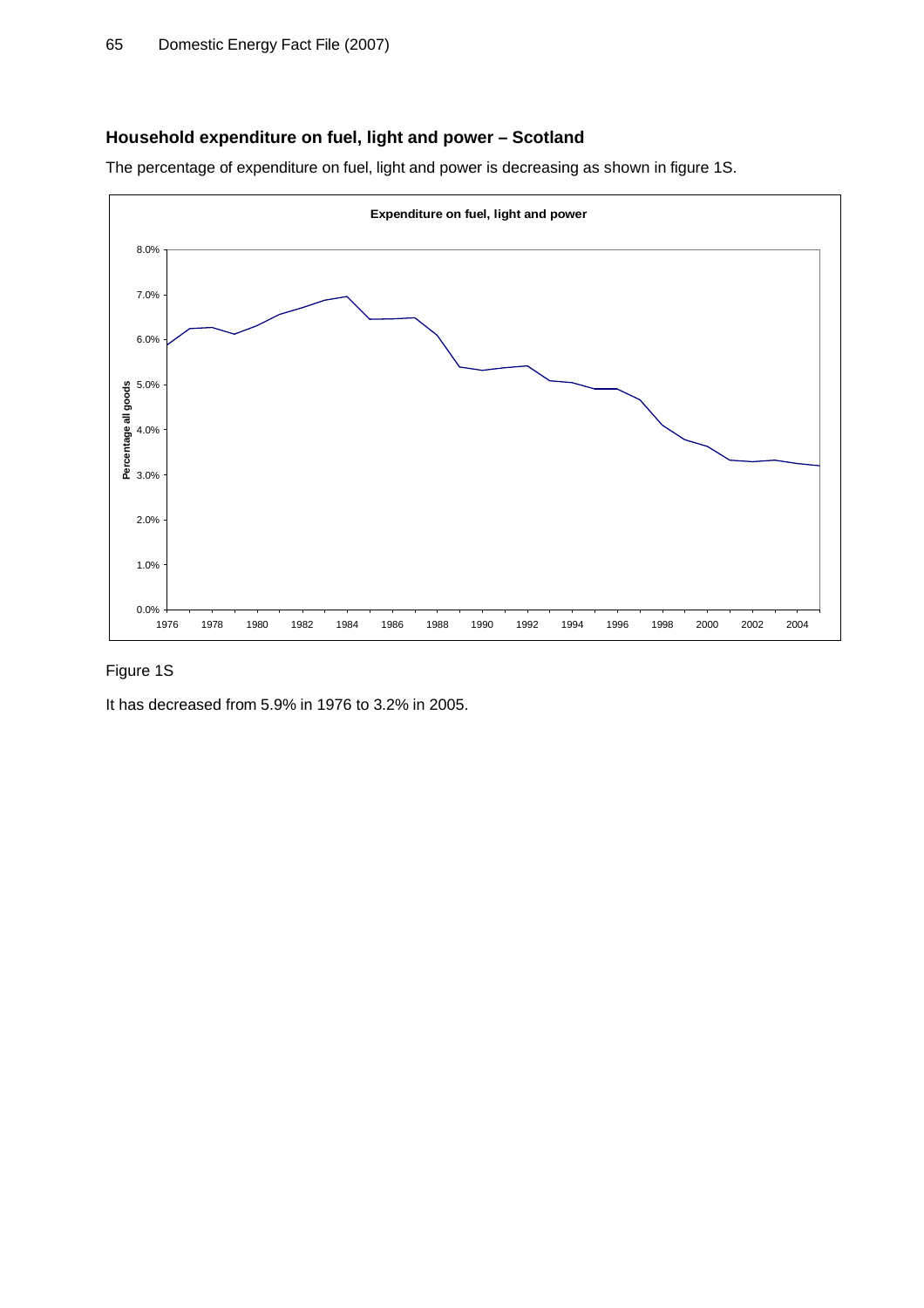

Figure 2S shows how expenditure on all goods has risen compared to that on fuel, light and power.

### Figure 2S

Table 1S on page 87 shows the average weekly expenditure on all goods and on fuel, light and power both in contemporary prices and adjusted to 2005 prices by using the retail price index.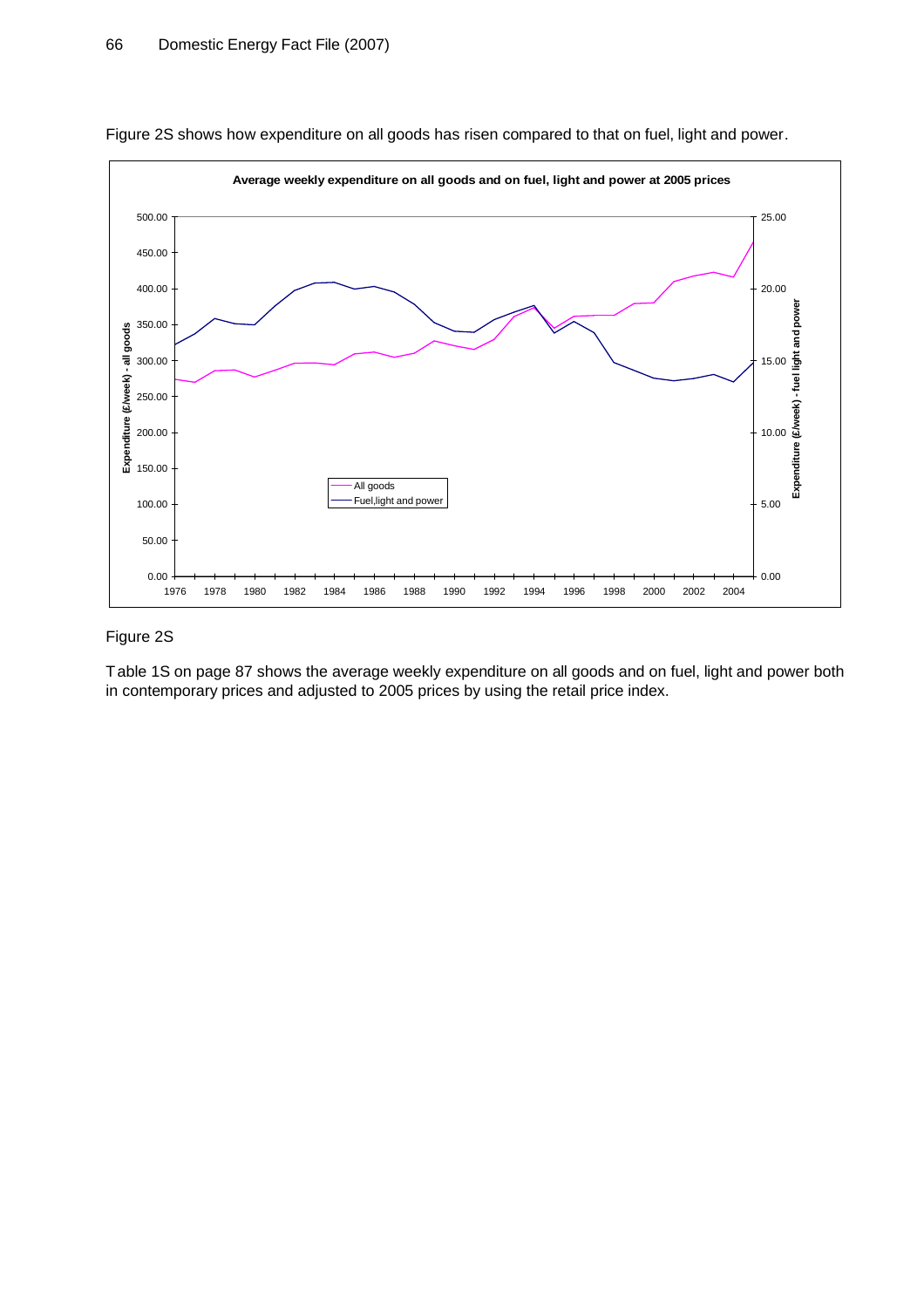# **Population and household numbers – Scotland**

The number of households continues to increase while the number of people per household falls. Figure 3S shows the household and population numbers for Scotland.



# Figure 3S

The average household size has decreased from 3.17 to 2.25 between 1970 and 2005.

Since the previous Country fact file was published some government figures, for population and households in the years included in it, have been revised as a result of the 2001 census. This means there may be small differences in tables produced for this fact file from those in the earlier publication.

Table 2S shows the population, number of households and average household size, for Scotland, for the years 1970-2005.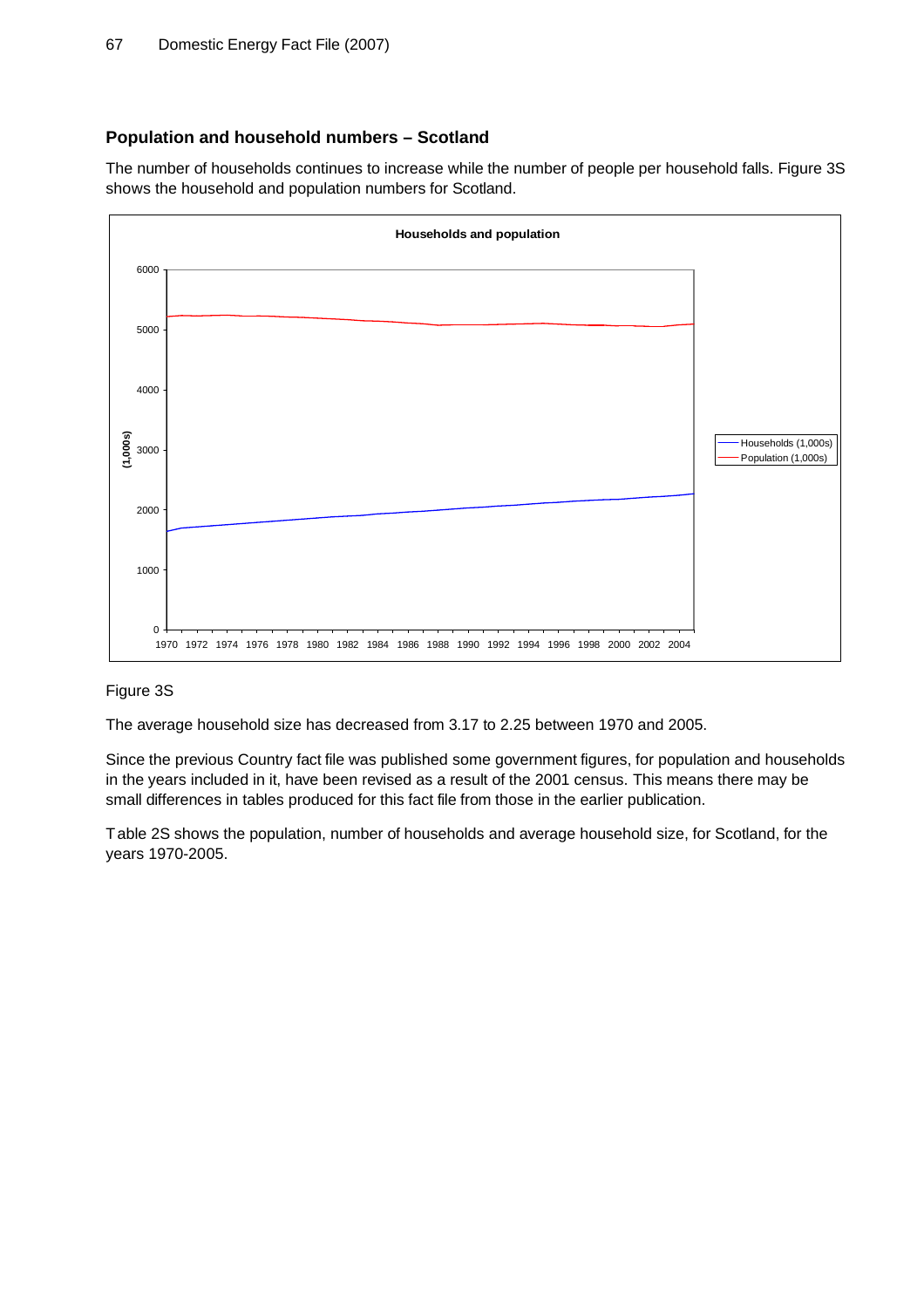# **Age of the housing stock – Scotland**

Figure 4S shows the age distribution within the housing stock.



### Figure 4S

The number of new dwellings built each year is increasing the post 1976 category. Variations in the other categories are made up from demolitions, conversions and statistical variations due to sample size.

Table 3S shows the number of dwellings in each age category from 1987 to 2005.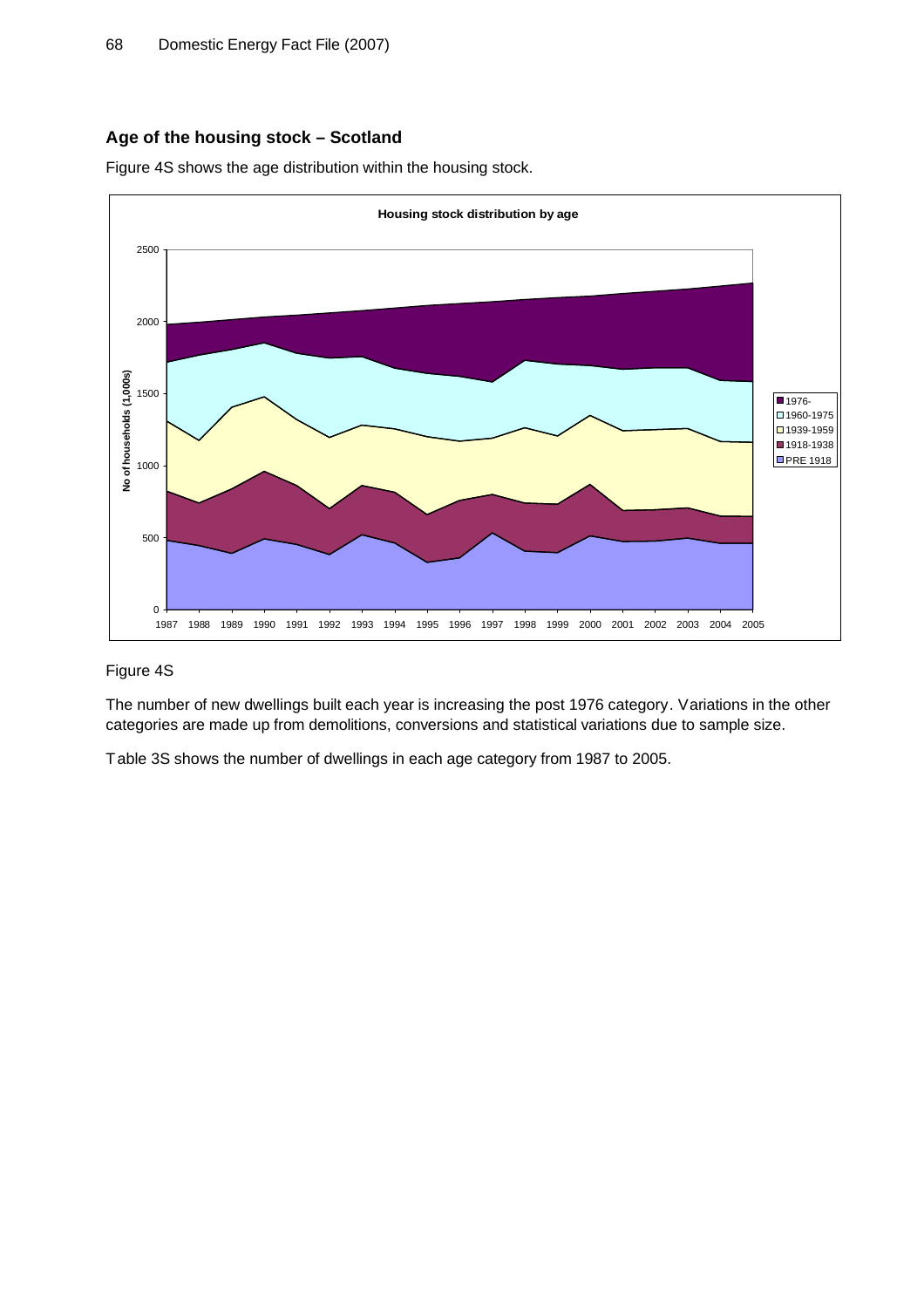# **Housing stock distribution by tenure – Scotland**

Figure 5S shows the tenure distribution of the housing stock.



### Figure 5S

Before 1987 figures for registered social landlords and private rented tenancies are combined.

The number of those owning their houses is increasing. In 1977 35% of households were owner occupied. By 2005 this had risen to 59%.

Table 4S shows the number of households of each tenure from 1977 to 2005.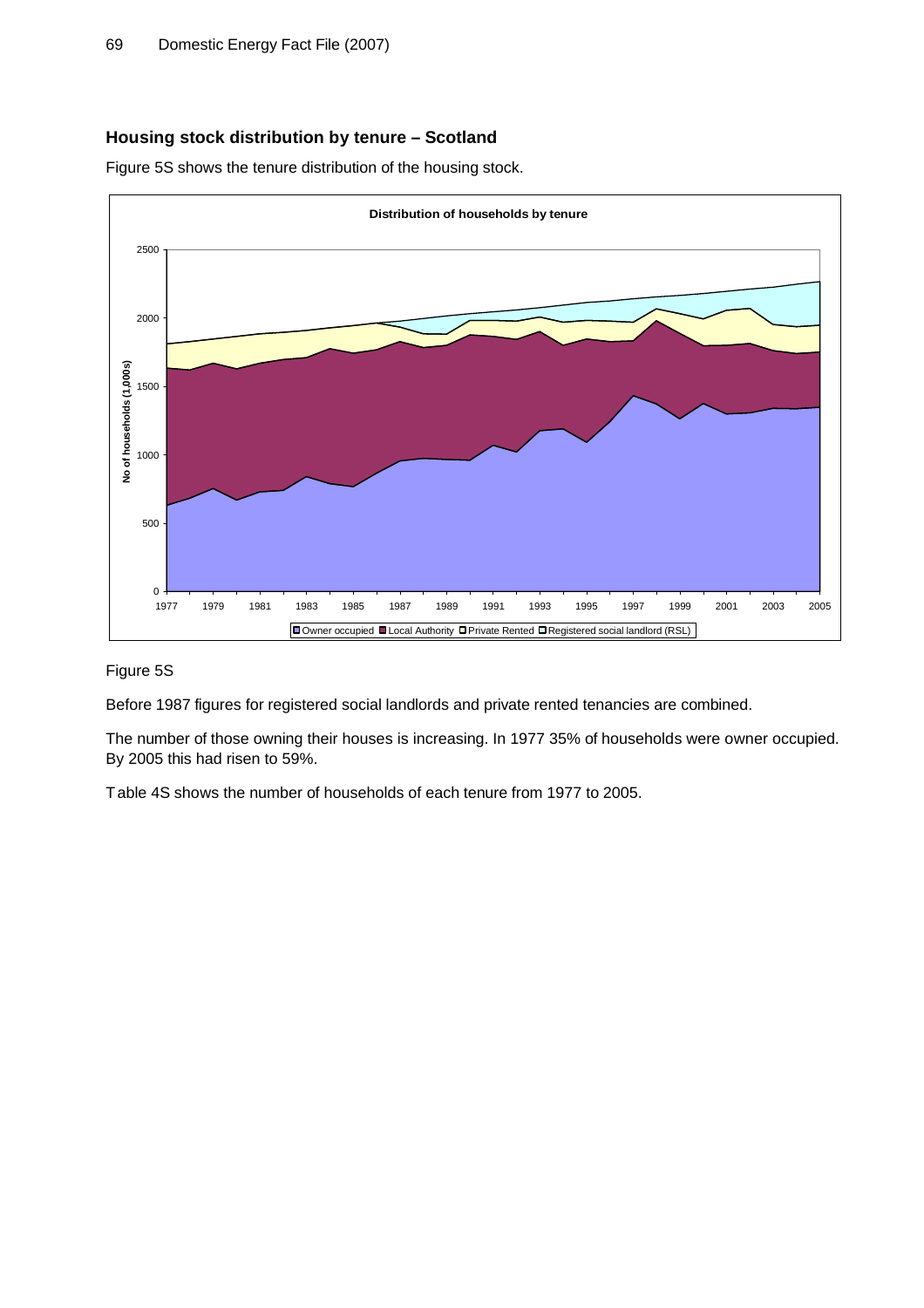### **House types – Scotland**





### Figure 6S

Although the number of dwellings is increasing the proportions of each house type are changing very little. There is a slight increase in flats and detached houses and a corresponding drop in the proportion of semidetached and terraced.

Figure 7S shows the proportion of each house type in 2005.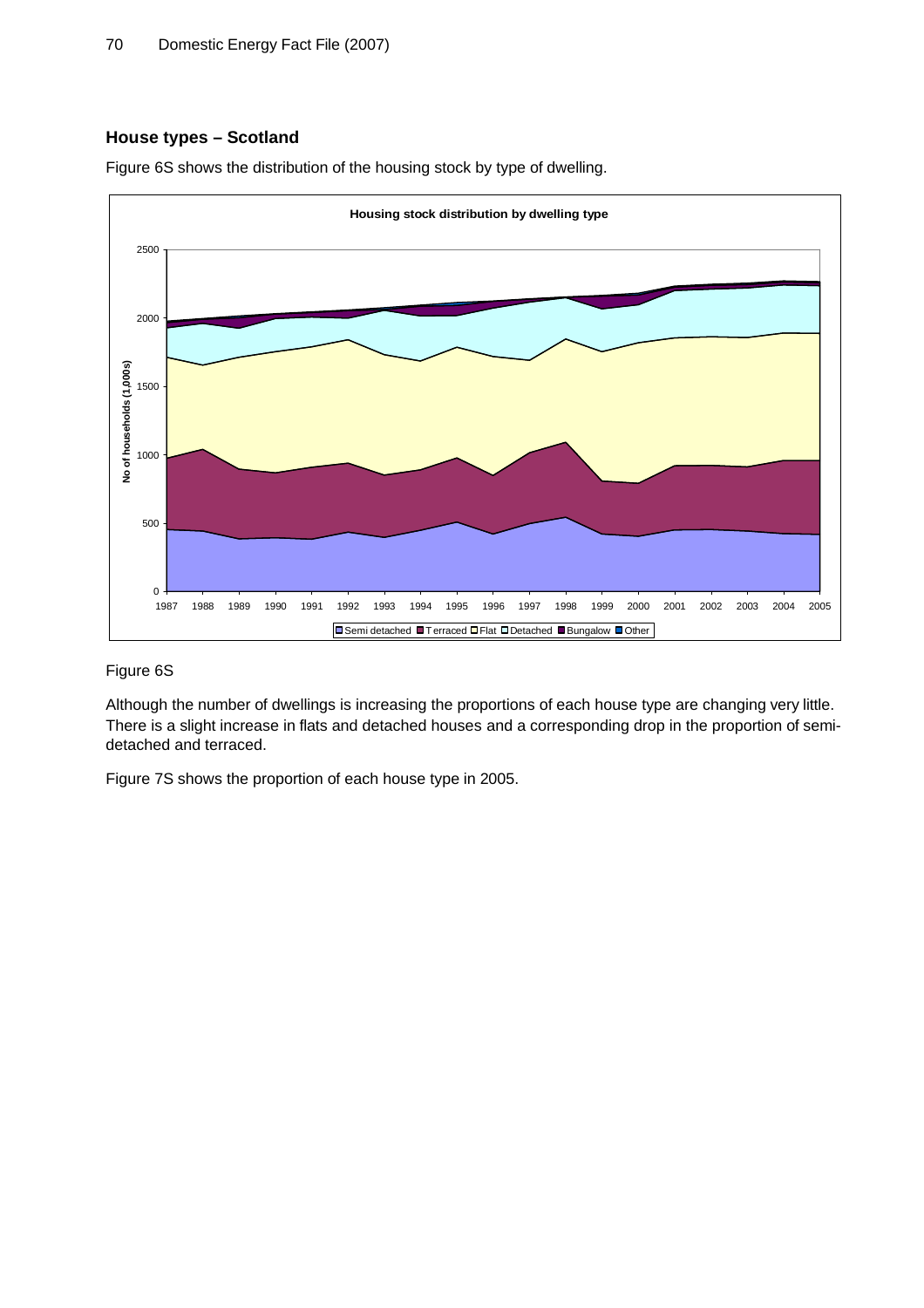

# Figure 7S

Table 5S shows the number of households in each dwelling type from 1987 to 2005.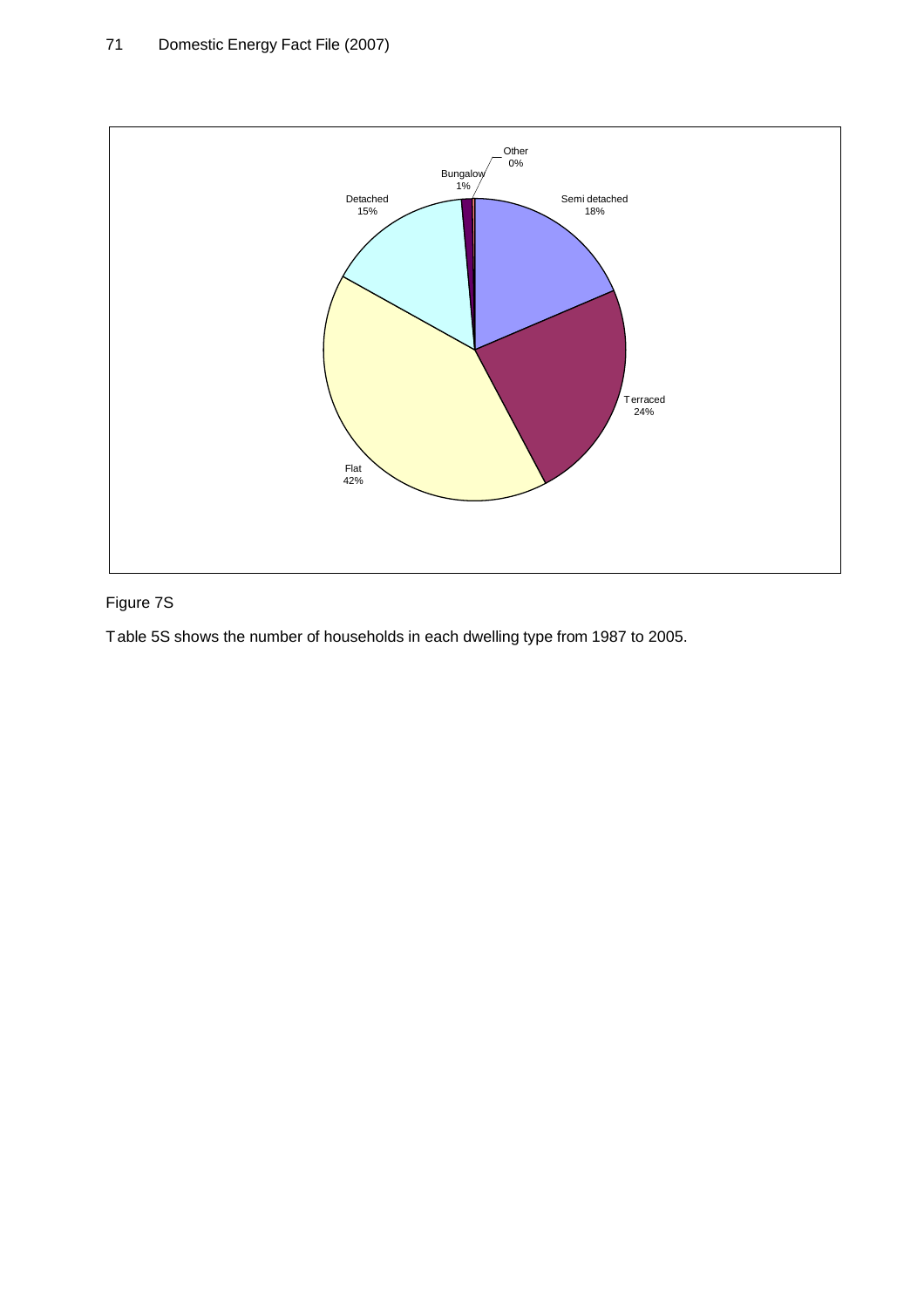# **Loft insulation – Scotland**

The ownership of loft insulation is shown in figure 8S.



# Figure 8S

92.1% of lofts now have some loft insulation. This has risen from 33.1% in 1976. In 1998, 1999 and 2004 ownership levels of 92% or 93% were also achieved showing that the market for loft insulation for uninsulated lofts has virtually saturated. However figure 8S also shows that there has been an increase from 2.2% to 47.2% of those with 4 inches (100mm) or more of loft insulation, between 1976 and 2005.

Figure 9S shows the 4 inches (100mm) or more category in more detail from 1987 to 2005.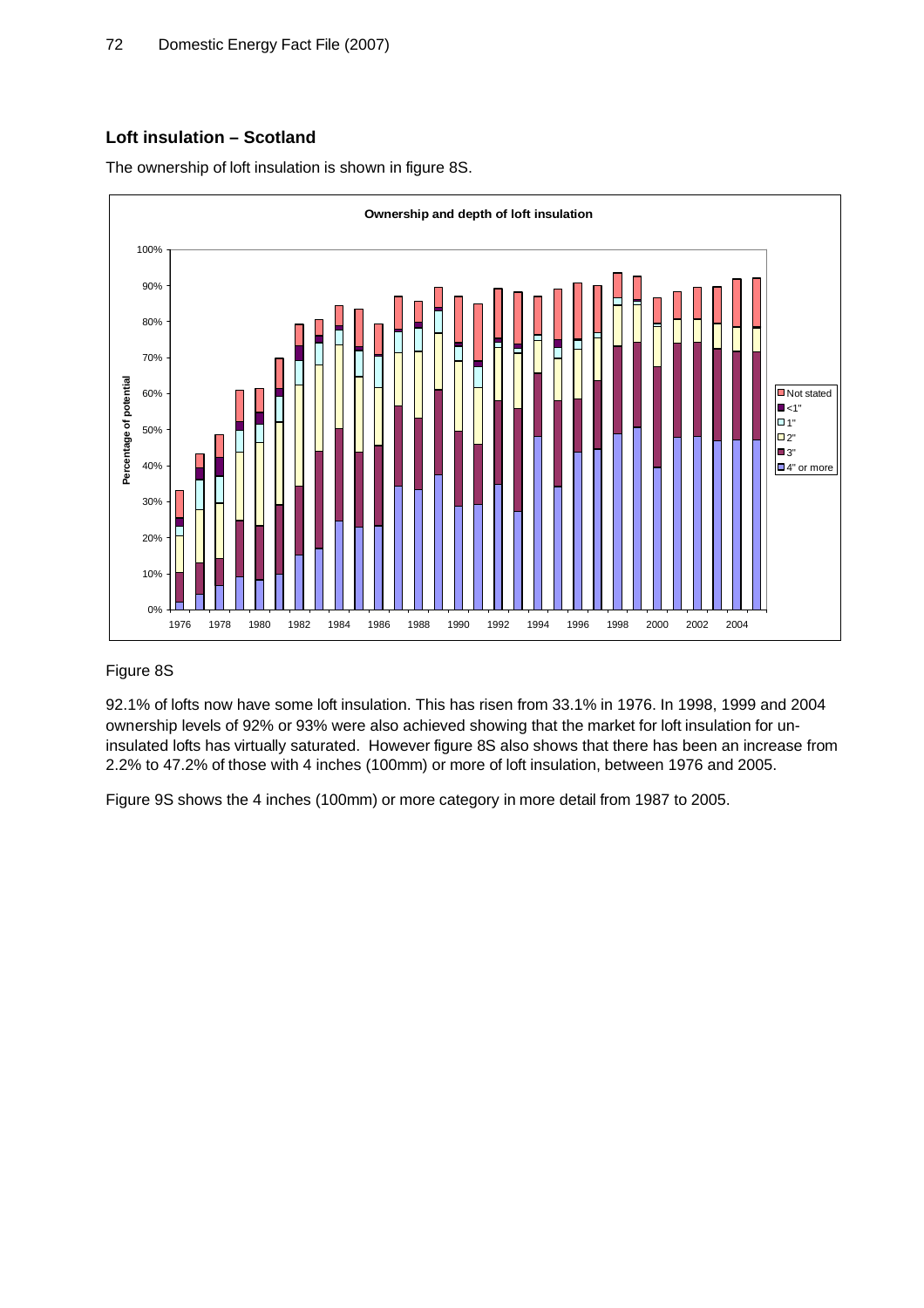

# Figure 9S

Table 6S shows ownership and depth of loft insulation from 1976 to 2005.

Table 7S shows the details for those with 4 inches (100mm) or more of insulation.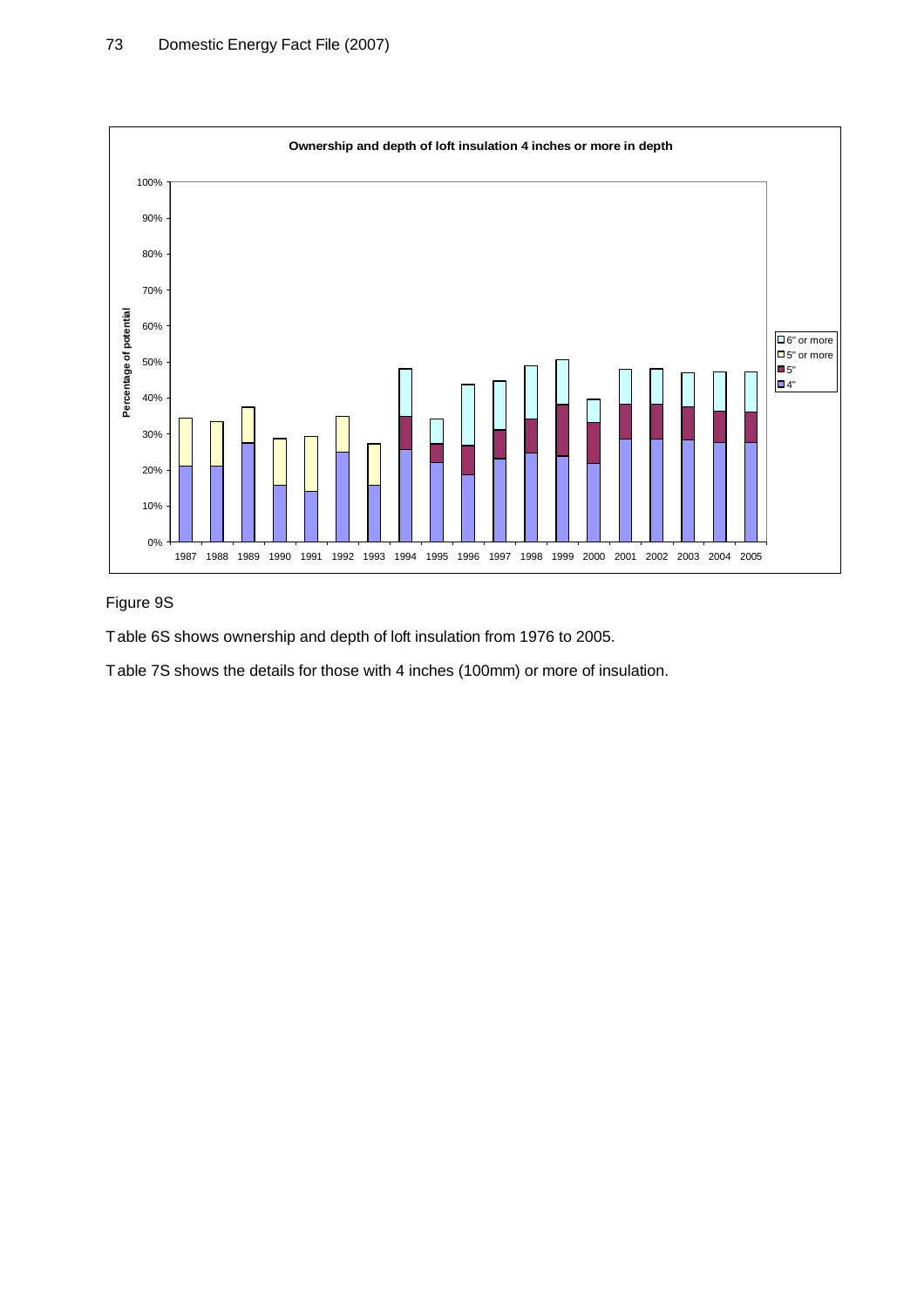## **Cavity wall insulation – Scotland**

Figure 10S shows the ownership of cavity wall insulation.



#### Figure 10S

Cavity wall insulation has increased from 5.7% of cavity wall dwellings in 1976 to 46.5% in 2005.

Table 8S shows the number of households with cavity wall insulation as well as the total number of cavity wall dwellings (potential) in Scotland. It also shows the number who have cavity walls but "don't know" if they have cavity wall insulation.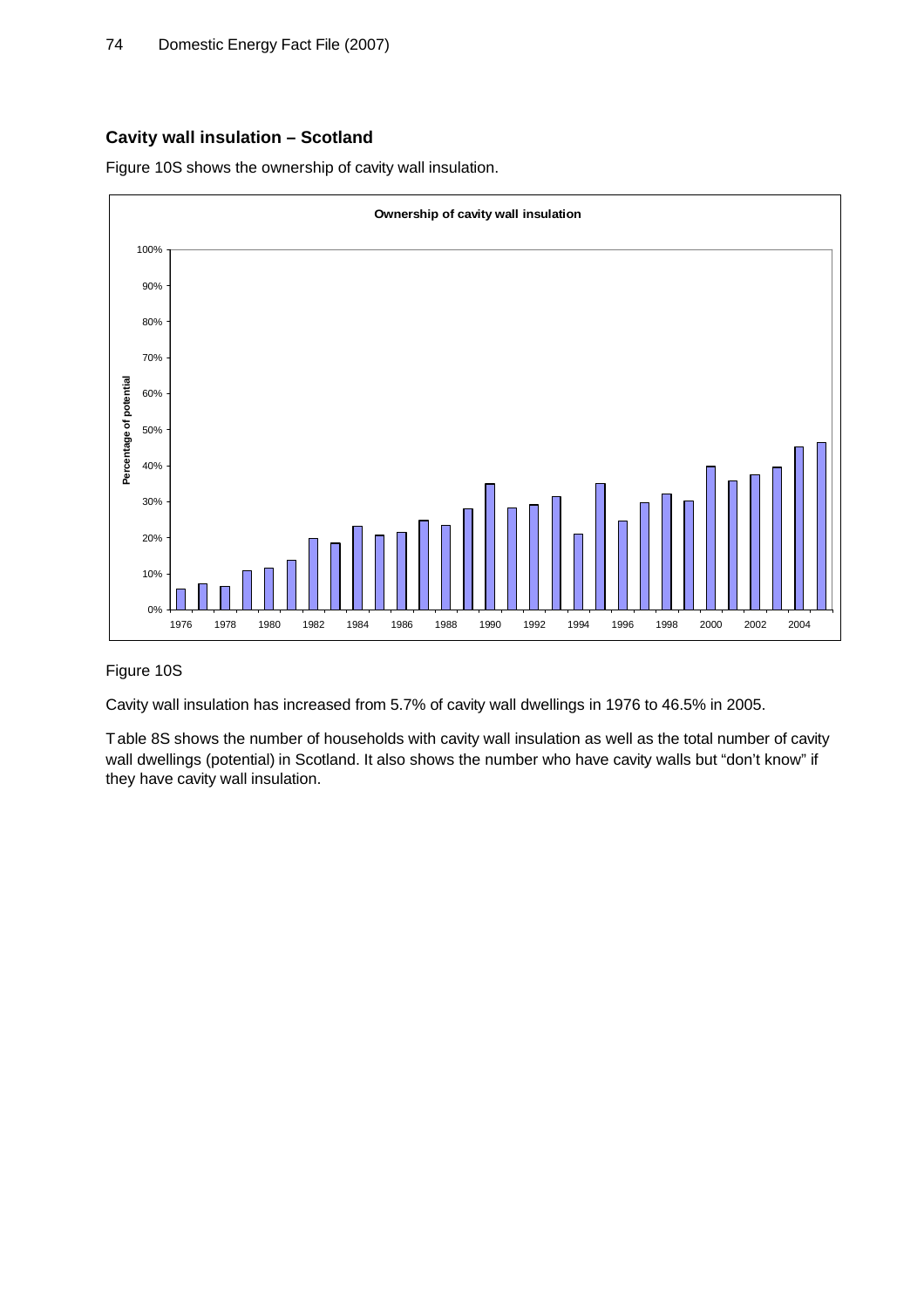## **Double glazing ownership – Scotland**

Figure 11S shows the ownership of double glazing.



## Figure 11S

Double glazing ownership has risen from 5.7% of potential in 1976 to 83.1% in 2005. This refers to any house with any number of windows double glazed. In the earlier years the percentage of rooms double glazed was not recorded and in the last five years the number where the percentage of rooms double glazed has not been given has risen. However between 1984 and 2005 the percentage with 80% or more of rooms double glazed has risen from 10.1% to 44.2%.

Table 9S gives the number of households with double glazing and the percentage of rooms double glazed where available.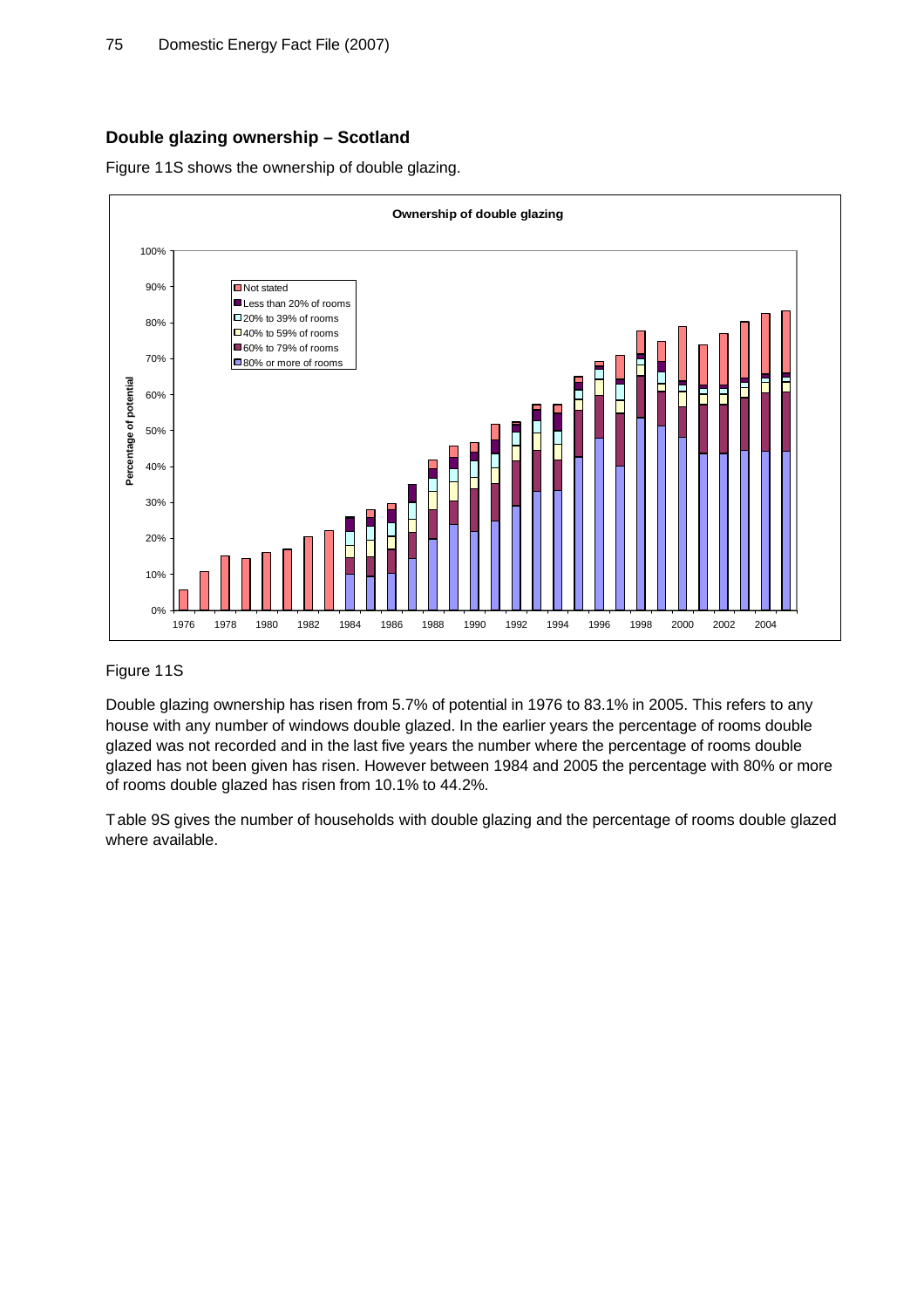## **Draught proofing – Scotland**

Figure 12S shows the ownership of draught proofing. If a dwelling has double glazing or single glazing with draught stripping it is considered to be draught proofed.



#### Figure 12S

Ownership levels are increasing largely due to the increase in double glazing. In 2005 90.6% of dwellings were draught proofed compared with 83.1% which were double glazed. In 1987 the figures were 66.9% draught proofed compared with 35% double glazed.

Table 10S gives the number of households with draught proofing and the percentage of rooms which are draught proofed.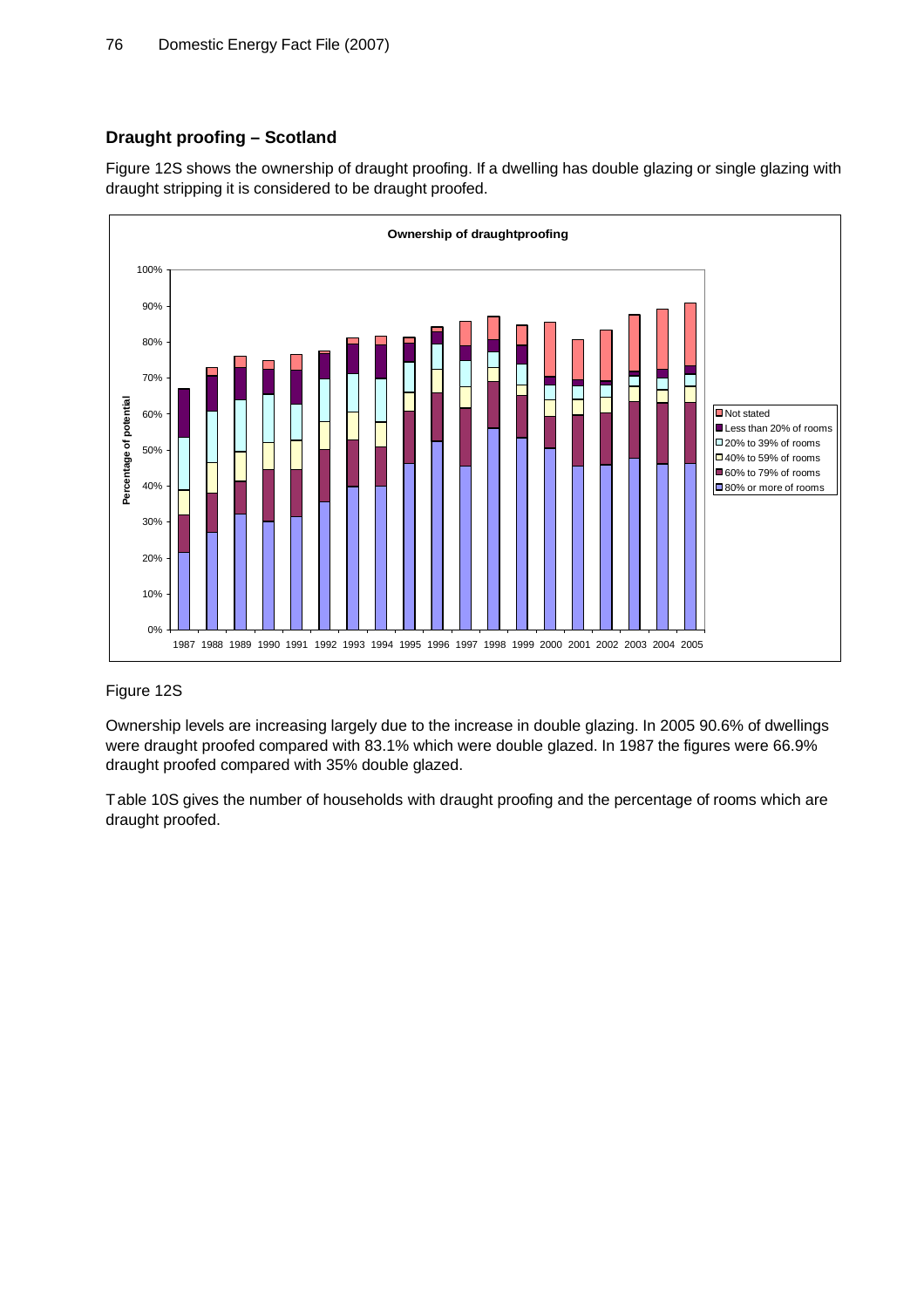# **Hot water tank insulation – Scotland**



The ownership of hot water tank insulation is shown in figure 13S.

## Figure 13S

Ownership of hot water tank insulation has increased from 70.9% of dwellings with hot water tanks in 1976 to 94.7% in 2005. As can be seen from figure 13S this measure has reached saturation at about 95%. In 2005 76.8% of households had 3 inches (75mm) or more of insulation on their hot water tank. Those that have spray foam factory insulated tanks are counted as having the equivalent of a jacket of 3 inches (75mm) or more.

Table 11S shows the number with hot water tank insulation and the depths of the insulation.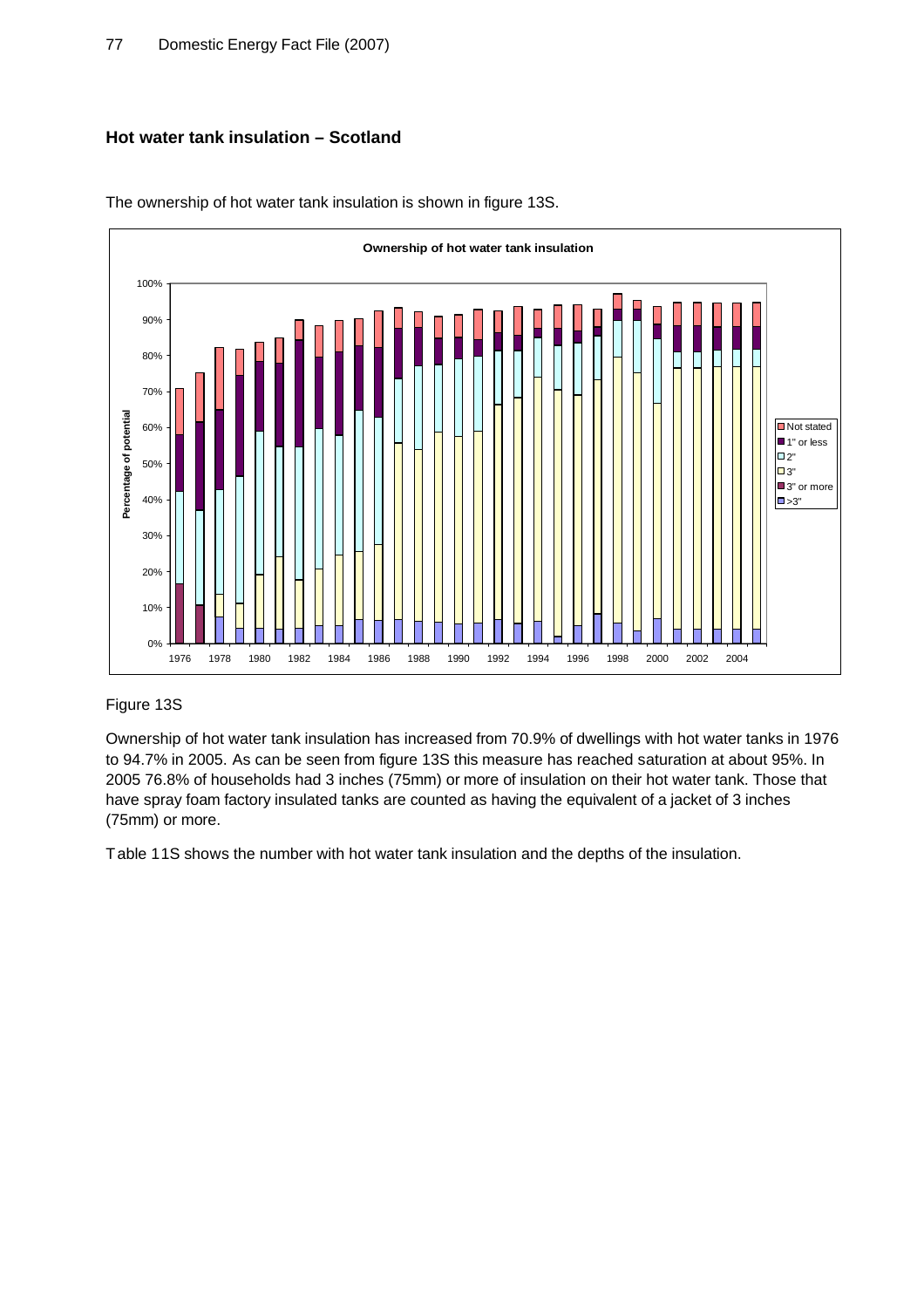#### **Insulation measures ownership – Scotland**

Figure 14S shows households with full and no insulation measures. Full insulation is taken as households where there is at least 4 inches (100mm) of loft insulation, if there is a loft, and cavity wall insulation, if there is a cavity, and at least 80% of rooms double glazed. No insulation means there is no loft insulation, if there is a loft, no cavity wall insulation, if there is a cavity, and no double glazing.



#### Figure 14S

The proportion of households with no insulation has decreased from 28.7% in 1987 to 12.8% in 2005. In the same time period the proportion with full insulation has risen from 3.5% to 18.4%. The apparent saturation of the increasing trend for full insualtion may be caused by the increase in the number of households that "don't know" what levels of insulation they have and therefore cannot be included as having full insulation or simply by statistical variations due to low sample sizes

Table 12S shows the number of households with full and no insulation.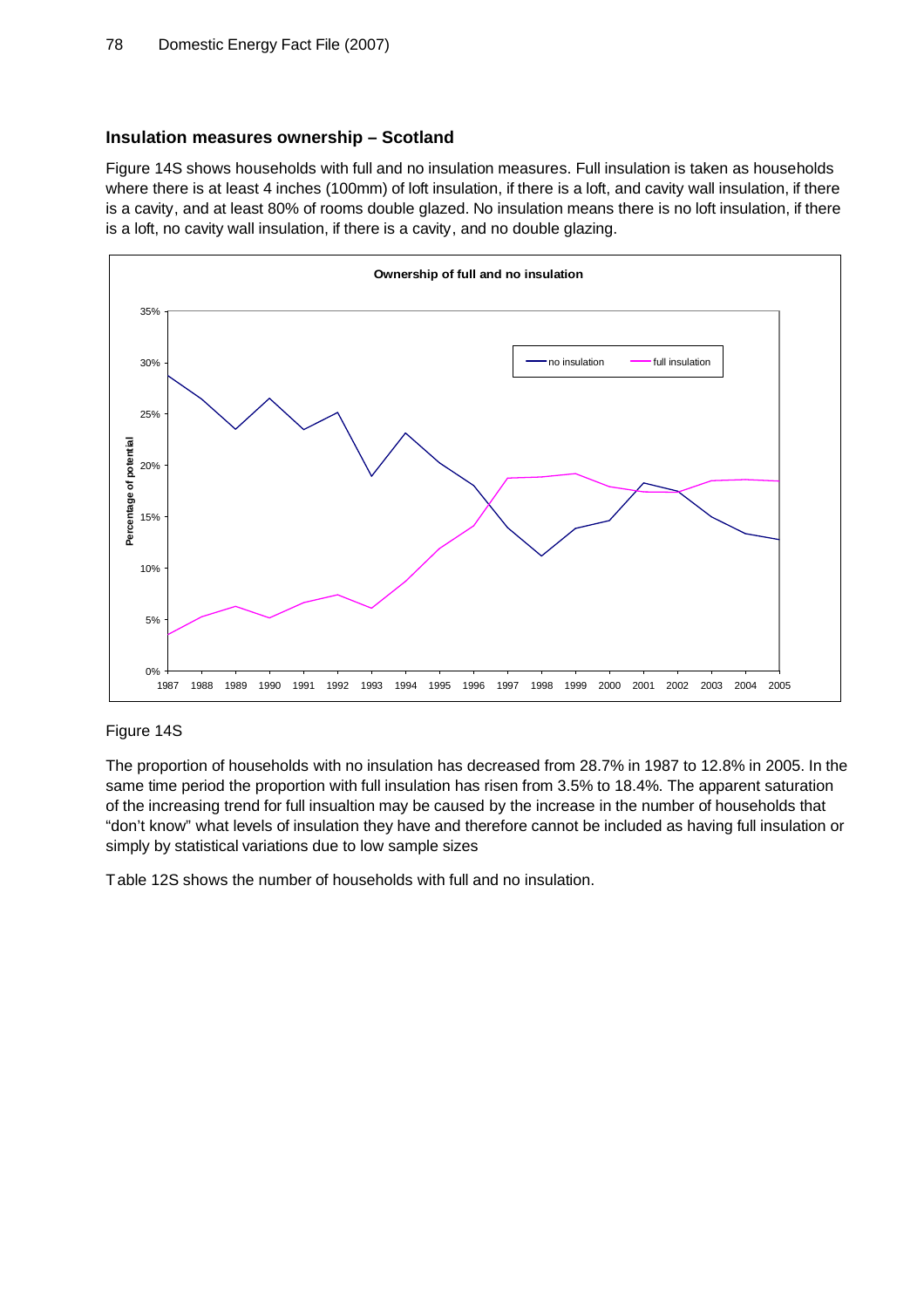## **Energy consumption and external temperatures – Scotland**

Figure 15S shows the delivered energy and average external temperatures from 1976 to 2005



#### Figure 15S

From 1976 to 2005 delivered energy has increased by 12% while the number of households has increased by 21%. Figure 15S shows the relationship between average external temperature and delivered energy. There would appear to be a general upward trend to the external temperature but it is still possible to see that in the colder winters of 1979, 1985, 1986, 1987, 1996, and the years from 2000 through to 2004 delivered energy increased.

Table 13S shows the total delivered energy, the average external temperature and average energy consumption per dwelling.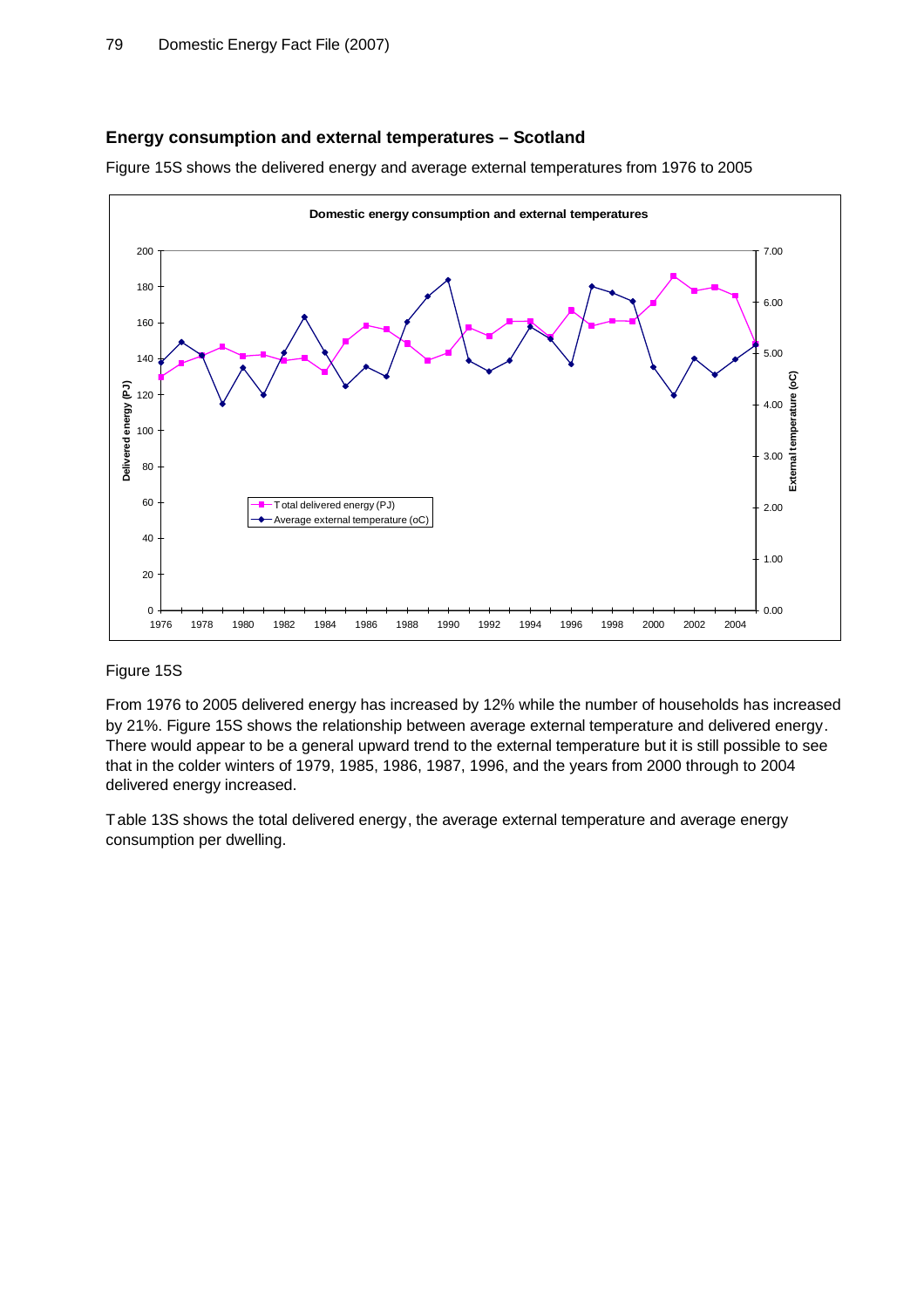## **Heat loss of the average dwelling – Scotland**

Figure 16S shows the changes in the average dwelling heat loss from 1976 to 2005.



#### Figure 16S

The heat loss from the average dwelling has steadily been reducing as insulation levels improve. In 2005 it was 238.1 W/°C per dwelling compared with 345.7 W/°C in 1976.

Table 14S shows the average dwelling heat loss and the stock heat loss from 1976 to 2005.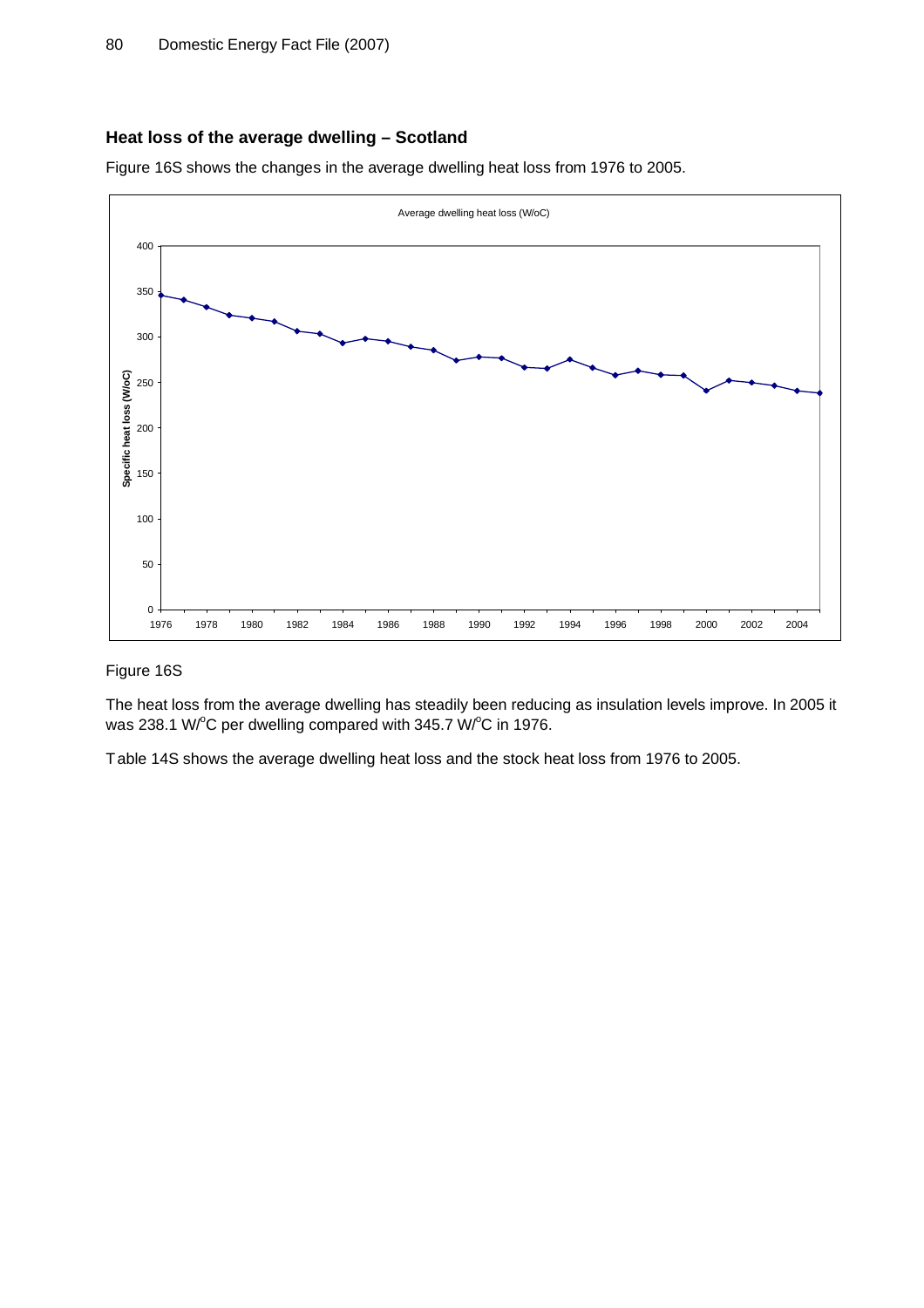## **Central heating ownership – Scotland**

Figure 17S shows the ownership of central heating



## Figure 17S

Central heating ownership has been increasing. In 2005 93.3% of households had central heating this compares with 56.7% in 1983 and 89.5% in 2000.

Table 15S shows the number of households with and without central heating.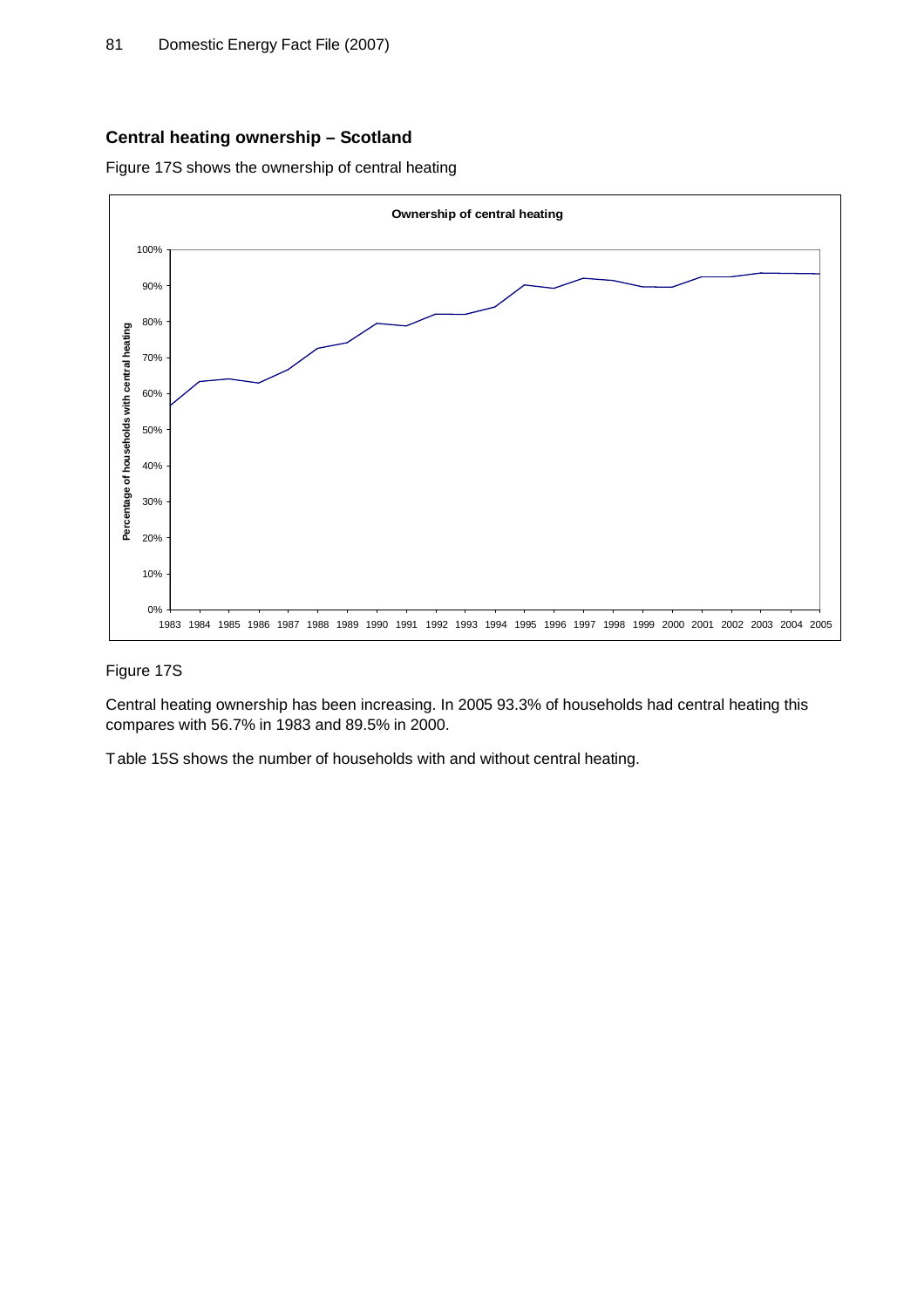## **Heating appliances – central heating – Scotland**

Figure 18S shows the main form of heating in centrally heated homes.



#### Figure 18S

Figure 18S shows the central heating fuel used as a percentage of the whole stock. The figure shows clearly that gas is the main central heating fuel.

Considering only those homes that are centrally heated, in 2005 gas was used in 73.3% of these homes. This compares with 59.9% using gas in centrally heated homes in 1983. Solid fuel use has fallen from 12.4% of centrally heated homes in 1983 to 3.7% in 2005. As shown in figure 17S the overall percentage of those with central heating has increased.

Table 16S shows the number of households using each fuel type for central heating.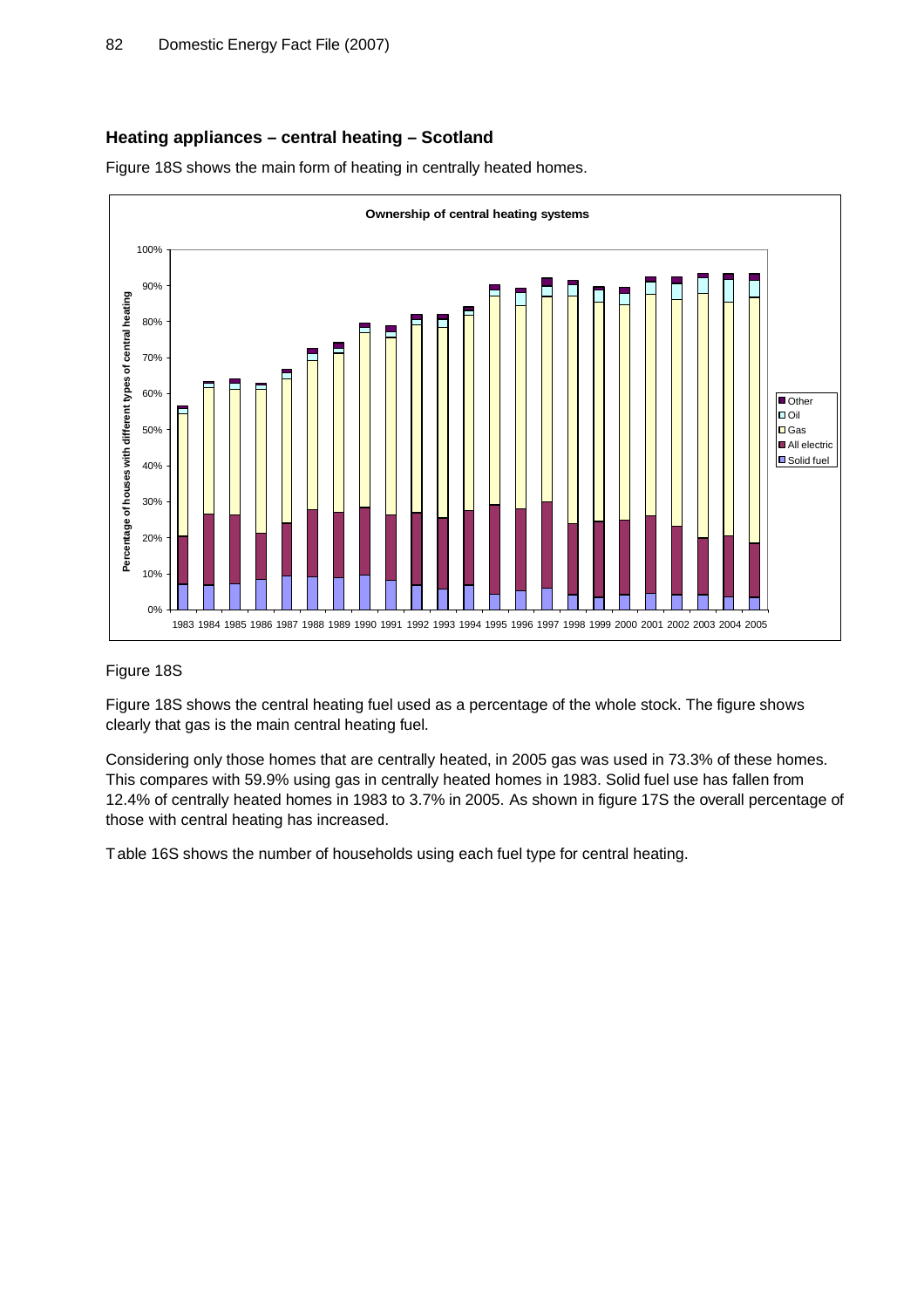# **Heating appliances – non central heating – Scotland**



Figure 19S shows the percentage of households using non central heating and the fuel they use.

# Figure 19S

In 1983 43.3% of total homes used some form of non central heating as their main heating system. In 2005 this had reduced to 6.7% of total homes.

In 2005 80% of those without central heating used electricity. Gas was used by 8% of these homes and solid fuel was used by 6%.

Table 17S shows the number of households with non central heating and the type of fuel they use.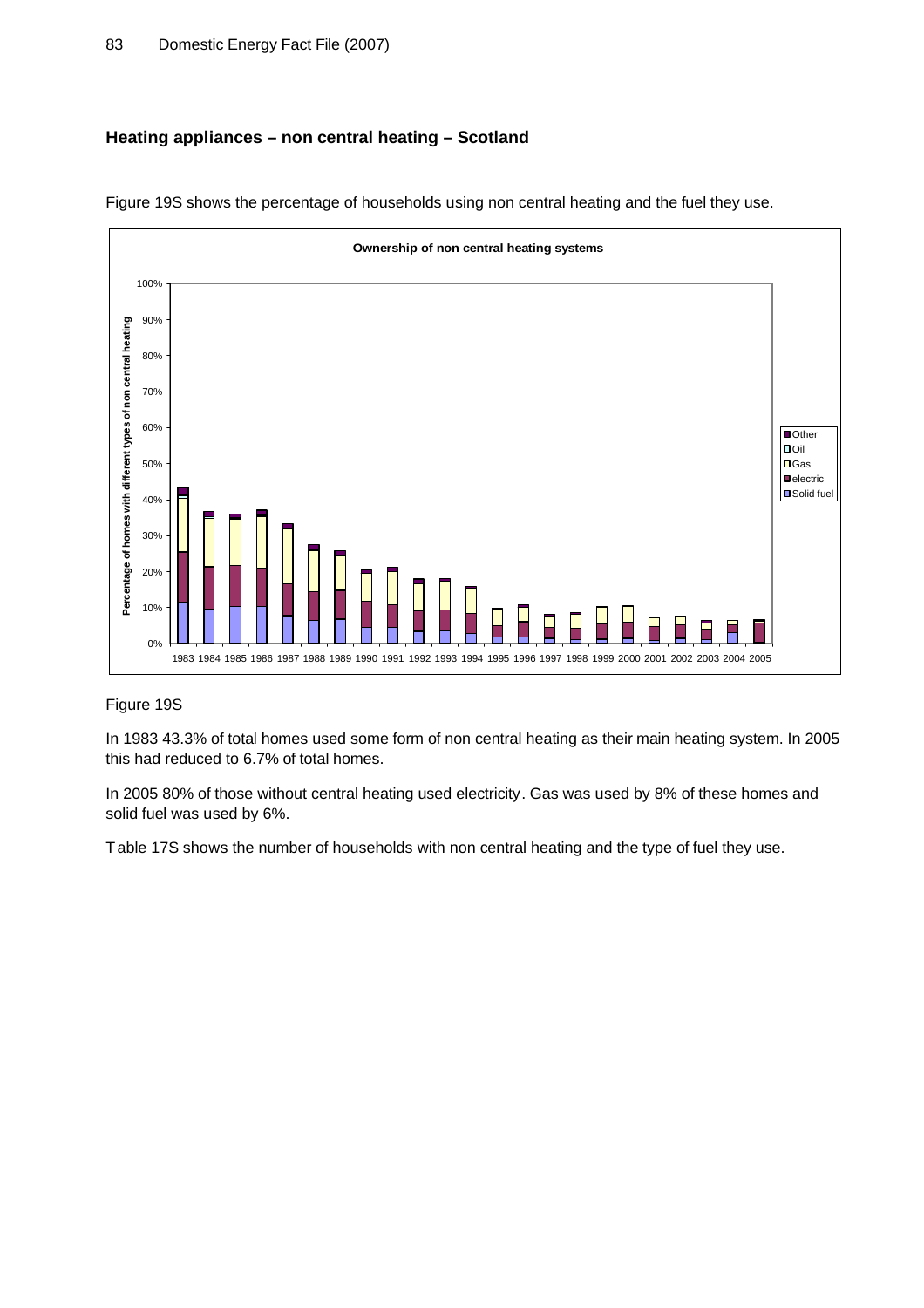## **Heating appliances and efficiencies – Scotland**

Figure 20S shows the weighted average space heating efficiency.



#### Figure 20S

The average space heating efficiency has improved from 63.7% to 76.8% between 1983 and 2005. This is partly due to changes in fuel for heating systems and partly due to improvements in gas and oil central heating systems where average efficiencies have increased from 57.2% to 72.8% for gas and 59.3% to 81.3% for oil between 1983 and 2005.

Table 18S shows the weighted average central and non central heating space heating efficiencies for each year as well as the weighted average space heating efficiency.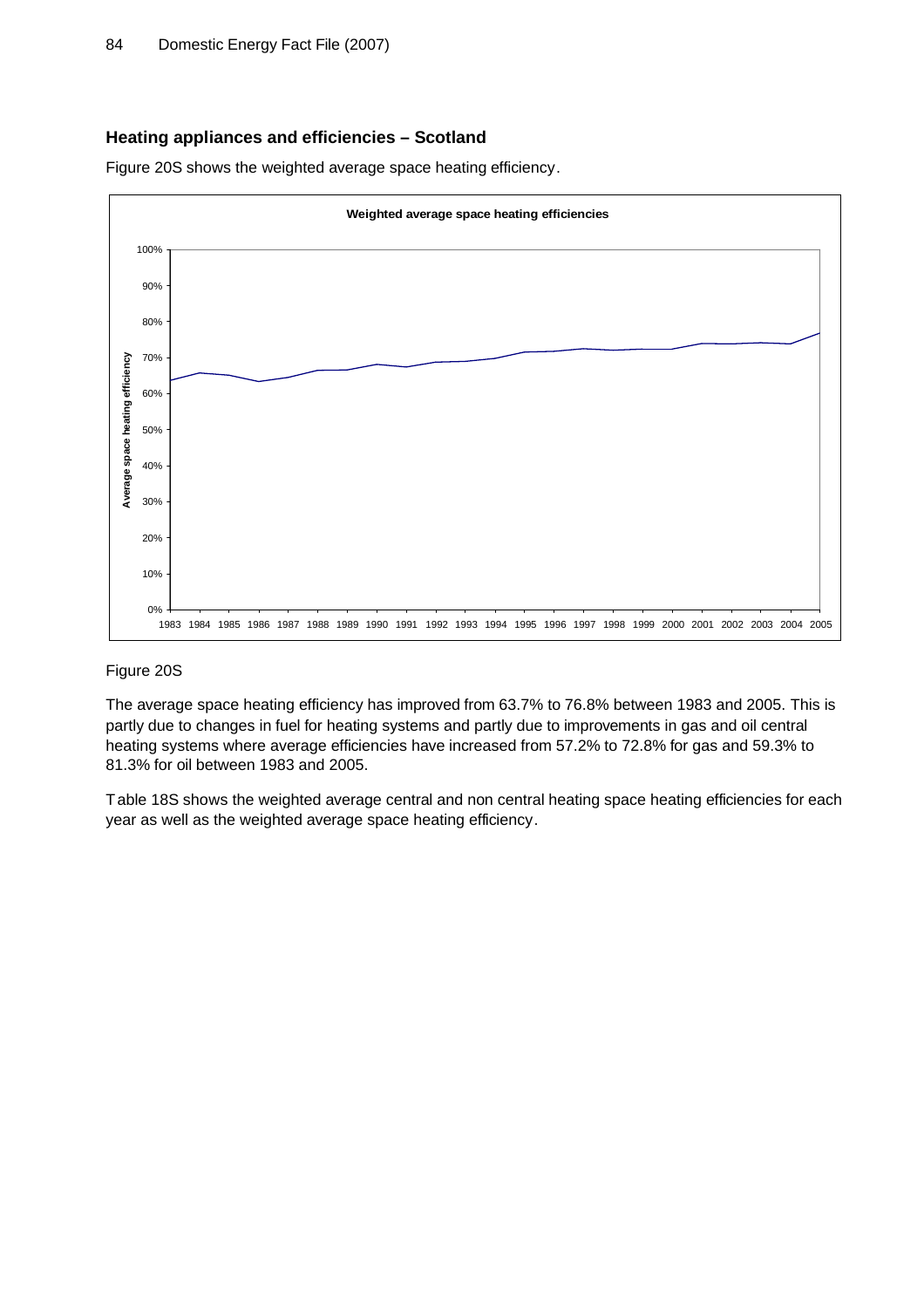## **Energy consumption by end use - Scotland**

Figure 21S shows the domestic energy consumption by end use for each year.



## Figure 21S

The average energy use per household has remained very similar throughout the period although total energy consumption has risen due to an increase in the number of households.

Table 19S shows the energy consumption for space heating, water heating, cooking and lights and appliances for all households. It also gives figures for space heating per household and all energy per household.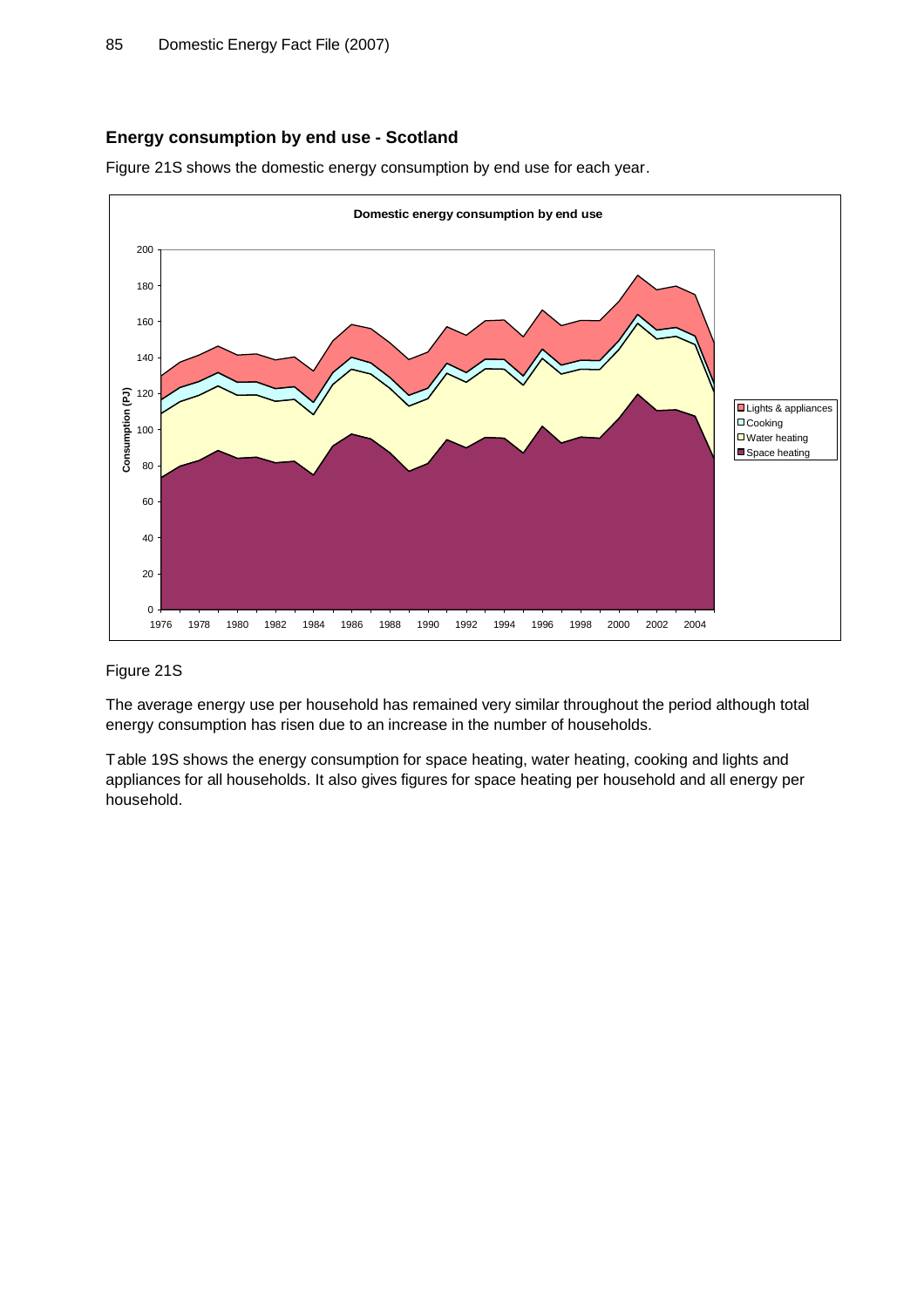## **Domestic energy consumption by fuel – Scotland**

Figure 22S shows the energy use of the housing stock by fuel.



## Figure 22S

During this period town gas has been phased out but in 2005 63.3% of domestic energy consumption was gas compared with 24.1% in 1976. In 1976 solid fuel made up 38.4% of the energy consumed whereas by 2005 this had fallen to 3.6%.

Table 20S shows the energy use of the housing stock by different fuels.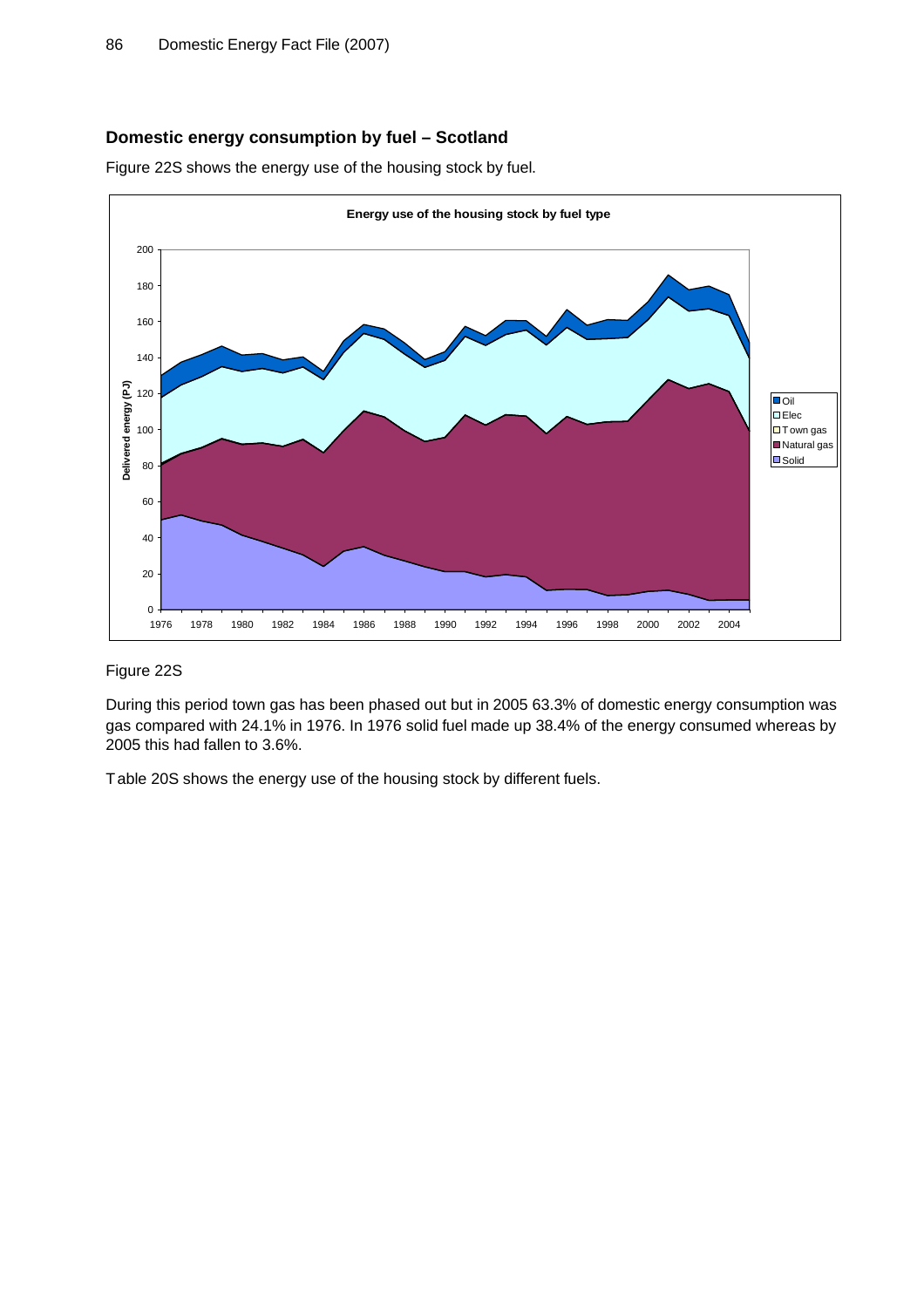# **Tables – Scotland**

|      | <b>Contemporary prices</b> |             | 2005 prices |             |           |
|------|----------------------------|-------------|-------------|-------------|-----------|
|      |                            |             |             |             | % fuel    |
|      |                            | Fuel, light |             | Fuel, light | light and |
| Year | All goods                  | and power   | All goods   | and power   | power     |
| 1976 | 56.83                      | 3.34        | 274.09      | 16.11       | 5.9%      |
| 1977 | 64.81                      | 4.05        | 269.86      | 16.86       | 6.2%      |
| 1978 | 74.49                      | 4.67        | 285.98      | 17.93       | 6.3%      |
| 1979 | 84.80                      | 5.19        | 287.09      | 17.57       | 6.1%      |
| 1980 | 96.34                      | 6.08        | 276.84      | 17.47       | 6.3%      |
| 1981 | 111.56                     | 7.32        | 286.29      | 18.78       | 6.6%      |
| 1982 | 125.24                     | 8.40        | 296.07      | 19.86       | 6.7%      |
| 1983 | 131.19                     | 9.02        | 296.62      | 20.39       | 6.9%      |
| 1984 | 136.64                     | 9.50        | 294.05      | 20.44       | 7.0%      |
| 1985 | 152.47                     | 9.84        | 309.38      | 19.97       | 6.5%      |
| 1986 | 158.80                     | 10.26       | 311.68      | 20.14       | 6.5%      |
| 1987 | 161.80                     | 10.49       | 304.79      | 19.76       | 6.5%      |
| 1988 | 172.78                     | 10.53       | 310.25      | 18.91       | 6.1%      |
| 1989 | 196.27                     | 10.58       | 327.04      | 17.63       | 5.4%      |
| 1990 | 210.69                     | 11.20       | 320.72      | 17.05       | 5.3%      |
| 1991 | 219.56                     | 11.80       | 315.70      | 16.97       | 5.4%      |
| 1992 | 237.67                     | 12.87       | 329.40      | 17.84       | 5.4%      |
| 1993 | 264.84                     | 13.46       | 361.32      | 18.36       | 5.1%      |
| 1994 | 280.53                     | 14.14       | 373.69      | 18.84       | 5.0%      |
| 1995 | 267.94                     | 13.14       | 344.95      | 16.92       | 4.9%      |
| 1996 | 287.60                     | 14.10       | 361.54      | 17.72       | 4.9%      |
| 1997 | 297.71                     | 13.89       | 362.84      | 16.93       | 4.7%      |
| 1998 | 307.51                     | 12.61       | 362.36      | 14.86       | 4.1%      |
| 1999 | 326.83                     | 12.33       | 379.30      | 14.31       | 3.8%      |
| 2000 | 337.14                     | 12.23       | 380.01      | 13.78       | 3.6%      |
| 2001 | 369.84                     | 12.28       | 409.65      | 13.60       | 3.3%      |
| 2002 | 383.49                     | 12.61       | 417.78      | 13.74       | 3.3%      |
| 2003 | 399.30                     | 13.25       | 422.69      | 14.03       | 3.3%      |
| 2004 | 404.24                     | 13.13       | 415.78      | 13.51       | 3.2%      |
| 2005 | 465.43                     | 14.86       | 465.43      | 14.86       | 3.2%      |

Table 1S Average weekly expenditure on all goods and on fuel, light and power (£/week) - Scotland

Source: Family Expenditure Survey, Expenditure and Food Survey.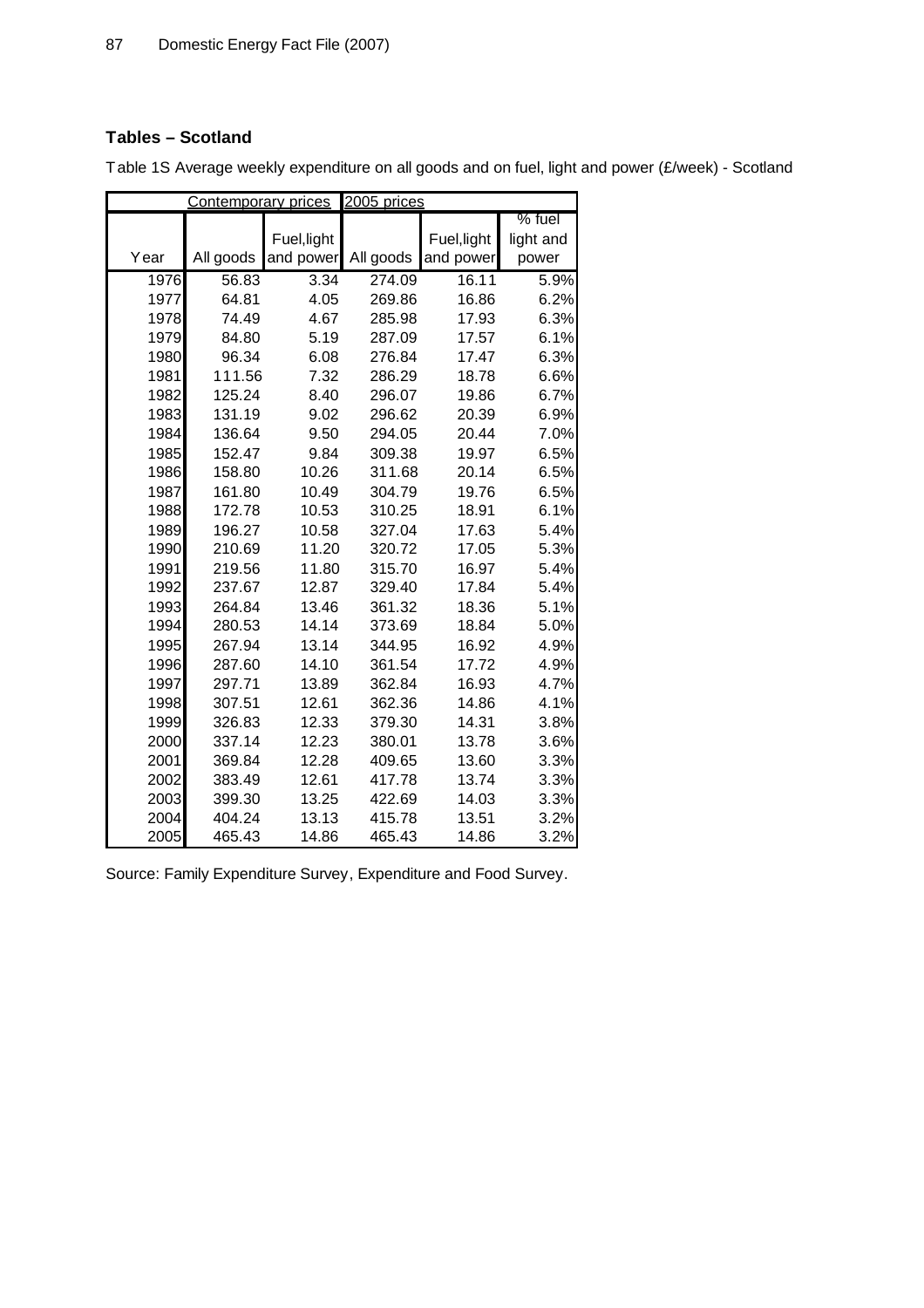|      |            |            | Average           |
|------|------------|------------|-------------------|
|      | Households | Population | household         |
| Year | (1,000s)   | (1,000s)   | size              |
| 1970 | 1643       | 5214       | $\overline{3.17}$ |
| 1971 | 1698       | 5236       | 3.08              |
| 1972 | 1717       | 5231       | 3.05              |
| 1973 | 1735       | 5234       | 3.02              |
| 1974 | 1754       | 5241       | 2.99              |
| 1975 | 1772       | 5232       | 2.95              |
| 1976 | 1791       | 5233       | 2.92              |
| 1977 | 1810       | 5226       | 2.89              |
| 1978 | 1828       | 5212       | 2.85              |
| 1979 | 1847       | 5204       | 2.82              |
| 1980 | 1865       | 5194       | 2.78              |
| 1981 | 1884       | 5180       | 2.75              |
| 1982 | 1895       | 5165       | 2.73              |
| 1983 | 1908       | 5148       | 2.70              |
| 1984 | 1929       | 5139       | 2.66              |
| 1985 | 1945       | 5128       | 2.64              |
| 1986 | 1963       | 5112       | 2.60              |
| 1987 | 1978       | 5099       | 2.58              |
| 1988 | 1995       | 5077       | 2.55              |
| 1989 | 2014       | 5078       | 2.52              |
| 1990 | 2032       | 5081       | 2.50              |
| 1991 | 2043       | 5083       | 2.49              |
| 1992 | 2059       | 5086       | 2.47              |
| 1993 | 2076       | 5092       | 2.45              |
| 1994 | 2094       | 5102       | 2.44              |
| 1995 | 2112       | 5104       | 2.42              |
| 1996 | 2126       | 5092       | 2.40              |
| 1997 | 2139       | 5083       | 2.38              |
| 1998 | 2153       | 5077       | 2.36              |
| 1999 | 2166       | 5072       | 2.34              |
| 2000 | 2177       | 5063       | 2.33              |
| 2001 | 2195       | 5064       | 2.31              |
| 2002 | 2209       | 5055       | 2.29              |
| 2003 | 2225       | 5057       | 2.27              |
| 2004 | 2246       | 5078       | 2.26              |
| 2005 | 2266       | 5095       | 2.25              |

Table 2S Population, households and household size - Scotland

Source: [www.communities.gov.uk](http://www.communities.gov.uk)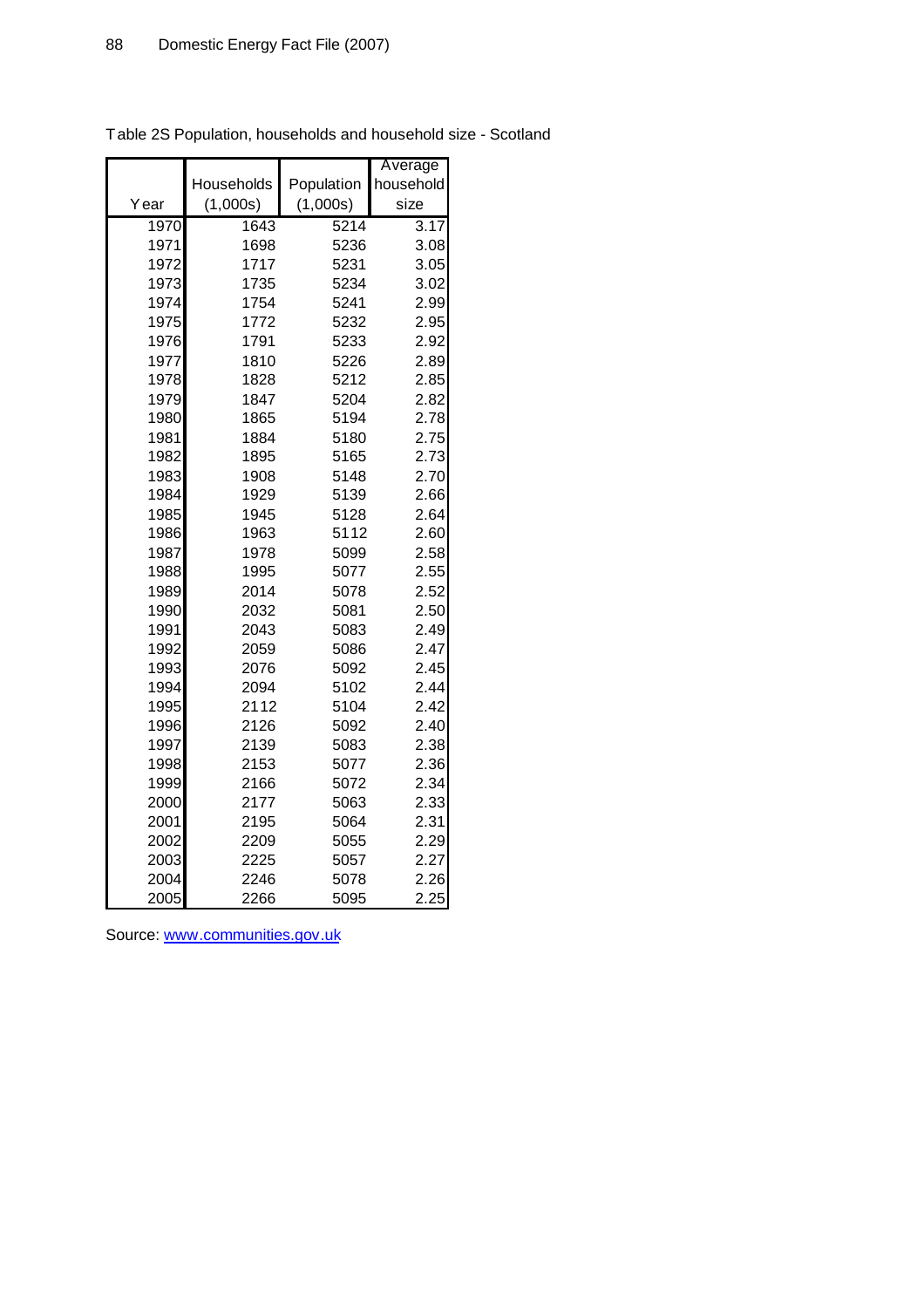|      | <b>PRE 1918</b> |     | 1918-1938 1939-1959 1960-1975 |     | 1976- | TOTAL |
|------|-----------------|-----|-------------------------------|-----|-------|-------|
| 1987 | 480             | 344 | 486                           | 408 | 261   | 1978  |
| 1988 | 445             | 295 | 435                           | 593 | 228   | 1995  |
| 1989 | 392             | 445 | 568                           | 402 | 207   | 2014  |
| 1990 | 492             | 468 | 517                           | 375 | 180   | 2032  |
| 1991 | 453             | 408 | 460                           | 459 | 263   | 2043  |
| 1992 | 382             | 319 | 495                           | 550 | 313   | 2059  |
| 1993 | 520             | 343 | 418                           | 476 | 318   | 2076  |
| 1994 | 464             | 350 | 441                           | 423 | 416   | 2094  |
| 1995 | 329             | 332 | 540                           | 442 | 471   | 2112  |
| 1996 | 359             | 400 | 409                           | 451 | 505   | 2126  |
| 1997 | 533             | 266 | 392                           | 391 | 556   | 2139  |
| 1998 | 406             | 333 | 524                           | 469 | 420   | 2153  |
| 1999 | 395             | 337 | 472                           | 500 | 460   | 2166  |
| 2000 | 513             | 358 | 477                           | 347 | 483   | 2177  |
| 2001 | 474             | 215 | 555                           | 425 | 525   | 2195  |
| 2002 | 477             | 216 | 558                           | 429 | 530   | 2209  |
| 2003 | 496             | 209 | 553                           | 421 | 545   | 2225  |
| 2004 | 462             | 189 | 518                           | 422 | 656   | 2246  |
| 2005 | 460             | 188 | 515                           | 421 | 682   | 2266  |

Table 3S Housing stock distribution by age (1,000s) - Scotland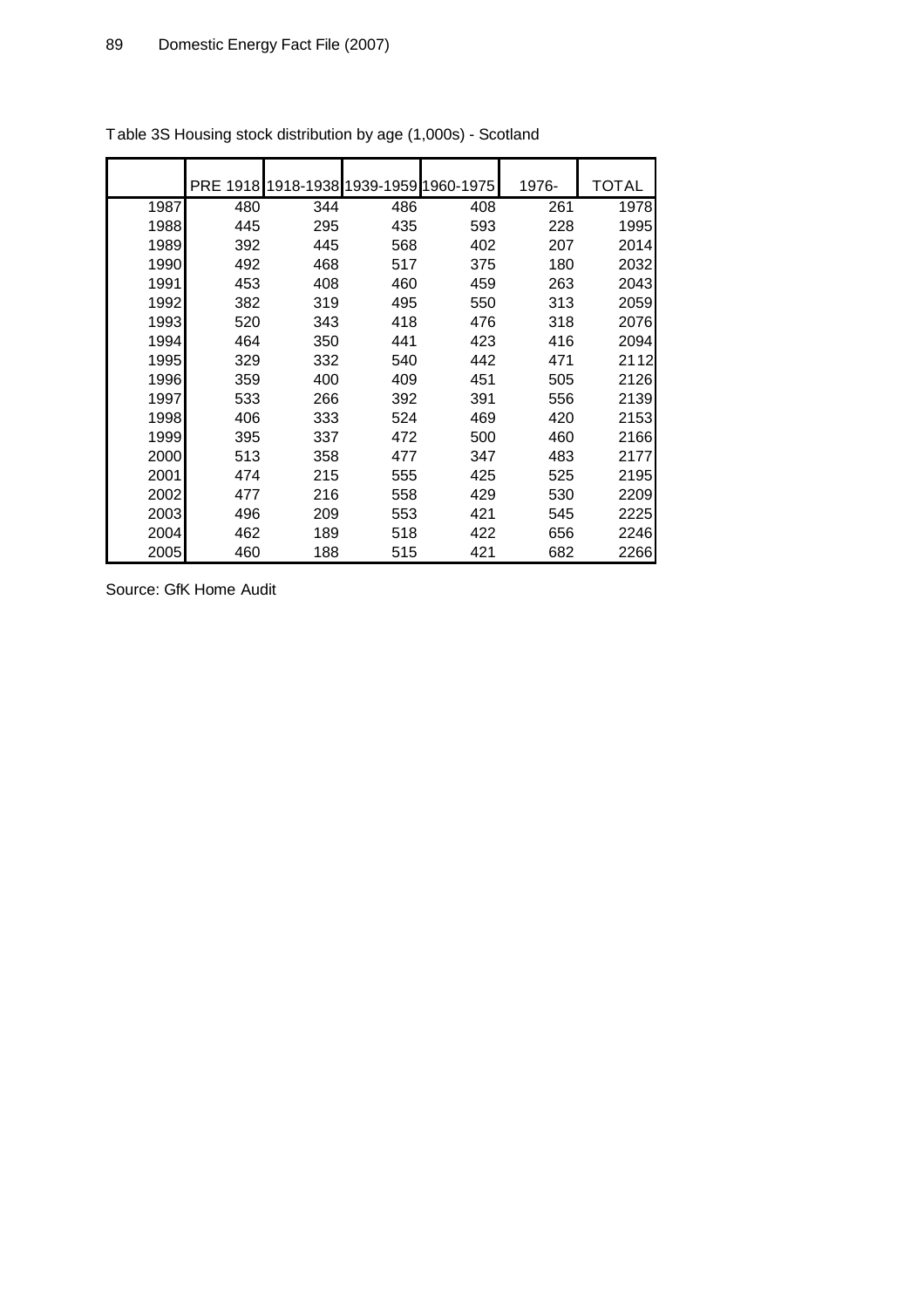|      |          |           |         | Registered |        |
|------|----------|-----------|---------|------------|--------|
|      |          |           |         | social     |        |
|      | Owner    | Local     | Private | landlord   | Total  |
| Year | occupied | Authority | Rented  | (RSL)      | houses |
| 1977 | 630      | 1002      | 177     |            | 1810   |
| 1978 | 682      | 937       | 209     |            | 1828   |
| 1979 | 755      | 913       | 179     |            | 1847   |
| 1980 | 667      | 961       | 237     |            | 1865   |
| 1981 | 728      | 942       | 215     |            | 1884   |
| 1982 | 740      | 955       | 200     |            | 1895   |
| 1983 | 841      | 870       | 198     |            | 1908   |
| 1984 | 788      | 986       | 155     |            | 1929   |
| 1985 | 767      | 976       | 203     |            | 1945   |
| 1986 | 865      | 902       | 196     |            | 1963   |
| 1987 | 954      | 873       | 107     | 44         | 1978   |
| 1988 | 974      | 810       | 101     | 111        | 1995   |
| 1989 | 965      | 834       | 83      | 132        | 2014   |
| 1990 | 961      | 914       | 107     | 50         | 2032   |
| 1991 | 1068     | 797       | 117     | 61         | 2043   |
| 1992 | 1021     | 822       | 132     | 83         | 2059   |
| 1993 | 1174     | 725       | 106     | 70         | 2076   |
| 1994 | 1190     | 610       | 168     | 126        | 2094   |
| 1995 | 1092     | 754       | 135     | 132        | 2112   |
| 1996 | 1242     | 584       | 150     | 150        | 2126   |
| 1997 | 1433     | 398       | 138     | 170        | 2139   |
| 1998 | 1371     | 607       | 87      | 88         | 2153   |
| 1999 | 1263     | 624       | 144     | 136        | 2166   |
| 2000 | 1373     | 424       | 197     | 183        | 2177   |
| 2001 | 1297     | 502       | 255     | 140        | 2195   |
| 2002 | 1307     | 506       | 257     | 141        | 2209   |
| 2003 | 1339     | 424       | 188     | 274        | 2225   |
| 2004 | 1336     | 405       | 194     | 311        | 2246   |
| 2005 | 1347     | 404       | 197     | 319        | 2266   |

Figure 4S Housing stock distribution by tenure (1,000s) - Scotland

Source: GfK Home Audit

Note: Prior to 1987 RSL houses are included in Private rented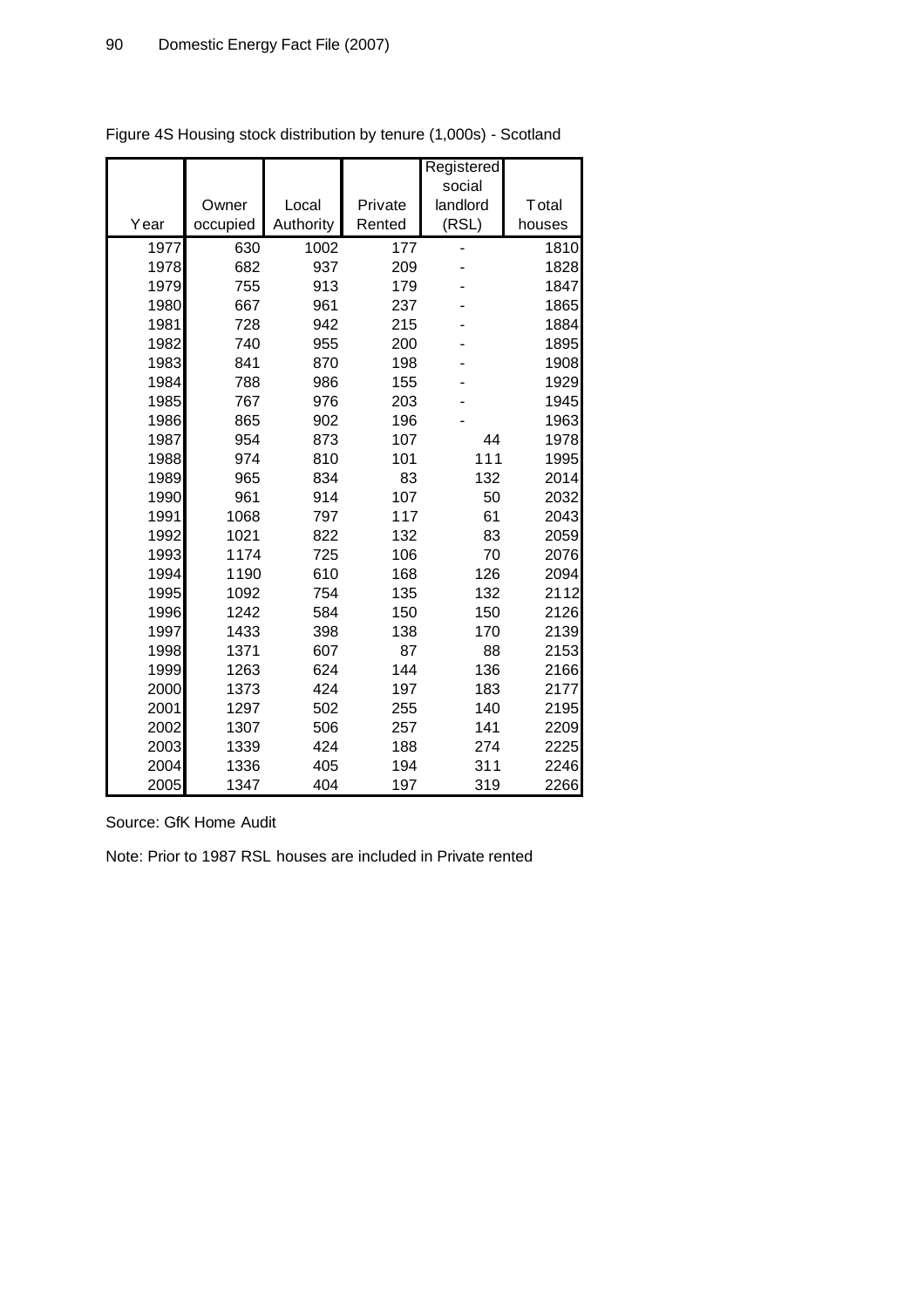|      | Semi     |          |      |          |                 |                |       |
|------|----------|----------|------|----------|-----------------|----------------|-------|
| Year | detached | Terraced | Flat | Detached | <b>Bungalow</b> | Other          | Total |
| 1987 | 453      | 519      | 740  | 216      | 38              | 11             | 1978  |
| 1988 | 443      | 597      | 616  | 304      | 30              | 5              | 1995  |
| 1989 | 386      | 511      | 816  | 214      | 75              | 13             | 2014  |
| 1990 | 394      | 474      | 883  | 243      | 33              | 4              | 2032  |
| 1991 | 381      | 527      | 881  | 218      | 33              | 3              | 2043  |
| 1992 | 433      | 505      | 903  | 158      | 53              | 6              | 2059  |
| 1993 | 396      | 454      | 882  | 324      | $\overline{7}$  | 14             | 2076  |
| 1994 | 447      | 444      | 793  | 329      | 72              | 9              | 2094  |
| 1995 | 508      | 467      | 810  | 231      | 77              | 20             | 2112  |
| 1996 | 420      | 427      | 871  | 355      | 48              | 4              | 2126  |
| 1997 | 497      | 517      | 676  | 425      | 22              | 3              | 2139  |
| 1998 | 543      | 548      | 754  | 302      | 4               | $\overline{2}$ | 2153  |
| 1999 | 422      | 385      | 945  | 314      | 94              | 6              | 2166  |
| 2000 | 404      | 387      | 1027 | 279      | 72              | 12             | 2177  |
| 2001 | 450      | 468      | 936  | 346      | 26              | 8              | 2195  |
| 2002 | 452      | 470      | 940  | 349      | 26              | 8              | 2209  |
| 2003 | 442      | 469      | 945  | 362      | 25              | 10             | 2225  |
| 2004 | 424      | 533      | 932  | 352      | 23              | 8              | 2246  |
| 2005 | 419      | 540      | 927  | 349      | 24              | 8              | 2266  |

Table 5S Housing stock distribution by type of dwelling (1,000s) - Scotland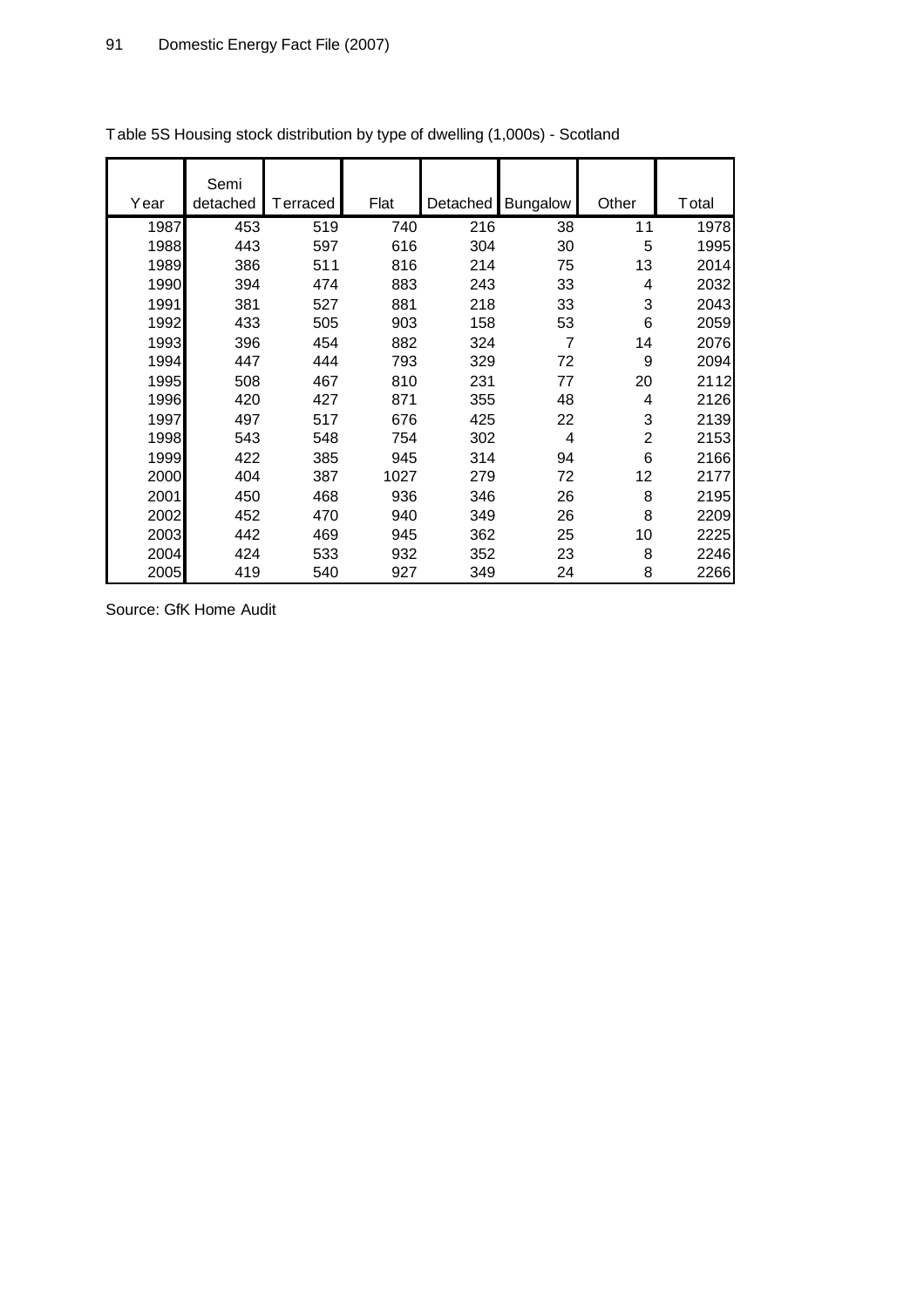|      | $<1$ "         |                               |     |     | 4"                 |            |                  |           | T otal         |
|------|----------------|-------------------------------|-----|-----|--------------------|------------|------------------|-----------|----------------|
| Year | (<25mm)        | 1" (25mm) 2" (50mm) 3" (75mm) |     |     | (100mm)<br>or more | Not stated | Total with       | Potential | house<br>holds |
| 1976 |                | $\overline{26}$               | 105 | 83  | $\overline{23}$    |            | $\overline{342}$ | 1032      | 1791           |
| 1977 | 25<br>38       | 94                            | 169 | 97  | 50                 | 79<br>44   | 491              | 1134      |                |
| 1978 | 56             | 81                            | 168 | 81  | 72                 | 68         | 528              | 1087      | 1810<br>1828   |
| 1979 | 25             | 62                            | 194 | 160 | 93                 | 89         | 623              | 1024      | 1847           |
| 1980 | 36             | 58                            | 264 | 170 | 94                 | 76         | 698              | 1136      | 1865           |
| 1981 | 25             | 87                            | 277 | 231 | 118                | 101        | 838              | 1202      | 1884           |
| 1982 | 51             | 83                            | 345 | 236 | 185                | 72         | 972              | 1227      | 1895           |
| 1983 | 25             | 75                            | 288 | 326 | 205                | 53         | 972              | 1207      | 1908           |
| 1984 | 14             | 48                            | 271 | 300 | 288                | 64         | 986              | 1169      | 1929           |
| 1985 | 13             | 89                            | 257 | 253 | 279                | 127        | 1019             | 1220      | 1945           |
| 1986 | 5              | 111                           | 206 | 284 | 298                | 108        | 1014             | 1280      | 1963           |
| 1987 | 10             | 71                            | 187 | 277 | 430                | 113        | 1088             | 1252      | 1978           |
| 1988 | 20             | 88                            | 250 | 268 | 449                | 78         | 1154             | 1349      | 1995           |
| 1989 | 12             | 74                            | 187 | 282 | 445                | 66         | 1065             | 1190      | 2014           |
| 1990 | 12             | 52                            | 246 | 265 | 363                | 162        | 1101             | 1267      | 2032           |
| 1991 | 21             | 72                            | 195 | 209 | 364                | 199        | 1060             | 1247      | 2043           |
| 1992 | 13             | 19                            | 183 | 288 | 431                | 170        | 1105             | 1240      | 2059           |
| 1993 | 16             | 17                            | 192 | 360 | 342                | 180        | 1106             | 1255      | 2076           |
| 1994 | 1              | 20                            | 125 | 242 | 661                | 146        | 1196             | 1376      | 2094           |
| 1995 | 30             | 41                            | 160 | 322 | 463                | 189        | 1205             | 1354      | 2112           |
| 1996 | 4              | 32                            | 175 | 191 | 557                | 200        | 1159             | 1276      | 2126           |
| 1997 | 0              | 23                            | 176 | 283 | 664                | 196        | 1341             | 1488      | 2139           |
| 1998 | $\overline{c}$ | 30                            | 175 | 371 | 744                | 105        | 1426             | 1524      | 2153           |
| 1999 | 6              | 14                            | 134 | 305 | 651                | 82         | 1191             | 1287      | 2166           |
| 2000 | $\overline{c}$ | 10                            | 138 | 341 | 486                | 85         | 1061             | 1227      | 2177           |
| 2001 | 1              | 1                             | 79  | 317 | 579                | 92         | 1071             | 1211      | 2195           |
| 2002 | 1              | 1                             | 79  | 319 | 586                | 105        | 1091             | 1219      | 2209           |
| 2003 | 1              | $\overline{\mathbf{c}}$       | 85  | 317 | 582                | 126        | 1113             | 1241      | 2225           |
| 2004 | 1              | $\overline{c}$                | 86  | 313 | 601                | 167        | 1170             | 1275      | 2246           |
| 2005 | 1              | $\overline{2}$                | 86  | 315 | 608                | 175        | 1186             | 1288      | 2266           |

| Table 6S Ownership and depth of loft insulation (1,000s) - Scotland |  |  |  |  |  |
|---------------------------------------------------------------------|--|--|--|--|--|
|---------------------------------------------------------------------|--|--|--|--|--|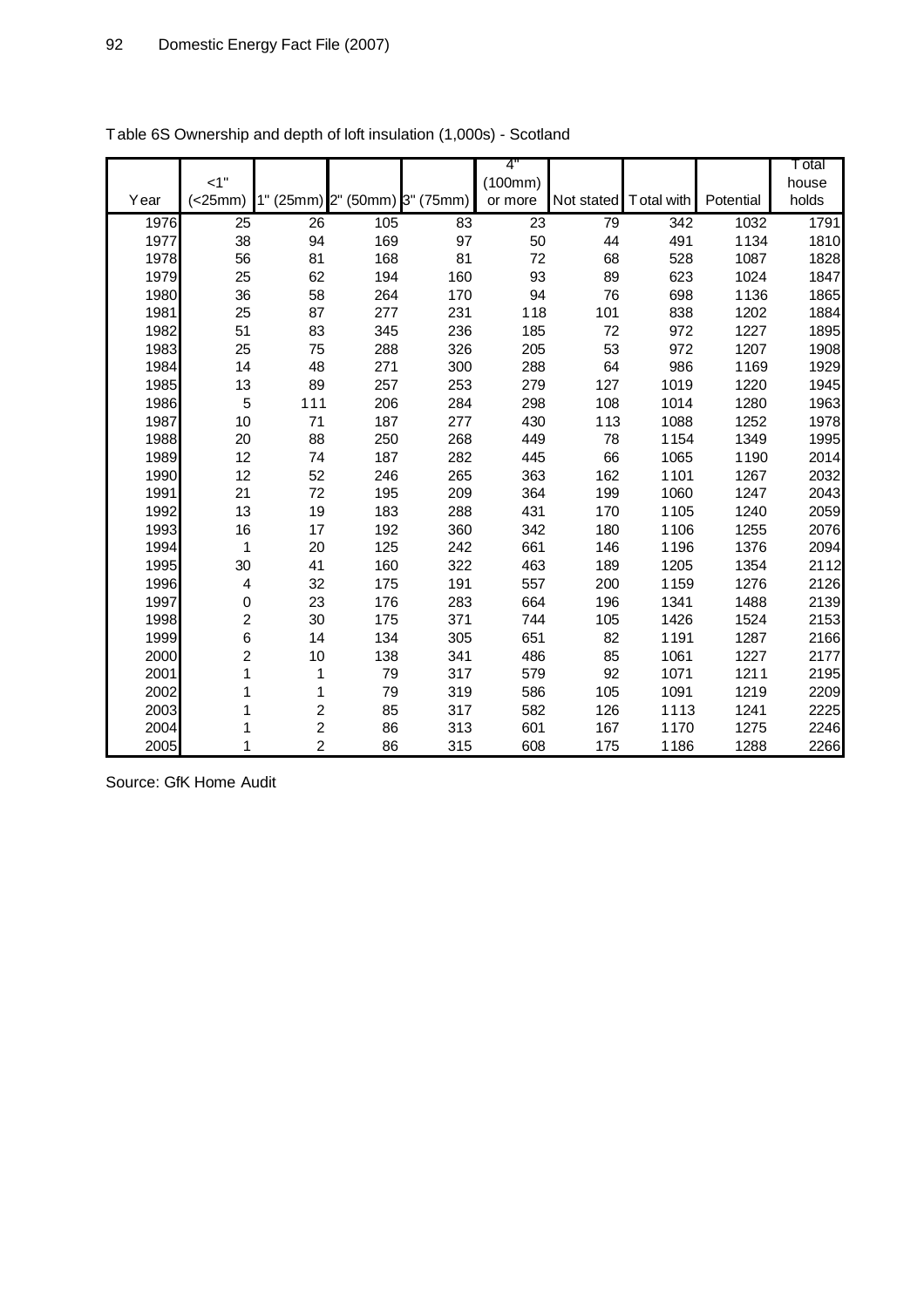|      |         |         | 5"      | 6"      | Total 4" |           |            |
|------|---------|---------|---------|---------|----------|-----------|------------|
|      | 4"      | 5"      | (125mm) | (150mm) | (100mm)  |           | total with |
| Year | (100mm) | (125mm) | or more | or more | or more  | potential | insulation |
| 1987 | 263     |         | 167     |         | 430      | 1252      | 1088       |
| 1988 | 285     |         | 165     |         | 449      | 1349      | 1154       |
| 1989 | 327     |         | 118     |         | 445      | 1190      | 1065       |
| 1990 | 200     |         | 163     |         | 363      | 1267      | 1101       |
| 1991 | 176     |         | 188     |         | 364      | 1247      | 1060       |
| 1992 | 308     |         | 123     |         | 431      | 1240      | 1105       |
| 1993 | 197     |         | 145     |         | 342      | 1255      | 1106       |
| 1994 | 353     | 127     |         | 181     | 661      | 1376      | 1196       |
| 1995 | 298     | 72      |         | 93      | 463      | 1354      | 1205       |
| 1996 | 236     | 105     |         | 215     | 557      | 1276      | 1159       |
| 1997 | 343     | 120     |         | 202     | 664      | 1488      | 1341       |
| 1998 | 375     | 146     |         | 224     | 744      | 1524      | 1426       |
| 1999 | 307     | 183     |         | 161     | 651      | 1287      | 1191       |
| 2000 | 268     | 138     |         | 79      | 486      | 1227      | 1061       |
| 2001 | 344     | 119     |         | 117     | 579      | 1211      | 1071       |
| 2002 | 347     | 120     |         | 119     | 586      | 1219      | 1091       |
| 2003 | 351     | 116     |         | 115     | 582      | 1241      | 1113       |
| 2004 | 352     | 110     |         | 139     | 601      | 1275      | 1170       |
| 2005 | 355     | 109     |         | 144     | 608      | 1288      | 1186       |

Table 7S Ownership and depth of loft insulation for those dwellings with 4" (100mm) or more of insulation (1,000s) - Scotland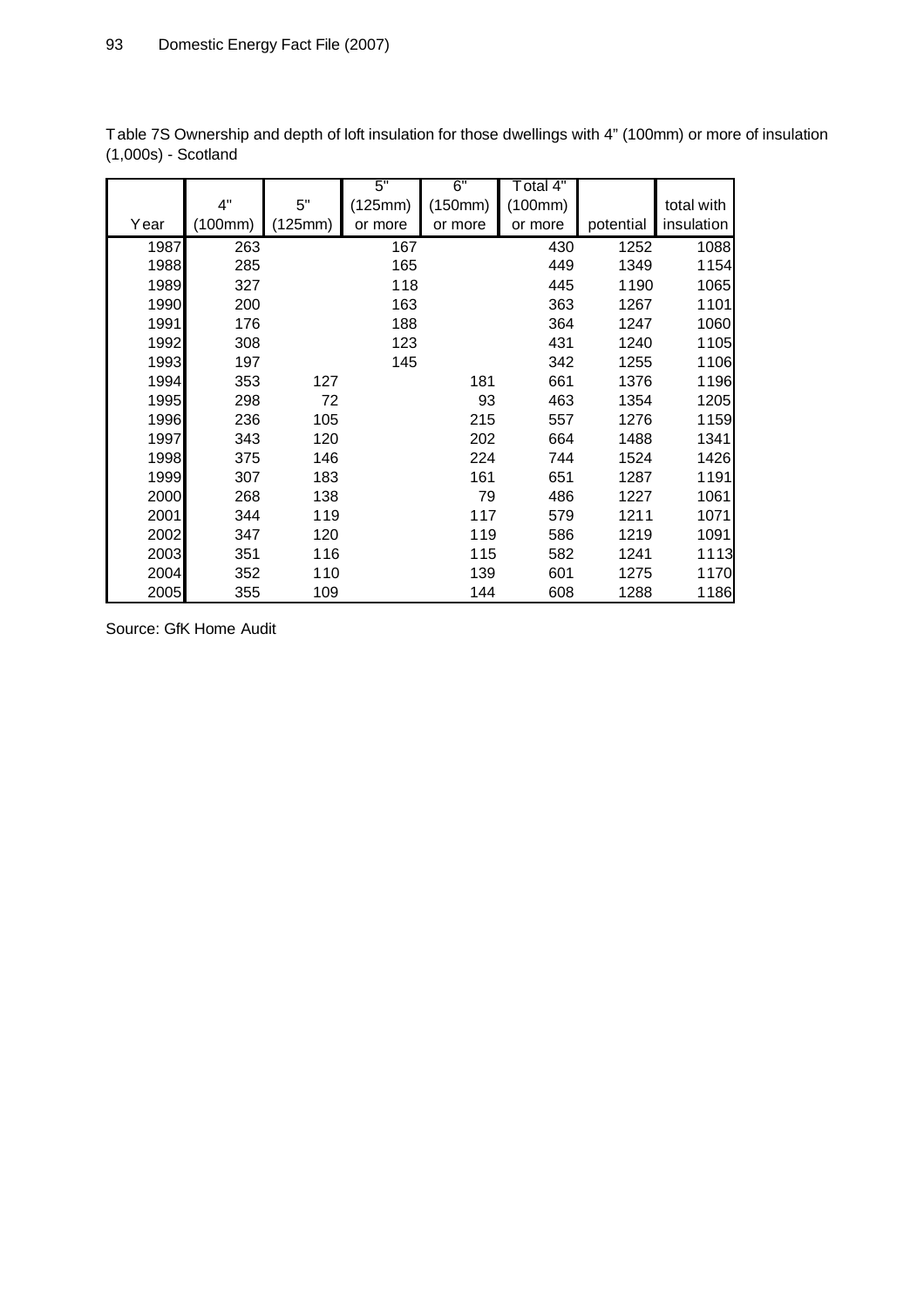|              | Houses                    | Not known              | Potential<br>(total<br>houses |                     |
|--------------|---------------------------|------------------------|-------------------------------|---------------------|
| Year         | with cavity<br>insulation | if cavity<br>insulated | with cavity<br>walls)         | Total<br>Households |
|              |                           |                        |                               |                     |
| 1976         | 66                        |                        | 1142                          | 1791                |
| 1977<br>1978 | 85<br>77                  |                        | 1169<br>1192                  | 1810<br>1828        |
|              |                           |                        |                               |                     |
| 1979         | 130                       |                        | 1214                          | 1847                |
| 1980         | 142                       |                        | 1233                          | 1865                |
| 1981         | 171                       | 331                    | 1244                          | 1884                |
| 1982         | 248                       | 264                    | 1255                          | 1895                |
| 1983         | 234                       | 255                    | 1271                          | 1908                |
| 1984         | 298                       | 306                    | 1293                          | 1929                |
| 1985         | 269                       | 233                    | 1305                          | 1945                |
| 1986         | 283                       | 230                    | 1320                          | 1963                |
| 1987         | 305                       | 266                    | 1233                          | 1978                |
| 1988         | 315                       | 247                    | 1345                          | 1995                |
| 1989<br>1990 | 401<br>458                | 336<br>359             | 1430<br>1312                  | 2014<br>2032        |
| 1991         | 385                       | 338                    | 1361                          | 2043                |
|              | 415                       |                        | 1427                          | 2059                |
| 1992         |                           | 367                    |                               |                     |
| 1993<br>1994 | 431<br>287                | 364<br>468             | 1373<br>1361                  | 2076<br>2094        |
| 1995         | 457                       | 426                    | 1299                          | 2112                |
| 1996         | 364                       | 530                    | 1478                          | 2126                |
| 1997         | 420                       | 414                    | 1411                          | 2139                |
| 1998         | 439                       | 448                    | 1362                          | 2153                |
| 1999         | 438                       | 222                    | 1453                          | 2166                |
| 2000         | 550                       | 128                    | 1386                          | 2177                |
| 2001         | 512                       | 140                    | 1434                          | 2195                |
| 2002         | 542                       | 95                     | 1444                          | 2209                |
| 2003         | 574                       | 101                    | 1450                          | 2225                |
| 2004         | 687                       | 101                    | 1518                          | 2246                |
| 2005         | 716                       | 672                    | 1540                          | 2266                |

Table 8S Ownership of cavity wall insulation (1,000s) - Scotland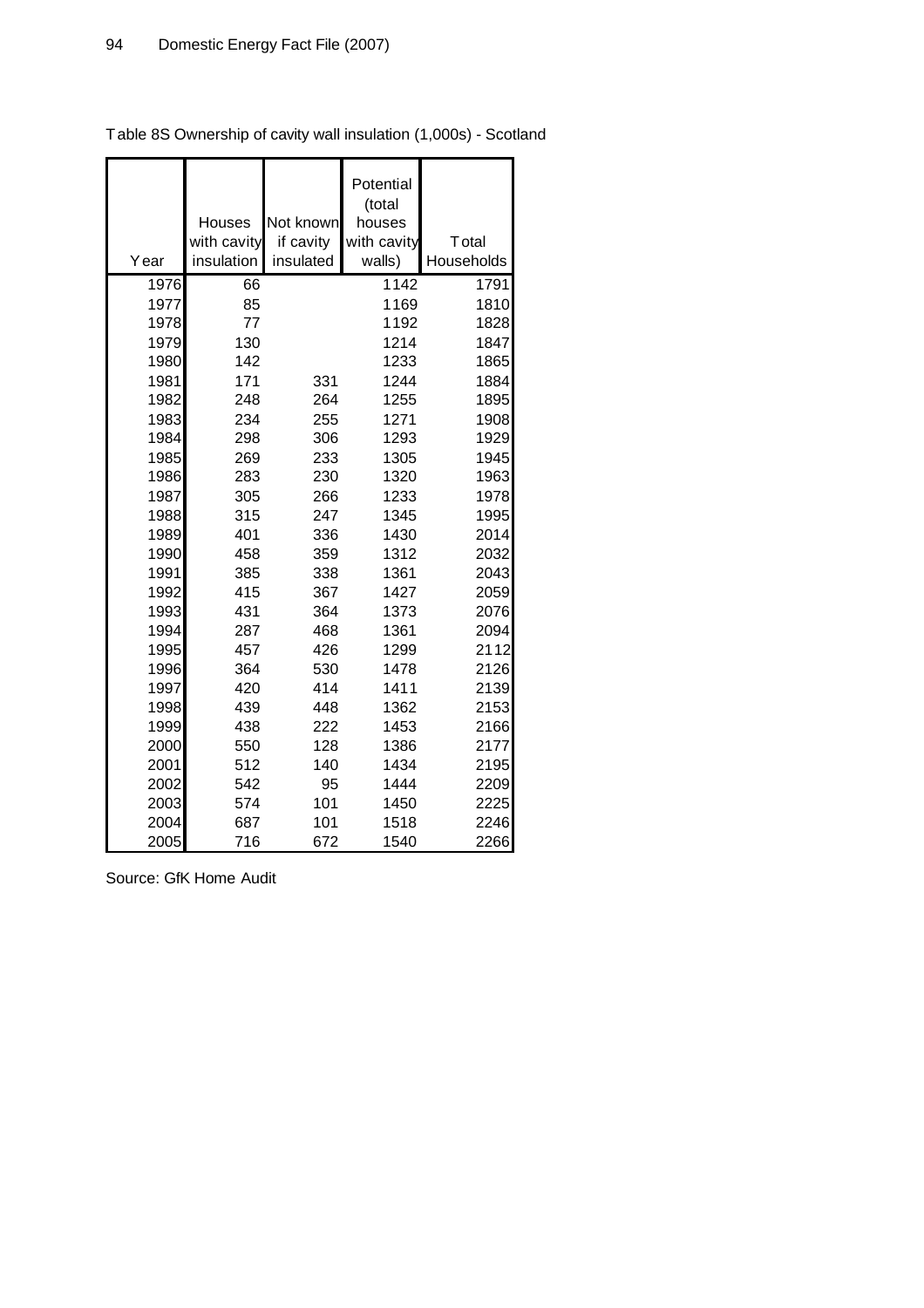| Year | Less than<br>20% of<br>rooms | 20% to<br>39% of<br>rooms | 40% to<br>59% of<br>rooms | 60% to<br>79% of<br>rooms | 80% or<br>more of<br>rooms | Not stated | Total with<br>double<br>glazing | Potential |
|------|------------------------------|---------------------------|---------------------------|---------------------------|----------------------------|------------|---------------------------------|-----------|
| 1976 |                              |                           |                           |                           |                            | 102        | 102                             | 1791      |
| 1977 |                              |                           |                           |                           |                            | 197        | 197                             | 1810      |
| 1978 |                              |                           |                           |                           |                            | 278        | 278                             | 1828      |
| 1979 |                              |                           |                           |                           |                            | 268        | 268                             | 1847      |
| 1980 |                              |                           |                           |                           |                            | 300        | 300                             | 1865      |
| 1981 |                              |                           |                           |                           |                            | 319        | 319                             | 1884      |
| 1982 |                              |                           |                           |                           |                            | 387        | 387                             | 1895      |
| 1983 |                              |                           |                           |                           |                            | 423        | 423                             | 1908      |
| 1984 | 72                           | 76                        | 66                        | 87                        | 194                        | 6          | 501                             | 1929      |
| 1985 | 50                           | 72                        | 91                        | 106                       | 183                        | 42         | 545                             | 1945      |
| 1986 | 71                           | 76                        | 72                        | 131                       | 202                        | 32         | 583                             | 1963      |
| 1987 | 98                           | 92                        | 73                        | 142                       | 287                        | 1          | 693                             | 1978      |
| 1988 | 54                           | 75                        | 101                       | 161                       | 397                        | 46         | 833                             | 1995      |
| 1989 | 63                           | 75                        | 106                       | 133                       | 480                        | 64         | 921                             | 2014      |
| 1990 | 50                           | 94                        | 66                        | 240                       | 446                        | 51         | 947                             | 2032      |
| 1991 | 78                           | 82                        | 89                        | 212                       | 506                        | 87         | 1056                            | 2043      |
| 1992 | 44                           | 75                        | 86                        | 258                       | 600                        | 14         | 1077                            | 2059      |
| 1993 | 64                           | 69                        | 98                        | 239                       | 686                        | 32         | 1188                            | 2076      |
| 1994 | 104                          | 79                        | 91                        | 175                       | 699                        | 49         | 1198                            | 2094      |
| 1995 | 42                           | 58                        | 64                        | 272                       | 902                        | 33         | 1372                            | 2112      |
| 1996 | 19                           | 59                        | 94                        | 252                       | 1018                       | 29         | 1470                            | 2126      |
| 1997 | 30                           | 94                        | 78                        | 312                       | 861                        | 143        | 1518                            | 2139      |
| 1998 | 29                           | 38                        | 65                        | 249                       | 1154                       | 136        | 1671                            | 2153      |
| 1999 | 66                           | 70                        | 45                        | 210                       | 1107                       | 121        | 1620                            | 2166      |
| 2000 | 25                           | 38                        | 91                        | 184                       | 1050                       | 331        | 1718                            | 2177      |
| 2001 | 23                           | 33                        | 64                        | 299                       | 956                        | 244        | 1620                            | 2195      |
| 2002 | 23                           | 33                        | 64                        | 301                       | 962                        | 314        | 1698                            | 2209      |
| 2003 | 25                           | 33                        | 63                        | 326                       | 990                        | 348        | 1783                            | 2225      |
| 2004 | 23                           | 32                        | 63                        | 366                       | 992                        | 377        | 1853                            | 2246      |
| 2005 | 24                           | 32                        | 63                        | 374                       | 1001                       | 390        | 1883                            | 2266      |

# Table 9S Ownership of double glazing (1,000s) - Scotland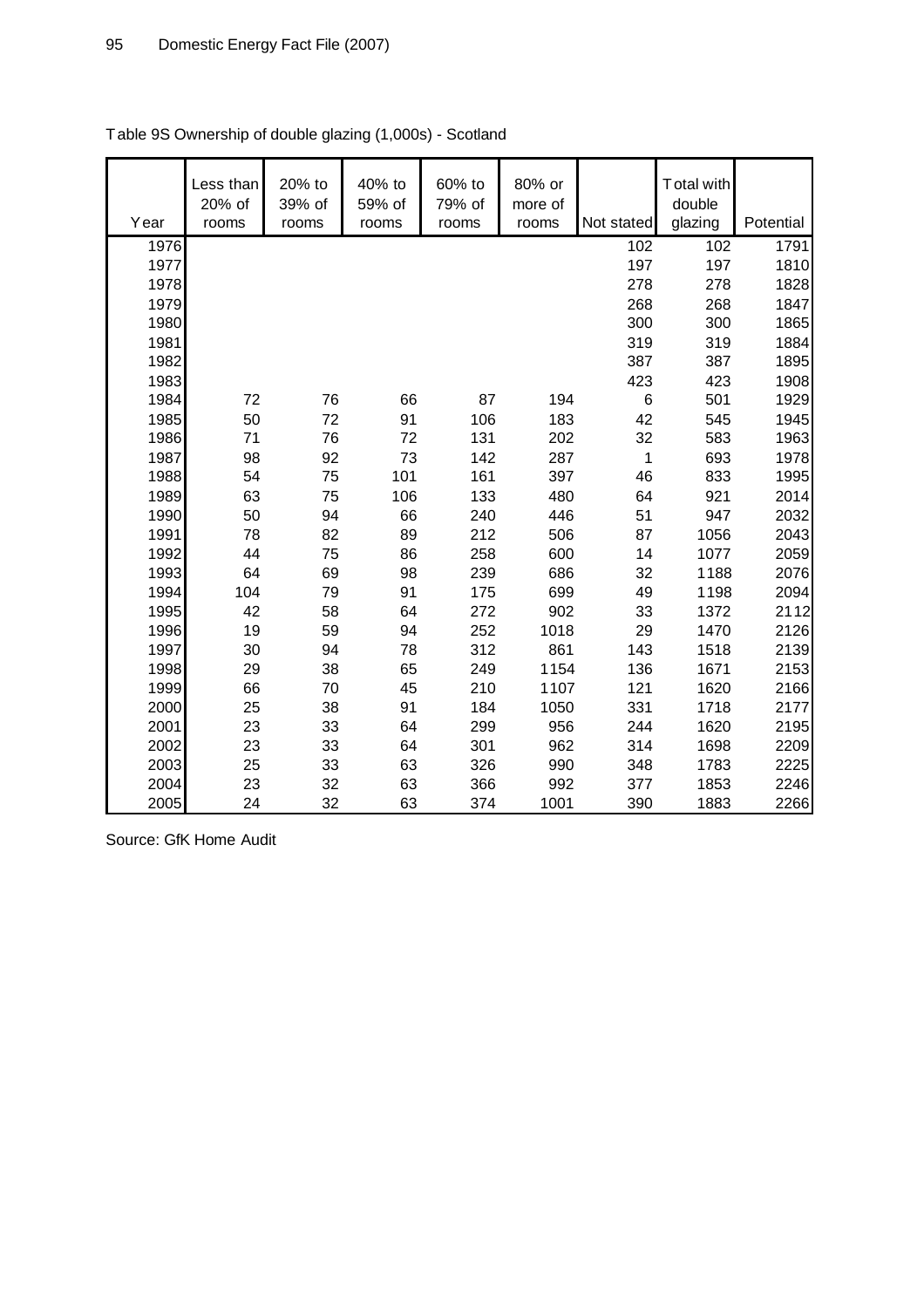|      |           |        |        |        |         |            |            | Potential |
|------|-----------|--------|--------|--------|---------|------------|------------|-----------|
|      | Less than | 20% to | 40% to | 60% to | 80% or  |            | Total with | (total    |
|      | 20% of    | 39% of | 59% of | 79% of | more of |            | draught    | house     |
| Year | rooms     | rooms  | rooms  | rooms  | rooms   | Not stated | proofing   | holds)    |
| 1987 | 263       | 290    | 138    | 205    | 425     |            | 1322       | 1978      |
| 1988 | 197       | 285    | 169    | 215    | 542     | 46         | 1453       | 1995      |
| 1989 | 181       | 289    | 167    | 184    | 647     | 64         | 1530       | 2014      |
| 1990 | 139       | 271    | 153    | 291    | 613     | 51         | 1520       | 2032      |
| 1991 | 190       | 206    | 166    | 268    | 641     | 88         | 1559       | 2043      |
| 1992 | 146       | 243    | 160    | 300    | 731     | 14         | 1594       | 2059      |
| 1993 | 170       | 219    | 160    | 272    | 825     | 37         | 1683       | 2076      |
| 1994 | 194       | 255    | 144    | 227    | 835     | 52         | 1707       | 2094      |
| 1995 | 108       | 180    | 113    | 306    | 974     | 33         | 1714       | 2112      |
| 1996 | 72        | 150    | 137    | 285    | 1114    | 29         | 1786       | 2126      |
| 1997 | 86        | 157    | 125    | 347    | 971     | 143        | 1830       | 2139      |
| 1998 | 72        | 94     | 84     | 280    | 1205    | 138        | 1872       | 2153      |
| 1999 | 111       | 126    | 66     | 253    | 1155    | 122        | 1832       | 2166      |
| 2000 | 52        | 87     | 99     | 192    | 1099    | 331        | 1860       | 2177      |
| 2001 | 38        | 82     | 95     | 310    | 998     | 244        | 1768       | 2195      |
| 2002 | 26        | 74     | 96     | 317    | 1013    | 314        | 1839       | 2209      |
| 2003 | 28        | 66     | 94     | 347    | 1061    | 348        | 1945       | 2225      |
| 2004 | 51        | 73     | 83     | 381    | 1034    | 377        | 2000       | 2246      |
| 2005 | 54        | 78     | 100    | 384    | 1047    | 390        | 2054       | 2266      |

Table 10S Ownership of draught proofing (1,000s) - Scotland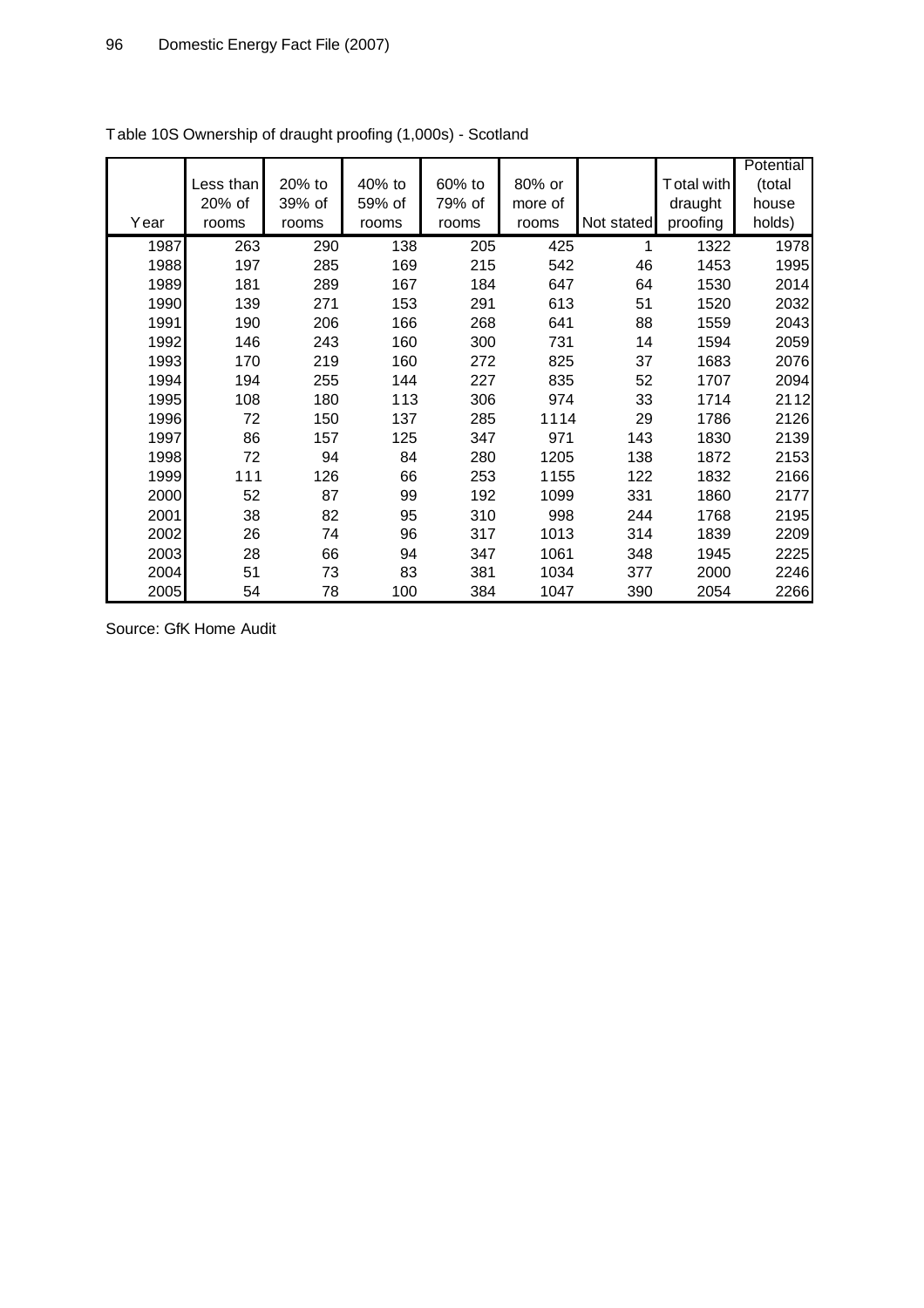| Year | 1" (25mm)<br>or less | 2" (50mm) | 3" (75mm) | 3" (75mm)<br>or more | >3"<br>(>75mm) | Not stated | T otal with | Potential | <b>T</b> otal<br>households |
|------|----------------------|-----------|-----------|----------------------|----------------|------------|-------------|-----------|-----------------------------|
| 1976 | 264                  | 429       |           | 279                  |                | 218        | 1190        | 1677      | 1791                        |
| 1977 | 409                  | 442       |           | 177                  |                | 229        | 1258        | 1671      | 1810                        |
| 1978 | 365                  | 480       | 104       |                      | 121            | 284        | 1353        | 1647      | 1828                        |
| 1979 | 479                  | 600       | 120       |                      | 71             | 123        | 1393        | 1703      | 1847                        |
| 1980 | 344                  | 700       | 261       |                      | 76             | 91         | 1471        | 1760      | 1865                        |
| 1981 | 407                  | 537       | 352       |                      | 70             | 122        | 1489        | 1753      | 1884                        |
| 1982 | 532                  | 665       | 240       |                      | 78             | 99         | 1614        | 1797      | 1895                        |
| 1983 | 361                  | 704       | 286       |                      | 91             | 154        | 1596        | 1810      | 1908                        |
| 1984 | 413                  | 598       | 353       |                      | 89             | 157        | 1611        | 1796      | 1929                        |
| 1985 | 329                  | 722       | 348       |                      | 123            | 139        | 1661        | 1840      | 1945                        |
| 1986 | 367                  | 667       | 397       |                      | 122            | 192        | 1745        | 1889      | 1963                        |
| 1987 | 258                  | 331       | 911       |                      | 122            | 107        | 1729        | 1854      | 1978                        |
| 1988 | 203                  | 451       | 919       |                      | 119            | 84         | 1776        | 1929      | 1995                        |
| 1989 | 139                  | 363       | 1012      |                      | 116            | 114        | 1745        | 1924      | 2014                        |
| 1990 | 115                  | 422       | 1014      |                      | 107            | 122        | 1779        | 1949      | 2032                        |
| 1991 | 88                   | 405       | 1026      |                      | 111            | 161        | 1791        | 1931      | 2043                        |
| 1992 | 95                   | 289       | 1152      |                      | 128            | 116        | 1781        | 1929      | 2059                        |
| 1993 | 80                   | 249       | 1199      |                      | 107            | 153        | 1788        | 1911      | 2076                        |
| 1994 | 49                   | 214       | 1303      |                      | 120            | 99         | 1786        | 1926      | 2094                        |
| 1995 | 93                   | 244       | 1367      |                      | 40             | 130        | 1874        | 1995      | 2112                        |
| 1996 | 63                   | 281       | 1235      |                      | 96             | 140        | 1816        | 1930      | 2126                        |
| 1997 | 45                   | 232       | 1239      |                      | 158            | 96         | 1771        | 1907      | 2139                        |
| 1998 | 62                   | 194       | 1411      |                      | 110            | 78         | 1856        | 1912      | 2153                        |
| 1999 | 53                   | 241       | 1180      |                      | 58             | 37         | 1570        | 1648      | 2166                        |
| 2000 | 73                   | 324       | 1083      |                      | 126            | 93         | 1699        | 1812      | 2177                        |
| 2001 | 130                  | 79        | 1292      |                      | 73             | 115        | 1689        | 1783      | 2195                        |
| 2002 | 131                  | 79        | 1301      |                      | 73             | 116        | 1701        | 1795      | 2209                        |
| 2003 | 110                  | 82        | 1274      |                      | 71             | 117        | 1654        | 1750      | 2225                        |
| 2004 | 107                  | 81        | 1219      |                      | 67             | 111        | 1585        | 1675      | 2246                        |
| 2005 | 106                  | 81        | 1220      |                      | 67             | 111        | 1586        | 1675      | 2266                        |

Table 11S Ownership of hot water tank insulation (1,000s) - Scotland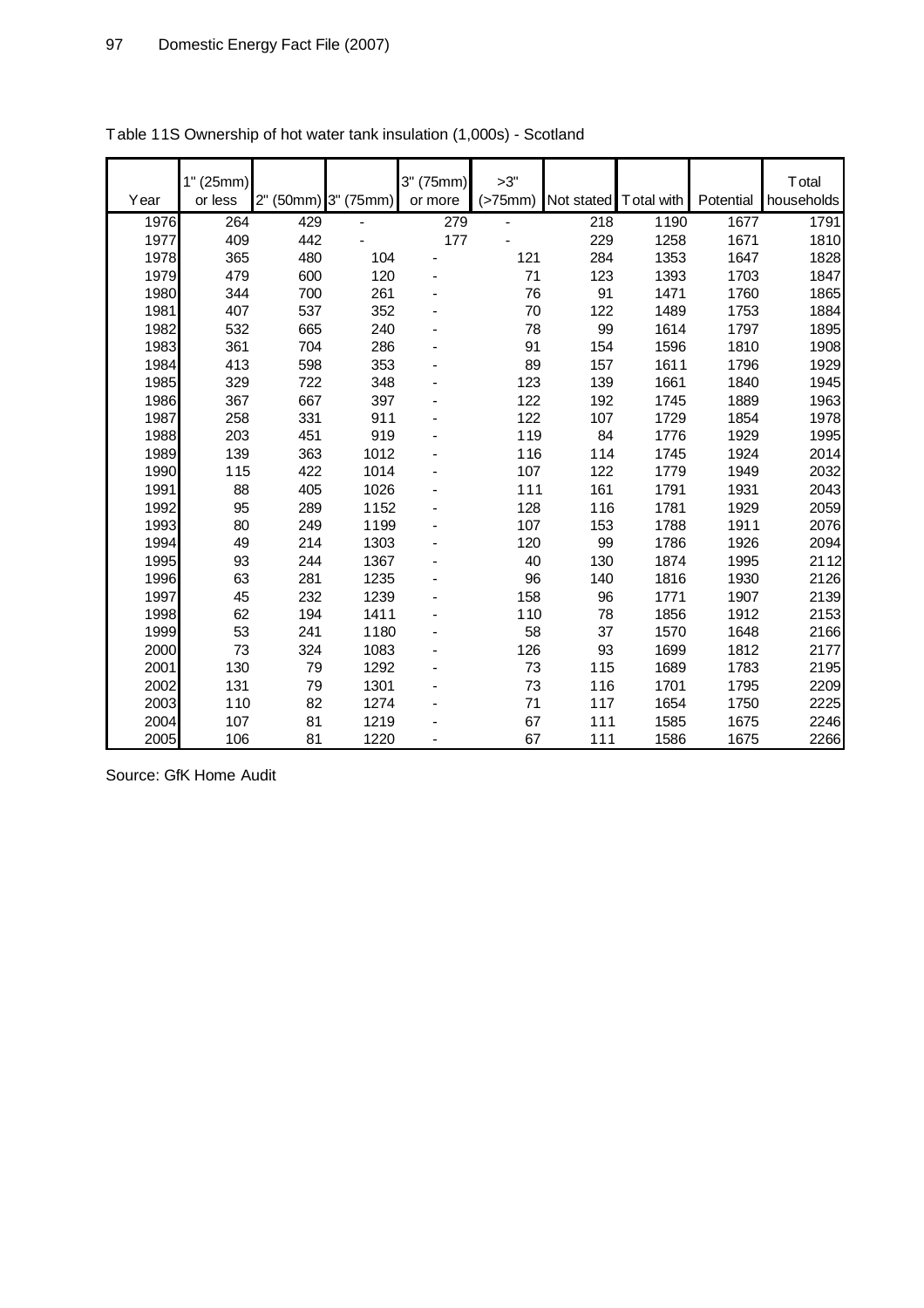|      | T otal     | T otal     |            |
|------|------------|------------|------------|
|      | households | households |            |
|      | with no    | with full  | Total      |
| Year | insulation | insulation | households |
| 1987 | 568        | 69         | 1978       |
| 1988 | 527        | 105        | 1995       |
| 1989 | 473        | 126        | 2014       |
| 1990 | 539        | 105        | 2032       |
| 1991 | 479        | 136        | 2043       |
| 1992 | 517        | 152        | 2059       |
| 1993 | 393        | 126        | 2076       |
| 1994 | 485        | 182        | 2094       |
| 1995 | 427        | 251        | 2112       |
| 1996 | 383        | 300        | 2126       |
| 1997 | 297        | 401        | 2139       |
| 1998 | 241        | 406        | 2153       |
| 1999 | 300        | 415        | 2166       |
| 2000 | 318        | 390        | 2177       |
| 2001 | 401        | 382        | 2195       |
| 2002 | 386        | 384        | 2209       |
| 2003 | 333        | 412        | 2225       |
| 2004 | 300        | 418        | 2246       |
| 2005 | 289        | 418        | 2266       |

Table 12S Households with full and no insulation measures (1,000s) - Scotland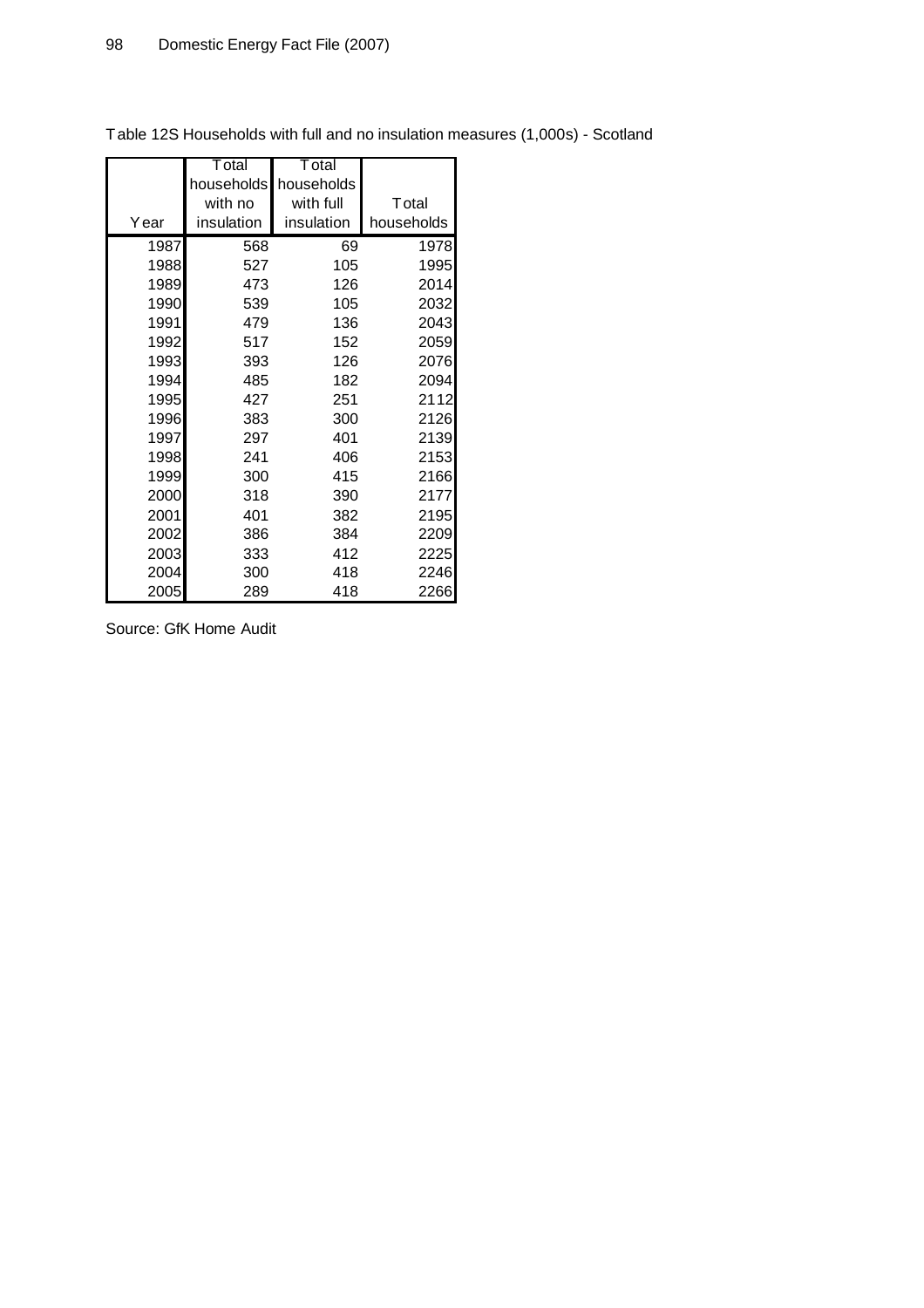| Year | Total<br>households<br>(1,000s) | Total<br>delivered<br>energy<br>(PJ) | Average<br>external<br>temperature<br>(OC) | Average<br>consumption<br>per dwelling<br>(GJ) |
|------|---------------------------------|--------------------------------------|--------------------------------------------|------------------------------------------------|
| 1976 | 1791                            | 130                                  | 4.8                                        | 72.5                                           |
| 1977 | 1810                            | 137                                  | 5.2                                        | 76.0                                           |
| 1978 | 1828                            | 142                                  | 5.0                                        | 77.4                                           |
| 1979 | 1847                            | 146                                  | 4.0                                        | 79.3                                           |
| 1980 | 1865                            | 141                                  | 4.7                                        | 75.8                                           |
| 1981 | 1884                            | 142                                  | 4.2                                        | 75.5                                           |
| 1982 | 1895                            | 139                                  | 5.0                                        | 73.2                                           |
| 1983 | 1908                            | 140                                  | 5.7                                        | 73.5                                           |
| 1984 | 1929                            | 132                                  | 5.0                                        | 68.7                                           |
| 1985 | 1945                            | 149                                  | 4.4                                        | 76.8                                           |
| 1986 | 1963                            | 158                                  | 4.7                                        | 80.7                                           |
| 1987 | 1978                            | 156                                  | 4.6                                        | 78.9                                           |
| 1988 | 1995                            | 148                                  | 5.6                                        | 74.4                                           |
| 1989 | 2014                            | 139                                  | 6.1                                        | 69.0                                           |
| 1990 | 2032                            | 143                                  | 6.4                                        | 70.5                                           |
| 1991 | 2043                            | 157                                  | 4.9                                        | 77.0                                           |
| 1992 | 2059                            | 152                                  | 4.7                                        | 74.0                                           |
| 1993 | 2076                            | 161                                  | 4.9                                        | 77.4                                           |
| 1994 | 2094                            | 161                                  | 5.5                                        | 76.8                                           |
| 1995 | 2112                            | 152                                  | 5.3                                        | 71.8                                           |
| 1996 | 2126                            | 167                                  | 4.8                                        | 78.4                                           |
| 1997 | 2139                            | 158                                  | 6.3                                        | 73.9                                           |
| 1998 | 2153                            | 161                                  | 6.2                                        | 74.7                                           |
| 1999 | 2166                            | 161                                  | 6.0                                        | 74.2                                           |
| 2000 | 2177                            | 171                                  | 4.7                                        | 78.6                                           |
| 2001 | 2195                            | 186                                  | 4.2                                        | 84.7                                           |
| 2002 | 2209                            | 178                                  | 4.9                                        | 80.4                                           |
| 2003 | 2225                            | 180                                  | 4.6                                        | 80.8                                           |
| 2004 | 2246                            | 175                                  | 4.9                                        | 77.9                                           |
| 2005 | 2266                            | 148                                  | 5.2                                        | 65.4                                           |

Table 13S Domestic energy consumption and external temperatures - Scotland

Source: [www.communities.gov.uk](http://www.communities.gov.uk), Digest of UK Energy Statistics, Family Expenditure Survey, Expenditure and Food Survey, temperatures calculated from published Degree Day figures for East Scotland.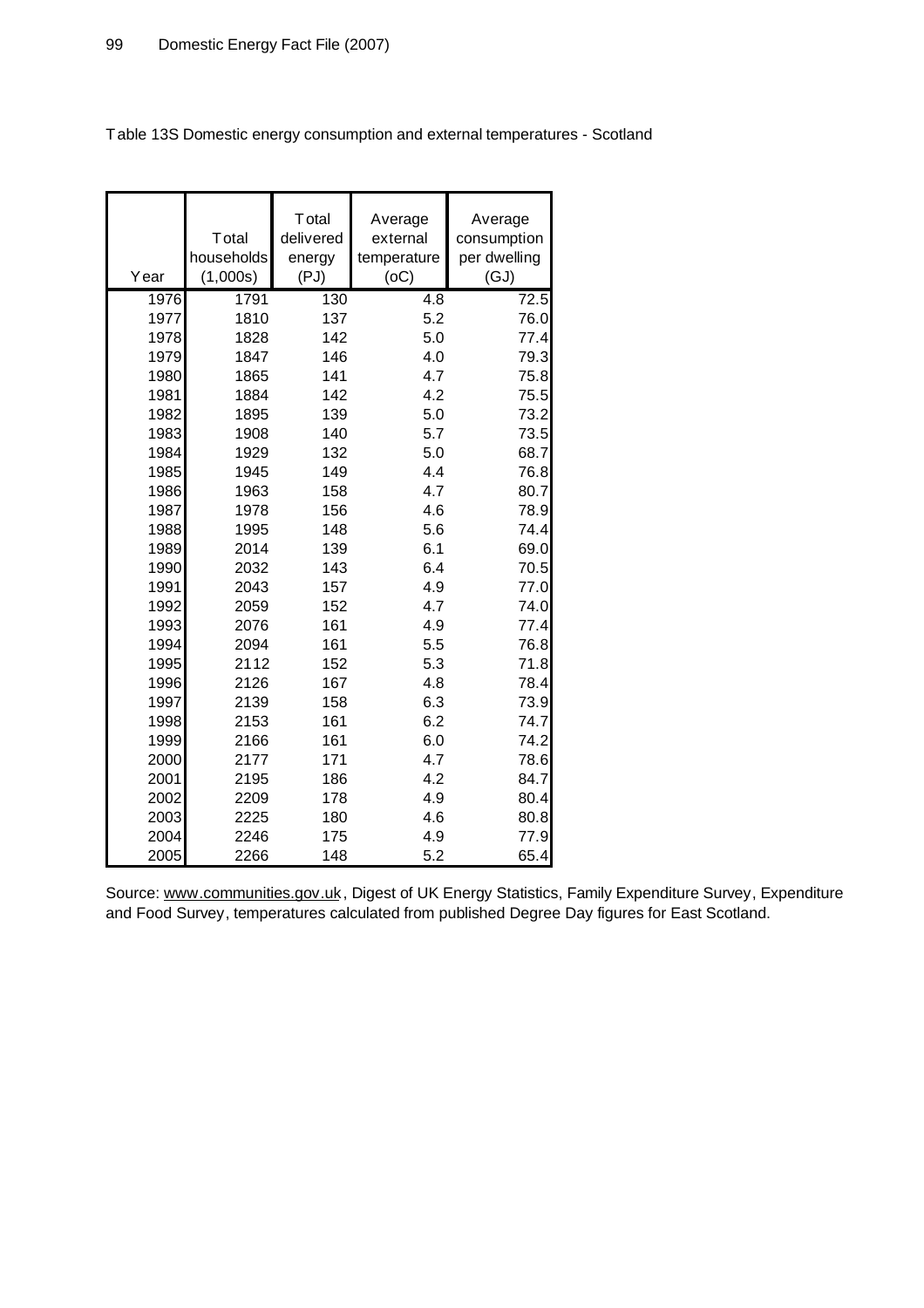|      |            | Average   |            |
|------|------------|-----------|------------|
|      |            | dwelling  | Stock heat |
|      | Households | heat loss | loss       |
| Year | (1,000s)   | (W/OC)    | (GW/OC)    |
| 1976 | 1791       | 345.7     | 0.62       |
| 1977 | 1810       | 340.6     | 0.62       |
| 1978 | 1828       | 332.6     | 0.61       |
| 1979 | 1847       | 323.6     | 0.60       |
| 1980 | 1865       | 320.4     | 0.60       |
| 1981 | 1884       | 316.8     | 0.60       |
| 1982 | 1895       | 306.1     | 0.58       |
| 1983 | 1908       | 303.3     | 0.58       |
| 1984 | 1929       | 293.1     | 0.57       |
| 1985 | 1945       | 297.8     | 0.58       |
| 1986 | 1963       | 295.1     | 0.58       |
| 1987 | 1978       | 289.0     | 0.57       |
| 1988 | 1995       | 285.1     | 0.57       |
| 1989 | 2014       | 274.0     | 0.55       |
| 1990 | 2032       | 277.9     | 0.56       |
| 1991 | 2043       | 276.4     | 0.56       |
| 1992 | 2059       | 266.2     | 0.55       |
| 1993 | 2076       | 265.2     | 0.55       |
| 1994 | 2094       | 275.1     | 0.58       |
| 1995 | 2112       | 266.0     | 0.56       |
| 1996 | 2126       | 257.7     | 0.55       |
| 1997 | 2139       | 262.6     | 0.56       |
| 1998 | 2153       | 258.3     | 0.56       |
| 1999 | 2166       | 257.5     | 0.56       |
| 2000 | 2177       | 240.7     | 0.52       |
| 2001 | 2195       | 251.9     | 0.55       |
| 2002 | 2209       | 249.8     | 0.55       |
| 2003 | 2225       | 246.3     | 0.55       |
| 2004 | 2246       | 240.6     | 0.54       |
| 2005 | 2266       | 238.1     | 0.54       |

Table 14S Heat loss of the average dwelling - Scotland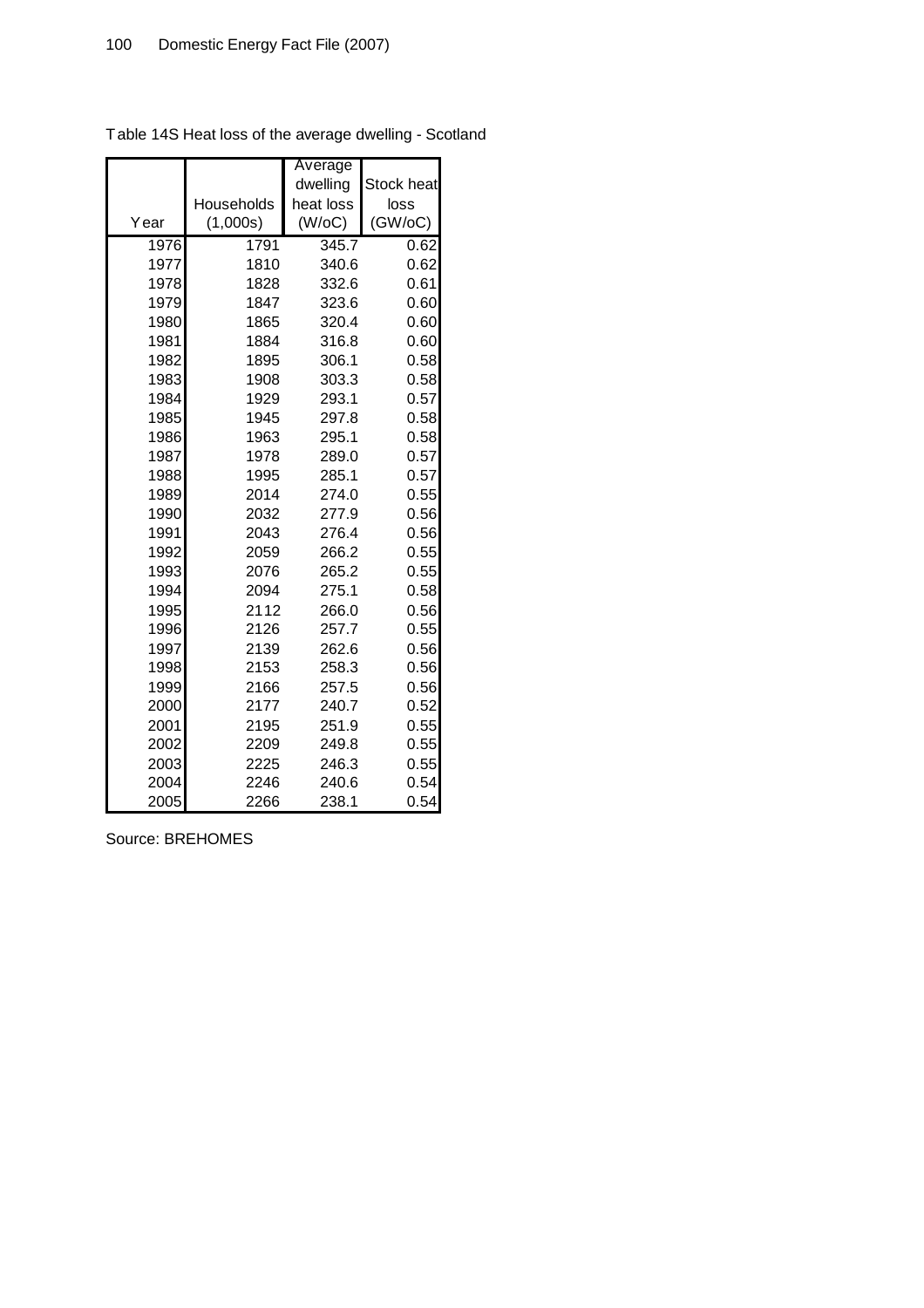|      |            | With    |               |
|------|------------|---------|---------------|
|      | No central | central | <b>T</b> otal |
| Year | heating    | heating | households    |
| 1983 | 827        | 1081    | 1908          |
| 1984 | 707        | 1222    | 1929          |
| 1985 | 698        | 1247    | 1945          |
| 1986 | 727        | 1236    | 1963          |
| 1987 | 659        | 1319    | 1978          |
| 1988 | 547        | 1448    | 1995          |
| 1989 | 522        | 1493    | 2014          |
| 1990 | 417        | 1615    | 2032          |
| 1991 | 434        | 1608    | 2043          |
| 1992 | 369        | 1691    | 2059          |
| 1993 | 373        | 1703    | 2076          |
| 1994 | 335        | 1759    | 2094          |
| 1995 | 208        | 1904    | 2112          |
| 1996 | 229        | 1897    | 2126          |
| 1997 | 172        | 1967    | 2139          |
| 1998 | 184        | 1969    | 2153          |
| 1999 | 224        | 1942    | 2166          |
| 2000 | 229        | 1949    | 2177          |
| 2001 | 166        | 2028    | 2195          |
| 2002 | 167        | 2042    | 2209          |
| 2003 | 144        | 2081    | 2225          |
| 2004 | 148        | 2097    | 2246          |
| 2005 | 151        | 2114    | 2266          |

Table 15S Central heating ownership (1,000s) - Scotland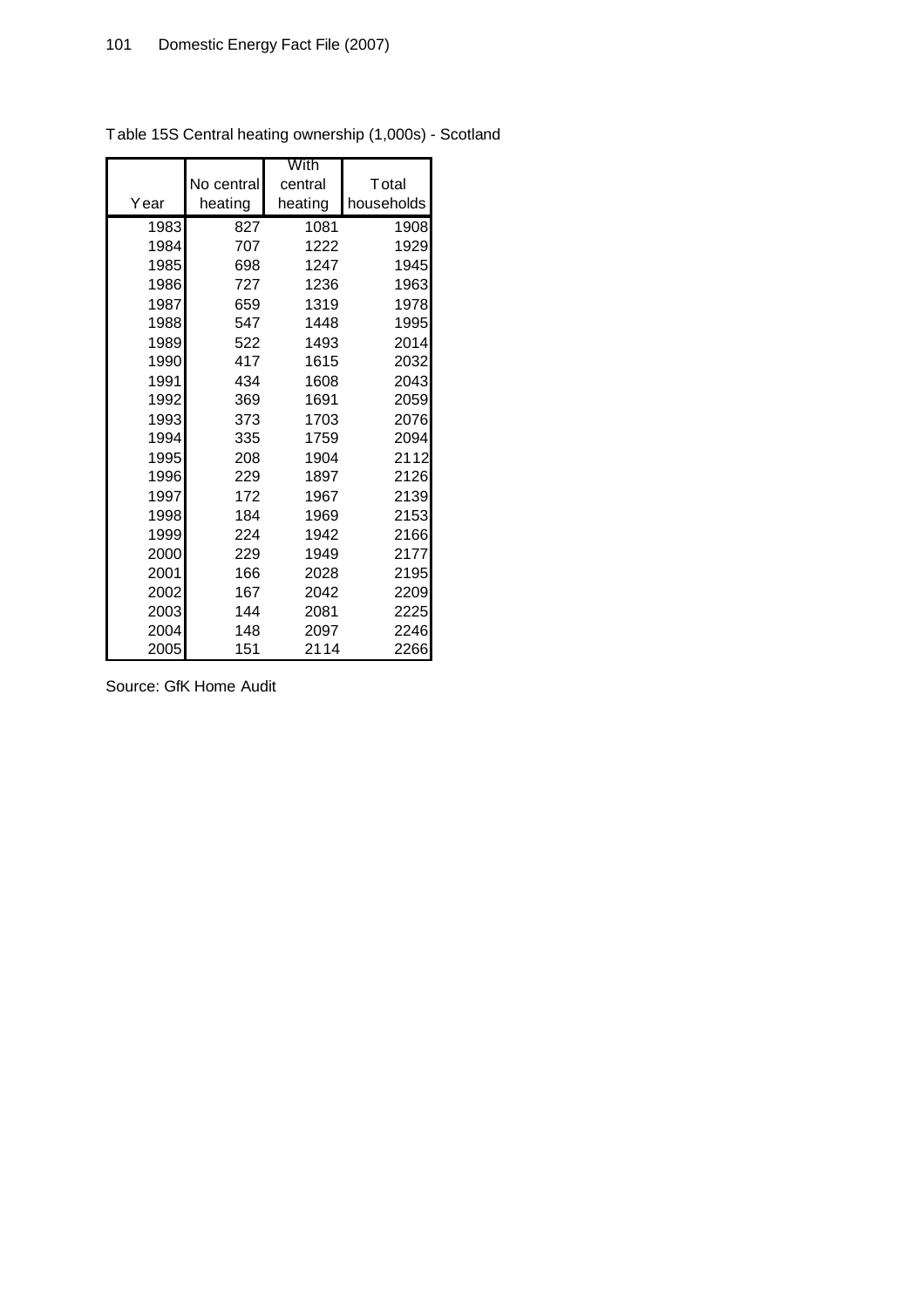|      |            | Electric | Electric |              |      |                 |                  |       |
|------|------------|----------|----------|--------------|------|-----------------|------------------|-------|
| Year | Solid fuel | storage  | other    | All electric | Gas  | Oil             | Other            | Total |
| 1983 | 134        | 128      | 128      | 256          | 648  | $\overline{29}$ | 15               | 1081  |
| 1984 | 133        | 207      | 172      | 379          | 676  | 25              | $\boldsymbol{9}$ | 1222  |
| 1985 | 141        | 218      | 152      | 371          | 678  | 34              | 24               | 1247  |
| 1986 | 165        | 173      | 79       | 252          | 784  | 24              | 11               | 1236  |
| 1987 | 184        | 203      | 89       | 292          | 791  | 34              | 18               | 1319  |
| 1988 | 182        | 257      | 117      | 373          | 825  | 39              | 30               | 1448  |
| 1989 | 179        | 273      | 92       | 365          | 891  | 26              | 31               | 1493  |
| 1990 | 197        | 302      | 78       | 380          | 986  | 29              | 23               | 1615  |
| 1991 | 165        | 311      | 63       | 375          | 1004 | 32              | 33               | 1608  |
| 1992 | 142        | 329      | 84       | 413          | 1072 | 30              | 33               | 1691  |
| 1993 | 119        | 341      | 69       | 410          | 1098 | 46              | 29               | 1703  |
| 1994 | 142        | 372      | 62       | 434          | 1134 | 30              | 18               | 1759  |
| 1995 | 90         | 452      | 73       | 524          | 1225 | 33              | 31               | 1904  |
| 1996 | 110        | 402      | 81       | 483          | 1203 | 75              | 26               | 1897  |
| 1997 | 128        | 449      | 66       | 515          | 1217 | 62              | 45               | 1967  |
| 1998 | 89         | 387      | 38       | 426          | 1359 | 66              | 29               | 1969  |
| 1999 | 74         | 407      | 50       | 457          | 1319 | 72              | 20               | 1942  |
| 2000 | 91         | 388      | 64       | 452          | 1302 | 67              | 38               | 1949  |
| 2001 | 99         | 379      | 94       | 473          | 1350 | 78              | 29               | 2028  |
| 2002 | 90         | 348      | 75       | 423          | 1390 | 97              | 42               | 2042  |
| 2003 | 92         | 313      | 36       | 350          | 1511 | 97              | 29               | 2081  |
| 2004 | 80         | 281      | 100      | 381          | 1457 | 142             | 36               | 2097  |
| 2005 | 78         | 259      | 80       | 338          | 1550 | 104             | 43               | 2114  |

Table 16S Main form of heating – centrally heated dwellings (1,000s) - Scotland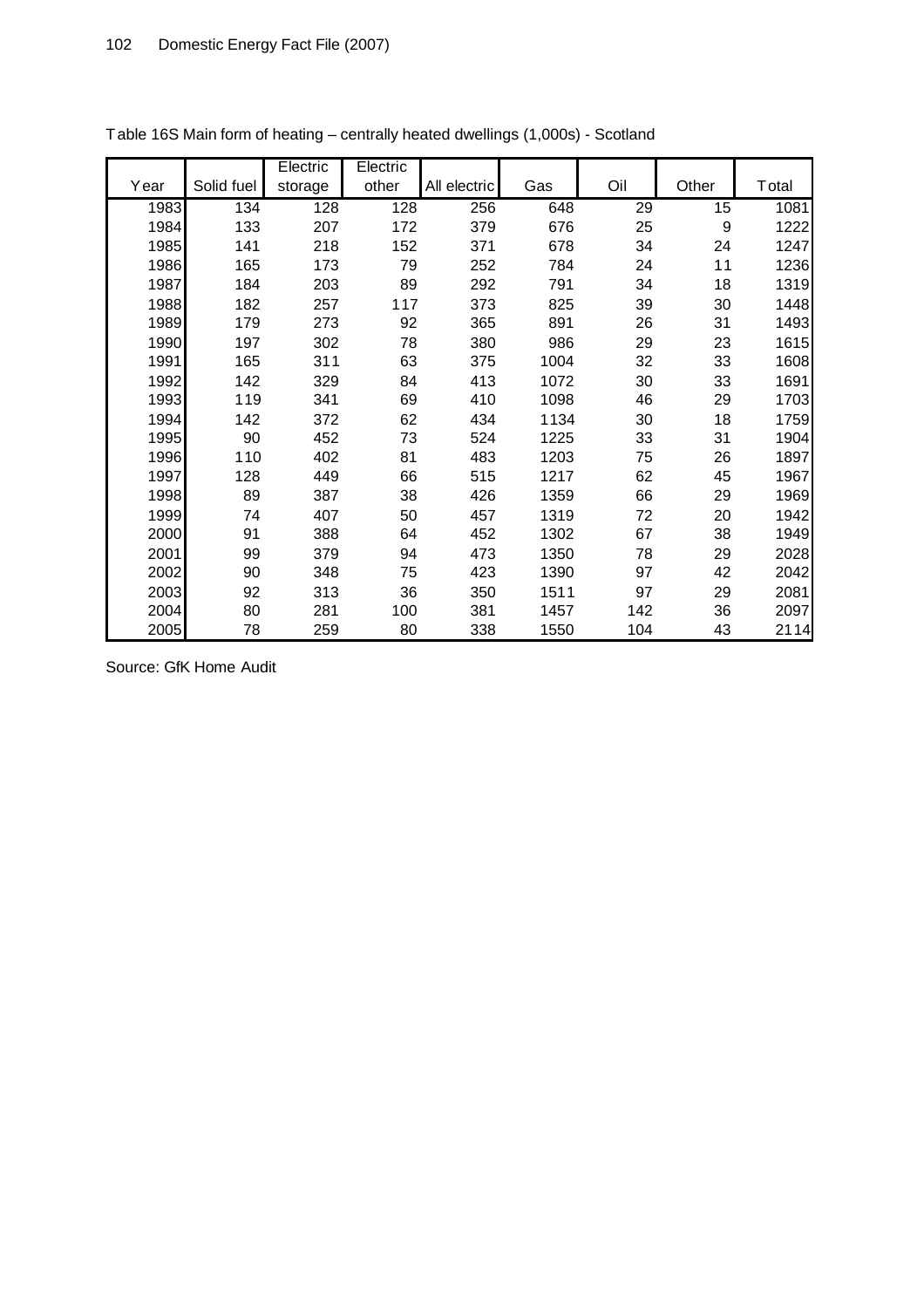|      | Solid fuel | electric | Gas | Oil | Other          | Total |
|------|------------|----------|-----|-----|----------------|-------|
| 1983 | 219        | 266      | 286 | 16  | 40             | 827   |
| 1984 | 187        | 225      | 259 | 10  | 27             | 707   |
| 1985 | 202        | 218      | 255 | 5   | 19             | 698   |
| 1986 | 203        | 208      | 285 | 3   | 28             | 727   |
| 1987 | 154        | 174      | 303 | 3   | 24             | 659   |
| 1988 | 131        | 156      | 230 | 3   | 27             | 547   |
| 1989 | 138        | 160      | 191 | 1   | 31             | 522   |
| 1990 | 91         | 148      | 156 | 1   | 21             | 417   |
| 1991 | 94         | 126      | 190 | 0   | 25             | 434   |
| 1992 | 71         | 119      | 152 | 0   | 26             | 369   |
| 1993 | 76         | 117      | 163 | 0   | 17             | 373   |
| 1994 | 58         | 117      | 148 | 0   | 12             | 335   |
| 1995 | 38         | 68       | 95  | 0   | 7              | 208   |
| 1996 | 40         | 90       | 84  | 1   | 14             | 229   |
| 1997 | 32         | 65       | 67  | 0   | 8              | 172   |
| 1998 | 24         | 69       | 84  | 0   | 8              | 184   |
| 1999 | 27         | 93       | 100 | 0   | 4              | 224   |
| 2000 | 32         | 99       | 92  | 0   | 6              | 229   |
| 2001 | 21         | 84       | 56  | 0   | 4              | 166   |
| 2002 | 31         | 83       | 49  | 0   | 4              | 167   |
| 2003 | 22         | 68       | 39  | 0   | 15             | 144   |
| 2004 | 69         | 48       | 28  | 0   | $\overline{c}$ | 148   |
| 2005 | 9          | 121      | 12  | 0   | 9              | 151   |

Table 17S Main form of heating – non centrally heated dwellings (1,000s) - Scotland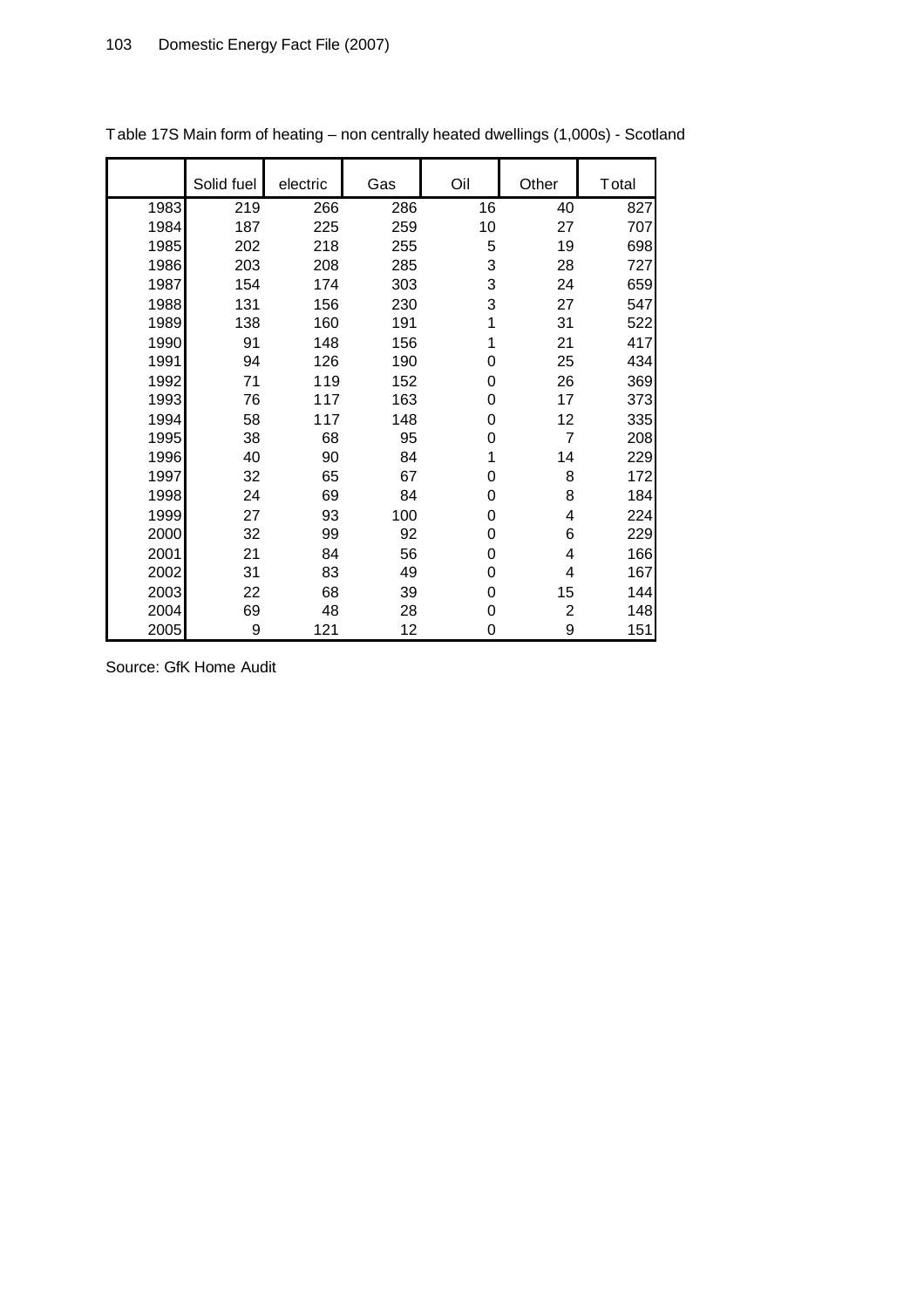|      |            | Non-       |            |
|------|------------|------------|------------|
|      | Central    | central    |            |
|      | heating    | heating    | Average    |
| Year | efficiency | efficiency | efficiency |
| 1983 | 71.4%      | 55.9%      | 63.7%      |
| 1984 | 73.4%      | 55.8%      | 65.8%      |
| 1985 | 73.0%      | 54.5%      | 65.1%      |
| 1986 | 70.5%      | 54.1%      | 63.4%      |
| 1987 | 70.9%      | 54.3%      | 64.5%      |
| 1988 | 71.9%      | 55.2%      | 66.4%      |
| 1989 | 71.6%      | 55.4%      | 66.6%      |
| 1990 | 71.4%      | 57.7%      | 68.2%      |
| 1991 | 71.3%      | 55.9%      | 67.3%      |
| 1992 | 71.7%      | 57.8%      | 68.7%      |
| 1993 | 72.4%      | 56.6%      | 69.0%      |
| 1994 | 72.6%      | 58.1%      | 69.8%      |
| 1995 | 73.5%      | 57.1%      | 71.5%      |
| 1996 | 73.3%      | 60.5%      | 71.7%      |
| 1997 | 73.9%      | 59.0%      | 72.4%      |
| 1998 | 73.4%      | 60.3%      | 72.0%      |
| 1999 | 73.9%      | 61.3%      | 72.4%      |
| 2000 | 73.9%      | 61.6%      | 72.4%      |
| 2001 | 74.6%      | 65.4%      | 73.9%      |
| 2002 | 74.9%      | 62.1%      | 73.8%      |
| 2003 | 74.8%      | 65.2%      | 74.1%      |
| 2004 | 76.1%      | 51.3%      | 73.8%      |
| 2005 | 76.3%      | 84.2%      | 76.8%      |

Table 18S Weighted average space heating efficiencies - Scotland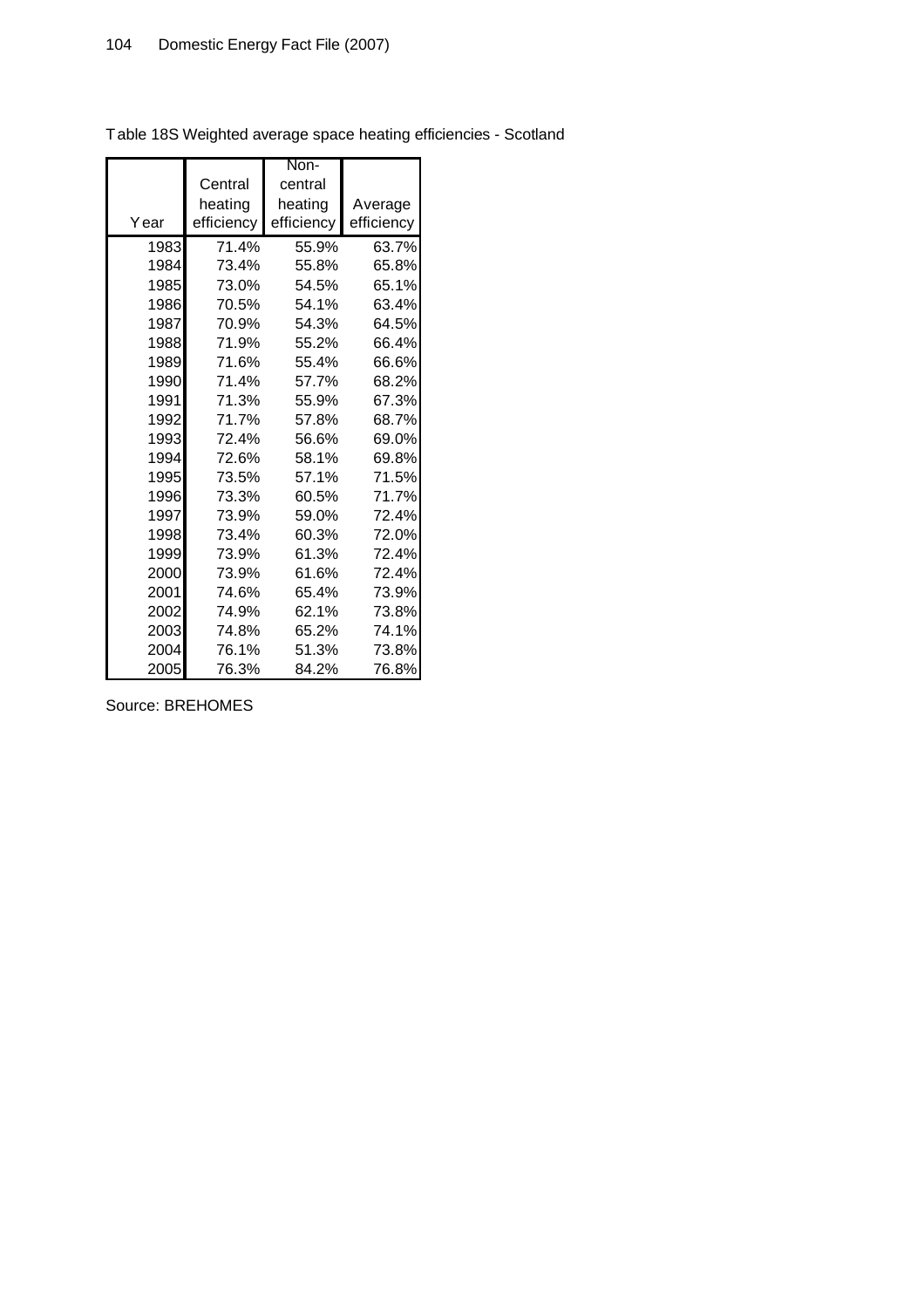|      |         |         |         |            |            | Space     |            |
|------|---------|---------|---------|------------|------------|-----------|------------|
|      |         |         |         |            |            | heating   | All energy |
|      | Space   | Water   |         | Lights &   |            | per       | per        |
|      | heating | heating | Cooking | appliances | All energy | household | household  |
| Year | (PJ)    | (PJ)    | (PJ)    | (PJ)       | (PJ)       | (GJ)      | (GJ)       |
| 1976 | 73.3    | 35.6    | 7.6     | 13.3       | 129.9      | 40.9      | 72.5       |
| 1977 | 79.8    | 35.9    | 7.7     | 14.1       | 137.5      | 44.1      | 76.0       |
| 1978 | 82.9    | 36.2    | 7.7     | 14.7       | 141.4      | 45.3      | 77.4       |
| 1979 | 88.4    | 35.9    | 7.4     | 14.7       | 146.4      | 47.9      | 79.3       |
| 1980 | 84.1    | 34.9    | 7.3     | 15.1       | 141.4      | 45.1      | 75.8       |
| 1981 | 84.6    | 34.6    | 7.1     | 15.5       | 142.2      | 44.9      | 75.5       |
| 1982 | 81.6    | 34.1    | 7.1     | 16.0       | 138.7      | 43.1      | 73.2       |
| 1983 | 82.5    | 34.3    | 7.0     | 16.6       | 140.3      | 43.2      | 73.5       |
| 1984 | 74.8    | 33.5    | 6.8     | 17.3       | 132.4      | 38.8      | 68.7       |
| 1985 | 90.9    | 34.1    | 6.6     | 17.7       | 149.4      | 46.7      | 76.8       |
| 1986 | 97.6    | 36.0    | 6.4     | 18.3       | 158.4      | 49.7      | 80.7       |
| 1987 | 94.8    | 36.0    | 6.2     | 19.0       | 156.1      | 47.9      | 78.9       |
| 1988 | 87.2    | 35.8    | 6.0     | 19.4       | 148.3      | 43.7      | 74.4       |
| 1989 | 76.8    | 36.4    | 5.8     | 19.9       | 139.0      | 38.1      | 69.0       |
| 1990 | 81.1    | 36.2    | 5.7     | 20.2       | 143.2      | 39.9      | 70.5       |
| 1991 | 94.4    | 36.9    | 5.5     | 20.4       | 157.4      | 46.2      | 77.0       |
| 1992 | 89.9    | 36.3    | 5.4     | 20.7       | 152.4      | 43.7      | 74.0       |
| 1993 | 95.8    | 38.1    | 5.4     | 21.3       | 160.6      | 46.1      | 77.4       |
| 1994 | 95.2    | 38.3    | 5.4     | 21.9       | 160.8      | 45.5      | 76.8       |
| 1995 | 86.9    | 37.7    | 5.2     | 21.7       | 151.7      | 41.1      | 71.8       |
| 1996 | 101.8   | 37.7    | 5.1     | 21.9       | 166.8      | 47.9      | 78.4       |
| 1997 | 92.6    | 38.3    | 5.0     | 21.9       | 158.0      | 43.3      | 73.8       |
| 1998 | 95.8    | 37.8    | 5.0     | 22.1       | 160.9      | 44.5      | 74.7       |
| 1999 | 95.2    | 38.1    | 4.9     | 22.3       | 160.8      | 43.9      | 74.2       |
| 2000 | 106.0   | 38.3    | 5.0     | 21.7       | 171.1      | 48.7      | 78.6       |
| 2001 | 119.6   | 39.3    | 5.0     | 21.7       | 185.6      | 54.5      | 84.6       |
| 2002 | 110.5   | 39.8    | 5.0     | 22.4       | 177.7      | 50.0      | 80.4       |
| 2003 | 110.9   | 40.9    | 5.0     | 22.8       | 179.7      | 49.9      | 80.8       |
| 2004 | 107.4   | 39.7    | 4.9     | 22.9       | 174.9      | 47.8      | 77.9       |
| 2005 | 83.9    | 37.1    | 4.6     | 22.6       | 148.2      | 37.0      | 65.4       |

Table 19S Domestic energy consumption by end use - Scotland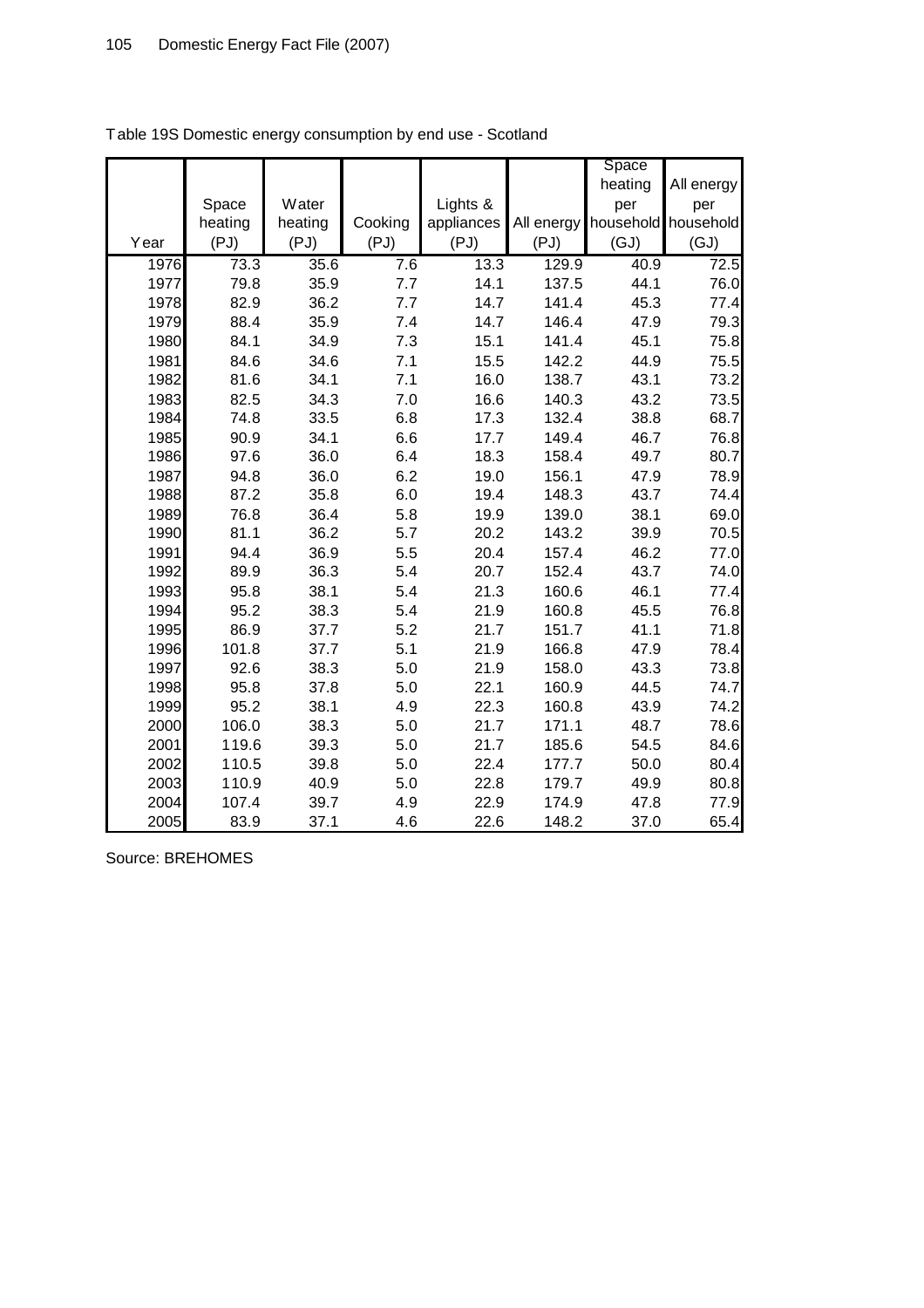|      |            | Natural         |                  |                 |                 |                  |           |
|------|------------|-----------------|------------------|-----------------|-----------------|------------------|-----------|
| Year | Solid fuel | gas             | Town gas         | Gas (total)     | Electric        | Oil              | All fuels |
| 1976 | 50         | $\overline{31}$ | 1                | $\overline{31}$ | $\overline{37}$ | 12               | 130       |
| 1977 | 53         | 34              | $\mathbf 0$      | 34              | 38              | 13               | 137       |
| 1978 | 49         | 41              | $\mathbf 0$      | 41              | 39              | 12               | 142       |
| 1979 | 47         | 48              | $\boldsymbol{0}$ | 48              | 40              | 12               | 146       |
| 1980 | 41         | 50              | $\mathbf 0$      | 51              | 40              | $\boldsymbol{9}$ | 141       |
| 1981 | 38         | 55              | 0                | 55              | 41              | 8                | 142       |
| 1982 | 34         | 56              | $\boldsymbol{0}$ | 57              | 41              | 7                | 139       |
| 1983 | 30         | 64              | $\boldsymbol{0}$ | 64              | 40              | 5                | 140       |
| 1984 | 24         | 63              | 0                | 63              | 40              | 5                | 132       |
| 1985 | 32         | 67              | $\mathbf 0$      | 67              | 43              | 6                | 149       |
| 1986 | 35         | 75              | 0                | 75              | 43              | 5                | 158       |
| 1987 | 30         | 77              | $\boldsymbol{0}$ | 77              | 43              | 6                | 156       |
| 1988 | 27         | 72              | $\mathbf 0$      | 72              | 43              | 6                | 148       |
| 1989 | 24         | 70              | 0                | 70              | 41              | 4                | 139       |
| 1990 | 21         | 75              | $\mathbf 0$      | 75              | 43              | 5                | 143       |
| 1991 | 21         | 87              | $\mathbf 0$      | 87              | 44              | 5                | 157       |
| 1992 | 18         | 84              | $\boldsymbol{0}$ | 84              | 44              | 5                | 152       |
| 1993 | 19         | 89              | $\boldsymbol{0}$ | 89              | 44              | 8                | 161       |
| 1994 | 18         | 89              | $\mathbf 0$      | 89              | 48              | 5                | 161       |
| 1995 | 11         | 87              | $\mathbf 0$      | 87              | 49              | 5                | 152       |
| 1996 | 11         | 96              | $\boldsymbol{0}$ | 96              | 49              | 10               | 167       |
| 1997 | 11         | 92              | $\boldsymbol{0}$ | 92              | 47              | 8                | 158       |
| 1998 | 8          | 96              | $\mathbf 0$      | 96              | 46              | 10               | 161       |
| 1999 | 8          | 96              | 0                | 96              | 47              | $\boldsymbol{9}$ | 161       |
| 2000 | 10         | 106             | $\mathbf 0$      | 106             | 45              | 10               | 171       |
| 2001 | 11         | 117             | $\boldsymbol{0}$ | 117             | 46              | 12               | 186       |
| 2002 | 8          | 114             | 0                | 114             | 43              | 12               | 178       |
| 2003 | 5          | 120             | $\mathbf 0$      | 120             | 42              | 13               | 180       |
| 2004 | 5          | 116             | 0                | 116             | 42              | 12               | 175       |
| 2005 | 5          | 94              | 0                | 94              | 40              | 9                | 148       |

Table 20S Energy use of the housing stock by fuel (PJ) - Scotland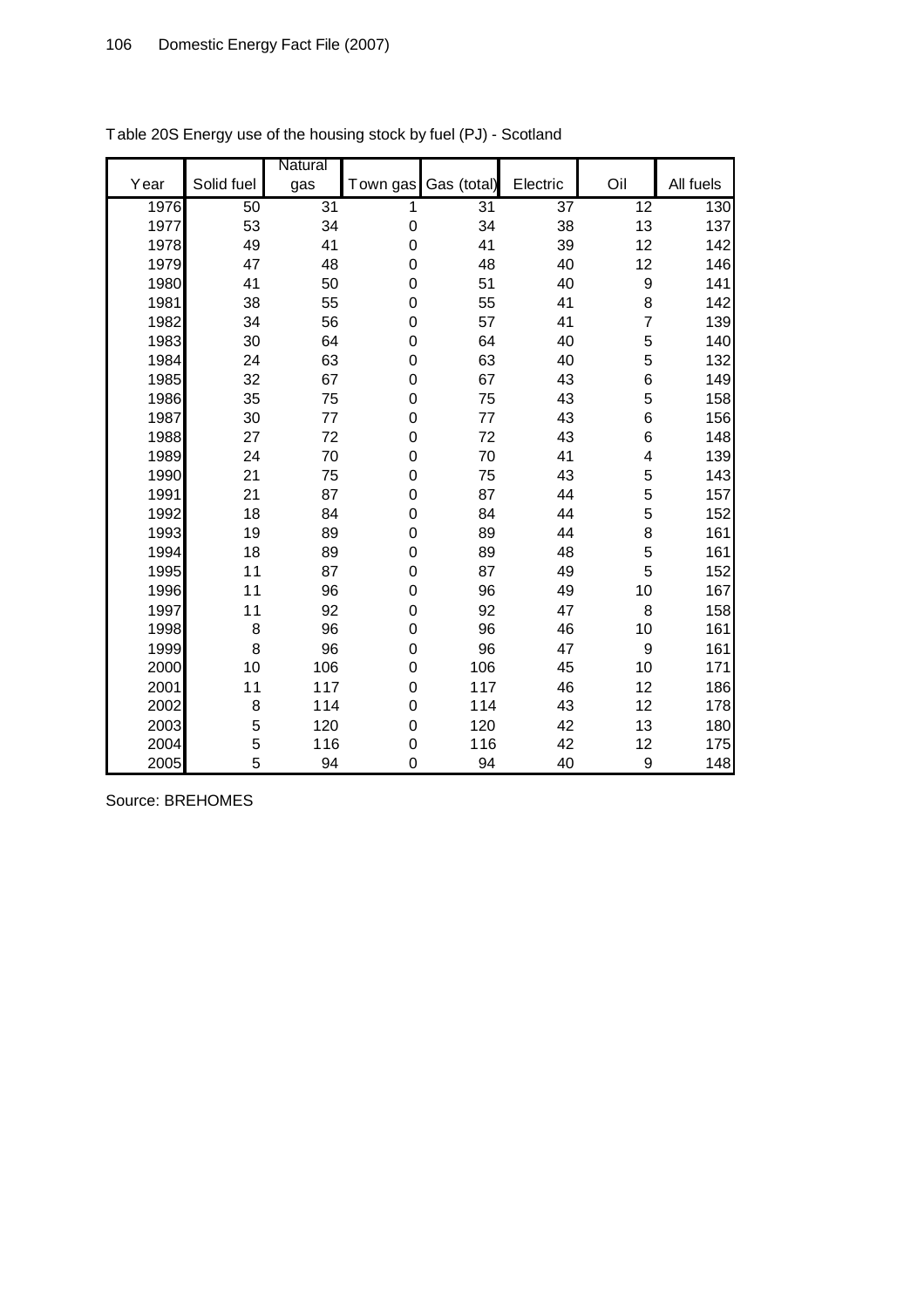## **WALES**

The information on Wales is divided into a number of sections which are listed in the main contents table. It starts by looking at household expenditure and the money spent on fuel, light and power. This is followed by charts that relate to the number of households and the houses they live in. Sections on the different types of insulation in the fabric of the house follow. Hot water tank insulation is considered before an overall assessment of insulation is made. Energy consumption is compared to changes in external temperature and heat losses for the average household are calculated. The following sections relate to heating systems. Finally the energy consumption is split into different end uses and different fuels. Charts illustrating the information appear within the text but the tables on which they are based appear at the end of the section on pages 130 to 149.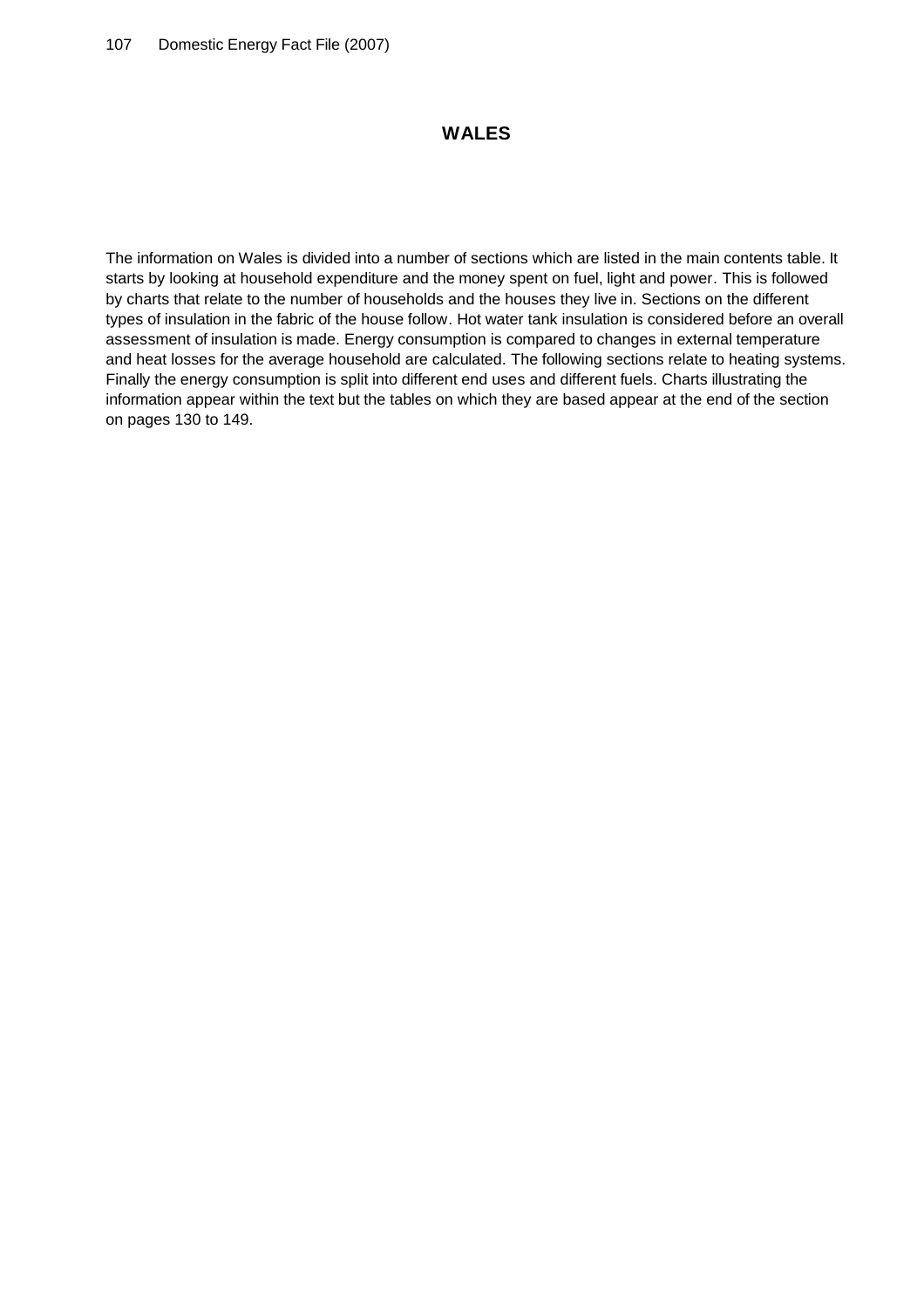# **Household expenditure on fuel, light and power – Wales**

The percentage of expenditure spent on fuel, light and power is decreasing as shown in figure 1W.



## Figure 1W

It has decreased from 6.2% in 1976 to 3.7% in 2005.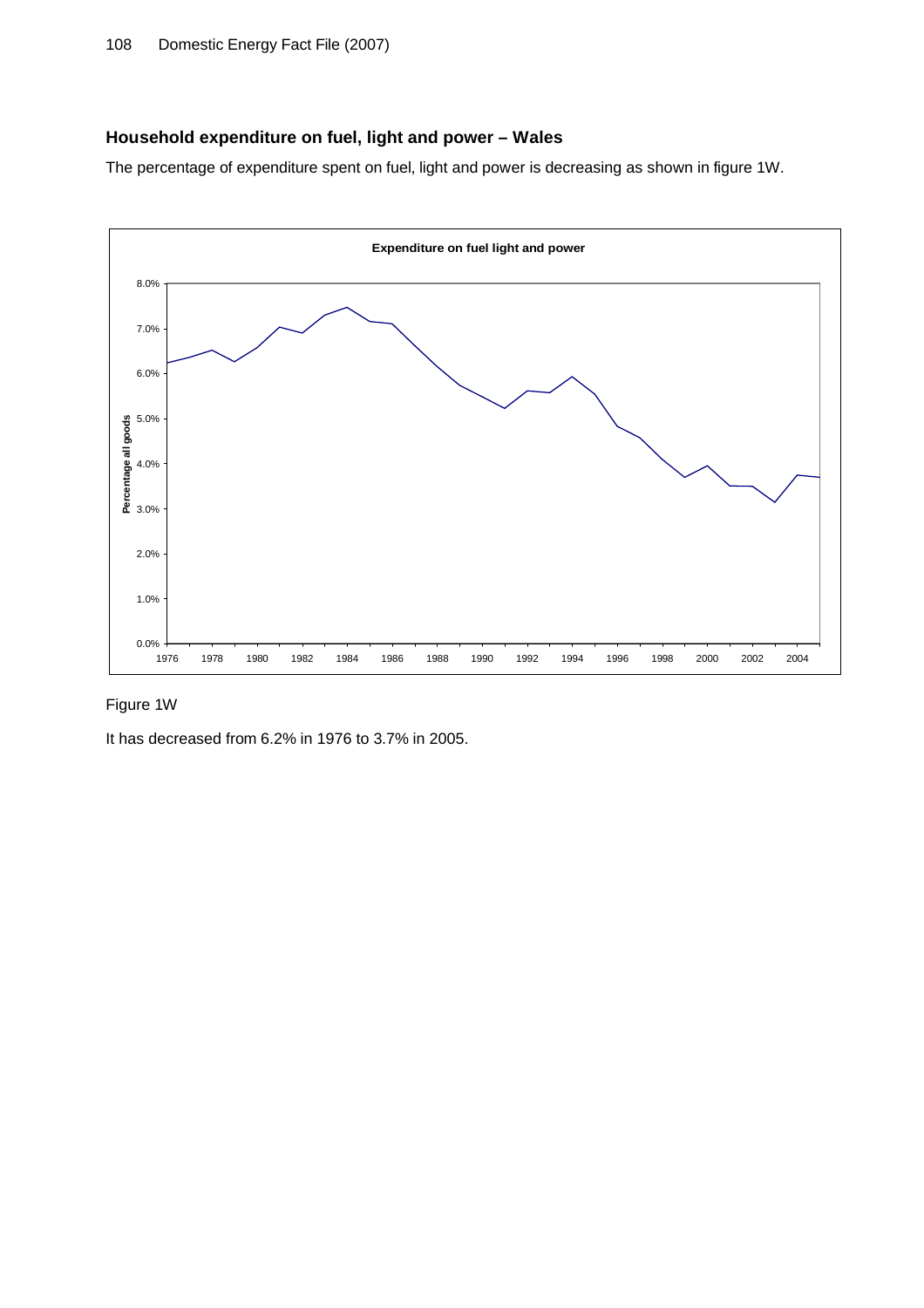

Figure 2W shows how expenditure on all goods has risen compared to that on fuel, light and power.

#### Figure 2W

Table 1W on page 130 shows the average weekly expenditure on all goods and on fuel, light and power both in contemporary prices and adjusted to 2005 prices by using the retail price index.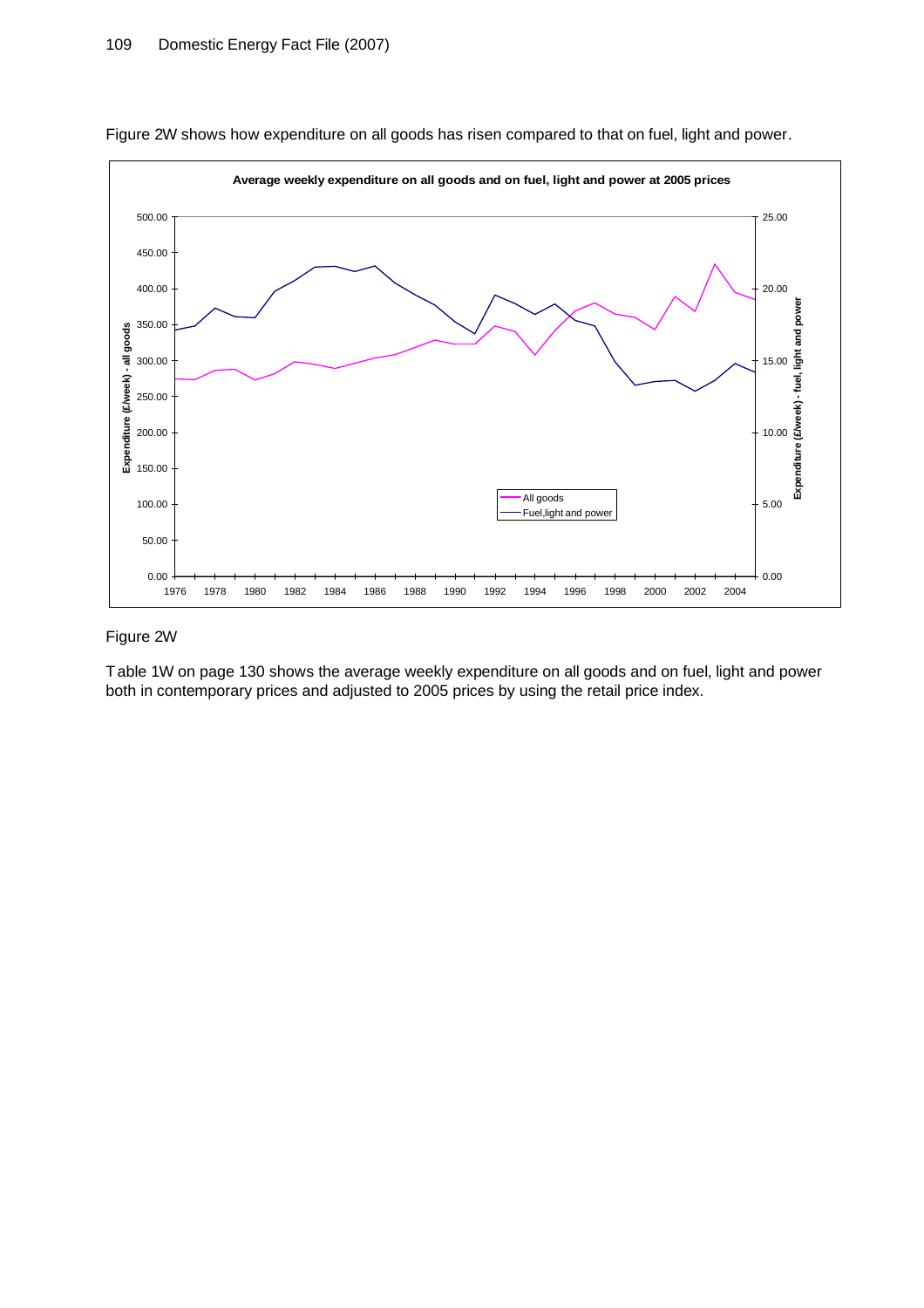# **Population and household numbers – Wales**

The number of households continues to increase while the number of people per household falls. Figure 3W shows the household and population numbers for Wales.



# Figure 3W

The average household size has decreased from 3.12 to 2.35 between 1970 and 2005.

Since the previous Country fact file was published some government figures, for population and households in the years included in it, have been revised as a result of the 2001 census. This means there may be small differences in tables produced for this fact file from those in the earlier publication.

Table 2W shows the population, number of households and average household size, for Wales, for the years 1970-2005.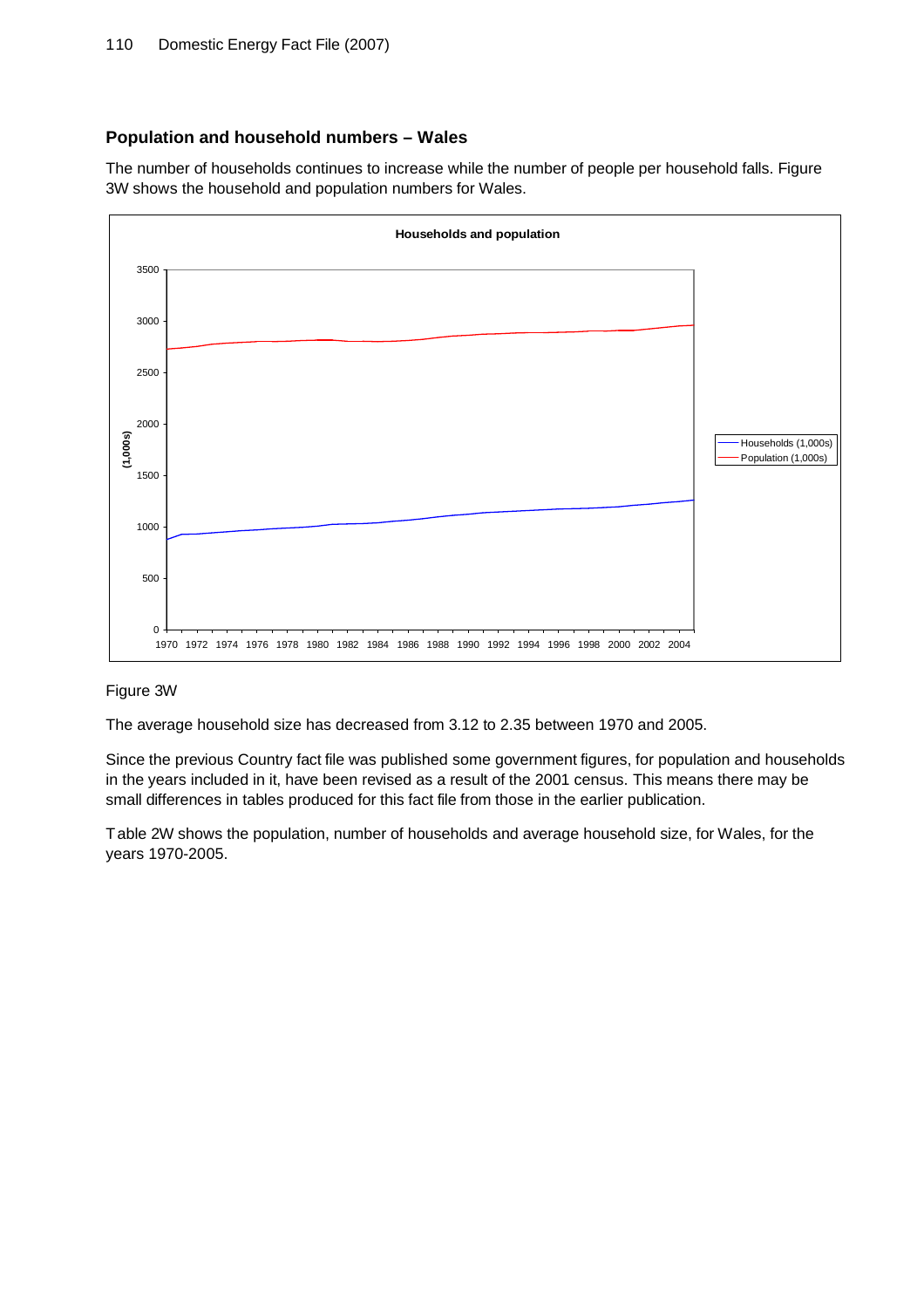# **Age of the housing stock – Wales**

Figure 4W shows the age distribution within the housing stock.



#### Figure 4W

Although some older dwellings are demolished there is very little decrease in the number of older dwellings since some are also converted to multiple dwellings.

The number of new dwellings built each year is increasing the post 1976 category.

Table 3W shows the number of dwellings in each age category from 1987 to 2005.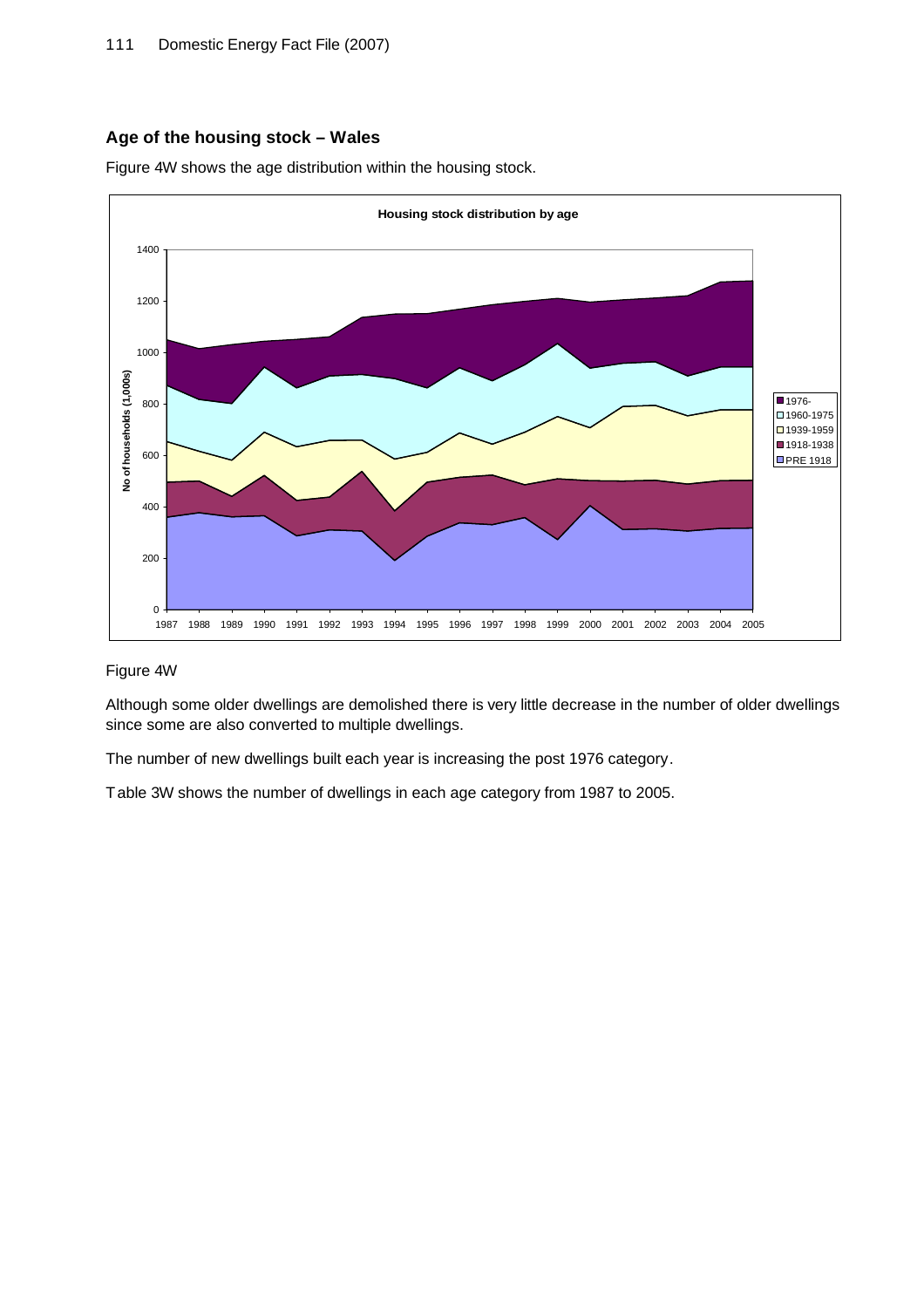# **Housing stock distribution by tenure – Wales**

Figure 5W shows the tenure distribution of the housing stock.



#### Figure 5W

Before 1987 figures for registered social landlords and private rented tenancies are combined.

The number of those owning their house is increasing slowly from 62% in 1977 to 66% in 2005. Local authority ownership has decreased from 32% to 12% in the same period while registered social landlord ownership had risen to 13% by 2005.

Table 4W shows the number of households of each tenure from 1977 to 2005.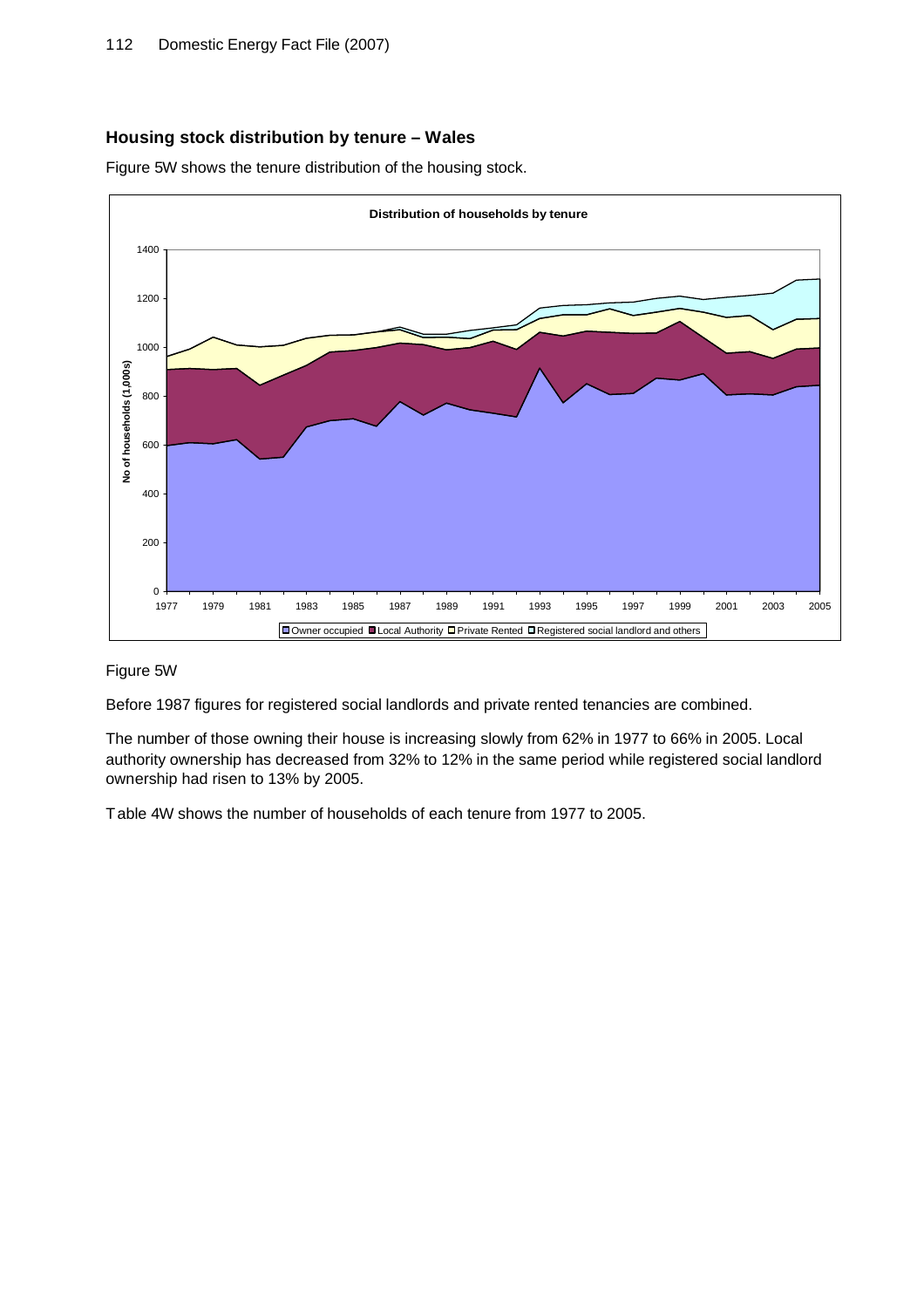# **House types – Wales**



Figure 6W shows the distribution of the housing stock by type of dwelling.

# Figure 6W

Although the number of households is increasing the proportion of each type has remained fairly consistent. Figure 7W shows the proportions of each house type in 2005.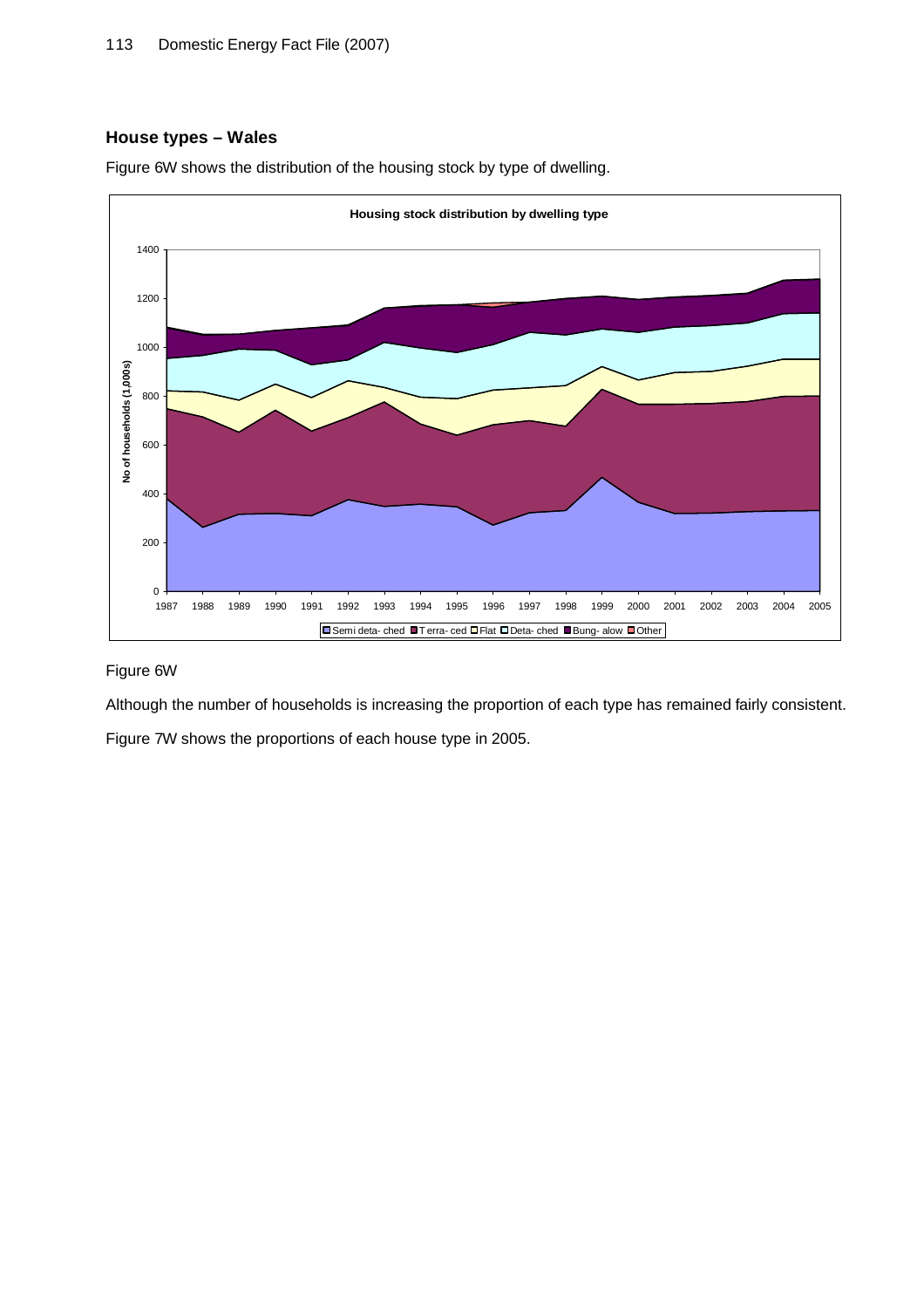

# Figure 7W

Although there has been a decrease in semi detached houses from 35% in 1987 to 26% in 2005 this is at least partly due to statistical variations in the data. Over the same time period flats have increased from 7% to 12% of the stock again looking at the full range of years this is not a continuous trend.

Table 5W shows the number of households in each dwelling type from 1987 to 2005.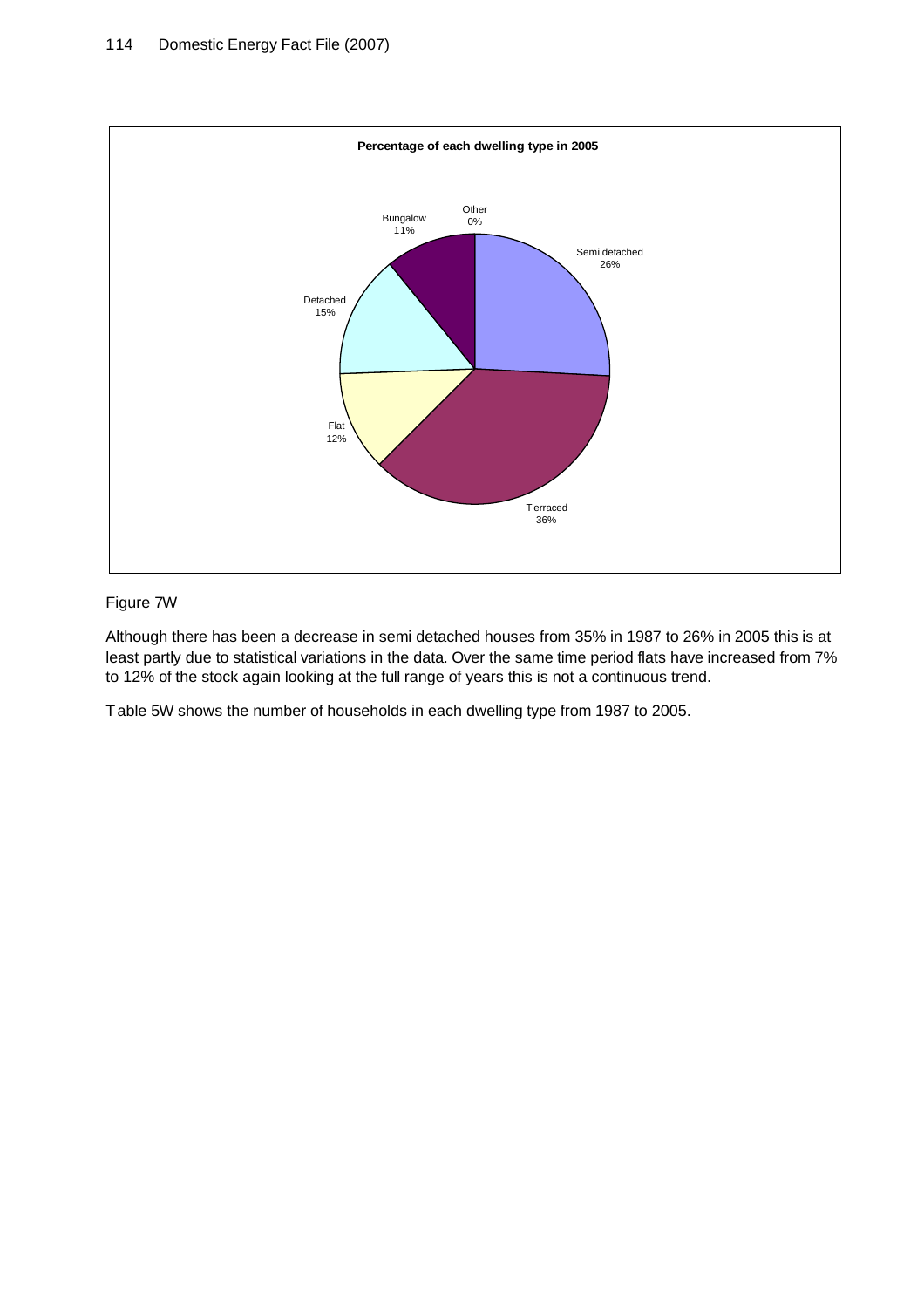# **Loft insulation – Wales**

The ownership of loft insulation is shown in figure 8W.



#### Figure 8W

In 2005 88.4% of lofts had some insulation. This has risen from 48.1% in 1976. It has been as high as 92.2% in 1999. The fluctuations in recent years are due to statistical variations due to the sample size. It is evident however that a saturation point at about 90% has been reached in the late 1980s. However the depth of loft insulation has continued to increase. Since 1994 those lofts with 3 inches (75mm) or more of insulation appears to have saturated at between 60% and 70%.

Figure 9W gives more detail of the 4 inches (100mm) or more category.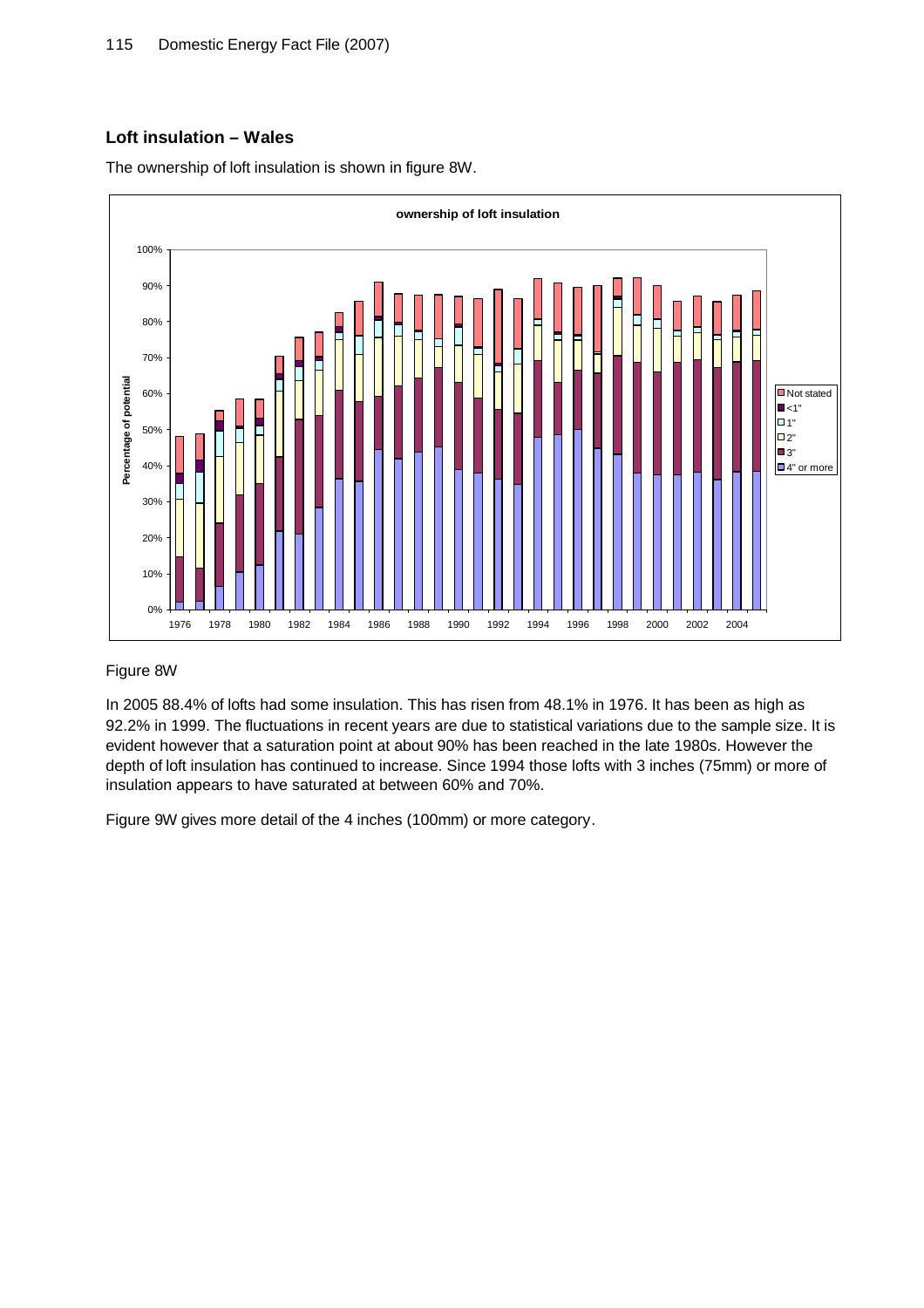

## Figure 9W

This appears to show a fall in the percentage of those with 4 inches (100mm) or more of insulation it is balanced by an increase in those with 3 inches (75mm) of insulation. The number of those who "don't know" how much insulation they have further confuses the situation.

Table 6W shows ownership and depth of loft insulation from 1976 to 2005.

Table 7W shows the details of those with 4 inches (100mm) or more of insulation.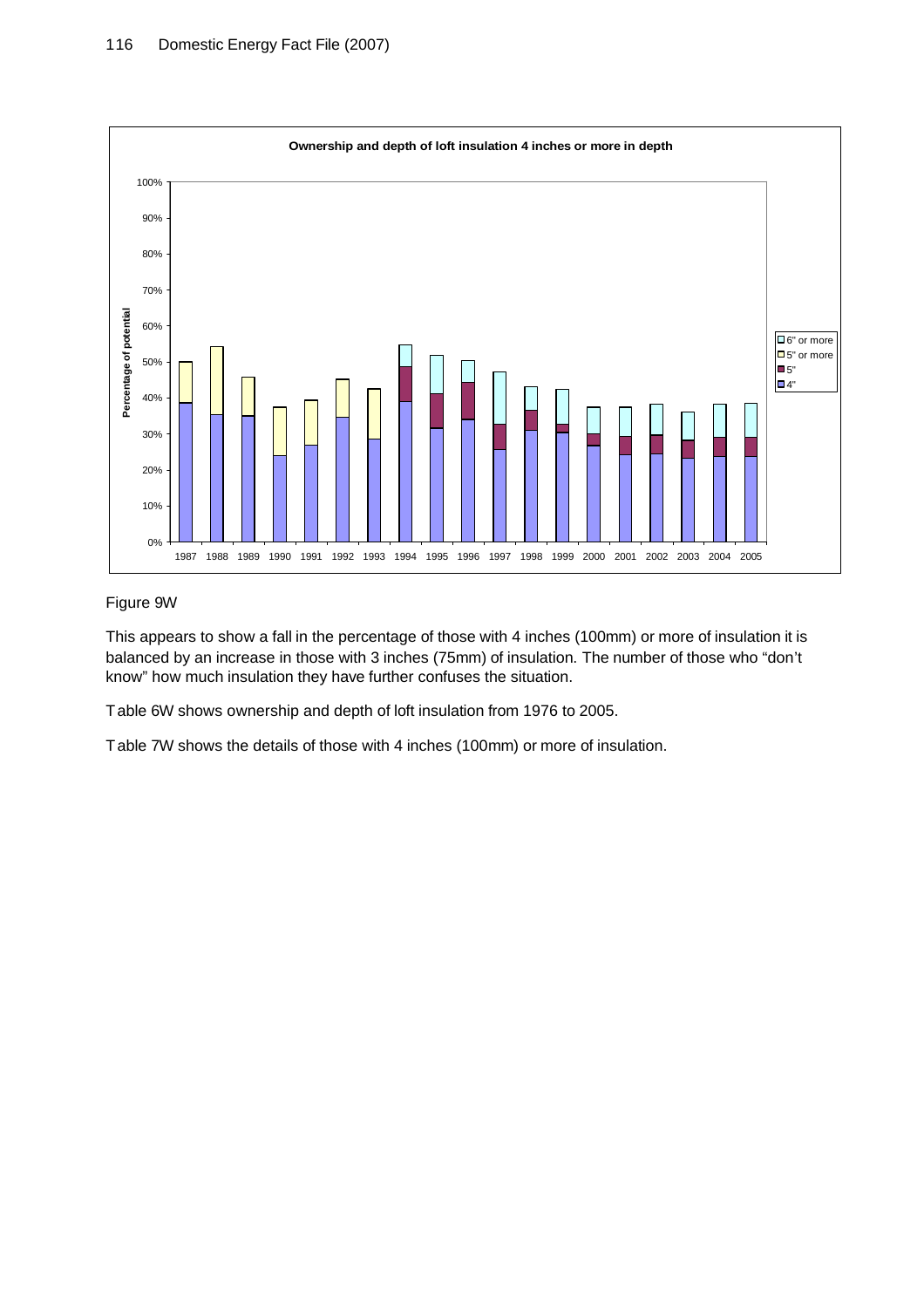## **Cavity wall insulation – Wales**

Figure 10W shows the ownership of cavity wall insulation.



#### Figure 10W

Cavity wall insulation ownership has increased from 2.6% of cavity wall dwellings in 1976 to 40.1% in 2005.

Table 8W shows the number of households with cavity wall insulation as well as the total number of cavity wall dwellings (potential) in Wales. It also shows the number who have cavity walls but "don't know" if they have cavity wall insulation.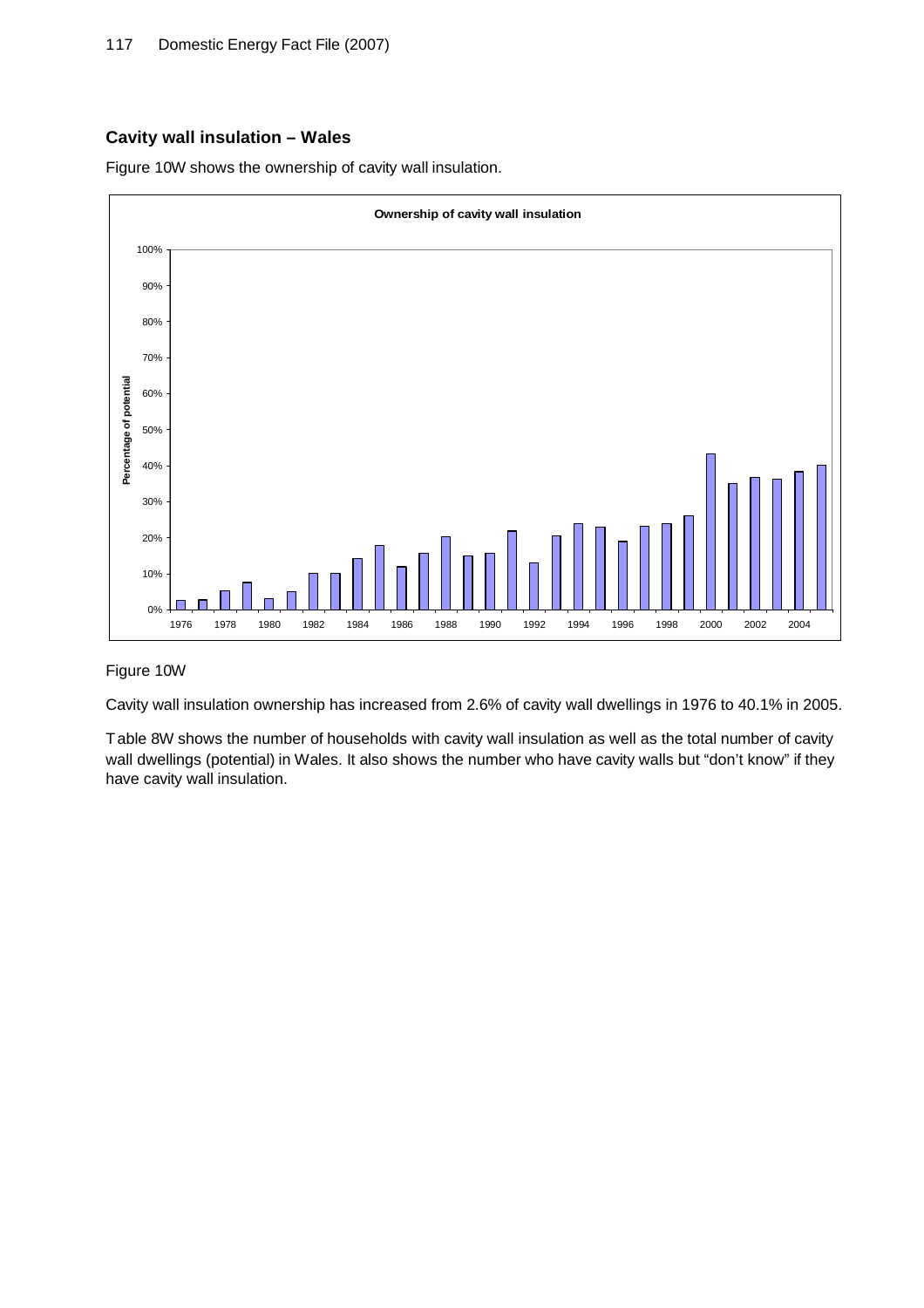# **Double glazing ownership – Wales**

Figure 11W shows the ownership of double glazing.



#### Figure 11W

Double glazing ownership has risen from 7.1% of potential in 1976 to 84.1% in 2005. This refers to any house with any number of windows double glazed. In the earlier years the percentage of rooms double glazed was not recorded and in the last five years the number where the percentage of rooms double glazed has not been given has risen. However between 1984 and 2005 the percentage with 80% or more of rooms double glazed has risen from 7.1% to 31.7%.

Table 9W gives the number of households with double glazing and the percentage of rooms double glazed where available.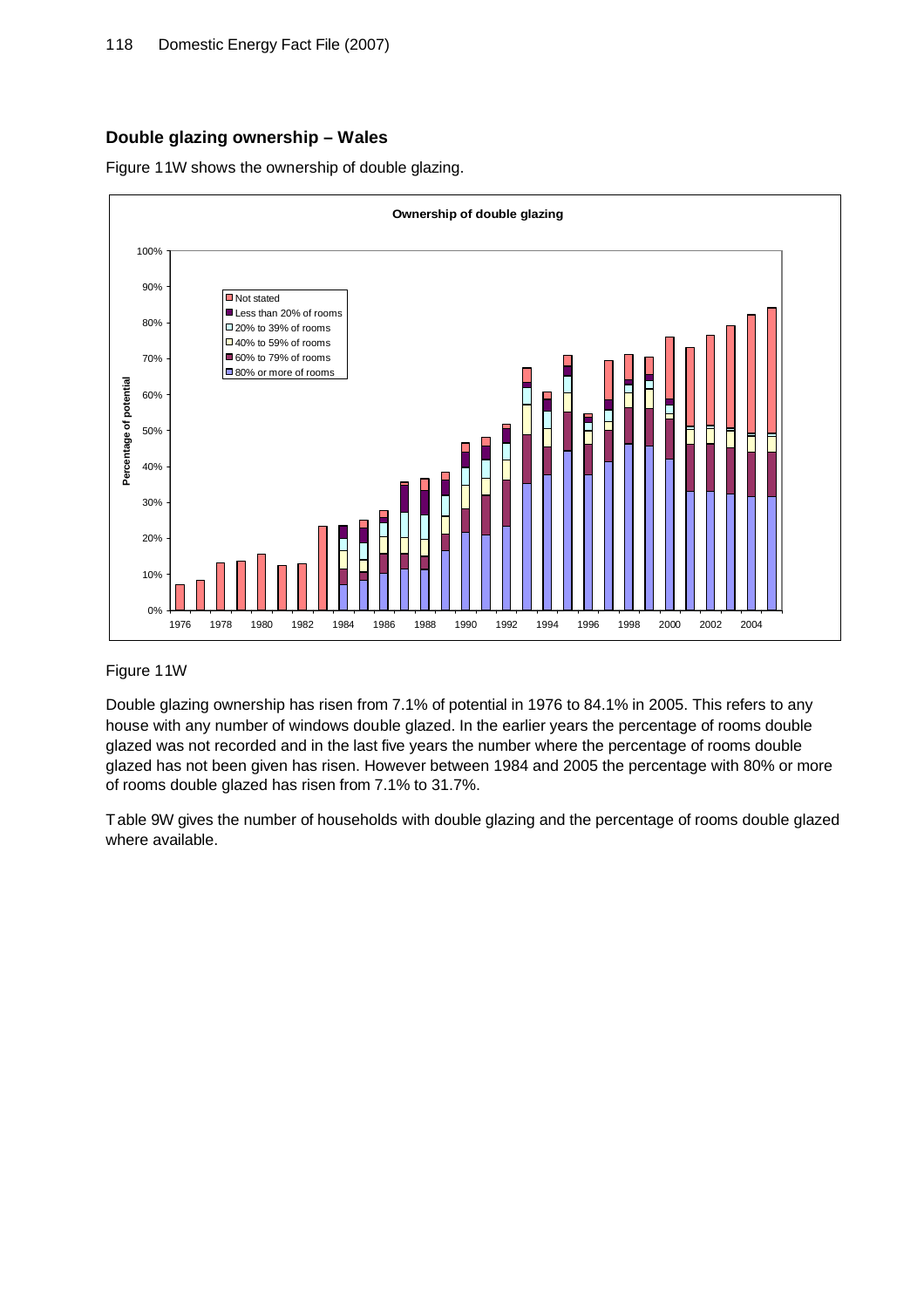# **Draught proofing – Wales**

Figure 12W shows the ownership of draught proofing. If a dwelling has double glazing or single glazing with draught stripping it is considered to be draught proofed.



# Figure 12W

Ownership levels are increasing largely due to the increase in double glazing. In 2005 85.5% of dwellings were draught proofed compared with 84.1% which were double glazed. In 1987 the figures were 63.3% draught proofed compared with 35.6% double glazed.

Table 10W gives the number of households with draught proofing and the percentage of rooms that are draught proofed.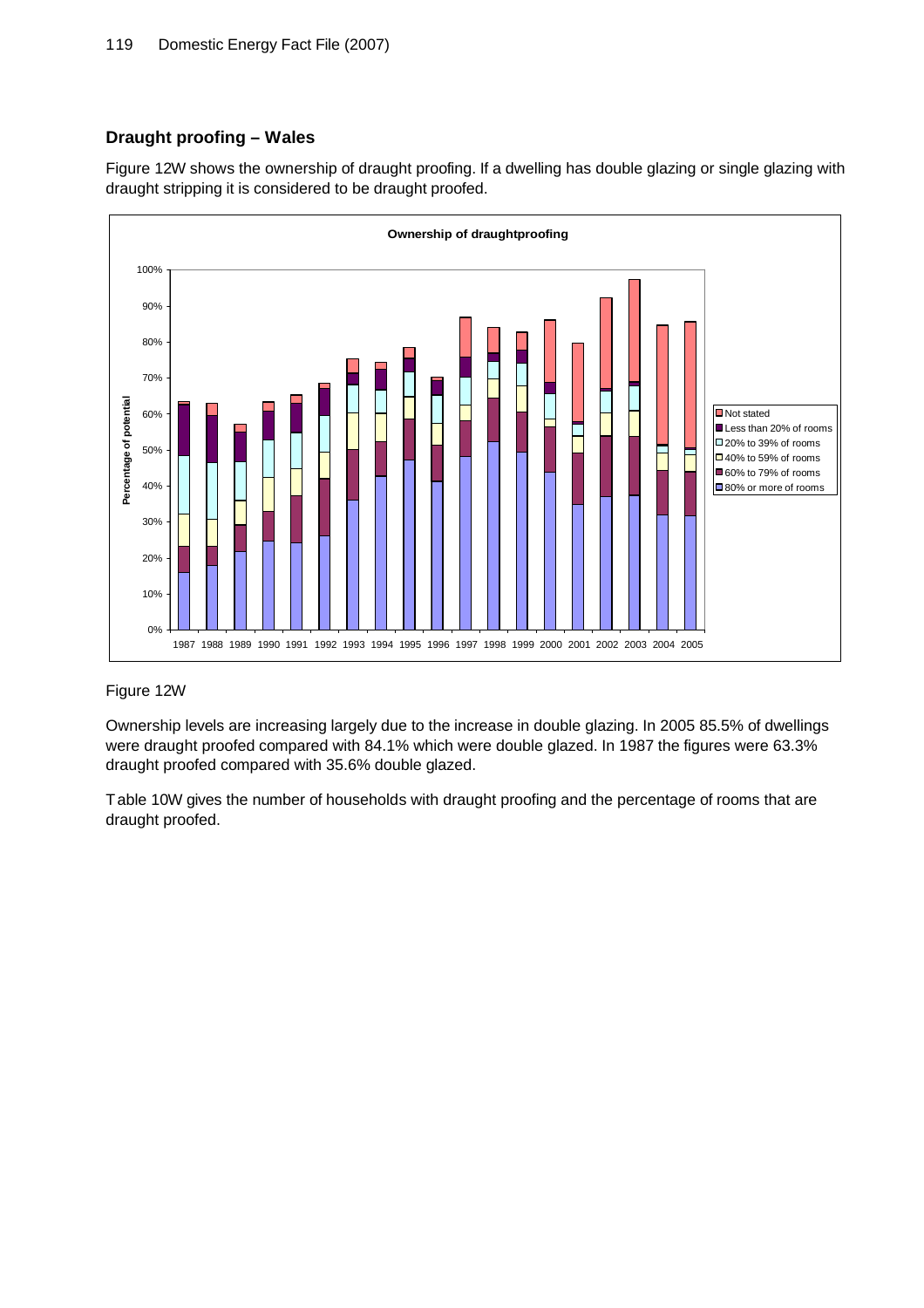## **Hot water tank insulation – Wales**





#### Figure 13W

Ownership of hot water tank insulation has increased from 58.3% of dwellings with hot water tanks in 1976 to 90% in 2005. Ownership has been around 90% since 1991. In 2005 63.4% of households had 3 inches (75mm) or more of insulation on their hot water tank. Those that have spray foam factory insulated tanks are counted as having the equivalent of a jacket of 3 inches (75mm) or more.

Table 11 W shows the number of households with hot water tank insulation and the depths of the insulation.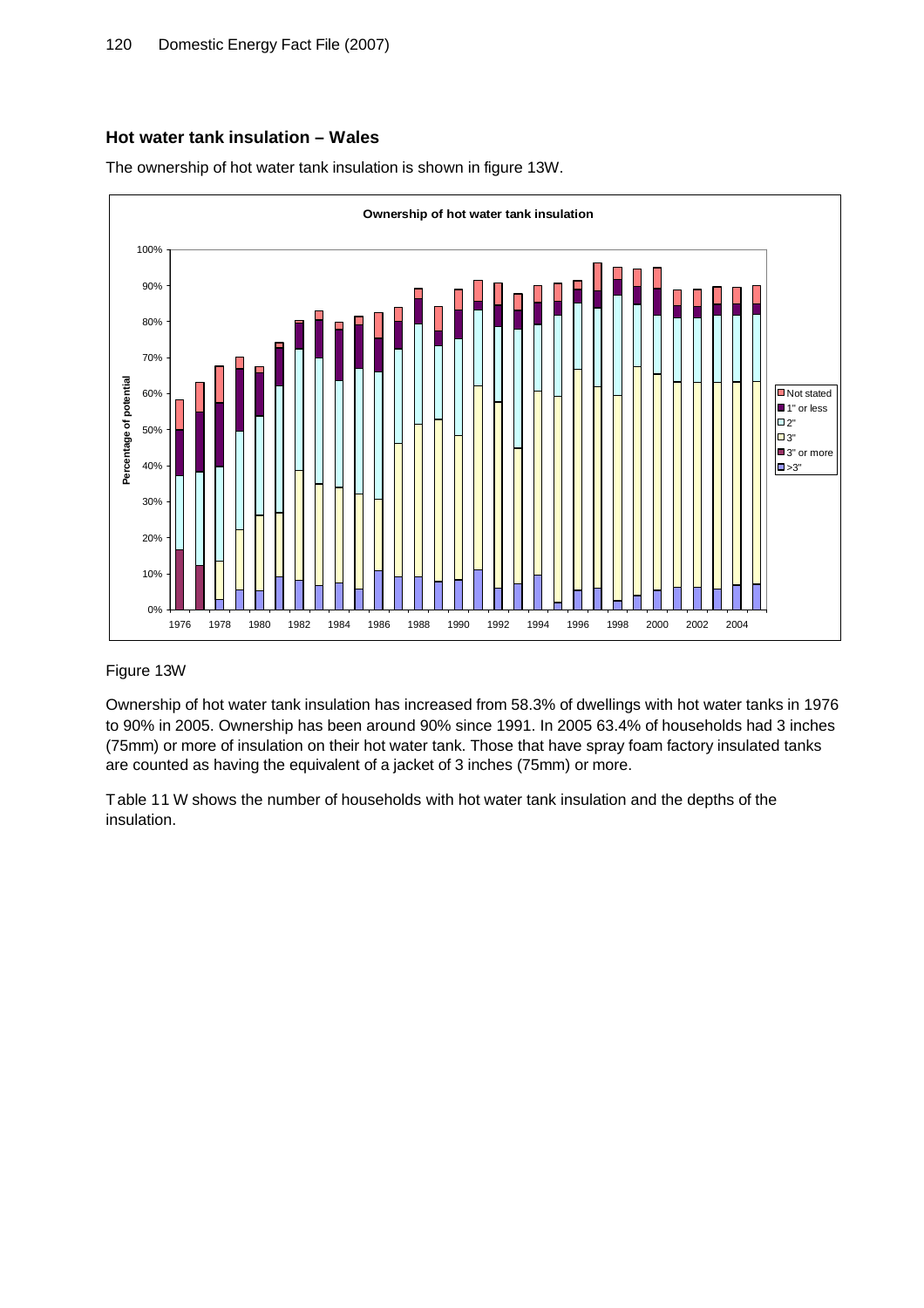#### **Insulation measures ownership – Wales**

Figure 14W shows households with full and no insulation. Full insulation is taken as households where there is at least 4 inches (100mm) of loft insulation, if there is a loft, and cavity wall insulation, if there is a cavity, and at least 80% of rooms double glazed. No insulation means there is no loft insulation, if there is a loft and no cavity wall insulation, if there is a cavity, and no double glazing.



#### Figure 14W

The proportion of households with no insulation has decreased from 14.7% in 1987 to 9.2% in 2005. The proportion with full insulation has risen from 5.7% in 1987 to 14.1% in 1997 before appearing to decrease again. This may be caused by the increase in the number of households that "don't know" what levels of insulation they have and therefore cannot be included as having full insulation or simply by statistical variations due to low sample sizes.

Table 12W shows the number of households with full and no insulation.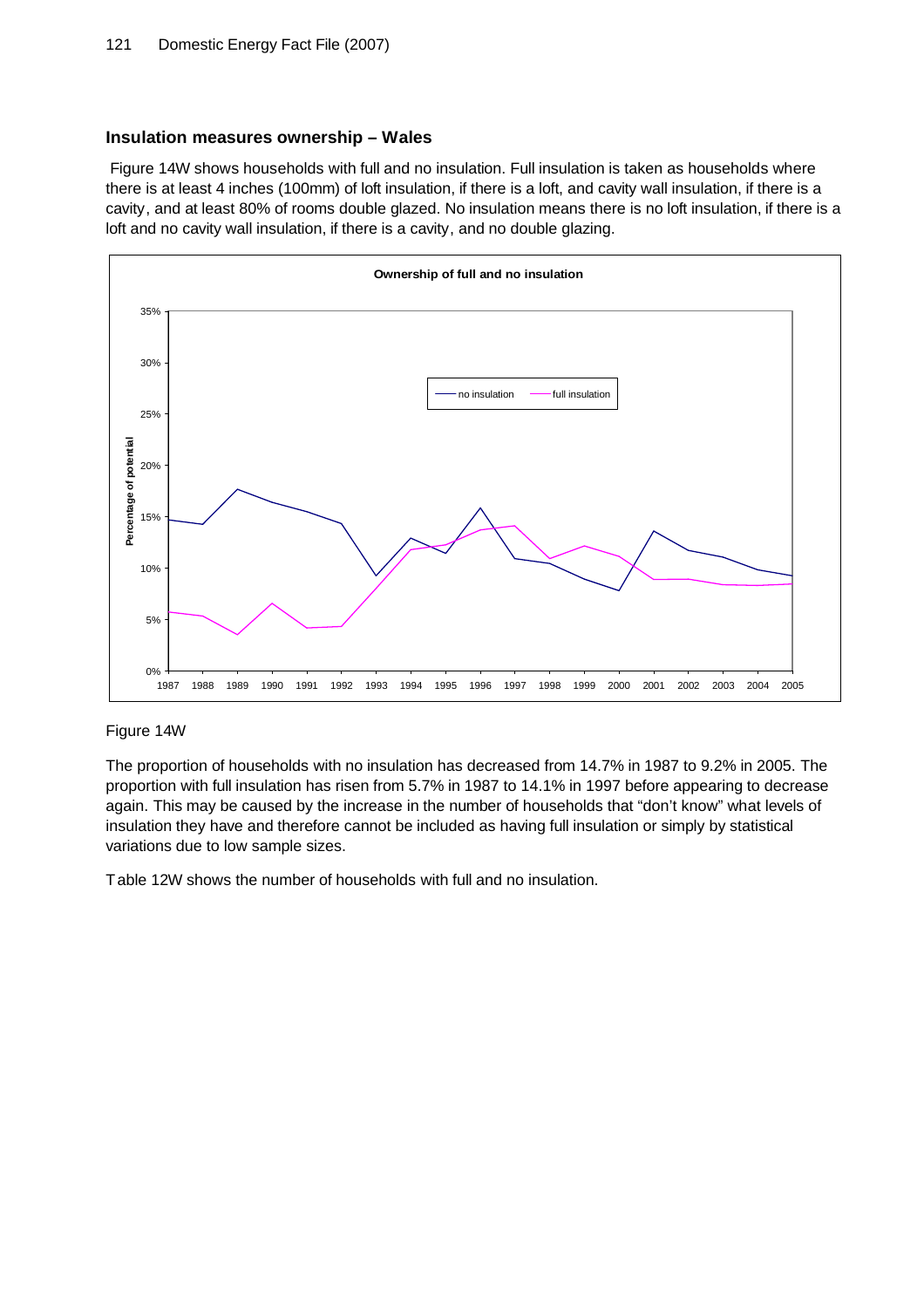## **Energy consumption and external temperatures – Wales**

Figure 15W shows the delivered energy and average external temperatures from 1976 to 2005.



#### Figure 15W

From 1976 to 2005 delivered energy has increased by 27.4% while the number of households has increased by 29.6%. Figure 15W shows the relationship between external temperature and delivered energy. In particular the effects of the cold winters in 1979, 1985, 1986, 1987, 1996 and 2000 to 2005 can be seen.

Table 13W shows the total households, total delivered energy, average external temperature and average energy consumption per dwelling.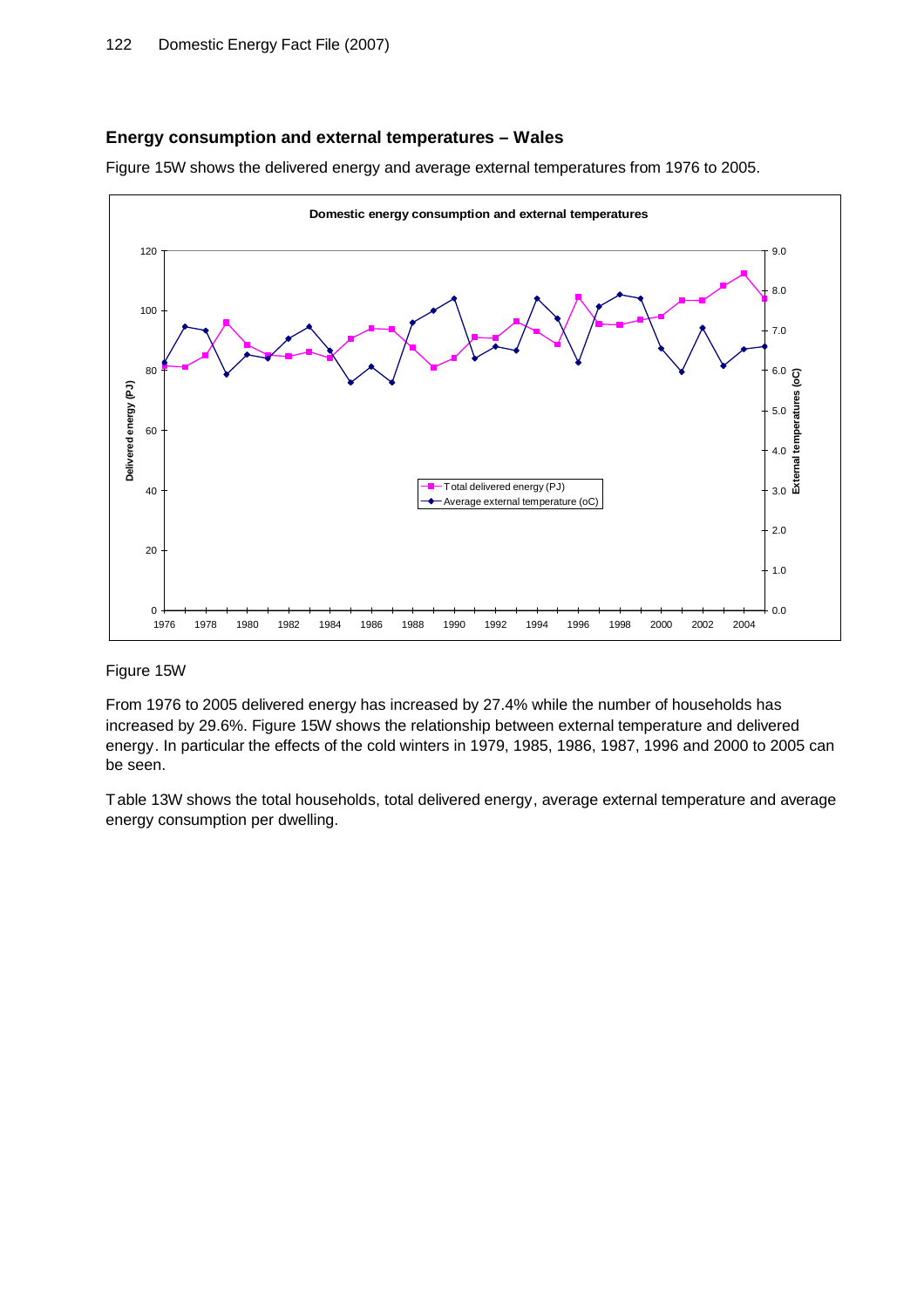# **Heat loss of average dwelling – Wales**

Figure 16W shows the changes in average heat loss from 1976 to 2005.



#### Figure 16W

The heat loss from the average dwelling has steadily been reducing as insulation levels improve. In 2005 it was 267.7 W/°C per dwelling compared with 363.4 W/°C in 1976.

Table 14W shows the average dwelling heat loss and the stock heat loss from 1976 to 2005.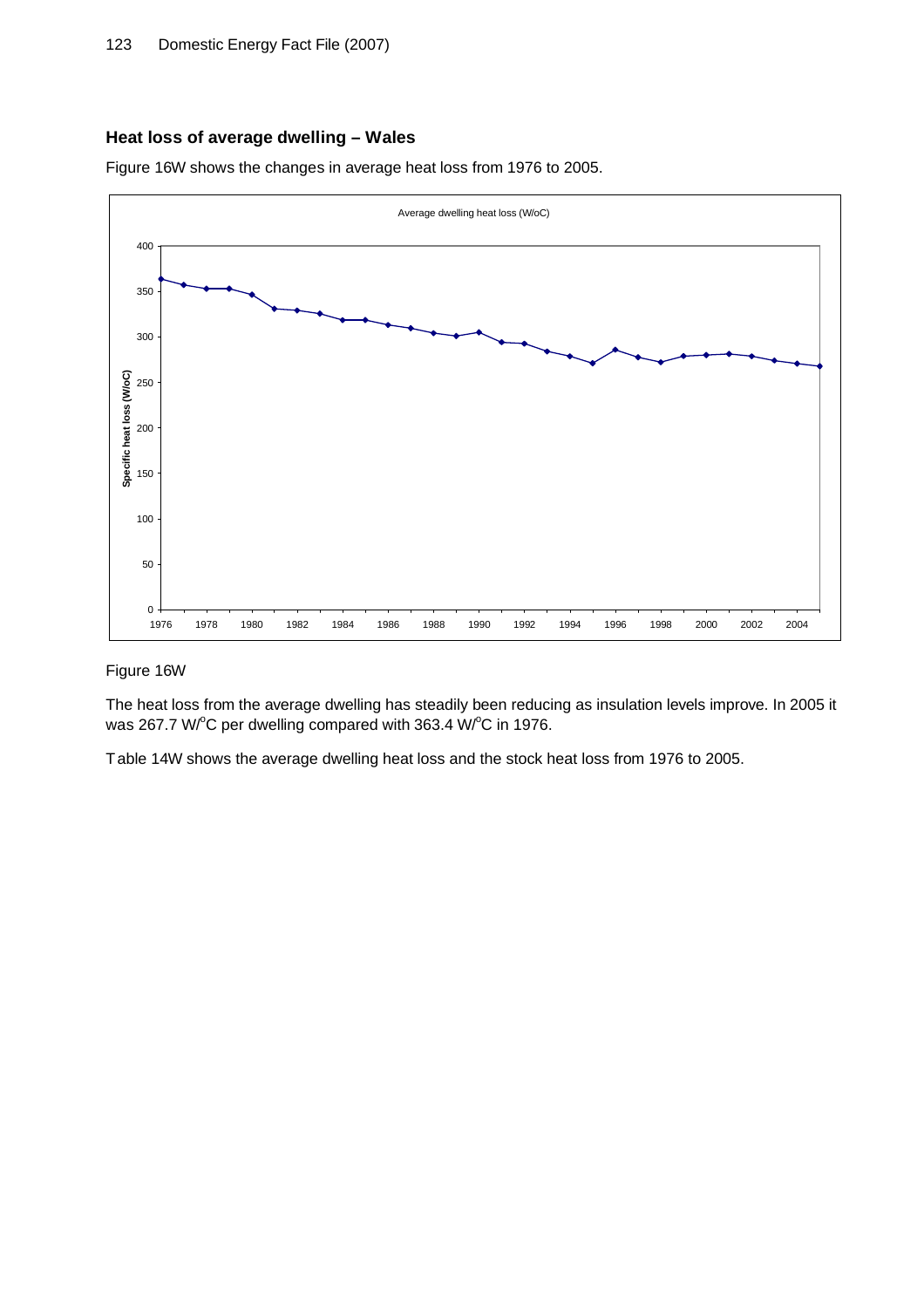## **Central heating ownership – Wales**

Figure 17W shows the ownership of central heating.



## Figure 17W

Central heating ownership has been increasing. In 2005 89.9% of households had central heating this compares with 65% in 1983.

Table 15W shows the number of households with and without central heating.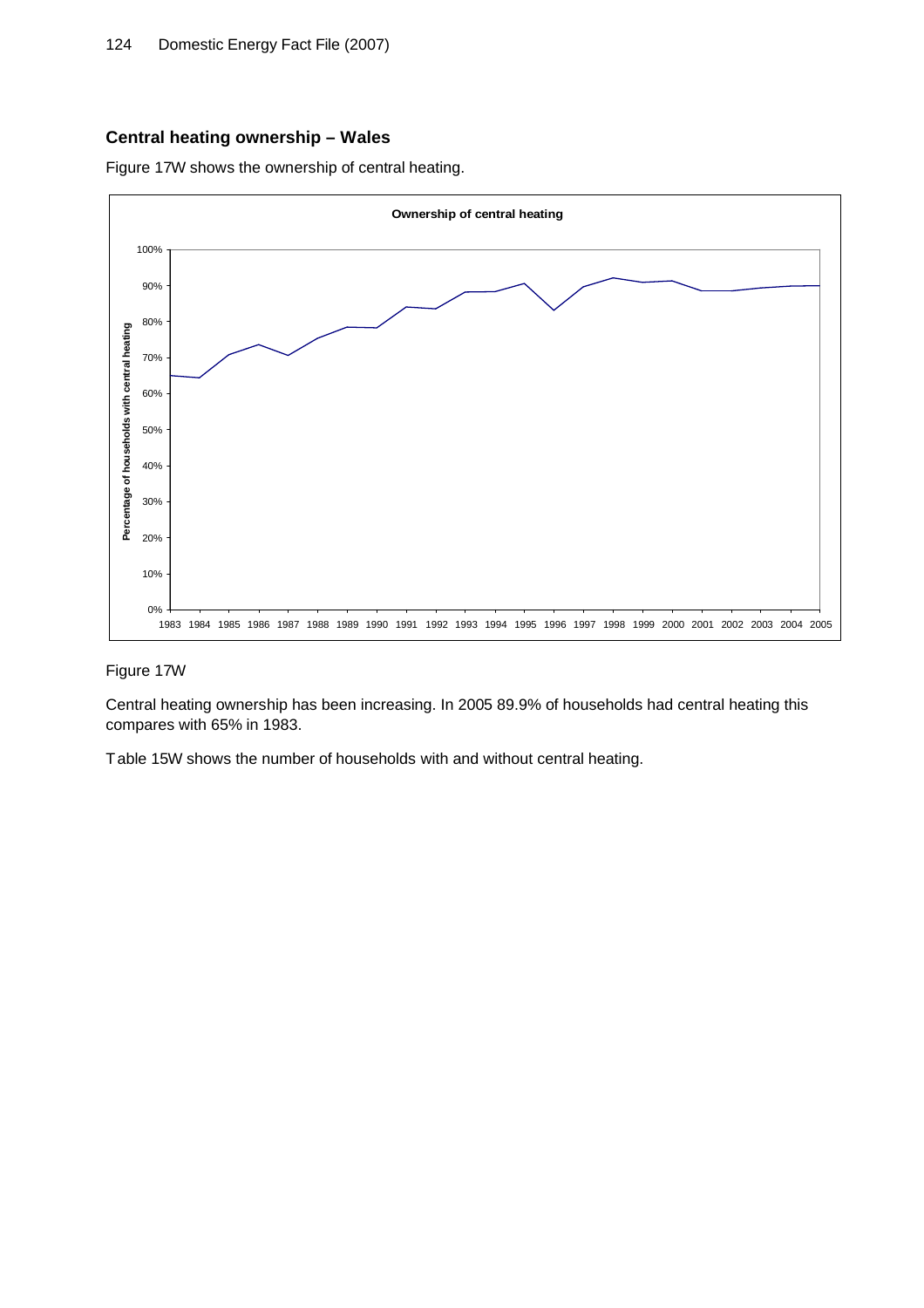# **Heating appliances – central heating – Wales**

Figure 18W shows the main form of heating in centrally heated homes.



#### Figure 18W

Figure 18W shows the central heating fuel used as a percentage of the whole stock. The figure shows clearly that the main central heating fuel is gas.

Considering only those homes that are centrally heated, in 2005 gas was used in 78% of these homes. This compares with 62.2% using gas in centrally heated homes in 1983. Solid fuel use has fallen from 23.2% of centrally heated homes in 1983 to 3.1% in 2005. As shown in figure 17W the overall percentage of those using central heating has increased.

Table 16W shows the number of households using each fuel type for central heating.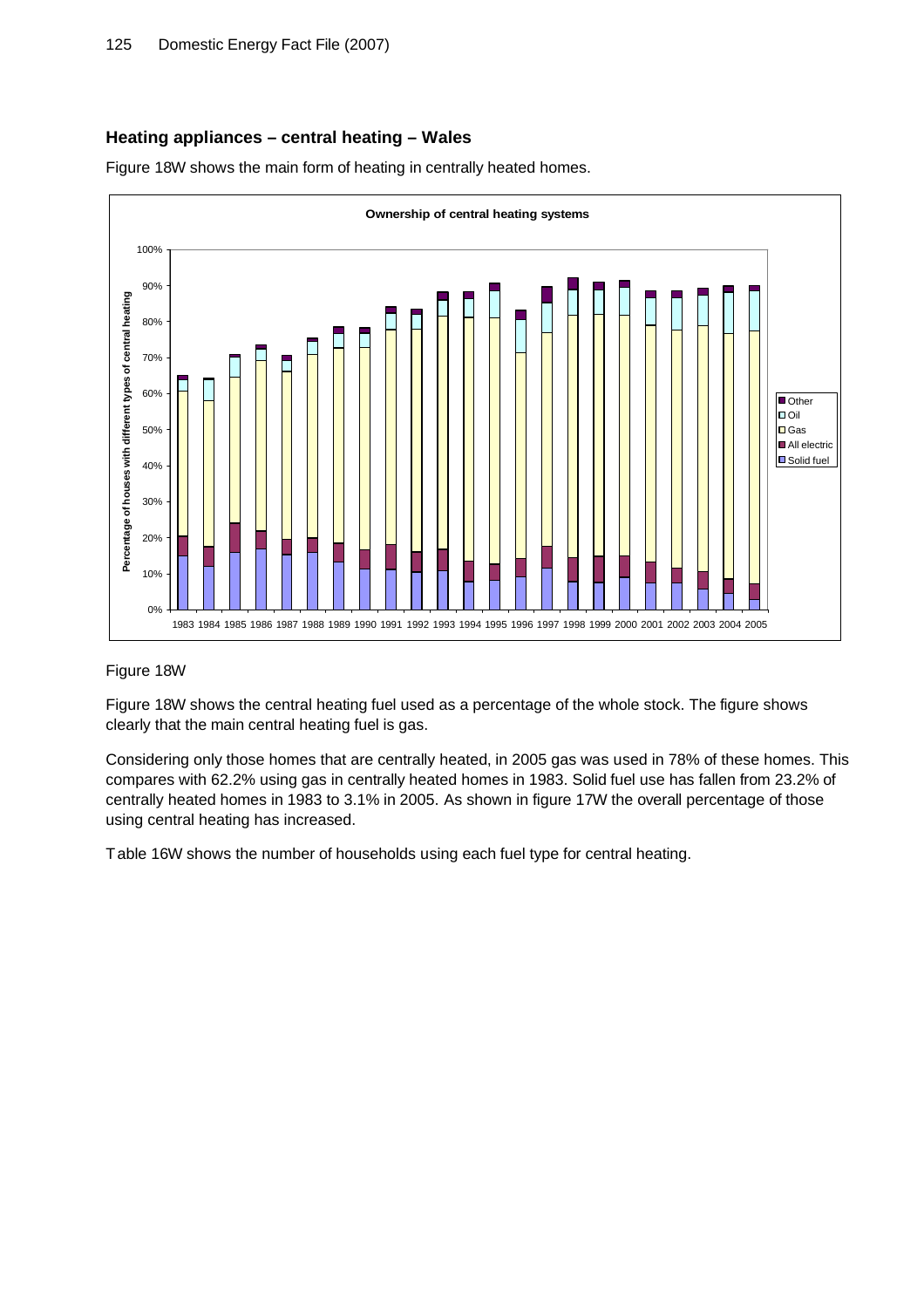## **Heating appliances – non central heating – Wales**

Figure 19W shows the percentage of households using non central heating and the fuel they use.



#### Figure 19W

In 1983 35% of homes used some form of non central heating as their main heating system. In 2005 this had reduced to 10.1%.

In 2005 44% of those without central heating used gas, 32% used electric and 20% used solid fuel.

Table 17W shows the number of households with non central heating and the type of fuel they use.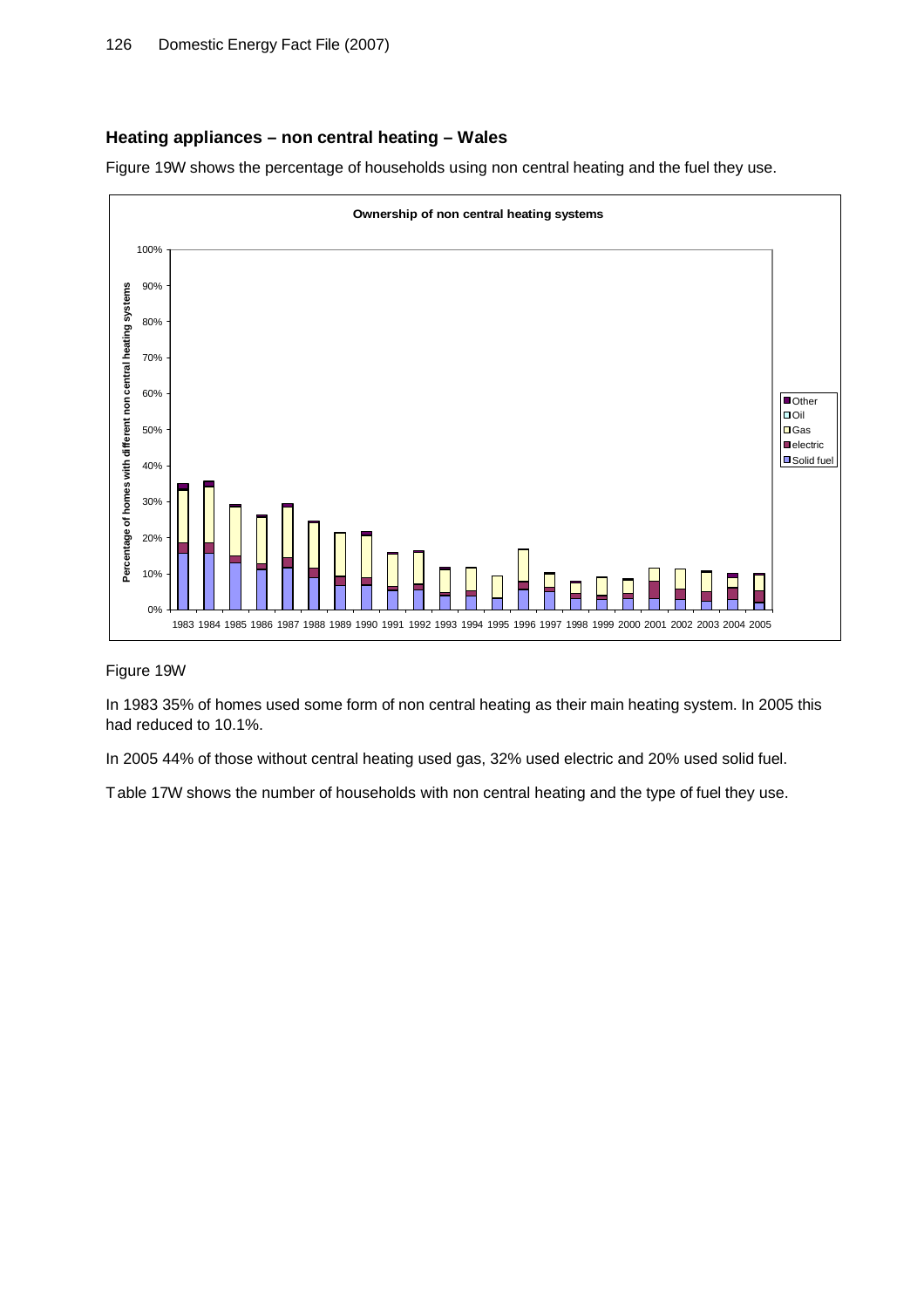## **Heating appliances and efficiencies – Wales**

Figure 20W shows the weighted average space heating efficiency.



#### Figure 20W

The average space heating efficiency has improved from 58.1% to 72.4% between 1983 and 2005. This is partly due to changes in fuel for heating systems and partly due to improvements in gas and oil central heating systems where the average efficiencies have increased from 57.2% to 72.8% for gas and 59.3% to 81.3% for oil between 1983 and 2005.

Table 18W shows the weighted average central heating and non central heating efficiencies for each year as well as the weighted average space heating efficiency.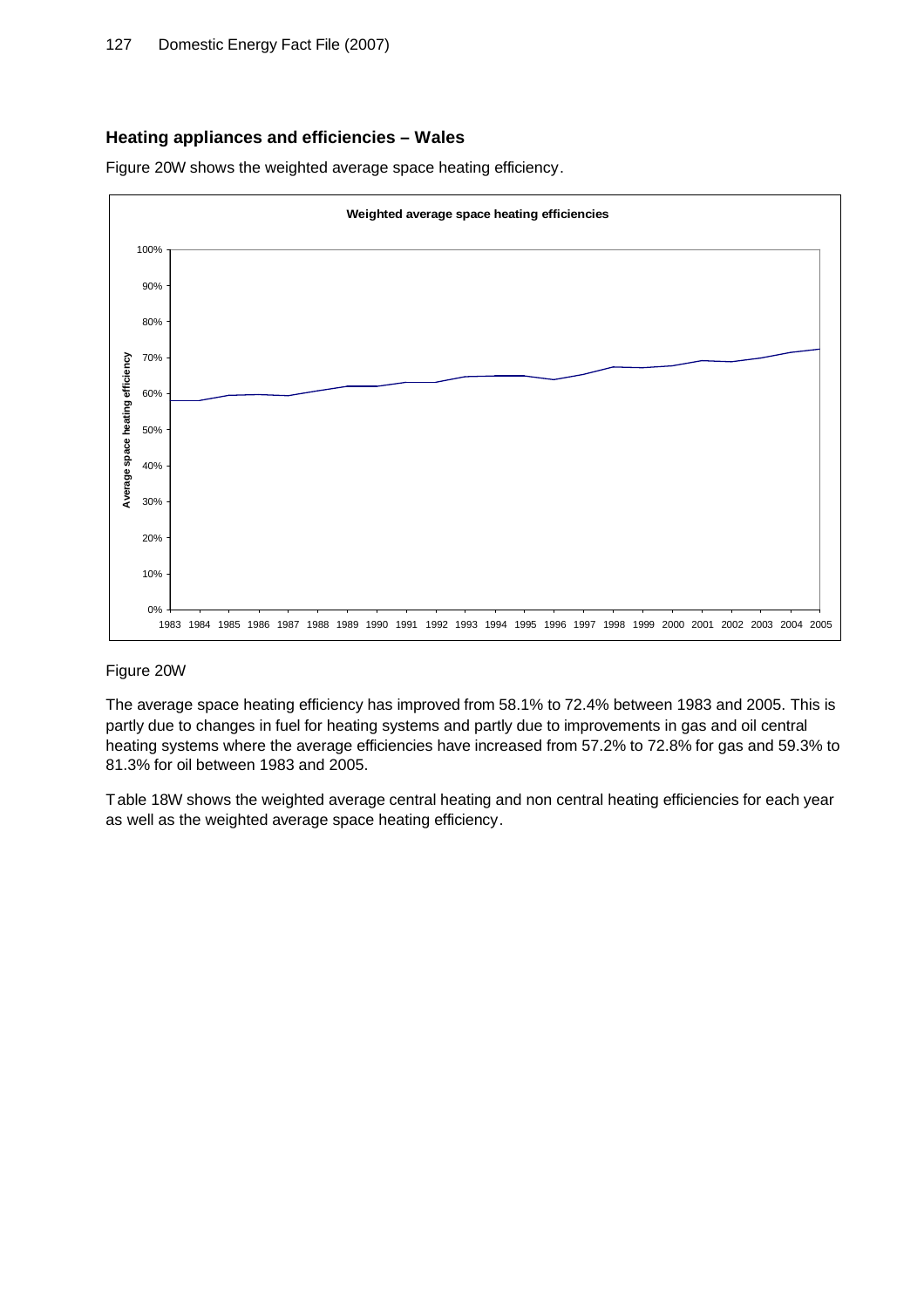## **Energy consumption by end use – Wales**

Figure 21W shows the domestic energy consumption by end use for each year.



#### Figure 21W

The average energy use per household has remained very similar throughout the period although total energy consumption has risen due to an increase in the number of households.

Table 19W shows the energy consumption for space heating, water heating, cooking and lights and appliances for all households. It also gives the figures for space heating and all energy per household.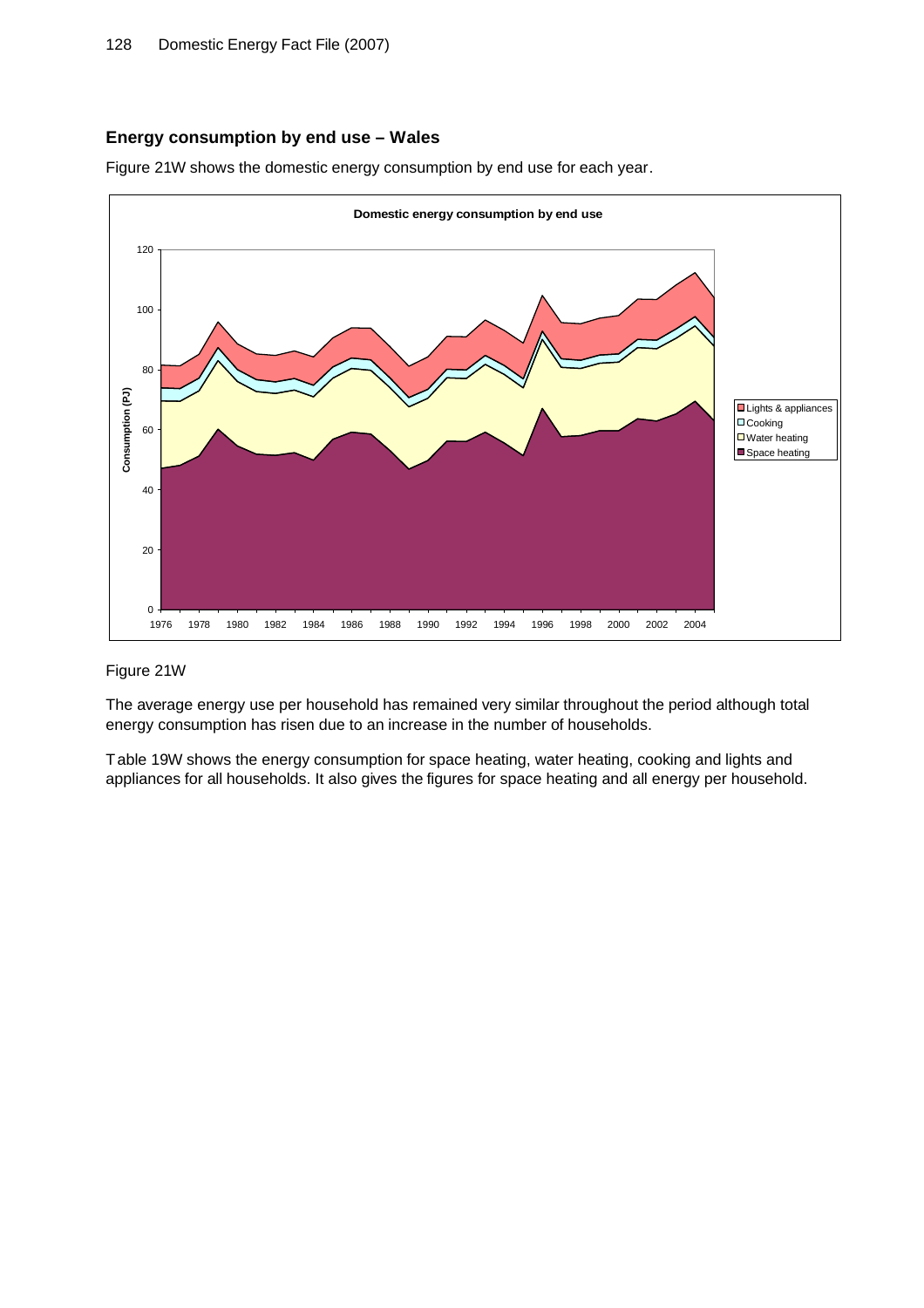## **Domestic energy consumption by fuel – Wales**

Figure 22W shows the energy use of the housing stock by fuel.



#### Figure 22W

During this period town gas has been phased out but in 2005 65.9% of domestic energy consumption was gas compared with 21.1% in 1976. In 1976 solid fuel made up 54.4% of the energy consumed whereas by 2005 this had fallen to 3.5%.

Table 20W shows the energy use of the housing stock by the different fuels.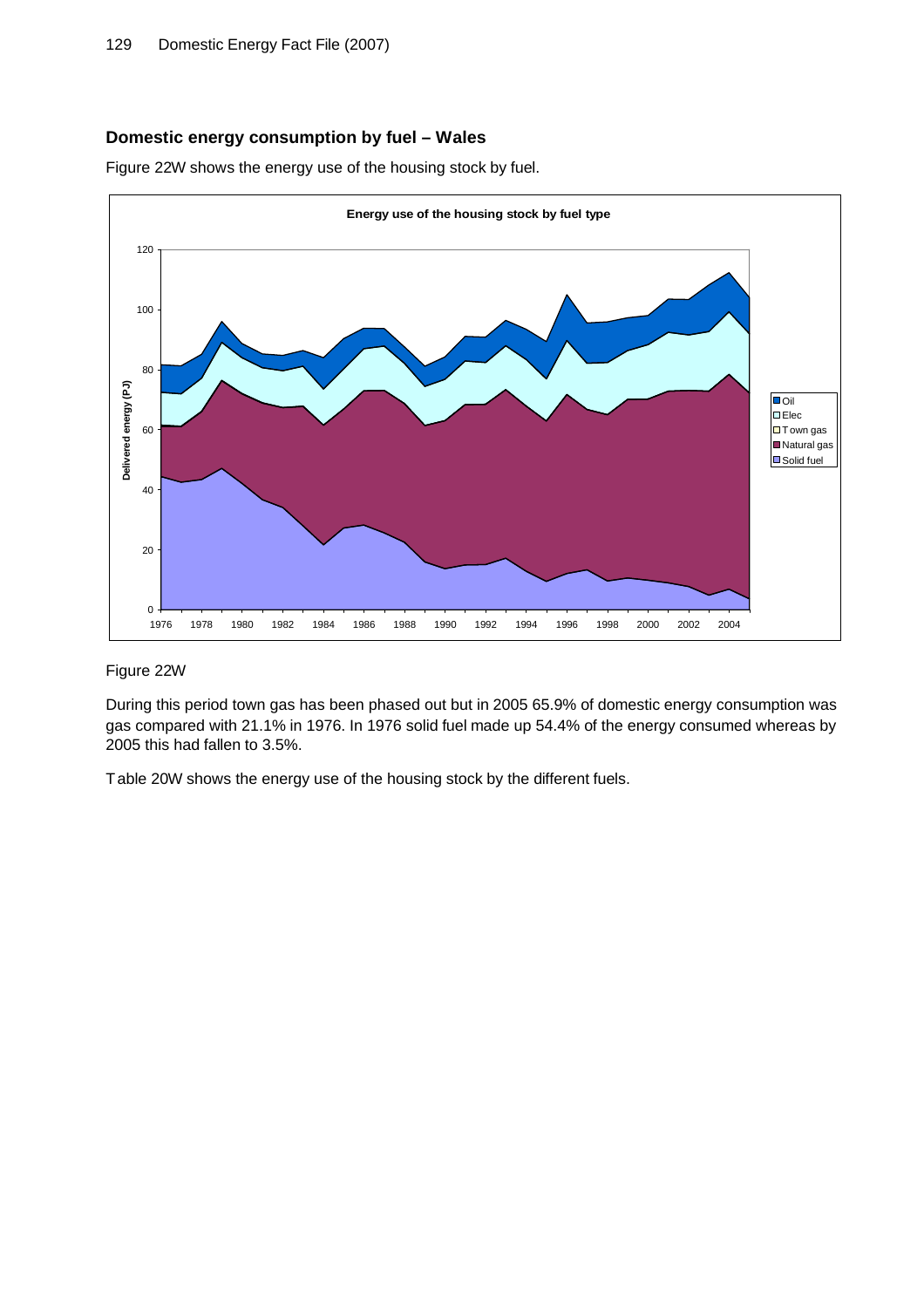# **Tables – Wales**

|      | <b>Contemporary prices</b> |             | 2005 prices |             |           |
|------|----------------------------|-------------|-------------|-------------|-----------|
|      |                            |             |             |             | % fuel,   |
|      |                            | Fuel, light |             | Fuel, light | light and |
| Year | All goods                  | and power   | All goods   | and power   | power     |
| 1976 | 56.92                      | 3.55        | 274.53      | 17.12       | 6.2%      |
| 1977 | 65.69                      | 4.18        | 273.53      | 17.41       | 6.4%      |
| 1978 | 74.55                      | 4.86        | 286.21      | 18.66       | 6.5%      |
| 1979 | 85.08                      | 5.33        | 288.04      | 18.04       | 6.3%      |
| 1980 | 94.99                      | 6.25        | 272.96      | 17.96       | 6.6%      |
| 1981 | 109.87                     | 7.72        | 281.95      | 19.81       | 7.0%      |
| 1982 | 126.19                     | 8.70        | 298.31      | 20.57       | 6.9%      |
| 1983 | 130.29                     | 9.51        | 294.58      | 21.50       | 7.3%      |
| 1984 | 134.15                     | 10.02       | 288.69      | 21.56       | 7.5%      |
| 1985 | 146.01                     | 10.44       | 296.27      | 21.18       | 7.2%      |
| 1986 | 154.66                     | 10.99       | 303.56      | 21.57       | 7.1%      |
| 1987 | 163.63                     | 10.82       | 308.24      | 20.38       | 6.6%      |
| 1988 | 177.17                     | 10.90       | 318.14      | 19.57       | 6.2%      |
| 1989 | 197.10                     | 11.31       | 328.42      | 18.85       | 5.7%      |
| 1990 | 211.93                     | 11.62       | 322.61      | 17.69       | 5.5%      |
| 1991 | 224.37                     | 11.73       | 322.62      | 16.87       | 5.2%      |
| 1992 | 251.22                     | 14.11       | 348.18      | 19.56       | 5.6%      |
| 1993 | 249.45                     | 13.90       | 340.32      | 18.96       | 5.6%      |
| 1994 | 230.73                     | 13.67       | 307.36      | 18.21       | 5.9%      |
| 1995 | 265.53                     | 14.71       | 341.85      | 18.94       | 5.5%      |
| 1996 | 293.21                     | 14.16       | 368.59      | 17.80       | 4.8%      |
| 1997 | 312.14                     | 14.28       | 380.43      | 17.40       | 4.6%      |
| 1998 | 309.52                     | 12.66       | 364.73      | 14.92       | 4.1%      |
| 1999 | 310.25                     | 11.45       | 360.06      | 13.29       | 3.7%      |
| 2000 | 304.28                     | 12.01       | 342.98      | 13.54       | 3.9%      |
| 2001 | 351.07                     | 12.30       | 388.86      | 13.62       | 3.5%      |
| 2002 | 337.92                     | 11.82       | 368.14      | 12.87       | 3.5%      |
| 2003 | 410.10                     | 12.86       | 434.13      | 13.61       | 3.1%      |
| 2004 | 383.97                     | 14.37       | 394.93      | 14.78       | 3.7%      |
| 2005 | 384.73                     | 14.20       | 384.73      | 14.20       | 3.7%      |

Table 1W Average weekly expenditure on all goods and on fuel, light and power (£/week) - Wales

Source: Family Expenditure Survey, Expenditure and Food Survey.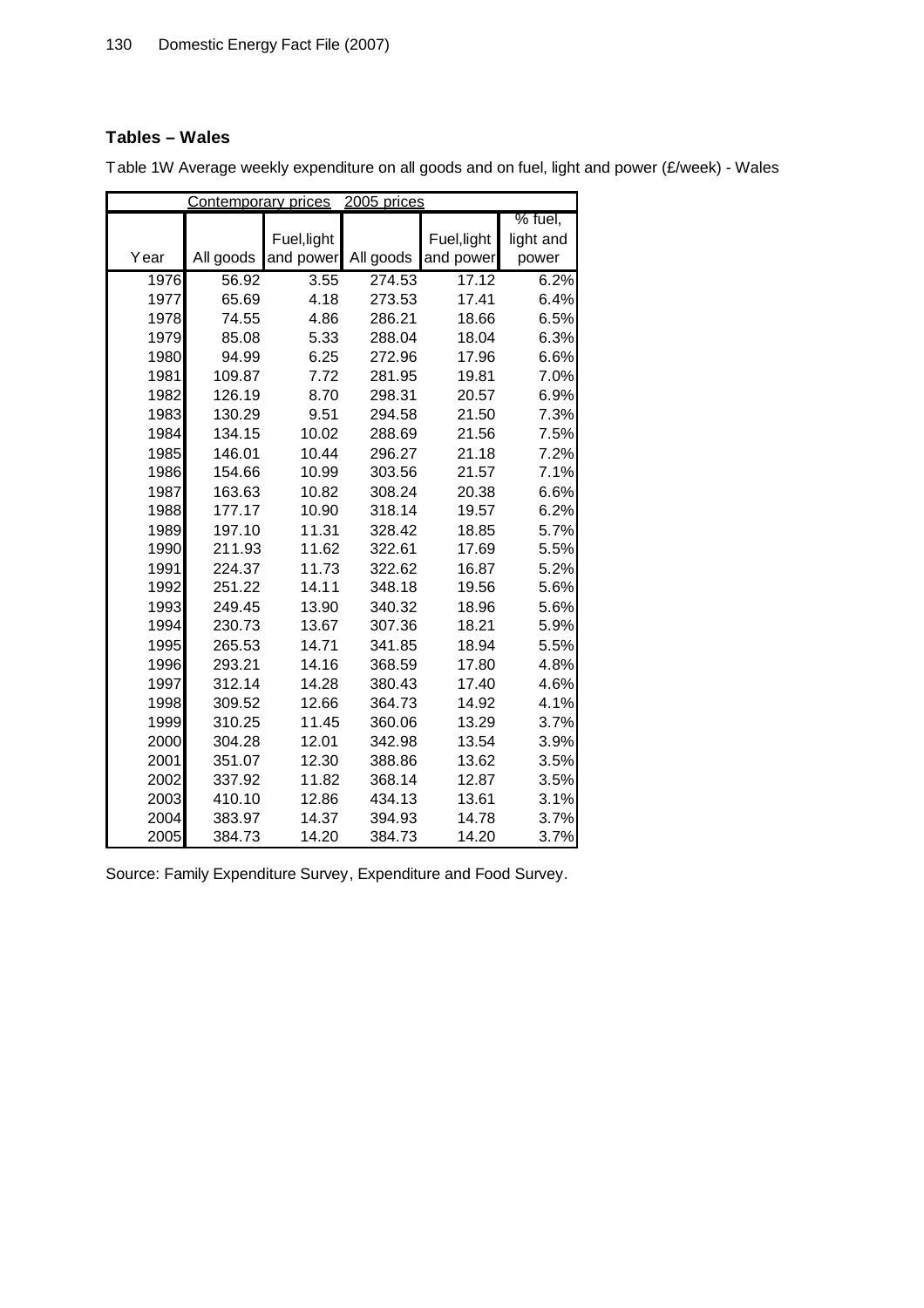|      |            |            | Average   |
|------|------------|------------|-----------|
|      | Households | Population | household |
| Year | (1,000s)   | (1,000s)   | size      |
| 1970 | 876        | 2729       | 3.12      |
| 1971 | 928        | 2740       | 2.95      |
| 1972 | 931        | 2755       | 2.96      |
| 1973 | 943        | 2773       | 2.94      |
| 1974 | 954        | 2785       | 2.92      |
| 1975 | 963        | 2795       | 2.90      |
| 1976 | 972        | 2799       | 2.88      |
| 1977 | 980        | 2801       | 2.86      |
| 1978 | 989        | 2804       | 2.84      |
| 1979 | 998        | 2810       | 2.82      |
| 1980 | 1007       | 2816       | 2.80      |
| 1981 | 1025       | 2813       | 2.74      |
| 1982 | 1027       | 2804       | 2.73      |
| 1983 | 1033       | 2803       | 2.71      |
| 1984 | 1042       | 2801       | 2.69      |
| 1985 | 1053       | 2803       | 2.66      |
| 1986 | 1065       | 2811       | 2.64      |
| 1987 | 1079       | 2823       | 2.62      |
| 1988 | 1097       | 2841       | 2.59      |
| 1989 | 1113       | 2855       | 2.57      |
| 1990 | 1124       | 2862       | 2.55      |
| 1991 | 1137       | 2873       | 2.53      |
| 1992 | 1145       | 2878       | 2.51      |
| 1993 | 1153       | 2884       | 2.50      |
| 1994 | 1160       | 2887       | 2.49      |
| 1995 | 1166       | 2889       | 2.48      |
| 1996 | 1172       | 2891       | 2.47      |
| 1997 | 1178       | 2895       | 2.46      |
| 1998 | 1183       | 2900       | 2.45      |
| 1999 | 1188       | 2901       | 2.44      |
| 2000 | 1197       | 2907       | 2.43      |
| 2001 | 1209       | 2910       | 2.41      |
| 2002 | 1223       | 2923       | 2.39      |
| 2003 | 1236       | 2938       | 2.38      |
| 2004 | 1247       | 2952       | 2.37      |
| 2005 | 1260       | 2959       | 2.35      |

Table 2W Population, households and household size - Wales

Source: [www.communities.gov.uk](http://www.communities.gov.uk)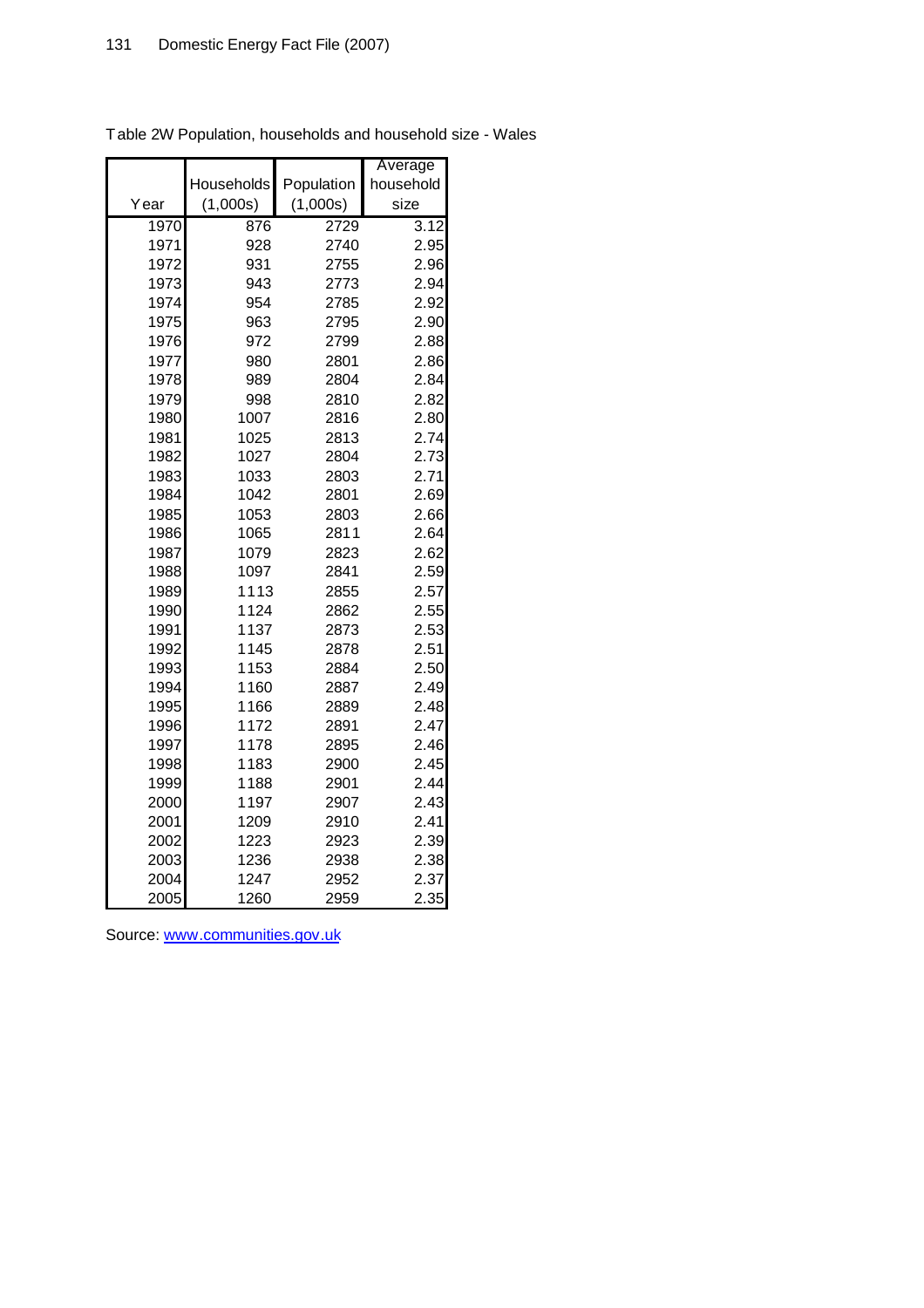|      | <b>PRE 1918</b> | 1918-1938 1939-1959 1960-1975 |     |     | 1976- | TOTAL |
|------|-----------------|-------------------------------|-----|-----|-------|-------|
| 1987 | 369             | 140                           | 163 | 225 | 181   | 1079  |
| 1988 | 407             | 133                           | 125 | 218 | 213   | 1097  |
| 1989 | 389             | 86                            | 152 | 239 | 246   | 1113  |
| 1990 | 394             | 167                           | 182 | 274 | 107   | 1124  |
| 1991 | 310             | 149                           | 225 | 248 | 203   | 1137  |
| 1992 | 334             | 138                           | 237 | 270 | 165   | 1145  |
| 1993 | 310             | 235                           | 124 | 258 | 225   | 1153  |
| 1994 | 193             | 195                           | 203 | 316 | 254   | 1160  |
| 1995 | 290             | 212                           | 118 | 254 | 293   | 1166  |
| 1996 | 339             | 176                           | 173 | 254 | 229   | 1172  |
| 1997 | 329             | 191                           | 119 | 246 | 293   | 1178  |
| 1998 | 353             | 125                           | 202 | 258 | 243   | 1183  |
| 1999 | 267             | 233                           | 237 | 280 | 172   | 1188  |
| 2000 | 405             | 96                            | 206 | 232 | 257   | 1197  |
| 2001 | 313             | 189                           | 291 | 169 | 248   | 1209  |
| 2002 | 317             | 191                           | 293 | 170 | 251   | 1223  |
| 2003 | 310             | 184                           | 268 | 158 | 315   | 1236  |
| 2004 | 309             | 182                           | 269 | 162 | 324   | 1247  |
| 2005 | 312             | 183                           | 270 | 163 | 330   | 1260  |

Table 3W Housing stock distribution by age (1,000s) - Wales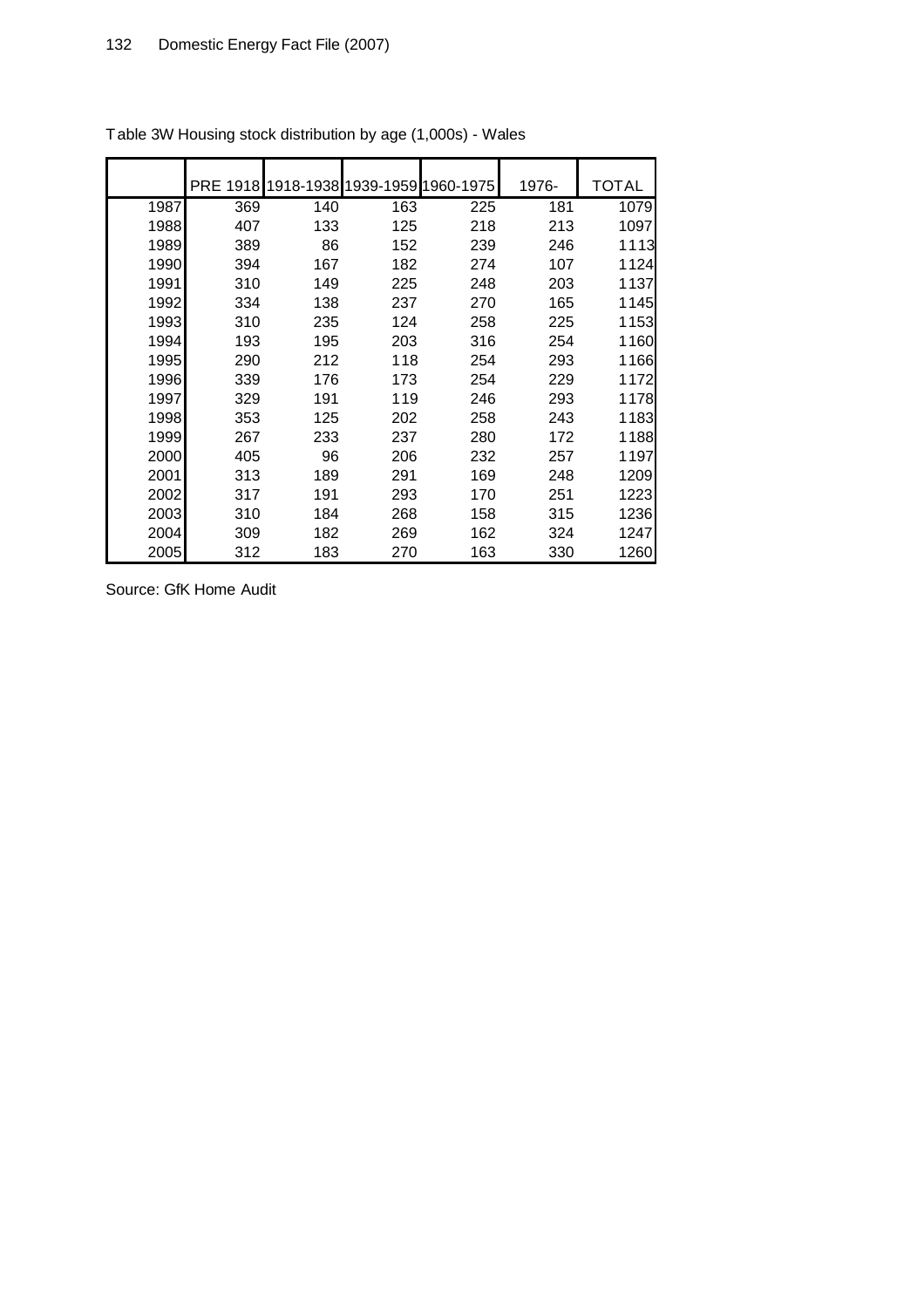| Year | Owner<br>occupied | Local<br>Authority | Private<br>Rented | Registered<br>social<br>landlord<br>and others | Total<br>houses |
|------|-------------------|--------------------|-------------------|------------------------------------------------|-----------------|
| 1977 | 608               | 318                | 54                |                                                | 980             |
| 1978 | 607               | 303                | 80                |                                                | 989             |
| 1979 | 580               | 291                | 127               |                                                | 998             |
| 1980 | 619               | 291                | 97                |                                                | 1007            |
| 1981 | 555               | 310                | 160               |                                                | 1025            |
| 1982 | 560               | 342                | 124               |                                                | 1027            |
| 1983 | 670               | 251                | 112               |                                                | 1033            |
| 1984 | 695               | 278                | 69                |                                                | 1042            |
| 1985 | 708               | 280                | 65                |                                                | 1053            |
| 1986 | 677               | 324                | 64                |                                                | 1065            |
| 1987 | 774               | 239                | 54                | 12                                             | 1079            |
| 1988 | 753               | 300                | 30                | 14                                             | 1097            |
| 1989 | 814               | 230                | 56                | 13                                             | 1113            |
| 1990 | 782               | 268                | 38                | 36                                             | 1124            |
| 1991 | 769               | 310                | 48                | 9                                              | 1137            |
| 1992 | 749               | 291                | 84                | 21                                             | 1145            |
| 1993 | 908               | 147                | 56                | 42                                             | 1153            |
| 1994 | 765               | 271                | 85                | 39                                             | 1160            |
| 1995 | 845               | 214                | 66                | 42                                             | 1166            |
| 1996 | 800               | 254                | 94                | 24                                             | 1172            |
| 1997 | 806               | 244                | 73                | 56                                             | 1178            |
| 1998 | 861               | 182                | 85                | 55                                             | 1183            |
| 1999 | 850               | 236                | 52                | 50                                             | 1188            |
| 2000 | 893               | 148                | 104               | 51                                             | 1197            |
| 2001 | 807               | 173                | 146               | 83                                             | 1209            |
| 2002 | 816               | 174                | 148               | 84                                             | 1223            |
| 2003 | 815               | 151                | 119               | 151                                            | 1236            |
| 2004 | 821               | 151                | 119               | 157                                            | 1247            |
| 2005 | 831               | 151                | 119               | 159                                            | 1260            |

Table 4W Housing stock distribution by tenure (1,000s) - Wales

Source: GfK Home Audit

Note: Prior to 1987 RSL houses are included in Private rented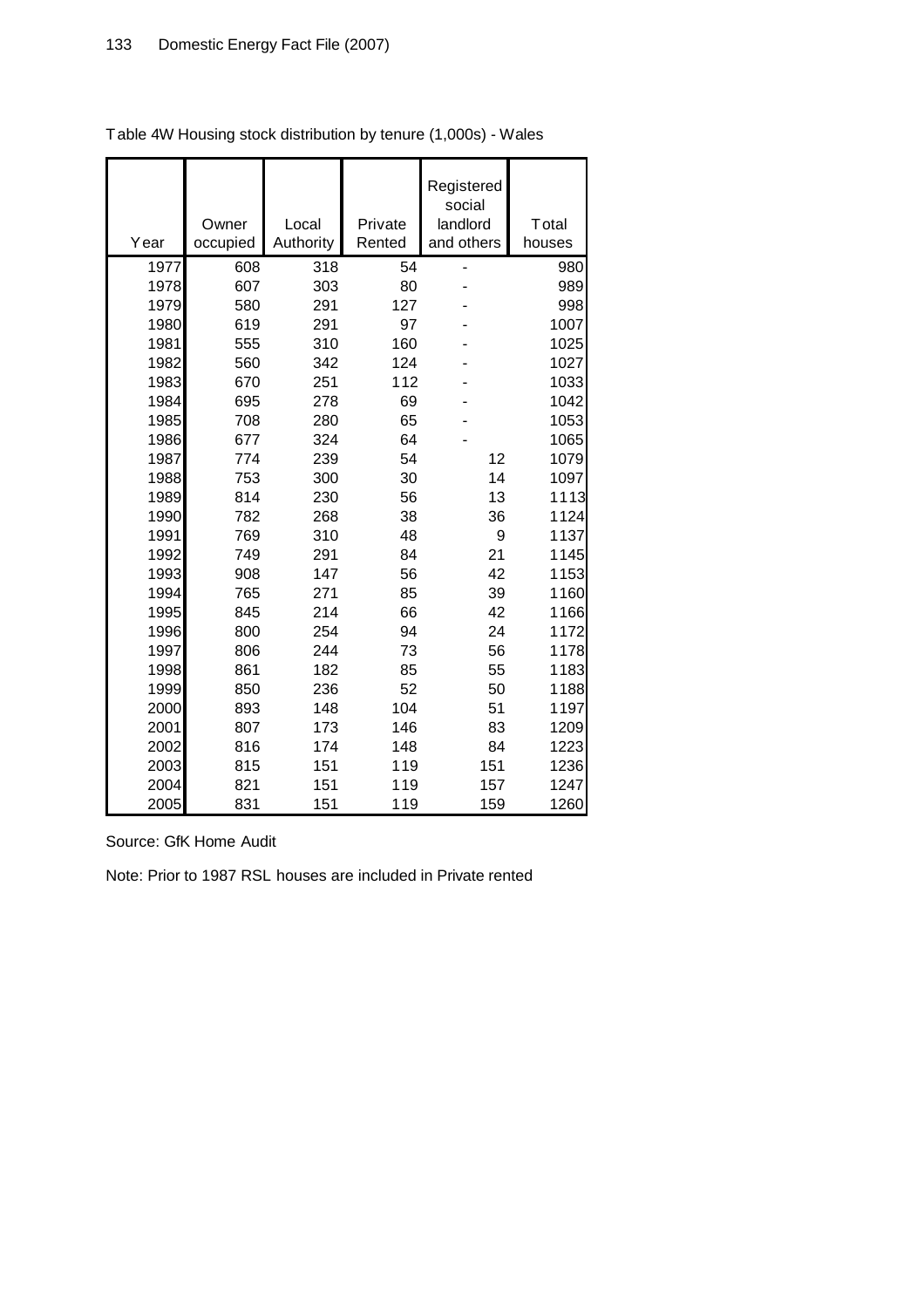|      | Semi     |          |      |          |                 |                |       |
|------|----------|----------|------|----------|-----------------|----------------|-------|
| Year | detached | Terraced | Flat | Detached | <b>Bungalow</b> | Other          | Total |
| 1987 | 379      | 367      | 73   | 133      | 125             | 4              | 1079  |
| 1988 | 274      | 471      | 106  | 156      | 88              | 2              | 1097  |
| 1989 | 334      | 355      | 138  | 222      | 64              | 0              | 1113  |
| 1990 | 336      | 444      | 113  | 146      | 84              | 1              | 1124  |
| 1991 | 328      | 364      | 145  | 142      | 158             | $\mathbf 0$    | 1137  |
| 1992 | 395      | 353      | 157  | 90       | 148             | $\overline{2}$ | 1145  |
| 1993 | 346      | 425      | 59   | 183      | 140             | 0              | 1153  |
| 1994 | 355      | 325      | 108  | 200      | 169             | 3              | 1160  |
| 1995 | 345      | 291      | 148  | 188      | 195             | 0              | 1166  |
| 1996 | 271      | 407      | 140  | 186      | 151             | 18             | 1172  |
| 1997 | 320      | 375      | 134  | 226      | 123             | 0              | 1178  |
| 1998 | 327      | 339      | 165  | 205      | 145             | $\overline{2}$ | 1183  |
| 1999 | 459      | 352      | 92   | 150      | 133             | 1              | 1188  |
| 2000 | 366      | 401      | 98   | 197      | 134             | 0              | 1197  |
| 2001 | 320      | 448      | 130  | 188      | 122             | 1              | 1209  |
| 2002 | 324      | 453      | 132  | 190      | 123             | 1              | 1223  |
| 2003 | 331      | 456      | 147  | 180      | 121             | 1              | 1236  |
| 2004 | 324      | 458      | 149  | 182      | 133             | 1              | 1247  |
| 2005 | 327      | 461      | 149  | 186      | 136             | 1              | 1260  |

Table 5W Housing stock distribution by type of dwelling (1,000s) - Wales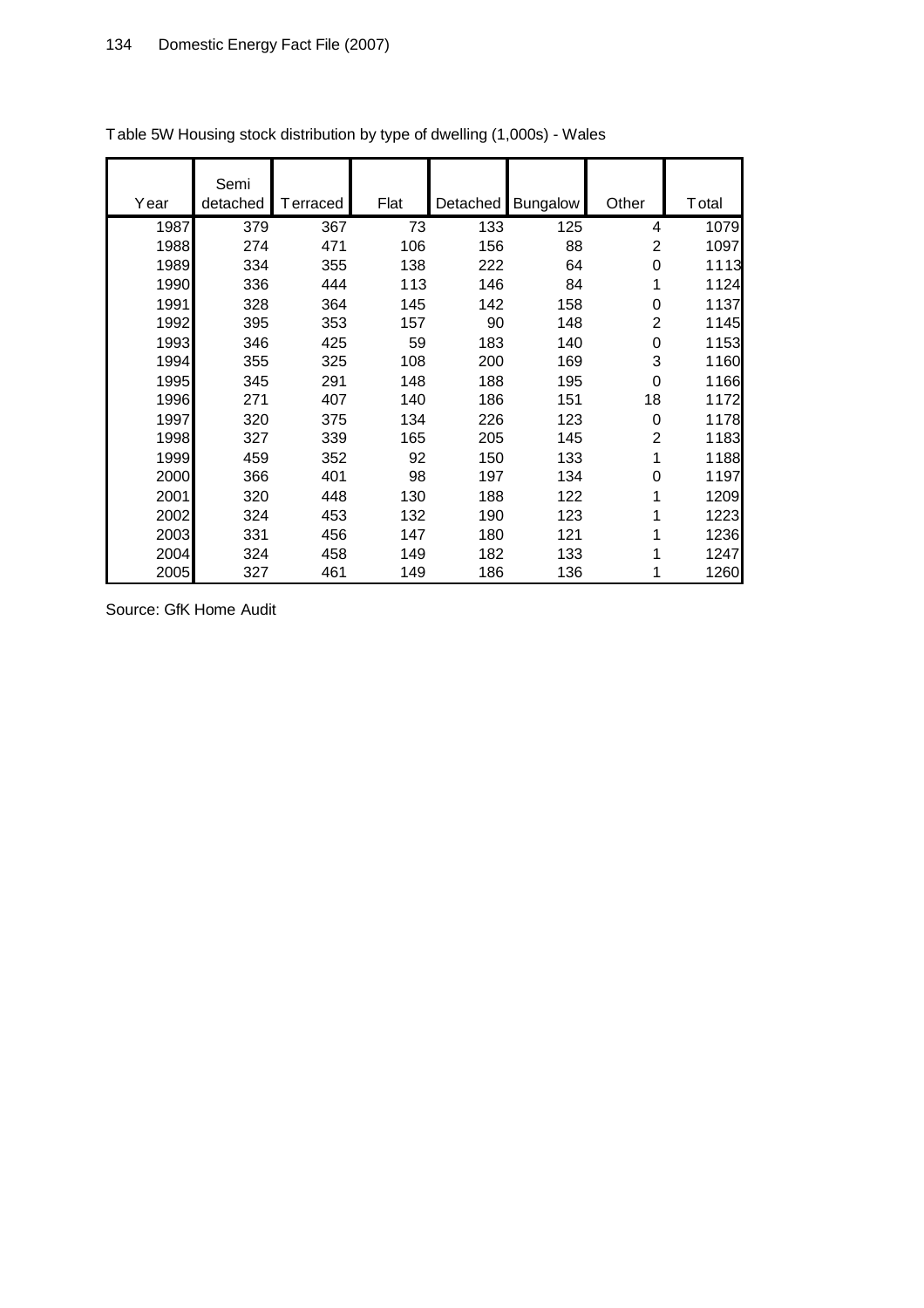|      | $<1$ "         |                 |     |                  | 4"<br>(100mm)   |            |            |           | T otal<br>house |
|------|----------------|-----------------|-----|------------------|-----------------|------------|------------|-----------|-----------------|
| Year | (<25mm)        | 1" (25mm) 2"    |     | (50mm) 3" (75mm) | or more         | Not stated | Total with | Potential | holds           |
| 1976 | 22             | $\overline{36}$ | 128 | 101              | $\overline{17}$ | 83         | 387        | 804       | 972             |
| 1977 | 26             | 65              | 138 | 71               | 17              | 55         | 373        | 765       | 980             |
| 1978 | 23             | 61              | 159 | 150              | 56              | 26         | 475        | 859       | 989             |
| 1979 | 5              | 35              | 132 | 193              | 94              | 68         | 526        | 900       | 998             |
| 1980 | 17             | 24              | 118 | 198              | 110             | 47         | 513        | 879       | 1007            |
| 1981 | 12             | 25              | 137 | 156              | 165             | 37         | 531        | 755       | 1025            |
| 1982 | 15             | 34              | 93  | 276              | 181             | 55         | 654        | 866       | 1027            |
| 1983 | 9              | 25              | 115 | 232              | 257             | 62         | 700        | 908       | 1033            |
| 1984 | 14             | 18              | 128 | 223              | 331             | 36         | 750        | 909       | 1042            |
| 1985 | $\overline{c}$ | 48              | 127 | 216              | 347             | 92         | 832        | 973       | 1053            |
| 1986 | 10             | 47              | 160 | 145              | 435             | 93         | 891        | 980       | 1065            |
| 1987 | 8              | 30              | 134 | 195              | 406             | 76         | 850        | 969       | 1079            |
| 1988 | 4              | 22              | 103 | 201              | 424             | 94         | 848        | 972       | 1097            |
| 1989 | 0              | 20              | 52  | 204              | 416             | 114        | 805        | 920       | 1113            |
| 1990 | 8              | 48              | 98  | 228              | 369             | 71         | 823        | 947       | 1124            |
| 1991 | 4              | 17              | 118 | 201              | 366             | 129        | 834        | 966       | 1137            |
| 1992 | 6              | 17              | 100 | 187              | 350             | 197        | 857        | 964       | 1145            |
| 1993 | 1              | 43              | 140 | 204              | 359             | 143        | 889        | 1030      | 1153            |
| 1994 | $\overline{c}$ | 17              | 101 | 221              | 493             | 115        | 949        | 1032      | 1160            |
| 1995 | 6              | 15              | 113 | 142              | 472             | 134        | 882        | 971       | 1166            |
| 1996 | $\overline{c}$ | 12              | 81  | 160              | 485             | 128        | 869        | 971       | 1172            |
| 1997 | 0              | $\,6$           | 56  | 214              | 459             | 189        | 924        | 1026      | 1178            |
| 1998 | $\overline{7}$ | 22              | 128 | 261              | 413             | 48         | 879        | 956       | 1183            |
| 1999 | $\overline{c}$ | 27              | 105 | 313              | 388             | 105        | 941        | 1020      | 1188            |
| 2000 | 0              | 28              | 128 | 303              | 396             | 100        | 957        | 1061      | 1197            |
| 2001 | 1              | 15              | 75  | 319              | 380             | 82         | 875        | 1019      | 1209            |
| 2002 | 1              | 15              | 77  | 323              | 393             | 90         | 898        | 1030      | 1223            |
| 2003 | 1              | 14              | 79  | 320              | 372             | 94         | 880        | 1028      | 1236            |
| 2004 | 3              | 15              | 71  | 314              | 393             | 100        | 897        | 1028      | 1247            |
| 2005 | 3              | 15              | 73  | 318              | 400             | 110        | 918        | 1038      | 1260            |

|  | Table 6W Ownership and depth of loft insulation (1,000s) - Wales |  |  |  |  |
|--|------------------------------------------------------------------|--|--|--|--|
|--|------------------------------------------------------------------|--|--|--|--|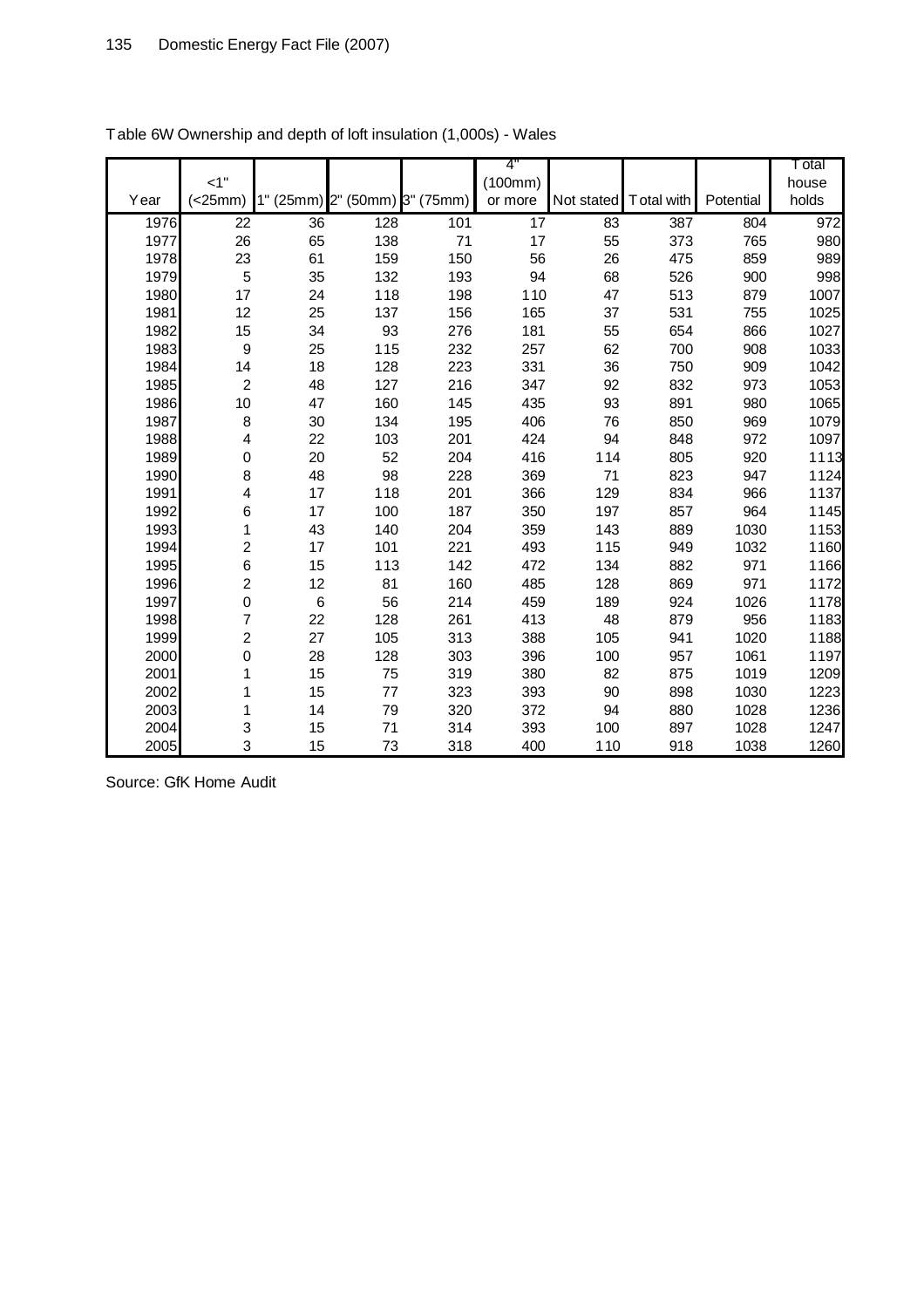| Year | 4"<br>(100mm) | 5"<br>(125mm) | 5"<br>(125mm)o <br>r more | 6"<br>or more | <b>Total 4"</b><br>(150mm) (100mm)o<br>r more | potential | total with<br>insulation |
|------|---------------|---------------|---------------------------|---------------|-----------------------------------------------|-----------|--------------------------|
| 1987 | 314           |               | 93                        | ۰             | 406                                           | 814       | 392                      |
| 1988 | 277           |               | 147                       |               | 424                                           | 782       | 381                      |
| 1989 | 319           |               | 97                        |               | 416                                           | 910       | 503                      |
| 1990 | 237           |               | 132                       |               | 369                                           | 987       | 577                      |
| 1991 | 249           |               | 117                       |               | 366                                           | 929       | 542                      |
| 1992 | 268           |               | 82                        |               | 350                                           | 774       | 545                      |
| 1993 | 241           |               | 117                       |               | 359                                           | 845       | 638                      |
| 1994 | 353           | 86            | 0                         | 54            | 493                                           | 902       | 696                      |
| 1995 | 287           | 86            | 0                         | 98            | 472                                           | 909       | 750                      |
| 1996 | 328           | 99            | 0                         | 59            | 485                                           | 964       | 825                      |
| 1997 | 250           | 68            | 0                         | 142           | 459                                           | 972       | 884                      |
| 1998 | 297           | 54            | 0                         | 62            | 413                                           | 959       | 841                      |
| 1999 | 278           | 22            | 0                         | 88            | 388                                           | 916       | 799                      |
| 2000 | 283           | 35            | 0                         | 78            | 396                                           | 1061      | 957                      |
| 2001 | 247           | 51            | 0                         | 82            | 380                                           | 1019      | 875                      |
| 2002 | 252           | 52            | 0                         | 89            | 393                                           | 1030      | 898                      |
| 2003 | 239           | 51            | 0                         | 82            | 372                                           | 1028      | 880                      |
| 2004 | 244           | 55            | 0                         | 95            | 393                                           | 1028      | 897                      |
| 2005 | 246           | 55            | 0                         | 98            | 400                                           | 1038      | 918                      |

Table 7W Ownership and depth of loft insulation for those dwellings with 4" (100mm) or more of insulation (1,000s) - Wales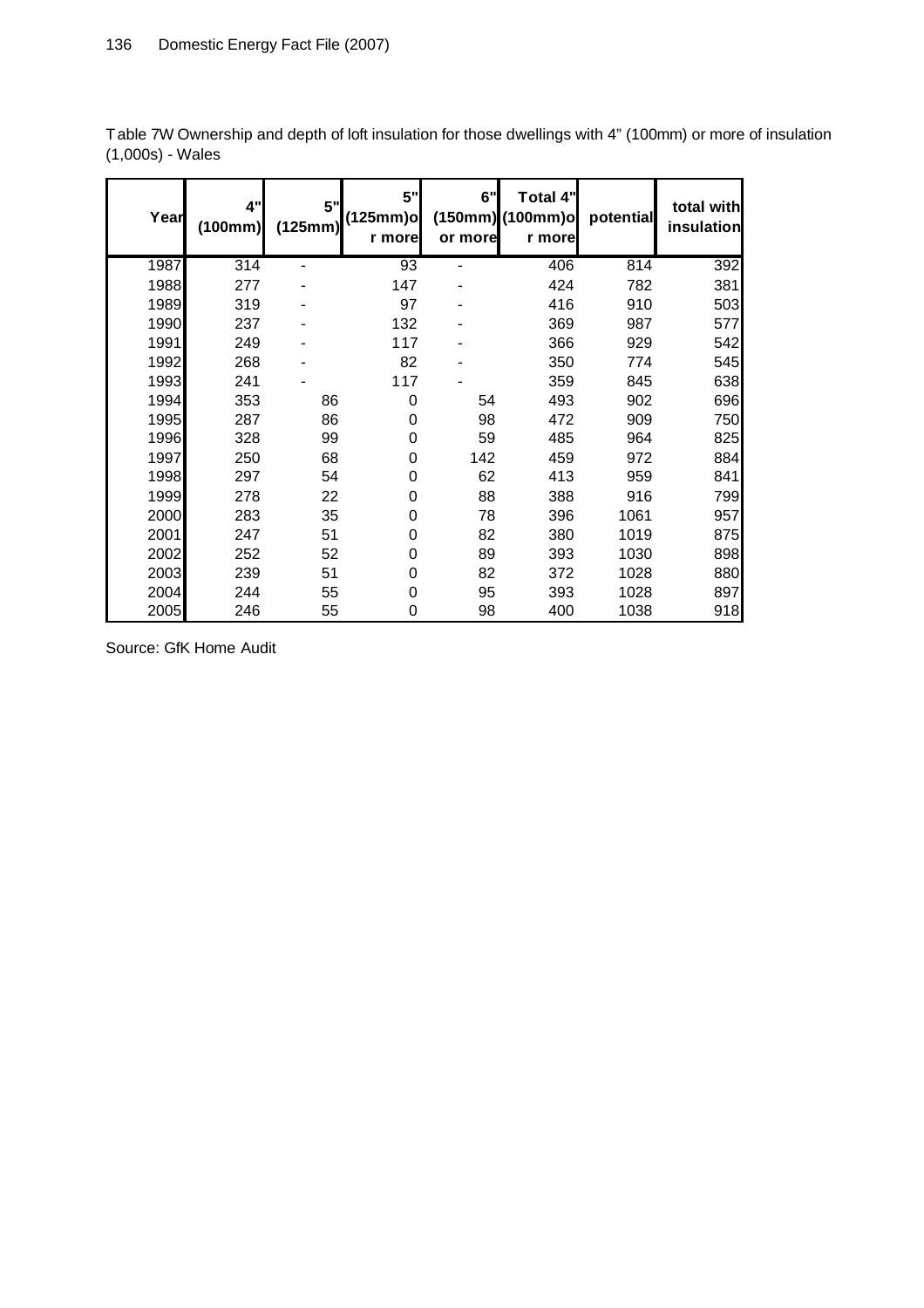|      |             |           | Potential   |               |
|------|-------------|-----------|-------------|---------------|
|      |             |           | (total      |               |
|      | Houses      | Not known | houses      |               |
|      | with cavity | if cavity | with cavity | <b>T</b> otal |
| Year | insulation  | insulated | walls)      | households    |
| 1976 | 15          |           | 563         | 972           |
| 1977 | 15          |           | 579         | 980           |
| 1978 | 31          |           | 589         | 989           |
| 1979 | 45          |           | 599         | 998           |
| 1980 | 19          |           | 609         | 1007          |
| 1981 | 32          | 106       | 628         | 1025          |
| 1982 | 63          | 119       | 632         | 1027          |
| 1983 | 65          | 107       | 640         | 1033          |
| 1984 | 92          | 111       | 650         | 1042          |
| 1985 | 117         | 91        | 659         | 1053          |
| 1986 | 80          | 92        | 670         | 1065          |
| 1987 | 105         | 95        | 664         | 1079          |
| 1988 | 141         | 155       | 698         | 1097          |
| 1989 | 101         | 112       | 676         | 1113          |
| 1990 | 97          | 118       | 619         | 1124          |
| 1991 | 163         | 146       | 748         | 1137          |
| 1992 | 93          | 207       | 717         | 1145          |
| 1993 | 144         | 197       | 704         | 1153          |
| 1994 | 197         | 215       | 828         | 1160          |
| 1995 | 188         | 259       | 818         | 1166          |
| 1996 | 143         | 297       | 755         | 1172          |
| 1997 | 161         | 254       | 699         | 1178          |
| 1998 | 179         | 195       | 753         | 1183          |
| 1999 | 202         | 56        | 774         | 1188          |
| 2000 | 295         | 32        | 683         | 1197          |
| 2001 | 259         | 61        | 740         | 1209          |
| 2002 | 274         | 57        | 748         | 1223          |
| 2003 | 282         | 53        | 778         | 1236          |
| 2004 | 301         | 51        | 788         | 1247          |
| 2005 | 320         | 258       | 798         | 1260          |

Table 8W Ownership of cavity wall insulation - Wales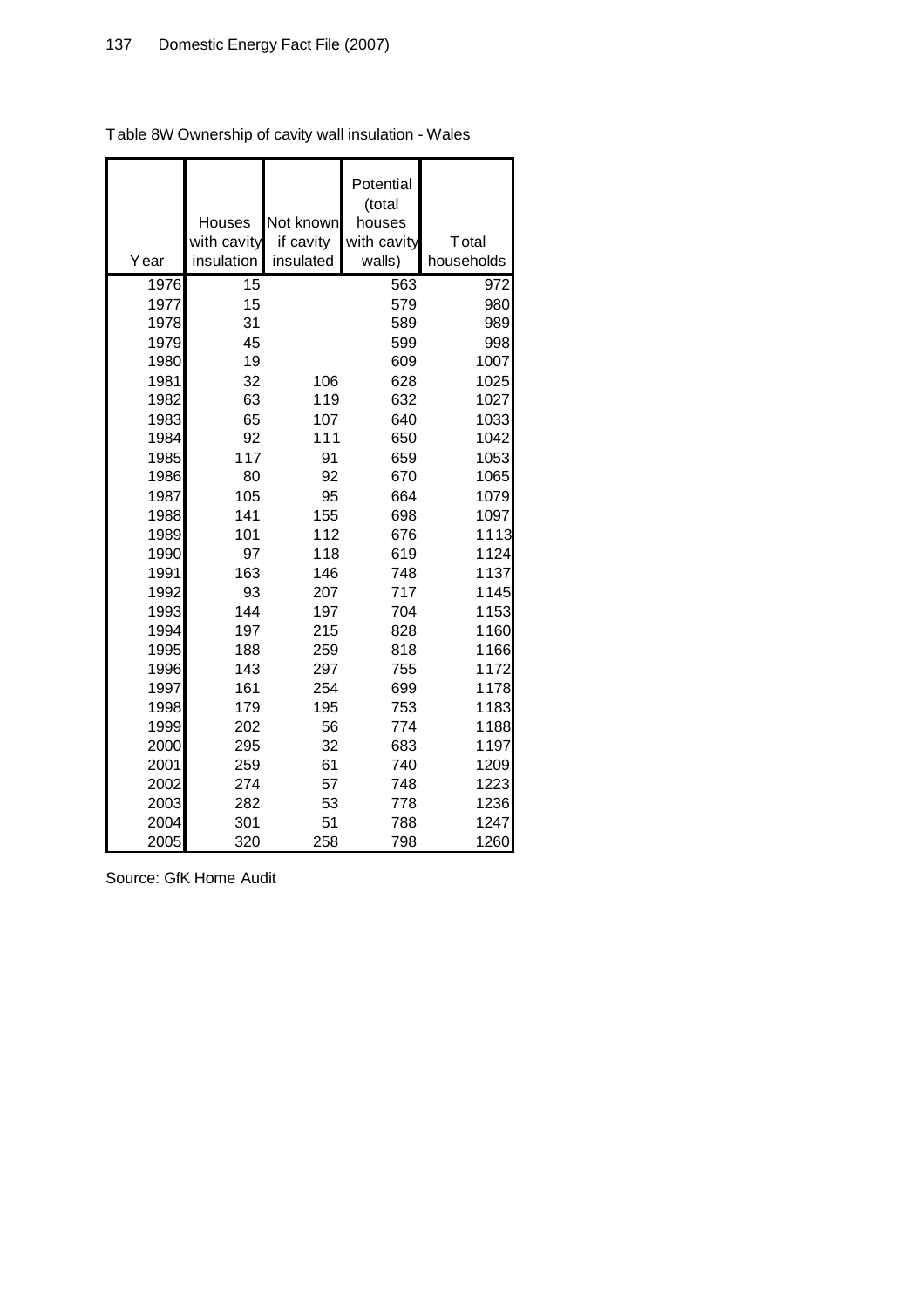| Year | Less than<br>20% of<br>rooms | 20% to<br>39% of<br>rooms | 40% to<br>59% of<br>rooms | 60% to<br>79% of<br>rooms | 80% or<br>more of<br>rooms | Not stated | Total with<br>double<br>glazing | Potential |
|------|------------------------------|---------------------------|---------------------------|---------------------------|----------------------------|------------|---------------------------------|-----------|
| 1976 |                              |                           |                           |                           |                            | 69         | 69                              | 972       |
| 1977 |                              |                           |                           |                           |                            | 80         | 80                              | 980       |
| 1978 |                              |                           |                           |                           |                            | 130        | 130                             | 989       |
| 1979 |                              |                           |                           |                           |                            | 136        | 136                             | 998       |
| 1980 |                              |                           |                           |                           |                            | 158        | 158                             | 1007      |
| 1981 |                              |                           |                           |                           |                            | 127        | 127                             | 1025      |
| 1982 |                              |                           |                           |                           |                            | 133        | 133                             | 1027      |
| 1983 |                              |                           |                           |                           |                            | 240        | 240                             | 1033      |
| 1984 | 34                           | 35                        | 55                        | 45                        | 74                         | 4          | 246                             | 1042      |
| 1985 | 42                           | 50                        | 36                        | 24                        | 88                         | 23         | 264                             | 1053      |
| 1986 | 15                           | 41                        | 51                        | 58                        | 109                        | 21         | 296                             | 1065      |
| 1987 | 81                           | 77                        | 49                        | 46                        | 124                        | 9          | 385                             | 1079      |
| 1988 | 75                           | 74                        | 52                        | 40                        | 125                        | 35         | 401                             | 1097      |
| 1989 | 46                           | 64                        | 55                        | 53                        | 184                        | 24         | 427                             | 1113      |
| 1990 | 46                           | 56                        | 74                        | 75                        | 243                        | 29         | 523                             | 1124      |
| 1991 | 42                           | 59                        | 55                        | 124                       | 239                        | 27         | 547                             | 1137      |
| 1992 | 46                           | 55                        | 65                        | 147                       | 267                        | 13         | 592                             | 1145      |
| 1993 | 17                           | 54                        | 96                        | 155                       | 408                        | 47         | 776                             | 1153      |
| 1994 | 39                           | 54                        | 58                        | 90                        | 438                        | 25         | 704                             | 1160      |
| 1995 | 32                           | 56                        | 61                        | 126                       | 517                        | 35         | 826                             | 1166      |
| 1996 | 19                           | 27                        | 43                        | 100                       | 442                        | 11         | 641                             | 1172      |
| 1997 | 33                           | 38                        | 29                        | 103                       | 486                        | 129        | 818                             | 1178      |
| 1998 | 15                           | 29                        | 47                        | 119                       | 547                        | 84         | 841                             | 1183      |
| 1999 | 21                           | 28                        | 64                        | 124                       | 543                        | 57         | 837                             | 1188      |
| 2000 | 19                           | 30                        | 17                        | 133                       | 503                        | 208        | 910                             | 1197      |
| 2001 | 3                            | 8                         | 50                        | 160                       | 399                        | 263        | 883                             | 1209      |
| 2002 | 3                            | 8                         | 50                        | 161                       | 405                        | 308        | 936                             | 1223      |
| 2003 | 3                            | $\overline{7}$            | 60                        | 159                       | 399                        | 350        | 978                             | 1236      |
| 2004 | 3                            | $\overline{7}$            | 57                        | 152                       | 395                        | 411        | 1026                            | 1247      |
| 2005 | 3                            | 8                         | 57                        | 154                       | 399                        | 439        | 1061                            | 1260      |

# Table 9W Ownership of double glazing (1,000s) - Wales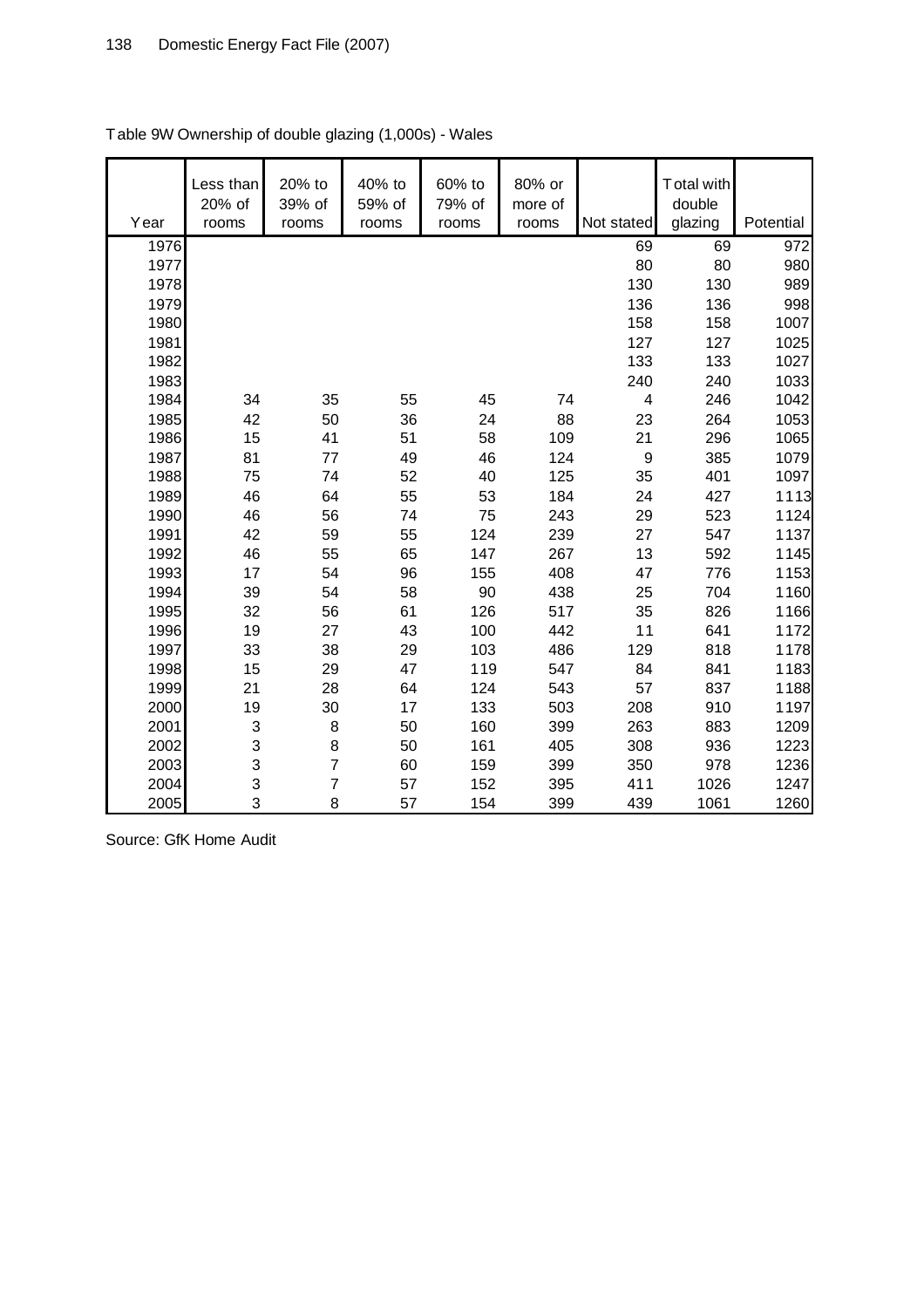|      |                  |        |        |        |         |            |            | Potential |
|------|------------------|--------|--------|--------|---------|------------|------------|-----------|
|      | Less than        | 20% to | 40% to | 60% to | 80% or  |            | Total with | (Total    |
|      | 20% of           | 39% of | 59% of | 79% of | more of |            | draught    | house     |
| Year | rooms            | rooms  | rooms  | rooms  | rooms   | Not stated | proofing   | holds)    |
| 1987 | 153              | 175    | 96     | 78     | 172     | 9          | 683        | 1079      |
| 1988 | 143              | 173    | 83     | 57     | 197     | 35         | 689        | 1097      |
| 1989 | 92               | 119    | 76     | 82     | 242     | 24         | 636        | 1113      |
| 1990 | 87               | 120    | 105    | 91     | 278     | 29         | 711        | 1124      |
| 1991 | 92               | 114    | 85     | 149    | 275     | 27         | 742        | 1137      |
| 1992 | 86               | 116    | 85     | 181    | 299     | 16         | 783        | 1145      |
| 1993 | 36               | 90     | 117    | 162    | 415     | 47         | 868        | 1153      |
| 1994 | 64               | 76     | 91     | 112    | 494     | 25         | 863        | 1160      |
| 1995 | 45               | 78     | 73     | 131    | 550     | 37         | 915        | 1166      |
| 1996 | 46               | 93     | 68     | 119    | 483     | 11         | 821        | 1172      |
| 1997 | 66               | 92     | 51     | 116    | 568     | 129        | 1022       | 1178      |
| 1998 | 28               | 57     | 63     | 143    | 618     | 84         | 993        | 1183      |
| 1999 | 44               | 74     | 85     | 135    | 585     | 59         | 982        | 1188      |
| 2000 | 37               | 85     | 24     | 151    | 524     | 208        | 1030       | 1197      |
| 2001 | 10               | 39     | 56     | 173    | 421     | 263        | 962        | 1209      |
| 2002 | $\boldsymbol{9}$ | 74     | 79     | 205    | 454     | 308        | 1127       | 1223      |
| 2003 | 15               | 84     | 89     | 200    | 463     | 350        | 1202       | 1236      |
| 2004 | 6                | 24     | 60     | 155    | 398     | 411        | 1054       | 1247      |
| 2005 | 8                | 19     | 59     | 154    | 399     | 439        | 1077       | 1260      |

Table 10W Ownership of draught proofing (1,000s) - Wales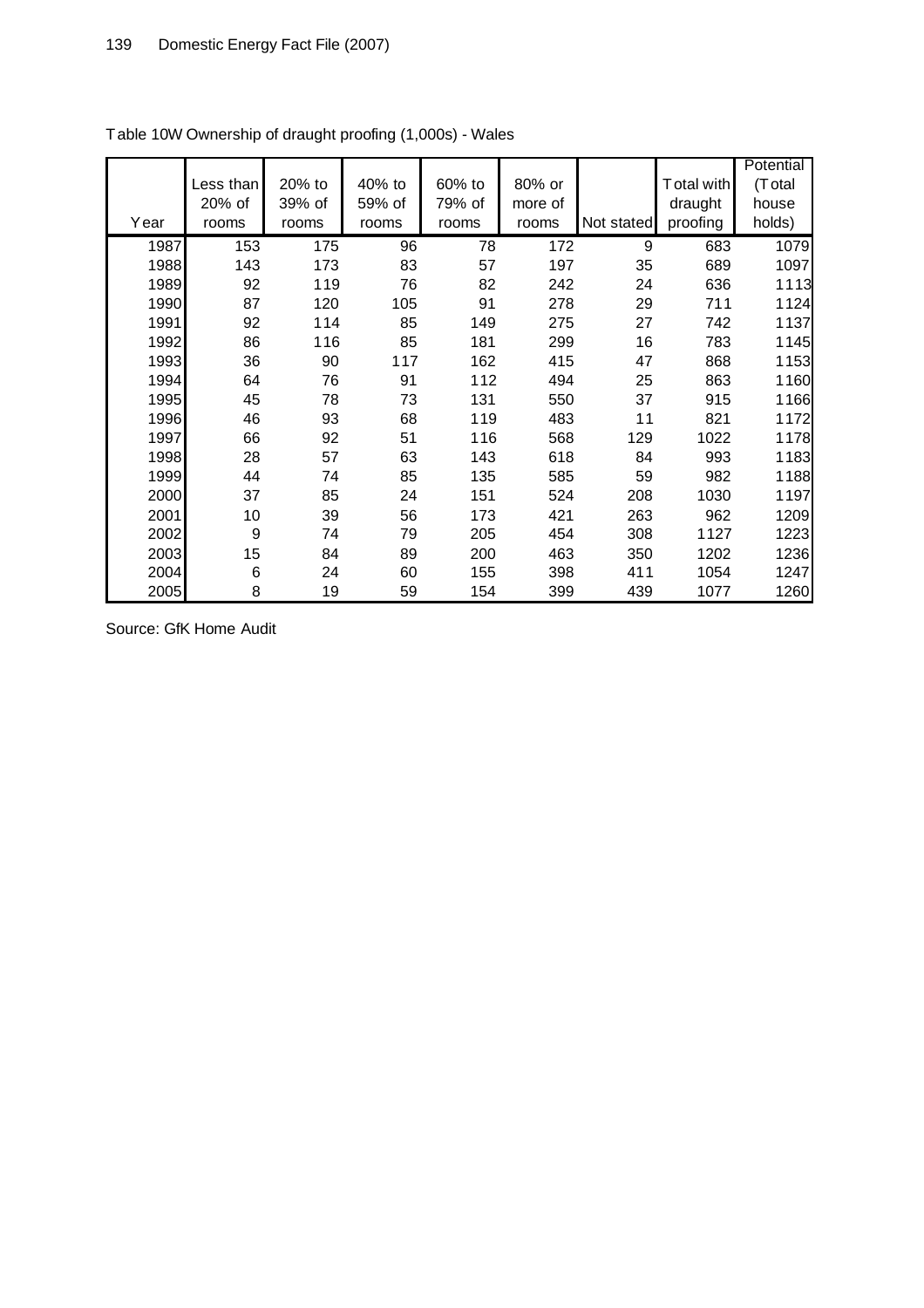| Year | 1" (25mm)<br>or less | 2" (50mm) 3" (75mm) |     | 3" (75mm)<br>or more | >3"<br>(>75mm) | Not stated | T otal with | Potential | <b>T</b> otal<br>households |
|------|----------------------|---------------------|-----|----------------------|----------------|------------|-------------|-----------|-----------------------------|
| 1976 | 113                  | 186                 |     | 149                  |                | 76         | 523         | 898       | 972                         |
| 1977 | 145                  | 227                 |     | 107                  |                | 72         | 551         | 873       | 980                         |
| 1978 | 159                  | 237                 | 97  |                      | 25             | 92         | 610         | 902       | 989                         |
| 1979 | 156                  | 247                 | 151 |                      | 50             | 30         | 635         | 904       | 998                         |
| 1980 | 107                  | 247                 | 187 |                      | 47             | 15         | 603         | 894       | 1007                        |
| 1981 | 95                   | 318                 | 161 |                      | 82             | 13         | 670         | 903       | 1025                        |
| 1982 | 65                   | 309                 | 277 |                      | 74             | $\,6\,$    | 732         | 911       | 1027                        |
| 1983 | 100                  | 332                 | 269 |                      | 63             | 24         | 787         | 949       | 1033                        |
| 1984 | 140                  | 297                 | 264 |                      | 74             | 21         | 797         | 998       | 1042                        |
| 1985 | 121                  | 348                 | 262 |                      | 57             | 23         | 812         | 997       | 1053                        |
| 1986 | 93                   | 355                 | 200 |                      | 109            | 72         | 830         | 1006      | 1065                        |
| 1987 | 78                   | 270                 | 380 |                      | 94             | 41         | 862         | 1026      | 1079                        |
| 1988 | 76                   | 293                 | 450 |                      | 96             | 28         | 943         | 1058      | 1097                        |
| 1989 | 39                   | 202                 | 442 |                      | 76             | 68         | 827         | 982       | 1113                        |
| 1990 | 86                   | 287                 | 428 |                      | 88             | 60         | 949         | 1068      | 1124                        |
| 1991 | 26                   | 224                 | 545 |                      | 118            | 60         | 974         | 1065      | 1137                        |
| 1992 | 62                   | 221                 | 546 |                      | 63             | 64         | 956         | 1055      | 1145                        |
| 1993 | 56                   | 347                 | 395 |                      | 77             | 48         | 921         | 1051      | 1153                        |
| 1994 | 62                   | 190                 | 527 |                      | 98             | 49         | 926         | 1029      | 1160                        |
| 1995 | 38                   | 221                 | 561 |                      | 20             | 49         | 889         | 981       | 1166                        |
| 1996 | 38                   | 187                 | 617 |                      | 55             | 25         | 921         | 1008      | 1172                        |
| 1997 | 49                   | 226                 | 578 |                      | 62             | 80         | 993         | 1032      | 1178                        |
| 1998 | 41                   | 274                 | 558 |                      | 25             | 35         | 933         | 981       | 1183                        |
| 1999 | 46                   | 165                 | 599 |                      | 37             | 46         | 893         | 945       | 1188                        |
| 2000 | 70                   | 151                 | 559 |                      | 50             | 54         | 885         | 932       | 1197                        |
| 2001 | 30                   | 167                 | 532 |                      | 58             | 41         | 828         | 933       | 1209                        |
| 2002 | 30                   | 168                 | 537 |                      | 58             | 44         | 839         | 944       | 1223                        |
| 2003 | 29                   | 171                 | 527 |                      | 53             | 45         | 824         | 920       | 1236                        |
| 2004 | 28                   | 171                 | 522 |                      | 64             | 43         | 829         | 925       | 1247                        |
| 2005 | 29                   | 173                 | 526 |                      | 66             | 46         | 840         | 934       | 1260                        |

| Table 11W Ownership of hot water tank insulation (1,000s) - Wales |  |
|-------------------------------------------------------------------|--|
|                                                                   |  |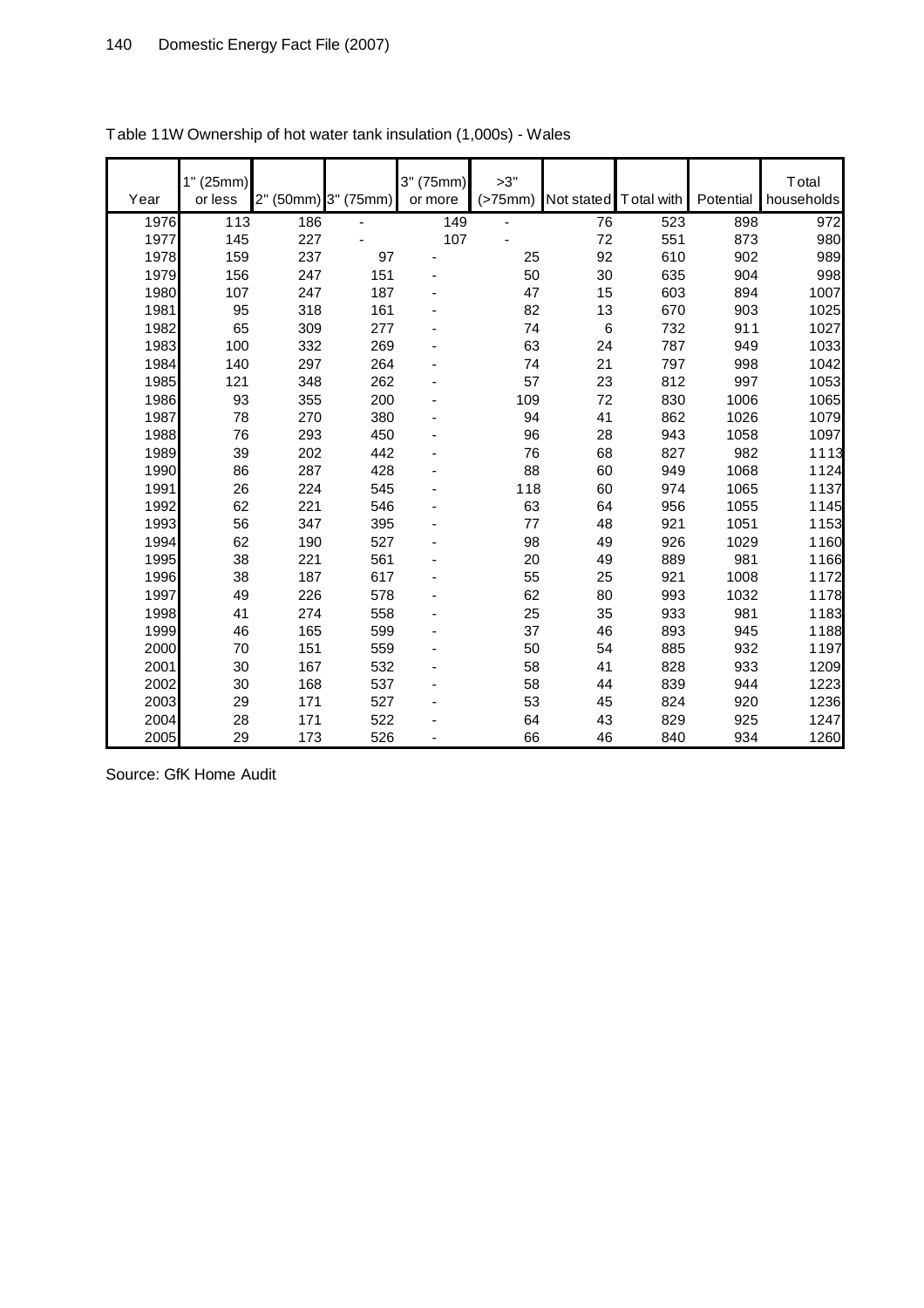F

|      | <b>T</b> otal | T otal     |               |
|------|---------------|------------|---------------|
|      | households    | households |               |
|      | with no       | with full  | <b>T</b> otal |
| Year | insulation    | insulation | households    |
| 1987 | 158           | 62         | 1079          |
| 1988 | 156           | 58         | 1097          |
| 1989 | 196           | 39         | 1113          |
| 1990 | 184           | 74         | 1124          |
| 1991 | 176           | 47         | 1137          |
| 1992 | 164           | 49         | 1145          |
| 1993 | 106           | 92         | 1153          |
| 1994 | 150           | 137        | 1160          |
| 1995 | 133           | 143        | 1166          |
| 1996 | 186           | 161        | 1172          |
| 1997 | 128           | 166        | 1178          |
| 1998 | 123           | 129        | 1183          |
| 1999 | 106           | 144        | 1188          |
| 2000 | 93            | 133        | 1197          |
| 2001 | 164           | 107        | 1209          |
| 2002 | 143           | 109        | 1223          |
| 2003 | 137           | 103        | 1236          |
| 2004 | 122           | 104        | 1247          |
| 2005 | 116           | 106        | 1260          |

Table 12W Households with full and no insulation measures (1,000s) - Wales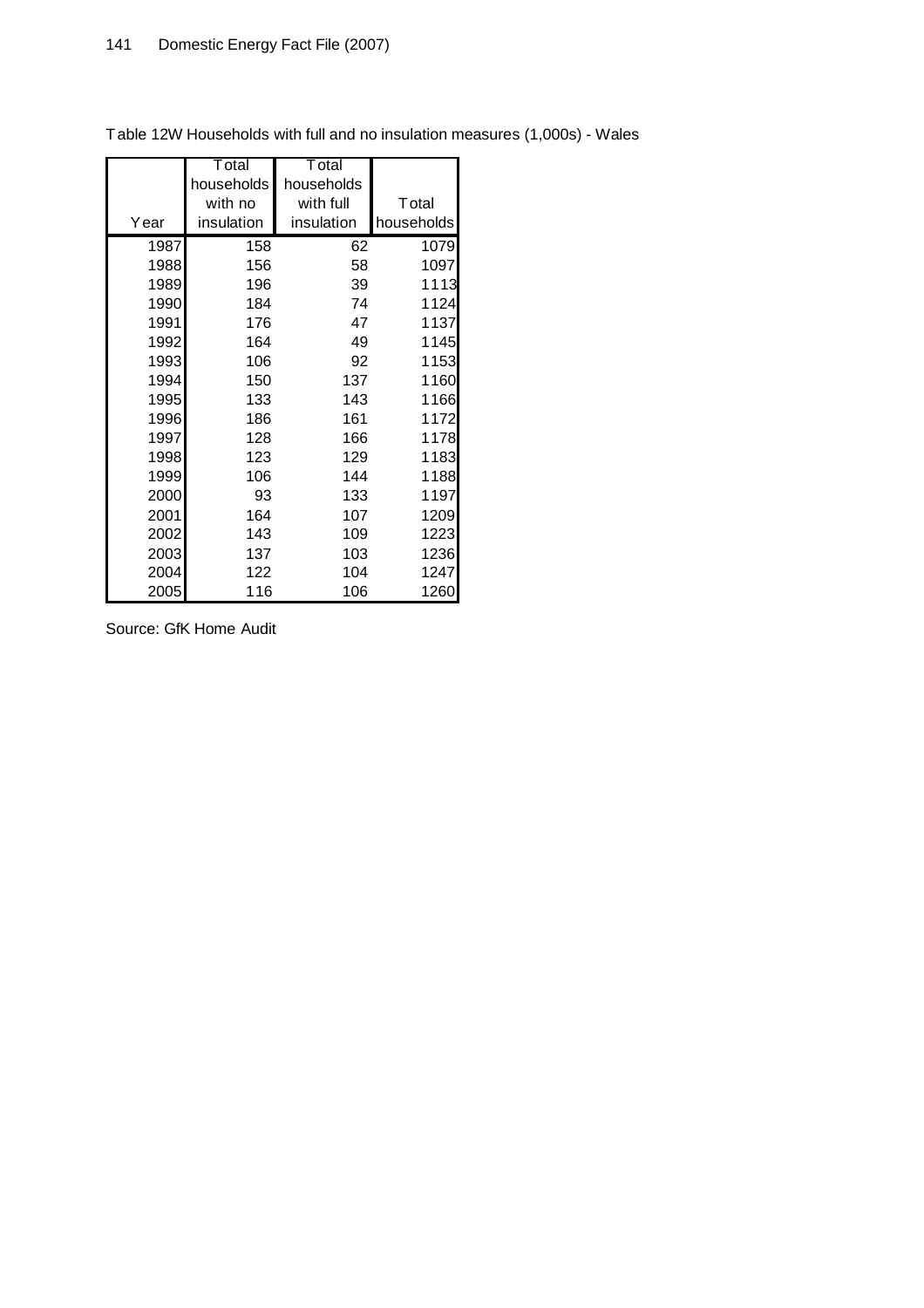| Year | <b>T</b> otal<br>households<br>(1,000s) | Total<br>delivered<br>energy<br>(PJ) | Average<br>external<br>temperature<br>(OC) | Average<br>consumption<br>per dwelling<br>(GJ) |
|------|-----------------------------------------|--------------------------------------|--------------------------------------------|------------------------------------------------|
| 1976 | 972                                     | 82                                   | 6.2                                        | 83.9                                           |
| 1977 | 980                                     | 81                                   | 7.1                                        | 82.8                                           |
| 1978 | 989                                     | 85                                   | 7.0                                        | 86.1                                           |
| 1979 | 998                                     | 96                                   | 5.9                                        | 96.2                                           |
| 1980 | 1007                                    | 89                                   | 6.4                                        | 88.0                                           |
| 1981 | 1025                                    | 85                                   | 6.3                                        | 83.1                                           |
| 1982 | 1027                                    | 85                                   | 6.8                                        | 82.4                                           |
| 1983 | 1033                                    | 86                                   | 7.1                                        | 83.5                                           |
| 1984 | 1042                                    | 84                                   | 6.5                                        | 80.8                                           |
| 1985 | 1053                                    | 91                                   | 5.7                                        | 86.0                                           |
| 1986 | 1065                                    | 94                                   | 6.1                                        | 88.2                                           |
| 1987 | 1079                                    | 94                                   | 5.7                                        | 86.9                                           |
| 1988 | 1097                                    | 88                                   | 7.2                                        | 79.8                                           |
| 1989 | 1113                                    | 81                                   | 7.5                                        | 72.8                                           |
| 1990 | 1124                                    | 84                                   | 7.8                                        | 74.8                                           |
| 1991 | 1137                                    | 91                                   | 6.3                                        | 80.1                                           |
| 1992 | 1145                                    | 91                                   | 6.6                                        | 79.3                                           |
| 1993 | 1153                                    | 96                                   | 6.5                                        | 83.6                                           |
| 1994 | 1160                                    | 93                                   | 7.8                                        | 80.2                                           |
| 1995 | 1166                                    | 89                                   | 7.3                                        | 76.0                                           |
| 1996 | 1172                                    | 105                                  | 6.2                                        | 89.2                                           |
| 1997 | 1178                                    | 95                                   | 7.6                                        | 81.0                                           |
| 1998 | 1183                                    | 95                                   | 7.9                                        | 80.5                                           |
| 1999 | 1188                                    | 97                                   | 7.8                                        | 81.6                                           |
| 2000 | 1197                                    | 98                                   | 6.6                                        | 81.9                                           |
| 2001 | 1209                                    | 103                                  | 6.0                                        | 85.6                                           |
| 2002 | 1223                                    | 103                                  | 7.1                                        | 84.5                                           |
| 2003 | 1236                                    | 108                                  | 6.1                                        | 87.5                                           |
| 2004 | 1247                                    | 112                                  | 6.5                                        | 90.1                                           |
| 2005 | 1260                                    | 104                                  | 6.6                                        | 82.5                                           |

Table 13W Domestic energy consumption and external temperatures - Wales

Source: [www.communities.gov.uk](http://www.communities.gov.uk), Digest of UK Energy Statistics, Family Expenditure Survey, Expenditure and Food Survey, temperatures calculated from published Degree Day figures for Wales.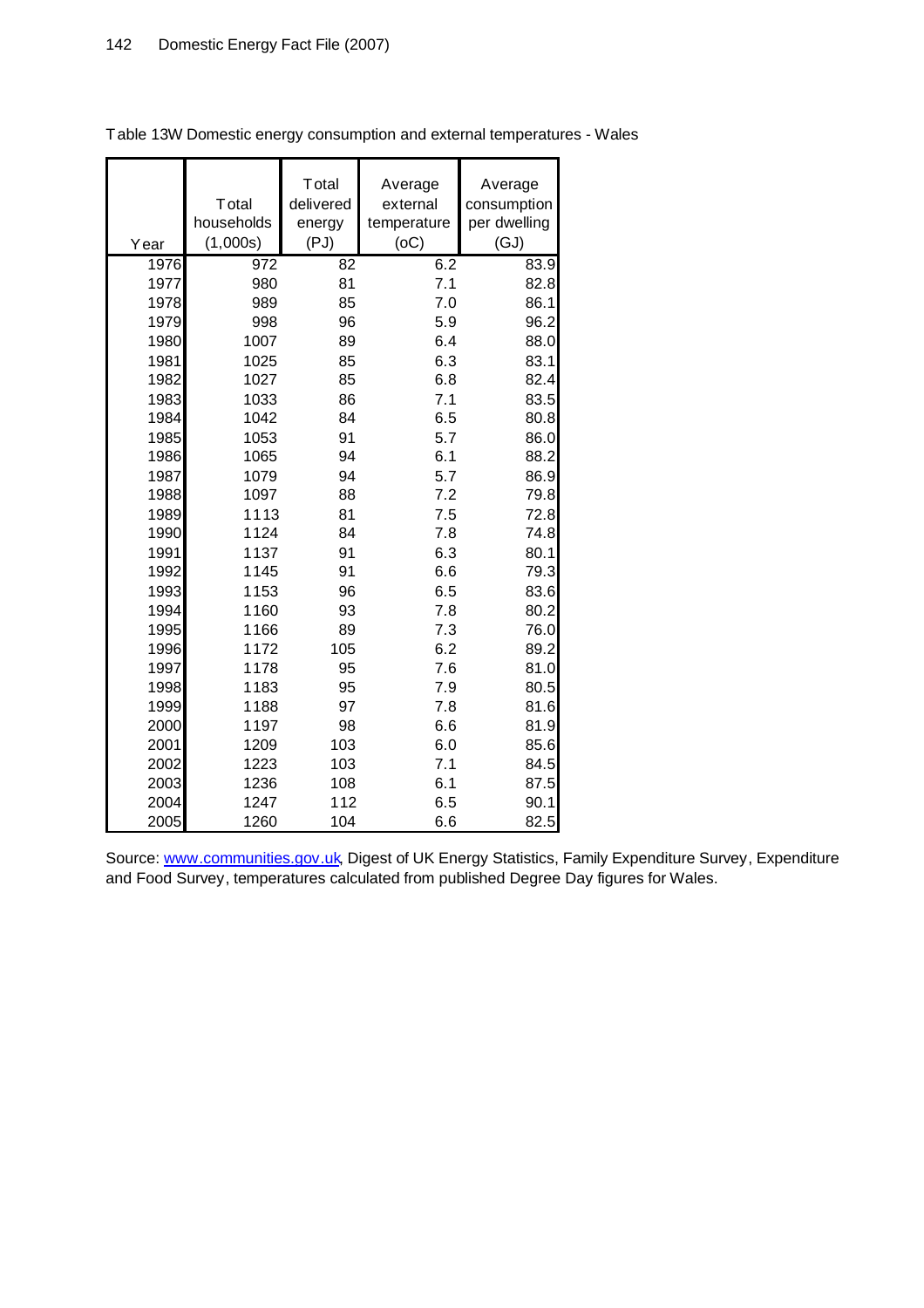|      |            | Average   |            |
|------|------------|-----------|------------|
|      |            | dwelling  | Stock heat |
|      | Households | heat loss | loss       |
| Year | (1,000s)   | (W/OC)    | (GW/OC)    |
| 1976 | 972        | 363.4     | 0.35       |
| 1977 | 980        | 357.1     | 0.35       |
| 1978 | 989        | 352.9     | 0.35       |
| 1979 | 998        | 353.0     | 0.35       |
| 1980 | 1007       | 346.1     | 0.35       |
| 1981 | 1025       | 330.7     | 0.34       |
| 1982 | 1027       | 328.9     | 0.34       |
| 1983 | 1033       | 325.4     | 0.34       |
| 1984 | 1042       | 318.2     | 0.33       |
| 1985 | 1053       | 318.4     | 0.34       |
| 1986 | 1065       | 312.8     | 0.33       |
| 1987 | 1079       | 309.2     | 0.33       |
| 1988 | 1097       | 303.8     | 0.33       |
| 1989 | 1113       | 300.7     | 0.33       |
| 1990 | 1124       | 304.8     | 0.34       |
| 1991 | 1137       | 294.0     | 0.33       |
| 1992 | 1145       | 292.4     | 0.33       |
| 1993 | 1153       | 283.8     | 0.33       |
| 1994 | 1160       | 278.5     | 0.32       |
| 1995 | 1166       | 270.9     | 0.32       |
| 1996 | 1172       | 285.8     | 0.33       |
| 1997 | 1178       | 277.4     | 0.33       |
| 1998 | 1183       | 272.0     | 0.32       |
| 1999 | 1188       | 278.8     | 0.33       |
| 2000 | 1197       | 280.0     | 0.34       |
| 2001 | 1209       | 281.1     | 0.34       |
| 2002 | 1223       | 278.4     | 0.34       |
| 2003 | 1236       | 273.9     | 0.34       |
| 2004 | 1247       | 270.4     | 0.34       |
| 2005 | 1260       | 267.7     | 0.34       |

Table 14W Heat loss of the average dwelling - Wales

Source: BREHOMES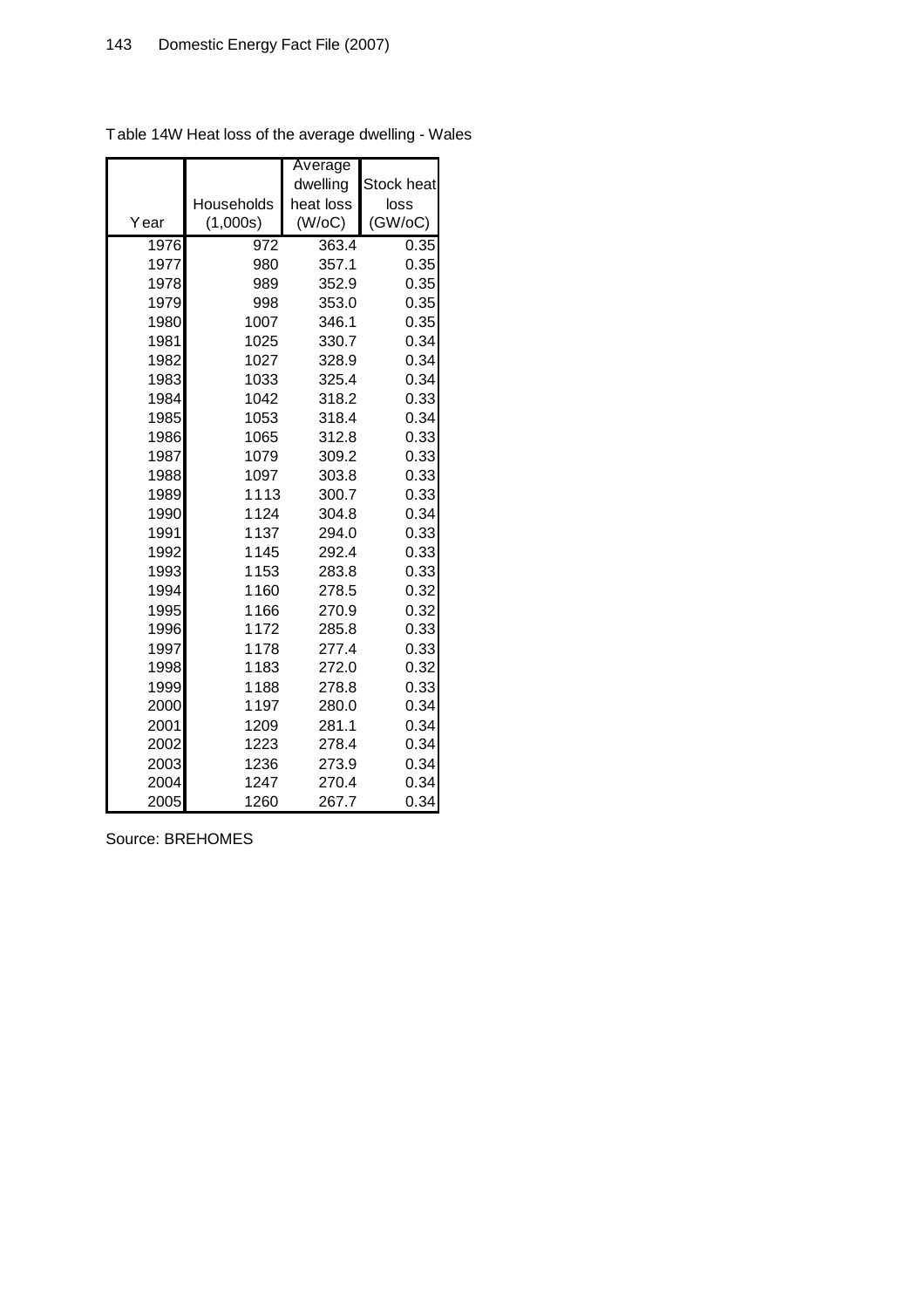|      |            | With    |               |
|------|------------|---------|---------------|
|      | No central | central | <b>T</b> otal |
| Year | heating    | heating | households    |
| 1983 | 362        | 671     | 1033          |
| 1984 | 370        | 671     | 1042          |
| 1985 | 308        | 745     | 1053          |
| 1986 | 281        | 784     | 1065          |
| 1987 | 317        | 762     | 1079          |
| 1988 | 270        | 827     | 1097          |
| 1989 | 239        | 874     | 1113          |
| 1990 | 244        | 880     | 1124          |
| 1991 | 182        | 955     | 1137          |
| 1992 | 189        | 956     | 1145          |
| 1993 | 136        | 1017    | 1153          |
| 1994 | 135        | 1025    | 1160          |
| 1995 | 110        | 1056    | 1166          |
| 1996 | 198        | 974     | 1172          |
| 1997 | 122        | 1056    | 1178          |
| 1998 | 93         | 1090    | 1183          |
| 1999 | 108        | 1080    | 1188          |
| 2000 | 104        | 1093    | 1197          |
| 2001 | 138        | 1071    | 1209          |
| 2002 | 140        | 1083    | 1223          |
| 2003 | 132        | 1104    | 1236          |
| 2004 | 126        | 1121    | 1247          |
| 2005 | 127        | 1132    | 1260          |

Table 15W Central heating ownership (1,000s) - Wales

Source: BREHOMES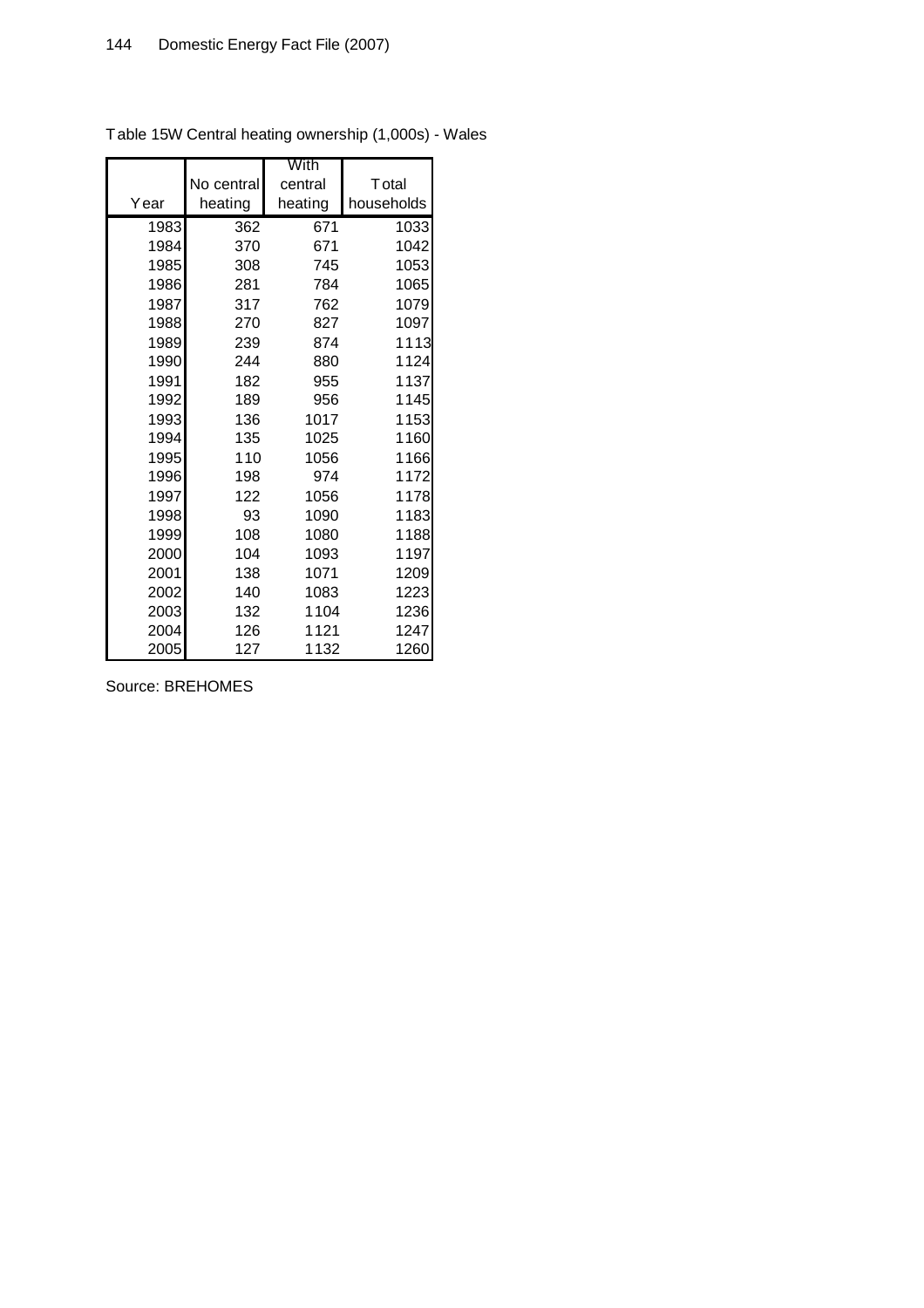|      | Solid fuel | Electric<br>storage | Electric<br>other | All electric | Gas | Oil | Other | Total |
|------|------------|---------------------|-------------------|--------------|-----|-----|-------|-------|
| 1983 | 155        | 41                  | 14                | 55           | 417 | 31  | 13    | 671   |
| 1984 | 125        | 49                  | 8                 | 57           | 422 | 63  | 5     | 671   |
| 1985 | 167        | 54                  | 32                | 86           | 427 | 58  | 7     | 745   |
| 1986 | 179        | 43                  | 10                | 53           | 504 | 35  | 12    | 784   |
| 1987 | 166        | 41                  | 3                 | 44           | 504 | 33  | 15    | 762   |
| 1988 | 174        | 42                  | $\overline{2}$    | 44           | 559 | 40  | 10    | 827   |
| 1989 | 147        | 53                  | 5                 | 58           | 604 | 44  | 20    | 874   |
| 1990 | 127        | 53                  | 6                 | 60           | 632 | 44  | 17    | 880   |
| 1991 | 127        | 71                  | 6                 | 77           | 679 | 53  | 19    | 955   |
| 1992 | 120        | 55                  | 9                 | 64           | 708 | 46  | 18    | 956   |
| 1993 | 125        | 65                  | 3                 | 68           | 747 | 52  | 25    | 1017  |
| 1994 | 90         | 58                  | 8                 | 66           | 785 | 61  | 22    | 1025  |
| 1995 | 96         | 42                  | 9                 | 51           | 797 | 87  | 24    | 1056  |
| 1996 | 107        | 56                  | 3                 | 59           | 671 | 106 | 31    | 974   |
| 1997 | 137        | 63                  | 7                 | 70           | 699 | 99  | 51    | 1056  |
| 1998 | 91         | 70                  | 9                 | 79           | 796 | 86  | 38    | 1090  |
| 1999 | 89         | 72                  | 15                | 86           | 798 | 81  | 25    | 1080  |
| 2000 | 108        | 64                  | 7                 | 70           | 799 | 93  | 22    | 1093  |
| 2001 | 90         | 58                  | 11                | 71           | 794 | 92  | 25    | 1071  |
| 2002 | 90         | 45                  | 7                 | 52           | 807 | 109 | 24    | 1083  |
| 2003 | 71         | 34                  | 25                | 59           | 844 | 105 | 23    | 1104  |
| 2004 | 55         | 38                  | 13                | 51           | 850 | 144 | 20    | 1121  |
| 2005 | 35         | 43                  | 13                | 56           | 883 | 141 | 17    | 1132  |

# Table 16W Main form of heating – centrally heated dwellings (1,000s) - Wales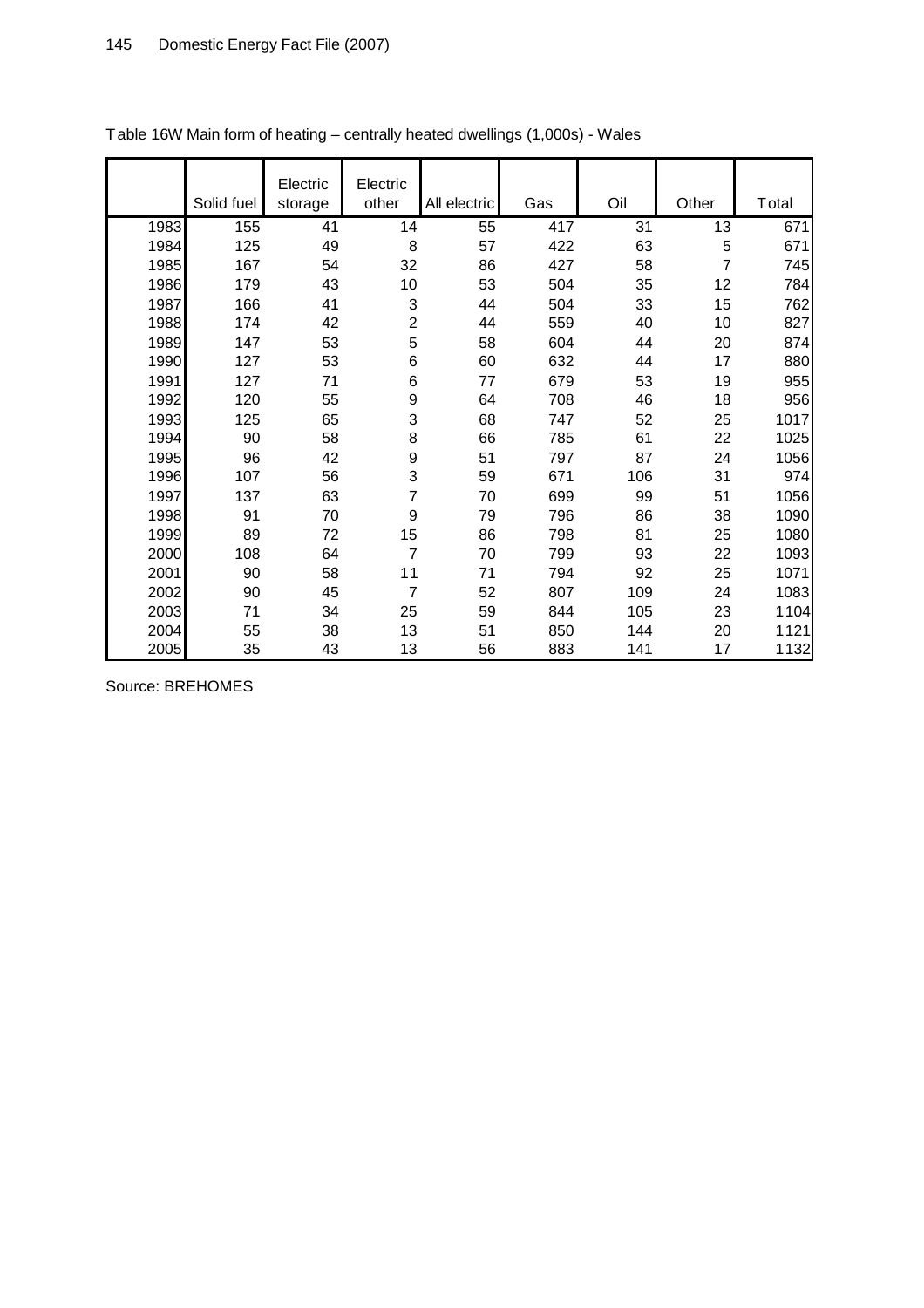|      | Solid fuel | electric | Gas | Oil                     | Other          | Total |
|------|------------|----------|-----|-------------------------|----------------|-------|
|      |            |          |     |                         |                |       |
| 1983 | 161        | 30       | 151 | 4                       | 14             | 362   |
| 1984 | 163        | 31       | 163 | $\overline{\mathbf{c}}$ | 12             | 370   |
| 1985 | 137        | 20       | 144 | $\overline{c}$          | 5              | 308   |
| 1986 | 119        | 17       | 137 | 1                       | 7              | 281   |
| 1987 | 127        | 31       | 150 |                         | 8              | 317   |
| 1988 | 97         | 29       | 138 | 0                       | 6              | 270   |
| 1989 | 74         | 29       | 134 | 0                       | 3              | 239   |
| 1990 | 77         | 22       | 132 | 1                       | 13             | 244   |
| 1991 | 61         | 13       | 102 | 0                       | 6              | 182   |
| 1992 | 63         | 18       | 100 | 1                       | 6              | 189   |
| 1993 | 46         | 9        | 75  | 1                       | 6              | 136   |
| 1994 | 45         | 15       | 74  | 0                       | $\overline{c}$ | 135   |
| 1995 | 35         | 4        | 70  | 0                       | 1              | 110   |
| 1996 | 65         | 26       | 106 | 0                       | 1              | 198   |
| 1997 | 60         | 13       | 44  | 1                       | 4              | 122   |
| 1998 | 37         | 17       | 34  | 0                       | 5              | 93    |
| 1999 | 34         | 12       | 58  | 0                       | 4              | 108   |
| 2000 | 36         | 17       | 45  | 0                       | 5              | 104   |
| 2001 | 36         | 59       | 44  | 0                       | 2              | 138   |
| 2002 | 36         | 36       | 67  | 0                       | $\mathbf 0$    | 140   |
| 2003 | 28         | 34       | 67  | 0                       | 6              | 132   |
| 2004 | 36         | 40       | 36  | 0                       | 15             | 126   |
| 2005 | 25         | 41       | 56  | 0                       | 5              | 127   |

Table 17W Main form of heating – non centrally heated dwellings (1,000s) - Wales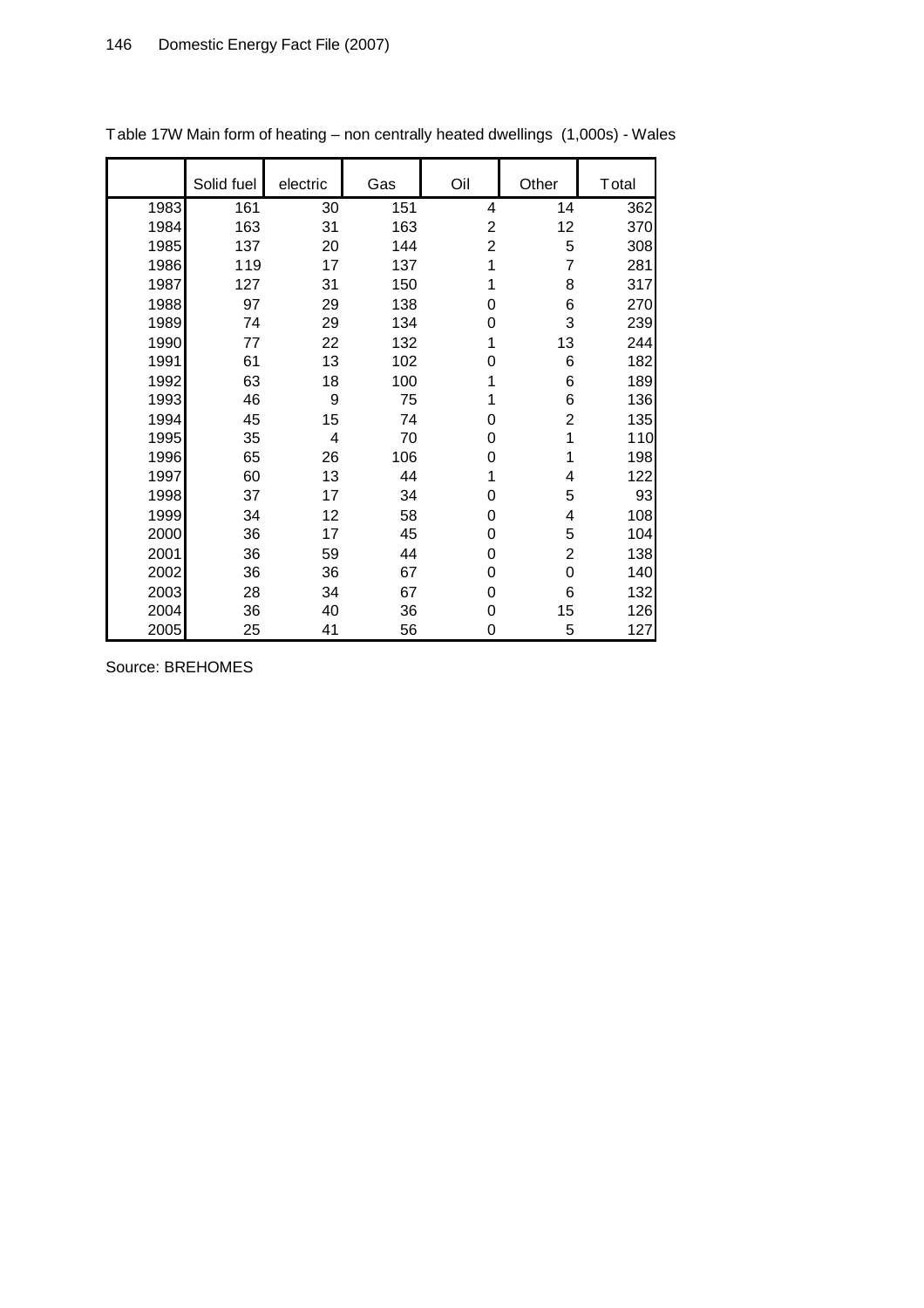|      |            | Non-       |            |
|------|------------|------------|------------|
|      | Central    | central    |            |
|      | heating    | heating    | Average    |
| Year | efficiency | efficiency | efficiency |
| 1983 | 67.2%      | 46.4%      | 58.1%      |
| 1984 | 67.3%      | 46.5%      | 58.1%      |
| 1985 | 68.0%      | 45.7%      | 59.5%      |
| 1986 | 66.9%      | 45.9%      | 59.7%      |
| 1987 | 66.7%      | 47.0%      | 59.4%      |
| 1988 | 66.6%      | 47.8%      | 60.8%      |
| 1989 | 67.0%      | 48.8%      | 62.0%      |
| 1990 | 67.1%      | 48.7%      | 62.1%      |
| 1991 | 67.4%      | 47.5%      | 63.2%      |
| 1992 | 67.1%      | 48.2%      | 63.1%      |
| 1993 | 67.9%      | 47.7%      | 64.7%      |
| 1994 | 68.0%      | 48.1%      | 64.9%      |
| 1995 | 67.7%      | 46.7%      | 64.9%      |
| 1996 | 68.2%      | 48.5%      | 63.9%      |
| 1997 | 68.7%      | 46.1%      | 65.3%      |
| 1998 | 69.5%      | 49.4%      | 67.4%      |
| 1999 | 69.8%      | 48.7%      | 67.1%      |
| 2000 | 70.1%      | 49.8%      | 67.7%      |
| 2001 | 71.0%      | 57.3%      | 69.1%      |
| 2002 | 71.5%      | 53.6%      | 68.9%      |
| 2003 | 72.5%      | 53.4%      | 69.9%      |
| 2004 | 73.5%      | 56.7%      | 71.4%      |
| 2005 | 74.7%      | 56.7%      | 72.4%      |

Table 18W Weighted average space heating efficiencies - Wales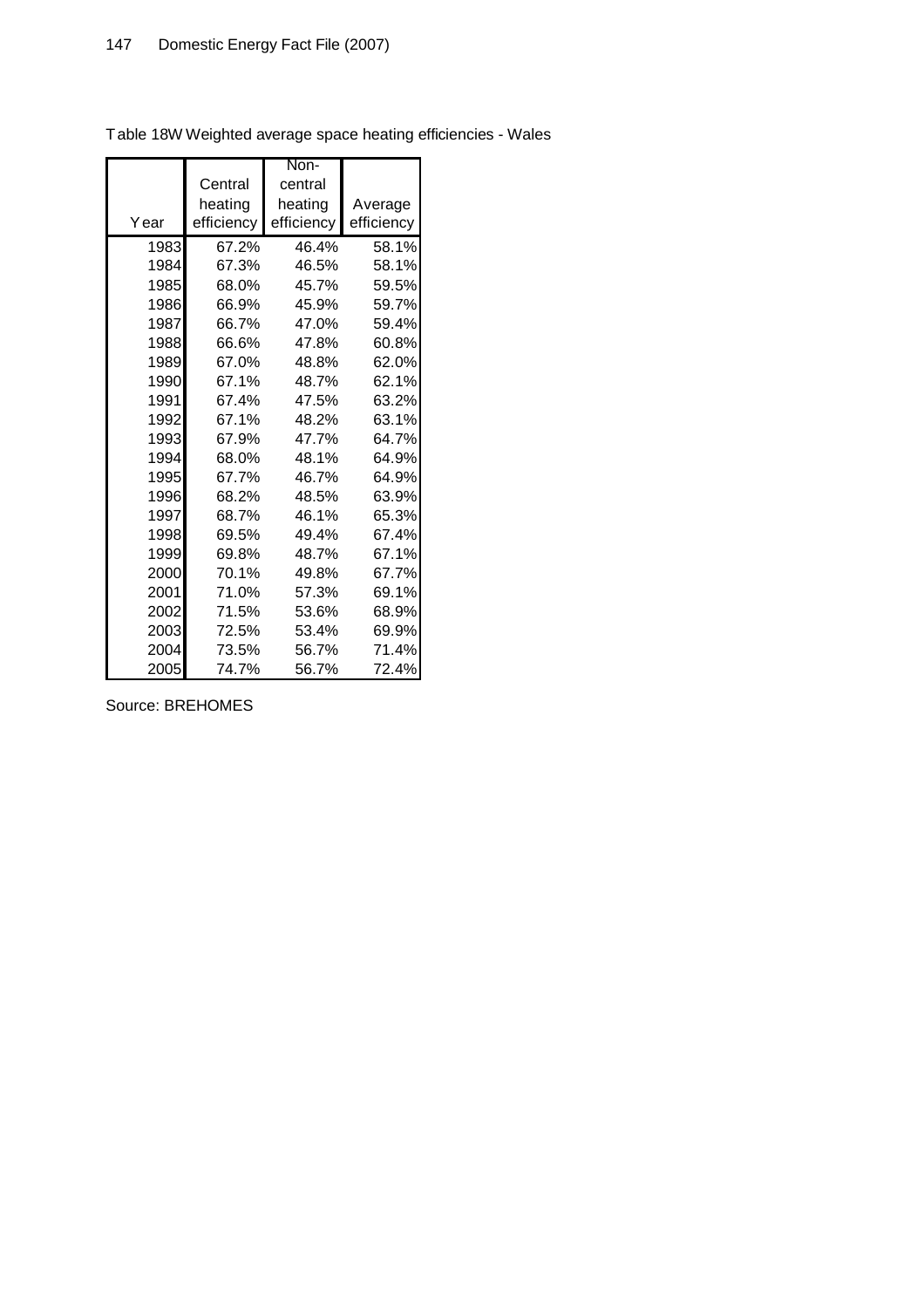|      |         |         |         |            |            | Space     |            |
|------|---------|---------|---------|------------|------------|-----------|------------|
|      |         |         |         |            |            | heating   | All energy |
|      | Space   | Water   |         | Lights &   |            | per       | per        |
|      | heating | heating | Cooking | appliances | All energy | household | household  |
| Year | (PJ)    | (PJ)    | (PJ)    | (PJ)       | (PJ)       | (GJ)      | (GJ)       |
| 1976 | 47.0    | 22.5    | 4.4     | 7.6        | 82         | 48.4      | 83.9       |
| 1977 | 48.1    | 21.3    | 4.2     | 7.6        | 81         | 49.1      | 82.8       |
| 1978 | 51.2    | 21.7    | 4.2     | 8.0        | 85         | 51.8      | 86.1       |
| 1979 | 60.1    | 22.9    | 4.3     | 8.5        | 96         | 60.2      | 96.2       |
| 1980 | 54.5    | 21.5    | 4.1     | 8.4        | 89         | 54.1      | 88.0       |
| 1981 | 51.8    | 20.9    | 3.9     | 8.6        | 85         | 50.5      | 83.1       |
| 1982 | 51.4    | 20.7    | 3.9     | 8.8        | 85         | 50.1      | 82.4       |
| 1983 | 52.3    | 20.8    | 3.8     | 9.3        | 86         | 50.6      | 83.5       |
| 1984 | 49.9    | 21.1    | 3.8     | 9.5        | 84         | 47.8      | 80.8       |
| 1985 | 56.7    | 20.5    | 3.6     | 9.8        | 91         | 53.9      | 86.0       |
| 1986 | 59.2    | 21.2    | 3.5     | 10.1       | 94         | 55.6      | 88.2       |
| 1987 | 58.5    | 21.3    | 3.4     | 10.5       | 94         | 54.2      | 86.9       |
| 1988 | 53.1    | 21.0    | 3.2     | 10.4       | 88         | 48.4      | 79.9       |
| 1989 | 46.8    | 20.7    | 3.1     | 10.5       | 81         | 42.1      | 72.9       |
| 1990 | 49.7    | 20.7    | 3.0     | 10.7       | 84         | 44.2      | 74.8       |
| 1991 | 56.1    | 21.2    | 2.9     | 10.9       | 91         | 49.3      | 80.1       |
| 1992 | 56.0    | 21.1    | 2.8     | 11.0       | 91         | 48.9      | 79.4       |
| 1993 | 59.2    | 22.6    | 2.9     | 11.8       | 96         | 51.3      | 83.6       |
| 1994 | 55.6    | 22.8    | 2.9     | 11.8       | 93         | 47.9      | 80.2       |
| 1995 | 51.3    | 22.6    | 2.8     | 11.9       | 89         | 44.0      | 76.0       |
| 1996 | 67.1    | 22.9    | 2.8     | 11.9       | 105        | 57.3      | 89.2       |
| 1997 | 57.7    | 23.1    | 2.8     | 12.1       | 96         | 48.9      | 81.1       |
| 1998 | 58.0    | 22.4    | 2.7     | 12.2       | 95         | 49.1      | 80.6       |
| 1999 | 59.6    | 22.5    | 2.7     | 12.3       | 97         | 50.2      | 81.6       |
| 2000 | 59.7    | 22.9    | 2.7     | 12.8       | 98         | 49.8      | 81.9       |
| 2001 | 63.6    | 23.7    | 2.8     | 13.4       | 103        | 52.6      | 85.6       |
| 2002 | 62.8    | 24.1    | 2.8     | 13.6       | 103        | 51.4      | 84.5       |
| 2003 | 65.3    | 25.2    | 3.1     | 14.6       | 108        | 52.8      | 87.5       |
| 2004 | 69.5    | 25.0    | 3.1     | 14.7       | 112        | 55.7      | 90.1       |
| 2005 | 63.0    | 24.8    | 2.9     | 13.2       | 104        | 50.0      | 82.5       |

Table 19W Domestic energy consumption by end use – Wales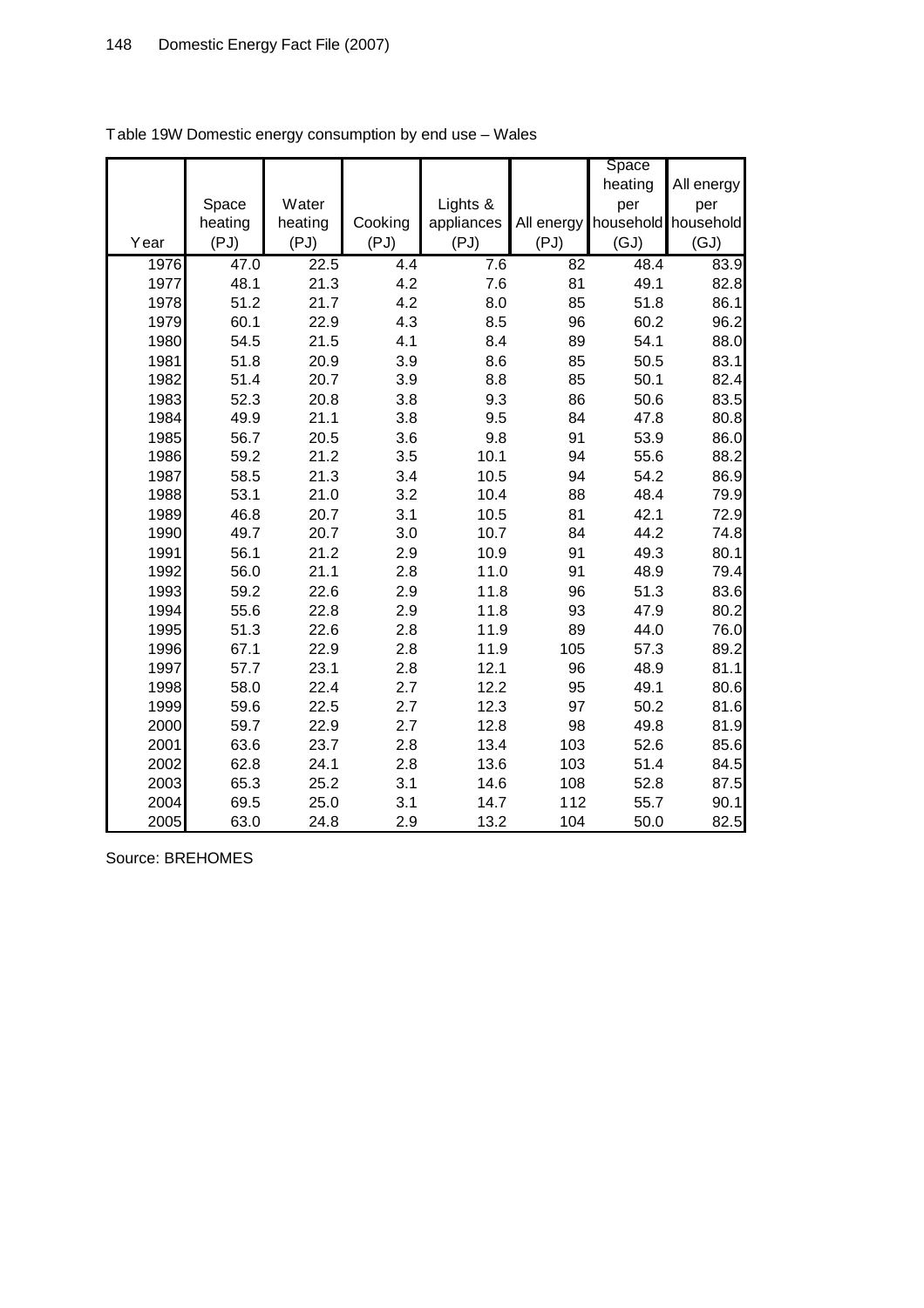|      |                  | Natural         |                  |                 |          |                |                 |
|------|------------------|-----------------|------------------|-----------------|----------|----------------|-----------------|
| Year | Solid fuel       | gas             | Town gas         | Gas (total)     | Electric | Oil            | All fuels       |
| 1976 | 44               | $\overline{17}$ | $\overline{0}$   | $\overline{17}$ | 11       | $\overline{9}$ | $\overline{82}$ |
| 1977 | 42               | 19              | $\boldsymbol{0}$ | 19              | 11       | 9              | 81              |
| 1978 | 43               | 23              | $\mathbf 0$      | 23              | 11       | 8              | 85              |
| 1979 | 47               | 29              | $\mathbf 0$      | 29              | 13       | $\overline{7}$ | 96              |
| 1980 | 42               | 30              | 0                | 30              | 12       | 5              | 89              |
| 1981 | 37               | 32              | $\boldsymbol{0}$ | 32              | 12       | 5              | 85              |
| 1982 | 34               | 33              | $\boldsymbol{0}$ | 33              | 12       | 5              | 85              |
| 1983 | 28               | 40              | $\boldsymbol{0}$ | 40              | 13       | 5              | 86              |
| 1984 | 22               | 40              | $\mathbf 0$      | 40              | 12       | 10             | 84              |
| 1985 | 27               | 40              | $\boldsymbol{0}$ | 40              | 13       | $10$           | 91              |
| 1986 | 28               | 45              | $\mathbf 0$      | 45              | 14       | 7              | 94              |
| 1987 | 26               | 47              | $\mathbf 0$      | 47              | 15       | $\,6$          | 94              |
| 1988 | 22               | 46              | $\boldsymbol{0}$ | 46              | 13       | 6              | 88              |
| 1989 | 16               | 45              | $\boldsymbol{0}$ | 45              | 13       | 7              | 81              |
| 1990 | 14               | 49              | $\mathbf 0$      | 49              | 14       | $\overline{7}$ | 84              |
| 1991 | 15               | 53              | $\mathbf 0$      | 53              | 15       | 8              | 91              |
| 1992 | 15               | 53              | $\mathbf 0$      | 53              | 14       | 9              | 91              |
| 1993 | 17               | 56              | 0                | 56              | 15       | 8              | 96              |
| 1994 | 13               | 55              | $\mathbf 0$      | 55              | 16       | 10             | 93              |
| 1995 | $\boldsymbol{9}$ | 53              | $\boldsymbol{0}$ | 53              | 14       | 12             | 89              |
| 1996 | 12               | 60              | $\mathbf 0$      | 60              | 18       | 15             | 105             |
| 1997 | 13               | 53              | $\mathbf 0$      | 53              | 15       | 13             | 95              |
| 1998 | 10               | 55              | $\boldsymbol{0}$ | 55              | 17       | 14             | 95              |
| 1999 | 11               | 59              | $\mathbf 0$      | 59              | 16       | 11             | 97              |
| 2000 | 10               | 60              |                  | 60              | 18       | 10             | 98              |
| 2001 | 9                | 64              |                  | 64              | 20       | 11             | 103             |
| 2002 | 8                | 65              |                  | 65              | 18       | 12             | 103             |
| 2003 | 5                | 68              |                  | 68              | 20       | 15             | 108             |
| 2004 | 7                | 72              |                  | 72              | 21       | 13             | 112             |
| 2005 | 4                | 68              |                  | 68              | 20       | 12             | 104             |

Table 20W Energy use of the housing stock by fuel (PJ) - Wales

Source: Digest of UK Energy Statistics, Family Expenditure Survey, Expenditure and Food Survey.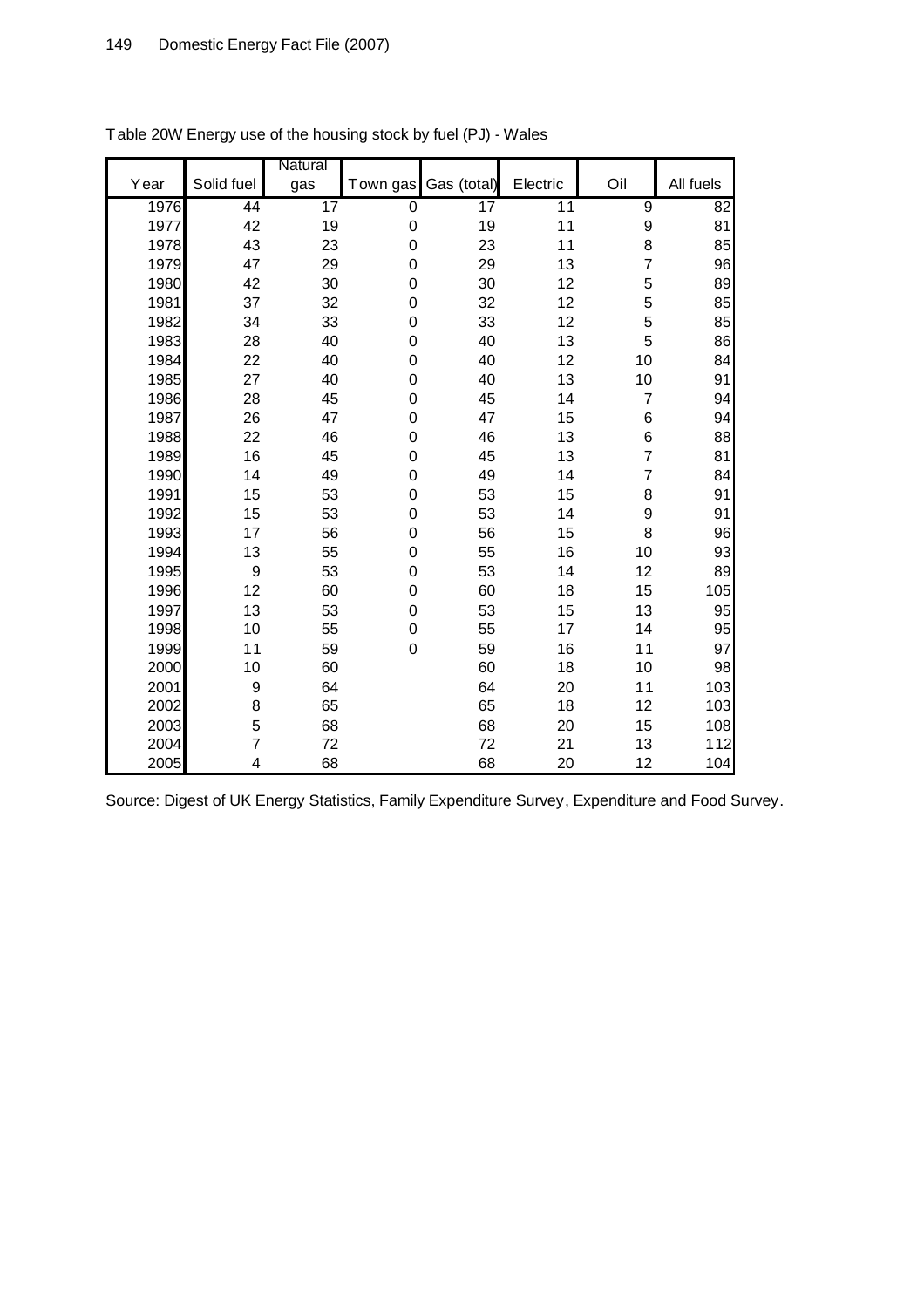# **NORTHERN IRELAND**

The information on Northern Ireland is divided into a number of sections which are listed in the main contents table. It starts by looking at household expenditure and the money spent on fuel, light and power . This is followed by charts that relate to the number of households and the houses they live in. Sections on the different types of insulation in the fabric of the house follow. Hot water tank insulation is also included. Energy consumption is compared to changes in external temperature. The following sections relate to heating systems. Finally the energy consumption is split into different fuels. Charts illustrating the information appear within the text but the tables on which they are based appear at the end of the section on pages 169 to 178.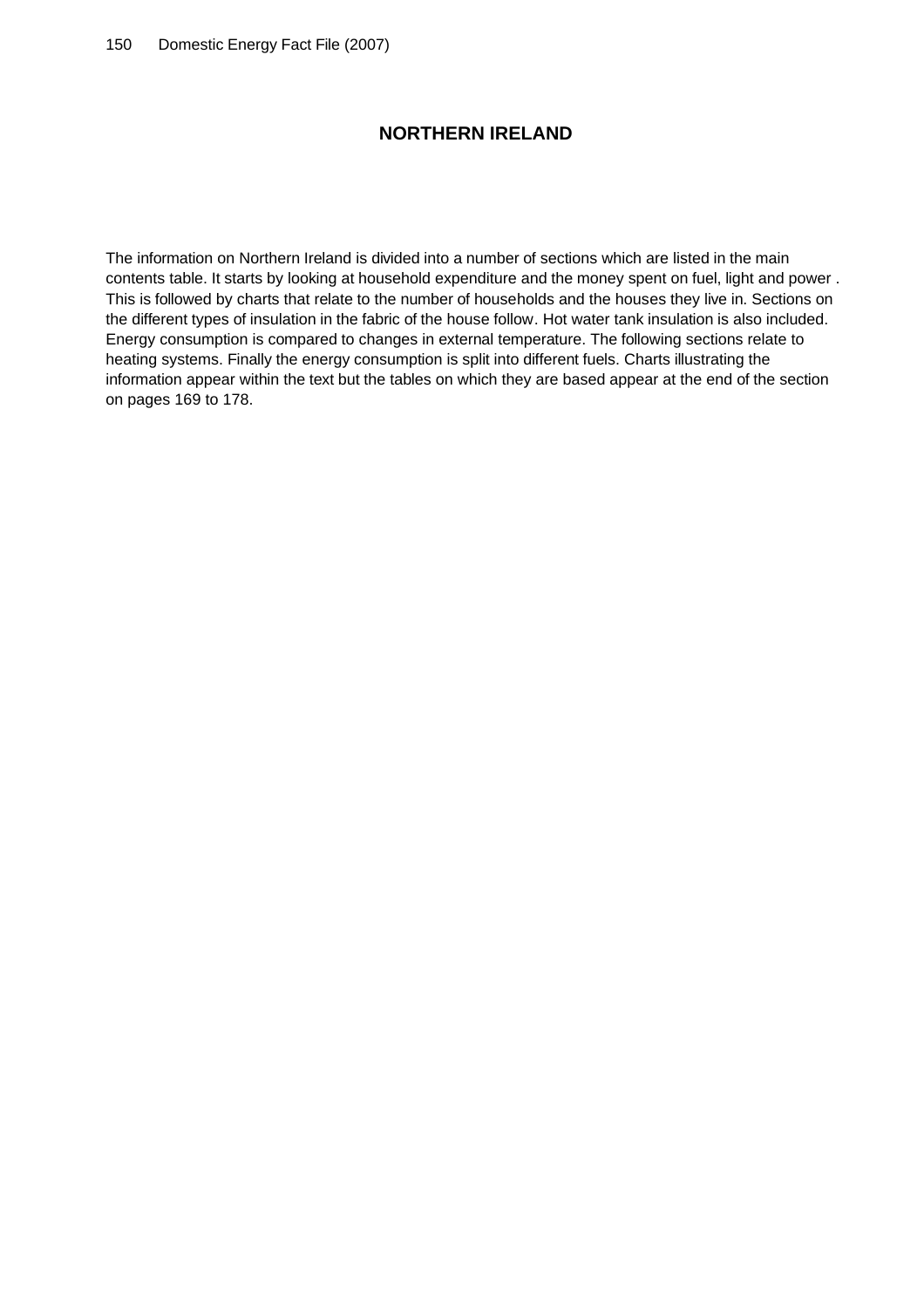# **Household expenditure on fuel, light and power – Northern Ireland**

The percentage expenditure on fuel, light and power is decreasing as shown in figure 1N



# Figure 1N

It has decreased from 7.7% in 1976 to 5% in 2005.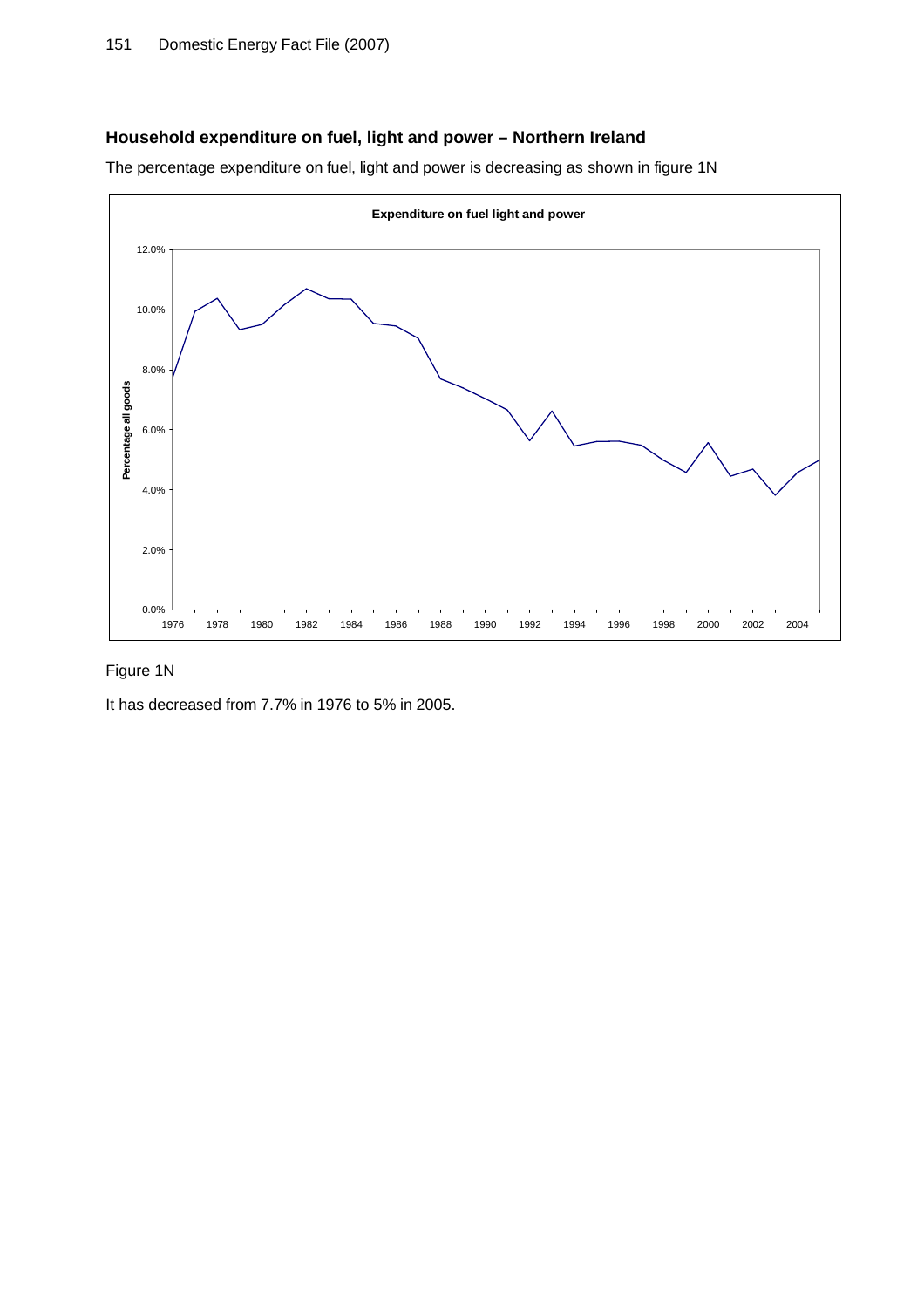

Figure 2N shows how expenditure on all goods has risen compared to that on fuel, light and power.

#### Figure 2N

Table 1N on page 169 shows the average weekly expenditure on all goods and on fuel, light and power both in contemporary prices and adjusted to 2005 prices by using the retail price index.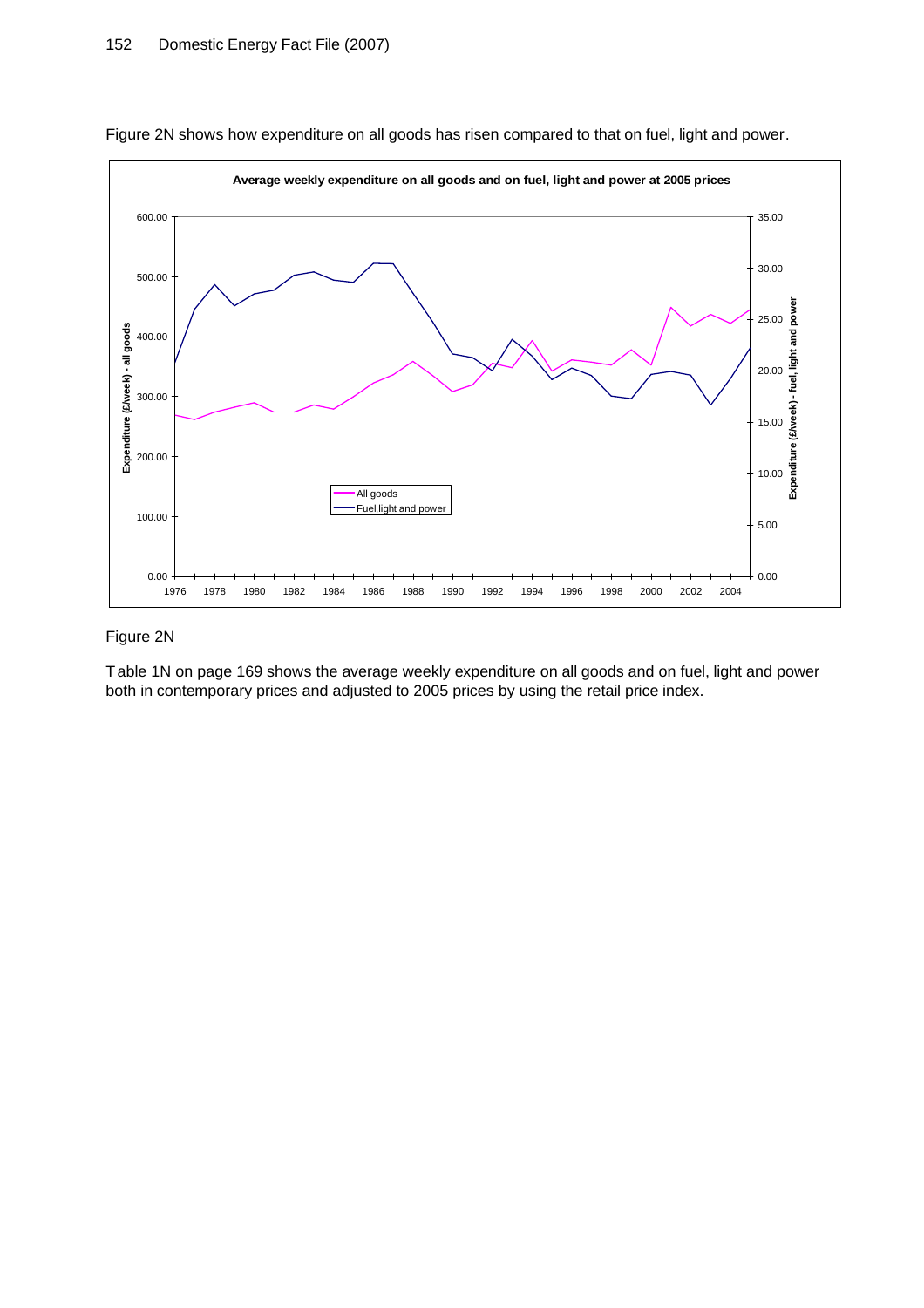# **Population and household numbers – Northern Ireland**

The number of households continues to increase while the number per household falls. Figure 3N shows the household and population numbers for Northern Ireland.



#### Figure 3N

The average household size has decreased from 3.67 to 2.64 between 1970 and 2005.

Table 2N shows the population, number of households and average households size, for Northern Ireland, for the years 1970 to 2005.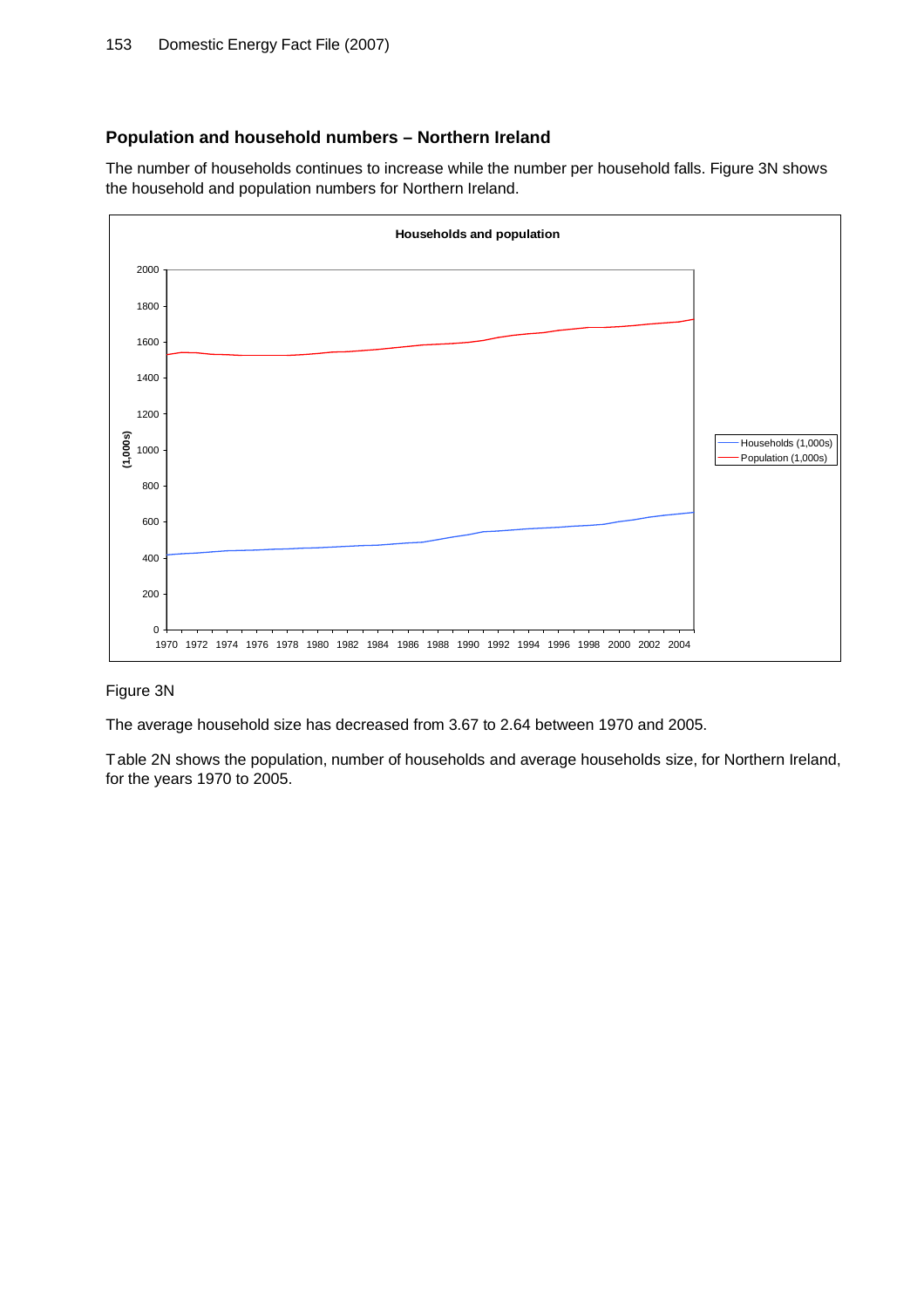# **Age of the housing stock – Northern Ireland**

Figure 4N shows the age distribution of the housing stock in Northern Ireland.



#### Figure 4N

The information on age for the Northern Ireland stock is more complicated than for GB. In some years there is no breakdown for the post 1960 stock. There is also a split after 1990 where the category 1945 -1960 changes to 1945 -1964. However, it is possible to see that stock built before 1945 is decreasing slowly and overall stock is increasing.

Table 3N shows the number of dwellings in each age category from 1979 to 2004 in those years where the information is available.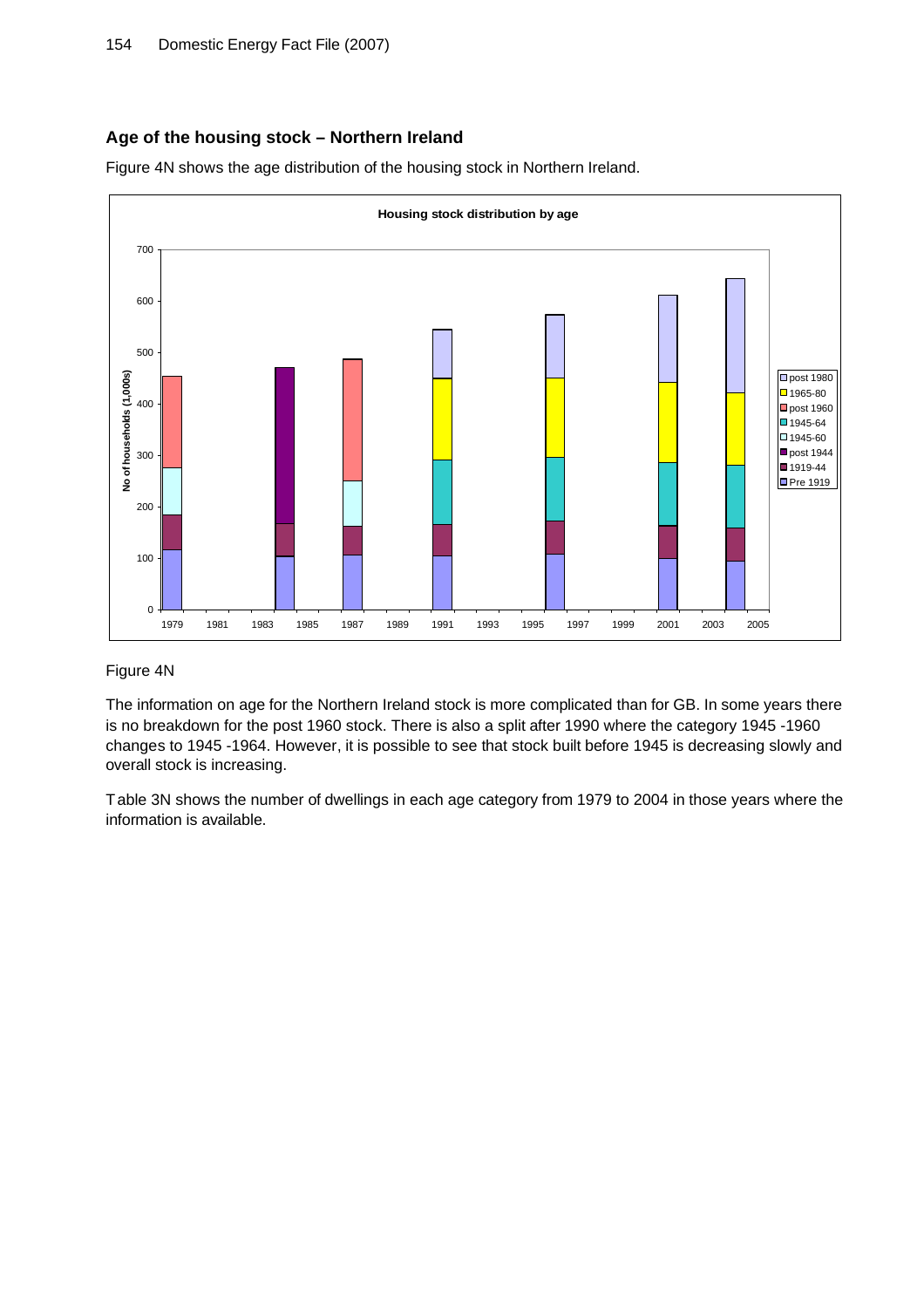# **Housing stock distribution by tenure – Northern Ireland**

Figure 5N shows the tenure distribution of the housing stock.



#### Figure 5N

The number of those owning their houses is increasing. In 1974 48.4% of households were owner occupied. By 2004 this had risen to 71.7% and is continuing to increase. The other main tenure in Northern Ireland is Housing Executive homes. These have decreased from 34.9% of households in 1974 to 15.5% in 2004.

Table 4N shows the number of households in each tenure from 1974 to 2004 in the years when data is available. It also gives the number of vacant dwellings.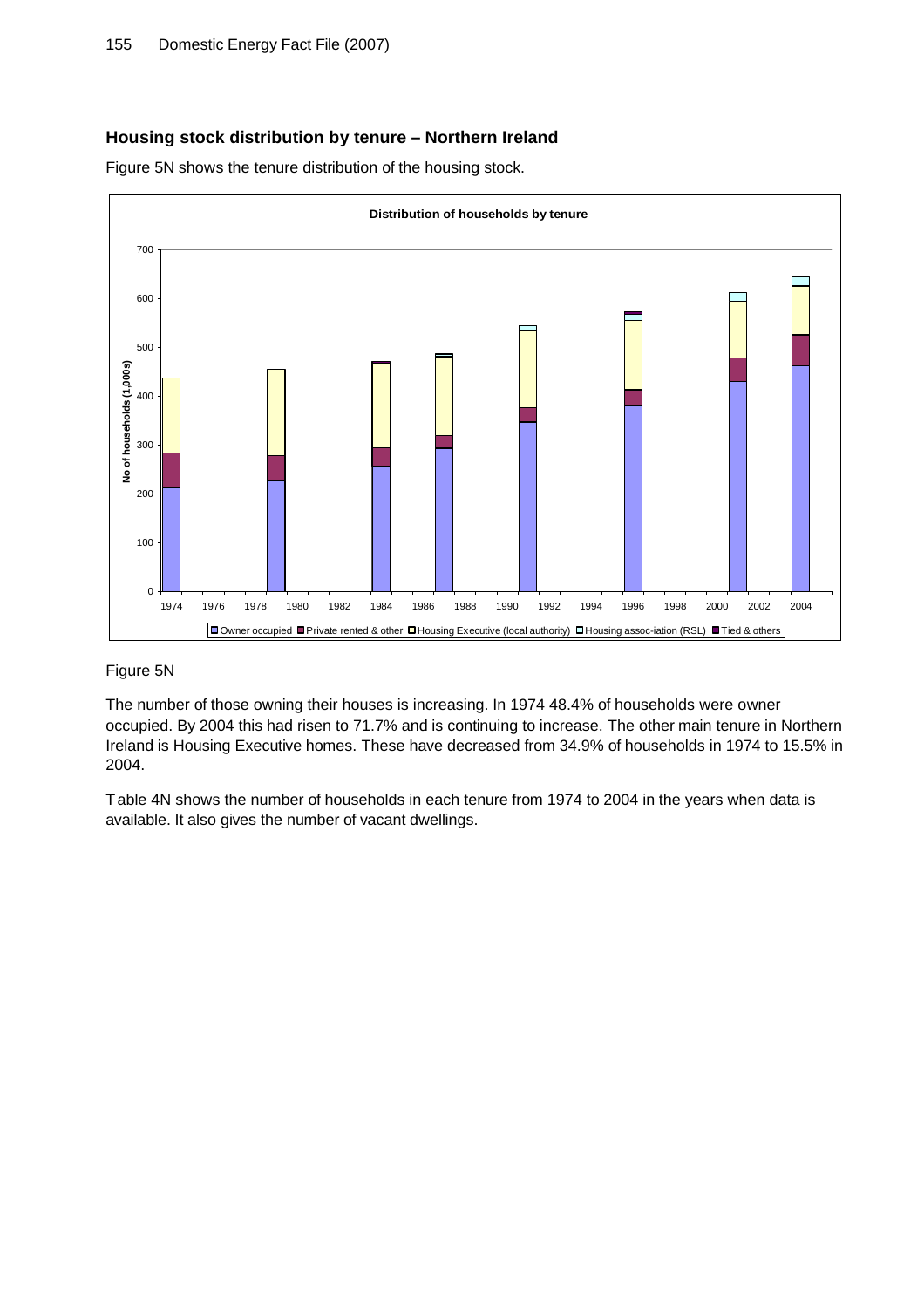# **House types – Northern Ireland**

Figure 6N shows the distribution of the housing stock by type of dwelling.



#### Figure 6N

The proportions of each house type have changed over the years. In the earlier years bungalows are not recorded separately.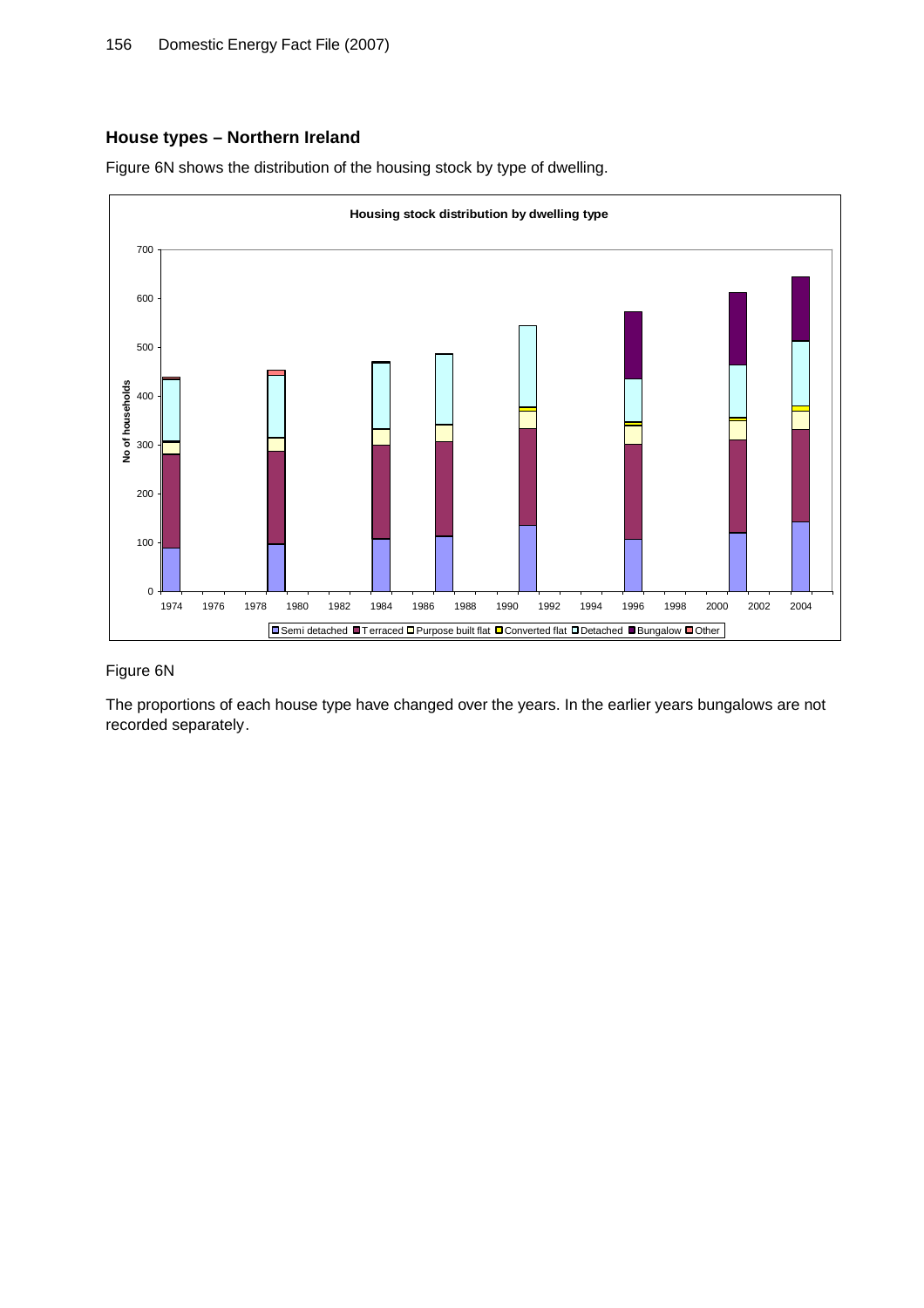

Figure 7N shows the proportions of each house type in 2004.

## Figure 7N

Figure 7N shows that in 2004 20% of the stock was bungalows.

If bungalows are excluded there has been a decrease in the percentage of terraced housing in the stock between 1974 and 2004 and an increase in semi detached housing.

Table 5N shows the number of households in each dwelling type from 1974 to 2004 for the years in which data is available.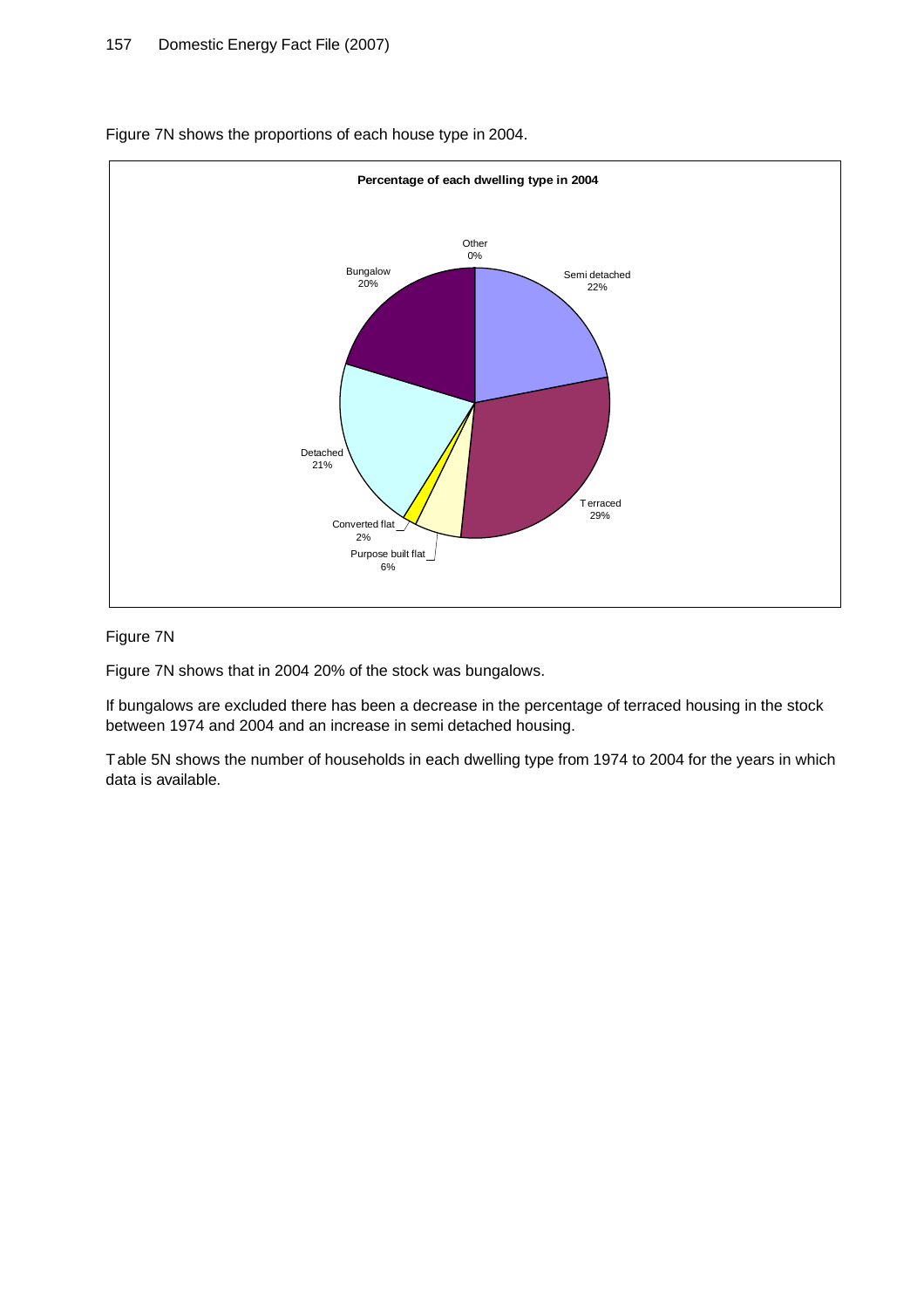# **Loft insulation – Northern Ireland**

The ownership of loft insulation is shown in figure 8N.



#### Figure 8N

In 2004 96% of lofts had some insulation. This has risen from 41.3% in 1979. Ownership of loft insulation is continuing to risen but the rate of increase has slowed between 2001 and 2004.

Less information is available about depth of loft insulation in Northern Ireland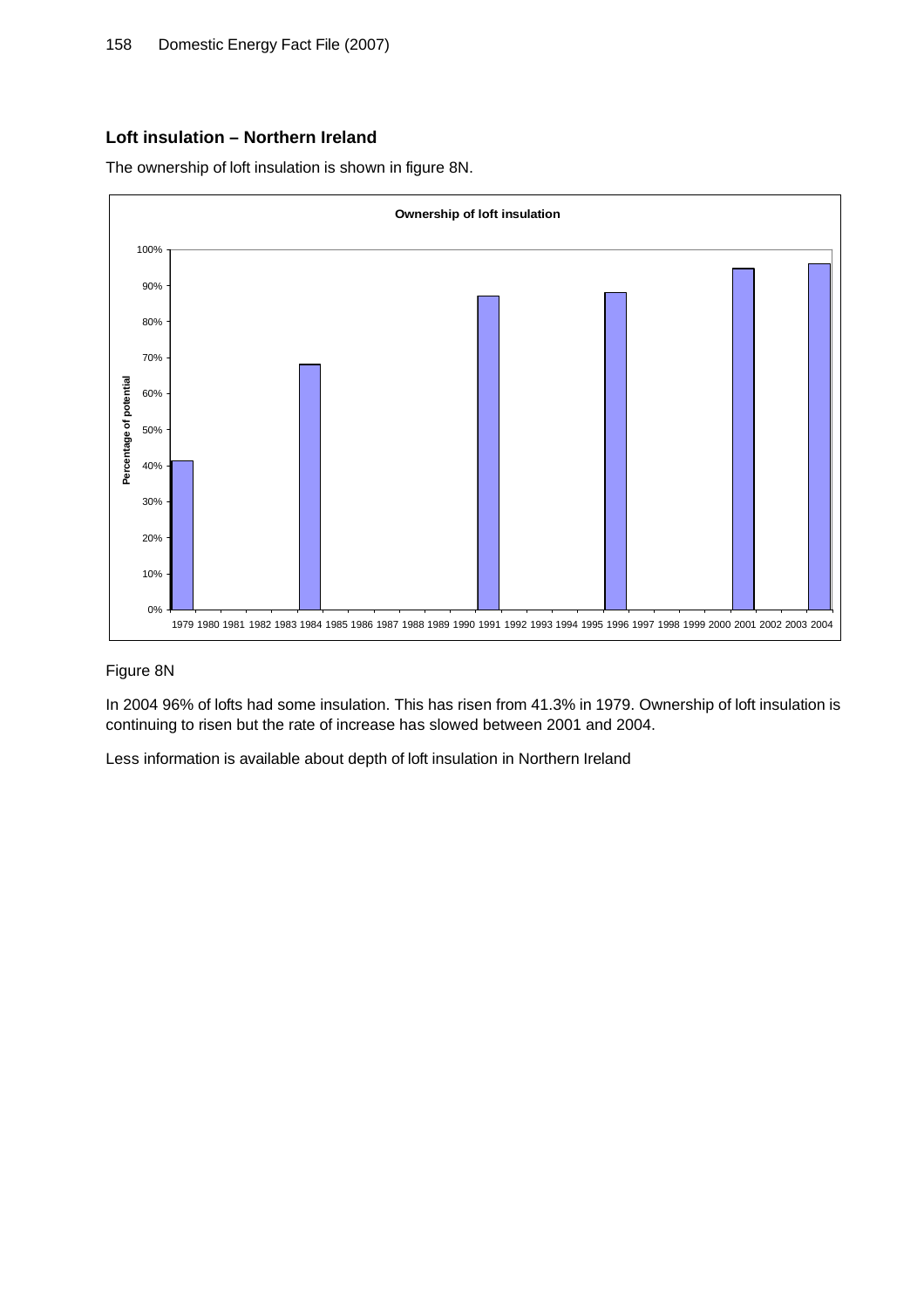

Figure 9N shows the information available for depth of loft insulation in Northern Ireland.

#### Figure 9N

For the three years where depth of loft insulation is available the number with 100mm or more is increasing while that for less than 100mm is fairly static.

Table 6N shows the ownership and depth of loft insulation for the years where data is available between 1979 and 2005.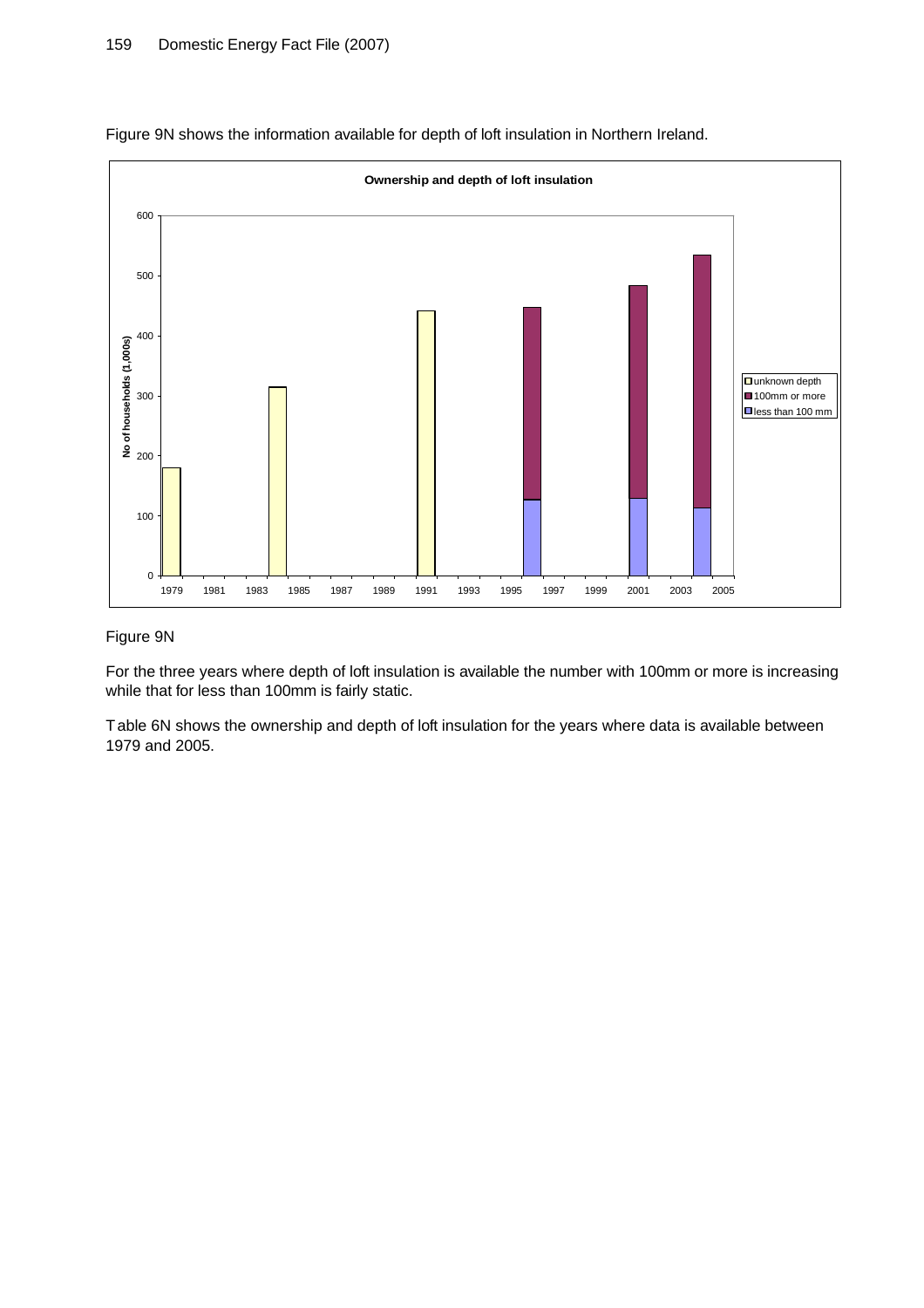# **Cavity wall insulation – Northern Ireland**

Figure 10N shows the ownership of cavity wall insulation.



#### Figure 10N

Cavity wall insulation ownership has increased from 7.6% of dwellings with cavity walls in 1979 to 78.3% in 2004.

Table 7N shows the number of households with cavity wall insulation as well as the total number of cavity wall dwellings (potential) in Northern Ireland in the years between 1979 and 2004 for which data is available. In some cases the number of cavity walls in occupied dwellings has been estimated. Full details are given below Table 7N.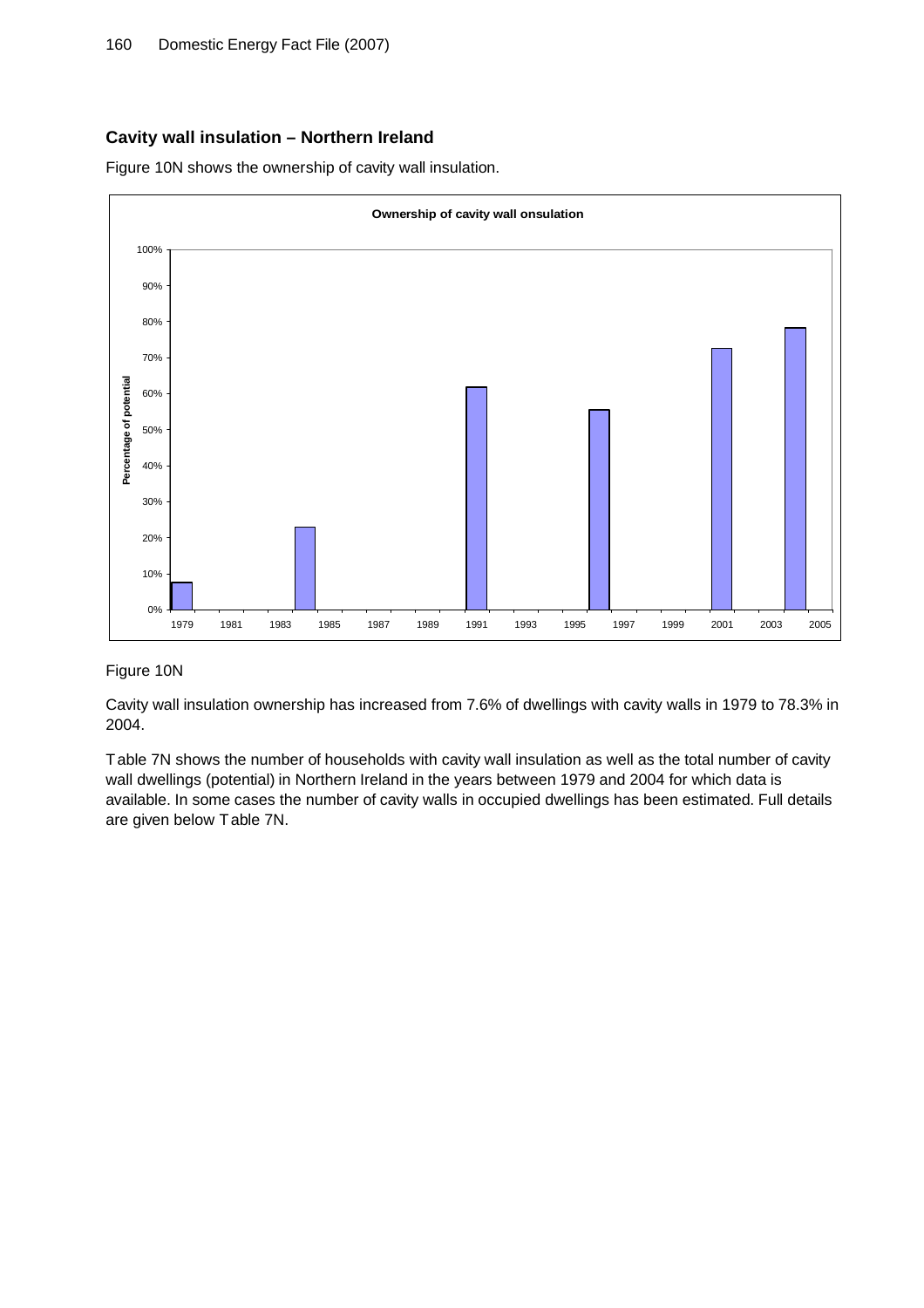# **Double glazing ownership – Northern Ireland**

Figure 11N shows the ownership of double glazing.



#### Figure 11N

Double glazing ownership has risen from 6.9% of potential in 1984 to 81.5% in 2004. This refers to any house with any number of windows double glazed. However, between 1984 and 2004 the percentage with full double glazing has increased from 3.3% to 62.3%.

Table 8N gives the number of households with full, part or no double glazing.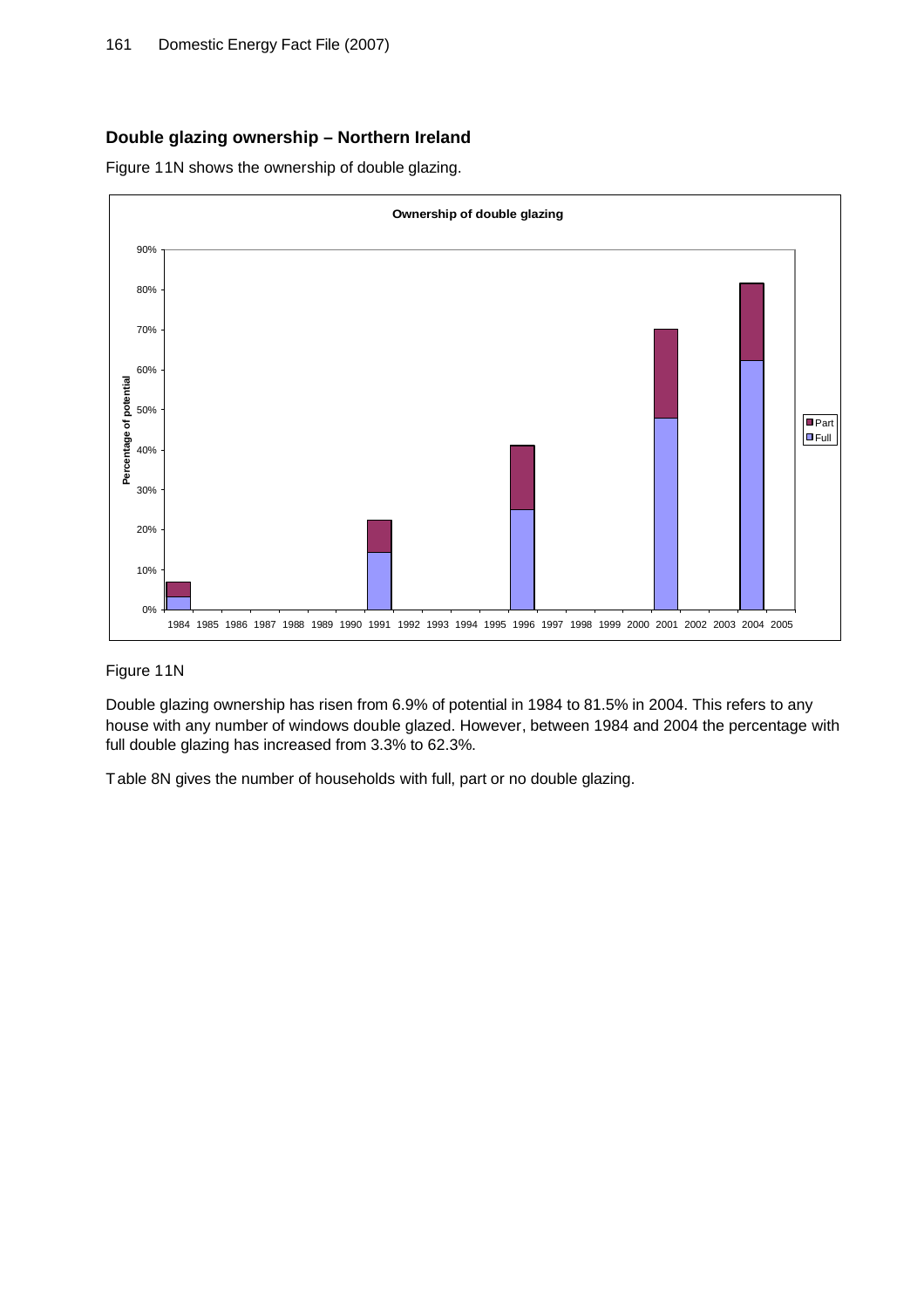# **Draught proofing - Northern Ireland**

Figure 12N shows the ownership of draught proofing.



#### Figure 12N

Detailed information on draught stripping and its use in single glazed houses is not available for Northern Ireland.

Table 9N gives the number of homes with draught proofing and the number draught proofed. This does not include those draught proofed due to double glazing.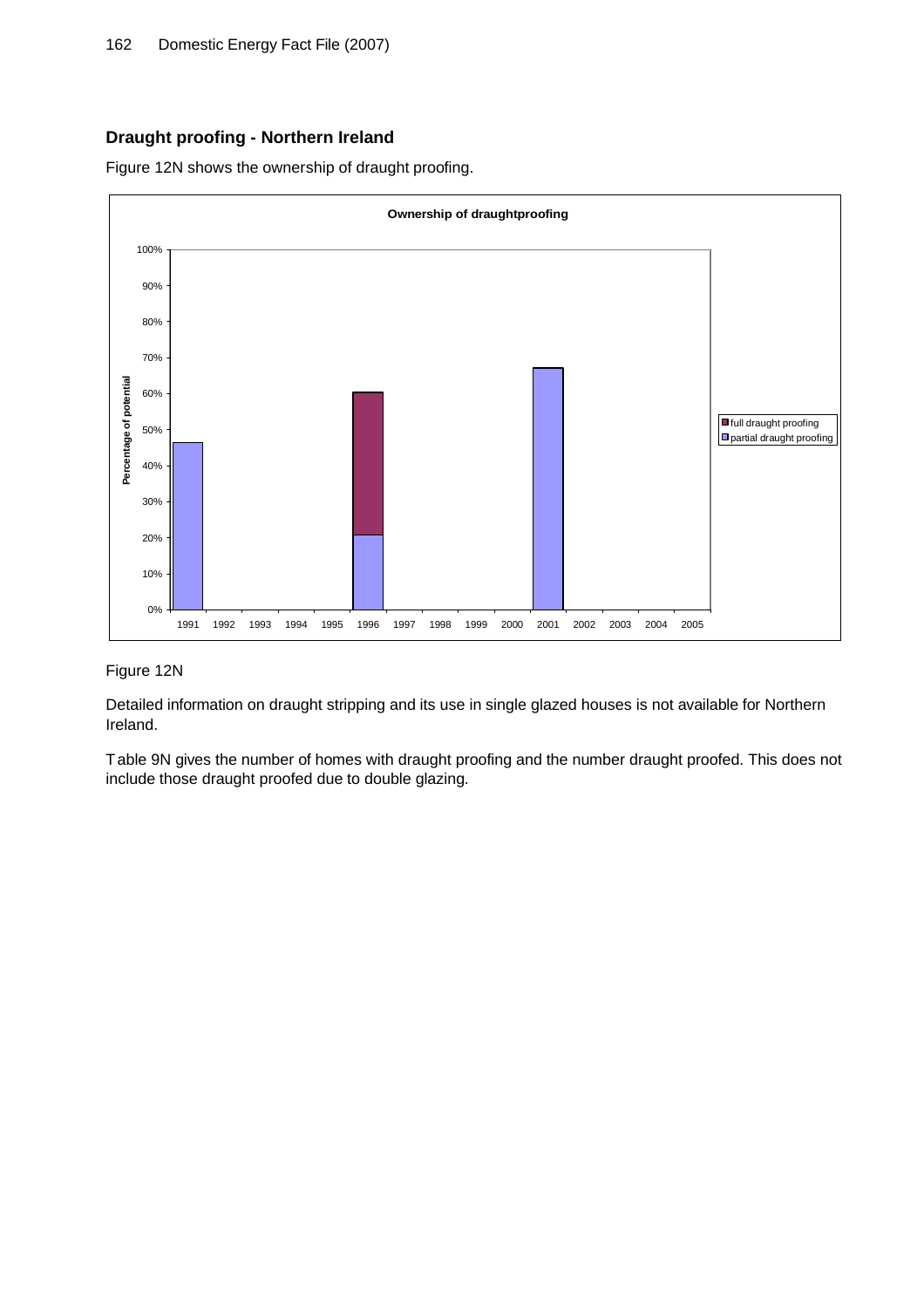# **Hot water tank insulation – Northern Ireland**

The ownership of hot water tank insulation is shown in figure 13N.



#### Figure 13N

Ownership of hot water tank insulation has increased from 85.6% of dwellings with hot water tanks in 1991 to 89.1% in 2001. This includes both foam insulation and jackets. Data is not available from all the house condition surveys in Northern Ireland.

Table 10N shows the number of households with foam or jacket hot water tank insulation in the years available.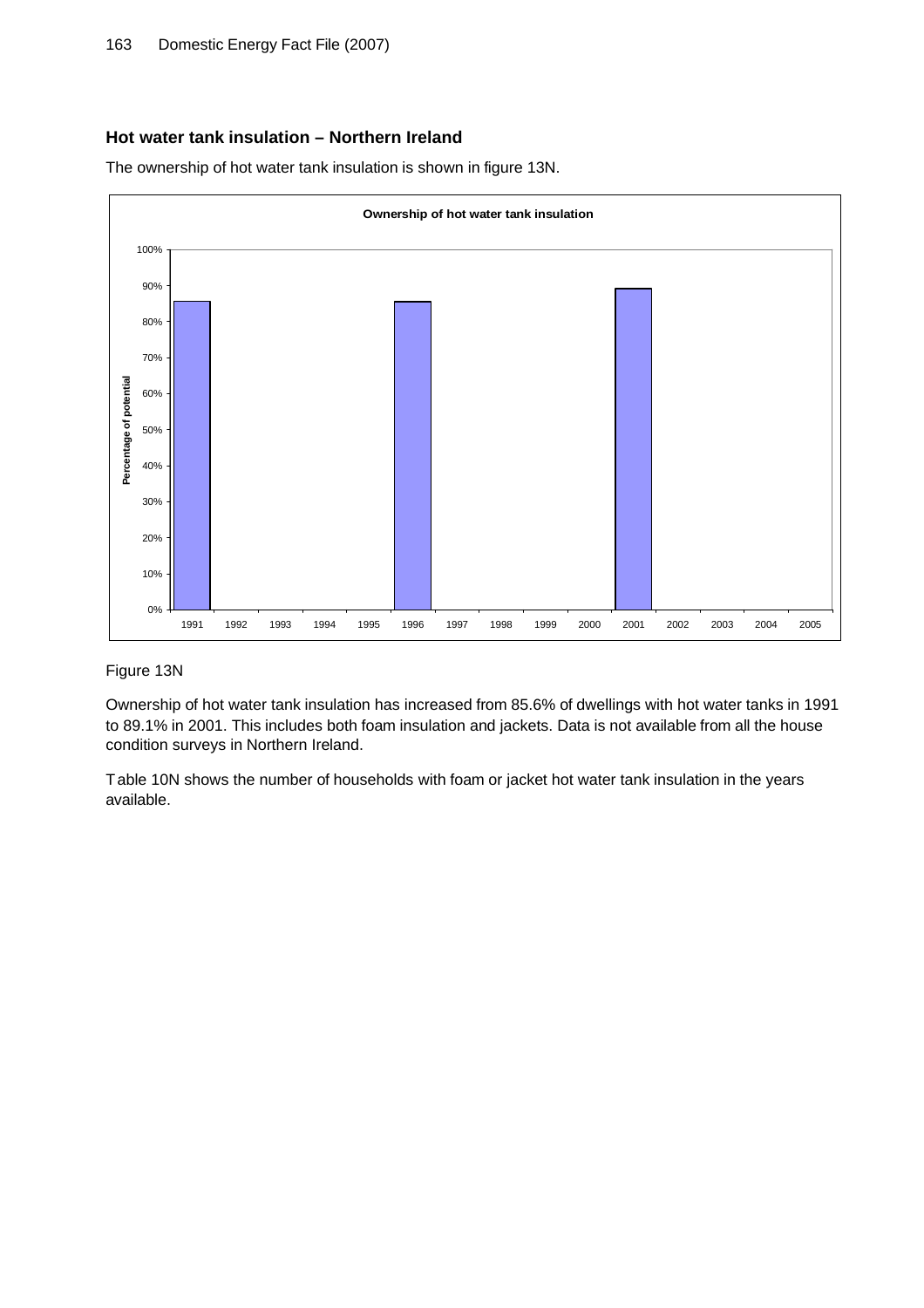#### **Energy consumption and external temperatures – Northern Ireland**

Figure 14N shows the delivered energy and average external temperatures from 1976 to 2005.



#### Figure 14N

From 1976 to 2005 delivered energy has increased by 18% while the number of households has increased by 47%. Figure 14N shows the relationship between average external temperature and delivered energy. In general it can be seen in colder years delivered energy increases.

Table 11N shows the total delivered energy, the average external temperature and average energy consumption per dwelling.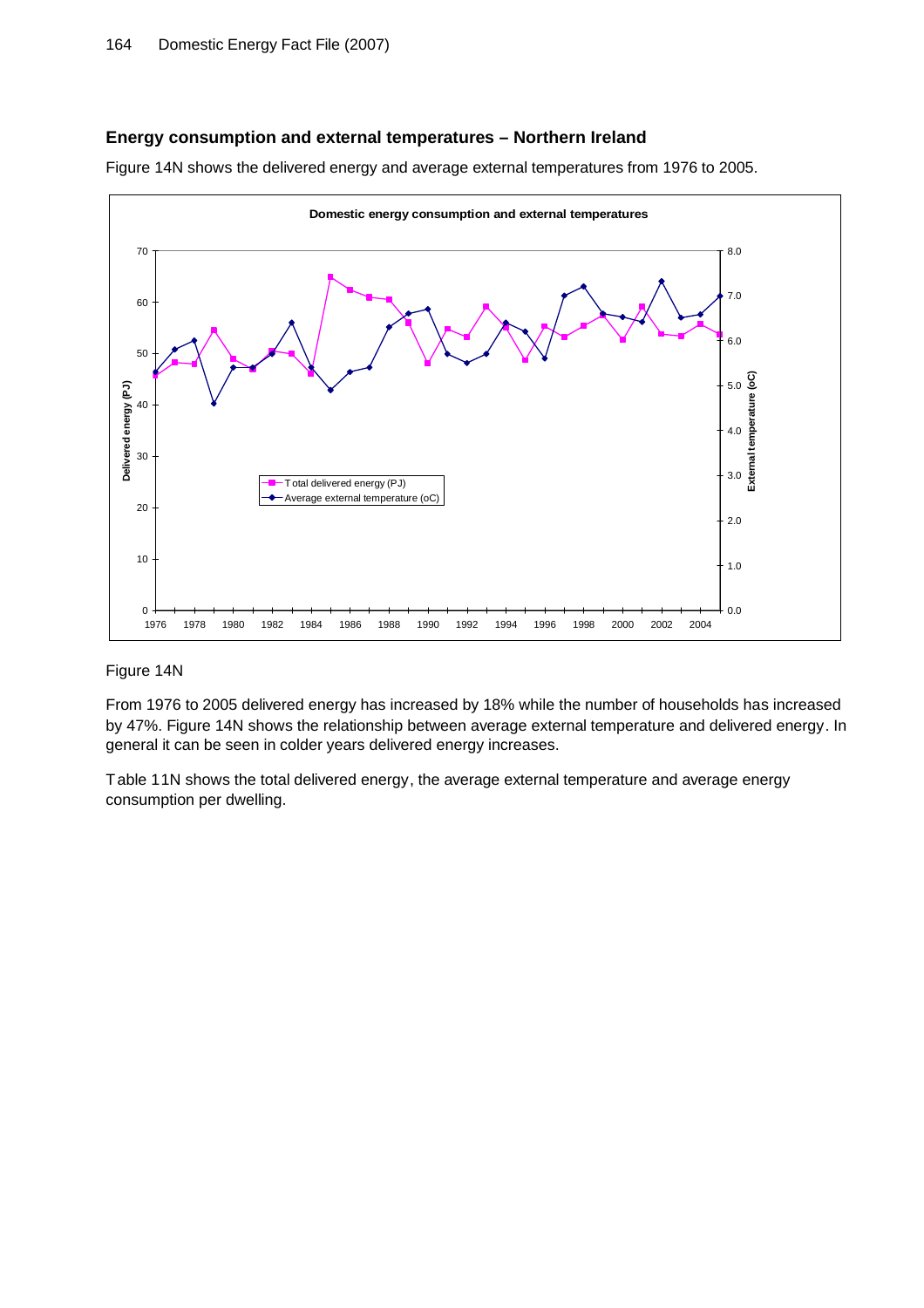## **Central heating ownership – Northern Ireland**

Figure 15N shows the ownership of central heating.



#### Figure 15N

Central heating ownership has been increasing. In 2004 98.5% of households had central heating this compares with 36.3% in 1979.

Table 12N shows the number of households with and without central heating.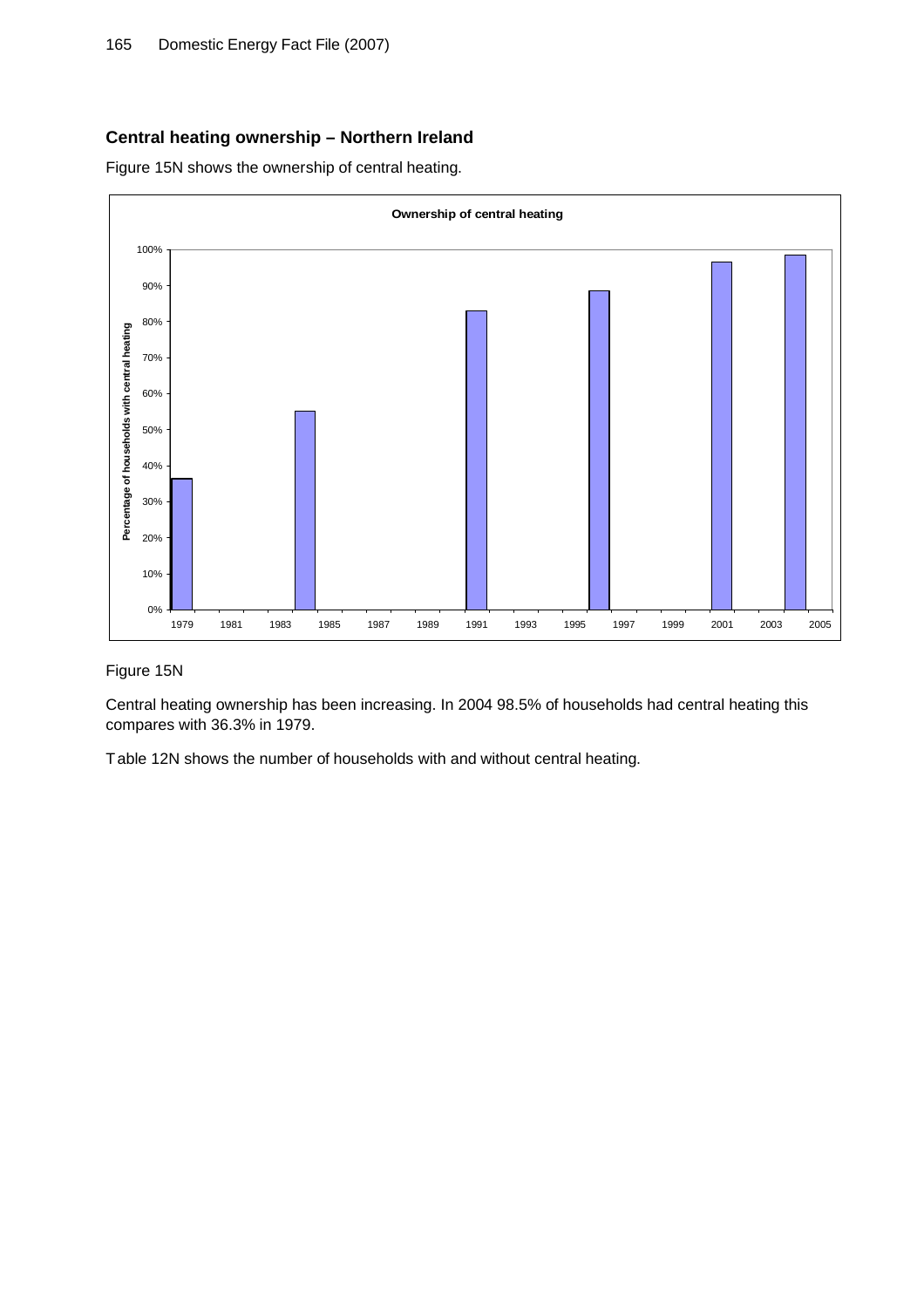#### **Heating appliances – central heating – Northern Ireland**

Figure 16N shows the main form of heating in centrally heated homes.



#### Figure 16N

Figure 16N shows that the main central heating fuel is oil. In 1979 39.1% of centrally heated homes used oil while by 2004 this had risen to 67.7%. In 1979 there was virtually no gas used for central heating but by 2004 8.2% of centrally heated homes used gas. The percentages using electricity and solid fuel have both fallen between 1979 and 2004 with solid fuel use falling faster than electricity use.

Table 13N shows the number of households using each fuel type.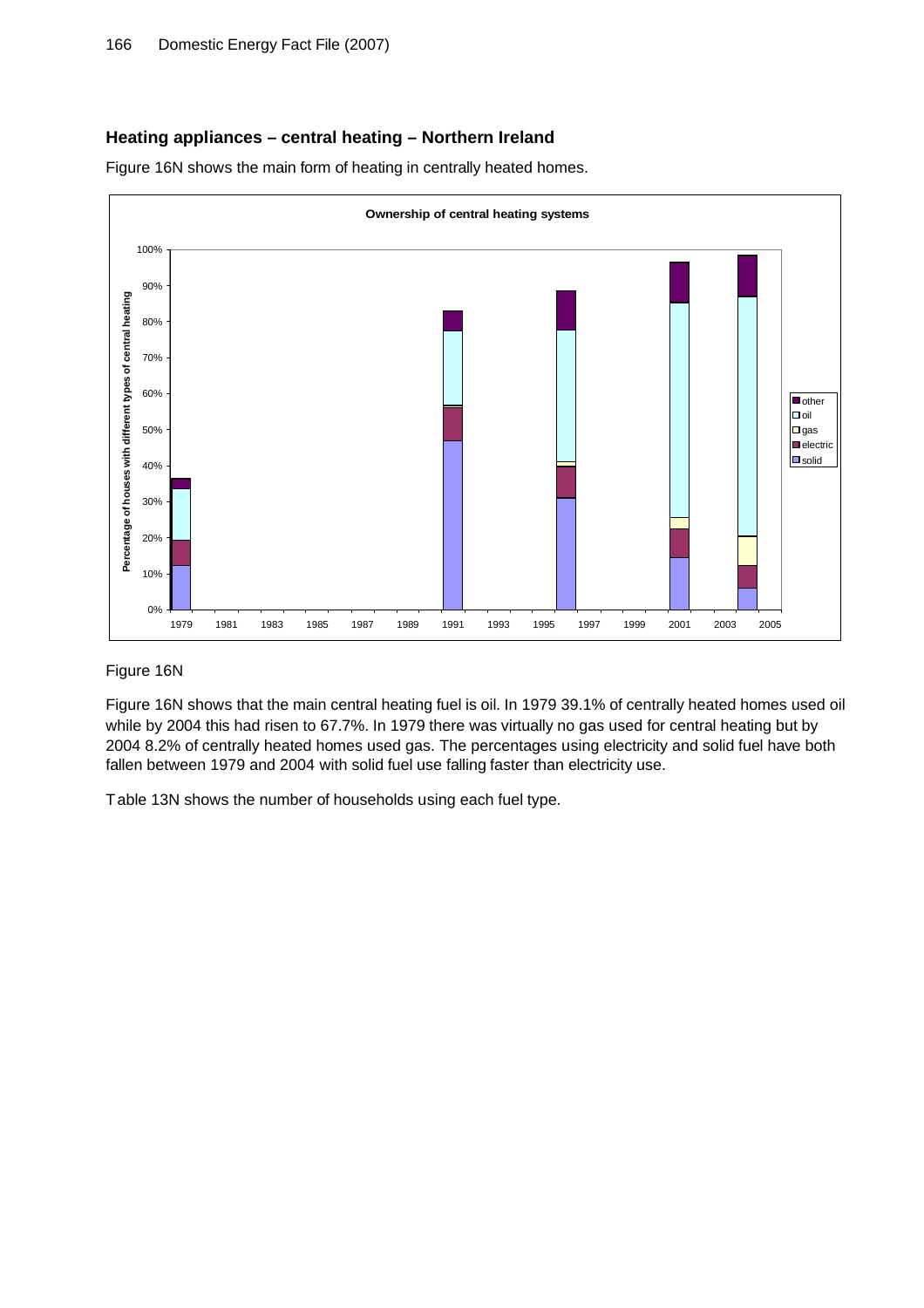# **Heating appliances – non central heating – Northern Ireland**

Figure 17N shows the percentage of households using non central heating and the fuel they use.



## Figure 17N

In 1979 63.8% of homes used some form of non central heating as their main heating system. In 2004 this had reduced to 1.6%.

Table 14N shows the number of households with non central heating and the type of fuel they use.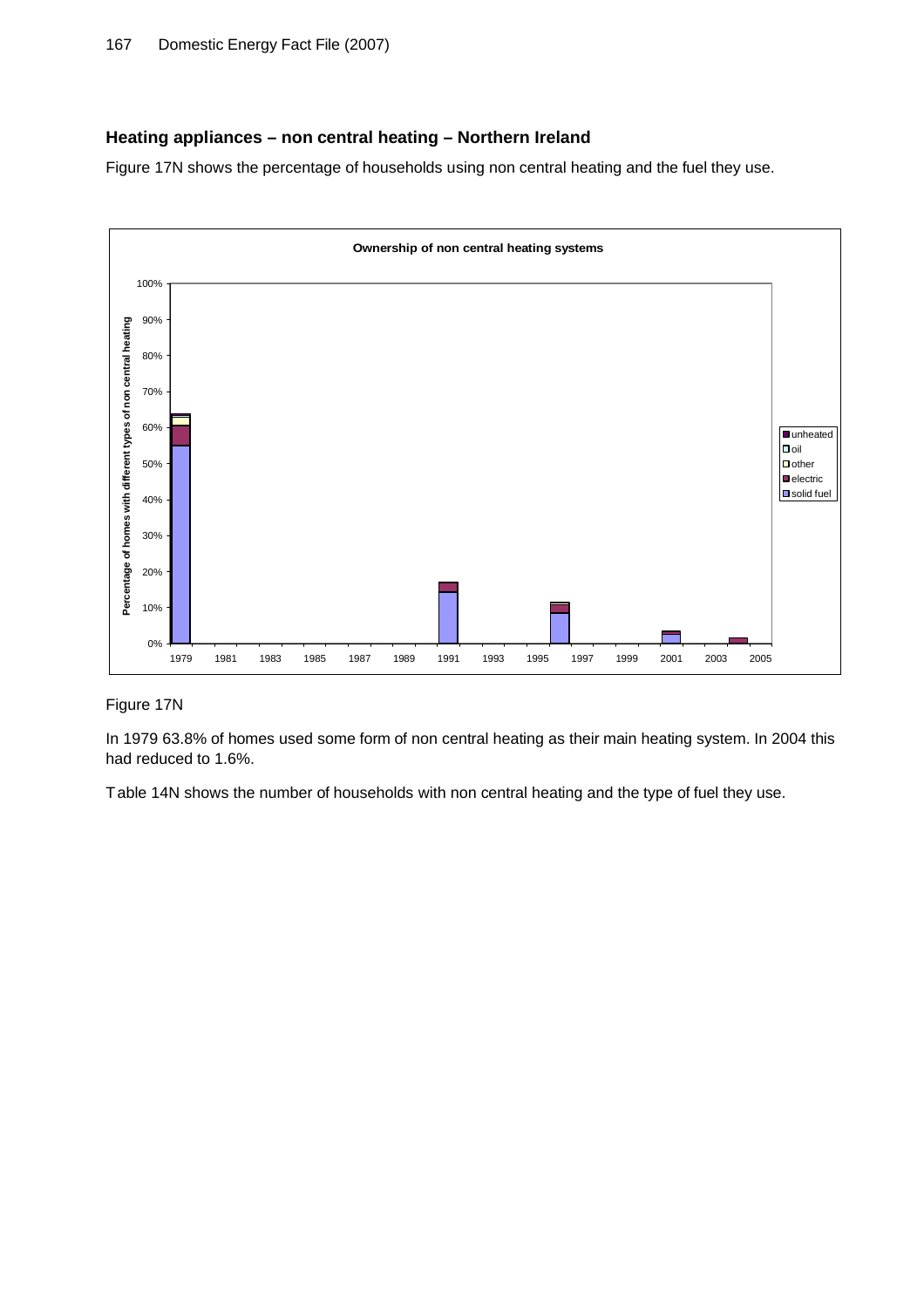# **Domestic energy consumption by fuel – Northern Ireland**

Figure 18N shows the energy use of the housing stock by fuel.



#### Figure 18N

In 1976 69.3% of domestic energy consumption was solid fuel compared with 12.4% in 2005. In the same period oil consumption has increased from 11.7% to 53.9%.

Table 15N shows the energy use of the housing stock by different fuels.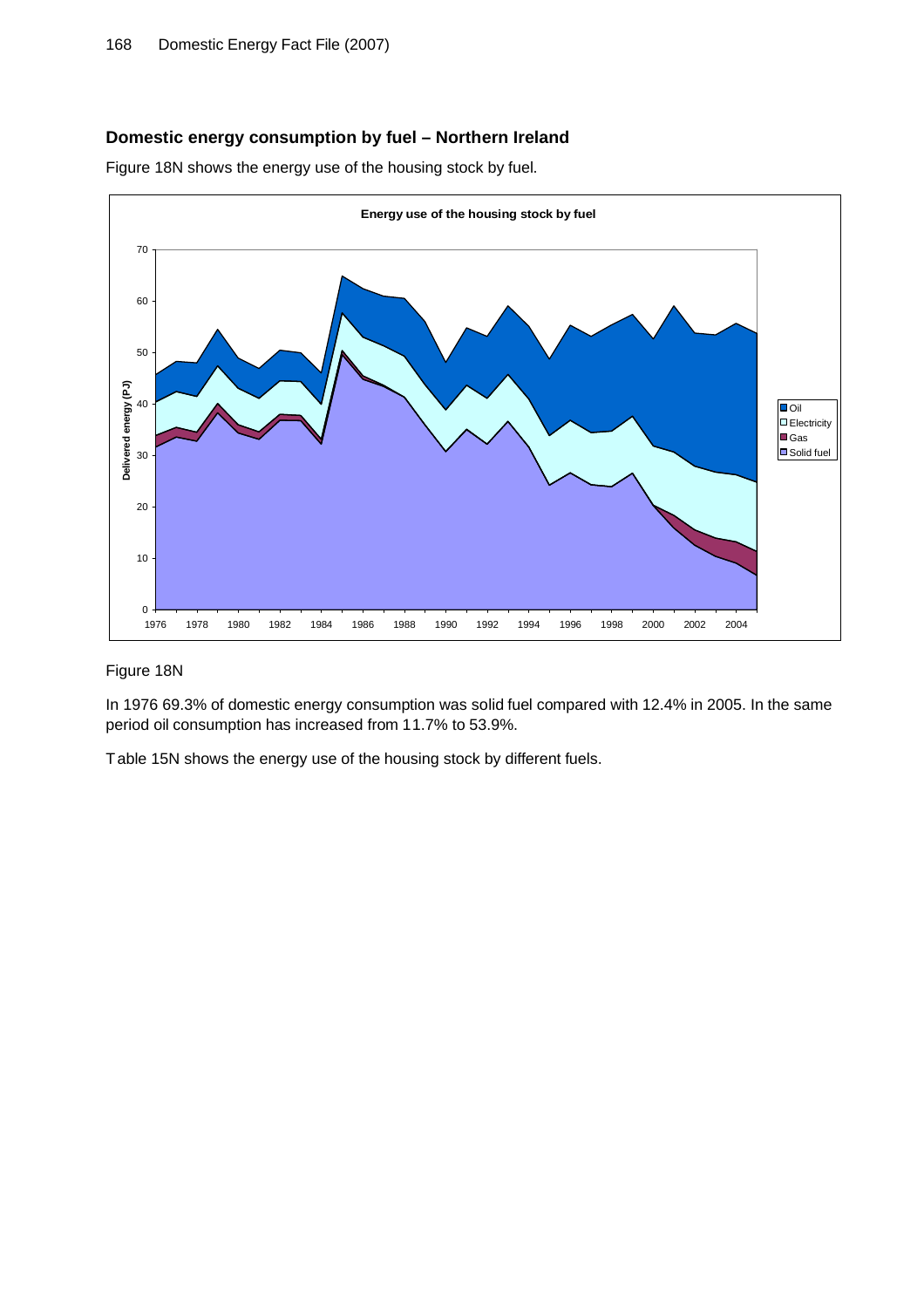# **Tables – Northern Ireland**

Contemporary prices 2005 prices Year All goods Fuel,light and power All goods Fuel,light and power % fuel, light and power 55.75 4.31 268.88 20.79 7.7% 62.78 6.24 261.41 25.98 9.9% 71.31 7.40 273.77 28.41 10.4% 83.40 7.78 282.35 26.34 9.3% 100.72 9.57 289.43 27.50 9.5% 106.81 10.86 274.10 27.87 10.2% 115.89 12.40 273.96 29.31 10.7% 126.51 13.11 286.03 29.64 10.4% 129.49 13.40 278.66 28.84 10.3% 147.72 14.10 299.74 28.61 9.5% 164.17 15.52 322.22 30.46 9.5% 178.54 16.15 336.33 30.42 9.0% 199.68 15.34 358.56 27.55 7.7% 200.99 14.86 334.91 24.76 7.4% 202.56 14.23 308.35 21.66 7.0% 222.30 14.80 319.64 21.28 6.7% 256.55 14.43 355.57 20.00 5.6% 255.32 16.90 348.33 23.06 6.6% 295.33 16.10 393.40 21.44 5.5% 265.83 14.88 342.24 19.16 5.6% 287.27 16.12 361.12 20.26 5.6% 293.10 16.04 357.22 19.55 5.5% 299.01 14.90 352.35 17.55 5.0% 325.64 14.89 377.92 17.28 4.6% 312.75 17.42 352.52 19.63 5.6% 405.05 17.99 448.65 19.93 4.4% 383.57 17.99 417.87 19.59 4.7% 413.01 15.76 437.20 16.68 3.8% 410.00 18.73 421.70 19.26 4.6% 444.82 22.22 444.82 22.22 5.0%

Table 1N Average weekly expenditure on all goods and on fuel, light and power (£/week) – Northern Ireland

Source: Family Expenditure Survey, Expenditure and Food Survey.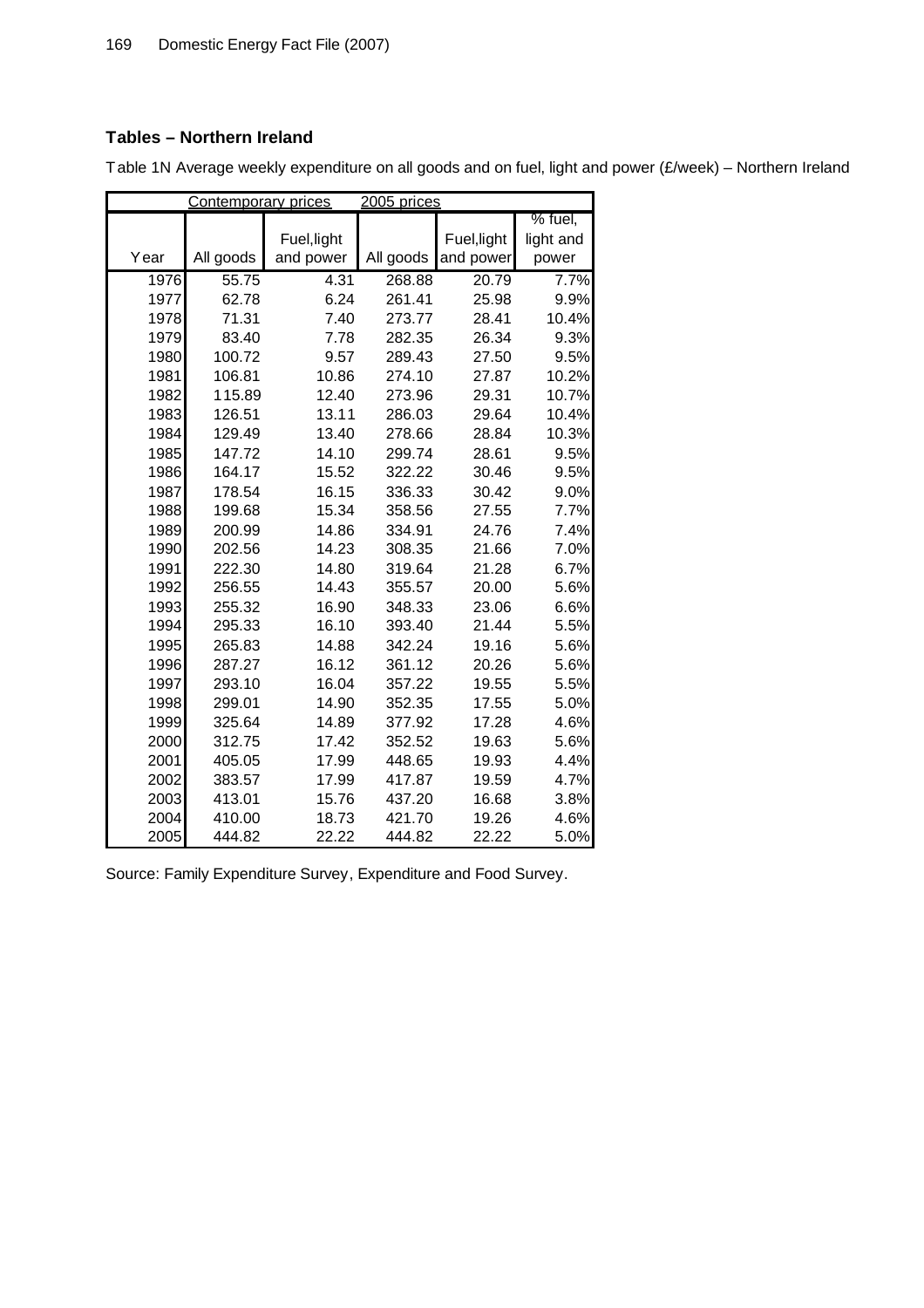|              |            |              | Average      |
|--------------|------------|--------------|--------------|
|              | Households | Population   | household    |
| Year         | (1,000s)   | (1,000s)     | size         |
| 1970         | 416        | 1527         | 3.67         |
| 1971         | 422        | 1540         | 3.65         |
| 1972         | 427        | 1539         | 3.60         |
| 1973         | 432        | 1530         | 3.54         |
| 1974         | 438        | 1527         | 3.49         |
| 1975         | 441        | 1524         | 3.46         |
| 1976         | 444        | 1524         | 3.43         |
| 1977         | 447        | 1523         | 3.41         |
| 1978         | 450        | 1523         | 3.38         |
| 1979         | 453        | 1528         | 3.37         |
| 1980         | 456        | 1533         | 3.36         |
| 1981         | 460        | 1543         | 3.35         |
| 1982         | 464        | 1545         | 3.33         |
| 1983         | 468        | 1551         | 3.31         |
| 1984         | 471        | 1557         | 3.31         |
| 1985         | 476        | 1565         | 3.29         |
| 1986         | 482        | 1574         | 3.27         |
| 1987         | 487        | 1582         | 3.25         |
| 1988         | 501        | 1585         | 3.16         |
| 1989         | 515        | 1590         | 3.09         |
| 1990         | 529        | 1596         | 3.02         |
| 1991         | 544        | 1607         | 2.95         |
| 1992         | 549        | 1623         | 2.96         |
| 1993<br>1994 | 554<br>560 | 1636<br>1644 | 2.95<br>2.94 |
| 1995         | 565        | 1649         | 2.92         |
| 1996         | 570        | 1662         | 2.92         |
| 1997         | 575        | 1671         | 2.91         |
| 1998         | 580        | 1678         | 2.89         |
| 1999         | 585        | 1679         | 2.87         |
| 2000         | 601        | 1683         | 2.80         |
| 2001         | 611        | 1689         | 2.76         |
| 2002         | 625        | 1697         | 2.71         |
| 2003         | 635        | 1703         | 2.68         |
| 2004         | 644        | 1710         | 2.66         |
| 2005         | 653        | 1724         | 2.64         |

Table 2N Population, households and household size – Northern Ireland

Source: Northern Ireland House Condition Survey

Years where there is no House Condition Survey data numbers have been extrapolated or interpolated.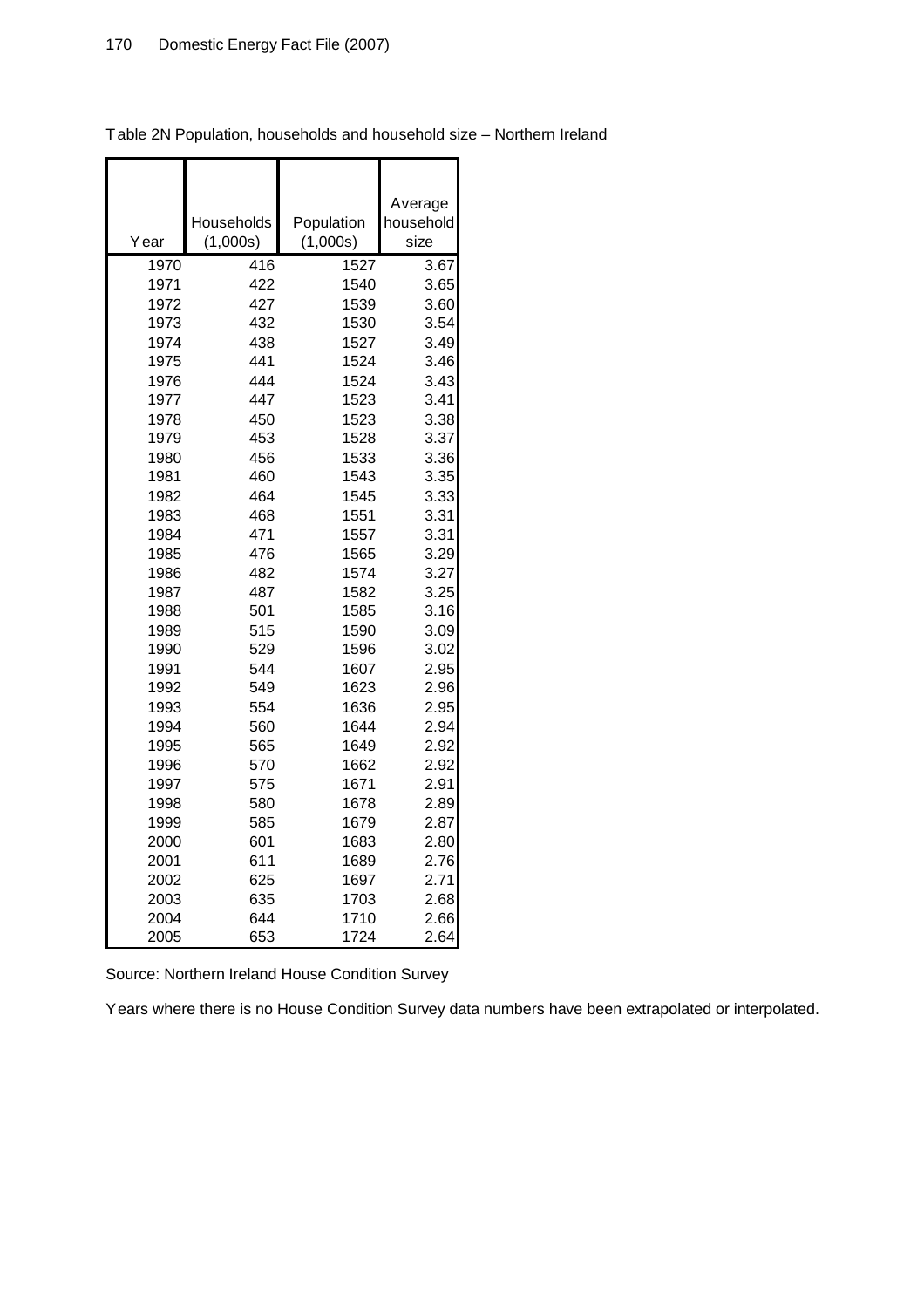|      | Pre 1919 | 1919-44 | post 1944 | 1945-60 | 1945-64 | post 1960 | 1965-80 |     | current<br>post 1980 households |
|------|----------|---------|-----------|---------|---------|-----------|---------|-----|---------------------------------|
| 1979 | 116      | 69      | -         | 91      | -       | 177       | -       |     | 453                             |
| 1984 | 104      | 63      | 304       |         |         |           |         |     | 471                             |
| 1987 | 106      | 56      |           | 89      |         | 237       |         |     | 487                             |
| 1991 | 104      | 61      |           |         | 126     | -         | 159     | 94  | 544                             |
| 1996 | 108      | 65      |           |         | 123     | ٠         | 155     | 123 | 570                             |
| 2001 | 99       | 64      |           |         | 123     | ٠         | 155     | 170 | 611                             |
| 2004 | 95       | 64      |           |         | 122     |           | 140     | 222 | 644                             |

## Table 3N Housing stock distribution by age (1,000s) – Northern Ireland

Source: Northern Ireland House Condition Survey

Table 4N Housing stock distribution by tenure (1,000s) – Northern Ireland

|      |          | Private  | Housing<br><b>Executive</b> | Housing     |        |               |        |           |
|------|----------|----------|-----------------------------|-------------|--------|---------------|--------|-----------|
|      | Owner    | rented & | (local                      | association | Tied & | <b>T</b> otal |        | Total     |
|      | occupied | other    | authority)                  | (RSL)       | others | households    | Vacant | dwellings |
| 1974 | 212      | 72       | 153                         | ۰           |        | 438           | 18     | 456       |
| 1979 | 226      | 53       | 175                         |             |        | 453           | 18     | 471       |
| 1984 | 257      | 38       | 172                         |             | 4      | 471           | 21     | 492       |
| 1987 | 293      | 26       | 162                         | 5           |        | 487           | 24     | 511       |
| 1991 | 347      | 29       | 158                         | 10          |        | 544           | 30     | 574       |
| 1996 | 381      | 32       | 141                         | 13          | 6      | 574           | 29     | 603       |
| 2001 | 430      | 49       | 115                         | 17          |        | 611           | 32     | 648       |
| 2004 | 462      | 63       | 100                         | 19          |        | 644           | 36     | 680       |

Source: Northern Ireland House Condition Survey

Table 4N shows number of vacant dwellings as well as number of households. Figures in table 3N and the following tables relate to households rather than dwellings. In some cases or some years figures have been manipulated to relate to households rather than dwellings. This is noted under relevant tables.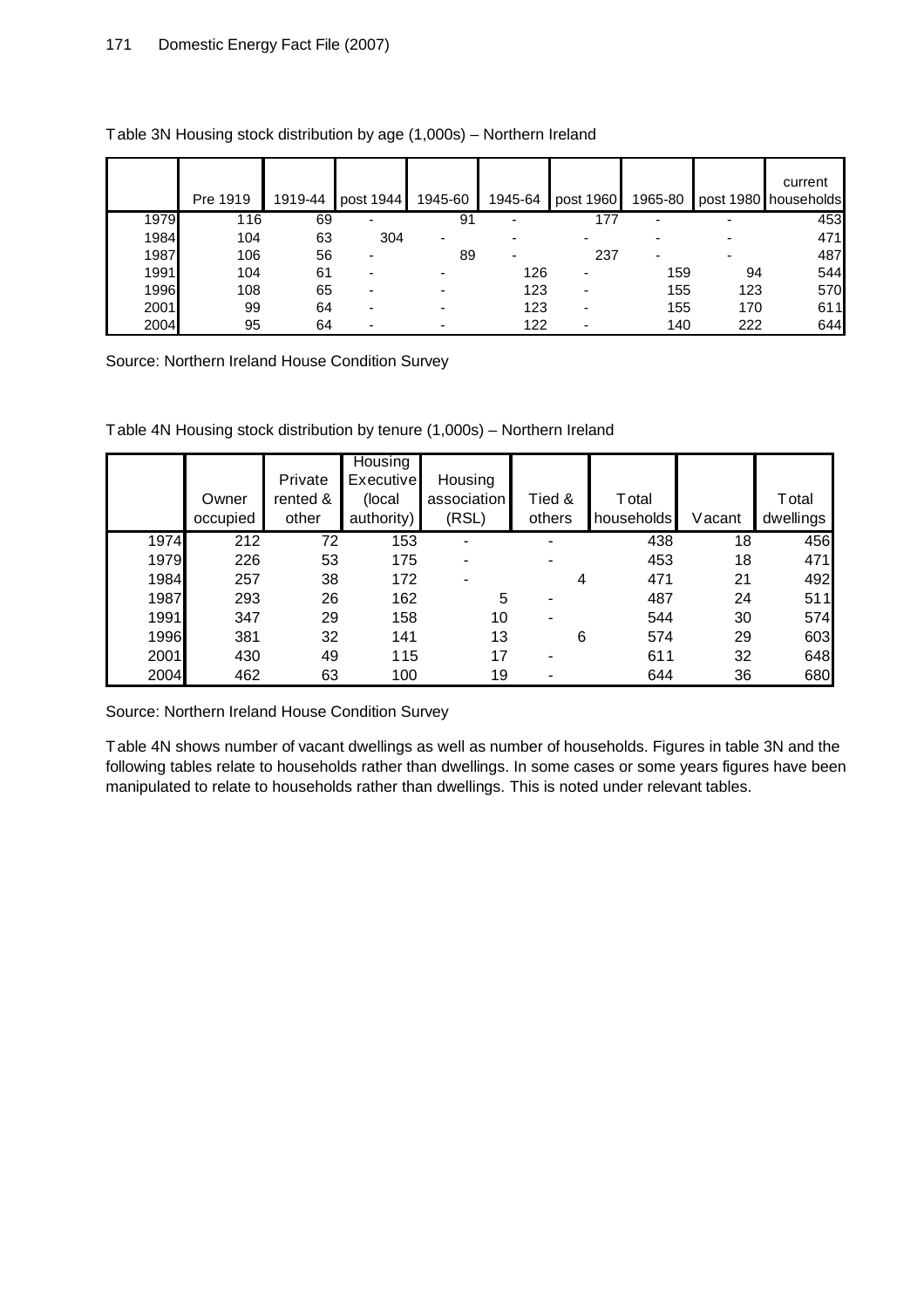|      | Semi<br>detached | erraced | Purpose<br>built flat | Converted<br>flat |     | Detached Bungalow        | Other | Total<br>households |
|------|------------------|---------|-----------------------|-------------------|-----|--------------------------|-------|---------------------|
| 1974 | 90               | 191     | 24                    | 3                 | 126 | -                        | 4     | 438                 |
| 1979 | 97               | 190     | 28                    | 0                 | 128 |                          | 10    | 453                 |
| 1984 | 108              | 192     | 32                    | 2                 | 134 |                          | 2     | 470                 |
| 1987 | 113              | 193     | 35                    | 2                 | 142 |                          | 2     | 487                 |
| 1991 | 135              | 199     | 36                    |                   | 167 | $\overline{\phantom{a}}$ |       | 544                 |
| 1996 | 107              | 194     | 39                    |                   | 88  | 138                      |       | 573                 |
| 2001 | 120              | 190     | 40                    | 6                 | 108 | 148                      |       | 611                 |
| 2004 | 142              | 190     | 37                    |                   | 133 | 131                      |       | 644                 |

Table 5N Housing stock distribution by type of dwelling (1,000s) – Northern Ireland

Source: Northern Ireland House Condition Survey

Note that bungalows were included within the other individual dwelling types in the surveys prior to 1996.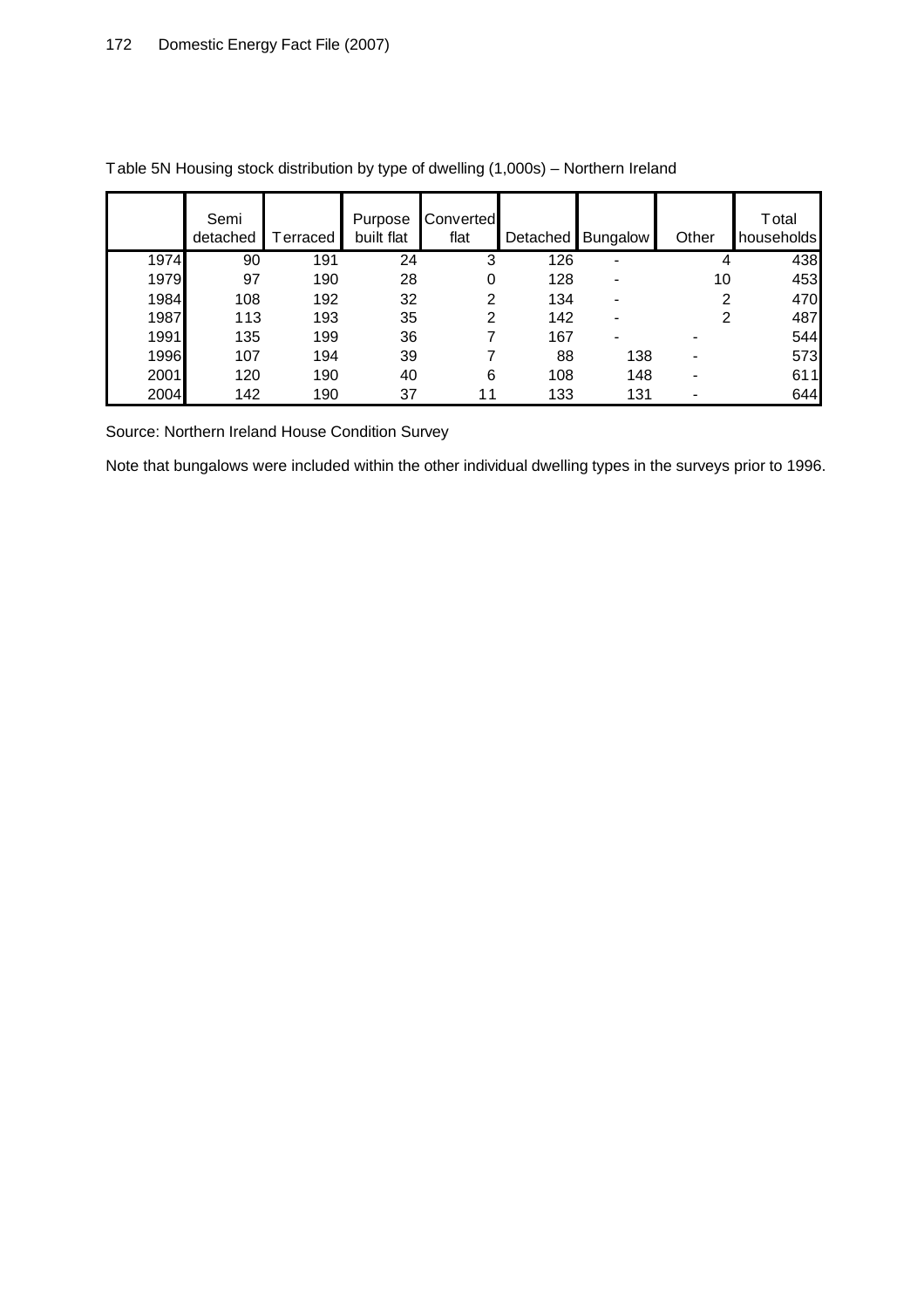|      |       |                             |            |            | T otal     | $\frac{1}{2}$ |
|------|-------|-----------------------------|------------|------------|------------|---------------|
|      |       |                             | has        | No         | house      | households    |
|      |       | Less than <b>I</b> 100mm or | loft/roof  | loft/roof  | holds with | with lofts    |
| Year | 100mm | more                        | insulation | insulation | lofts      | insulated     |
| 1979 |       |                             | 180        | 256        | 436        | 41.3%         |
| 1984 |       |                             | 314        | 146        | 461        | 68.1%         |
| 1987 |       |                             |            |            |            |               |
| 1991 |       |                             | 441        | 65         | 506        | 87.2%         |
| 1996 | 127   | 320                         | 447        | 61         | 508        | 88.0%         |
| 2001 | 129   | 355                         | 506        | 29         | 534        | 94.8%         |
| 2004 | 113   | 421                         | 549        | 23         | 572        | 96.0%         |

Table 6N Ownership and depth of loft/roof insulation (1,000s) – Northern Ireland

Source: Northern Ireland House Condition Survey

Note: 1984 figures have been adjusted for vacant properties.

1991 figures have been converted to households by using the ratio of households to dwellings.

Table 7N Ownership of cavity wall insulation (1,000s) – Northern Ireland

| Year | <b>Dwellings</b><br>with cavity<br>wall<br>insulation | Potential<br>(total<br>houses<br>with cavity<br>walls) | Total<br>households |
|------|-------------------------------------------------------|--------------------------------------------------------|---------------------|
| 1979 | 20                                                    | 267                                                    | 453                 |
| 1984 | 66                                                    | 286                                                    | 471                 |
| 1991 | 223                                                   | 361                                                    | 544                 |
| 1996 | 216                                                   | 390                                                    | 574                 |
| 2001 | 323                                                   | 445                                                    | 611                 |
| 2004 | 407                                                   | 520                                                    | 64                  |

Source: Northern Ireland House Condition Survey

Note:

Potential for 1979,1984 and 1991 is based on known number of non cavity wall dwellings in 1996 – assuming that these were present in previous years.

1974 & 1984 figures have been converted to households by using the ratio of households to dwellings for those years.

1991 figures may include wall insulation which is not cavity wall insulation, although this should be less than 10%. It includes adjustments for 2347 households which were not recorded.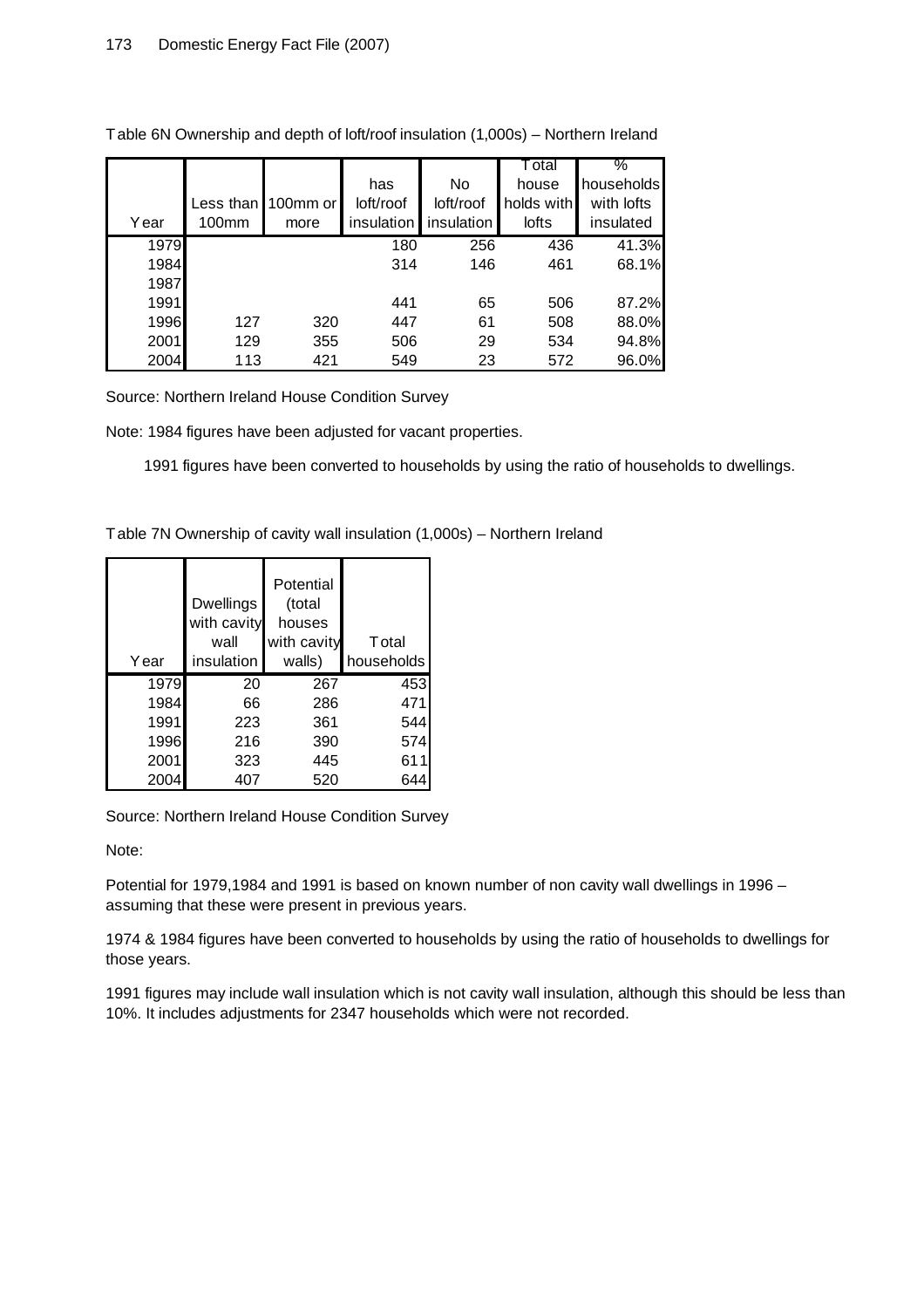|      |      |      |     |      | <sup>-</sup> otal |
|------|------|------|-----|------|-------------------|
| Year | Full | Part | Any | None | households        |
| 1984 | 16   | 17   | 32  | 438  |                   |
| 1991 | 78   | 44   | 122 | 422  | 544               |
| 1996 | 143  | 92   | 235 | 338  | 574               |
| 2001 | 292  | 136  | 428 | 183  | 611               |
| 2004 | 401  | 124  | 525 | 118  | 644               |

Table 8N Ownership of double glazing (1,000s) – Northern Ireland

Source: Northern Ireland House Condition Survey

Note:

Figures for 1984 and 1991 have been adjusted to households from dwellings.

Table 9N Ownership of draught proofing (1,000s) – Northern Ireland

|      | With     | Fully   |            |  |
|------|----------|---------|------------|--|
|      | draught  | draught | Total      |  |
| Year | proofing | proofed | households |  |
| 1991 | 253      |         | 544        |  |
| 1996 | 346      | 227     | 574        |  |
| 2001 | 410      |         | 611        |  |
| 2004 |          |         |            |  |

Source: Northern Ireland House Condition Survey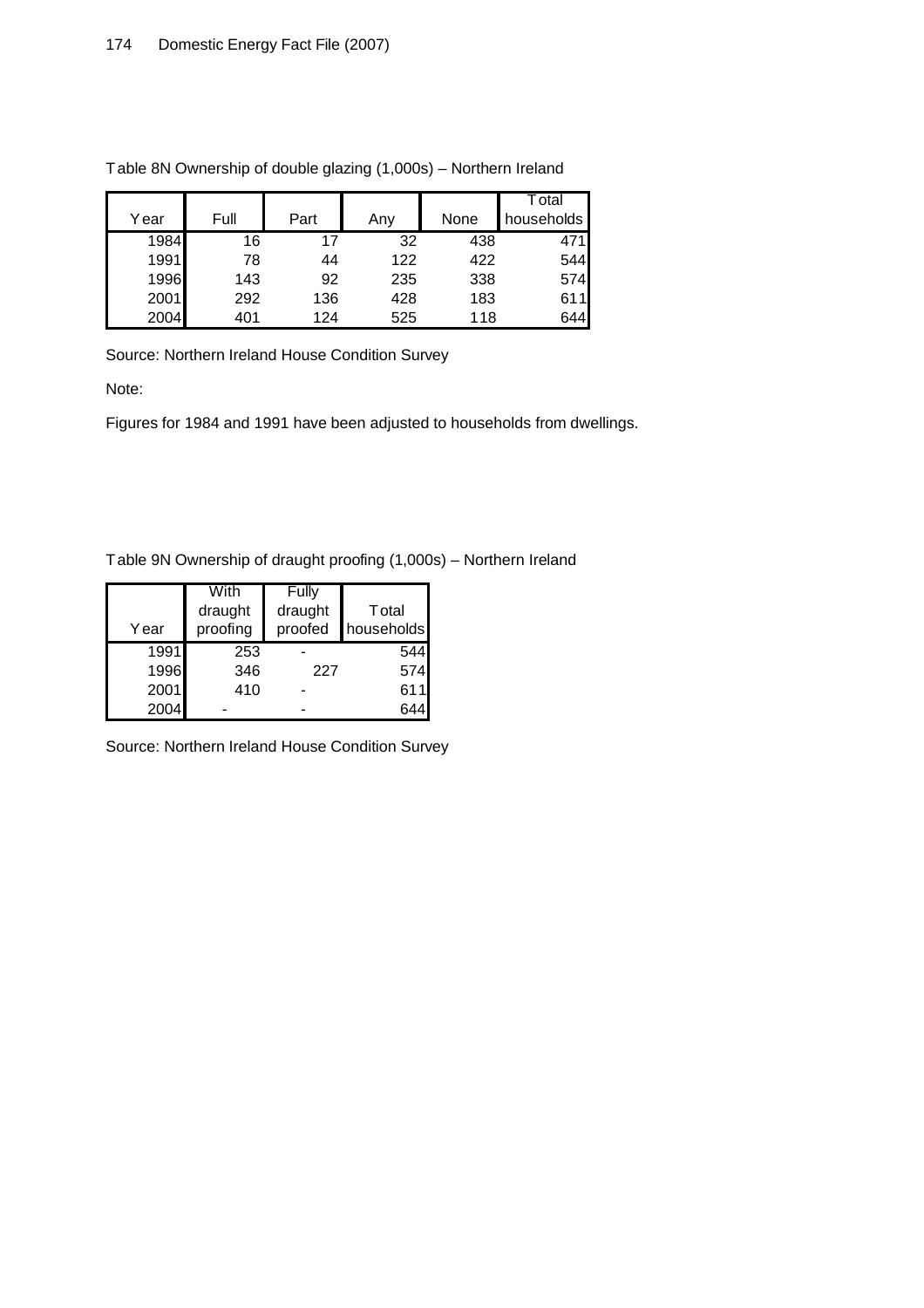|      |      |        |      | ⊺otal     |           | ⊺otal      |
|------|------|--------|------|-----------|-----------|------------|
| Year | Foam | Jacket | None | insulated | Potential | households |
| 1991 | -    |        | 78   | 464       | 542       | 5441       |
| 1996 |      | 407    | 82   | 480       | 562       | 574        |
| 2001 | 132  | 401    | 65   | 533       | 598       | 611        |
| 2004 |      |        | ۰    | -         | -         | 6441       |

Table 10N Ownership of hot water tank insulation (1,000s) – Northern Ireland

Source: Northern Ireland House Condition Survey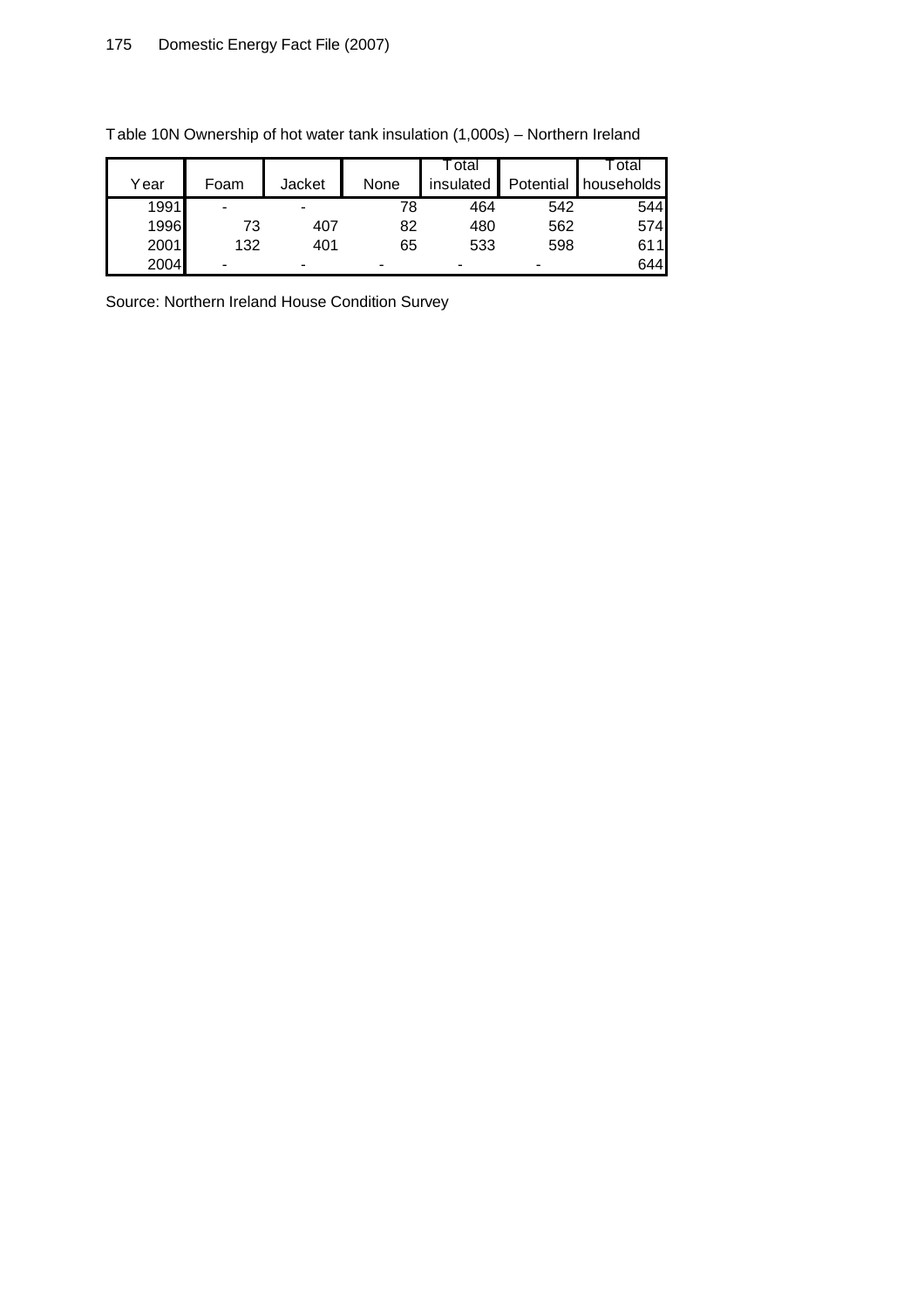| Year | Total<br>households<br>(1,000s) | Total<br>delivered<br>energy<br>(PJ) | Average<br>external<br>temperature<br>(OC) | Average<br>consumption<br>per household<br>(GJ) |
|------|---------------------------------|--------------------------------------|--------------------------------------------|-------------------------------------------------|
| 1976 | 444                             | 46                                   | 5.3                                        | 102.8                                           |
| 1977 | 447                             | 48                                   | 5.8                                        | 107.9                                           |
| 1978 | 450                             | 48                                   | 6.0                                        | 106.6                                           |
| 1979 | 453                             | 55                                   | 4.6                                        | 120.3                                           |
| 1980 | 456                             | 49                                   | 5.4                                        | 107.2                                           |
| 1981 | 460                             | 47                                   | 5.4                                        | 102.0                                           |
| 1982 | 464                             | 50                                   | 5.7                                        | 108.7                                           |
| 1983 | 468                             | 50                                   | 6.4                                        | 106.6                                           |
| 1984 | 471                             | 46                                   | 5.4                                        | 97.7                                            |
| 1985 | 476                             | 65                                   | 4.9                                        | 136.2                                           |
| 1986 | 482                             | 62                                   | 5.3                                        | 129.4                                           |
| 1987 | 487                             | 61                                   | 5.4                                        | 125.1                                           |
| 1988 | 501                             | 60                                   | 6.3                                        | 120.7                                           |
| 1989 | 515                             | 56                                   | 6.6                                        | 108.7                                           |
| 1990 | 529                             | 48                                   | 6.7                                        | 90.8                                            |
| 1991 | 544                             | 55                                   | 5.7                                        | 100.7                                           |
| 1992 | 549                             | 53                                   | 5.5                                        | 96.8                                            |
| 1993 | 554                             | 59                                   | 5.7                                        | 106.6                                           |
| 1994 | 560                             | 55                                   | 6.4                                        | 98.3                                            |
| 1995 | 565                             | 49                                   | 6.2                                        | 86.1                                            |
| 1996 | 570                             | 55                                   | 5.6                                        | 96.9                                            |
| 1997 | 575                             | 53                                   | 7.0                                        | 92.4                                            |
| 1998 | 580                             | 55                                   | 7.2                                        | 95.4                                            |
| 1999 | 585                             | 57                                   | 6.6                                        | 98.2                                            |
| 2000 | 601                             | 53                                   | 6.5                                        | 87.6                                            |
| 2001 | 611                             | 59                                   | 6.4                                        | 96.6                                            |
| 2002 | 625                             | 54                                   | 7.3                                        | 86.0                                            |
| 2003 | 635                             | 53                                   | 6.5                                        | 84.1                                            |
| 2004 | 644                             | 56                                   | 6.6                                        | 86.5                                            |
| 2005 | 653                             | 54                                   | 7.0                                        | 82.1                                            |

Table 11N Domestic energy consumption and external temperatures – Northern Ireland

Source: Northern Ireland House Condition Survey, Digest of UK Energy Statistics, temperatures are calculated from published Degree Days figures for Northern Ireland.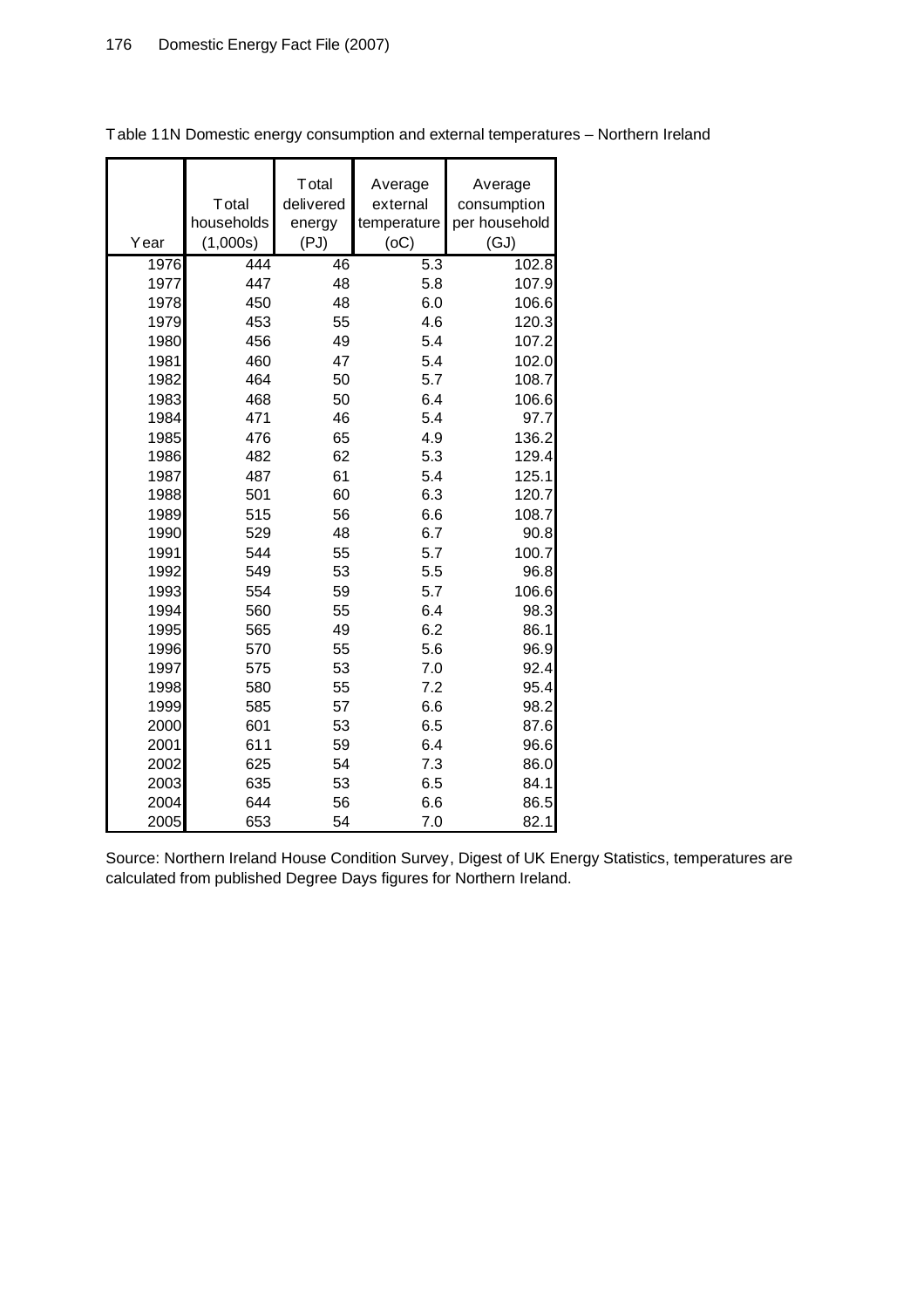|      |            | With    |            |
|------|------------|---------|------------|
|      | No central | central | Total      |
| Year | heating    | heating | households |
| 1979 | 289        | 165     | 453        |
| 1984 | 211        | 259     | 471        |
| 1991 | 93         | 451     | 544        |
| 1996 | 65         | 508     | 574        |
| 2001 | 21         | 590     | 611        |
| 2004 | 10         | 634     |            |

Table 12N Central heating ownership (1,000s) – Northern Ireland

Source: Northern Ireland House Condition Survey

Table 13N Main form of heating – centrally heated dwellings (1,000s) – Northern Ireland

|      |            |            |            |                          |          |          |                          |     |       | otal         |
|------|------------|------------|------------|--------------------------|----------|----------|--------------------------|-----|-------|--------------|
|      |            | Solid fuel |            |                          |          |          |                          |     |       | households   |
|      |            | back       | otal solid | Electric                 | Electric | Total    |                          |     |       | with central |
| Year | Solid fuel | boiler     | fuel       | storage                  | other    | electric | Gas                      | Oil | Other | heating      |
| 1979 | 56         | -          | 56         | -                        | 32       | 32       | $\overline{\phantom{0}}$ | 64  | 13    | 165          |
| 1991 | 46         | 210        | 255        | 47                       | 3        | 50       |                          | 112 | 30    | 451          |
| 1996 | 6          | 172        | 178        | 49                       |          | 50       | 8                        | 210 | 63    | 508          |
| 2001 | -          |            | 88         |                          |          | 49       | 20                       | 364 | 68    | 590          |
| 2004 |            |            | 39         | $\overline{\phantom{0}}$ |          | 40       | 52                       | 429 | 73    | 634          |

Source: Northern Ireland House Condition Survey

Note:

Data for 1979 has been adjusted to households

| Table 14N Main form of heating – non centrally heated dwellings (1,000s) – Northern Ireland |  |  |  |
|---------------------------------------------------------------------------------------------|--|--|--|
|---------------------------------------------------------------------------------------------|--|--|--|

| Year | Solid fuel<br>open fire  | Solid fuel<br>stove/<br>spaceheater | <b>Total solid</b><br>fuel | Electric<br>fixed | Electric<br>portable | $\tau$ otal<br>electric | Other | Oil | Un-heated | ˈotal<br>house<br>holds |
|------|--------------------------|-------------------------------------|----------------------------|-------------------|----------------------|-------------------------|-------|-----|-----------|-------------------------|
| 1979 | $\overline{\phantom{0}}$ | $\overline{\phantom{0}}$            | 249                        |                   |                      | 26                      | 10    |     |           | 289                     |
| 1991 | 58                       | 20                                  | 78                         | 10                |                      | 14                      |       |     |           | 93                      |
| 1996 | 37                       |                                     | 48                         |                   |                      | 14                      |       |     |           | 65                      |
| 2001 |                          |                                     | 25                         |                   |                      |                         |       |     |           | 33                      |
| 2004 |                          |                                     |                            |                   |                      | 20                      |       |     |           | 21                      |

Source: Northern Ireland House Condition Survey

Note:

Data for 1979, 2001 and 2004 has been adjusted to households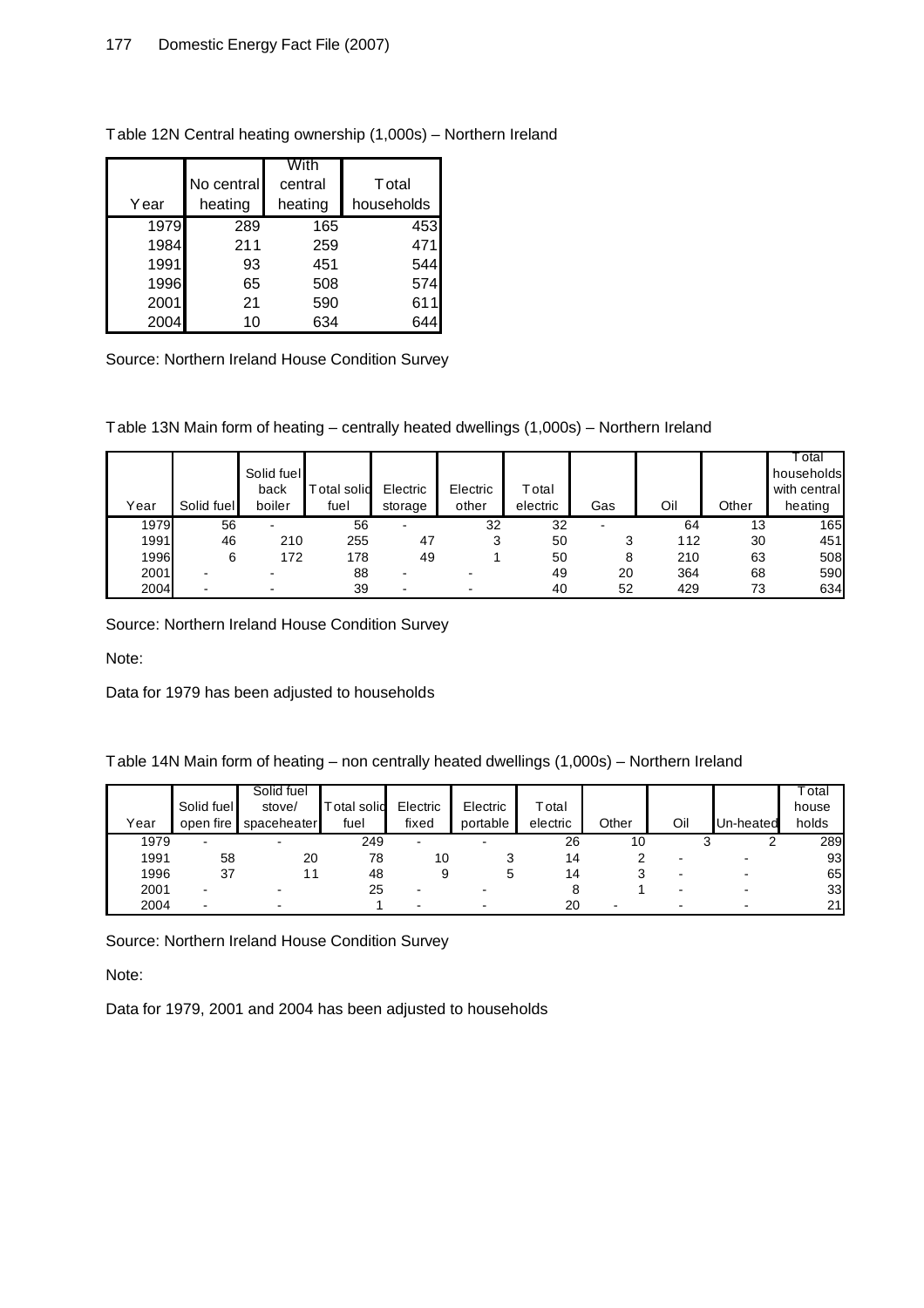|      | Solid fuel | Gas | Electricity | Oil  | Total |
|------|------------|-----|-------------|------|-------|
| 1976 | 31.6       | 2.2 | 6.5         | 5.3  | 45.6  |
| 1977 | 33.5       | 1.9 | 7.0         | 5.8  | 48.2  |
| 1978 | 32.8       | 1.7 | 7.0         | 6.5  | 48.0  |
| 1979 | 38.2       | 1.8 | 7.3         | 7.1  | 54.5  |
| 1980 | 34.4       | 1.6 | 7.1         | 5.9  | 48.9  |
| 1981 | 33.1       | 1.4 | 6.5         | 5.8  | 46.9  |
| 1982 | 36.8       | 1.2 | 6.5         | 6.0  | 50.4  |
| 1983 | 36.8       | 1.0 | 6.5         | 5.6  | 49.9  |
| 1984 | 32.2       | 0.9 | 6.8         | 6.1  | 46.0  |
| 1985 | 49.6       | 0.8 | 7.3         | 7.1  | 64.8  |
| 1986 | 44.8       | 0.6 | 7.6         | 9.4  | 62.4  |
| 1987 | 43.4       | 0.2 | 7.7         | 9.6  | 60.9  |
| 1988 | 41.3       | 0.0 | 7.9         | 11.2 | 60.5  |
| 1989 | 35.9       | 0.0 | 7.8         | 12.2 | 56.0  |
| 1990 | 30.8       | 0.0 | 8.1         | 9.2  | 48.0  |
| 1991 | 35.0       | 0.0 | 8.6         | 11.1 | 54.8  |
| 1992 | 32.2       | 0.0 | 8.9         | 12.1 | 53.1  |
| 1993 | 36.6       | 0.0 | 9.1         | 13.4 | 59.1  |
| 1994 | 31.6       | 0.0 | 9.4         | 14.1 | 55.1  |
| 1995 | 24.2       | 0.0 | 9.6         | 14.9 | 48.7  |
| 1996 | 26.6       | 0.0 | 10.3        | 18.4 | 55.3  |
| 1997 | 24.3       | 0.0 | 10.1        | 18.7 | 53.1  |
| 1998 | 23.9       | 0.0 | 10.8        | 20.6 | 55.3  |
| 1999 | 26.5       | 0.0 | 11.1        | 19.8 | 57.4  |
| 2000 | 20.2       | 0.1 | 11.5        | 20.8 | 52.6  |
| 2001 | 15.9       | 2.5 | 12.3        | 28.4 | 59.0  |
| 2002 | 12.6       | 2.9 | 12.4        | 25.8 | 53.8  |
| 2003 | 10.4       | 3.5 | 12.8        | 26.7 | 53.4  |
| 2004 | 9.0        | 4.2 | 13.0        | 29.4 | 55.7  |
| 2005 | 6.7        | 4.7 | 13.4        | 28.9 | 53.7  |

Table 15N Energy use of the housing stock by fuel – Northern Ireland

Source: Digest of UK Energy Statistics, Family Expenditure Survey, Expenditure and Food Survey.